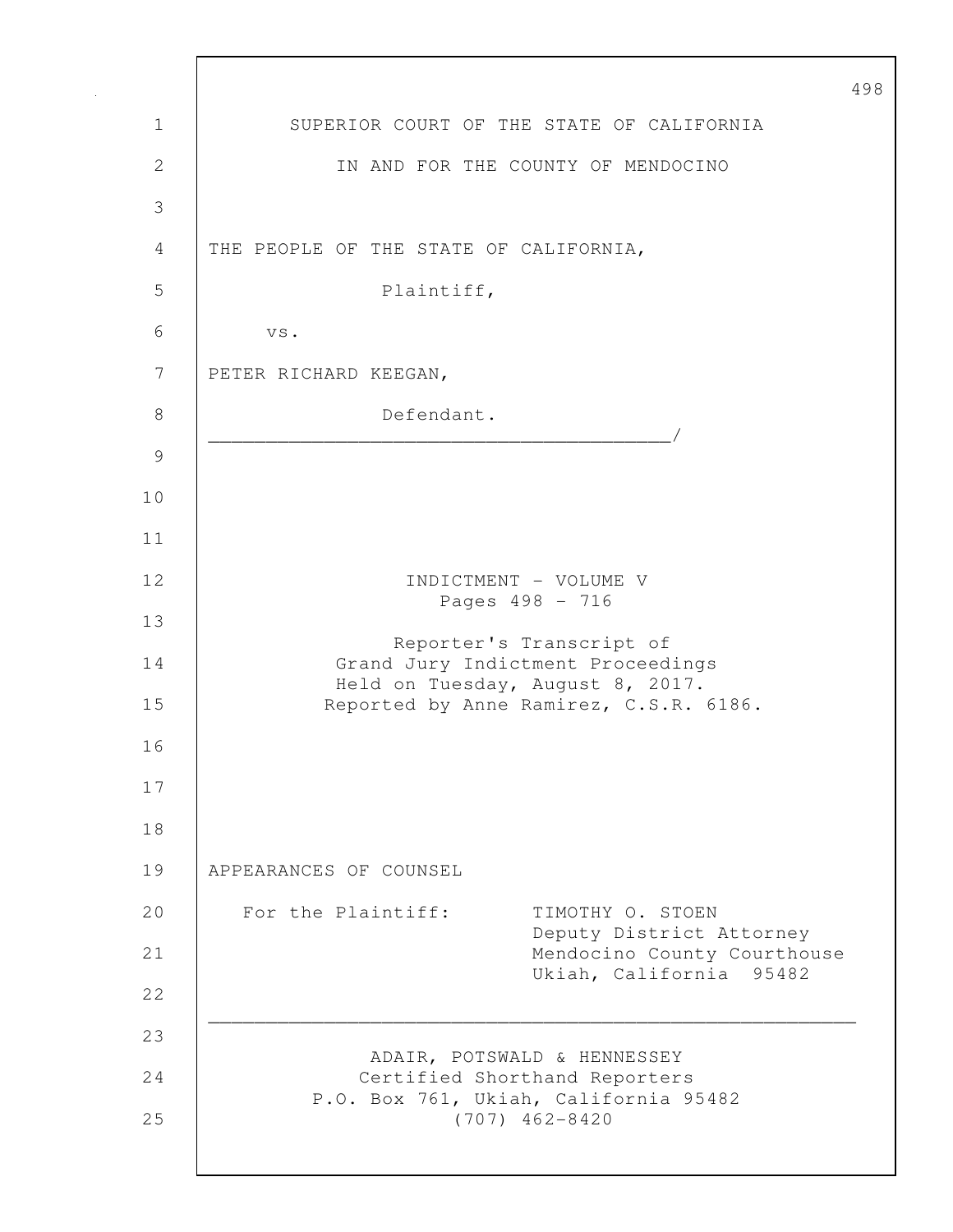|                |                                  |      | 49 |
|----------------|----------------------------------|------|----|
| $\mathbf 1$    | WITNESS INDEX<br>(Chronological) |      |    |
| $\mathbf{2}$   |                                  |      |    |
| $\mathfrak{Z}$ | VOLUME V                         | PAGE |    |
| $\overline{4}$ |                                  |      |    |
| $\mathsf S$    | PETER RICHARD KEEGAN             |      |    |
| $\sqrt{6}$     | Examination by Mr. Stoen         | 502  |    |
| $\overline{7}$ |                                  |      |    |
| $\,8\,$        | A. JAY CHAPMAN, M.D.             |      |    |
| $\mathcal{G}$  | Examination by Mr. Stoen         | 641  |    |
| $1\,0$         |                                  |      |    |
| $11$           | ANDREW ALVARADO                  |      |    |
| $12$           | Examination by Mr. Stoen         | 692  |    |
| 13             |                                  |      |    |
| 14             |                                  |      |    |
| 15             |                                  |      |    |
| 16             |                                  |      |    |
| $17\,$         |                                  |      |    |
| $1\,8$         |                                  |      |    |
| 19             |                                  |      |    |
| 20             |                                  |      |    |
| 21             |                                  |      |    |
| 22             |                                  |      |    |
| 23             |                                  |      |    |
| 24             |                                  |      |    |
| 25             |                                  |      |    |
|                |                                  |      |    |

Г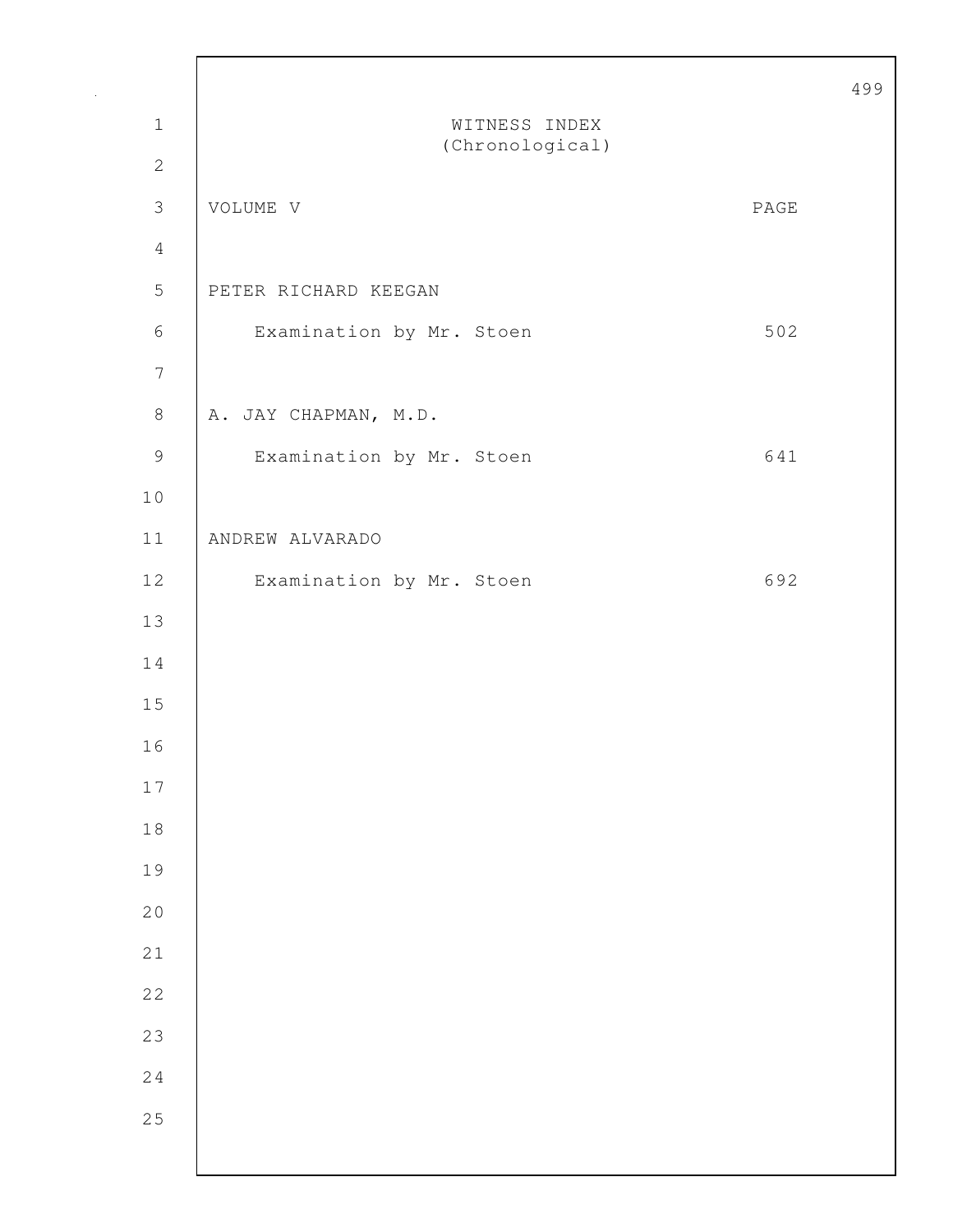|                     |          |                                                                                     |                | 5 <sub>0</sub> |
|---------------------|----------|-------------------------------------------------------------------------------------|----------------|----------------|
| $\mathbf 1$         |          | GRAND JURY EXHIBITS                                                                 |                |                |
| $\mathbf{2}$        |          |                                                                                     |                |                |
| 3                   | VOLUME V |                                                                                     | IDENTIFICATION | RECEIVED       |
| 4<br>5              | 16       | Susan Keegan e-mails and<br>resume from October/November<br>2010                    | 690            | 702            |
| 6<br>$\overline{7}$ | 17       | A. Jay Chapman, M.D., Case<br>Review received 3/31/15                               | 650            | 702            |
| $8\,$               | 26       | Peter Keegan letter to AVA 589<br>dated 2/11/11                                     |                | 702            |
| $\mathcal{G}$<br>10 | 43       | Peter Keegan's submission of 505<br>Susan Keegan pre-2002 poem<br>and diary entries |                | 702            |
| 11                  | 45       | Peter Keegan's "Exculpatory" 555<br>e-mail received 8/7/17                          |                | 702            |
| 12<br>13            | 46       | A. Jay Chapman's glossy photos 655                                                  |                | 702            |
| 14<br>15<br>16      |          | EXHIBITS MARKED FOR RECORD ONLY - NOT EVIDENCE                                      |                |                |
| 17                  | 31       | Grand juror written questions asked of witnesses                                    |                |                |
| 18                  | 32       | Grand juror written questions not asked of<br>witnesses                             |                |                |
| 19                  | 44       | Peter Keegan's submission of e-mail not found                                       |                |                |
| 20                  |          | admissible - page 505                                                               |                |                |
| 21                  |          |                                                                                     |                |                |
| 22                  |          |                                                                                     |                |                |
| 23                  |          |                                                                                     |                |                |
| 24                  |          |                                                                                     |                |                |
| 25                  |          |                                                                                     |                |                |
|                     |          |                                                                                     |                |                |

Г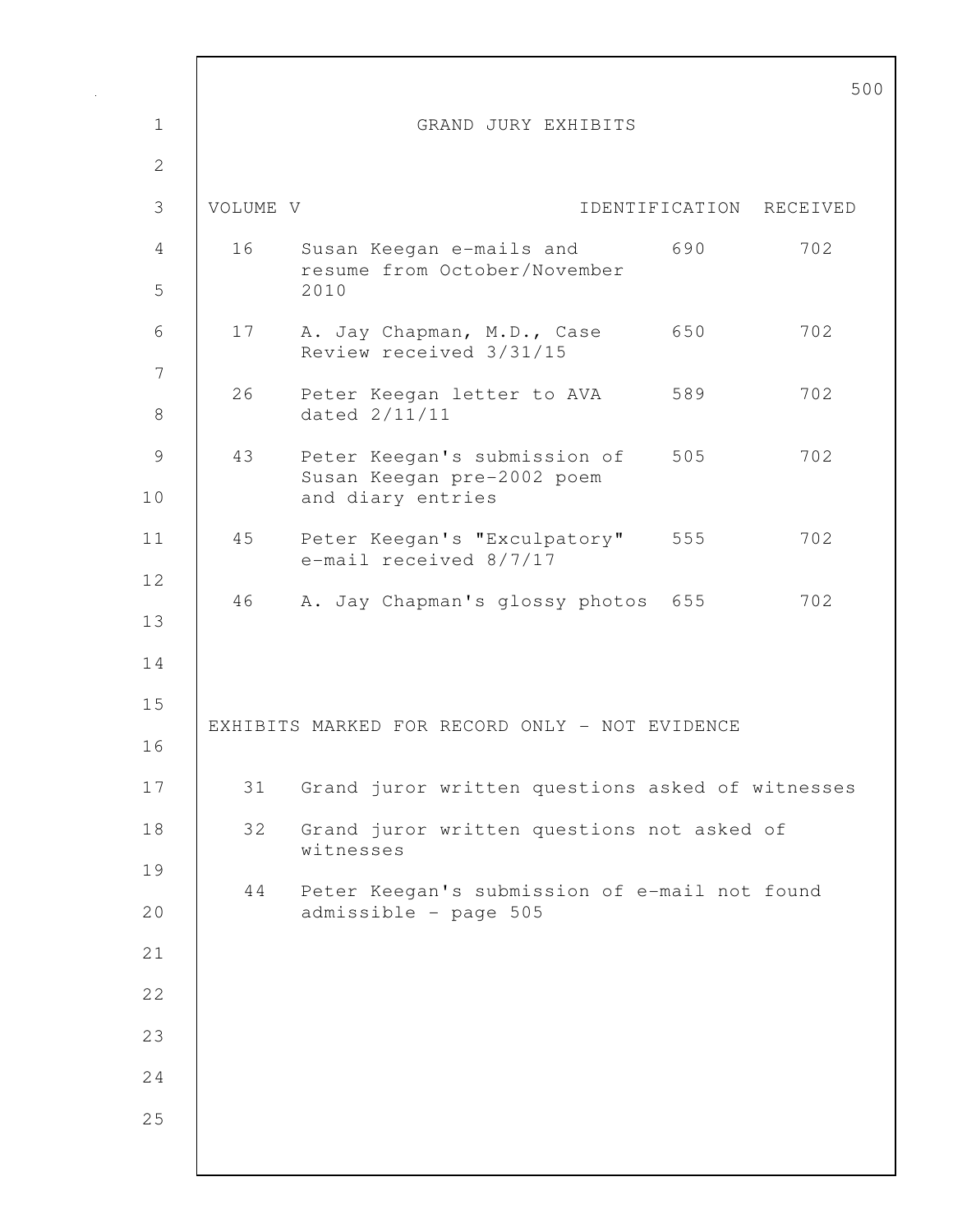501 1 (Proceedings held on Tuesday, August 8, 2017.) 2  $- - -$ 3 MR. STOEN: Do you want to take the roll, 4 Madam Foreperson, at your convenience. 5 JURY FOREPERSON: Yes. 6 (Roll call taken; all jurors present.) 7 | MR. STOEN: Can you please declare everybody 8 is present, if they are. 9 JURY FOREPERSON: Everybody is present. 10 MR. STOEN: Okay. Our first witness will be 11 Dr. Peter Keegan. 12 | THE REPORTER: Will you raise your right hand.  $13$  - - -14 PETER RICHARD KEEGAN 15 | Called as a witness, having been sworn, testified as 16 follows:  $17$  - - -18 | MR. STOEN: Good morning, sir. Will that 19 chair be comfortable enough for you? 20 THE WITNESS: I'll give it a try. 21 MR. STOEN: If it's a problem, let me know. 22 THE WITNESS: I have extra cushions I brought. 23 THE REPORTER: Will you please state your name 24 and spell it. 25 THE WITNESS: Peter Richard Keegan.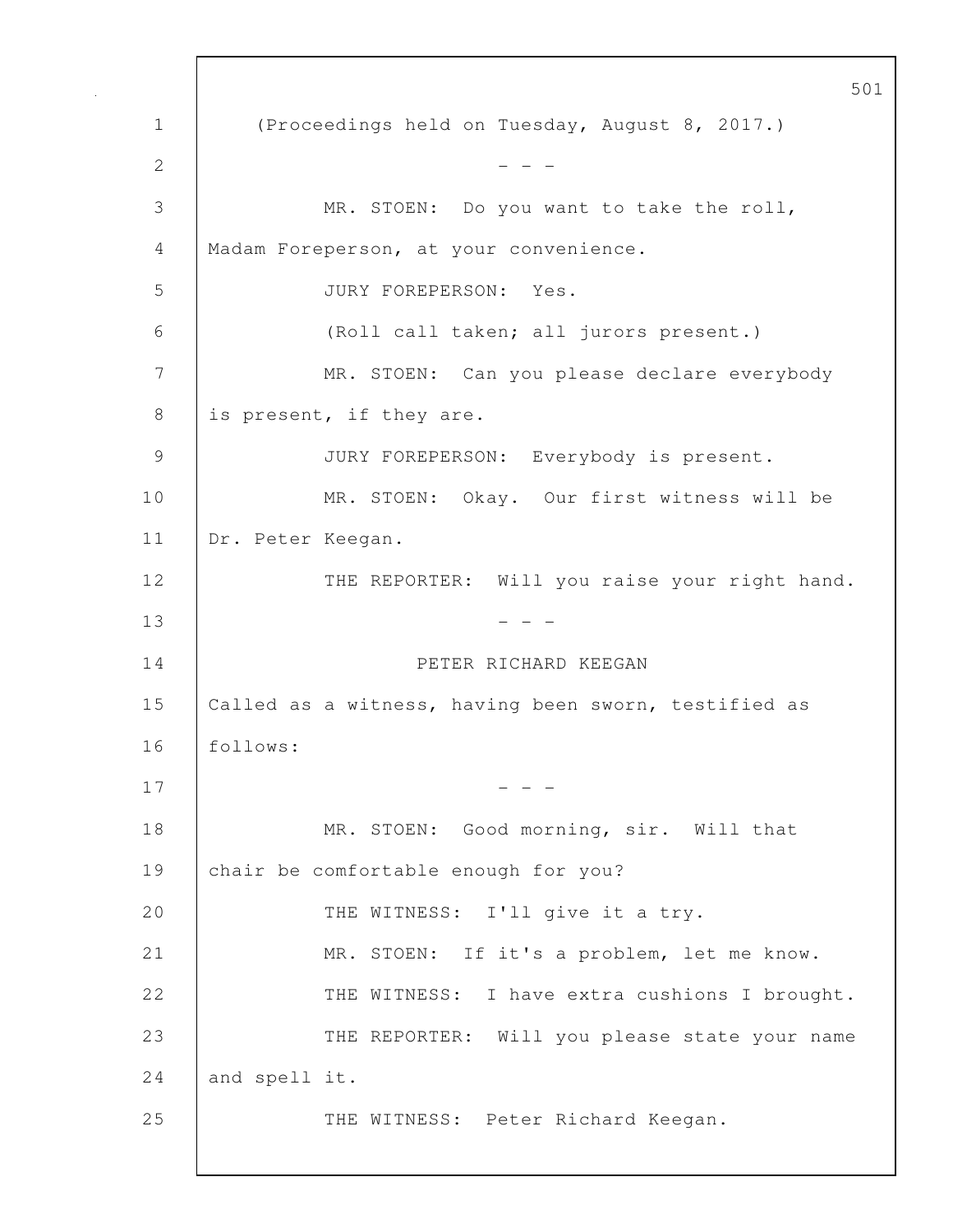|               | 5C                                                       |
|---------------|----------------------------------------------------------|
| $\mathbf 1$   | P-e-t-e-r, R-i-c-h-a-r-d, K-e-e-g-a-n.                   |
| $\mathbf{2}$  | MR. STOEN: Dr. Keegan, could you speak so                |
| 3             | that you can speak to the last row here or should we     |
| 4             | move the chair forward?                                  |
| 5             | THE WITNESS: I can reach the last row.                   |
| 6             | JURY FOREPERSON:<br>Grand Jury proceedings and           |
| 7             | investigations are secret. You are therefore admonished  |
| 8             | on behalf of the Mendocino County Superior Court and the |
| $\mathcal{G}$ | criminal grand jury not to disclose your grand jury      |
| 10            | subpoena or your grand jury appearance to anyone and not |
| 11            | to reveal to any person any questions asked or any       |
| 12            | responses given in the grand jury or any other matters   |
| 13            | concerning the nature or subject of the grand jury's     |
| 14            | investigation which you learned about by your grand jury |
| 15            | subpoena or during your grand jury appearance, except to |
| 16            | your own legal counsel. This admonition continues until  |
| 17            | such time as a transcript of the grand jury proceeding   |
| 18            | is made public or until disclosure is otherwise          |
| 19            | authorized by the Court or by operation of law.          |
| 20            | Violation of this admonition is punishable as contempt   |
| 21            | of court.                                                |
| 22            |                                                          |
| 23            | EXAMINATION                                              |
| 24            | (BY MR. STOEN) Good morning, Dr. Keegan.<br>Q            |
| 25            | Dr. Keegan, you are appearing voluntarily in             |
|               |                                                          |

 $\mathsf{I}$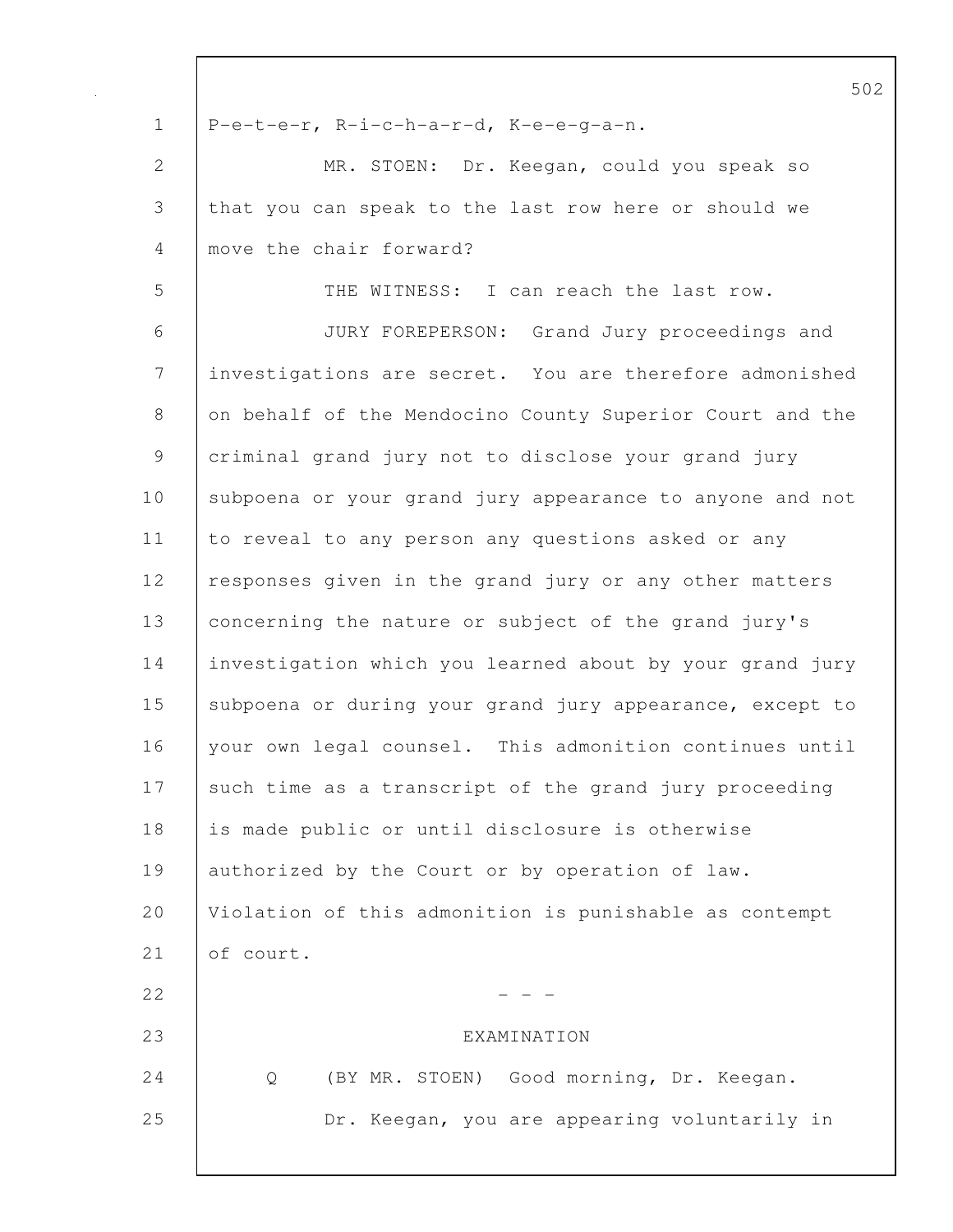|             | 503                                                      |
|-------------|----------------------------------------------------------|
| $\mathbf 1$ | this grand jury proceeding based on an invitation to     |
| 2           | appear; is that correct?                                 |
| 3           | Yes.<br>A                                                |
| 4           | And you are not appearing based on a subpoena;<br>Q      |
| 5           | is that correct?                                         |
| 6           | Yes.<br>A                                                |
| 7           | And you realize that the accusation that's<br>Q          |
| 8           | being considered against you is second degree murder of  |
| 9           | Susan Keegan on November 10 or 11, 2010? Do you realize  |
| 10          | that that's the accusation that is being considered here |
| 11          | at this proceeding?                                      |
| 12          | I know that now.<br>A                                    |
| 13          | Q<br>Okay. And do you realize that what you say on       |
| 14          | the witness stand today may turn out not to be in your   |
| 15          | legal interest, but you are appearing on the witness     |
| 16          | stand anyway?                                            |
| 17          | Yes. My attorney has clearly advised me not<br>A         |
| 18          | to do this, but I want to.                               |
| 19          | Okay. Now, based on my invitation to submit<br>Q         |
| 20          | exculpatory evidence, you have arranged to have          |
| 21          | submitted to me by e-mail 16 pages of documents that     |
| 22          | were not numbered in sequence; is that true?             |
| 23          | I don't know the number of pages that were<br>А          |
| 24          | sent to you.                                             |
| 25          | In addition to sending you documentation, I              |
|             |                                                          |

 $\mathbf{I}$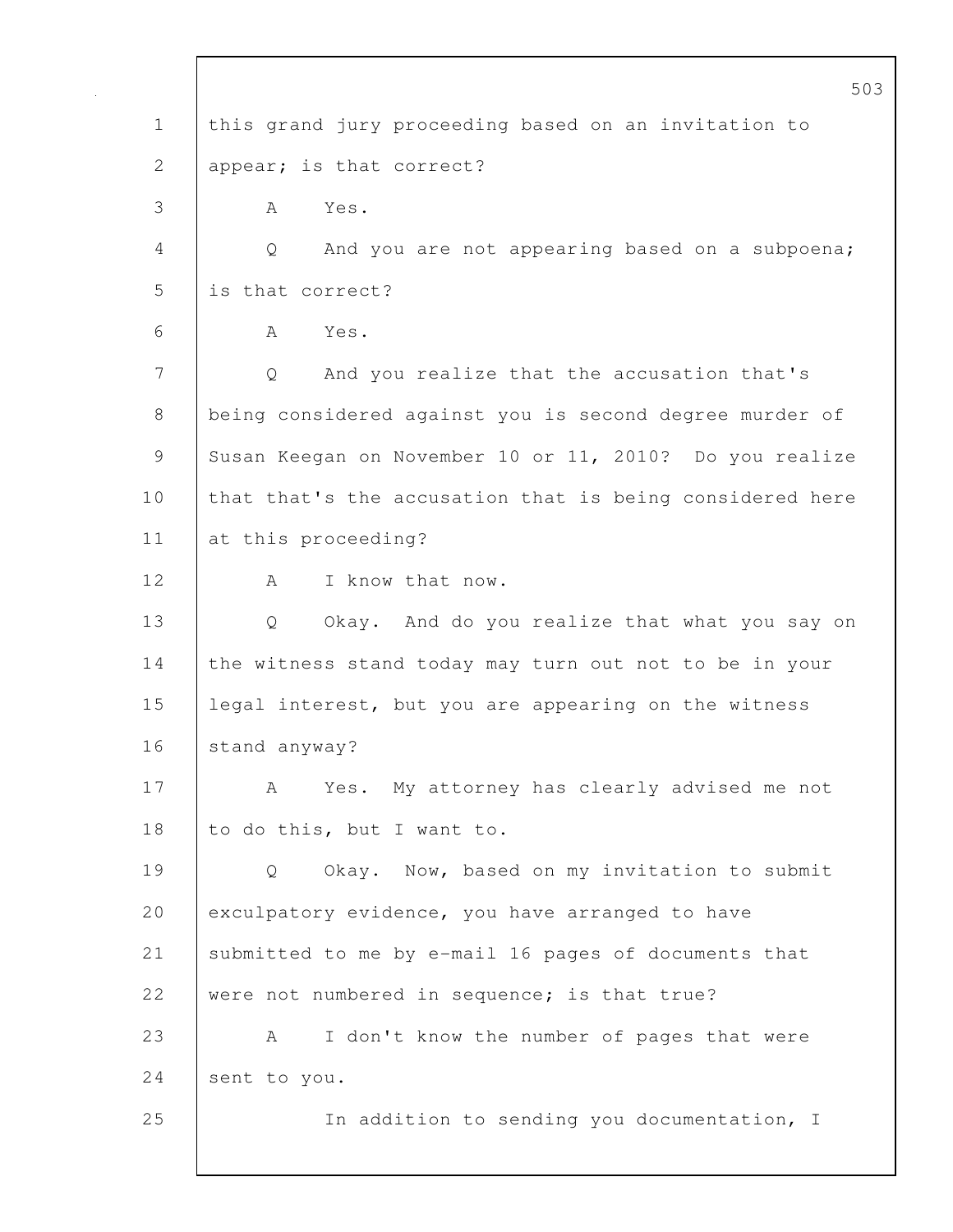504 1 gave you lists or people who should be subpoenaed to 2 provide additional evidence about the situation, and I 3 specifically asked that exculpatory evidence include 4 Susan's e-mails, which I think go to her state of mind 5 before she died. 6 Q Okay. We'll go into some of that in a little 7 bit, but before I proceed -- and I want to do this step 8 by step. 9 The documents that I referred to that you 10 sent -- that I received by e-mail are in this set here, 11 and I'd ask you to just page through them and tell me if 12 those are the documents you wanted to have me look at. 13 A Yes. I would like you to look at these 14 documents and I'd like for all the members of the grand 15 jury to look at these documents. 16 | O We'll get to that, too. 17 | Now, I would represent to you, by my own 18 count, there's 15 pages here. There was a sixteenth 19 document that you submitted which I have identified as 20 number 44, which I am not going to admit because it 21 doesn't meet the standards of the evidence code. So I'm 22 stating that on the record. 23 We will go into these 15 pages that I showed 24 you, but not a certain e-mail that you wrote to Norm 25 Rosen on October 28th. That will not be admitted. And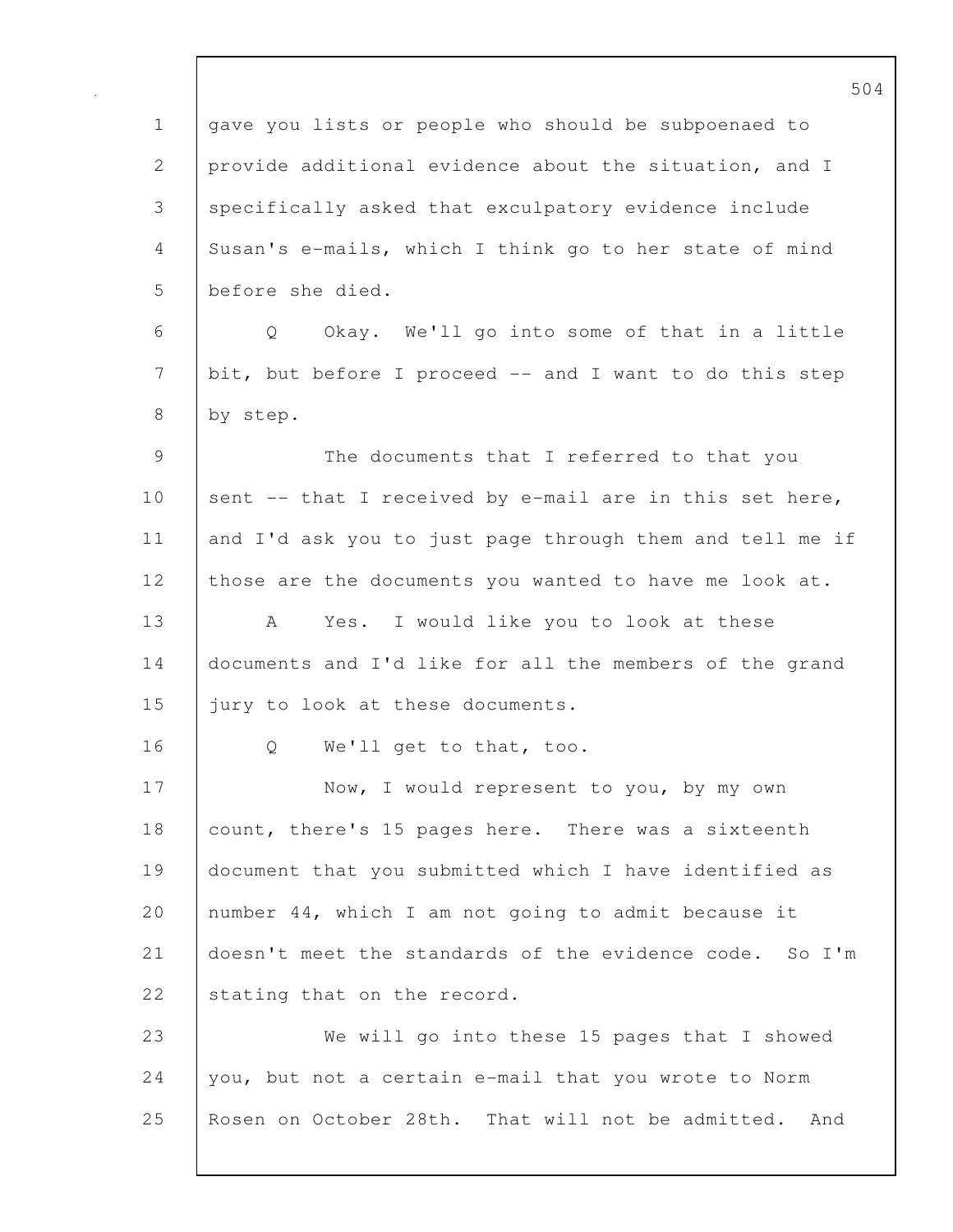505 1 that's my decision, just so you know. 2 | A Okay. 3 (Exhibit 44 was identified; not received.) 4 Q (BY MR. STOEN) Now, I'm going to have you 5 just hold onto these as I ask you things, and you can 6 take them apart, maybe keep them within paper clips, if 7 you so choose, as I ask you about them. 8 | A Yes. 9 | Q They are marked as People's Exhibit 43. And 10 for purposes of this hearing, Doctor, and if you wish me 11 to change it, I'll be happy to, I'm characterizing these 12 documents as diary entries, even though one is a poem. 13 | And I'm hereby showing them to you and asking you if 14 these are documents you are asking the grand jury to 15 consider. 16 A Yes. 17 (Exhibit 43 was identified.) 18 Q (BY MR. STOEN) Now, if you look at the first 19 three exhibits which I've marked 43-A, 43-B, and 43-C at 20 the bottom, is it true that they are three typewritten 21 pages of an undated poem --22 A Yes. 23 Q -- of someone appearing to talk to herself? 24 A Yes. 25 Q And did you reference this poem in an e-mail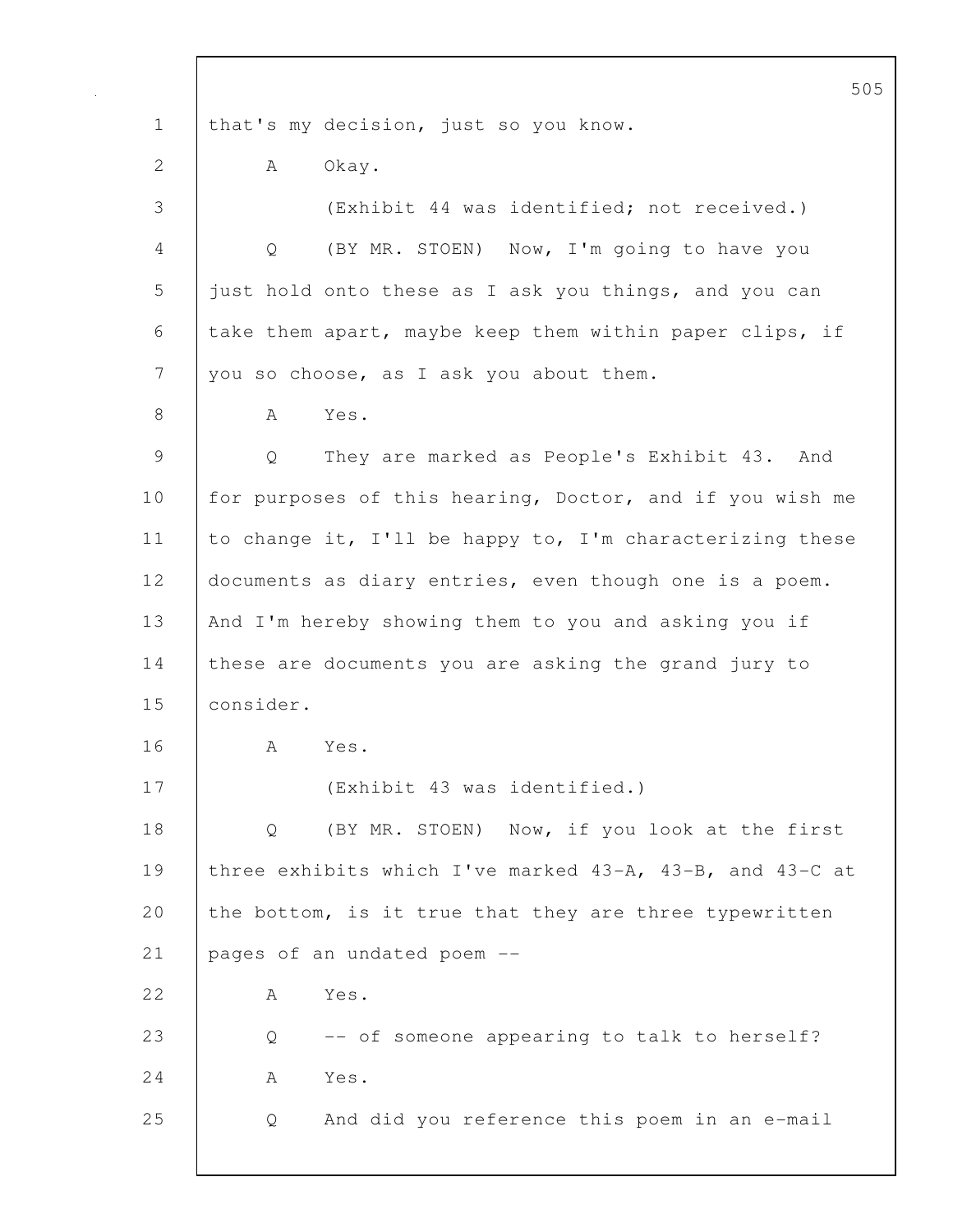506 1 to Karyn Feiden as a poem from Susan that was written in 2 2001? Would that be fair to say? 3 A I don't remember what date I said that it was 4 written by Susan. 5 Q Okay. I'm going to show you what's marked as 6 exhibit -- People's Exhibit Number 20, and in that is an 7 e-mail which allegedly is from you, Doctor. 8 So I'm going to show you a two-page e-mail, 9 which are pages 7 and 8 of that particular Exhibit 10 Number 20, ask you to take a look at it, and tell me if 11 this is an e-mail that you sent to Karyn Feigan (ph) on 12 | the date in question. 13 A Her name is Karyn Feiden. 14 | O Pardon me? 15 | A Her name is Karyn Feiden. 16 Q Did I -- okay, sorry. 17 | A Yes, this is an e-mail that I sent to Karyn 18 Feiden. 19 Q Now, in that e-mail do you reference the poem 20 that is People's Exhibit Number 43-A, B, and C in that 21  $\leq$  e-mail? 22 A I do. 23 Q And did you state in that e-mail to Karyn 24 | Feiden that the date of that poem is 2001? 25 | A Yes.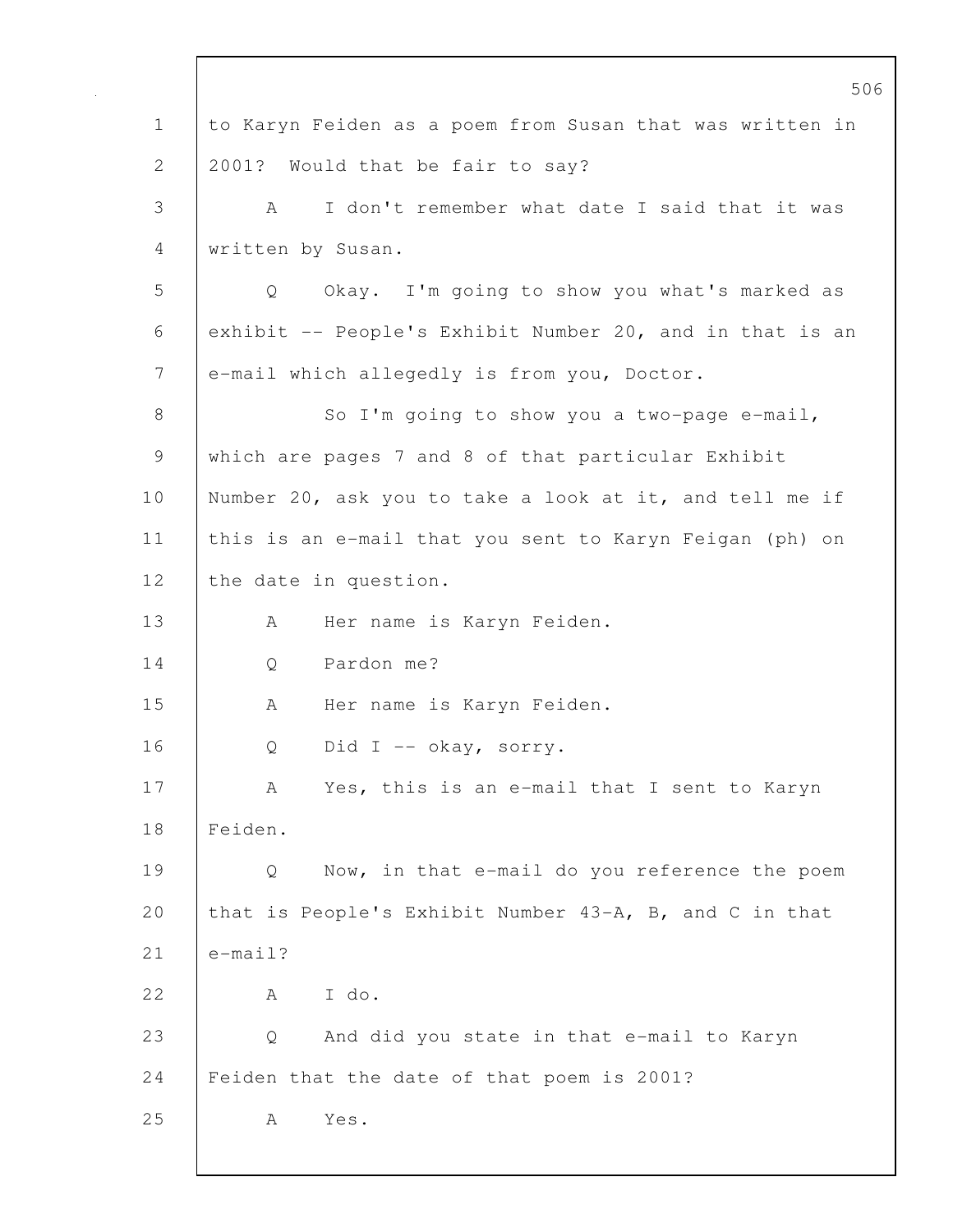507 1 | Q And is that your understanding to this date as 2 what the date of that exhibit is, 2001? 3 A No. That was probably an estimation of when 4 in her life this -- this would have been written, but 5 there's no way I would know what particular date she 6 wrote that. 7 Q So why would you put in 2001 as an estimated 8 date? 9 | A Just to provide context to her. 10 | Q Okay. Thank you, sir. 11 Could it have been written before 2001? 12 A Yes. And it could also have been written 13 after 2001. I have -- 14 Q But you have no -- I'm sorry, go ahead.  $15$  A  $15$  And I -- I want to just reference that in --16 in this poem, I call it a poem of self-loathing because 17  $\vert$  it's  $-$ 18 | Q Now, before we --19 | A Well, let me just finish the point. 20 She references being a -- a drug addict, and 21 she became a drug addict in the two thousands. So I 22 wouldn't say that she wrote this in the 1990s because 23 she didn't have a drug addiction problem. 24 Q Okay. 25 A So -- so sometime in the -- in the 2000s, and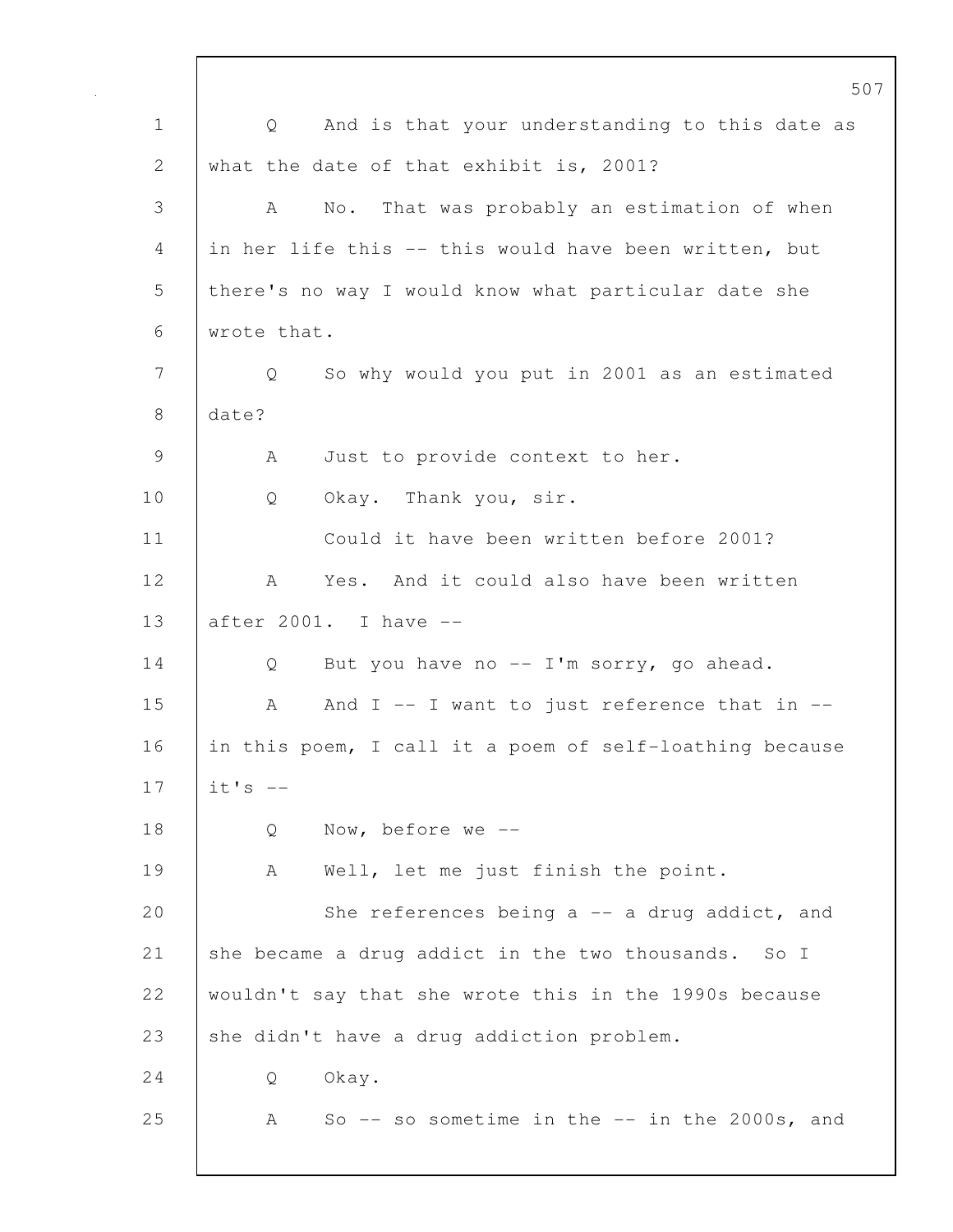508 1 it could have been after 2001. 2 Q Okay. Now, I'm going to go over each of these 3 documents, Doctor. Then I'm going to ask you, do you 4 want to read them into the record or do you want me to 5 submit them to the grand jury to consider in their 6 deliberations. What do you prefer? 7 A For each document -- could I make a decision 8 on each document whether I read it or  $-$ 9 Q You certainly may. 10 A Yes. 11 | Q Okay. Now, we'll cut now to the next 43-D. 12 Do you see a document -- 13 A Excuse me, I wanted to ask a question. So the 14 document you just showed me that I reviewed, will the 15 grand jury review that document and see the information 16 that's in that or do I need to say out loud the context? 17 | Q No, you have that choice. I'm giving you that 18 choice. 19 | A Okay. 20 Q If you prefer not to read it aloud, you don't 21 have to. It will go into the grand jury as an official 22 exhibit for them to read, if you choose. 23 A Okay. 24 |  $\qquad$  O You have a choice. 25 A Okay. So -- so the document you just gave me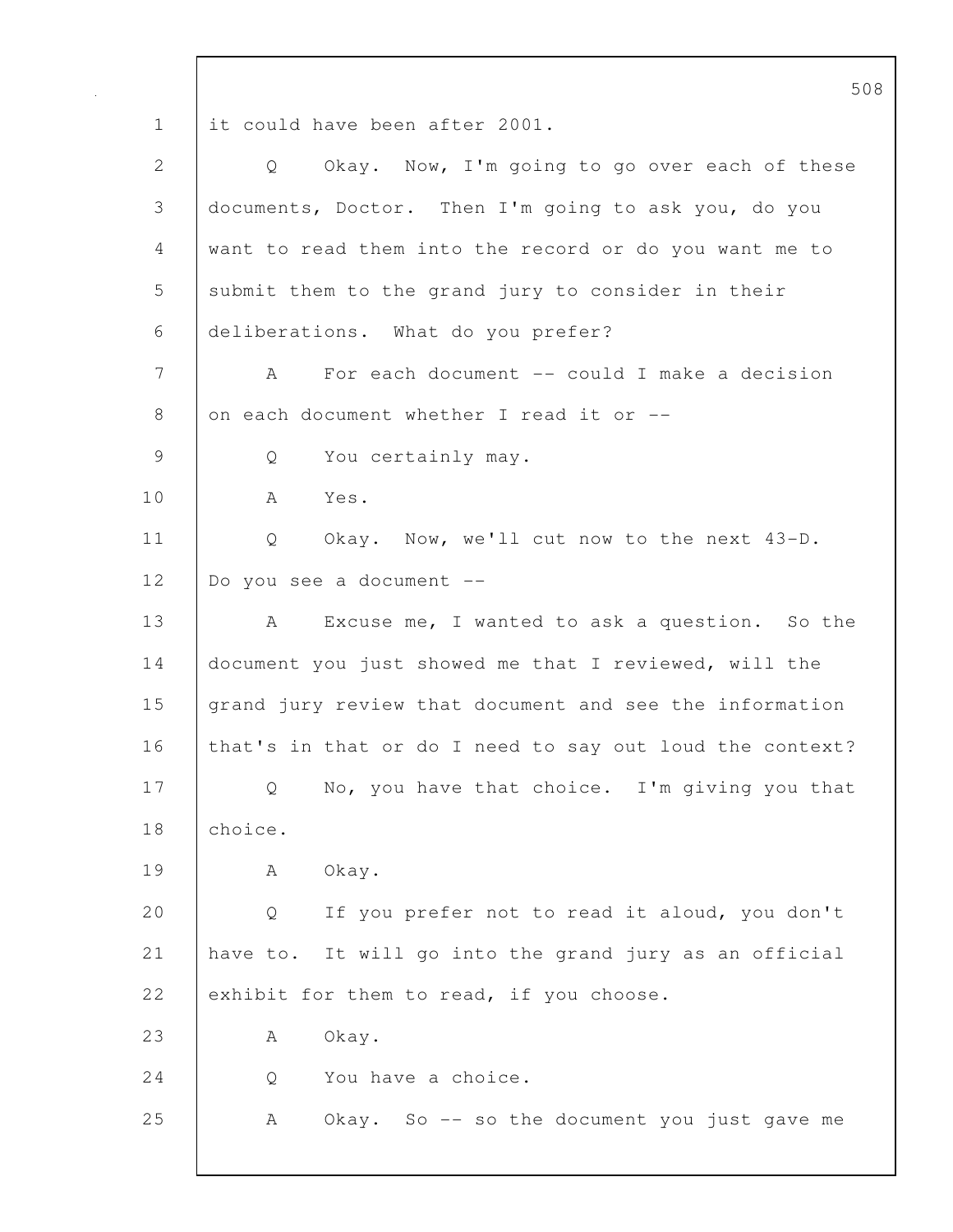|             | 509                                                      |
|-------------|----------------------------------------------------------|
| $\mathbf 1$ | I would like to have entered into evidence because it    |
| 2           | explains somewhat how I discovered the -- this -- the    |
| 3           | information. And, with your permission, I'd like to      |
| 4           | verbally say how it is I came across this information.   |
| 5           | Well, we're going to get to that. Okay?<br>Q             |
| 6           | All right.<br>A                                          |
| 7           | Right now -- you don't have to make a decision<br>Q      |
| 8           | right now how you want to proceed on that. I'm telling   |
| 9           | you that these are going to be accepted as official      |
| 10          | pieces of evidence in this proceeding. Everyone --       |
| 11          | everything in your hand is going to go into evidence and |
| 12          | has been marked as Exhibit 43.                           |
| 13          | Correct.<br>A                                            |
| 14          | Do you understand that?<br>Q                             |
| 15          | Yes.<br>A                                                |
| 16          | Okay. Now, the next one, the fourth page<br>Q            |
| 17          | there, it's a one-page handwritten of an apparent diary  |
| 18          | with a date at the top of December 30th, 1996; is that   |
| 19          | correct?                                                 |
| 20          | Yes.<br>Α                                                |
| 21          | And then the next exhibit is five handwritten<br>Q       |
| 22          | pages of an apparent diary with a date at the top of     |
| 23          | December 31, 1996; is that correct?                      |
| 24          | Yes.<br>А                                                |
| 25          | And Exhibits 43-J through L, which are three<br>Q        |
|             |                                                          |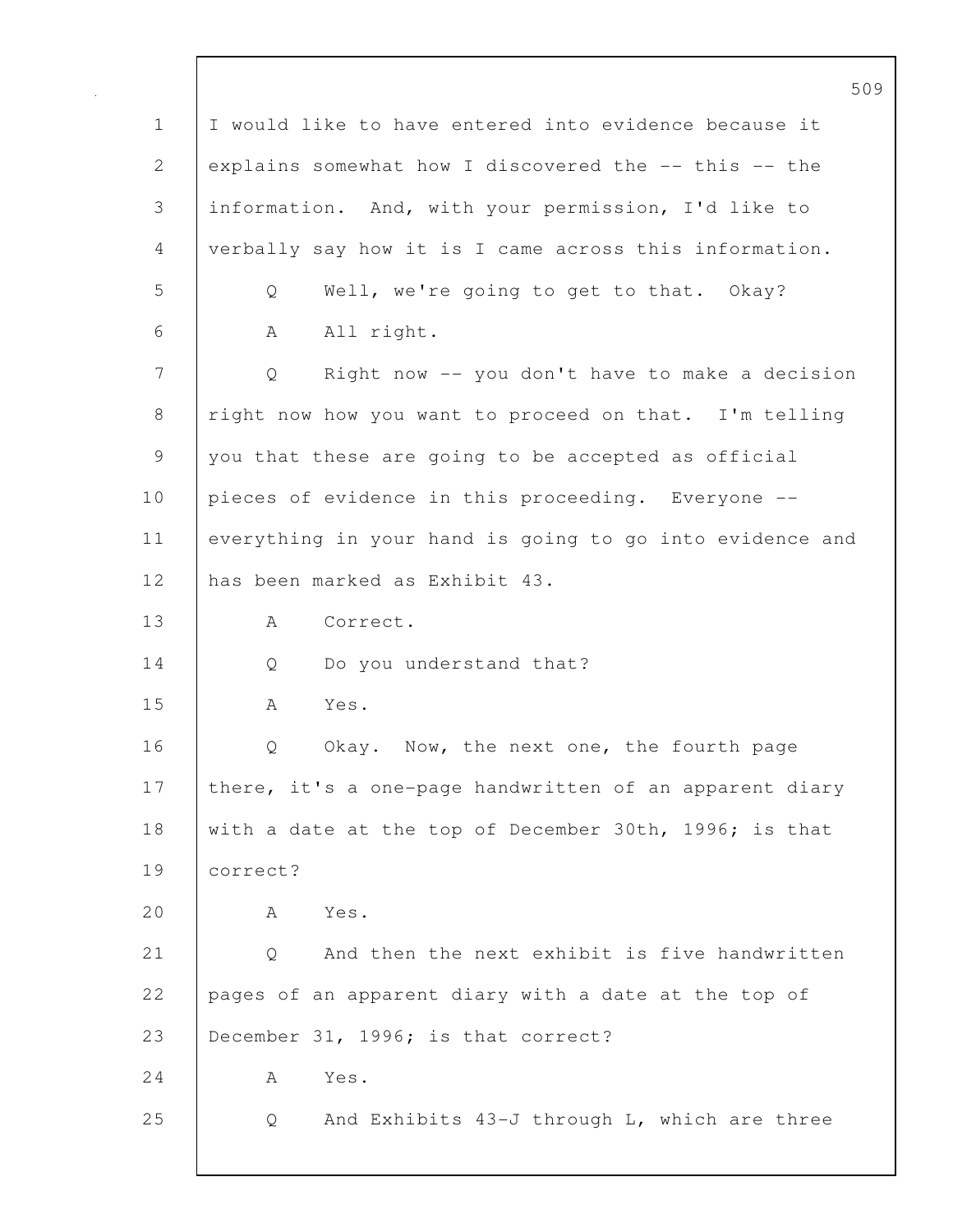510 1 handwritten pages of an apparent diary, has a date at 2 the top of the first page of January 2, 1997; is that 3 correct? 4 | A Three pages, yes. 5 Q And then the next page is 43-M, which is a 6 one-page handwritten listing of names and relationships; 7 is that correct? 8 | A Yes. 9 Q And then the final two pages are two 10 typewritten undated pages of an apparent diary. Do you 11 see that? 12 A Yes. 13 Q Do you have any idea when those two pages may 14 have been prepared or authored? 15 | A No. The only clue is a reference to "taught 16 | my two classes," and she was teaching at the Mendocino 17 Community College in the 1990s and 2000s. 18 | Q Okay. Now, Doctor, I'm going to show you an 19 e-mail that apparently you sent to Karyn Feiden on 20 December 23. I want you to take a look at it and tell 21 | me if you did send that e-mail to her on that date. 22 A Yes. 23 Q Now, in that document it says -- Karyn Feiden 24 apparently asked you if she could read these e-mails and 25 these diary entries; is that correct?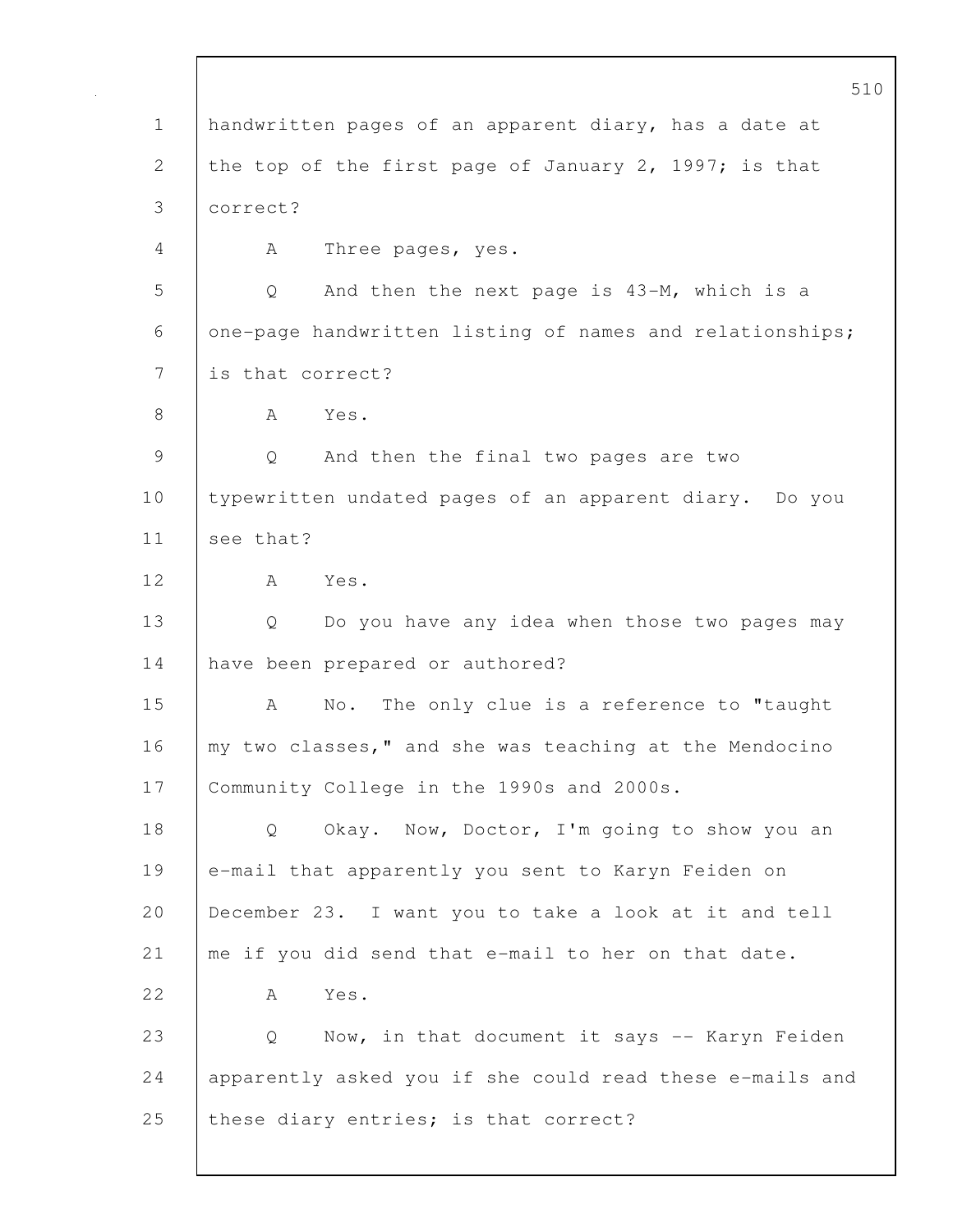511 1 The preceding request was to look at these 2 | diaries; is that correct? 3 A I don't know if that was the previous request. 4 Q Okay. Well, what I'd like you to do is just 5 read the first sentence into the record and tell me if 6 that in fact was what your thinking was at the time. 7 | A First sentence says, "Too late." 8 | Q Then the next sentence, please. 9 | A "Already had the cleansing burning that Linda 10 and I agreed was needed." 11 | Q And is there a date in there that you 12 reference? 13 | A The date on the e-mail is December 23rd, 2010. 14 Q Okay. Now, in that first -- the second 15 sentence there, could you just read the -- did you --16 let me read it and see. 17 | Did you say, "I saved only the complete entry 18 from April 1978, a few choice individual pages, and the 19 three-page poem of self-loathing"? Is that a statement 20 vou made to Karyn Feiden on that date? 21 | A That's what I wrote in her e-mail, yes. 22 O Now, is that a true statement? 23 | A No. 24 Q Why would you not make a true statement to 25 her?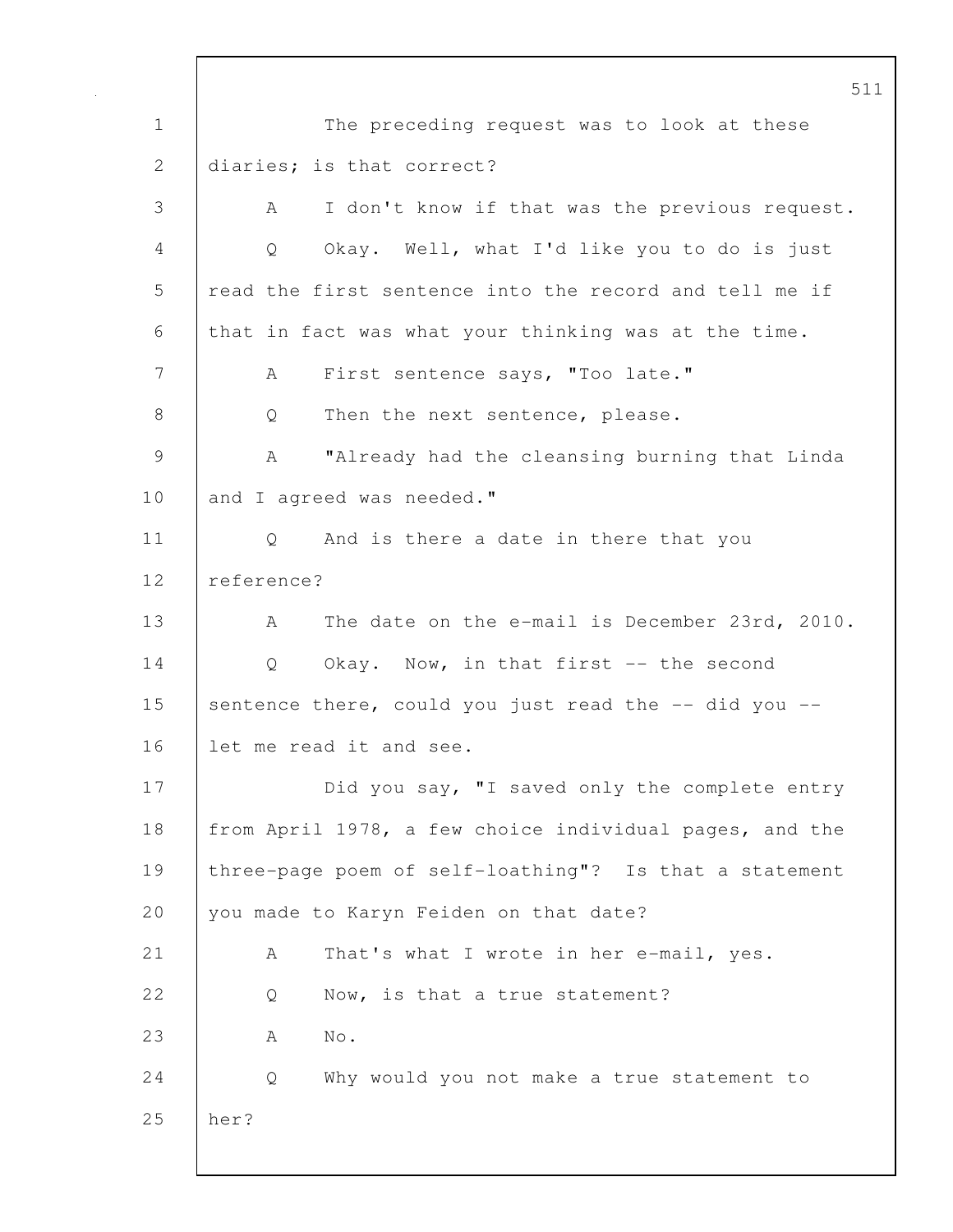512 1 | A I didn't want to reveal the diaries to her, I 2 wanted to keep them private, and so I told her that I 3 burned them. 4 Q Okay. And why would you put in a date of 5 April 1978? Which document in that set that I showed 6 you was prepared in 1978? 7 A None. None of those documents. 8 | Q Then why would you reference 1978? 9 A There was a -- a diary journal where Susan --10 in April of 1978, which was two months after we were 11 | married, where she was referencing Karen. And there 12 were several Karens in her life, so I had asked Karyn 13 Feiden if that was a period of time when she was in San 14 Francisco. 15 Susan and Karyn had a relationship throughout 16 their lives, extensively when they were children, but 17 | there was a period of several months when Karyn worked 18 in San Francisco when Susan and I lived there, and they 19 bonded during that period of time. So I was asking if 20 she was in San Francisco in April of 1978 to see if she 21 could be the Karen that Susan was referring to, because 22 there were other Karens in Susan's life. 23 Q Maybe I didn't make my question clear. I'm 24 trying to understand why you say  $-$  you said the 25 following: "I saved the" -- "I saved only the complete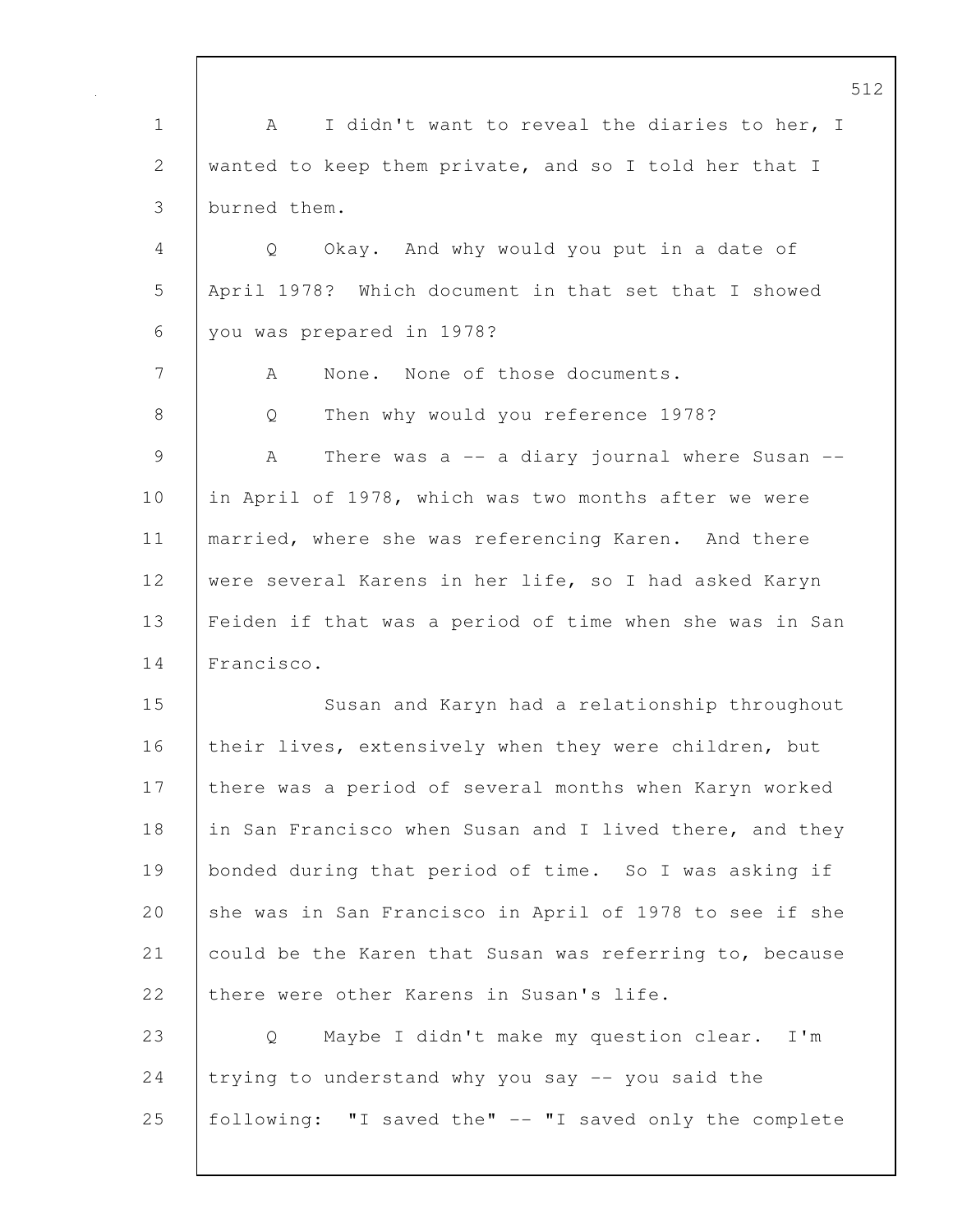513 1 entry from April 1978." 2 Is that true that you only saved one complete 3 entry, and that was from 1978? 4 A No, that is not true. 5 Q Did you submit in these documents, these 16 6 pages, that particular entry from April 1978? 7 A No. 8 I would -- I would -- I would like to add that 9 those diaries were completely reviewed by 10 representatives from the district attorney's office 11 at -- at my lawyer's, and I was told that nothing in 12 | those diaries was relevant because they were too dated. 13 So you have or your associates have reviewed those 14 diaries and they're still sitting at my home. 15 Q And isn't it fair to say that none of the 16 diaries that the district attorney's representatives 17 were allowed to see were more recent than 2001? 18 A I -- yes, I think that's correct. 19 | Q Okay. Thank you, sir. 20 Now, who do you attribute the author of these 21 15 pages in Exhibit 43 to be? 22 | A Susan Keegan. 23 Q And who is -- and who is Susan Keegan? 24 | A Susan Keegan is my first wife, who I was 25 married to for 34 years.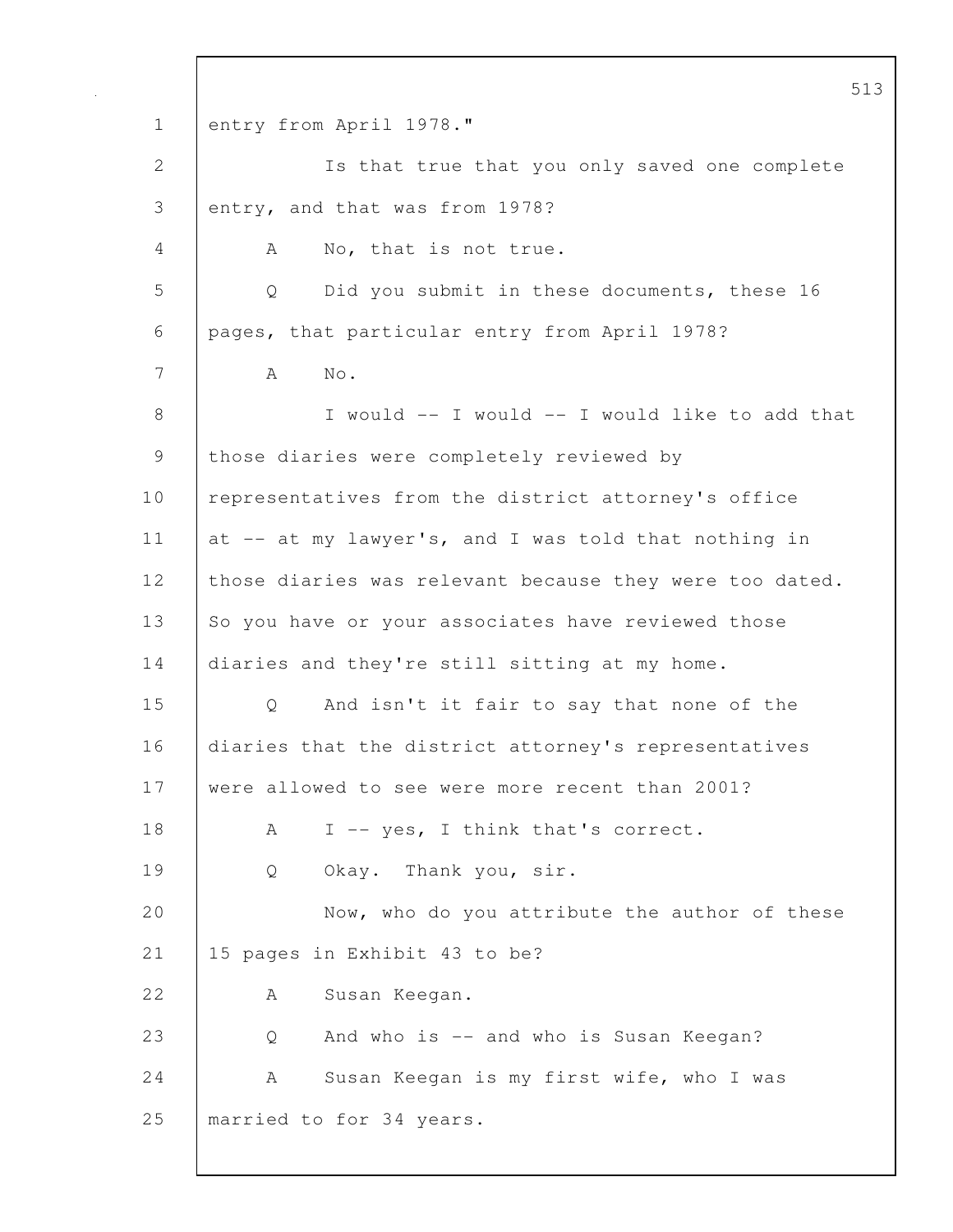514 1 The documents, the handwritten documents, 2 those are clearly Susan's handwriting, and people can --3 who know Susan can recognize that those are written by 4 Susan because they're hand -- handwritten documents. 5 Q Now, did Susan Keegan ever tell you about 6 these diary entries, these 15 pages? 7 A No. 8 Q Do these diary entries appear to you to be 9 entries that Susan Keegan intended to keep secret to 10 herself? 11 | A Yes and no. And may I explain that answer? 12 Q Pardon me? 13 | A I said yes and no. 14 Q Okay. 15 A May I explain that answer? 16 | O Did she ever discuss them with you? 17 A No. 18 I asked you a question. May I explain why I'm 19 saying that? 20 Q Yes, you certainly may. 21 A Okay. So in her diaries she at one point 22 says, "I hope this is read by future people, future 23 generations." 24 Q Do you recall where that diary entry is? 25 A It's in the two -- two volumes that are at my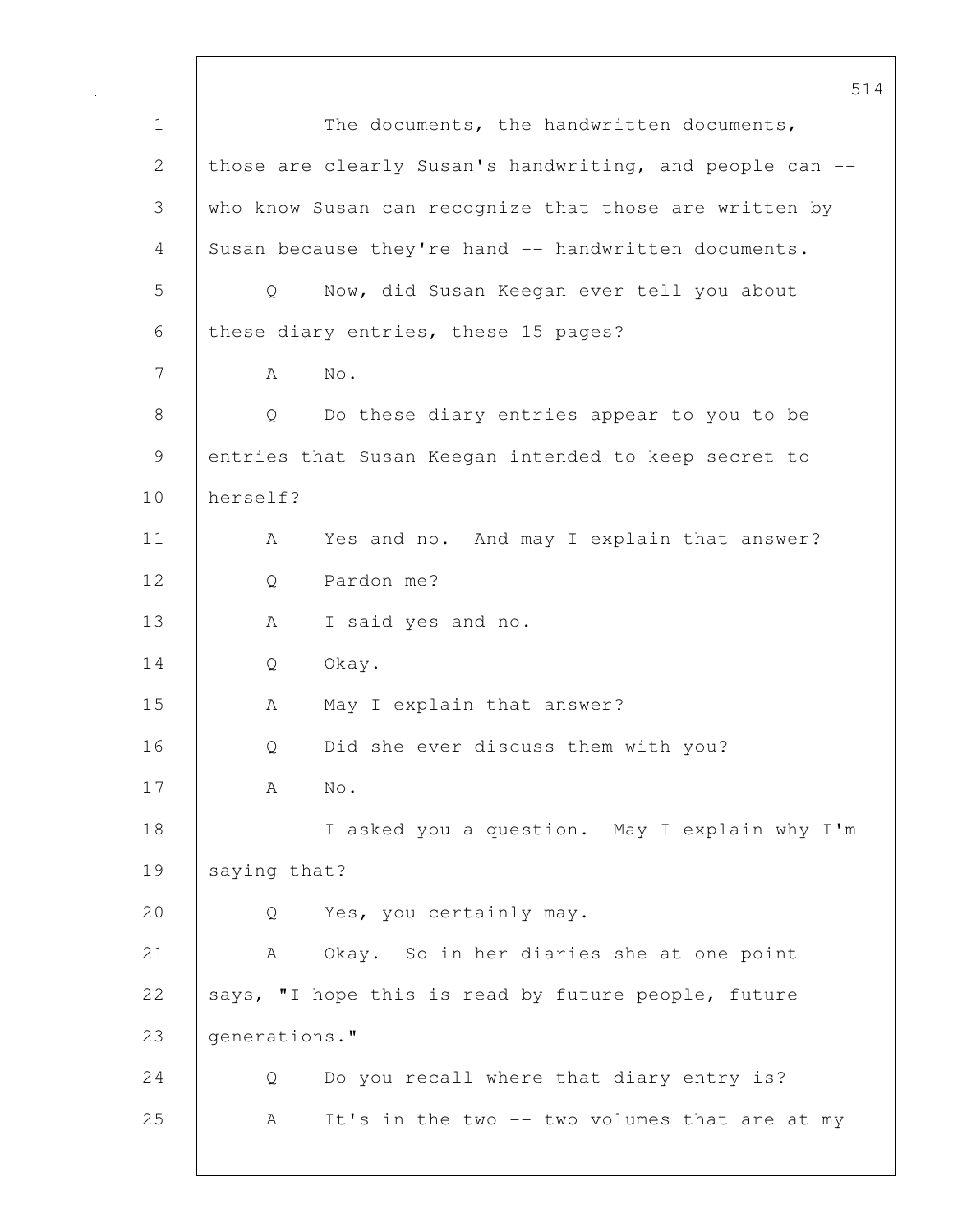|              | 515                                                      |
|--------------|----------------------------------------------------------|
| $\mathbf 1$  | home.                                                    |
| $\mathbf{2}$ | Are those still in existence?<br>Q                       |
| 3            | Yes.<br>A                                                |
| 4            | Are they in your possession?<br>Q                        |
| 5            | And they've been reviewed by your -- by<br>A<br>Yes.     |
| 6            | your staff.                                              |
| 7            | Okay.<br>Q                                               |
| 8            | I want to say "no" because these documents<br>A          |
| 9            | were well hidden.                                        |
| 10           | And I'm going to explain a slightly                      |
| 11           | complicated story that's written down in -- in -- in the |
| 12           | evidence the grand jury can review, but I'd like to say  |
| 13           | it verbally because it's a bit convoluted and I want to  |
| 14           | make it clear.                                           |
| 15           | Okay. Please proceed.<br>Q                               |
| 16           | Thank you.<br>А                                          |
| 17           | So after Susan died, I received notification             |
| 18           | from the social security department that I was entitled  |
| 19           | to a death benefit and I needed to go to the social      |
| 20           | security department. This was in the early part of       |
| 21           | December, about a month after Susan had died. So I went  |
| 22           | to the social security department and I was told, oh, to |
| 23           | get the death benefit of \$255 you have to produce your  |
| 24           | marriage certificate. So -- which is not true as it      |
| 25           | turns out. That information is absolutely incorrect.     |

 $\mathsf{l}$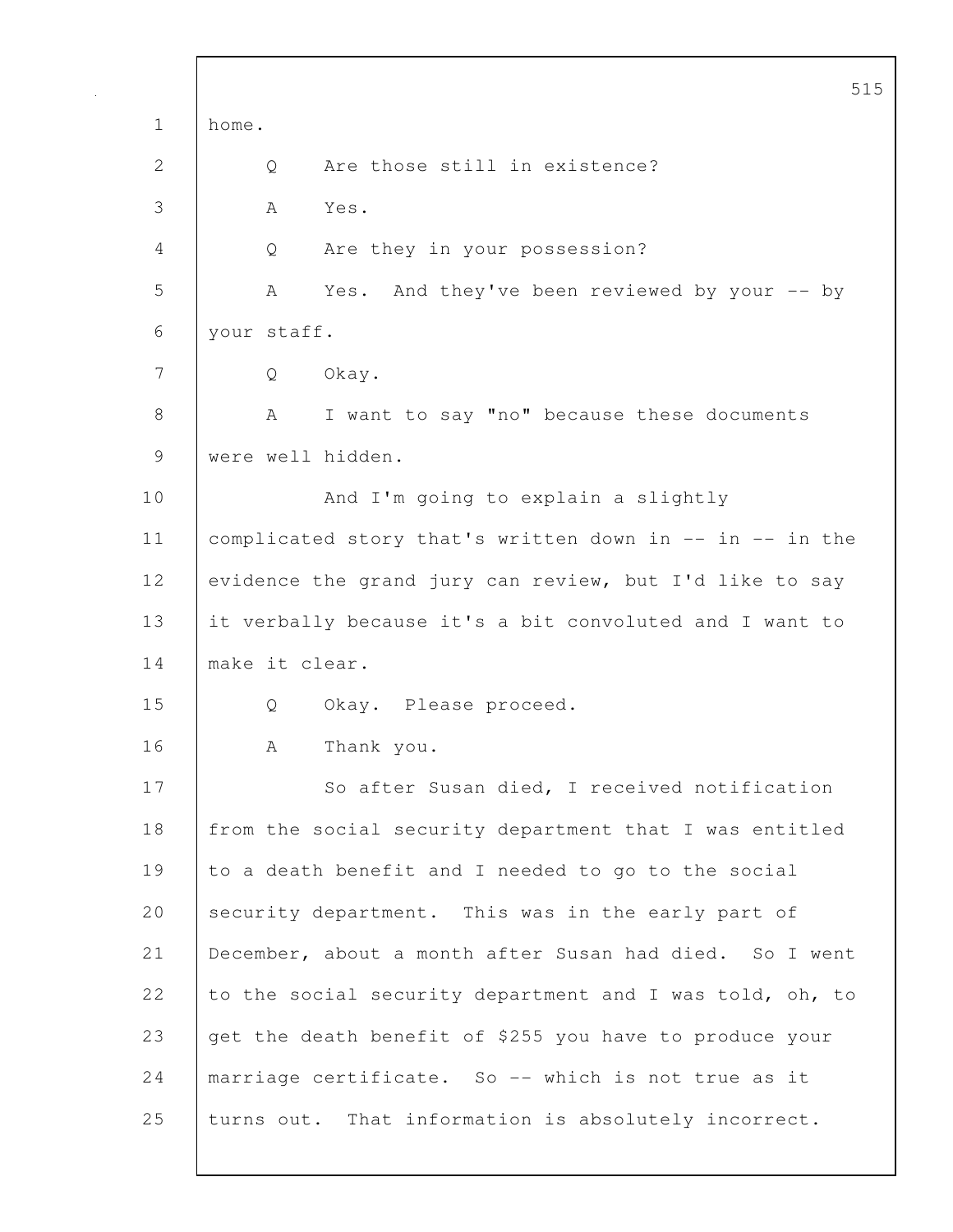1 So I went home to our file cabinets where I 2 thought the marriage certificate would be -- would be 3 found, and I proceeded to go through the file cabinets. 4 And I never found a death certificate (sic), but there 5 was one drawer that was clearly full of Susan's stuff.

6 Susan was a teacher at the Mendocino Community 7 College and taught several classes. And in one file 8 cabinet there was a large section devoted to her 9 curriculum for introduction to Shakespeare and there was 10 another large section of documents she used teaching 11 business accounting and then another large section 12 | relating to introduction to English, which she also 13 | taught. So while I'm going through my file cabinets, 14 | I'm throwing things out. These cabinets haven't been 15 looked at in -- in years, and I'm looking for the -- the 16 marriage certificate.

17 | I get to the very end of this cabinet full of 18 Susan's stuff and there's a thin file that's marked 19 "Susan". And when I pulled that out, that's where this 20 poem of self-loathing was found and other information 21 that was absolutely astounding to me because it -- it 22 revealed a side of Susan that I had zero awareness of. 23 I had -- I knew she was depressed and I knew she had 24  $\vert$  drug -- drug problems, but I had no -- no understanding 25 of the extent of what was going on inside  $-$ - inside of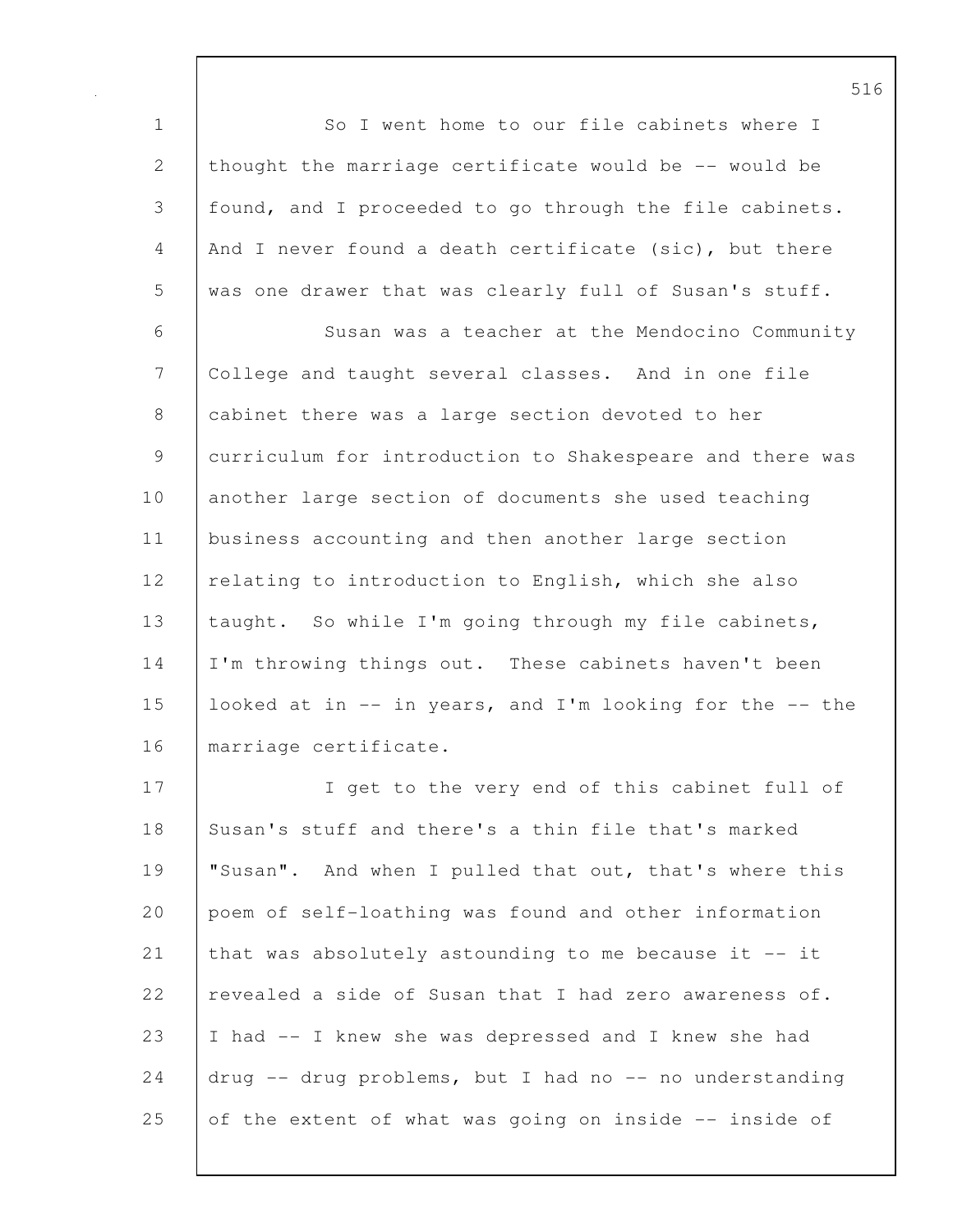1 her head.

| $\mathbf{2}$   | Susan was a writer. She wrote for the                    |
|----------------|----------------------------------------------------------|
| $\mathfrak{Z}$ | Grapevine when it was around here. She wrote stories, a  |
| $\overline{4}$ | large part of a novel. Susan kind of prized herself on   |
| 5              | writing and kept records of what her thought processes   |
| 6              | and experiences were through -- through diary processes. |
| 7              | So when I found this section that included               |
| $\,8\,$        | stuff that was clearly written in her hand discussing,   |
| $\mathsf 9$    | you know, "I want to die," that startled me and kind of  |
| 10             | made me angry that she had never shared, in 34 years of  |
| 11             | the relationship, the extent of her depression. She      |
| 12             | would say to me, "Nobody can help me." When I would say  |
| 13             | and her doctor would say, "Wouldn't you like to work     |
| 14             | with a counselor to try and get some help with your      |
| 15             | depression," her standard answer was, "Nobody can help   |
| 16             | me."                                                     |
| 17             | And when I read her -- her secret file --                |
| 18             | which I call secret because -- it was hidden in the      |
| 19             | open, but it was at the back of a drawer that I would    |
| 20             | never in a million years look through because it was all |
| 21             | her academic stuff.                                      |
| 22             | Do you believe that Susan would have wanted<br>Q         |
| 23             | you personally to review those secret diaries?           |
| 24             | No, I think that particular file was -- was<br>A         |
| 25             | hidden, I would say, in plain sight, but I would say     |
|                |                                                          |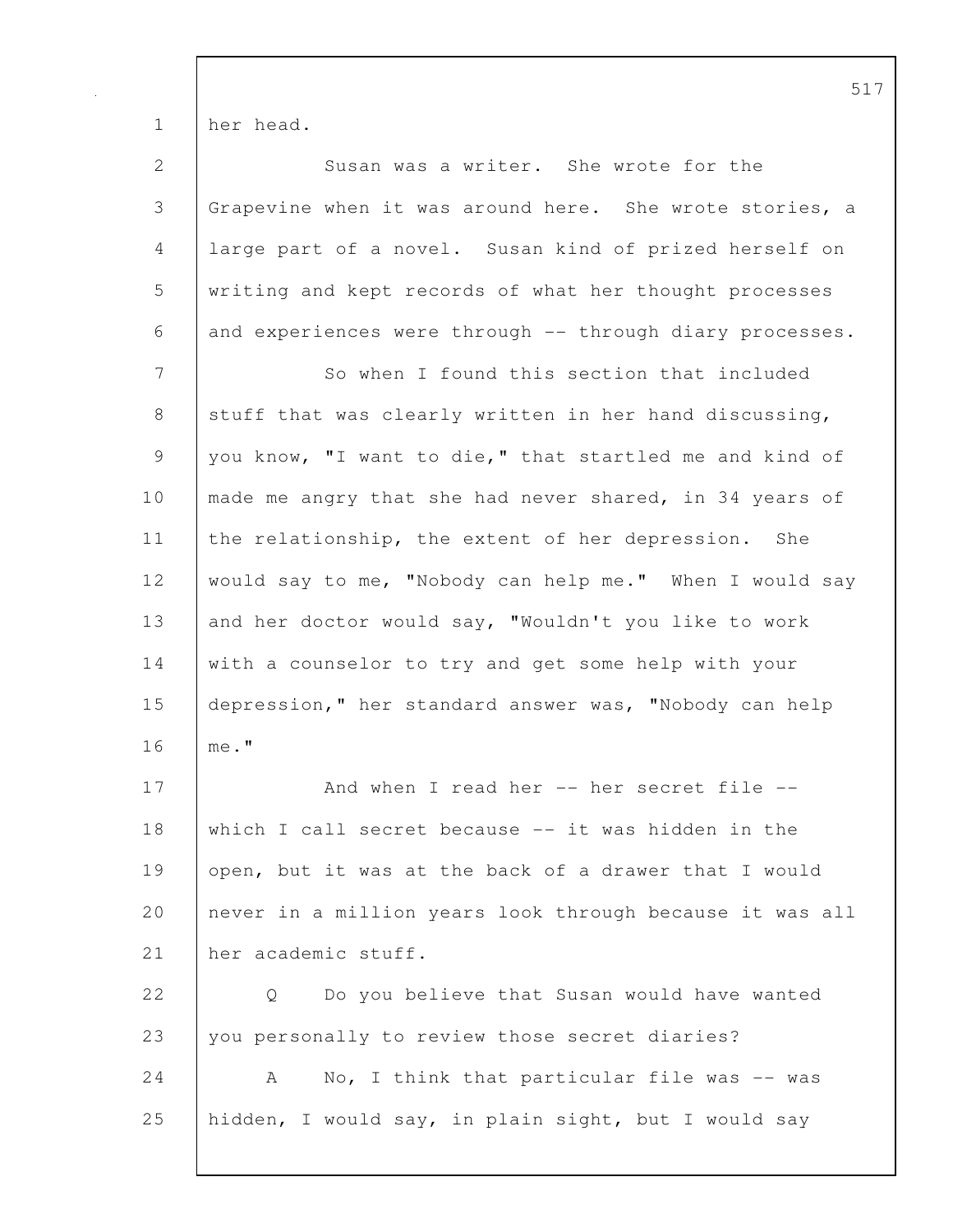1 that it was hidden.

2 Q Well, do you think, based on your knowledge of 3 Susan, that she would have wanted you to someday read 4 | those particular diaries? 5 A I don't know why she was saving them. 6 Q Okay. But she never gave you permission to go 7 through her file marked "Susan," did she, or any -- any 8 private files of hers? 9 | A I didn't find them until after she was dead. 10 | Q But once you found those, did you conduct a --11 did you go on a search for further diaries? 12 A Yes. I was advised by my counselor at the 13 time not to throw out, give away, offer for resale 14 anything of Susan's without looking carefully through 15 all the pockets for whatever she might have hidden. 16 | Q Now, isn't it true that you told Karyn Feiden 17 in one of the e-mails that you had done a cleansing 18 burning; is that correct? 19 | A That's talking about the -- the diaries. 20 Q Yes. 21 | A Yes, and that's not true. 22 And I'd like to clarify, Karyn Feiden is a 23 cousin of Susan's who made it clear from the very start 24 that she was going to prove that I murdered Susan. And 25 she has, for more than six years, kept up a website,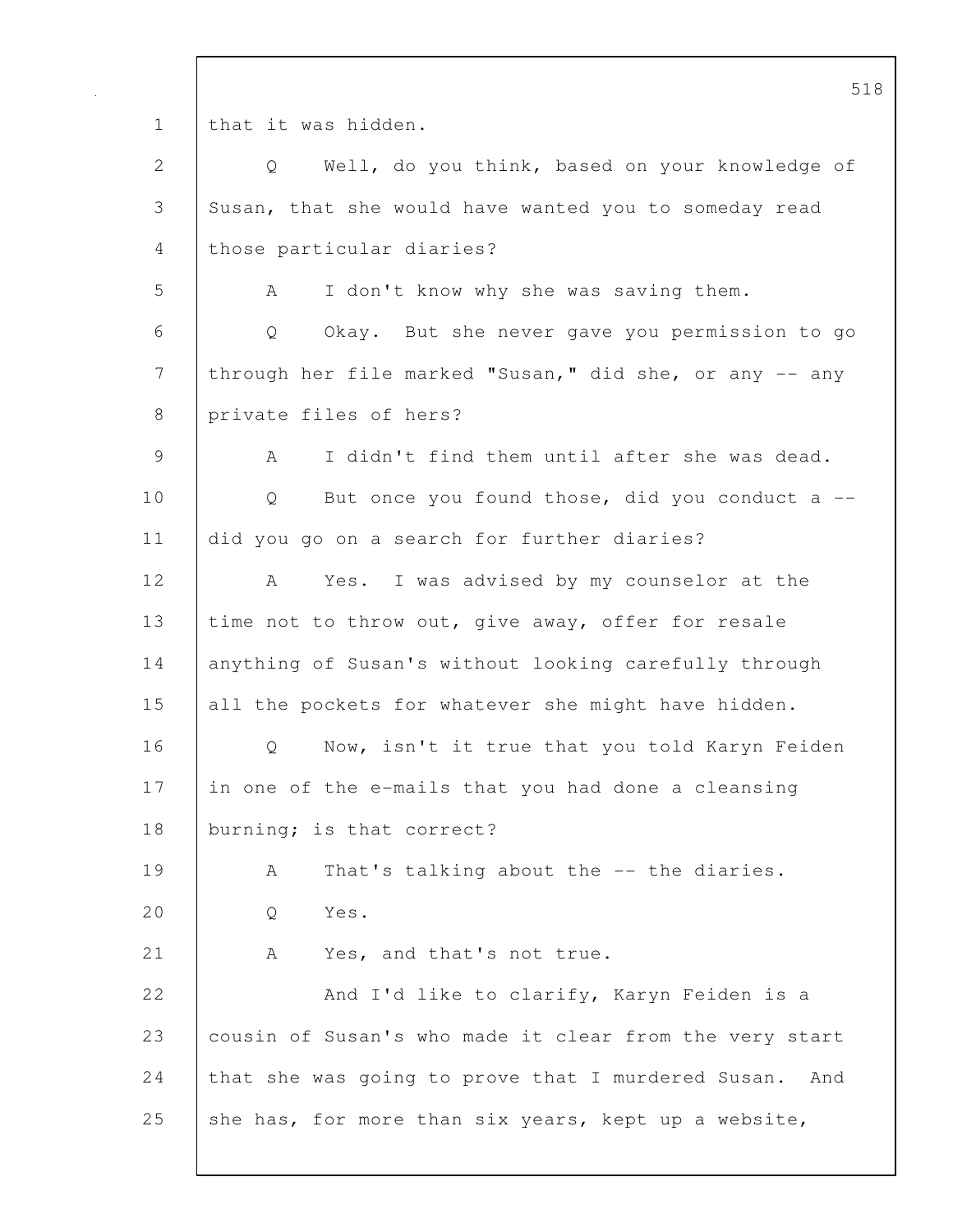519 1 written letters to the Anderson Valley Advertiser and 2 persistently, you know, pursued me with lots of 3 misinformation and absolute untruths. And she said to 4 me, "Everything I'm saying to you is confidential," 5 which I knew was bullshit, and I had no problem 6 responding to her with stuff that was misleading. 7 Q Okay. So you were intentionally misleading to 8 Karyn Feiden? 9 | A Some of the time, yes. 10 | Q Okay. Now, if Susan Keegan had not died, 11 | would there, in your opinion, be any reason that 12 anybody, besides Susan Keegan, would ever be looking at 13 those diaries? 14 A I don't know. 15 Q Okay. Now, who specifically have you 16 distributed Susan's diaries to? 17 | A Nobody. 18 Q You haven't given any pages of any of those 19 diaries to anybody? 20  $\vert$  A I -- I -- I gave pages -- I gave -- so after 21 Susan died, it was not apparent to me that an 22 investigation was happening about her death until 23 several months later when the district -- when the 24 coroner's office would not release a death certificate. 25 | I was entitled to have a death certificate, I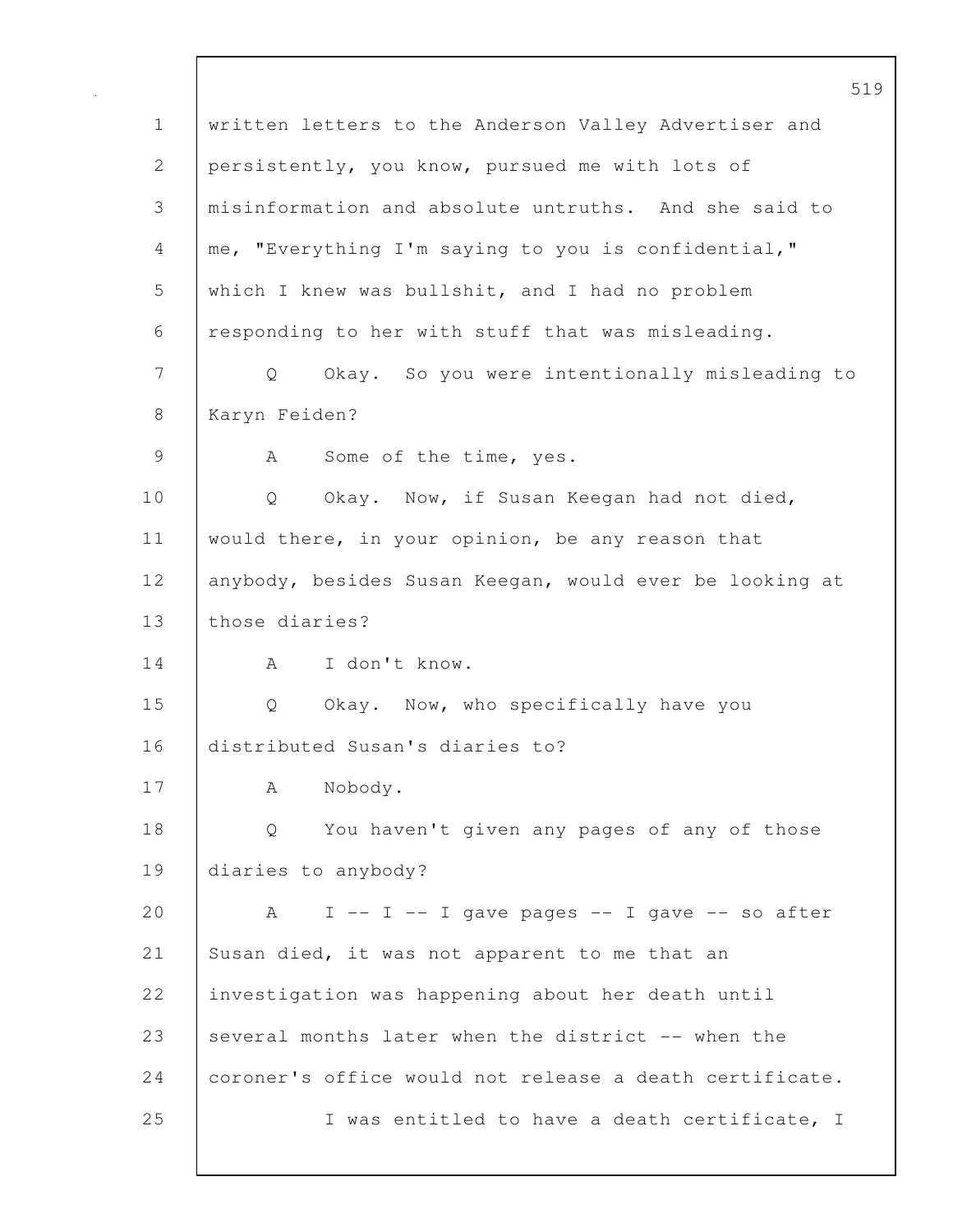|                | ے ب                                                      |
|----------------|----------------------------------------------------------|
| $\mathbf 1$    | was told, at one month, and then I was told no, it's two |
| 2              | months, and then I was told by Officer Scott Poma, "Oh,  |
| 3              | the doctor who needs to sign it is in the hospital," the |
| 4              | doctor who needs to sign it.                             |
| 5              | So, you know, I never got a death certificate.           |
| 6              | And then so slowly I'm realizing, oh, this is a $-$ a    |
| $\overline{7}$ | problem. My -- my -- so -- so in the middle of           |
| $8\,$          | February, Officer Poma calls me and says he wants to     |
| $\mathcal{G}$  | meet with me. So I went down and met with him. And       |
| 10             | that was really the first time it became apparent that,  |
| 11             | oh, I am a suspect in the -- in the murder of Susan --   |
| 12             | Susan Keegan. They are -- are out to get me.             |
| 13             | At that point I consulted an $-$ an attorney,            |
| 14             | Keith Faulder, who became a judge. I have a different    |
| 15             | attorney, Chris Andrian, now. Keith Faulder said to me,  |
| 16             | "The police are going to come and search your house. If  |
| 17             | there's anything really relevant to this case that you   |
| 18             | want protected, give it to me."                          |
| 19             | So the diaries and other documents that I                |
| 20             | thought had relevance to Susan's state of mind I put in  |
| 21             | a package and I gave to him. I don't think he read       |
| 22             | them, but he had them. He could have read them.<br>He    |
| 23             | passed those diaries to Chris Andrian. I don't believe   |
| 24             | that Chris Andrian -- I hope Chris Andrian, at \$450 an  |
| 25             | hour, did not spend his time reading Susan's diaries,    |
|                |                                                          |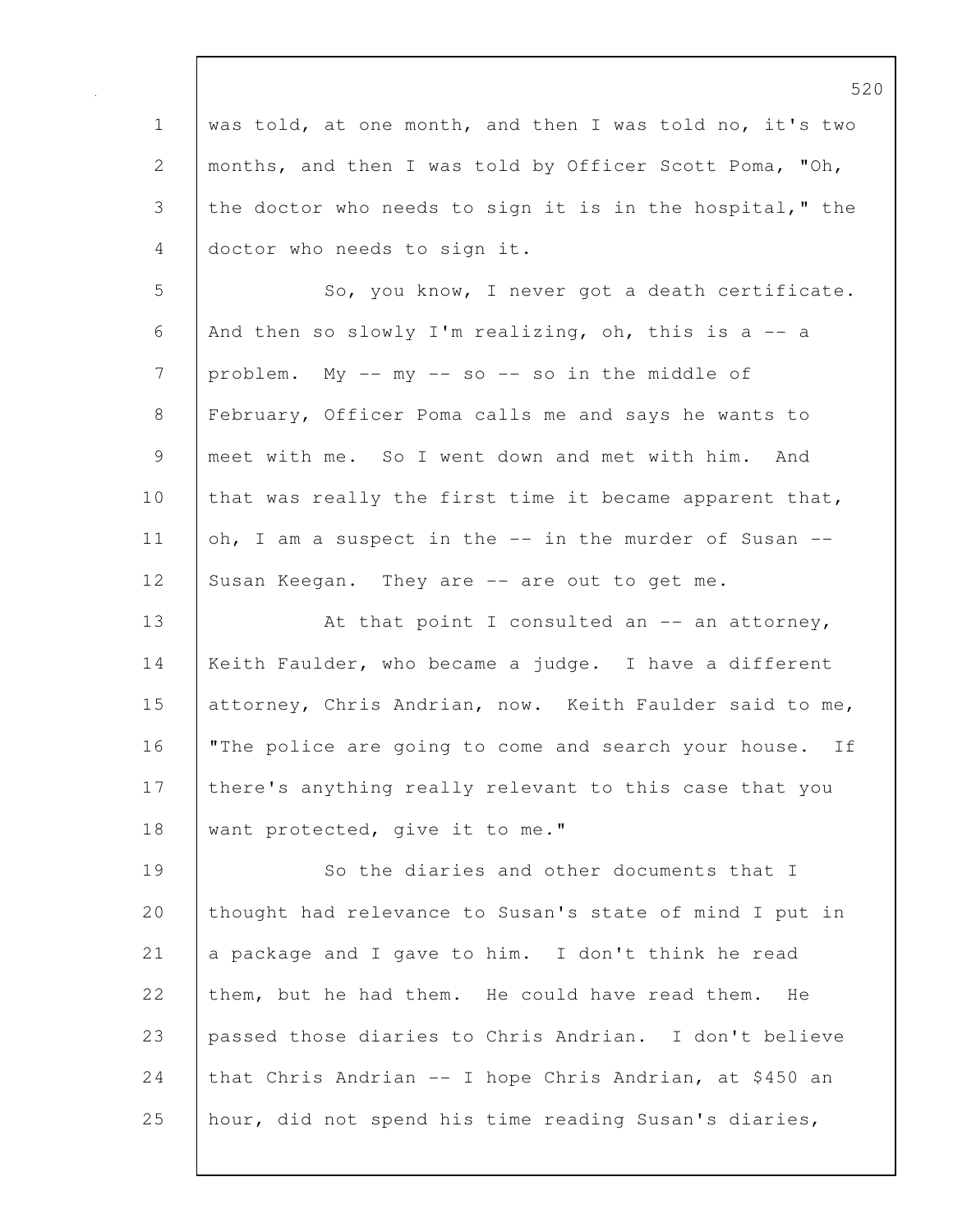|                | 521                                                      |
|----------------|----------------------------------------------------------|
| $\mathbf 1$    | but $--$ but $--$ so $--$ but he $--$ he could have.     |
| $\overline{2}$ | Those diaries were sitting on a cabinet --               |
| 3              | were sitting in my bedroom. They were not hidden away.   |
| 4              | I do know that one son, Luke, said to me that he had     |
| 5              | read his mom's diaries; that he had been in my room, he  |
| 6              | saw them, that -- that -- that he read them. That's the  |
| 7              | only person, Luke, that I know of that read those        |
| 8              | diaries. My --                                           |
| $\mathcal{G}$  | Q<br>But $--$                                            |
| 10             | I'm going to finish.<br>A                                |
| 11             | My hope is that when this is all cleared up,             |
| 12             | the person who does want the diaries is Susan's sister   |
| 13             | Linda. The whole reason to say that the diaries were     |
| 14             | burned was not to trick Karyn, it was to appease Susan's |
| 15             | sister because Susan's sister wanted to read her         |
| 16             | sister's thoughts about her. And I couldn't say I have   |
| 17             | the -- the diaries, but I'm not giving them to you. So   |
| 18             | when this is all over, Linda Puls, Susan's sister, will  |
| 19             | get the diaries.                                         |
| 20             | Okay. My question was: Have you provided to<br>Q         |
| 21             | anybody any of these diaries of Susan's?                 |
| 22             | Not that I know of besides --<br>А                       |
| 23             | Did you send one -- did you drop some pages<br>Q         |
| 24             | off to Oni LaGioia at some point when you gave her a     |
| 25             | note from a newspaper?                                   |
|                |                                                          |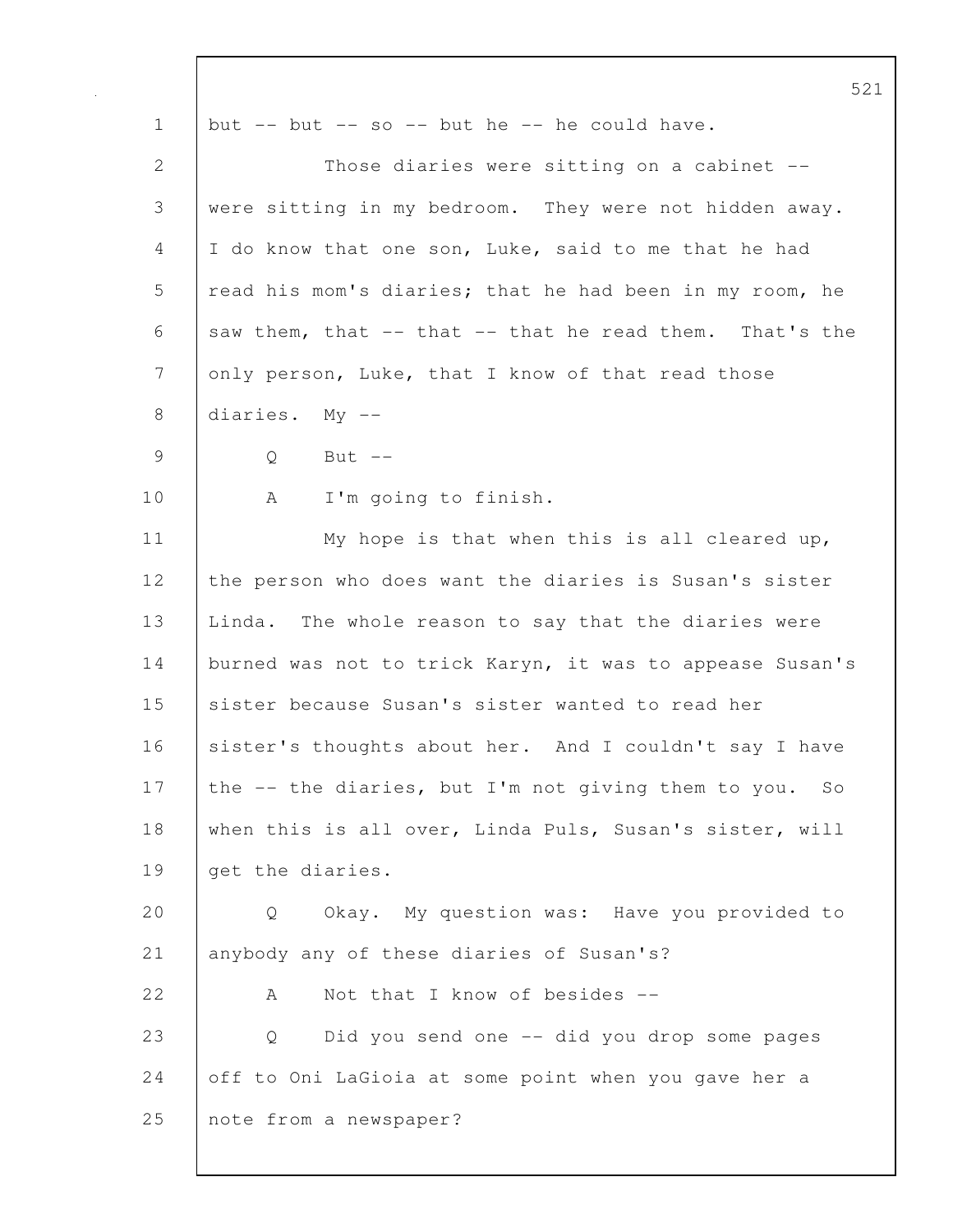522 1 A Okay, yes. So Oni LaGioia is another person 2 who is vigorously pursuing me and basically convicting 3 me in the community court because she knows my attorneys 4 have advised me to say nothing and do nothing. And at 5 one point in my anger against the stuff that they were 6 doing to me, I sent -- I gave to Oni and Mary Pierce, I 7 forget who else, an angry letter that included some of 8 the -- the pages where Susan says, you know, I wake up 9 every morning, you know, wishing someone had stabbed me 10 | in my heart. 11 | Q Without any date on those at all? 12 | A No, those are definitely dated. 13 Q The ones from the 1990s? 14 | A They're 1996. 15 Q Okay. I mean we're talking about 13 years 16 | before Susan died; right? 17 A Yeah, yeah, yeah, yeah. 18 Q Okay. 19 | A Right. And -- and she stopped writing diaries 20 that I know of, but she continued to -- to write on the 21 | computer, which is why I really hope that people will 22 understand you must access Susan Keegan's e-mails -- 23 her  $-$  her e-mail address is susankeeg, k-e-e-g, 24  $\sqrt{q}$  @gmail -- because that's where she spent all her time 25 writing in -- in later years. She wasn't handwriting.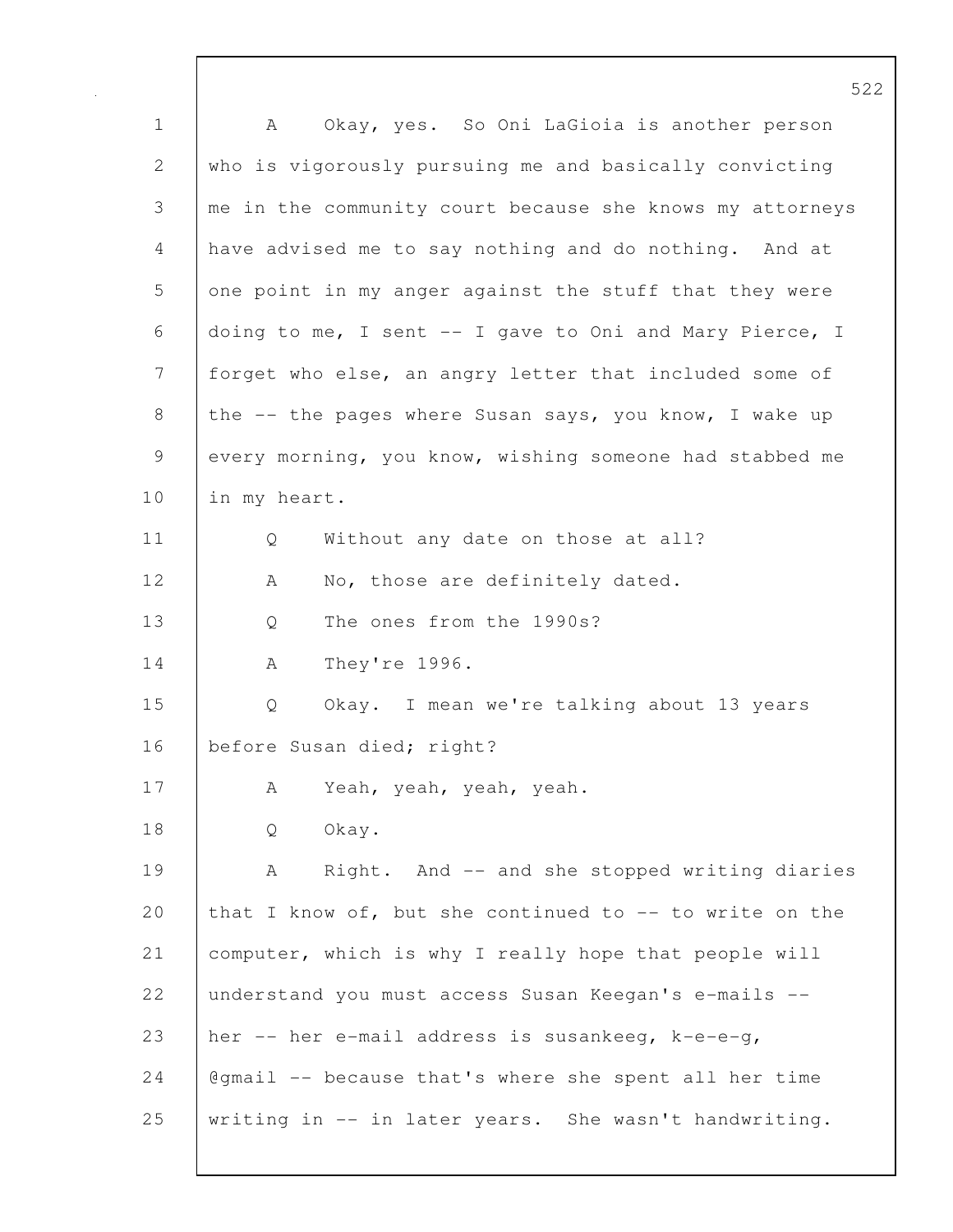1 She switched over to computers.

| $\mathbf{2}$ | And I am speculating that a review of Susan's            |
|--------------|----------------------------------------------------------|
| 3            | e-mails will show her state of mind. And I -- I -- I --  |
| 4            | it would not surprise me if the theme of suicide, which  |
| 5            | started in 1978 diaries, were still evident in           |
| 6            | nineteen -- dated 1996 diaries, which are very evident   |
| 7            | in her poem of self-loathing that was sometime in the    |
| 8            | year of 2000.                                            |
| 9            | So I'm speculating that a review of her                  |
| 10           | e-mails will give you insight into her state of mind at  |
| 11           | the time of the death, which is the point you're getting |
| 12           | at. You need fresh information. That's where you'll      |
| 13           | find it.                                                 |
| 14           | But you're talking about computer entries of<br>Q        |
| 15           | her diaries.                                             |
| 16           | I'm talking about e-mail entries --<br>A                 |
| 17           | Okay.<br>Q                                               |
| 18           | -- where she writes to friends and<br>A                  |
| 19           | communicates what's going on in her life, as well as in  |
| 20           | diary entries.                                           |
| 21           | Now after Susan's death, you had total<br>Q              |
| 22           | possession of all of the computers in your house until   |
| 23           | the DAs came to search them in June of 2011; is that not |
| 24           | true?                                                    |
| 25           | A<br>Yes.                                                |
|              |                                                          |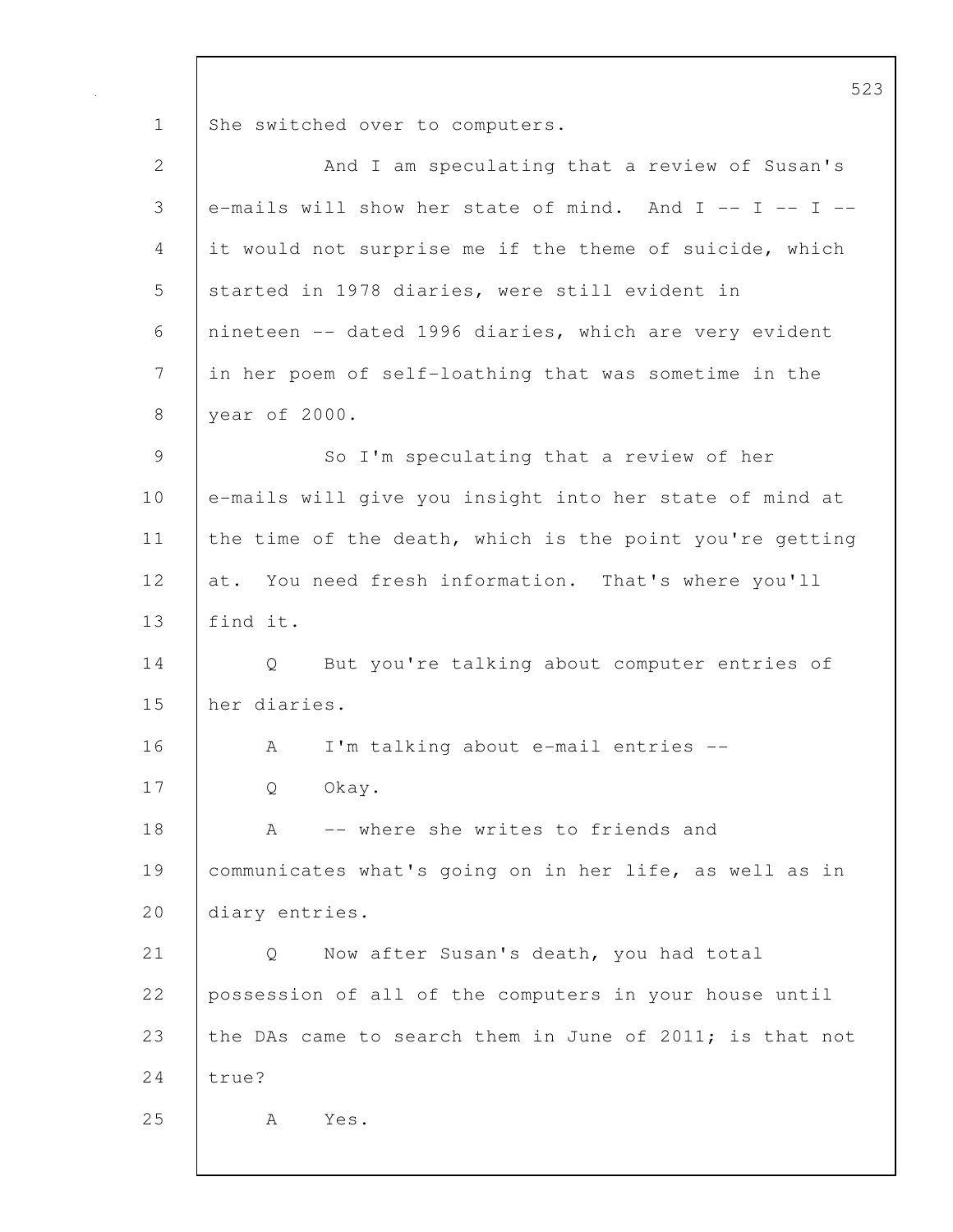1 Q So you had already discovered some of what you 2 consider "dark diaries" before that time; right? 3 A Yes. I discovered dark diaries in the middle 4 of December when the social security department put me 5 on a wild goose chase looking for a marriage 6 certificate. 7 | O So from the middle of December until the DA 8 came to search for the computers in June, you had access 9 to those computers that Susan had access to; correct? 10 | A Yes. They were our computers. 11 Q Right. And you had access to them during 12 | those months; right? 13 A Yes. 14 Q And have you to this day accessed any 15 particular diary after 2001 to present to this grand 16 jury from those computers that you had access to? 17 | A No, I did not have access to her e-mail. So 18 Susan wrote many things, but she was a very private 19 person and made it clear that as her husband I was not 20 entitled to see what she was working on. If I walked 21 into a room and she was on her computer, she would, you 22 know, put the computer down and made it clear that she 23 was entitled to privacy in  $-$  in her life. 24 So -- and I have no access to her -- her 25  $|$  e-mail. And she was a  $-$  a very good communicator in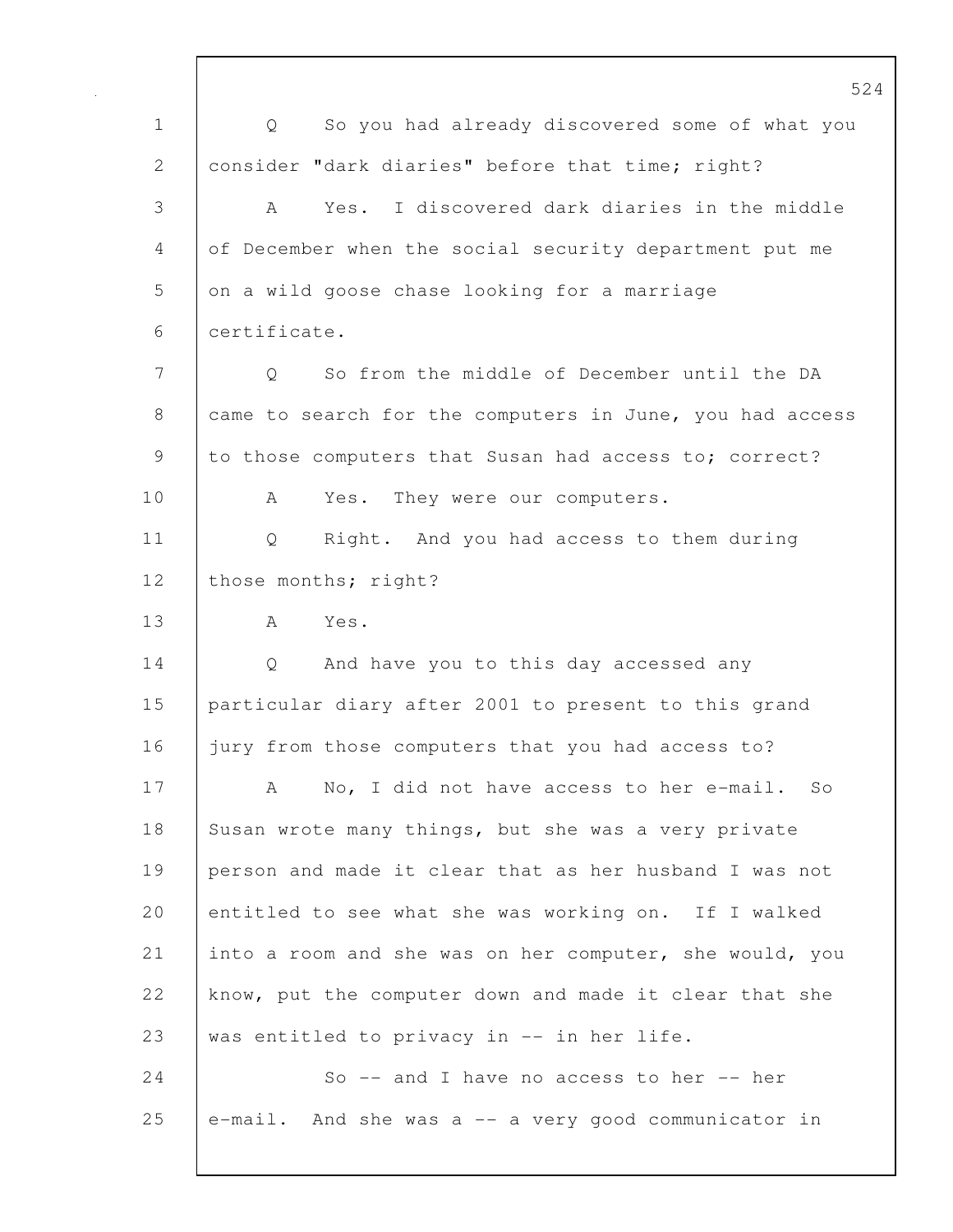525 1 the sense that she liked to use words. And I -- I 2 bet -- I bet you would find at least a half dozen people 3 that Susan had a vigorous correspondence with over the 4 years that would tell you what she was  $--$  if  $--$  if not 5 accurately thinking, the image she was trying to 6 portray. 7 I'm a little bit afraid if you look at e-mails 8 you might see her telling untruthful things about me. 9 I'm a very private person. When we're getting divorced 10 I'm not going around talking to people about it. Susan 11 basically communicates, "I'm a woman, this is" -- "this 12 is woman jail." 13 | And so when I say, "Gosh," you know, "who have 14 you talked to," she was literally able to list ten 15 people in the community that she had already told what  $16$  was  $-$  what was going on to. 17 Q Now, you -- 18 | A Seems like a pretty normal thing from a 19 | woman -- woman's point of view, I get that. From my --20 | my point of view, it's like, oh, okay, I quess I better, 21 you know, reach out to our friends and -- and give 22 them -- and offer a point of view. 23 Q Now, before Susan's death, isn't it true that 24 you did discuss with some feeling your -- your divorcing 25 | Susan?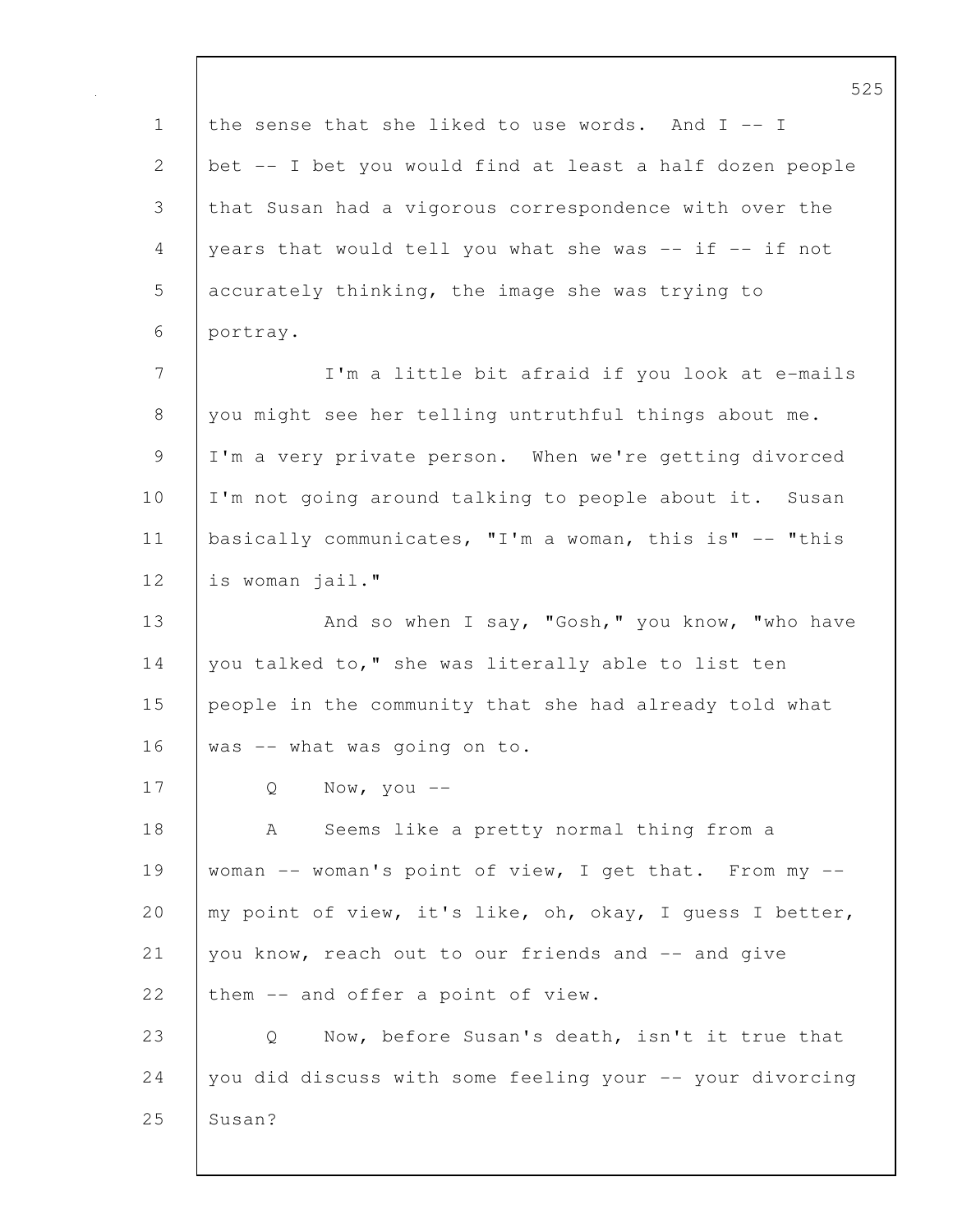1 Isn't it true that you contacted Mary Pierce, 2 for example, in late October and told her on two 3 occasions that you were divorcing Susan and you put all 4 the blame on her? Isn't that true? 5 A I -- I recall meeting Mary Pierce; I have no 6 recall of the contents of the conversation. 7 Q Okay. And isn't it true that you also told 8 Oni, before Susan's death, that you -- that Susan had a 9 drug problem and that's the reason you were divorcing? 10 So you were talking about divorcing to other 11 | people before Susan's death, were you not? 12 | A Yes. Yeah, yeah. 13 Q All right. 14 A So before Susan died and before we were 15 divorced, I did start to talk to people after it was 16 apparent that Susan was talking -- talking to other 17 people. 18 | And -- and I want to be very clear that both 19 Susan -- no, I'm sorry -- both Mary Pierce, her husband 20 Will Brady -- Baty, Will Baty, and Oni LaGioia knew 21 about Susan's serious drug and alcohol problem because 22 they were people who obtained drugs and gave them to --23 to Susan. So Susan got drugs by having me write 24 prescriptions to her friends. And then in Oni's case, 25 she fully reimbursed Oni for the drugs that she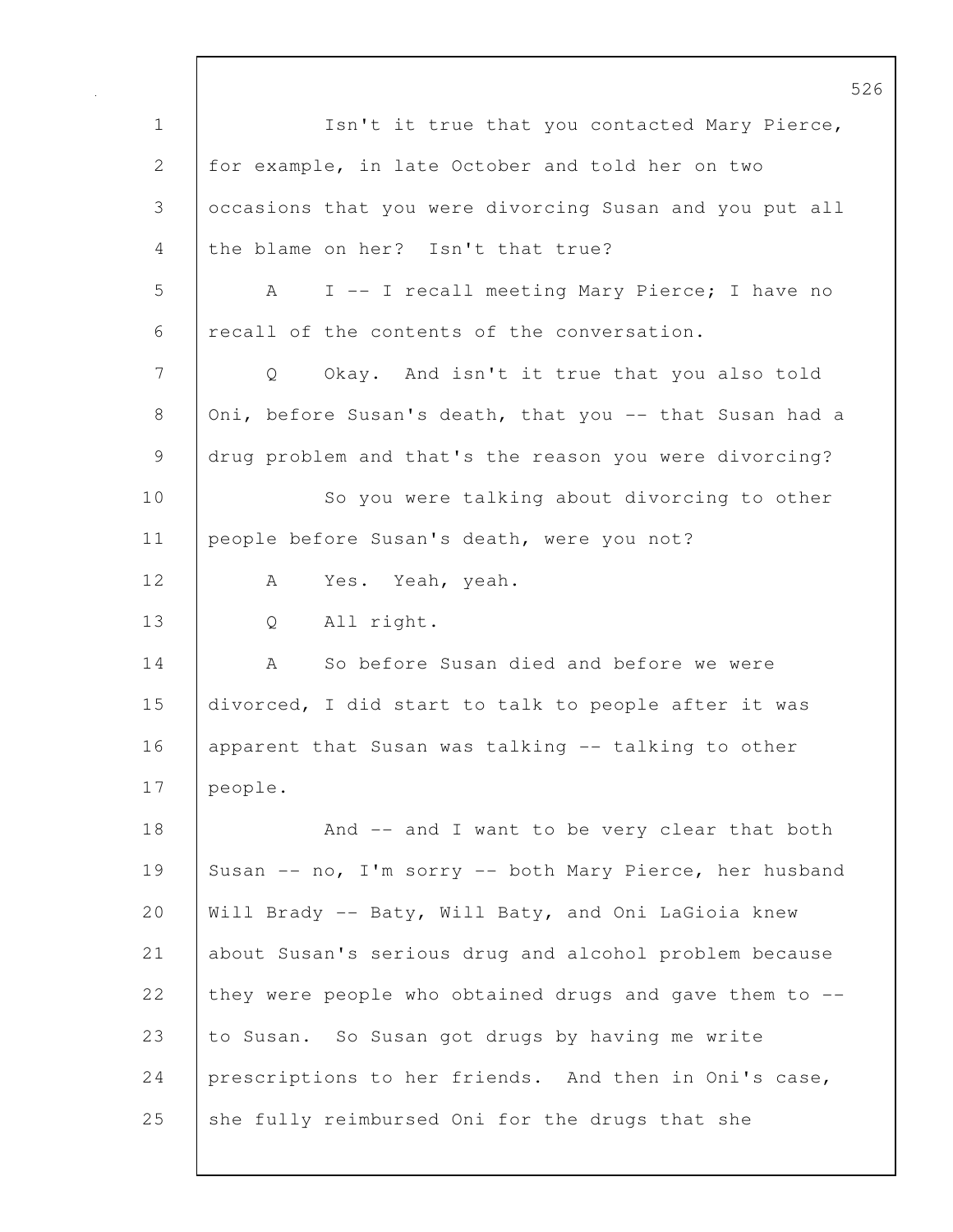1 purchased at -- at Walmart. And in Will Baty's case he 2 paid for them, but they split the pills. 3 And I'd just like to clarify, we're talking 4 about controlled substances: Vicoprophen, which is an 5 ibuprofen/hydrocodone combination; hydrocodone is an 6 opiate. There is a registry that the Department of 7 Justice keeps that lists all drug transactions. If you 8 went back in time, you would see Will Baty getting 9 prescriptions from me and he was not a patient. You 10 would see Oni LaGioia getting prescriptions from me long 11 after I closed my practice. You would see many, many 12 prescriptions written to Susan Ettinger, which is my 13 wife's maiden name, and she was very clear that -- you 14 know, I'm saying I cannot write prescription to Susan 15 | Keegan, sign it Peter Keegan, that will definitely be, 16 vou know, reported and get me in trouble. And her 17 answer was: "Well, my driver's license says Susan 18 Ettinger Keegan, so I have identification that I can 19 use. Write it to me in my prescription (sic) name." 20 I did that many times. If you look up the 21 registry, which again is actually accessible through the 22 Department of Justice -- and you, as grand jurors, are 23 allowed to ask questions and do investigations, I 24 understand -- you'll see Susan Ettinger getting multiple 25 prescriptions for vicoprofen, which was her preferred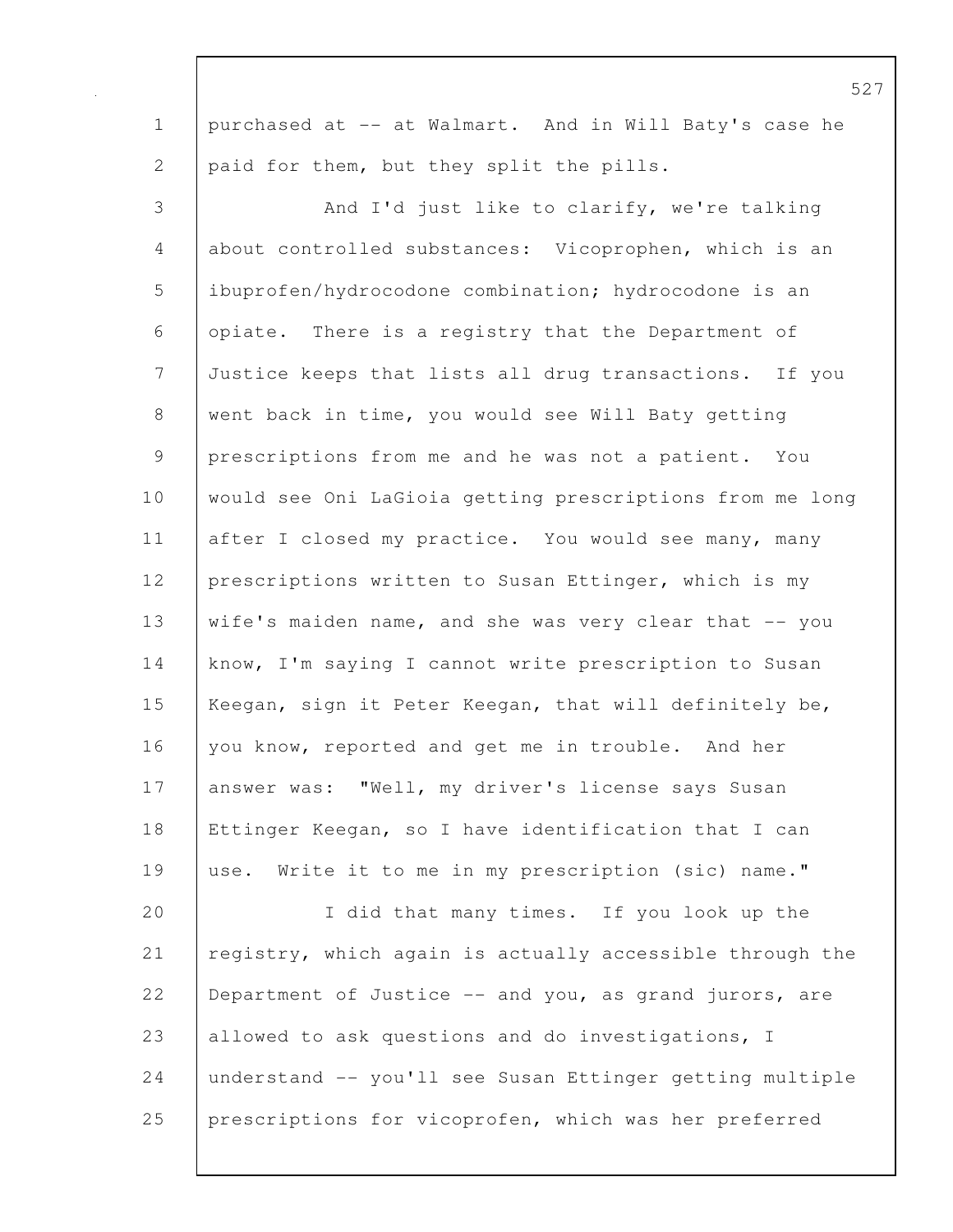|             | 52                                                       |
|-------------|----------------------------------------------------------|
| $\mathbf 1$ | drug.                                                    |
| 2           | So basically what you're saying is there was<br>Q        |
| 3           | some deception going on based on prescriptions that you  |
| 4           | wrote; correct?                                          |
| 5           | Yes.<br>A                                                |
| 6           | Q<br>Thank you.                                          |
| 7           | Now, do you think it's fair to attribute a               |
| 8           | person's state of mind based on diary entries and poems  |
| 9           | written nine years before a person dies when there's no  |
| 10          | further evidence of dark diary entries in the succeeding |
| 11          | nine years?                                              |
| 12          | Well, yes, I think it establishes a pattern<br>A         |
| 13          | when it lists -- when it continues over a decade. When   |
| 14          | you understand the issues that my wife was depressed     |
| 15          | about, definitely -- definitely a yes.                   |
| 16          | She was -- her birth mother, Jeanne Russo, put           |
| 17          | her up for adoption because the birth mother was busily  |
| 18          | involved smuggling stuff from France into Algeria during |
| 19          | the Algerian Revolution in the 1950s. So Jeanne thought  |
| 20          | this was very important, you know, freedom work that she |
| 21          | was doing. Susan was angry about that to her dying --    |
| 22          | dying day.                                               |
| 23          | Now, let me $--$<br>Q                                    |
| 24          | Susan $--$ no, I want $--$ I want to finish this<br>А    |
| 25          | here.                                                    |
|             |                                                          |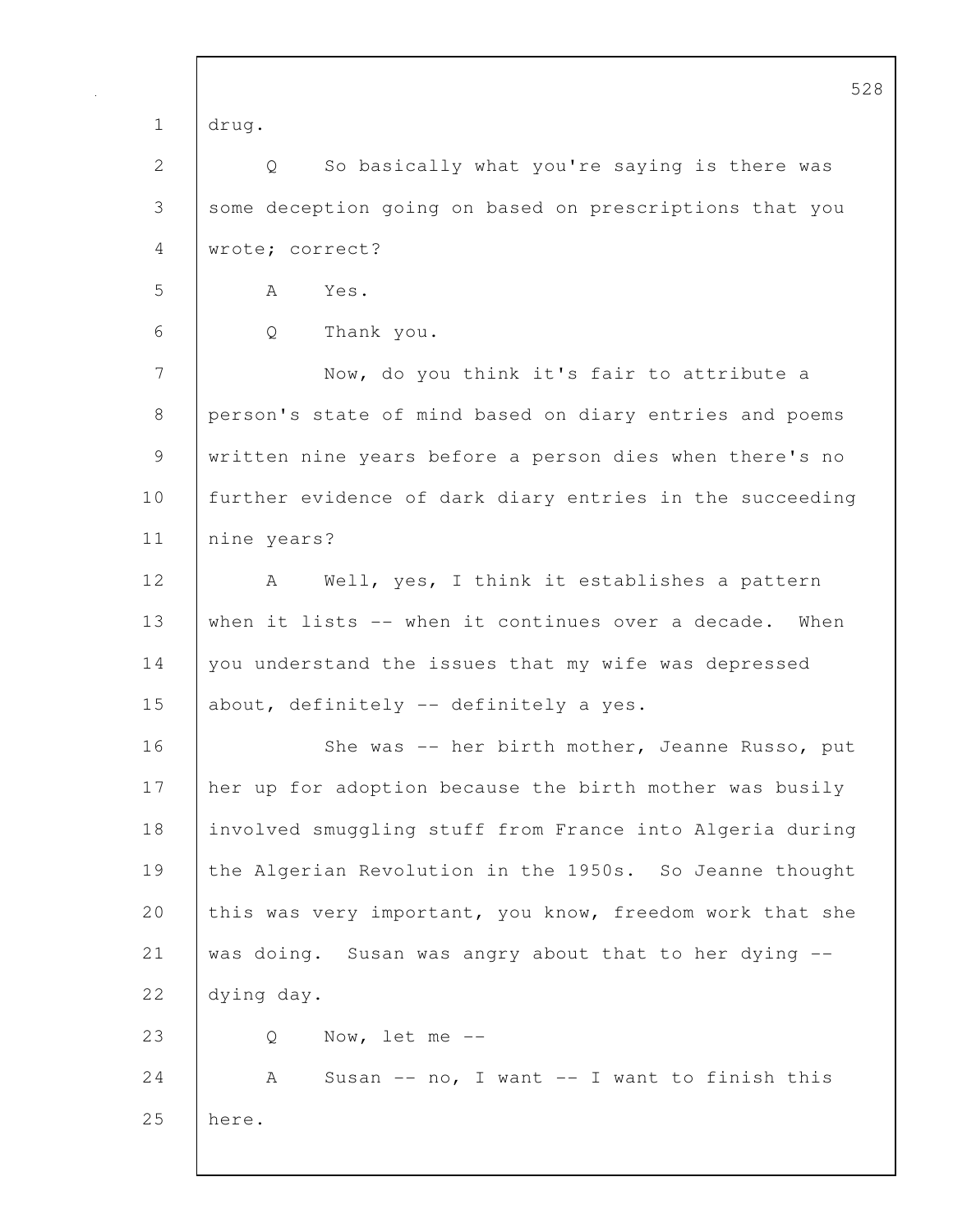1 | So I'm just telling you how her life started 2 out. You know, she was abandoned. She was put into, 3 you know, you know, an orphanage, and it's -- it's clear 4 from her -- her memories that it was a very unpleasant 5 experience. She then was adopted by a family, Stan and 6 Nancy. Deeply disturbed people. Her mom, Nancy, died 7 from a polydrug overdose. I've seen -- I've seen the 8 birth -- the death certificate. Her mom died from a 9 drug -- a drug overdose. She was very convincing to 10 doctors and got drugs easily. Her father was a raging 11 | alcoholic. Her sister, who grew up in an abusive 12 family, managed to become an RN, but also fell into drug 13 problems, was in and out of rehab several times, lost 14 her -- her license because she got caught -- you know, 15 | caught stealing drugs. 16 Growing up in a household with Stan and Nancy, 17 two people who -- that would be fair to say extreme 18 | narcissists, that would screw up anybody. And Susan --19 I -- I loved her. I loved her dearly. She was the 20 | smartest person I knew without a doubt. I mean smarter 21 than anybody. Beautiful. I was -- I was lucky to have 22 her. I'm a nerdy guy. I grew up as a nerdy guy, you 23 know. That's just, you know, who I was. To get a 24 beautiful, smart woman, that was -- that was an amazing 25 catch for me.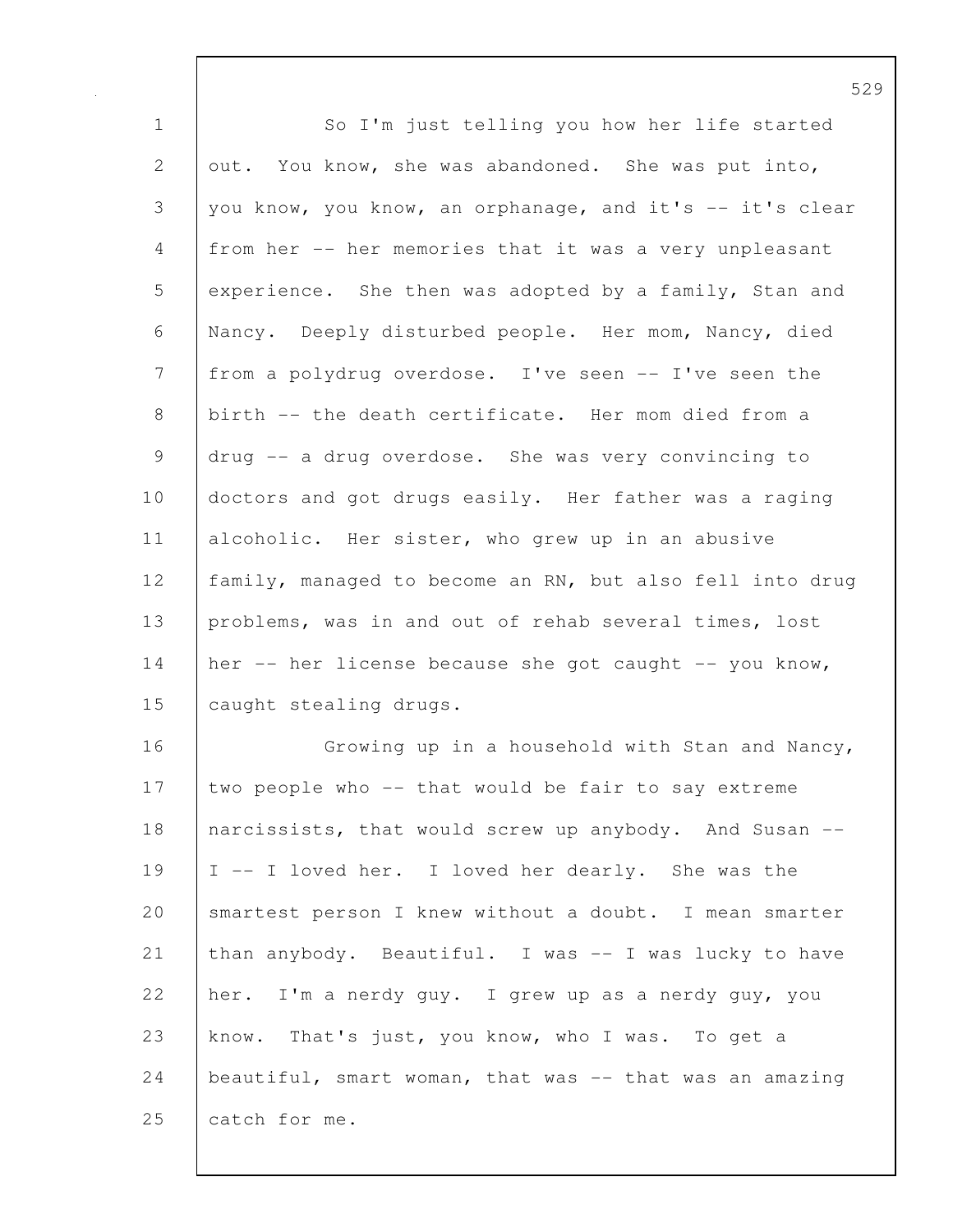1 But I think her life-long history for 55 2 years, these things are -- are bugging you. Or let's 3 say you have documentation that they're bugging you for 4 45 years and then, you know, can you speculate among the 5 last ten years? That's why I would say look at her 6  $\epsilon$  e-mails. She'll -- she'll -- you'll be able -- you'll 7 be able to tell. 8 Q I guess my point is people's moods can 9 drastically change, can they not? You're a doctor; 10 **isn't** that true? 11 | A Yes, they can get better or they can get much 12 worse. And with drug addiction problems, believe me, 13 they get much worse, and you know that. 14 Q You were aware that during the two weeks 15 before Susan's death she was acting in the play Hamlet 16 as the queen; right? 17 A Yes. 18 Q And she was excited about being in that play, 19 wasn't she? 20 A Yes. 21 Q And you attended three performances, didn't 22 vou? 23 A Yes. 24 | Q And she even had a cast party at your house a 25 couple days before her death; right?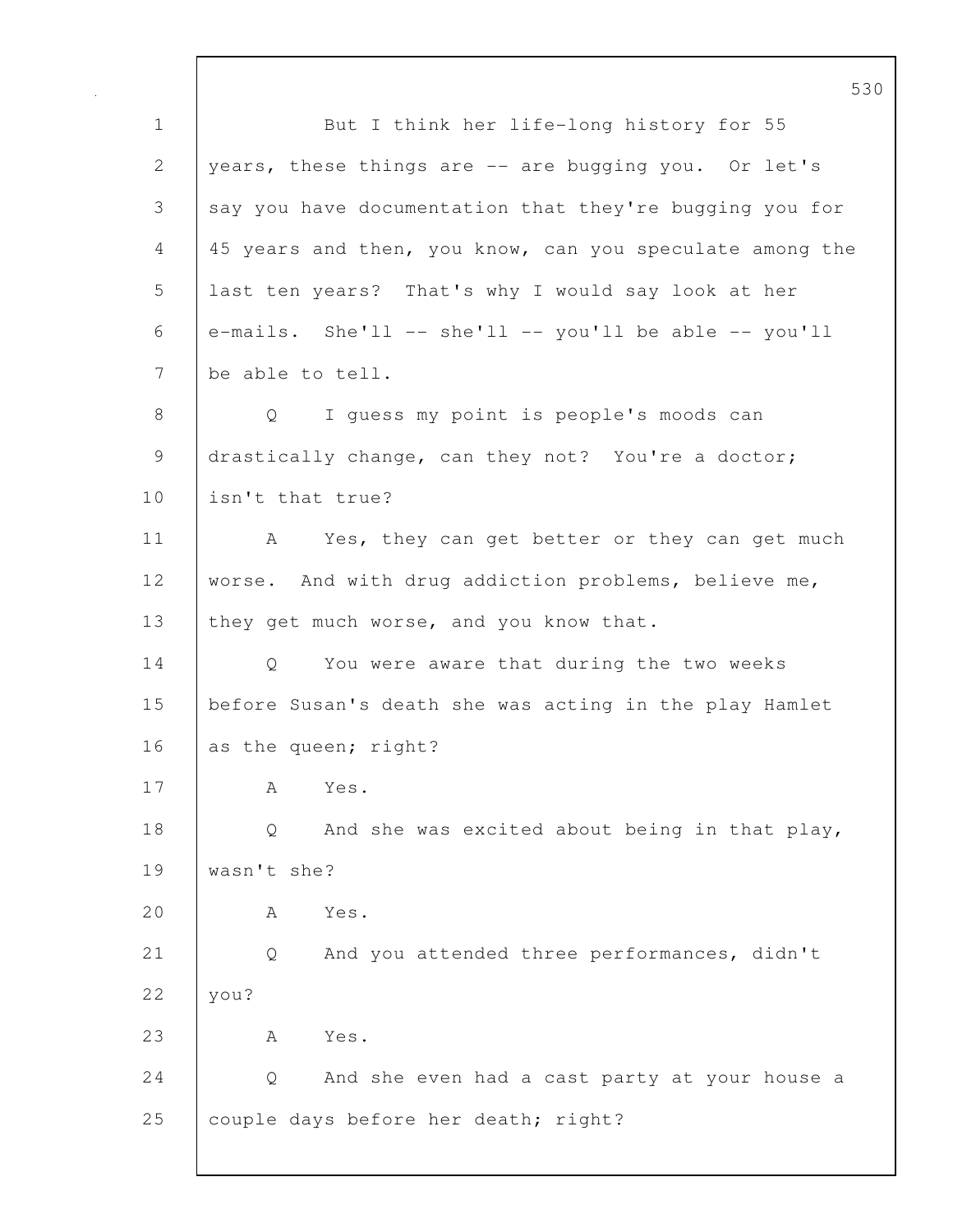|             | 5 <sup>3</sup>                                          |
|-------------|---------------------------------------------------------|
| $\mathbf 1$ | Right.<br>А                                             |
| 2           | And you were present there?<br>Q                        |
| 3           | No, I wasn't.<br>A                                      |
| 4           | Okay. Why were you not present?<br>Q                    |
| 5           | Uh, I didn't know her friends. We were not<br>A         |
| 6           | really on a friendly basis. I believe the divorce       |
| 7           | proceeding stuff had already started. I didn't want to  |
| 8           | interfere with her party.                               |
| 9           | Okay.<br>Q                                              |
| 10          | She was celebrating a good time. The cast<br>A          |
| 11          | party, you know, the celebration of the -- of the       |
| 12          | players after -- after the play was happening at my     |
| 13          | house. I didn't know the people and I didn't want to    |
| 14          | drag her down. I wanted her to have a good -- good time |
| 15          | at the party and not look at me and be angry that this  |
| 16          | is the guy who's divorcing her.                         |
| 17          | Was Susan sad when you told her you wanted a<br>Q       |
| 18          | divorce?                                                |
| 19          | Well, that was interesting to me, because the<br>A      |
| 20          | first time I told her I wanted a divorce she really     |
| 21          | didn't respond except with a verbal gesture like "so    |
| 22          | what."                                                  |
| 23          | So you're shrugging your shoulders.<br>Q                |
| 24          | I'm shrugging my shoulders, right.<br>Α                 |
| 25          | Okay.<br>Q                                              |
|             |                                                         |

 $\mathsf{l}$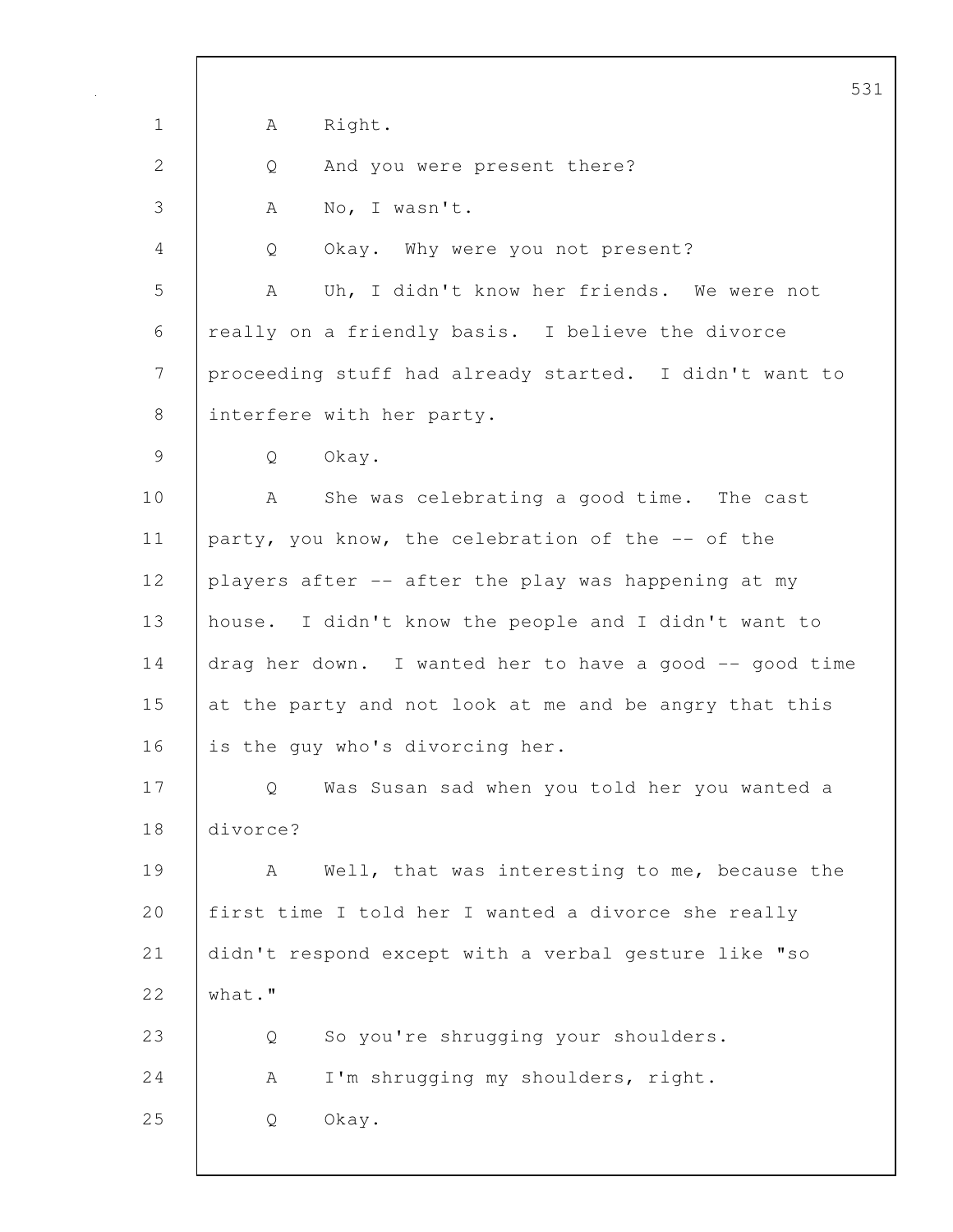|                |                                                        |                                                       | 532 |
|----------------|--------------------------------------------------------|-------------------------------------------------------|-----|
| $\mathbf 1$    | A                                                      | The second time was at a marriage counselor,          |     |
| $\mathbf{2}$   | Maria Bates. We were meeting --                        |                                                       |     |
| 3              | Okay.<br>Q                                             |                                                       |     |
| 4              | Α                                                      | $I'm -- I'm -- so --$                                 |     |
| 5              | Q                                                      | Wait a second, sir. I am in charge here.              |     |
| 6              | Okay?                                                  |                                                       |     |
| 7              | Yes.<br>А                                              |                                                       |     |
| $8\,$          | Q                                                      | Don't forget it.                                      |     |
| $\overline{9}$ | A                                                      | I'm not forgetting it.                                |     |
| 10             |                                                        | So the answer is --                                   |     |
| 11             | Q                                                      | Wait a second.                                        |     |
| 12             |                                                        | That was a psychotherapist/patient                    |     |
| 13             |                                                        | relationship with Maria Bates, was it not?            |     |
| 14             | A                                                      | It was marriage counseling.                           |     |
| 15             | Q                                                      | Pardon me?                                            |     |
| 16             | Α                                                      | It was marriage counseling.                           |     |
| 17             | Q                                                      | It was marriage counseling by a licensed              |     |
| 18             |                                                        | counselor by the state; right?                        |     |
| 19             | Yes.<br>A                                              |                                                       |     |
| 20             | Q                                                      | Okay. Are you aware, as a physician, that             |     |
| 21             |                                                        | there are certain privileges in the law that apply to |     |
| 22             | physicians, as well as to marriage counselors, whereby |                                                       |     |
| 23             | statements made in that therapeutic setting cannot be  |                                                       |     |
| 24             |                                                        | revealed? Are you aware of that as a medical doctor?  |     |
| 25             | A                                                      | No, I'm not aware of that.                            |     |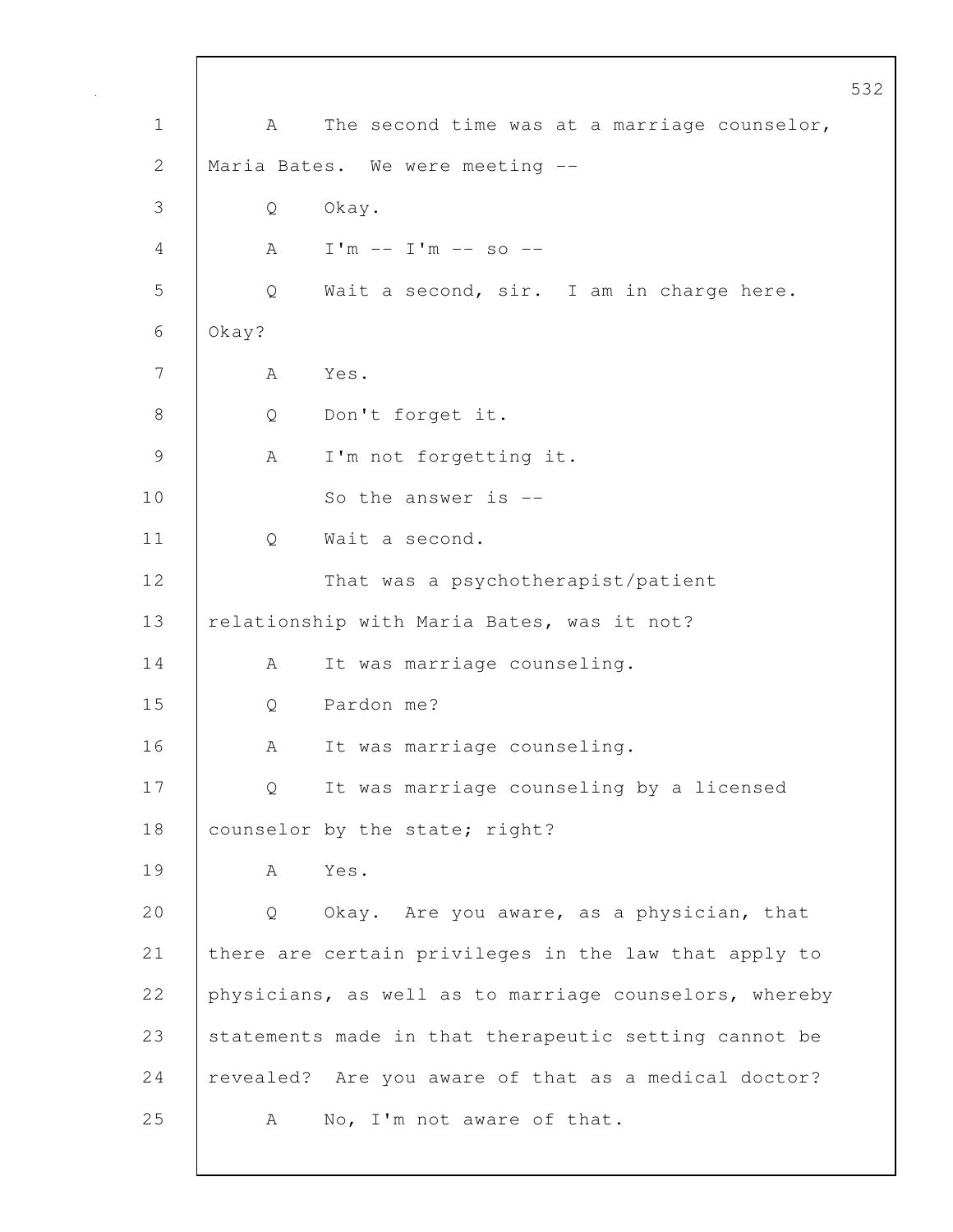|                | J --                                                     |  |  |
|----------------|----------------------------------------------------------|--|--|
| $\mathbf 1$    | Okay.<br>Q                                               |  |  |
| $\overline{2}$ | I -- I assumed I could say to you what my<br>A           |  |  |
| 3              | experiences were with my therapist, that I could         |  |  |
| 4              | communicate what my experiences were when I met with     |  |  |
| 5              | therapists and Susan was present and participating.      |  |  |
| 6              | You can talk about what you said because you<br>Q        |  |  |
| 7              | can claim -- you can waive the privilege, but you cannot |  |  |
| 8              | claim for the therapist and you cannot claim for Susan.  |  |  |
| 9              | Okay? So whatever Susan says is privileged.              |  |  |
| 10             | Well, then when you asked me, "What was your<br>A        |  |  |
| 11             | wife's reaction when you told her that you were          |  |  |
| 12             | divorced" and that process happened in a counseling      |  |  |
| 13             | session the second time, am I supposed to not answer     |  |  |
| 14             | your question?                                           |  |  |
| 15             | Yes, you are not supposed to answer that<br>Q            |  |  |
| 16             | question.                                                |  |  |
| 17             | Were there other times, besides the first                |  |  |
| 18             | time, that she indicated sadness that you were divorcing |  |  |
| 19             | her, aside from this therapeutic session?                |  |  |
| 20             | Yes. There was another time that she<br>A                |  |  |
| 21             | expressed sadness, but it occurred in the office of Norm |  |  |
| 22             | Rosen, who is an attorney. And I don't know if that is   |  |  |
| 23             | privileged conversation, and I can't really communicate  |  |  |
| 24             | that because I'm not -- I'm not familiar with the law.   |  |  |
| 25             | Okay.<br>Q                                               |  |  |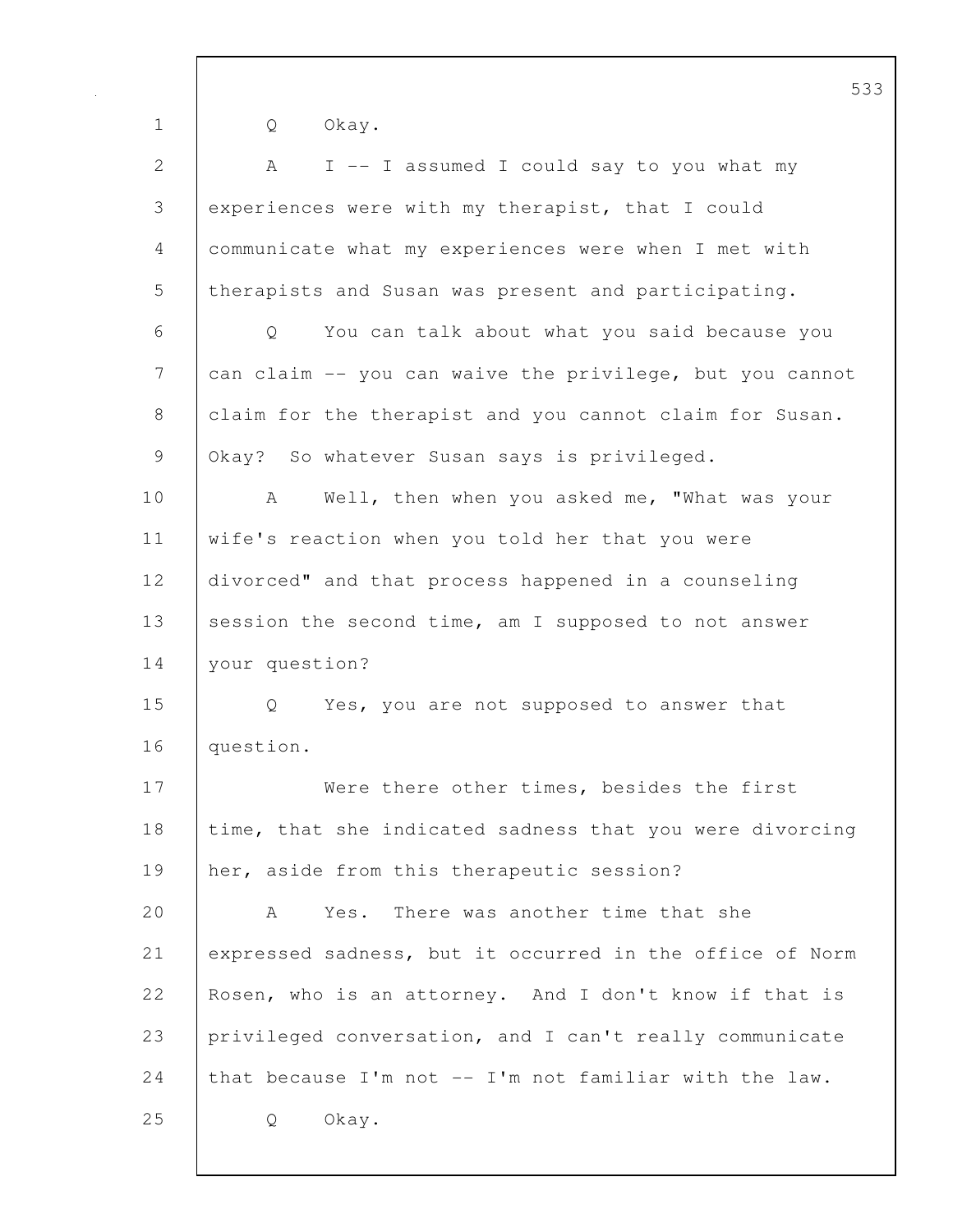534 1 | A So there were times that she expressed 2 sadness; there were times that she expressed gladness. 3 Q So you were married to her for 32 years, and  $4$  you chose  $-$ 5 A I was married to her for 34 years. 6 Q And you chose to divorce her; correct? 7 A Yes. 8 Q That was your choice, sir? 9 A That was my choice. 10 Q Thank you. 11 | A Because my wife had a drug and alcohol problem 12 that she specifically refused to -- to deal with. Her 13 comment was, "I like the way hydrocodone makes me feel 14 and I'm going to continue to use it." 15 Q Let me ask you this -- well, first of all, on 16 these -- these 15 pages in Exhibit 43, have you made a 17 decision whether you want to read them to us all or 18 whether you want them to be submitted in writing for the 19 grand jury to review during their deliberations? What 20 is your decision? 21 A I'd like to -- to read -- read them. 22 | 0 You want to read them all? 23 A Selectively in the sense that there are some 24 parts that don't need to be read that are kind of 25 | somewhat irrelevant.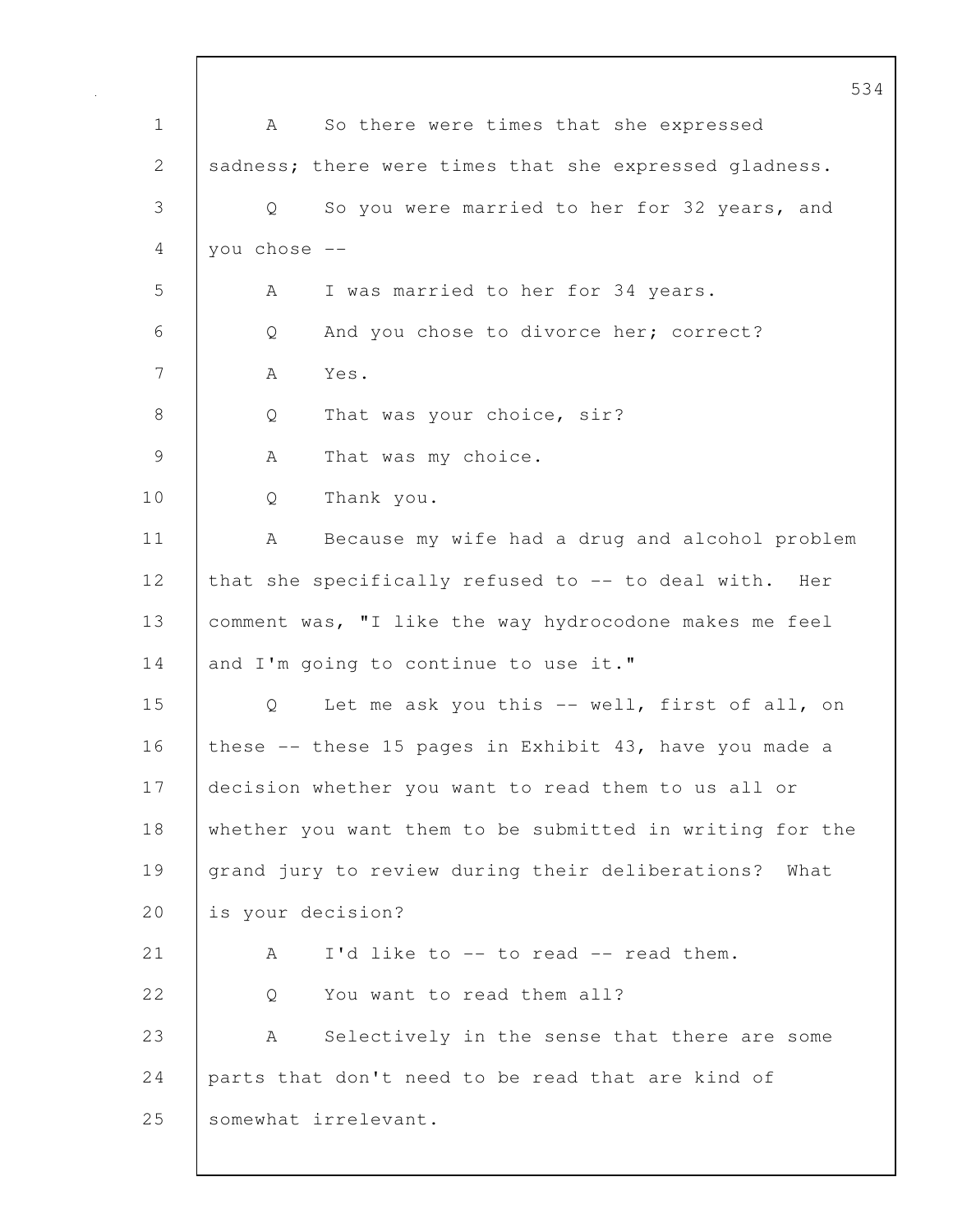|             | ೨ ೨                                                              |
|-------------|------------------------------------------------------------------|
| $\mathbf 1$ | Okay. Then go ahead and read the parts that<br>$Q \qquad \qquad$ |
| 2           | you think -- but before you do, recognize that this is           |
| 3           | an exhibit. It's called Exhibit 43. It's going to be             |
| 4           | an official exhibit in this proceeding. At the bottom            |
| 5           | of the page on the right you will see A, B, C, D,                |
| 6           | etcetera. So I'd like you, before you start reading, to          |
| 7           | indicate which page number of Exhibit 43 you are reading         |
| $8\,$       | from.                                                            |
| 9           | Yes. This is Exhibit 43-A.<br>A                                  |
| 10          | Please proceed.<br>Q                                             |
| 11          | Okay.<br>A                                                       |
| 12          | "Stupid. Need to die. Asshole. Cunt                              |
| 13          | bitch whore. Going to die. Want to die.                          |
| 14          | Useless.                                                         |
| 15          | "Fucked up. Jerk. Fool.                                          |
| 16          | "Bad dresser" -- pardon me, excuse me --                         |
| 17          | "bad writer. Ill-dressed. Hunched.                               |
| 18          | Marijuana addict. Drug addict. Need to DOP                       |
| 19          | communication at AODP workshop.                                  |
| 20          | "Didn't have to talk. Fine. Jerk.                                |
| 21          | Worried that I didn't do good enough. Should                     |
| 22          | have remembered communication. Tired of                          |
| 23          | feeling sorry for myself about my childhood.                     |
| 24          | Feel sorry for myself about my childhood.                        |
| 25          | Feel cast off. Unwanted. Picked up late.                         |
|             |                                                                  |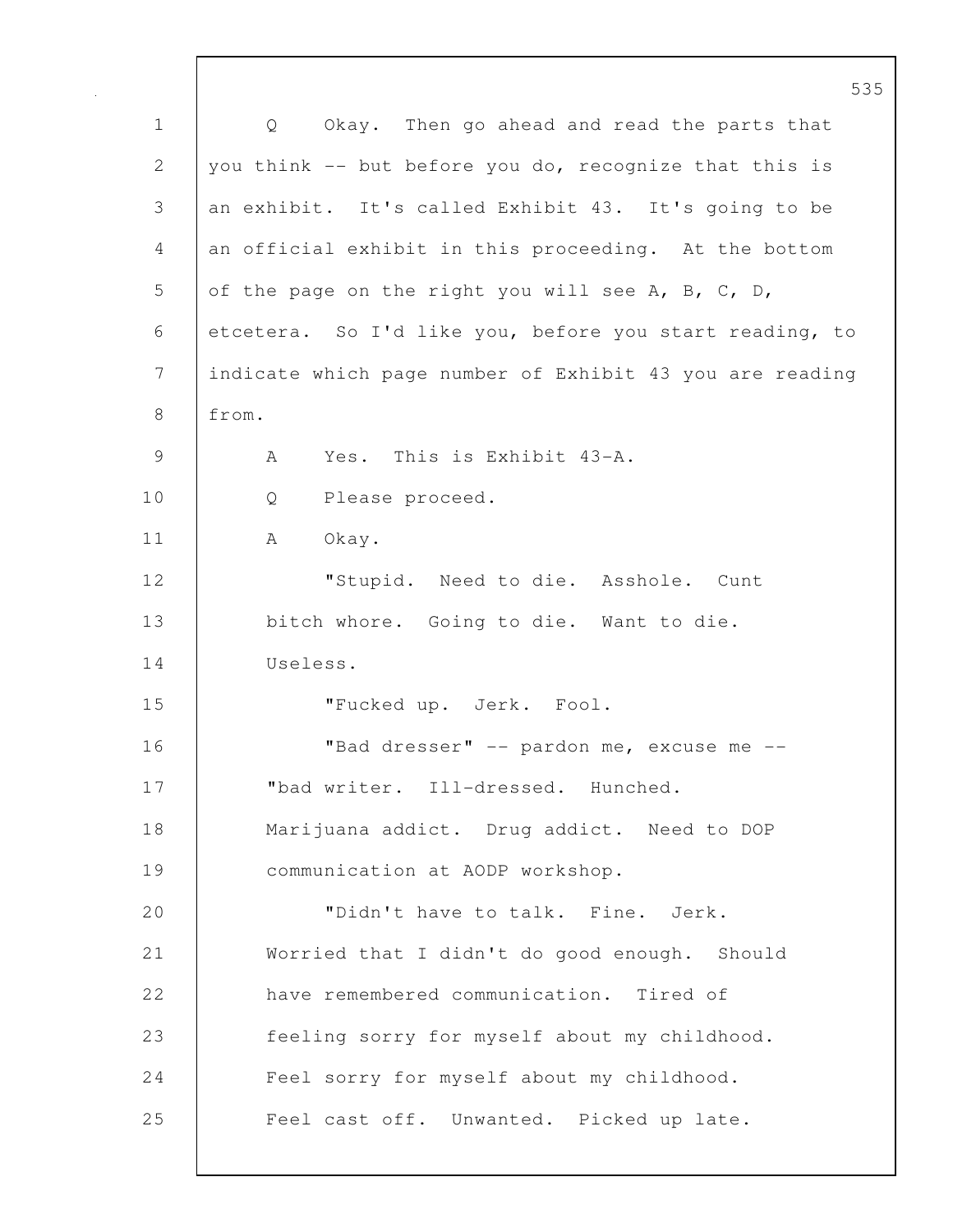1 "Should have killed myself. Susan Susan 2 should have killed herself. A double person. 3 Susan should kill herself. Susan is bad. I'm 4 okay, but Susan hates me. 5 "She keeps telling me to die. She won't 6 shut up. 7 | TEASily distracted. Susan loves facts 8 and doing thinking stuff. I'm scared of logs 9 and high stuff. Can't find things. She can 10 do anything. I wouldn't walk till I was 18 11 months old. I can't. I can't dance." 12 | I'm switching now to the page marked --13 Q Before you go on, let me ask some questions 14 about that. 15 A No, I'd like to finish reading. 16 | O Wait a minute, sir. You are not in charge 17 here. Do you got that straight? 18 A You asked me to read the document. 19 Q I know, and I'm interrupting you. 20 A And you're interrupting me -- you're 21 interrupting me before I'm finished reading the 22 document. Can you reserve your question until I'm 23 finished reading the document? I'm sure you're smart 24 enough to remember the question. 25 Q I will -- I will -- to accommodate you, yes, I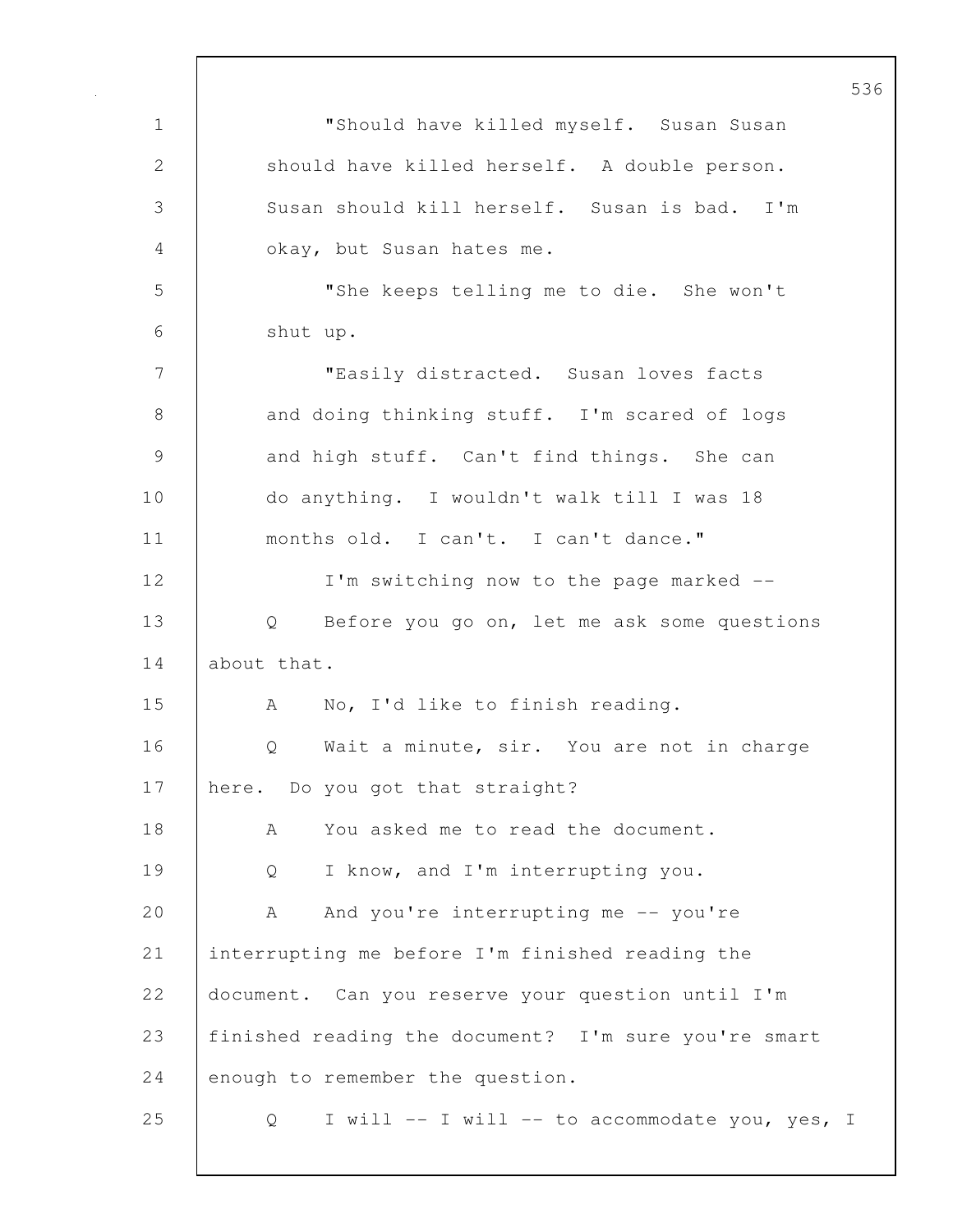| $\mathbf 1$   | will.                                            |
|---------------|--------------------------------------------------|
| 2             | Thank you. So this is page 43-B.<br>$\mathbf{A}$ |
| $\mathcal{S}$ | "I can't sing. I can almost write                |
| 4             | because writing is thinking, but Susan does      |
| 5             | most of that so I won't let her do it. I made    |
| 6             | her stay home today. I don't feel too good.      |
| 7             | My stomach hurts and I might have a headache.    |
| $8\,$         | Who is it that won't let me be strong, strong.   |
| $\mathcal{G}$ | I am strong, I just won't do stuff that          |
| 10            | makes" -- "that's what makes me strong. I can    |
| 11            | eat good and roll around and feel the sun and    |
| 12            | see stuff all without her. Why do you hate       |
| 13            | her so much? She takes care of you. She's        |
| 14            | mean. She hates me and calls me names and        |
| 15            | tells me to die all the time. She never          |
| 16            | stops. She's always been telling me that die,    |
| 17            | die. I'm too strong to die, so I won't, but      |
| 18            | she never stops saying it.                       |
| 19            | "Is it really Susan who says die or does         |
| 20            | she just sound that same now? It's the mother    |
| 21            | that says die. That's why I had to strangle      |
| 22            | her that one time in the dream. You were         |
| 23            | there and you just watched. You didn't help      |
| 24            | me. You walked away. I guess that means you      |
| 25            | didn't stop me. Linda's forgiven me, why         |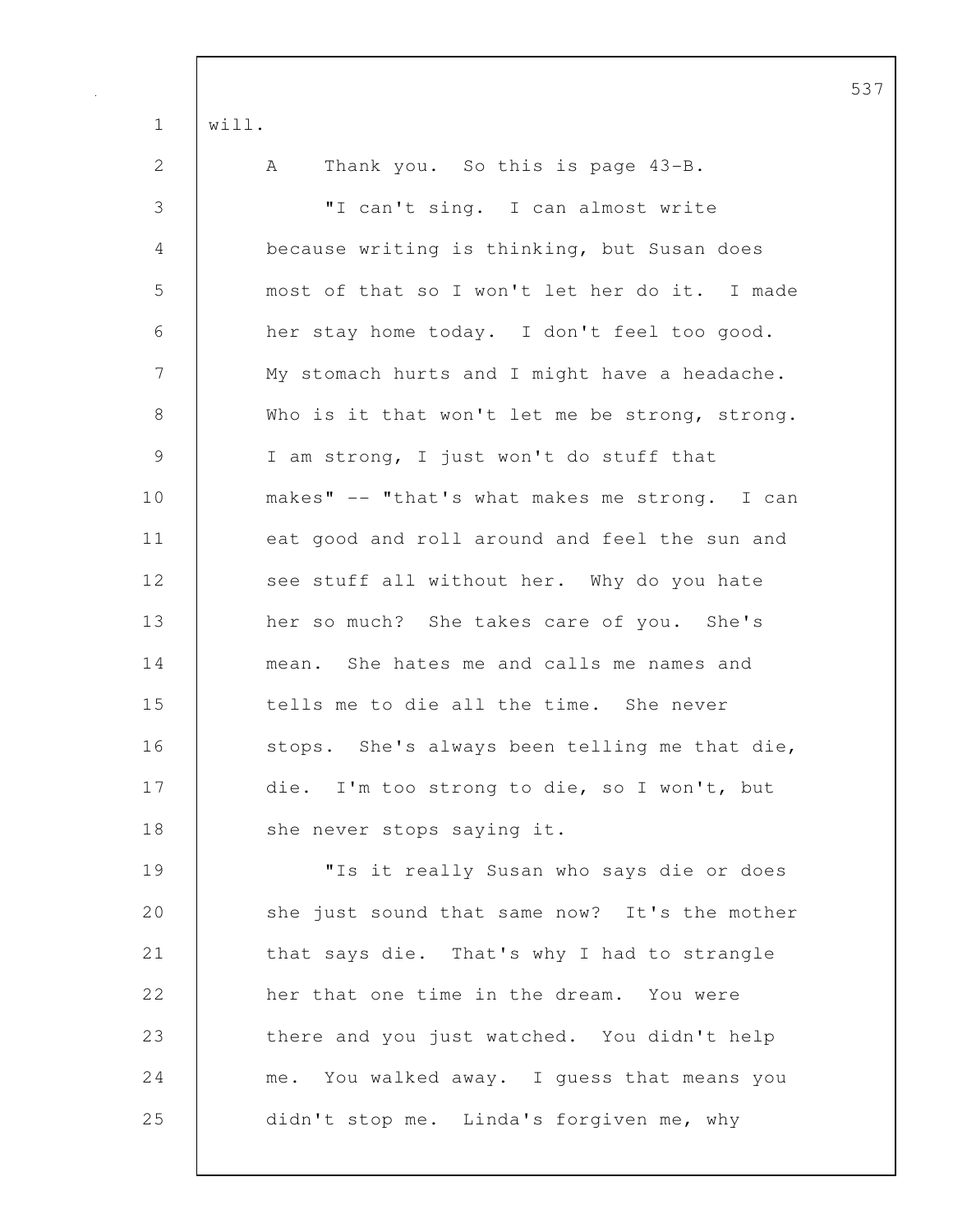1 won't you? I did it for you, cause I could, 2 cause I'm smart, and being smart is fun. You 3 used to like it with me. You stopped letting 4 me come when you started liking boys, Susan. 5 And when you got breasts and your period. You 6 stopped letting me come along. And I got mad. 7 I'm your fool. And I can pee on stuff if I 8 want. Who is your mother? Jeanne, for 9 leaving me cast away, alone in the world 10 without any hope or anchor, casting me adrift, 11 | like Moses I was sent into Egypt. Also, Nancy 12 and Stan, for raising me without generosity or 13 self-esteem, although maybe they tried to give 14 me both and I'm complaining that they failed. 15 They didn't touch me. Dad always hurt when he 16 touched because he couldn't be gentle, pulled 17 | your hair with a hairbrush, your teeth with a 18 toothbrush. Mom never touched, just pat pat, 19 no hugs and cuddles, too dirty and big and 20 crough she said I was. But I could eat good. 21 | Aunt Nini liked that I could eat. Smart as a 22 button she said. I tell my -- my stories like 23 the ones I the books (sic). I sing to myself, 24 but I pee and get wet and sing and they don't 25 come from me and I'm peeing. When they come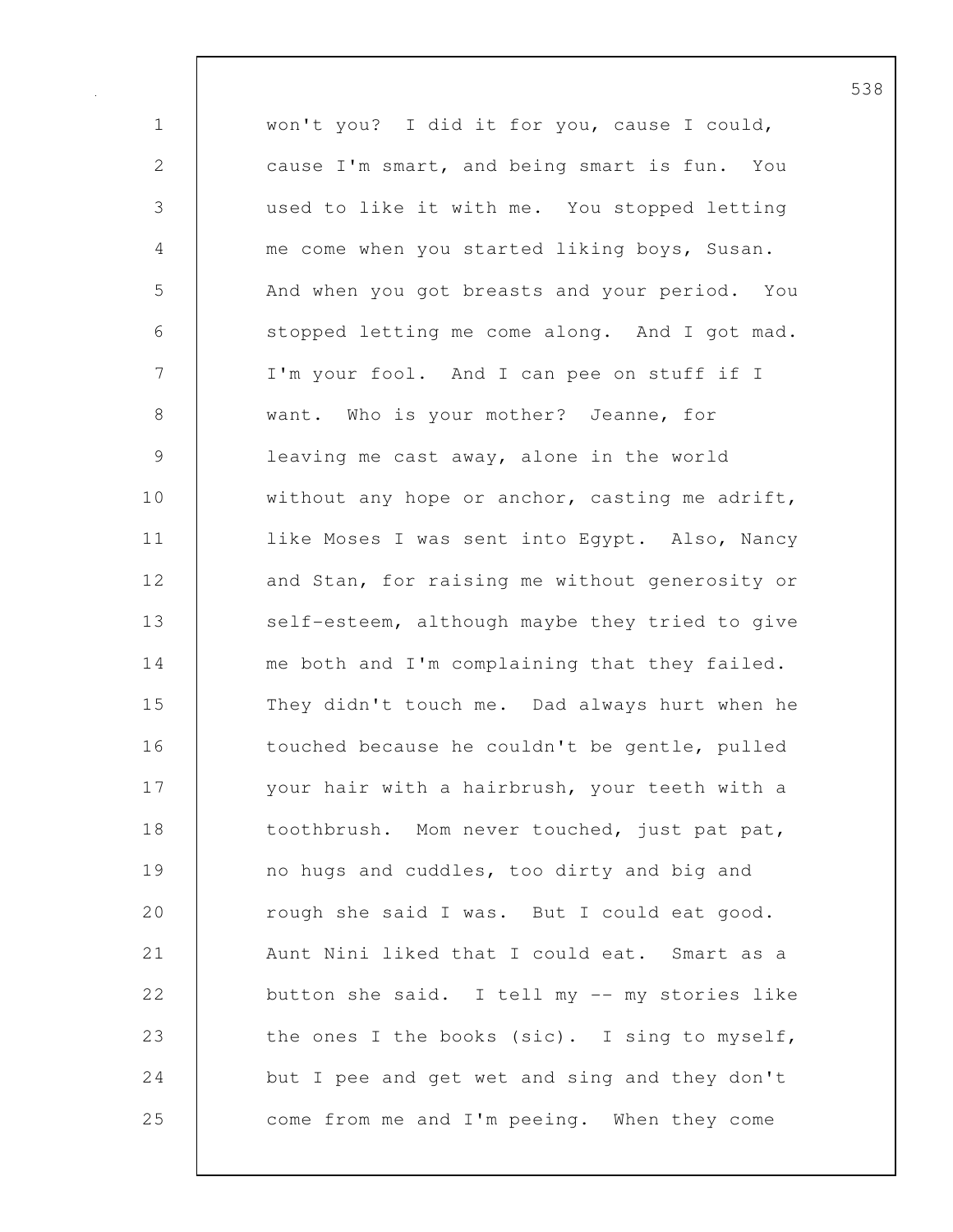| $\mathbf 1$   | the diaper pin scrapes me on my side and it    |
|---------------|------------------------------------------------|
| $\mathbf{2}$  | smells like ammonia, bad, but I like it but    |
| 3             | they don't."                                   |
| 4             | I'm moving now to 43-C.                        |
| 5             | "It's dad and I got itchy and hot and          |
| 6             | sore all over my skin.                         |
| 7             | "It wasn't any good, it wasn't any good.       |
| $8\,$         | Everyone hated me. I can't do it and I'm       |
| $\mathcal{G}$ | Susan and I can't do it. And she's off         |
| 10            | smuggling newspapers in France when I could    |
| 11            | have been four years old, and why do I feel    |
| 12            | mad at her when she tells me about that cause  |
| 13            | I don't know anything about her, and cause she |
| 14            | was willing to risk her life for some stupid   |
| 15            | newspapers but not for me, cause I was too     |
| 16            | scary and big.                                 |
| 17            | "But itchy or not, it wasn't such a bad        |
| 18            | childhood that you have to complain about it.  |
| 19            | Food, clothes, entertainment, shelter,         |
| 20            | vacations, education, talking, reading books,  |
| 21            | listening to music, reading books, having      |
| 22            | grandma and Aunt Nini and Oddie.               |
| 23            | "I hate myself, I hate myself, I hate          |
| 24            | myself, I hate myself. I can't be. I don't     |
| 25            | know. Nobody loves me. Everybody hates me.     |
|               |                                                |

 $\mathsf{l}$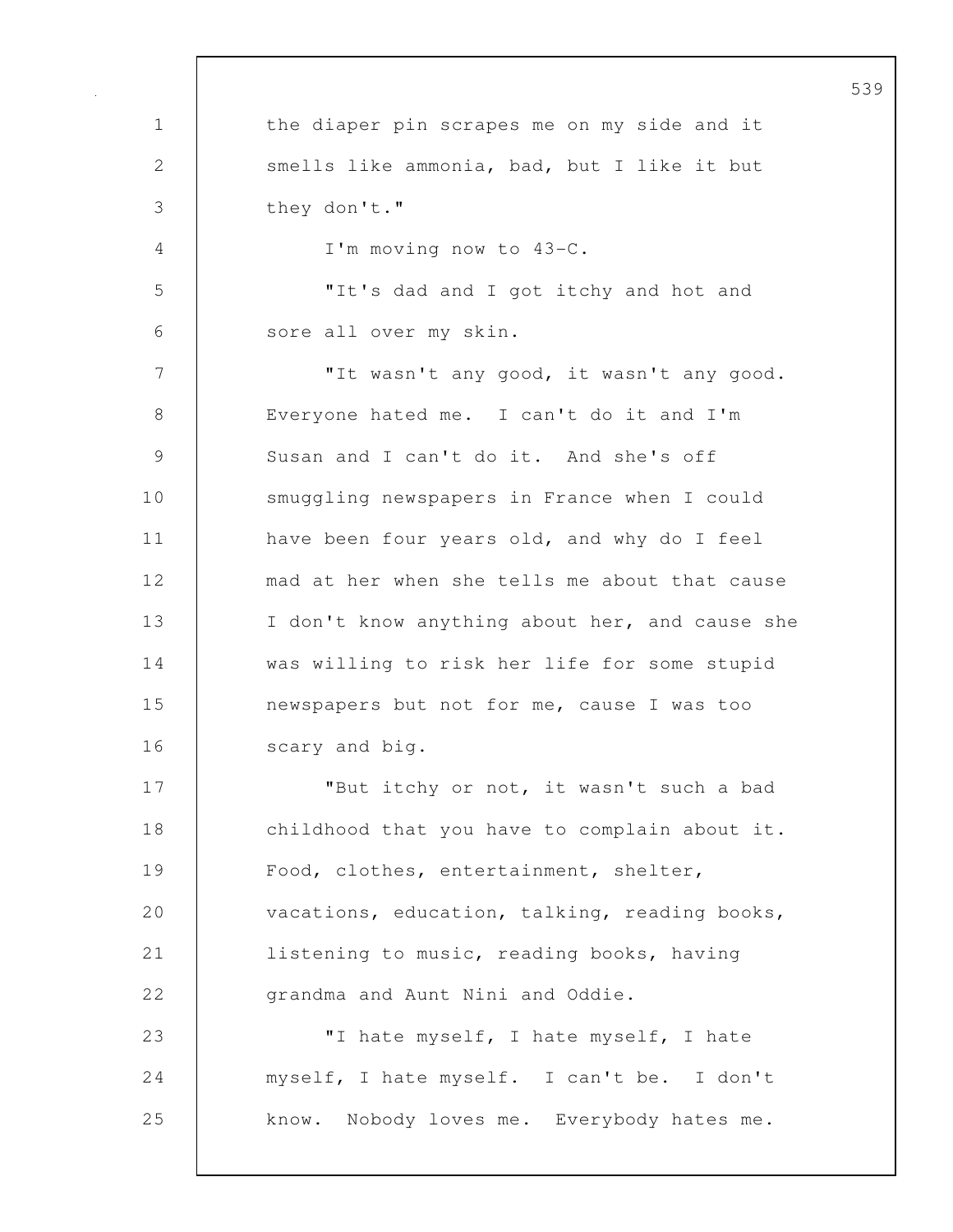540 1 I'm gonna be a fucked-up asshole." 2 That's the end. 3 Q Do you feel any sympathy for your former wife 4 reading that? 5 A Absolutely. I had no clue of the severity of 6 Susan's depression. She never said any of that out loud 7 to me. It was apparent to our entire family that she 8 | was -- she was depressed, she took antidepressant 9 medicines, but she never gave a single clue of having 10 that level of dislike or -- for her -- for her life. So 11 | I'm very sad to hear that. 12 And I'll tell you -- I'll tell you something 13 else, when I read this, when I came upon her file, I was 14 sad, but I was also angry. Who has a partner that keeps 15 that stuff secret? Who doesn't say I -- I love you, I 16 know you love me, can't  $-$  can't we try to work this 17 out. 18 Q So you're blaming her? 19 A No, no, no, no. I'm not -- I'm not blaming --20 blaming her. I know she had a very fucked-up life and 21 it's not her fault that  $--$  that she  $--$  she ended up this 22 way. I am angry that she chose not to deal with her 23 drug and alcohol problem. And, in fact, even as it got 24 worse and she wanted me to participate more and more, 25 | you know, I knew that I had to just say no.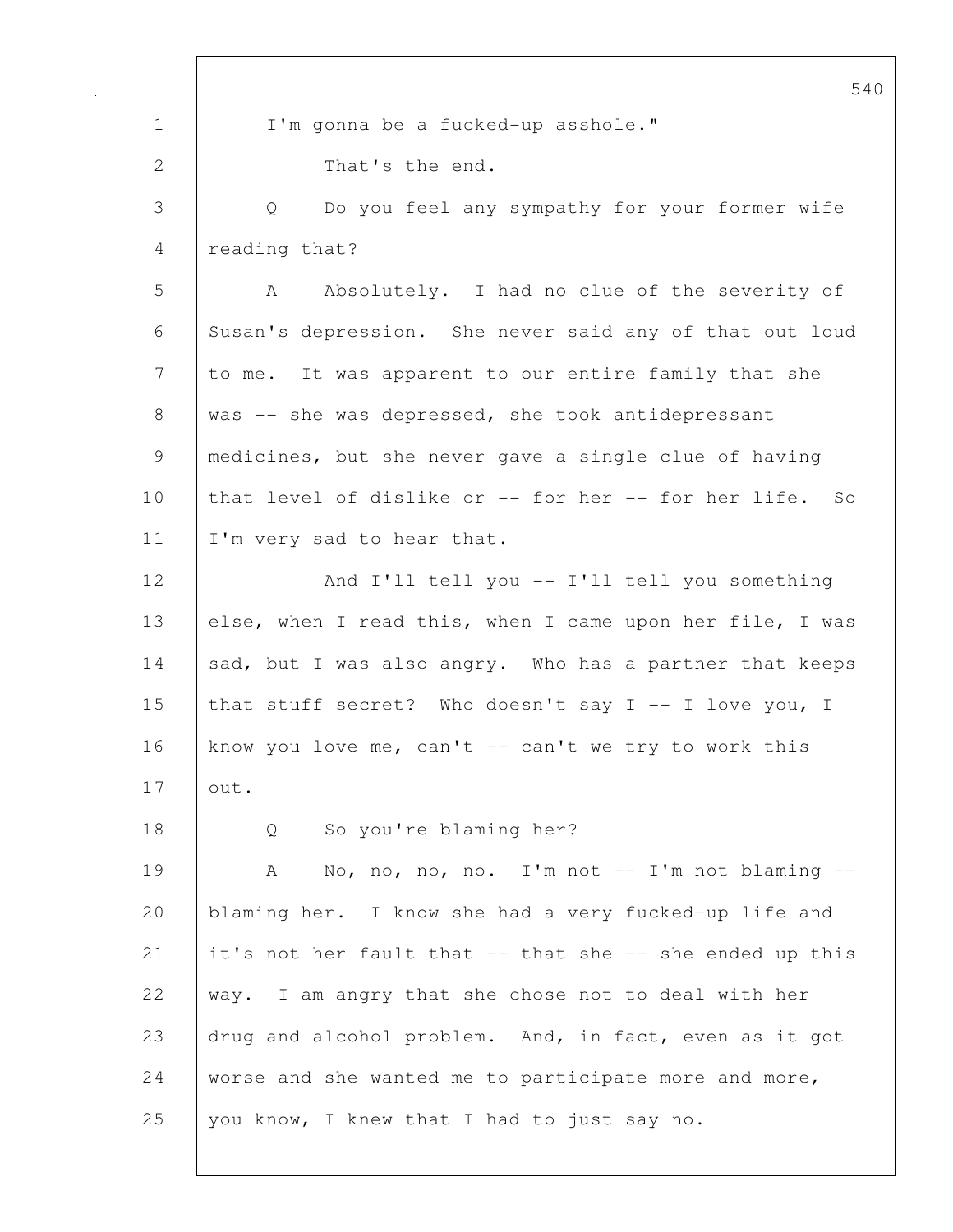541 1 Nobody says "no" to Susan. Susan does what 2 she wants. She does not follow anyone else's 3 instructions. 4 And I'm sad that she died and I -- and I loved 5 her very much, but I read something like that and I felt 6 like she cheated me by never sharing her true self 7 through 34 years of marriage. She never once said, 8 | "I'm" -- "I'm this kind of depressed." Because then I 9 would have put my foot down and said, "You really must 10 be seeing somebody for" -- "for assistance." 11 | She always said, "Nobody can help me. I'm not 12 | going to see a counselor. Nobody can help me." And 13 it's like nobody makes Susan do anything. It's just 14 | like it does not happen. 15 Q Now, a couple things: First of all, didn't it 16 seem to you that Susan, when she was writing those 17 | things, was portraying herself with an alter ego? 18 | A Yes, I think there is another personality --19 Q Okay. 20 A -- that she's talking about there. 21 Q Now, isn't it sometimes deemed reasonable 22 therapy for somebody to cast -- to talk to themselves as 23 an alter ego so that they can cleanse themselves of any 24 problems that they have? Isn't that true? 25 A Yes.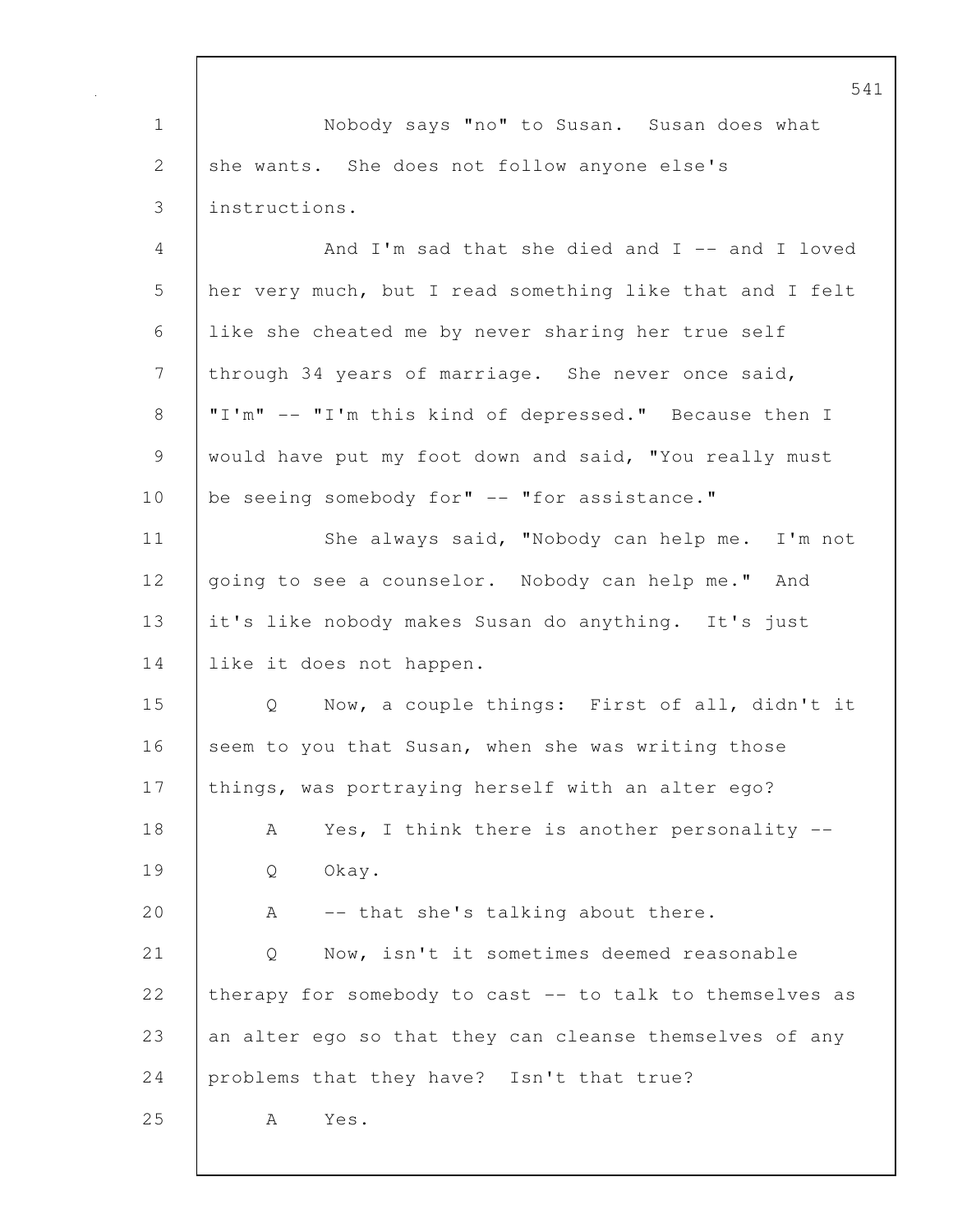|               | 542                                                               |
|---------------|-------------------------------------------------------------------|
| $\mathbf 1$   | Okay. Now, you didn't discover these diaries<br>$Q \qquad \qquad$ |
| 2             | until after Susan passed away; is that correct?                   |
| 3             | When you say "these diaries," you're referring<br>A               |
| 4             | to many different -- many different documents.                    |
| 5             | These what you call "dark diaries," when did<br>Q                 |
| 6             | you discover them?                                                |
| 7             | Middle of December two thousand -- middle of<br>A                 |
| 8             | December 2010.                                                    |
| $\mathcal{G}$ | Q<br>Okay. One month after Susan passed away;                     |
| 10            | right?                                                            |
| 11            | Approximately, yes.<br>A                                          |
| 12            | So these diaries made you angry at Susan;<br>Q                    |
| 13            | right?                                                            |
| 14            | No, they made me angry and they made me sorry<br>A                |
| 15            | that she didn't ask for help, that she couldn't figure            |
| 16            | out that it's really okay to say to someone "please help          |
| 17            | me."                                                              |
| 18            | Now, isn't it true that after Susan passed<br>Q                   |
| 19            | away you did not show any sorrow or remorse?                      |
| 20            | No, that is not true.<br>A                                        |
| 21            | Isn't it true that at the memorial service you<br>Q               |
| 22            | didn't even sit with Susan's family?                              |
| 23            | That is not true.<br>Α                                            |
| 24            | Isn't it true that you didn't even say<br>Q                       |
| 25            | anything that was eulogistic about your former wife of            |
|               |                                                                   |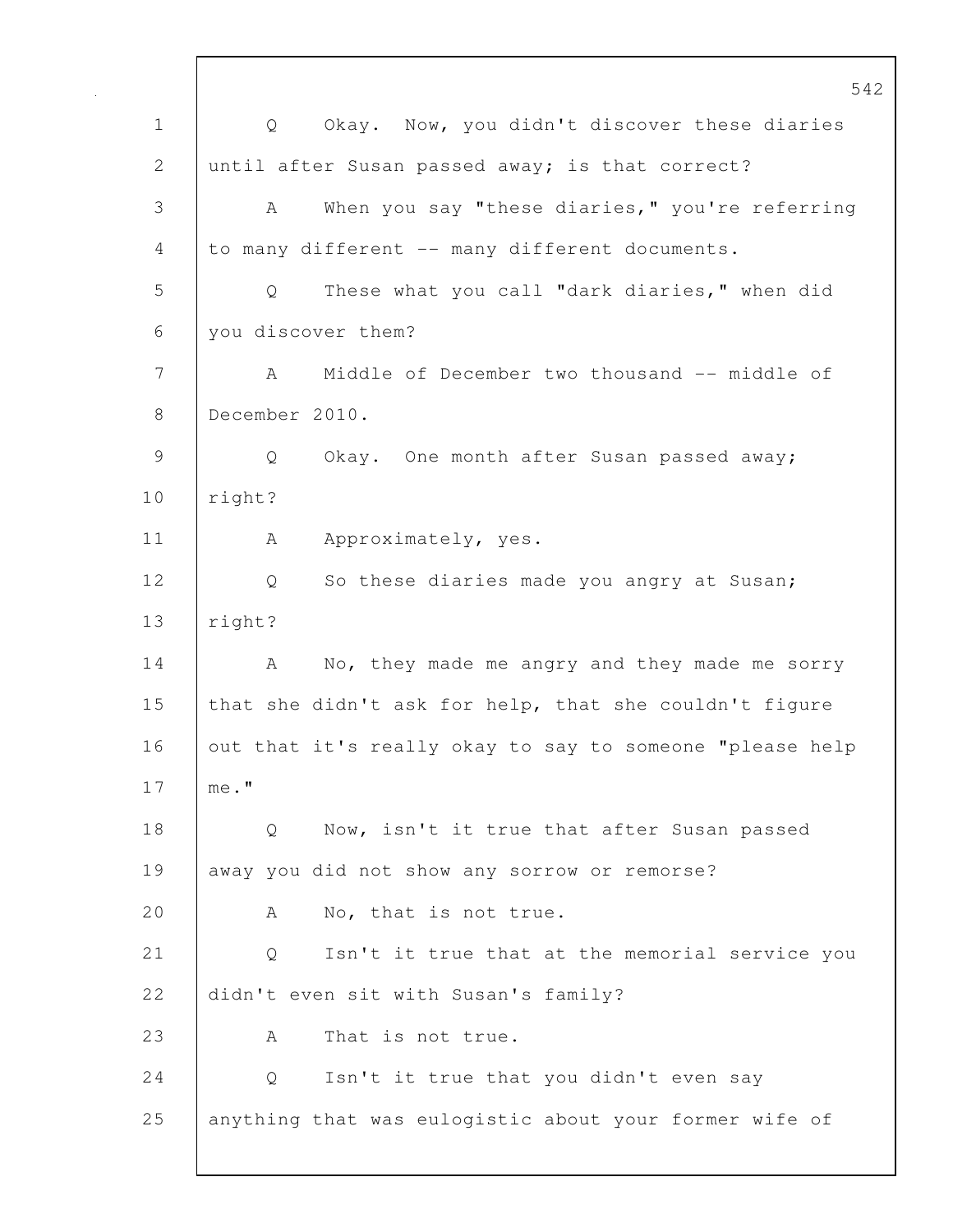1 32 years or more?

| $\mathbf{2}$   | I did not speak at the Methodist ceremony, but<br>A      |
|----------------|----------------------------------------------------------|
| $\mathfrak{Z}$ | there were several people who spoke in a very loving     |
| $\overline{4}$ | way, but I didn't.                                       |
| 5              | And I want to be clear with you about sitting            |
| 6              | with people. The Methodist Church, it has rows that go   |
| 7              | all the way back. The first three rows were for family,  |
| $8\,$          | in the sense that there were family on both sides of the |
| $\mathsf 9$    | row. I was sitting on one side; obviously there were     |
| 10             | family members sitting on the other side.                |
| 11             | My recollection is poor, but I know her                  |
| 12             | cousin, Karyn Feiden, was sitting with me. I think her   |
| 13             | father was sitting with me. In fact, I was mostly        |
| 14             | sitting with her family and it was my family that was on |
| 15             | the other side of the first -- first three rows I would  |
| 16             | say. That's my -- that's my recollection.                |
| 17             | In addition -- first of all, do you want to<br>Q         |
| 18             | read anything more in these 15 pages or not?             |
| 19             | Yes.<br>A                                                |
| 20             | Okay. Please proceed.<br>Q                               |
| 21             | 12/30/96, this is document 43-D.<br>А                    |
| 22             | "I wake up each morning wishing someone                  |
| 23             | would stick in my chest" -- "stick a knife in            |
| 24             | my chest and get it over with."                          |
| 25             | 12/31/96, "Can't imagine much worry about                |
|                |                                                          |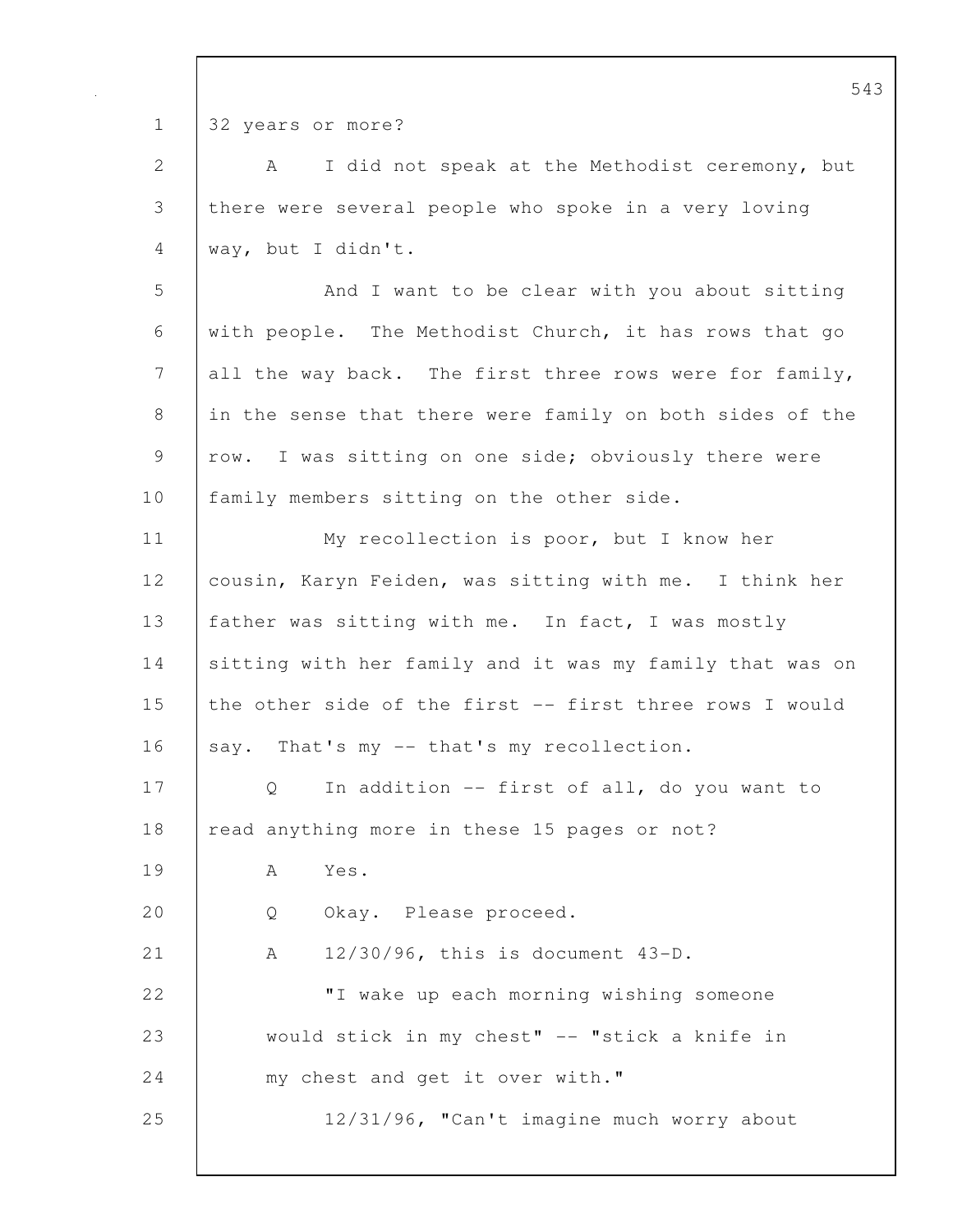544 1 that, though. Rather worry about depression 2 setting in like a heavy fog. That's been my 3 experience." 4 The whole pages are here. You can read -- 5 read the whole pages. I'm just kind of selecting out  $6$  | stuff. 7 Q Didn't you regard it as an act of love that 8 she didn't want to burden you with those feelings? 9 A No, I do not consider that an act of love not 10 sharing what's really going on with you emotionally. 11 Q So you -- 12 A I think it's an act of -- of --13 Q So there was nothing about you that was making 14 her, in your opinion, feel uncomfortable disclosing 15 things to you? 16 A Are you saying I'm the reason that she was 17 uncomfortable? 18 Q I'm asking you if that might be the case, yes. 19 A Well, I'm not going to answer that question 20  $\int$  in -- in the sense that I don't think she felt 21 comfortable discussing it with anybody. 22 | O Okay. 23 A So when she says, "I won't see a therapist," 24 and, again, I would say look at her e-mails, did she 25 discuss any of this with her associates? She had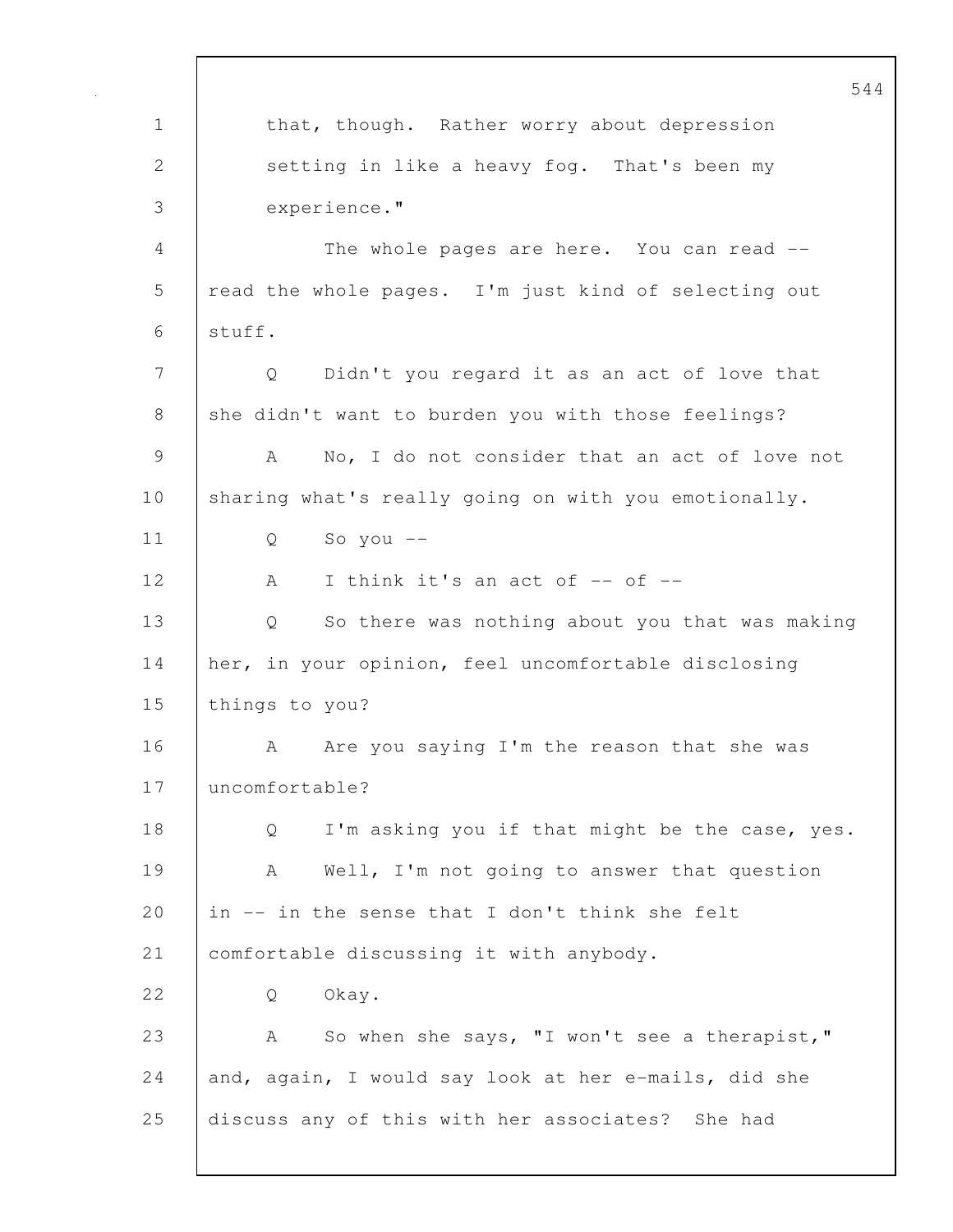545 1 several close women friends, and they might have been 2 emotionally closer to her than me. So if she wasn't 3 comfortable telling me or a professional therapist, then 4 maybe she was comfortable telling her friends. So, 5 again, I'm requesting that her e-mails be considered 6 exculpatory evidence. 7 Q Now, in addition to these 16 pages that you 8 submitted, those 15 in 43 and then  $-$ 9 | A I'm not finished reading them. 10 Q Okay. Please proceed. 11 | A Okay. As you said, there are like 15 pages 12 here. 13 | 43-F, "I will work it out somehow. All 14 | life feels empty. Time's wasting. Place 15 holding. Why? Cat loves me. Peter loves me. 16 Simon seems to have me right now." 17 | Q Would you please repeat what she said about 18 you? 19 A "Peter loves me." 20 Q Thank you. 21 A It continues on to page 43-G. "Peter loves 22 me. Simon seems to have me right now." 23 I take it back. It doesn't continue on to 24 page 43-G. 25 Q What's the date on that again, please?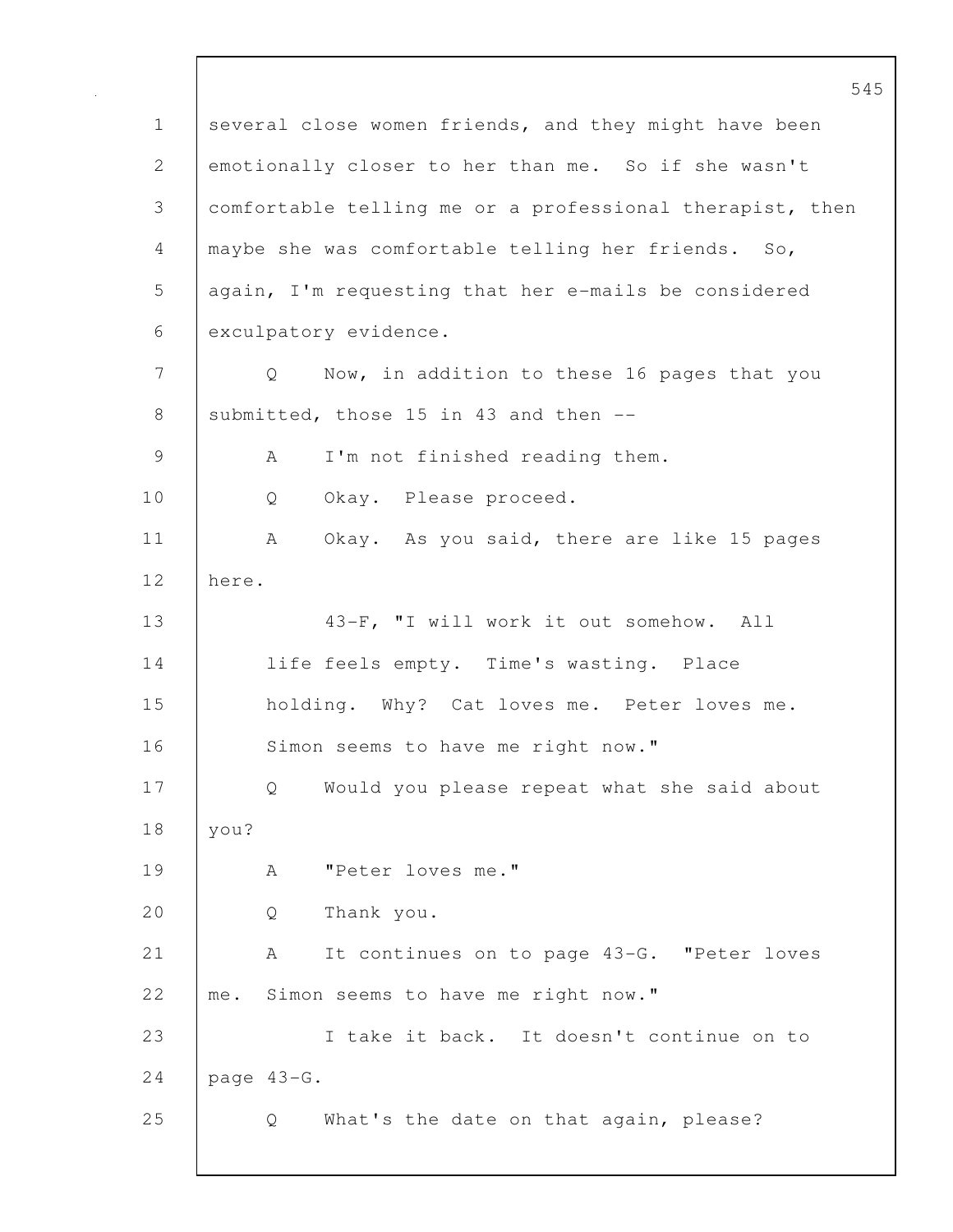546 1 | A There is no date on that page. 2 Q Okay. Do you -- are you able to surmise what 3 the date would be from the other pages? 4 A Well, I can't surmise the specific date. 5 These are photocopies. She wrote in different ways. 6 All of this is actually written on purple 7 paper, so I'm going to say all of these notes are within 8 the time span of one pad of purple paper because this  $9$   $\vert$  is  $-$ 10 | Q But basically some of the documents of which 11 | that is a part were '96/'97; right? 12 | A Yes, yes. Yeah, these are all 1996/'97. 13 Q Thank you. 14 Please proceed. 15 | A All right. 16 "All the anti-affirmations are death 17 | oriented: I have to kill myself; I have to 18 die, the bad stuff starts with anybody, 19 everybody, nobody, somebody or Susan, I, or I 20 want. These are the clues. I do tell myself 21 | some good stuff." 22 **These negative affirmations of mine** 23 | list: I have to die; nobody loves me; I am an 24 asshole, jerk, cunt, etcetera; I want to die; 25 please kill me."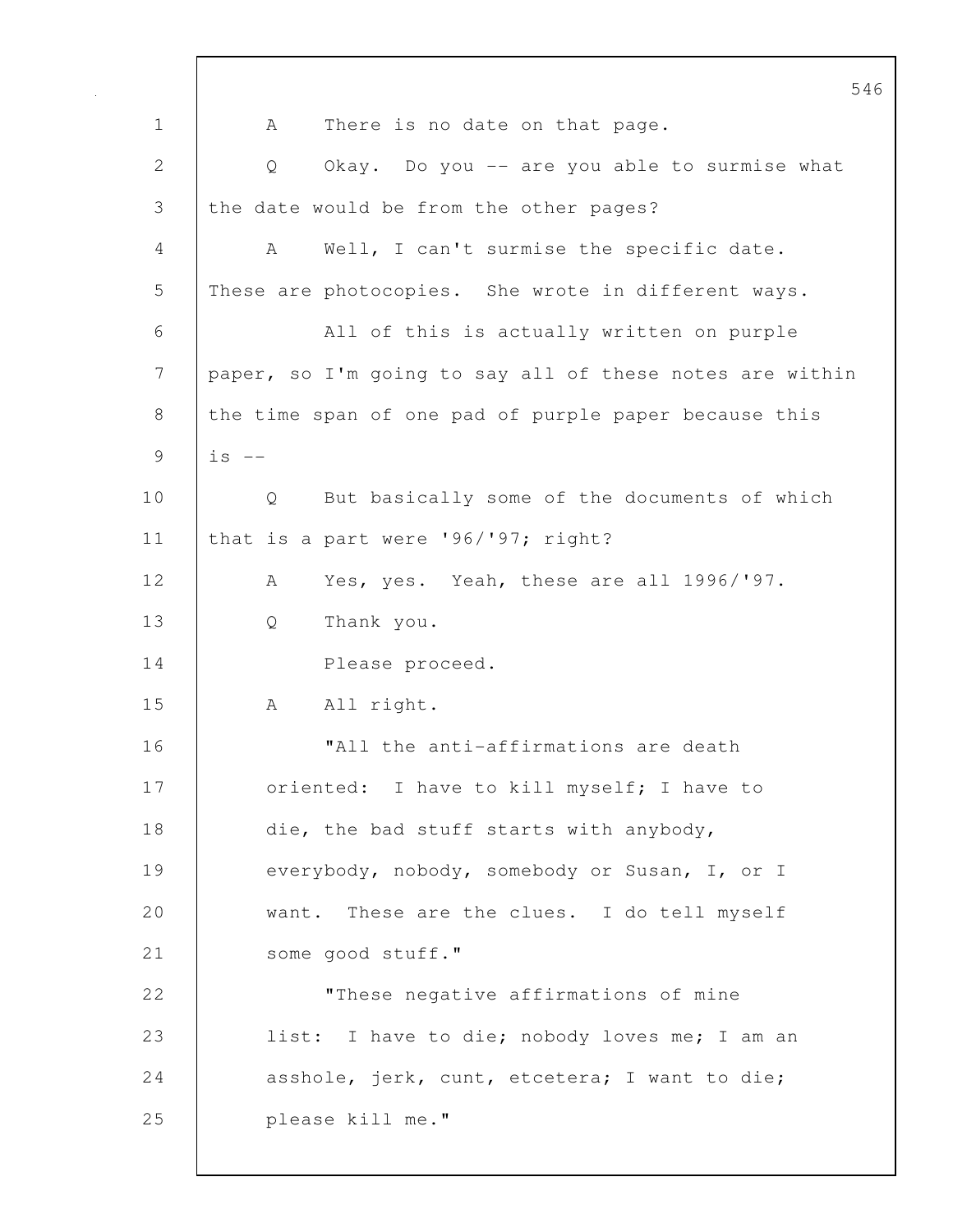547 1 | "Dreary dreary, that's me and day. No 2 fun in my life. I seem not to be able to find 3 joy anymore, if I ever could. Where does it 4 hide? I complain that my friends are too busy 5 to play, but I don't want to play with Kris 6 because she's always sick. Mary feels more 7 and more a stranger and is that my fault? 8 | Often feels so. They moved on. I haven't. 9 True or not, that's my claim. Leaves lots of 10 | room for self-hatred." 11 | Twake up" -- this is -- this is dated 12 January 2nd, 1997: "I wake up each morning 13 wishing for that knife through the ribs. 14 First thing. What's that about?" 15 Thinking about Barry Vogel." 16 | And I want to clear up, this is not Barry 17 | Vogel who's an attorney of repute in Ukiah, but Barry 18 Vogel who is a -- a high school teacher that Susan had 19 an affair with. It was her first sexual encounter. It 20 broke up the Vogel family. And this is -- this is --21 I'm just going to read this. I'm not even sure what it 22 says, but I'm going to just read it. 23 Q Do you feel comfortable talking about 24 Something like that, about a person that's not present 25 here?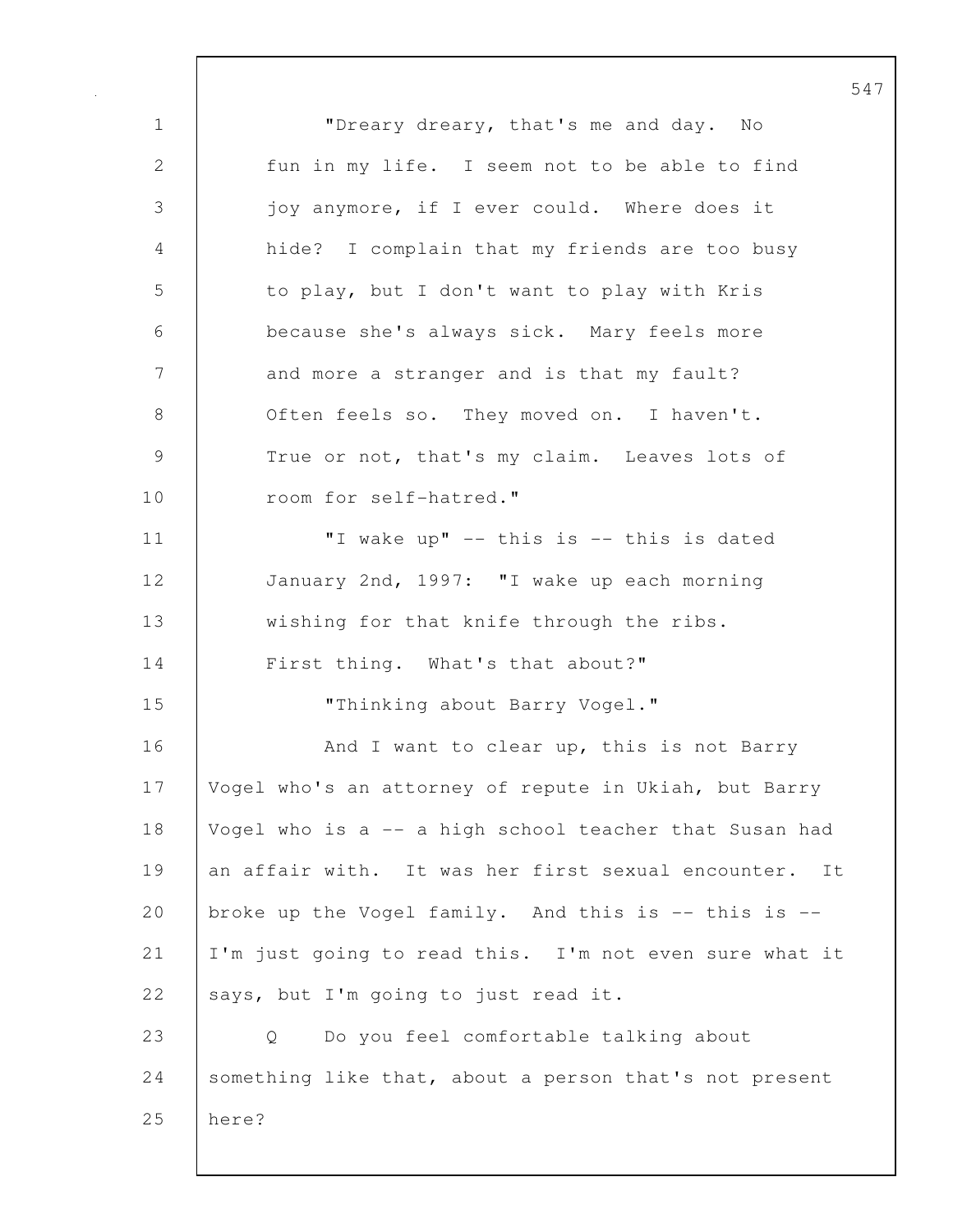| $\mathbf 1$  | I feel comfortable talking about anything when<br>A      |
|--------------|----------------------------------------------------------|
| $\mathbf{2}$ | I know that the consequence is going to be that I'm --   |
| 3            | I'm going to be indicted for -- for murder.              |
| 4            | And really that $--$ I want to be clear, that's          |
| 5            | of little consequence -- little consequence -- little    |
| 6            | consequence, which is hard to say being indicted for     |
| 7            | murder. But I'm dying of cancer. I have metastatic       |
| 8            | bladder cancer. I have two doctors, including one of     |
| 9            | the highest trained UCS oncologic specialists, who says  |
| 10           | you're dead in -- in six months. I've -- I've looked at  |
| 11           | my scan. Because I'm a doctor, they'll put the scan up.  |
| 12           | I'll tell you my reaction when I look at my scan, "Wow,  |
| 13           | he's a goner." "He" is me. I look at the scan and see    |
| 14           | all the places that the cancer is. I'm -- I'm a goner.   |
| 15           | I'm not going to be here in six months.                  |
| 16           | So the notion of being indicted or not                   |
| 17           | indicted is really of -- of little -- little consequence |
| 18           | to me. I don't think there's going to be a trial. I'll   |
| 19           | wager that I'm going to be dead before the -- the trial. |
| 20           | The tumor, which started in my bladder, has              |
| 21           | completely obstructed the lymphatic flow. If you looked  |
| 22           | at my leg, you would see a leg that was twice normal     |
| 23           | size and stretched out the skin. I have cancer growing   |
| 24           | throughout my bladder. The lymph nodes, which are the    |
| 25           | places where the cancers go, they all have the cancer;   |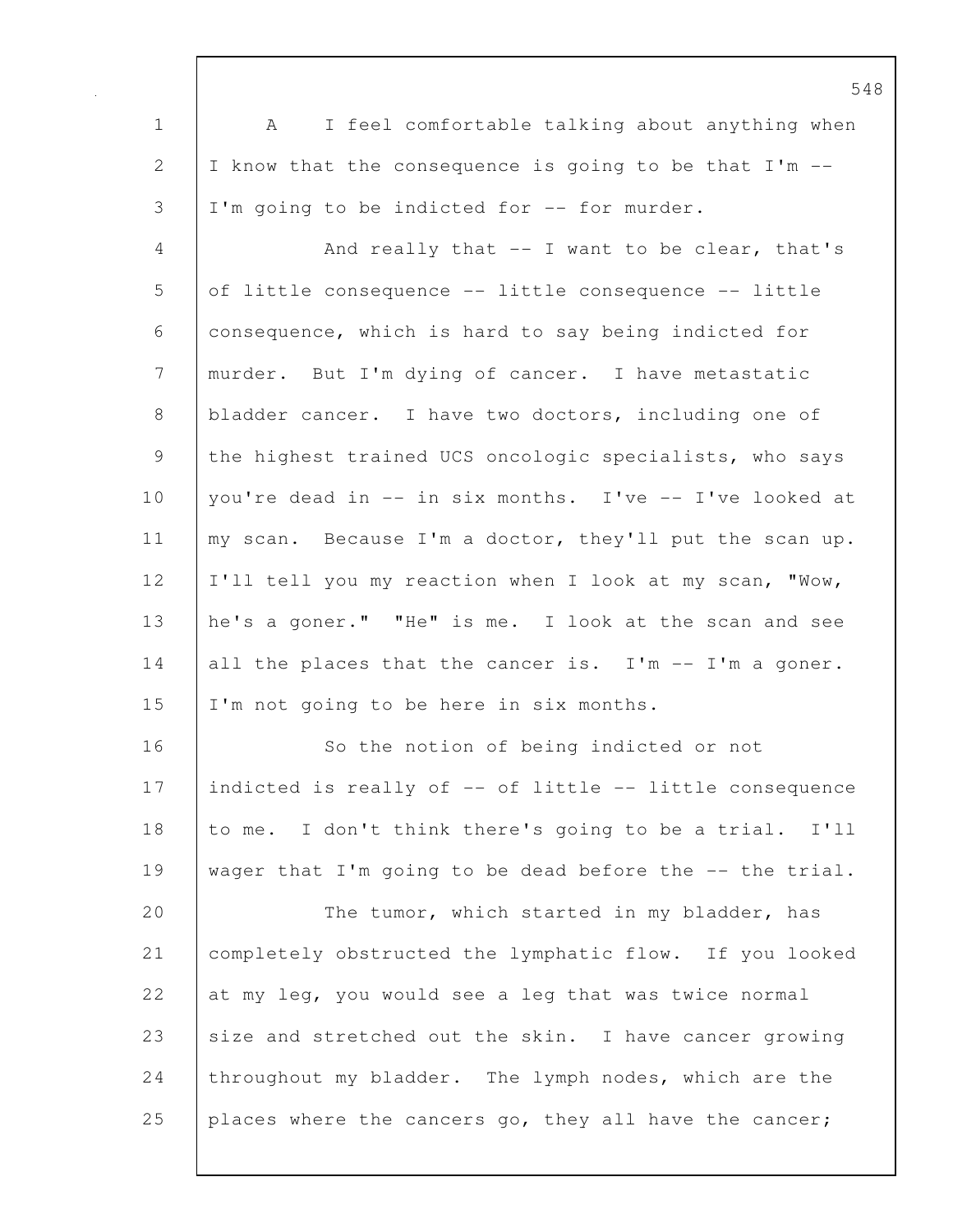1 up my abdomen, into my chest and lungs, all the way up 2 into my neck. 3 There are 12 bones in my body that have 4 | metastatic cancer, meaning the cancer which started in 5 the bladder. Like a weed, it throws off seeds and grows 6 elsewhere. And the hip joint, the acetabulum, the 7 actual socket part where the hip plugs in, that has 8 cancer. That has cancer for me. There are vertebrae 9 going up and down my spine that have cancer. I'm a 10 | goner. 11 | So in terms of would I feel comfortable or not 12 comfortable, for six years my attorneys have said to me, 13 "Don't you say one thing no matter what anybody" -- 14 "anybody says." I'm here to say these things because 15 this is finally the only opportunity I have to say my 16 | story. 17 And my attorney has advised me -- me not to do 18 this, but those same attorneys have said, "Keep quiet, 19 don't say anything." And when I say, "Could we at least 20 look at her e-records? Could I get my computers back 21 from you" -- you guys," and what his response is, "No. 22 It's a game. They make the first move. Literally you 23 don't do anything except pay me a lot of money for 24 talking to you. But there's absolutely nothing I can do 25 for you until they start the game."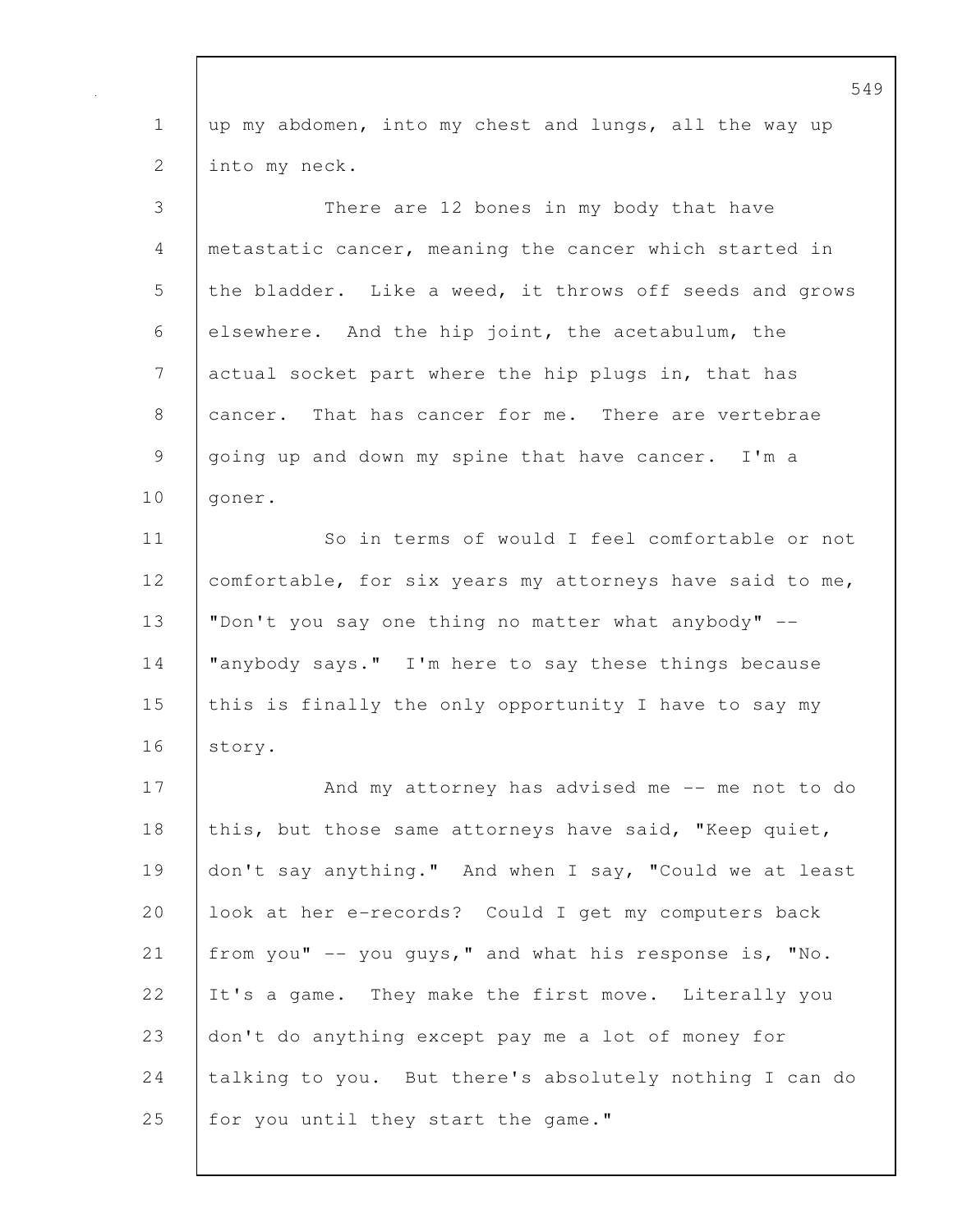1 They get to -- they get to do whatever they do 2 for six months, including interviewing multiple 3 pathologists to try and finally find one they can pay 4 who will say, yeah, I think this could be a murder, this  $5$  could be a  $-$  this could be a murder. 6 So I'm saying this to kind of protect my 7 legacy. I've been a doctor for 30 years. I love Susan. 8 Susan was a great woman. Susan was a great wife. Like 9 I said, I felt like outrageously ridiculously lucky to 10 be a nerdy studies  $-$  student to get such a  $-$  a  $-$  a 11 | beautiful woman. I hate, absolutely hate, that in the 12 | community court I've been found quilty. That's kind of 13 the news that people say, that's what's printed in the 14 | Anderson Valley Advertiser, which totally distorts and 15 makes -- and makes things untrue. 16 | And you know what really -- what really 17 | aggravates me the most? Karyn Feiden and Oni LaGioia, 18 they have a website. You can look up Justice4Susan and 19 you can see this website that they've actively 20 | maintained for -- for six years. That's all completely 21 directed at me. But what they say is dut, dut, dut, 22 dut, dut, "and family thinks he's quilty." And when you 23 say "and family," that  $-$  that makes you think like, 24 wow, you know, you know, everybody is against him. Then 25 | my kids come back to town and they encounter, "Hey, I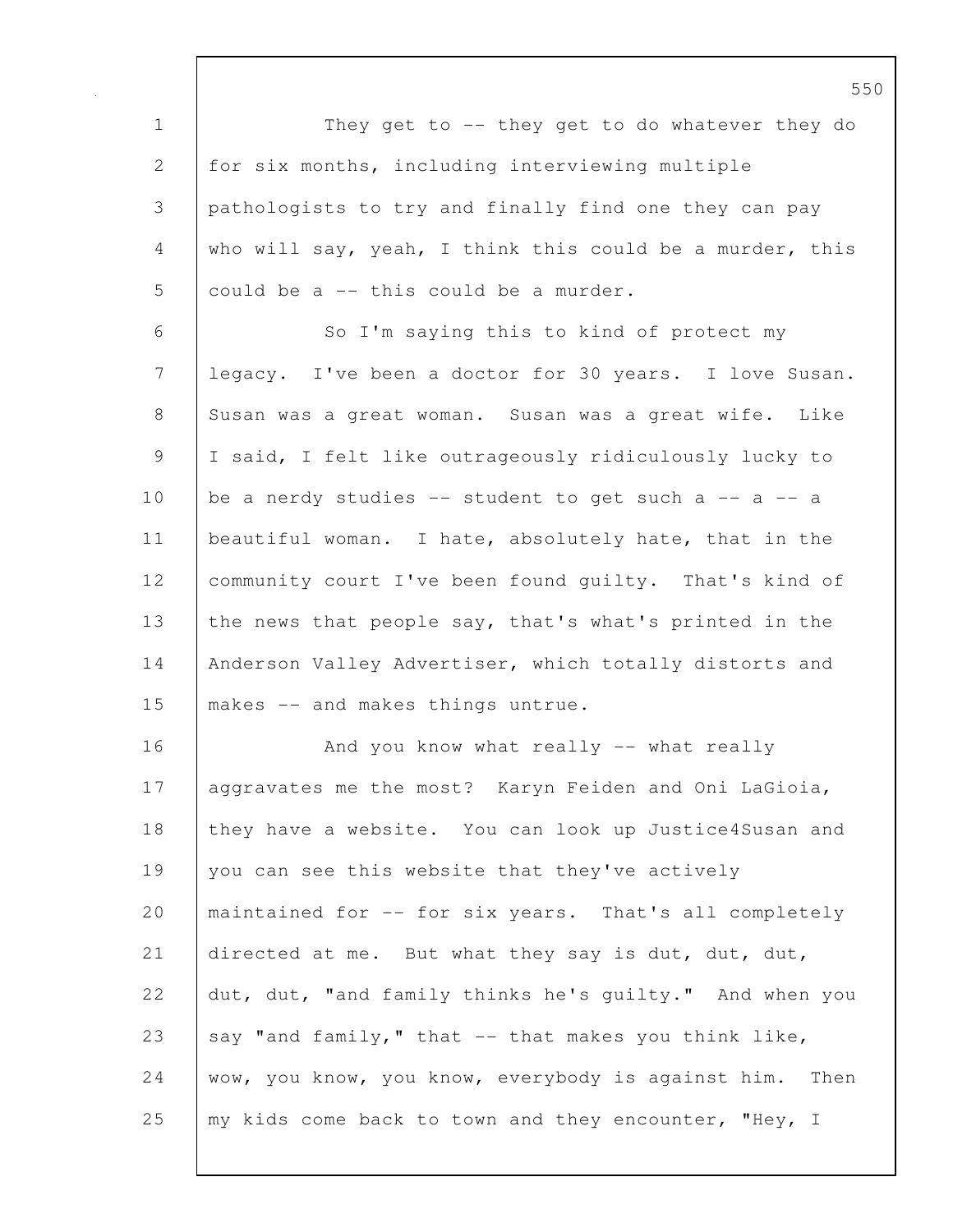|             | 5 <sup>5</sup>                                            |
|-------------|-----------------------------------------------------------|
| $\mathbf 1$ | heard" -- "I heard that you think your dad killed your    |
| 2           | mom." My son said, "No."                                  |
| 3           | Well, that's what they're saying, they say                |
| 4           | family thinks this. Well, if two distant cousins think    |
| 5           | something, they can say family thinks this, but that      |
| 6           | doesn't mean the sons, the sisters, the uncles, you       |
| 7           | know, the cousins, those other people think it. But       |
| 8           | they will sure mislead in the printed word in a way that  |
| 9           | thinks the whole family thinks I'm quilty, when reality   |
| 10          | is my family is very supportive and very loving because   |
| 11          | they know I did not kill Susan. They know this is         |
| 12          | somewhat distorted energies coming out of Karyn Feiden    |
| 13          | and Oni LaGioia. And I'm -- and I'm grateful for that     |
| 14          | because I'm dying.                                        |
| 15          | You know, it's like my son moved in with me in            |
| 16          | January to help me, and it's great. I've got a            |
| 17          | grandson. I have -- I have a two-year-old toddler.<br>SO. |
| 18          | even as I die of cancer, and it may not look this way to  |
| 19          | you, but I am not angry about what's happening to me.     |
| 20          | I'm not really sad about what's happening to me.          |
| 21          | I've had epiphany experiences in my life, so I            |
| 22          | know that there is an energy force that's waiting for     |
| 23          | me. I don't -- I don't have to have faith, and I think    |
| 24          | it's sad for people who -- who never have direct          |
| 25          | personal experiences and have to rely on faith because,   |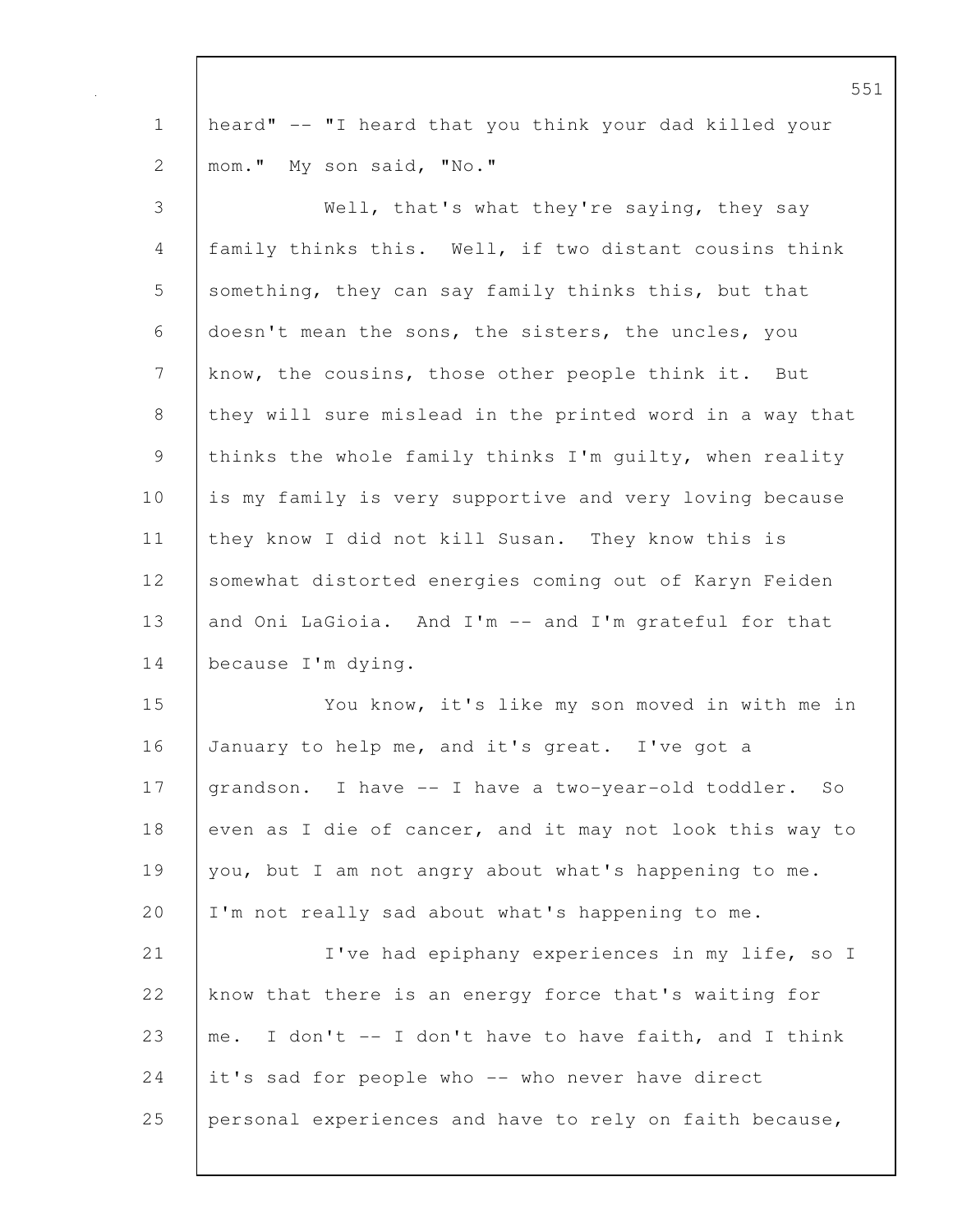1 | again, half the people never have a direct contact 2 with -- you know, and so they have rely on faith. But 3 I've had personal experiences, so I know there is a life 4 after death. And I welcome it because I've been devout 5 most of my life and feel many times blessed. 6 But the Lord works in strange and mysterious 7 ways and, you know, when I think about, oh, I'm a dying 8 man and I'm really going to be spending my day, you 9 know, voluntarily talking in court and my kids are 10 saying like, "you're an idiot, what guy" -- "what guy" 11 does that?" It's a guy who wants to clear the record 12 for his legacy, so -- partly so that his -- the world 13 knows -- no, his kids don't think he killed his mom --14 their mom. 15 MR. STOEN: Okay. I think, Doctor, we need to 16 take a break for the grand jury. 17 | JURY FOREPERSON: Yes. 18 | MR. STOEN: Thank you. 19 | THE WITNESS: Thank you. 20 MR. STOEN: And I apologize if I offended you 21 | with my statements. Okay? 22 | THE WITNESS: No, you did not offend me. I 23 understand that this is a somewhat adversarial process. 24 MR. STOEN: Okay. 25 | THE WITNESS: I wish I was calmer. And I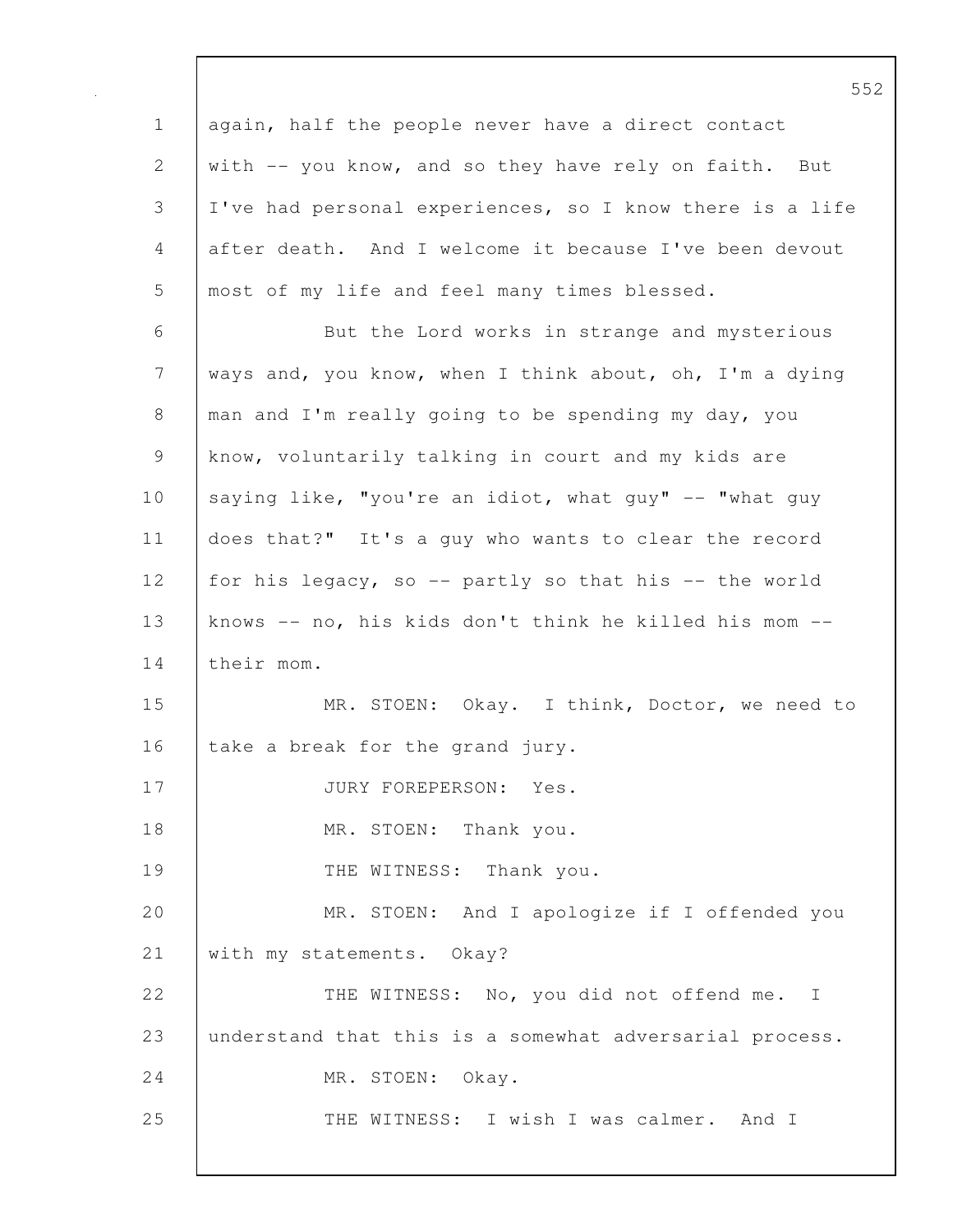553 1 apologize if I've come across as hostile, because I'm -- 2 if you're being accused of murder, you don't want to 3 really look hostile, but I'm trying to defend myself 4 against bull -- bullshit accusations that have been 5 going on for years, and this is my first and only 6 chance. 7 MR. STOEN: Thank you, sir. 8 | THE WITNESS: So thank you for listening. I 9 can see you're listening. Thank you for listening. 10 MR. STOEN: We're not through yet. 11 | JURY FOREPERSON: There will be questions. 12 MR. STOEN: And I'm not through asking 13 | questions either. 14 | JURY FOREPERSON: Right. 15 THE WITNESS: Can the grand jury ask 16 questions? 17 | MR. STOEN: Yes. 18 THE WITNESS: Oh, great. 19 MR. STOEN: But we need to take a break for 20 the grand jury and yourself. 21 JURY FOREPERSON: We're going to take a break, 22 but before -- 23 THE WITNESS: I'll take a break. I'm hooked 24  $\vert$  up to a bladder bag, so I don't have to pee. I have a 25 container that gets it all day. So ...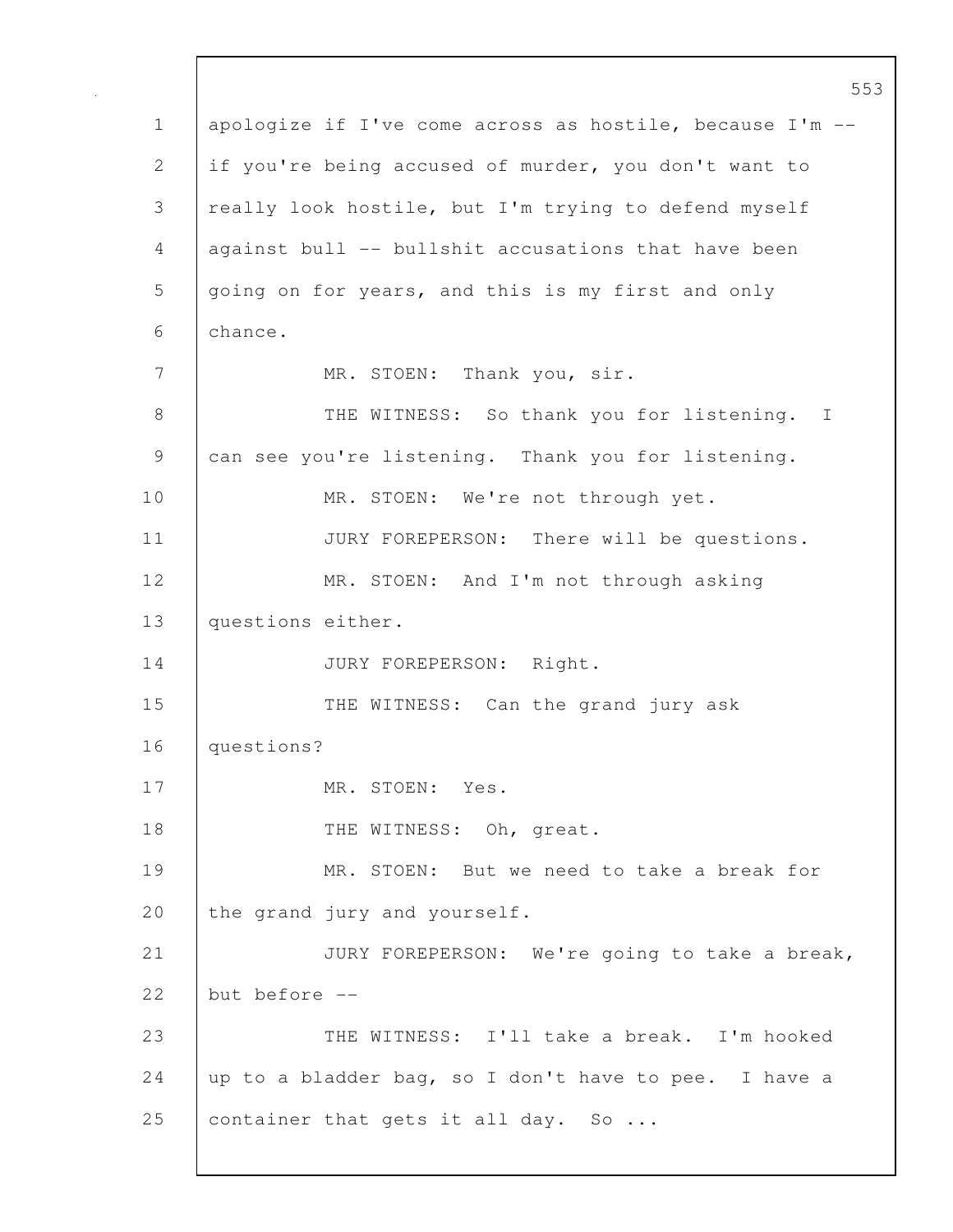|               | 55                                                       |
|---------------|----------------------------------------------------------|
| $\mathbf 1$   | JURY FOREPERSON: One moment, please.                     |
| $\mathbf{2}$  | Should I read the secrecy?                               |
| $\mathcal{S}$ | MR. STOEN: Yes.                                          |
| 4             | JURY FOREPERSON: I'm going to read the                   |
| 5             | secrecy admonition. The grand jurors are admonished      |
| 6             | that they're not to form or express any opinions about   |
| 7             | this case or discuss it among themselves until the grand |
| $8\,$         | jury receives the case for deliberation. In addition,    |
| 9             | no investigation or inspection of any evidence should be |
| 10            | conducted without the permission of the foreperson and   |
| 11            | on advice of the deputy district attorney. Violation of  |
| 12            | this could result in a charge of contempt against a      |
| 13            | grand juror who investigates or views any matters with   |
| 14            | regard to this case without the entire body of the grand |
| 15            | jury and in violation of this admonition.                |
| 16            | So let's keep that in mind. We'll take a                 |
| 17            | break. It's five to 11:00. We'll come back at ten        |
| 18            | after or five after?                                     |
| 19            | MR. STOEN: Five after.                                   |
| 20            | JURY FOREPERSON: Five after we'll be back.               |
| 21            | (Recess taken.)                                          |
| 22            | JURY FOREPERSON: I'm going to do roll call.              |
| 23            | (Roll call taken; all jurors present.)                   |
| 24            | JURY FOREPERSON: We're all accounted for.                |
| 25            | Thank you.<br>MR. STOEN:                                 |
|               |                                                          |

 $\mathbf{I}$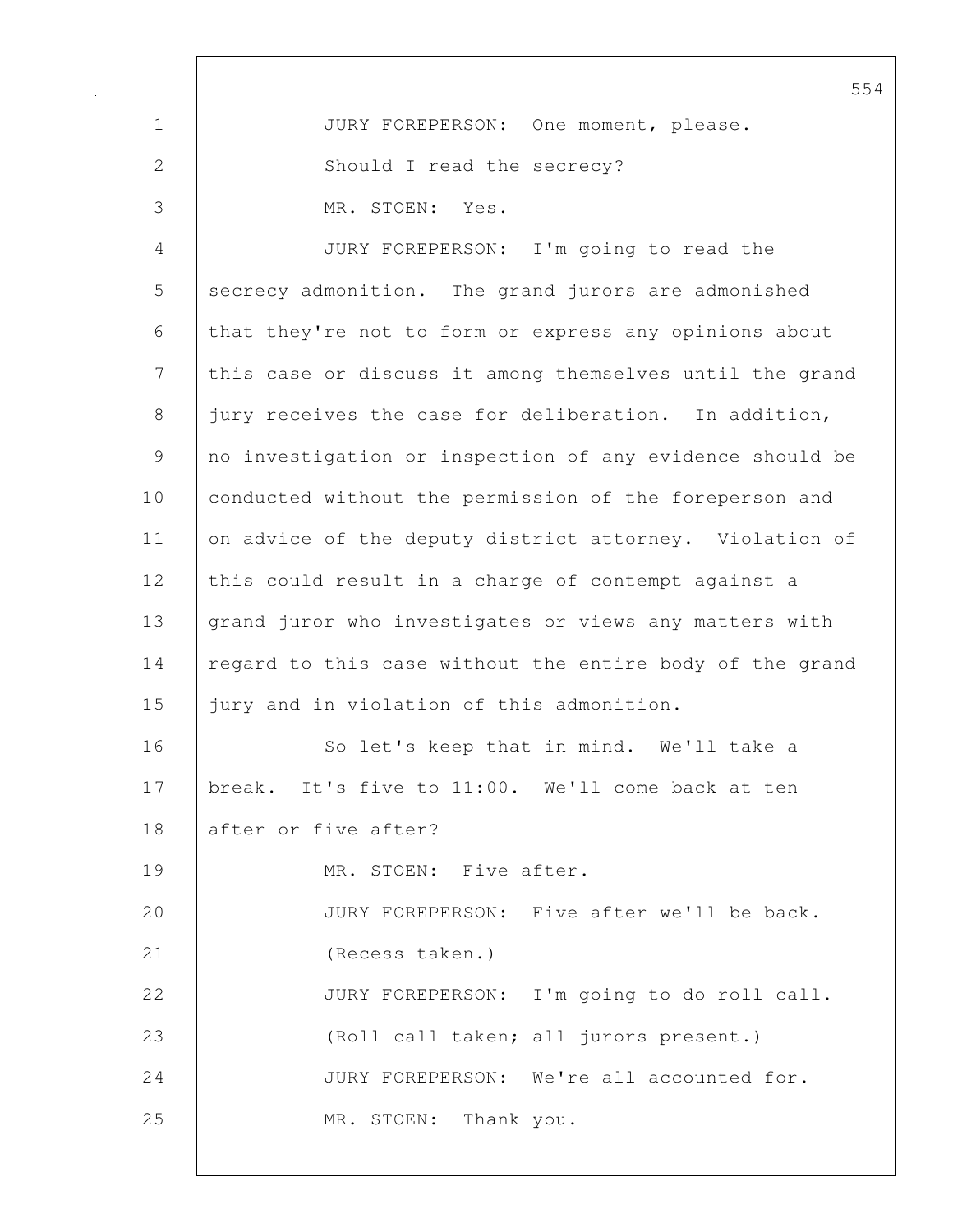555 1 EXAMINATION (Cont'd) 2 Q (BY MR. STOEN) Dr. Keegan, I want to show you 3 a document that I'll represent to you was sent to me 4 yesterday by e-mail, and I'm wondering if you would look 5 at it and tell me if you recognize it. 6 A I haven't read it carefully. It's a two -- 7 it's a two-page letter basically. It looks like a 8 letter that I wrote to my attorney to give him more 9 information about the situation. So it's an e-mail I 10 sent my attorney. 11 | MR. STOEN: I'm going to mark it 45. 12 | (Exhibit 45 was identified.) 13 | Q (BY MR. STOEN) First of all, I want to just  $14$  ask you  $-$ 15 A Would you mark the document, please? 16 | O No. Please, I want to ask you questions about 17 it. 18 | A Okay. 19 | Q First of all, did you want this to be 20 Submitted to us as exculpatory evidence; yes or no? 21 A Yes.  $22$  0 Okay. Now  $-$ 23 A May I elaborate on that or am I just saying 24 yes or no? 25 Q You may elaborate. Yes, you may, but I'm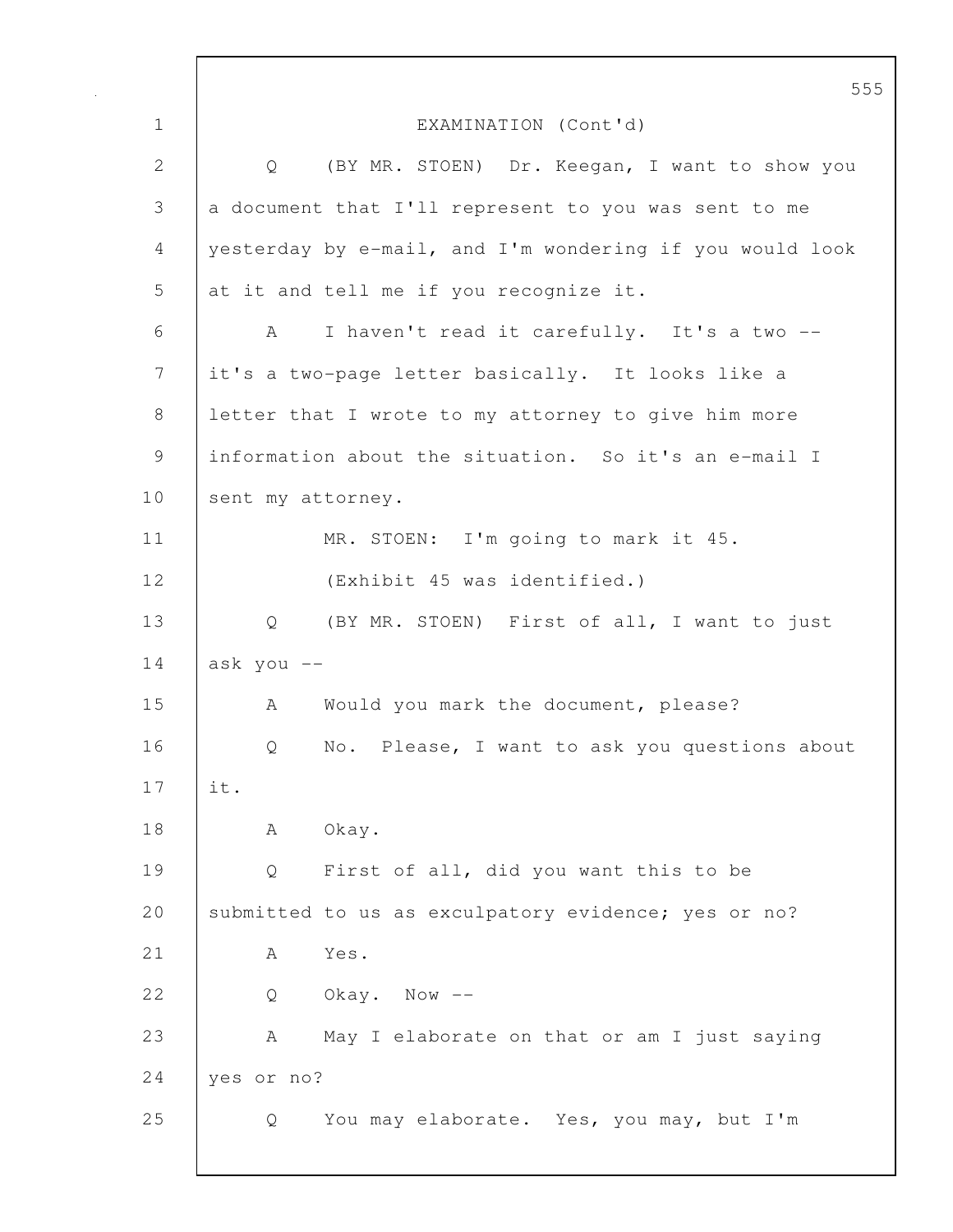556 1 going to ask --2 A Specifically --3 Q Before you do, sir -- forgive me for being too 4 caustic here. 5 | A Okay. 6 Q We've already talked about the second 7 paragraph being privileged, so I don't want you to 8 discuss that. But you can go ahead and comment about 9 anything else. 10 | A All of the people that are named in bold 11 letters I want to be called as exculpatory witnesses 12 | because they can either con -- so confirms the intensity 13 of Susan's drug trial -- drug trials and difficulties 14 and their participation in it, and they can confirm her 15 alcoholism. And, you know, so these -- well, and you 16 can't call Nancy and Stan Ettinger because they've both 17 died, but I would like to request that the people named 18 here be questioned or encouraged to reveal what they 19 knew about Susan's drug use. 20 Q The grand jury will be given the opportunity 21 to ask for any additional information they deem 22 appropriate, sir. 23 | A Thank you. 24 Q I'm going to go over this with you, so if you 25 want to keep that in your hand, please.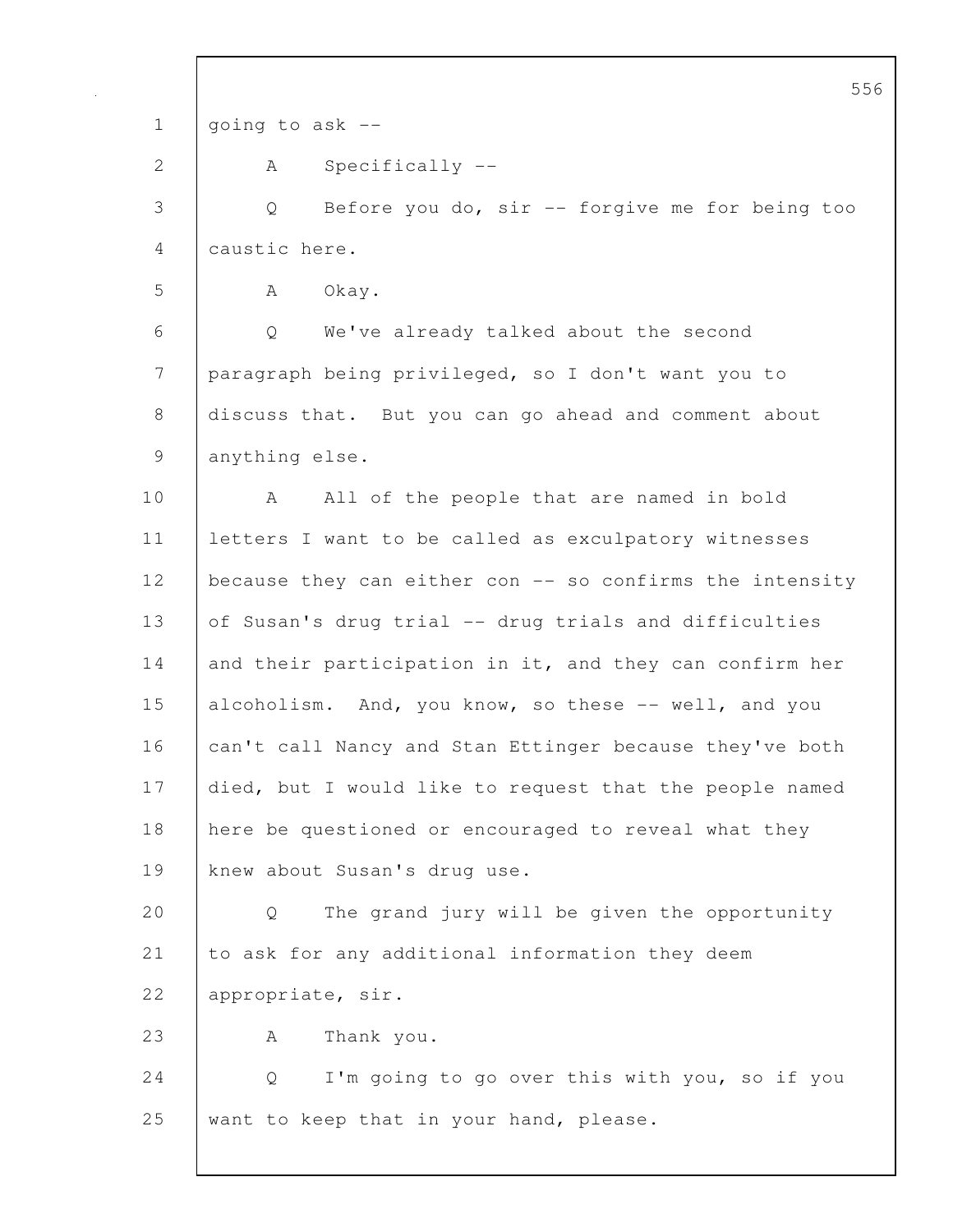557 1 Now, in your third paragraph you admit as a 2 doctor writing a prescription for hydrocodone for Susan 3 under her maiden name; is that true? 4 A Yes. 5 Q And you suggest that this can be verified by 6 | going to a State of California website; right? 7 A Yes, there's a --8 | Q Now, is hydrocodone like a narcotic analgesic 9 commonly used for relief of pain and also commonly taken 10 as a cough suppressant? 11 | A It's commonly used for relief of pain. It has 12 been commonly used as a cough suppressant in the past. 13 | Q Now, did you know that -- well, let me ask you 14 this: Was Susan, to your knowledge, ever in an accident 15 that left her in pain, an automobile accident perhaps? 16 A Yes. She had an automobile accident where she 17 | completely rolled the car over. She literally was able 18 to climb out through a broken window, walk up the hill, 19 and be assisted by people who saw her go off the --20 Q Do you recall what the date of that was, sir? 21 | A Oh, no, I do not. 22 Q That's okay if you don't. We can go on. 23 Now, you mentioned that you wrote 24 prescriptions for vicoprofen for Will Baty. 25 A Yes.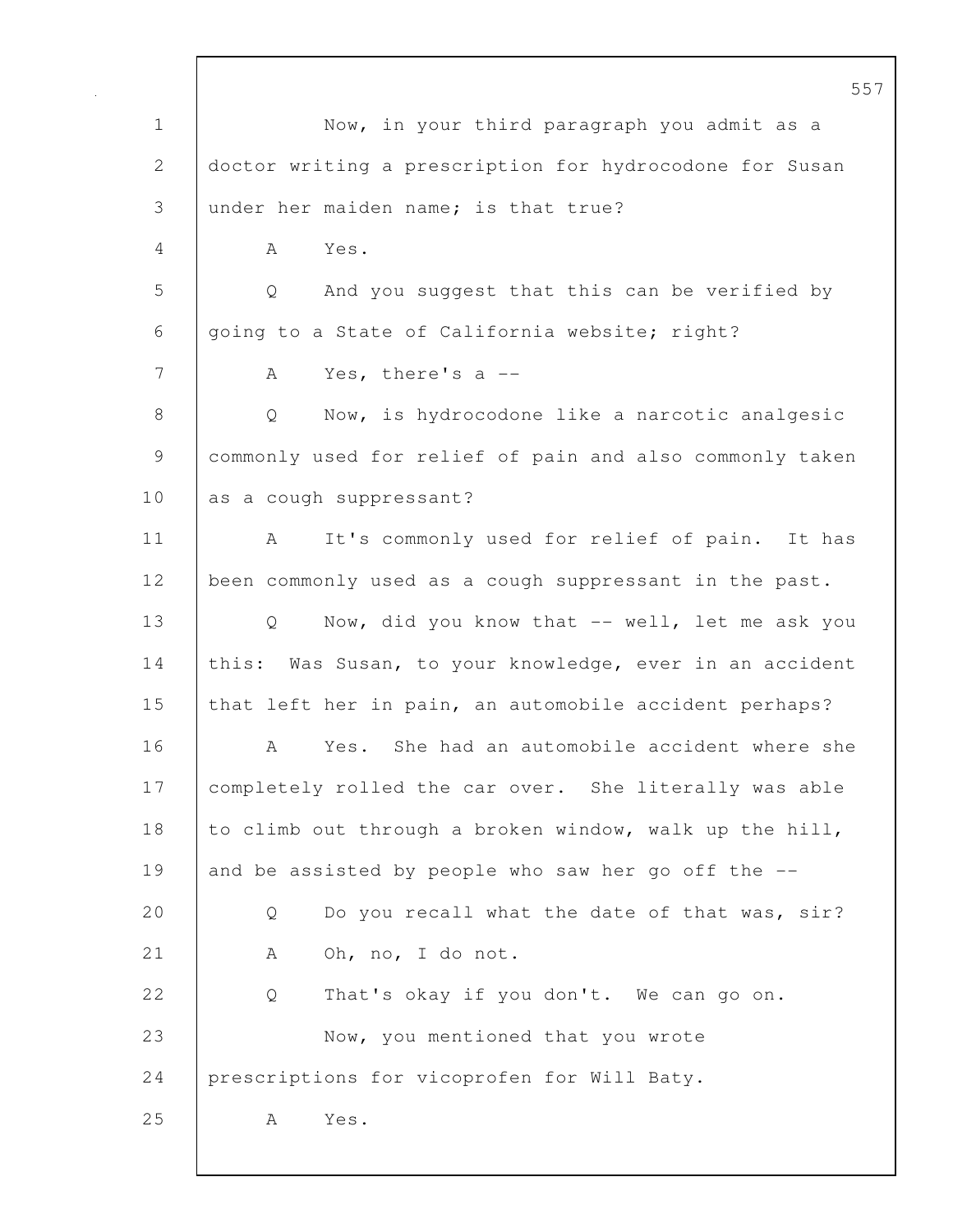558 1 | Q And who -- and who gave half the pills to 2 Susan for free after you wrote the prescription; is that 3 true? 4 A Yes. 5 Q And why do you think that would be exculpatory 6 on the charge of murder? 7 A Well, I -- I think it goes to Susan's state of 8 | mind. That -- and as a drug-addicted person, that could 9 contribute to a fall or injury. 10 So I'm just going to say it bluntly, Susan 11 used hydrocodone throughout the day. She started every 12 day smoking marijuana and reloaded as the day went by. 13 In the evening time when she came home, she would start 14 on Jameson's whiskey. She would usually drink about 15 | four ounces. I say that because the bottle  $-$  you know, 16 she went through a  $-$ - you know, a bottle a week. So 17 this was a woman who could -- could be, you know, 18 impaired in terms of balance and coordination. 19 | And as a cause of death, I would -- I would 20 offer it as an alter -- offer it as an alternate 21 explanation to me murdering her, which I did not do, 22 that she would have injured herself while she was in a 23 drunk and drugged state. 24 | Q Let me ask you this: When you wrote that 25 prescription for vicoprofen for Will Baty, were you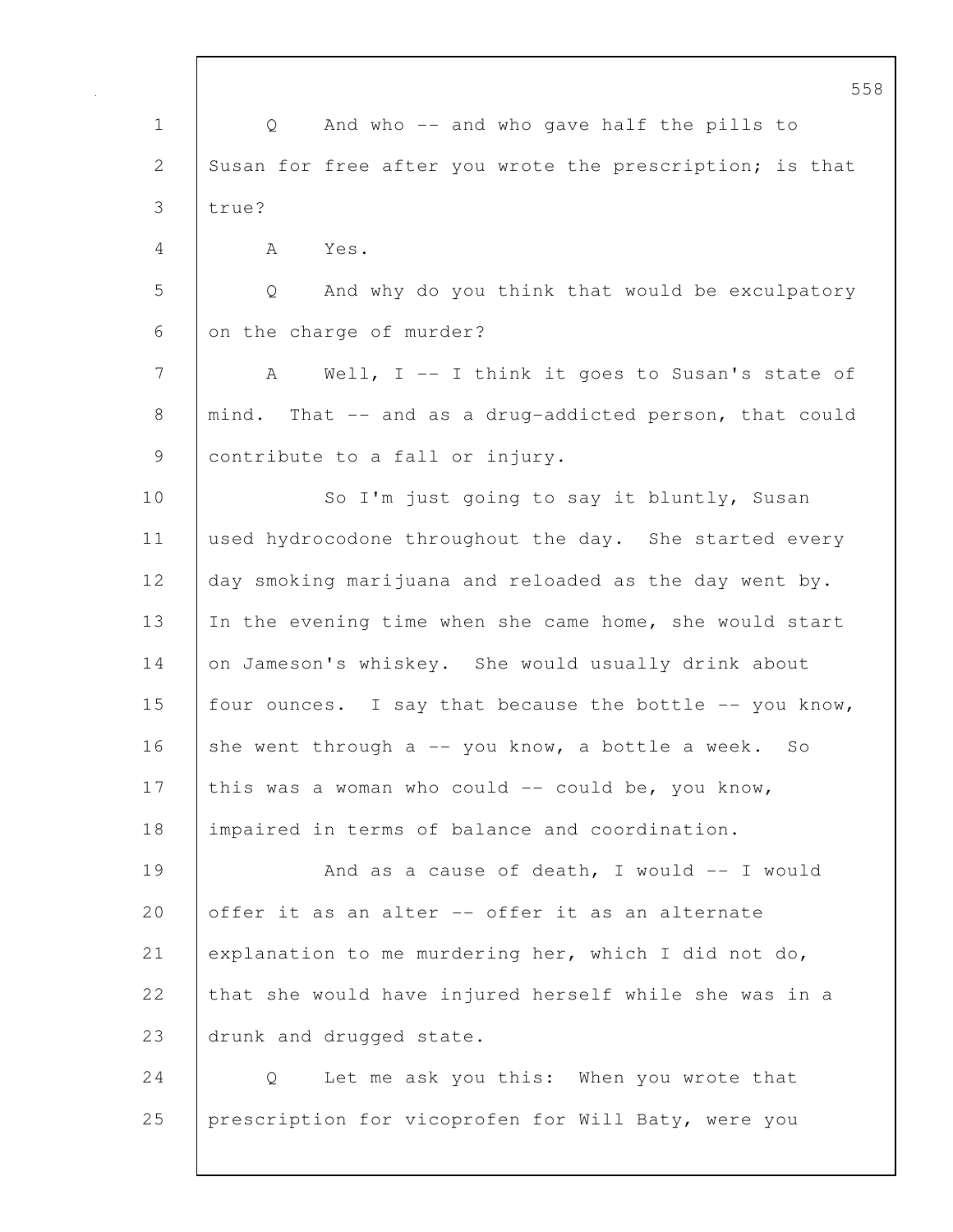|              | 559                                                      |
|--------------|----------------------------------------------------------|
| $\mathbf 1$  | aware that he was going to give half the pills to Susan? |
| $\mathbf{2}$ | Yes, that was the deal.<br>А                             |
| 3            | Well, wasn't that deception on your part as a<br>Q       |
| 4            | medical doctor?                                          |
| 5            | Definitely.<br>A                                         |
| 6            | In your next paragraph you accuse Oni LaGioia<br>Q       |
| 7            | of once making a single purchase of 100 vicoprofen and   |
| 8            | then giving half the pills to Susan. Is that a true      |
| 9            | statement?                                               |
| 10           | Yes.<br>A                                                |
| 11           | And -- and then your next five paragraphs deal<br>Q      |
| 12           | with Oni's men in her life. And you start out by saying  |
| 13           | that Oni has, quote, "a very dark history with men and   |
| 14           | lots of residual anger."                                 |
| 15           | Right.<br>A                                              |
| 16           | And why would you think five paragraphs in<br>Q          |
| 17           | this document should be deemed exculpatory on a charge   |
| 18           | of murder?                                               |
| 19           | Well, I wouldn't consider it five paragraphs;<br>A       |
| 20           | I would consider it one topic. Oni LaGioia was, for      |
| 21           | want of a better word, the ringleader of the whole       |
| 22           | keeping alive of Susan's death to find Peter the         |
| 23           | murderer. She was the -- the single-handed leader of     |
| 24           | this in Ukiah.                                           |
| 25           | On Susan's first -- first birthday she had a             |
|              |                                                          |

 $\mathbf{I}$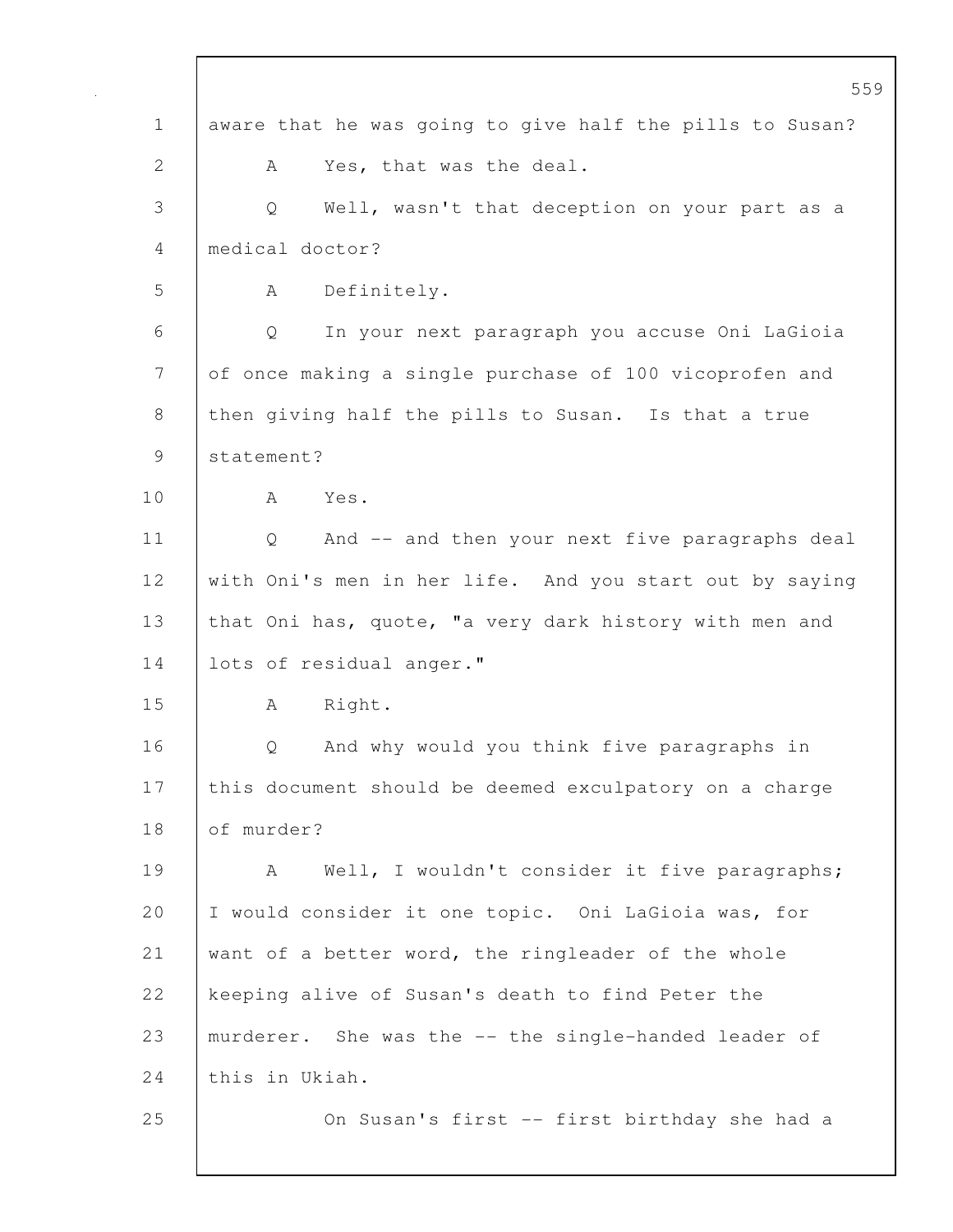|                | りと                                                         |
|----------------|------------------------------------------------------------|
| $\mathbf 1$    | part -- oh, I'm sorry -- on the first birthday that        |
| 2              | Susan had after she died, Oni had a party and sent out     |
| 3              | invitations to large numbers of people, including my       |
| $\overline{4}$ | friends. And I heard that the party was really about       |
| 5              | investigating Susan's death, it wasn't about celebrating   |
| 6              | her life.                                                  |
| 7              | Now, why would you talk about Roscoe, her<br>Q             |
| 8              | husband Roscoe, and then talk about her husband --         |
| 9              | second husband Paul, and her third companion John?         |
| 10             | What -- what is the purpose of putting this in an          |
| 11             | exculpatory document?                                      |
| 12             | Well, it wasn't originally put into an<br>A                |
| 13             | exculpatory document except to list her as the person      |
| 14             | who should be subpoenaed to talk to because she's a key    |
| 15             | person in the process. Oni is going to know a lot about    |
| 16             | what's going on in the community, in the investigation.    |
| 17             | And I'll be honest with you, the only reason               |
| 18             | this investigation is happening is because Oni and         |
| 19             | friends have literally called the district attorney's      |
| 20             | office virtually every single day saying what's            |
| 21             | happening with the Keegan case. And I don't know why it    |
| 22             | took them six years to decide to do it and to do it not    |
| 23             | in the usual way with a pretrial arraignment where         |
| 24             | there's a judge $-$ - I see there's no judge in this $-$ - |
| 25             | this room -- but not to do it in a pretrial arraignment    |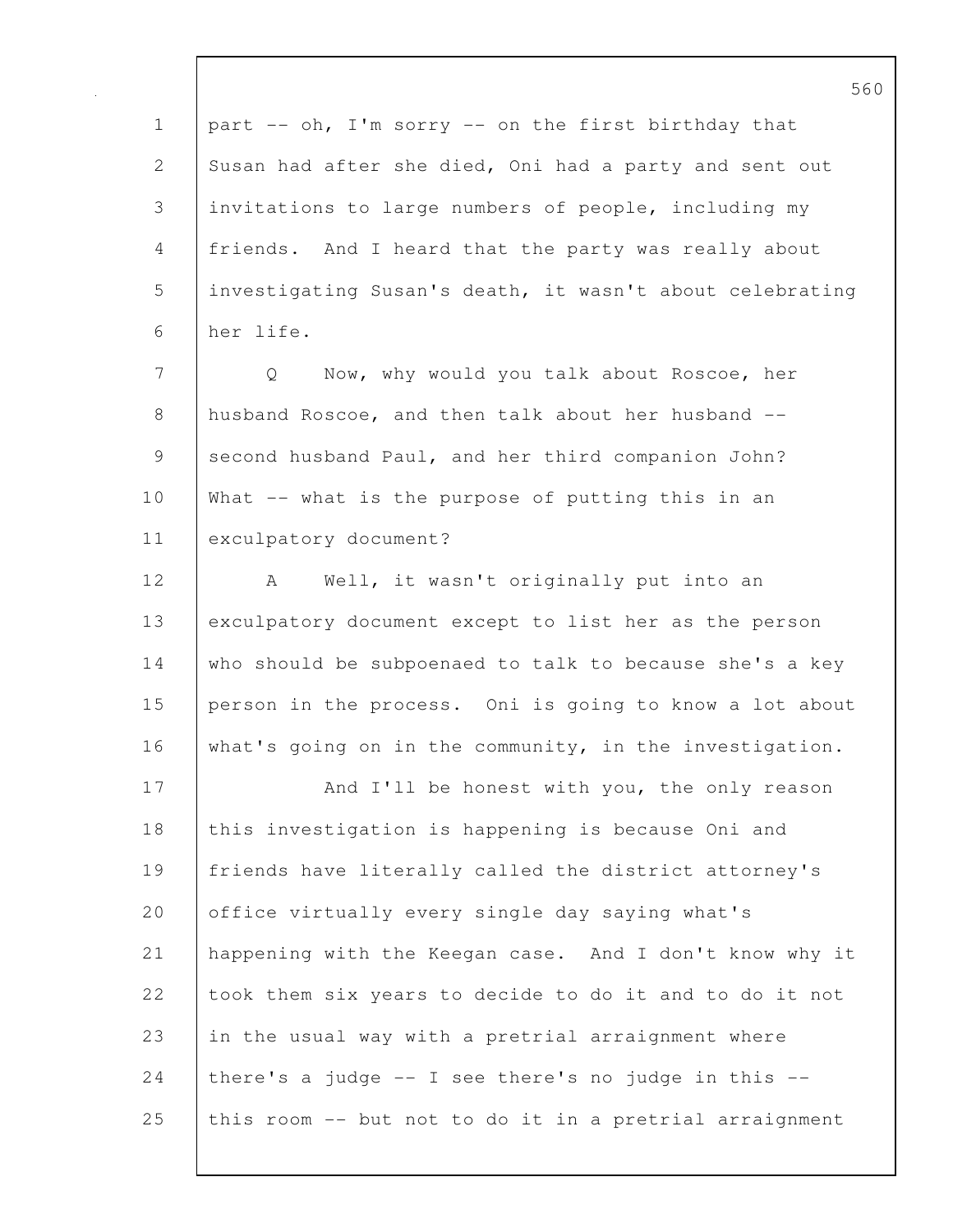561 1 where both sides get to argue and question the witnesses 2 and decide whether there's, you know, evidence for 3 murder, but to do it in front of a secret grand jury. 4 Not to be offensive, but you folks aren't 5 really trained in the law. So I -- I wonder why the 6 vast majority of felonies go through a pretrial hearing, 7 but my case goes through a totally secret grand jury. 8 Could you answer that question? Is it 9 something more than fact that you have such a weak case, 10 | this is the only way to do it? 11 Q That's an inadmissible question for you to 12 ask, sir. 13 A I'm not allowed to ask you questions; is that 14 What you're saying? 15 | Q That's correct, sir. 16 | A Okay. 17 | Q And you also mentioned something about Lynne 18 Coen giving Susan vicoprofen for abdominal pain; is that 19 correct? 20 A It is correct. Let me elaborate, Lynne Coen 21 was her physician. She not only gave her vicoprofen for 22 alleged abdominal pain problems, she also treated her 23 for depression. 24 | And doctors have what are called problem 25 lists, where you list any problems you're dealing with,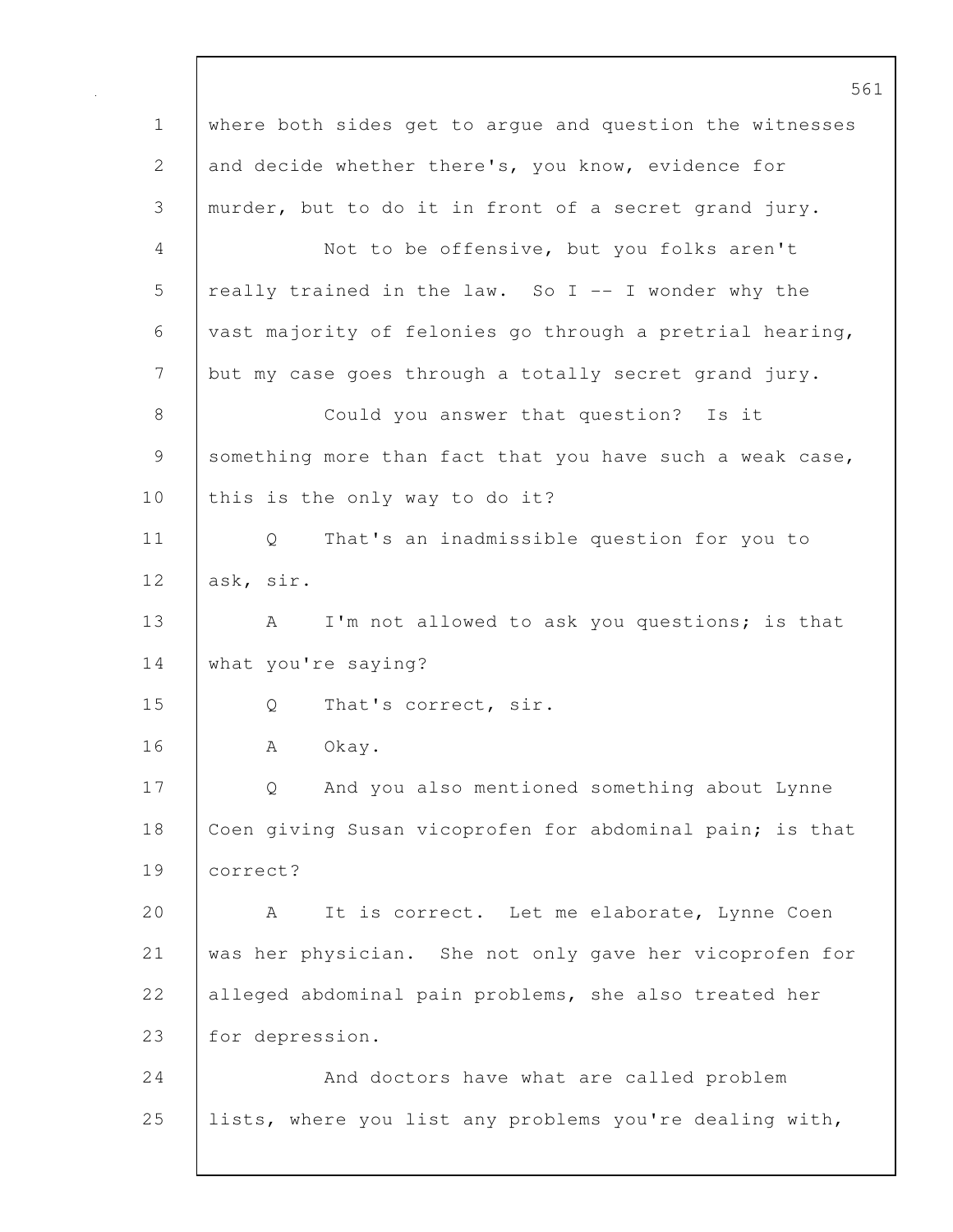562 1 and you would -- I bet Lynne Coen could help you address 2 the condition of my wife's depression. The woman who 3 died was severely depressed, and Lynne Coen was her 4 medical physician. 5 Q Would you turn to the last paragraph beginning 6 "Susan's adoptive parents," and would you just read the 7 | first sentence into the record? 8 A "Susan's adoptive parents, Nancy and Stan 9 Ettinger, were both passive-aggressive assholes." 10 Q Now, why is passive-aggressive assholes having 11 anything to do with exculpatory evidence in this case? 12 | A That was really a note -- what -- what -- what 13 you've received here as exculpatory evidence as a way of 14 listing the people who I think are relevant to the case. 15 We sent you a photocopy of a document I sent 16 to my attorney. So this was originally a document that 17 I sent to my attorney. He said to list the names and 18 | phone numbers and addresses and the content. "Can we 19 use that as your" -- "can I send this to the district 20 attorney?" And I said, "Yes, I don't think there's 21 anything in it that's going to work against me. It's 22 got the key players. And please communicate that I want 23 the grand jury to talk to the key players." 24 | Q Thank you, sir. 25 I'm going to shift the subject just a little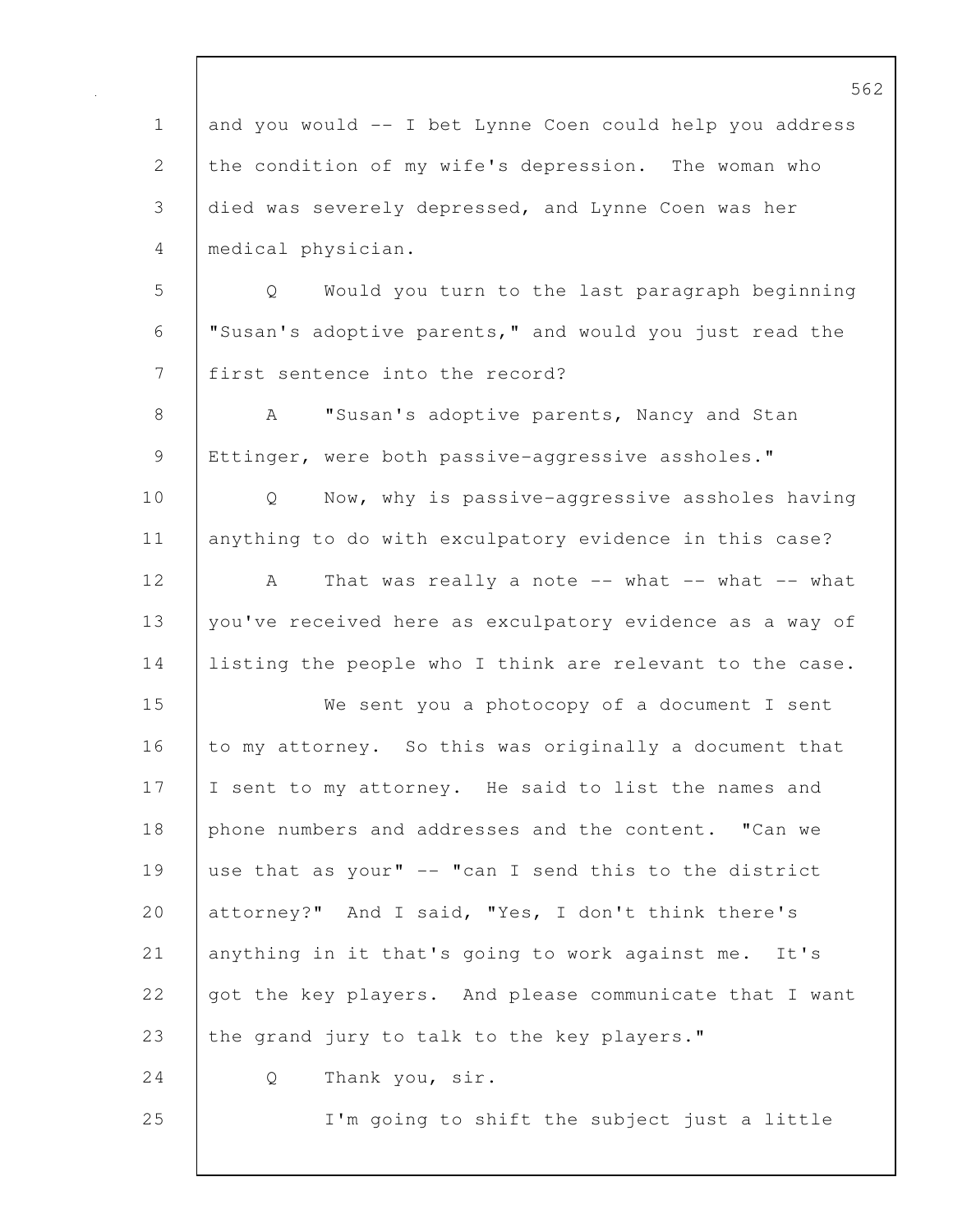|             | 563                                                        |
|-------------|------------------------------------------------------------|
| $\mathbf 1$ | bit here. Turning to November 11th, 2010, do you have      |
| 2           | recall of discovering the body of Susan on that day?       |
| 3           | Yes.<br>A                                                  |
| 4           | And had you been -- when the deputy coroner<br>Q           |
| 5           | arrived in the morning to look at Susan's body, had you    |
| 6           | been using drugs of any sort?                              |
| 7           | $\mbox{No}$ .<br>А                                         |
| $8\,$       | And $--$<br>Q                                              |
| 9           | Wait. No, no, I completely take that back.<br>Α            |
| 10          | Yes, I had taken medicines in the evening time             |
| 11          | to help me sleep.                                          |
| 12          | What medicines were those?<br>Q                            |
| 13          | I think at the time I was using Restoril.<br>A             |
| 14          | Pardon me?<br>Q                                            |
| 15          | At the time -- it's a memory recollection. At<br>A         |
| 16          | the time I think I was using Restoril, $R-e-s-t-o-r-i-l$ , |
| 17          | also known as Temazepam, T-e-m-a-z-e-p-a-m.                |
| 18          | Were you using narcotics on that day?<br>Q                 |
| 19          | $\mbox{No}$ .<br>А                                         |
| 20          | And had you been drinking alcohol beforehand?<br>Q         |
| 21          | $\mbox{No}$ .<br>A                                         |
| 22          | As a medical doctor, are you familiar with how<br>Q        |
| 23          | people look when they are under the influence of drugs?    |
| 24          | There's a whole variety of ways. So there --<br>A          |
| 25          | there isn't "a" way. So you could be under the             |
|             |                                                            |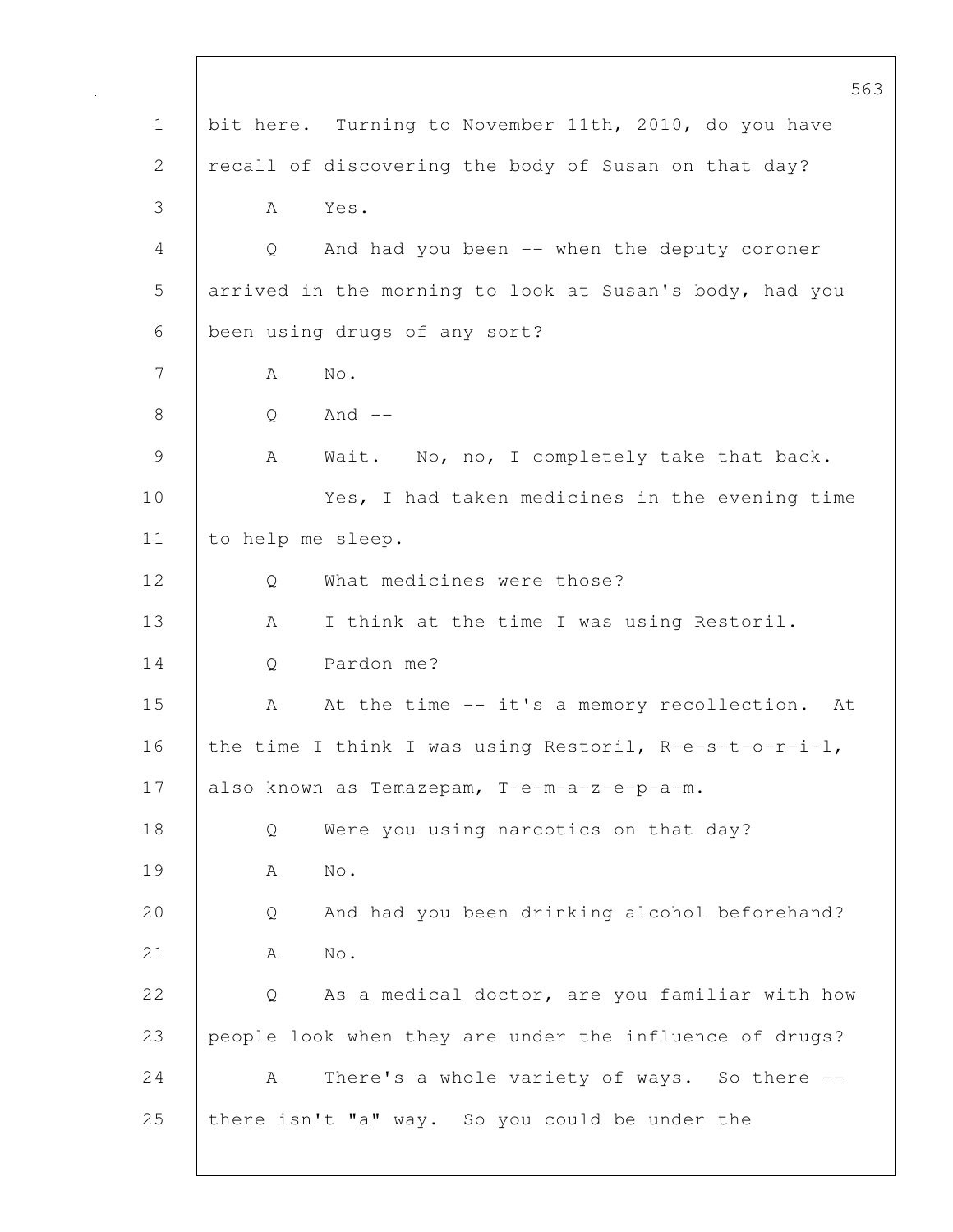|                | 564                                                      |
|----------------|----------------------------------------------------------|
| $\mathbf 1$    | influence of drugs right now and be performing as an     |
| $\overline{2}$ | alcoholic -- as a district attorney and be what we would |
| 3              | call a high-functioning alcoholic. I don't know that     |
| 4              | you are, but there are people who are high-functioning   |
| 5              | drug users.                                              |
| 6              | Excuse me for getting in your way, sir.<br>Q             |
| 7              | I'm going to show you a photo that's been                |
| 8              | marked as People's Exhibit Number 8 and ask you if       |
| $\mathcal{G}$  | you -- first of all, take a look at it. Do you           |
| 10             | recognize that photo?                                    |
| 11             | А<br>That appears to be me.                              |
| 12             | Okay. Now, if I told you that that photo was<br>Q        |
| 13             | taken on the morning that you discovered your wife's     |
| 14             | body, would that be a true statement?                    |
| 15             | I don't know when that photo was taken.<br>А             |
| 16             | Okay. Well, if there was testimony in this<br>Q          |
| 17             | case that this was a photo taken of you on the morning   |
| 18             | of November 11th, 2010 when the deputy coroner came to   |
| 19             | look at your wife's body, would you dispute that?        |
| 20             | No, I would not.<br>А                                    |
| 21             | Now, do you see anything about that face that<br>Q       |
| 22             | would indicate that the person depicted was under the    |
| 23             | influence of alcohol or drugs?                           |
| 24             | This looks like a picture of a guy with<br>A             |
| 25             | squinty eyes, which are usually the way my pictures are, |
|                |                                                          |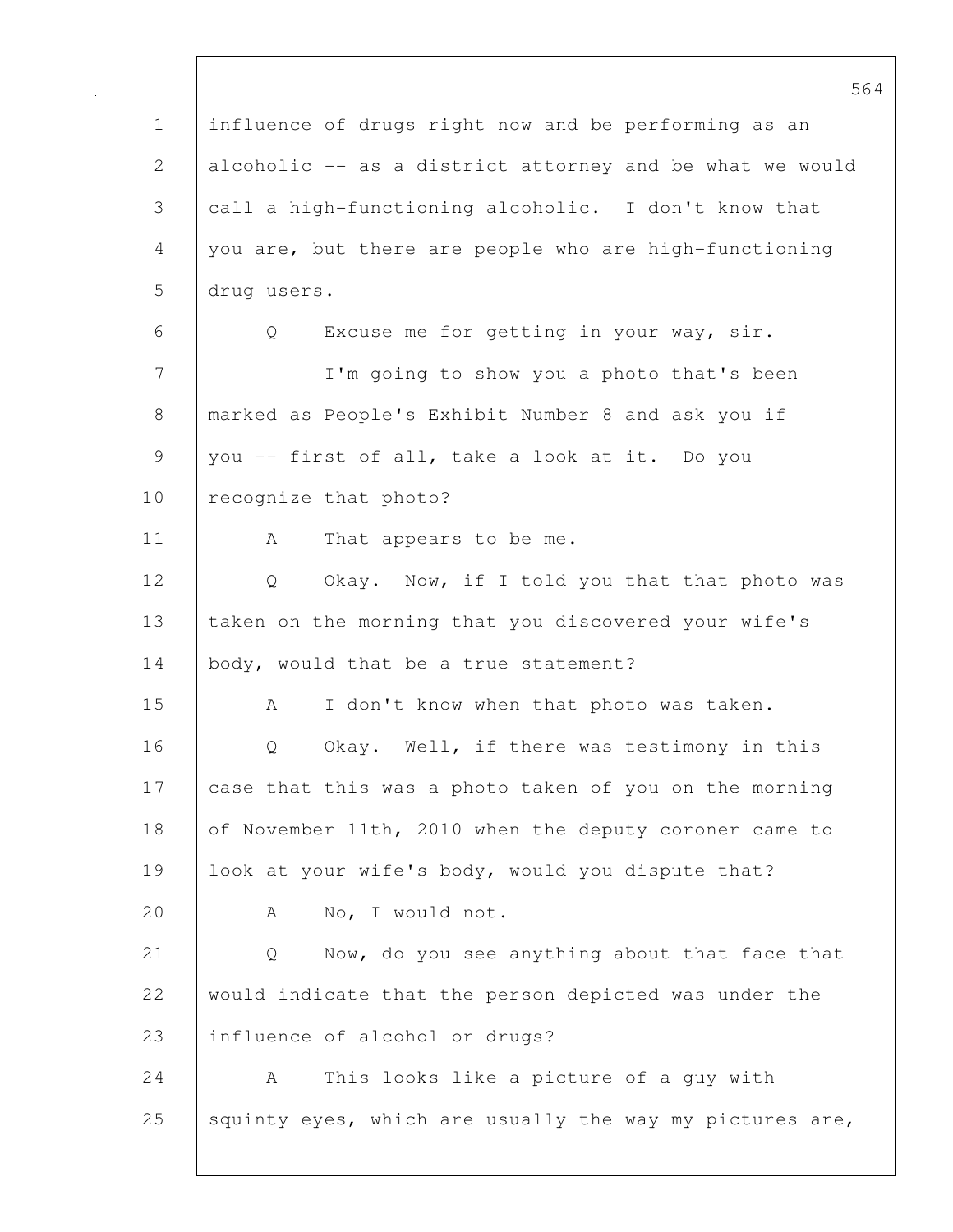565 1 I have to remember to open my eyes more when people are 2 looking at me -- who trims his nose hairs poorly and has 3 crooked teeth and a crooked smile. 4 Q I missed that last part. 5 A And has crooked teeth and a crooked smile. 6 Q Now, do you see anything unusual about that 7 person's mouth? 8 | A Something -- yeah, there's an asymmetric 9 | smile. Most smiles are symmetric bilaterally. This 10 smile upturns on the left but is flat on the right. 11 That's another kind of facial defect of mine. I have a 12 crooked smile. 13 Q Let's put that back up there. 14 Do you see anything about the mouth, such as 15 **cottonmouth or anything like that?** 16 A No. I see whiteness at the -- at the corners 17 of the mouth. Is that what you're referring to? 18 | Q Does that come from drugs? 19 | A Drugs? It comes from a dry mouth. It comes 20 from wiping -- wiping saliva on your mouth, on the 21 corner of your mouth, and then when it dries the water 22 evaporates and you leave behind whatever debris you 23 wiped -- you wiped on the corner of your mouth. 24 Q Were you -- 25 | A Or you've eaten something recently and did not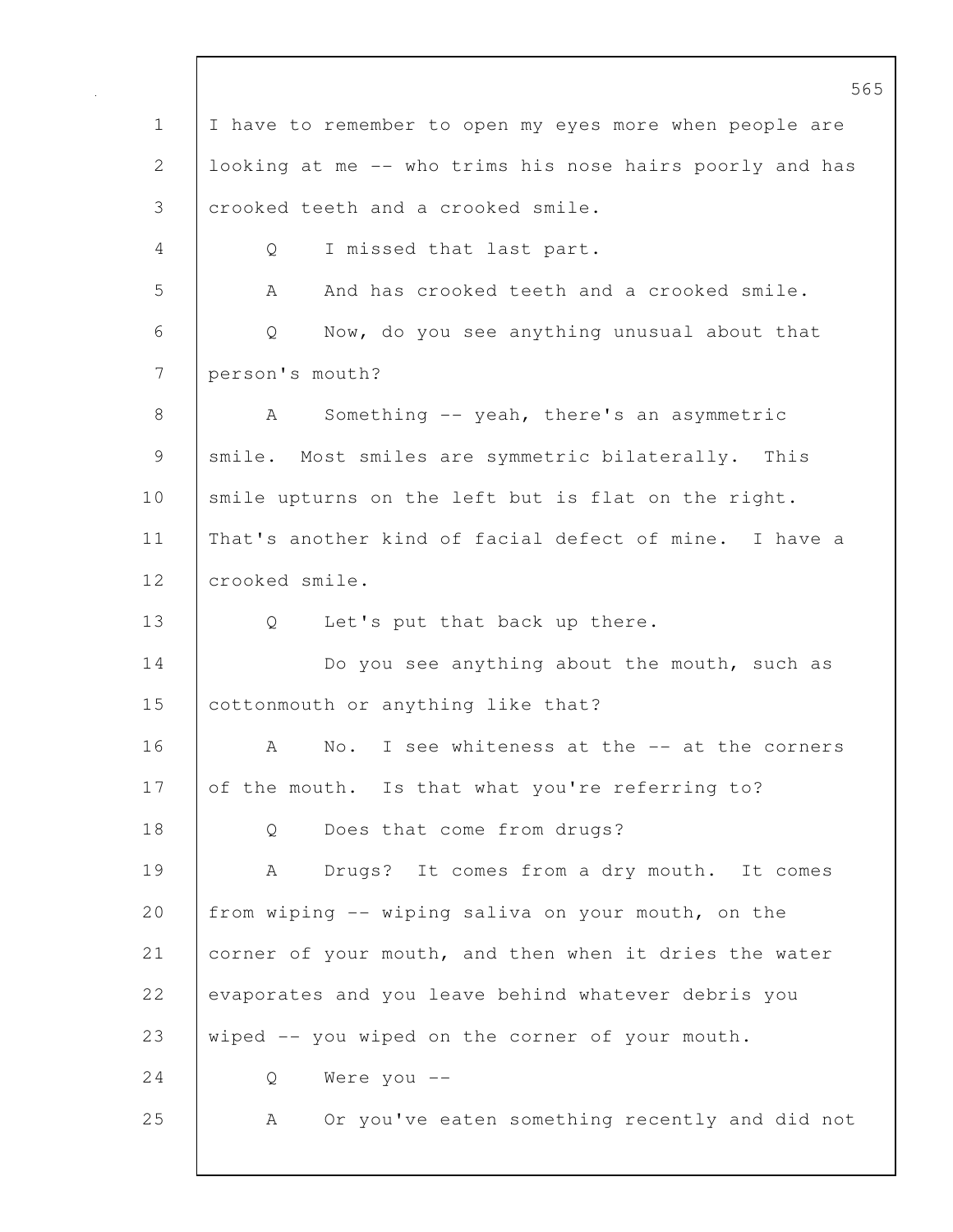1 use a napkin well.

| $\mathbf{2}$ | $Q \qquad \qquad$<br>You don't see anything about that photo that |
|--------------|-------------------------------------------------------------------|
| 3            | would make a person sense that you were under the                 |
| 4            | influence of drugs or alcohol at that time?                       |
| 5            | No. There's nothing in that photo that makes<br>A                 |
| 6            | me think a person was under the influence of drugs.               |
| 7            | And aside from the photo, were you under the<br>Q                 |
| 8            | influence of any drug or alcohol when the deputy coroner          |
| $\mathsf 9$  | came?                                                             |
| 10           | I was not under the influence of alcohol. I<br>A                  |
| 11           | told you that the previous evening I had used Temazepam.          |
| 12           | If I had been drug tested at that point, it would --              |
| 13           | which I don't recall that I was, it would show the                |
| 14           | presence of Temazepam in my system. So it's a sleeping            |
| 15           | pill tranquilizer that I use to help to sleep at night.           |
| 16           | Now, you went -- on the night of November 10th<br>Q               |
| 17           | I believe you told the officer you went to bed around             |
| 18           | 10 o'clock. Is that accurate?                                     |
| 19           | To the best of my recollection, yes.<br>A                         |
| 20           | Okay. And -- and had Susan arrived home at<br>Q                   |
| 21           | that point?                                                       |
| 22           | No.<br>A                                                          |
| 23           | Now, if -- are you familiar with how long it<br>Q                 |
| 24           | takes to drive from Mary Pierce's house to your house?            |
| 25           | I think she lived -- she lived in Petaluma.<br>A                  |
|              |                                                                   |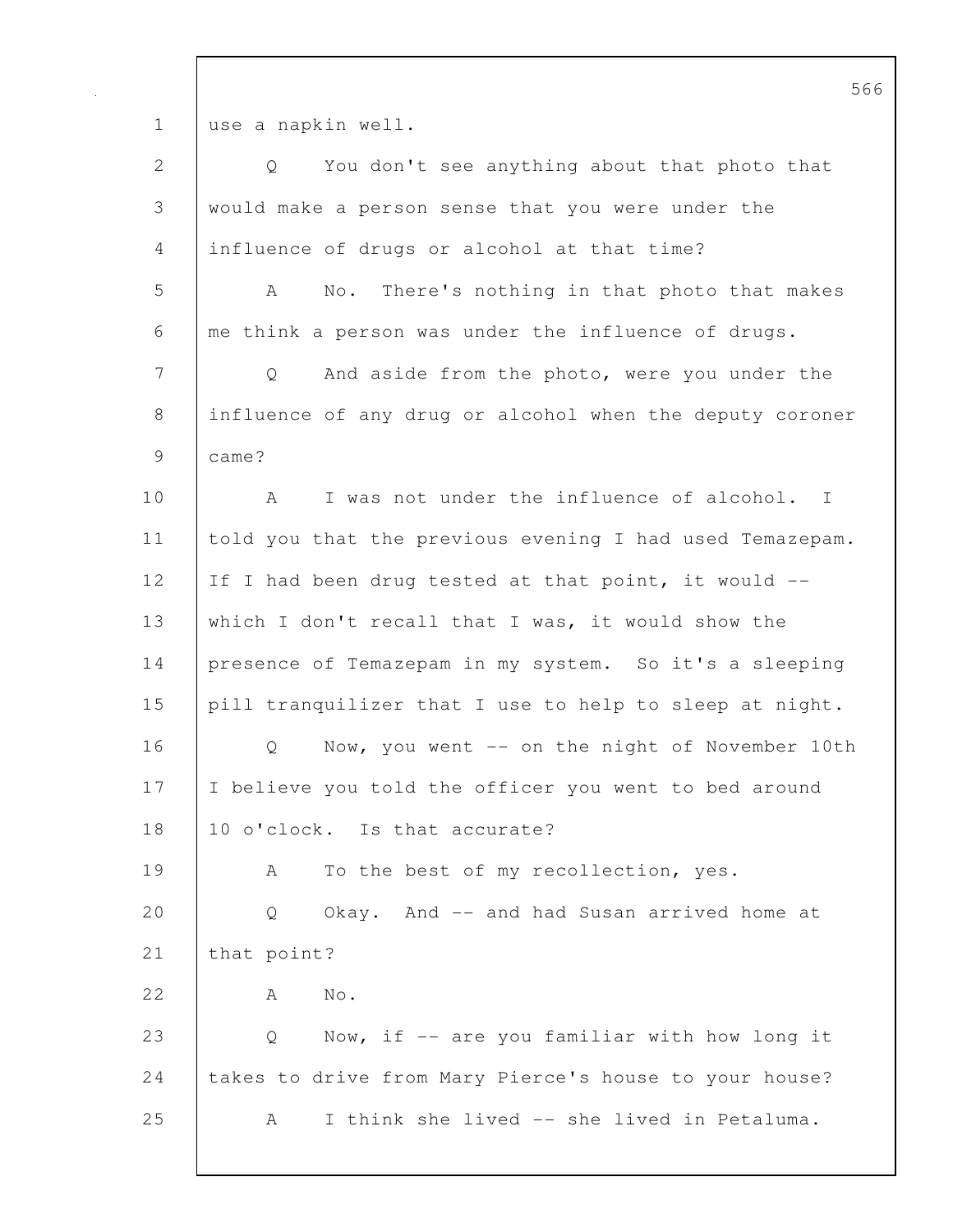|                |                |                                                      | 567 |
|----------------|----------------|------------------------------------------------------|-----|
| $\mathbf 1$    |                | An hour and 15 minutes.                              |     |
| 2              | Q              | An hour and fifteen minutes?                         |     |
| 3              | A              | I'm -- I'm quessing. She lived in Petaluma,          |     |
| 4              |                | so I'm going to say about an hour and 15 minutes.    |     |
| 5              | Q              | Have you ever been to Mary's house?                  |     |
| 6              | A              | Yes.                                                 |     |
| 7              | Q              | Doesn't she live in Santa Rosa on Quartz             |     |
| 8              | Street?        |                                                      |     |
| $\overline{9}$ | A              | That's her newest house, yes.                        |     |
| 10             | Q              | But at the time of November 2010 she was not         |     |
| 11             |                | living on Quartz Street?                             |     |
| 12             | A              | I don't know what her address was, but she was       |     |
| 13             |                | living in her new house. And if her new house was in |     |
| 14             | Santa Rosa, -- |                                                      |     |
| 15             | Q              | Okay.                                                |     |
| 16             | A              | -- which I think it was, then that's correct.        |     |
| 17             | Q              | So didn't you go to her house, Mary Pierce's         |     |
| 18             |                | house, late October to talk about the divorce with   |     |
| 19             | Susan?         |                                                      |     |
| 20             | Α              | And to deliver marijuana to them.                    |     |
| 21             | Q              | And deliver marijuana to them.                       |     |
| 22             |                | On this marijuana business, where did the            |     |
| 23             |                | marijuana come from that Susan was taking?           |     |
| 24             | A              | I cultivated it.                                     |     |
| 25             | Q              | Pardon me?                                           |     |
|                |                |                                                      |     |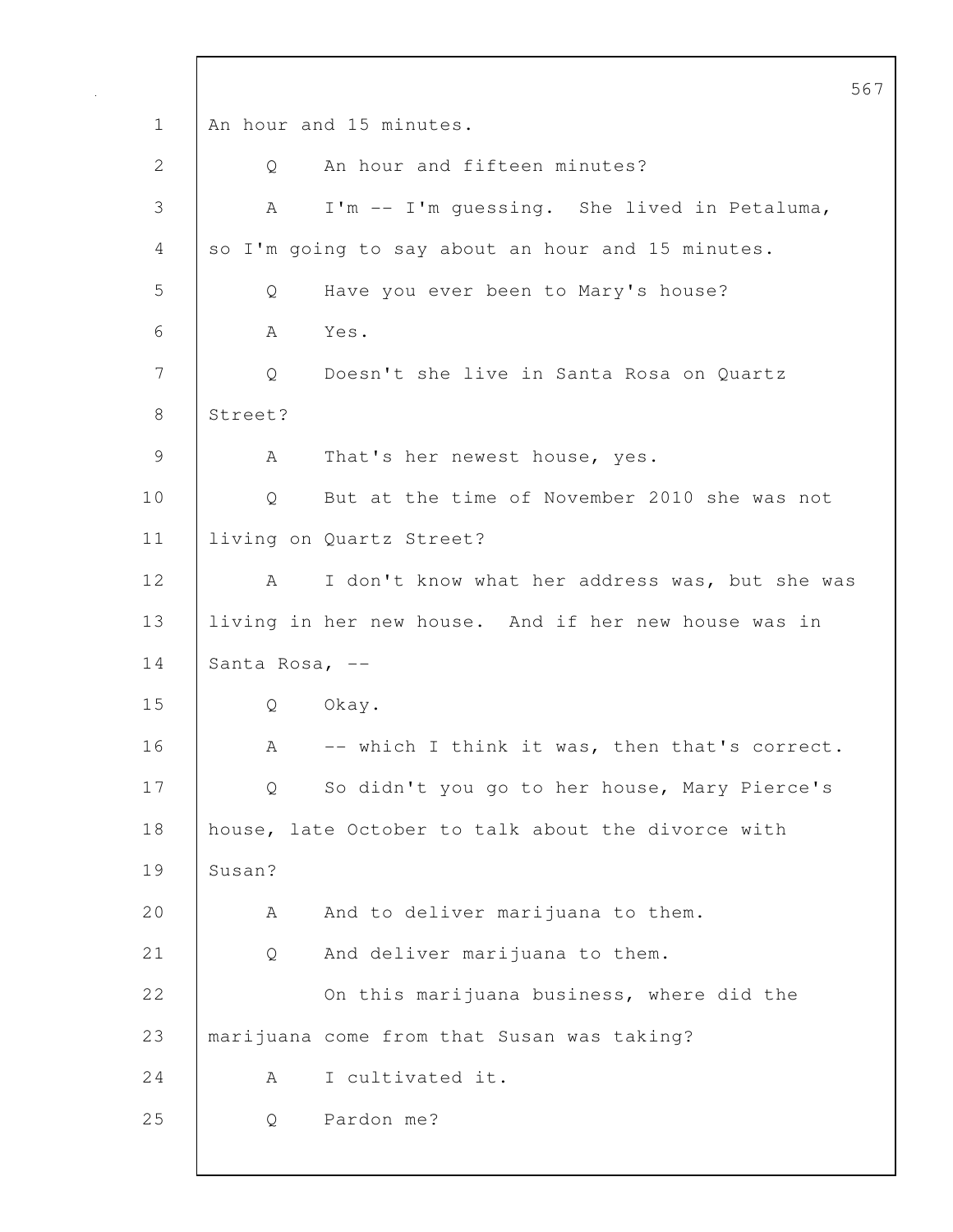568 1 | A I cultivated it. 2 Q Okay. Were you within the law when you 3 cultivated it? 4 A Yes. I did not bring my Mendocino marijuana 5 card, but I collected one the very first year, I think 6 it was like 2001. There was a Mendocino medical 7 marijuana card with my photograph on it. It's not on my 8 possession now, but --9 | Q How much were you growing? 10 A I would grow six plants. 11 Q Let me ask you this: Do you recall telling 12 Linda Puls in a phone conversation in September of 2012 13 that the police were hostile to you because of cannabis 14 issues? 15 A Oh, I -- I've said that to Linda probably 16 several times. I've been a marijuana activist since I 17 moved to the community in the 1980s. I was very 18 | outspoken 15 years before Prop. 215 medical marijuana 19 passed. This was very annoying to the police and I 20 received let's just call it unofficial police punishment 21 for being a medical marijuana advocate in the years 22 | before people accepted medical marijuana. 23 Can I continue that story? I love -- I love 24 to talk about it because it's such a rich part of 25 Mendocino history.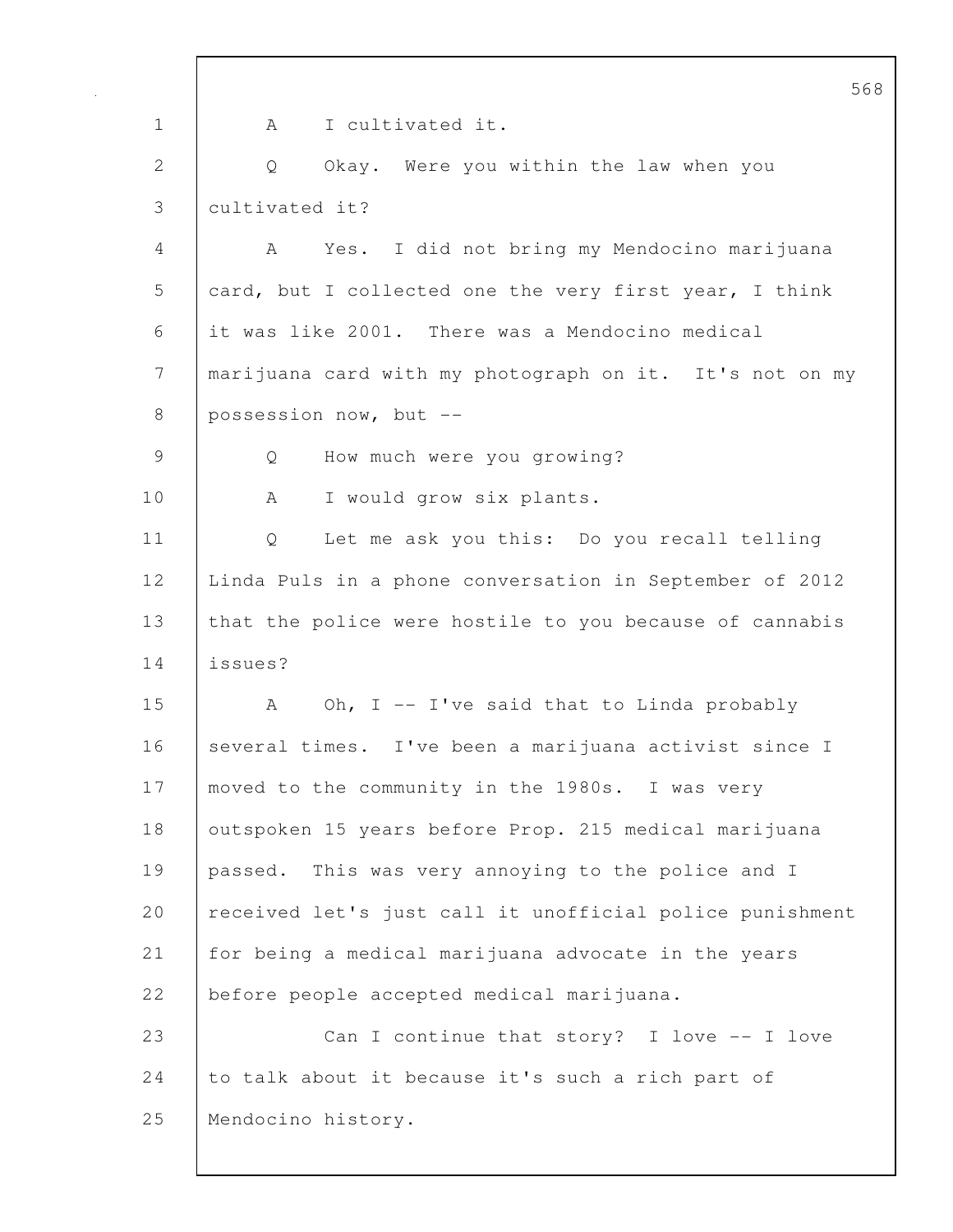|                |                                                       | 569 |
|----------------|-------------------------------------------------------|-----|
| $\mathbf 1$    | Well, if we had more time, sir, I'd be happy<br>Q     |     |
| $\overline{2}$ | to.                                                   |     |
| 3              | Time is infinite.<br>А                                |     |
| 4              | Pardon me?<br>Q                                       |     |
| 5              | Time is infinite.<br>A                                |     |
| 6              | Okay.<br>Q                                            |     |
| 7              | Even when you die, it's not really over.<br>А         |     |
| 8              | Time, as Einstein proved, goes on forever.            |     |
| 9              | I'd like to show you some photographs taken of<br>Q   |     |
| 10             | Susan Keegan the night that you discovered her body.  |     |
| 11             | I discovered her in the morning about 7:00<br>A       |     |
| 12             | a.m.                                                  |     |
| 13             | About what time, sir?<br>Q                            |     |
| 14             | I would say about 7:00 a.m.<br>A                      |     |
| 15             | I'm going to show you what's marked People's<br>Q     |     |
| 16             | Exhibit 7-L and ask -- and I'll represent to you that |     |
| 17             | this was a photograph taken of lacerations to Susan's |     |
| 18             | head on November 11th, 2010 by the deputy coroner.    |     |
| 19             | Do you see that laceration?                           |     |
| 20             | Yes.<br>A                                             |     |
| 21             | And is it your position that that laceration<br>Q     |     |
| 22             | was caused by a fall as distinguished from a swinging |     |
| 23             | object?                                               |     |
| 24             | I -- I have no position at all about how that<br>A    |     |
| 25             | laceration was caused. I was there. I did not         |     |
|                |                                                       |     |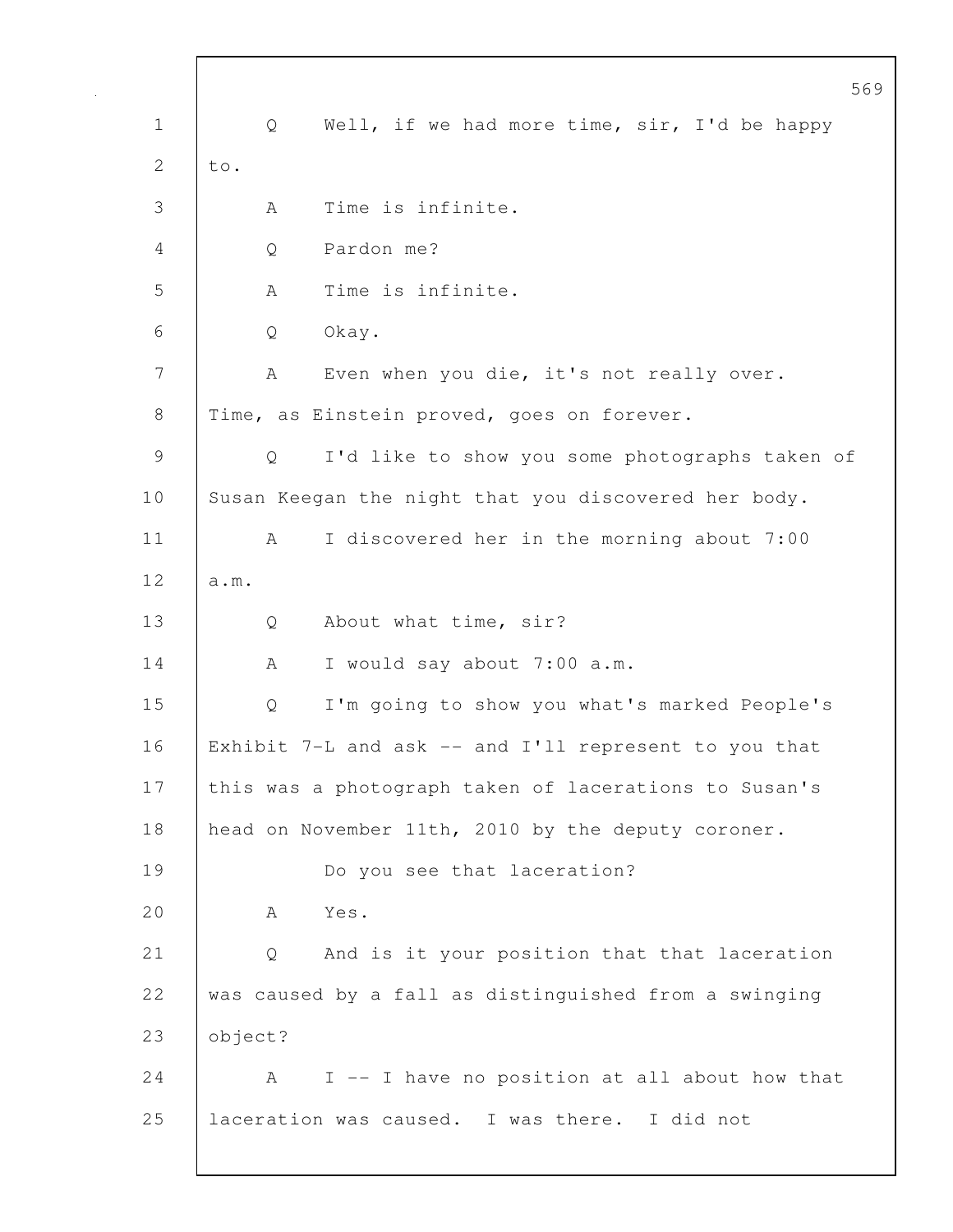|              | 570                                                     |
|--------------|---------------------------------------------------------|
| $\mathbf 1$  | participate in the process. I think when Susan died I   |
| $\mathbf{2}$ | was sleeping in another part of the house. So there's   |
| 3            | no way I can identify this as Susan's head and I have   |
| 4            | absolutely no comment on how that was caused because I  |
| 5            | don't have a clue.                                      |
| 6            | Now, isn't it true as a medical doctor that<br>Q        |
| 7            | when you come across a body, that you're supposed to    |
| $8\,$        | follow a certain protocol?                              |
| 9            | No. What is the protocol? I can't answer the<br>A       |
| 10           | question. Could you -- please advise me of the          |
| 11           | protocol.                                               |
| 12           | The airway -- it has an acronym beginning with<br>Q     |
| 13           | "A", three digits.                                      |
| 14           | ABCs; airway, breathe, circulate.<br>A                  |
| 15           | Yes, that sort of thing.<br>Q                           |
| 16           | Yeah. That's not a death protocol, that's a<br>A        |
| 17           | resuscitation protocol. That's what one does when one   |
| 18           | attempts to bring a recently unconscious person back to |
| 19           | life. If a person has heart arrythmia, which means      |
| 20           | their heart suddenly stops beating in an arrhythmic     |
| 21           | pattern, if someone does CPR and pumps on the chest,    |
| 22           | that will circulate. If someone's bold enough to        |
| 23           | actually blow fresh air in their mouth, you can keep    |
| 24           | people alive for an extended period of time, meaning,   |
| 25           | you know, five to ten minutes.                          |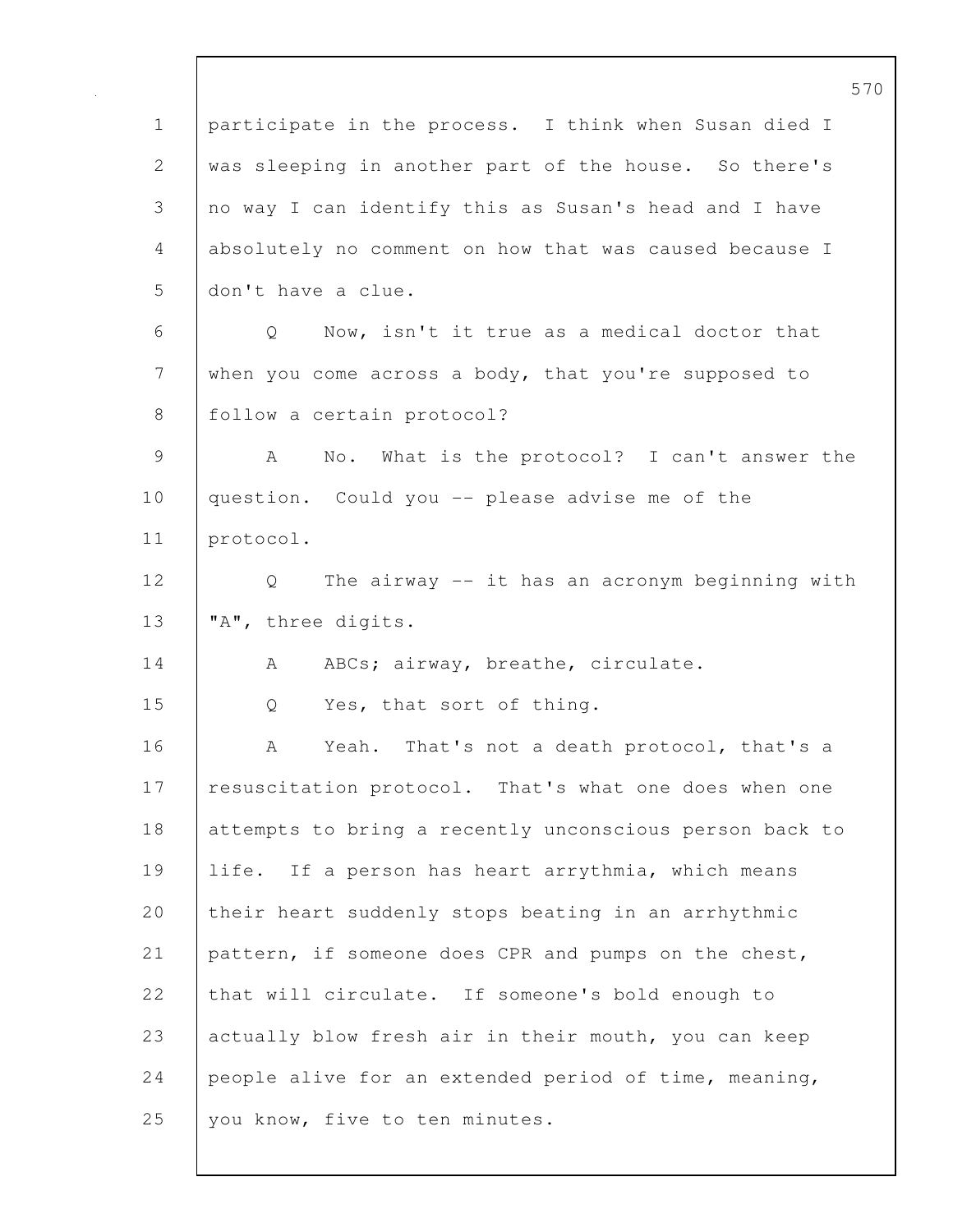|                | 571                                                      |
|----------------|----------------------------------------------------------|
| $\mathbf 1$    | Q<br>When you saw Susan's body there what did you        |
| $\overline{2}$ | do?                                                      |
| 3              | I touched her foot.<br>A                                 |
| 4              | Is that all you did?<br>Q                                |
| 5              | Yes.<br>A                                                |
| 6              | And you thought that was enough to determine<br>Q        |
| 7              | whether or not she was alive or not?                     |
| 8              | Well, the foot was ice cold and the face was<br>A        |
| 9              | gray. It had passed the color of normal. When the --     |
| 10             | the blood loses oxygen, kind of the redness of the blood |
| 11             | disappears, and there's a bluish color that's recent     |
| 12             | loss of oxygen and there's a grayish color that          |
| 13             | indicates the blood loss of oxygen is much longer.       |
| 14             | I don't know if the pictures show it, but her            |
| 15             | face clearly had in real life the grayish discoloration  |
| 16             | and the ice cold foot that allowed me, as a physician,   |
| 17             | to say this was a person who died a while ago.           |
| 18             | There was no way I was going to be trying to             |
| 19             | do resuscitation. The first thought I had was Susan is   |
| 20             | dead. The second thought I had was, oh, I'm in trouble.  |
| 21             | So those two thoughts --                                 |
| 22             | Why did you feel you were in trouble?<br>Q               |
| 23             | Because I was divorcing a woman who died and<br>А        |
| 24             | is -- and is -- I'll just state it, I'm not going to ask |
| 25             | it as a question -- it is standard police investigative  |
|                |                                                          |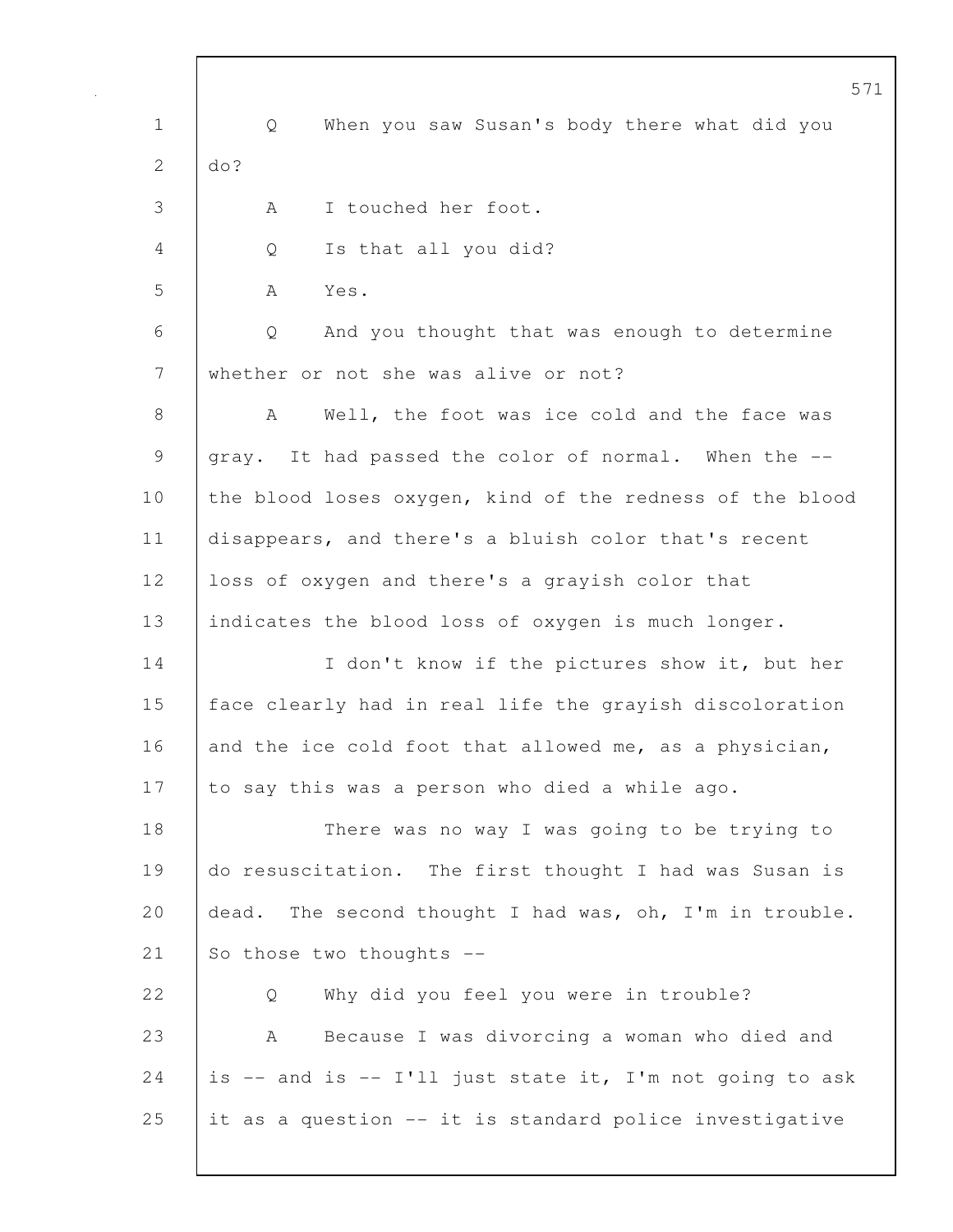572 1 theory to the suspect spouse in a mysterious murder 2 first. So I knew I was going to be a suspect in a 3 mysterious murder. 4 Q And where did you learn that? 5 | A I think it was on Bones, the TV show Bones. 6 Q Okay. Now, look at this 7-M photo and tell 7 me -- this is a laceration of Susan. Would you expect, 8 as a medical doctor, that a laceration of that size on 9 the person's head would result in considerable blood? 10 A A laceration that size would result in a loss 11 of considerable blood? 12 | O Pardon me? 13 | A There's nothing to indicate -- when you say 14 the size of this laceration, there is nothing here that 15 | indicates  $-$  I mean what is the  $-$ - what is the  $-$ - tell 16 me the -- I don't want to ask you a question. Let me 17 | give it as a direct instruction. 18 Tell me the sonometers of the wound or have 19 Something in the picture that tells you about the actual 20 real size of the wound. 21 He's asking the question how much blood comes 22 out of a wound, but it's not clear how big the wound is. 23 | Q Okay. I'll try to -- I'm sorry if I haven't 24 been clear. I apologize. 25 A Well, your photograph lacks the necessary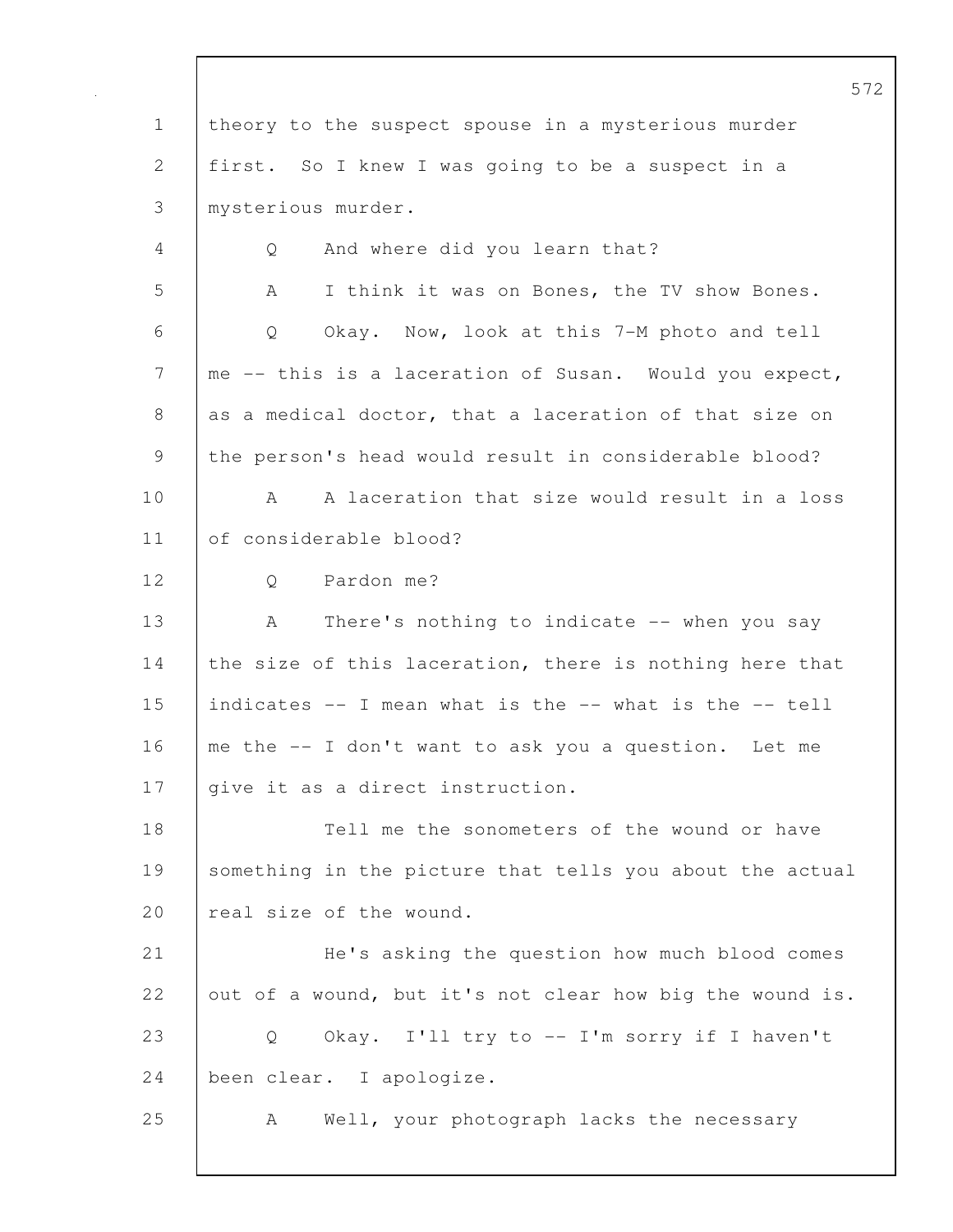573 1 | medical dimension of a measurement. 2 | Q Okay. 3 A What you do is you put -- you put either a 4 measuring stick or something that's recognizable, a 5 dime -- as a physician, you put a dime next to it and 6 then you take the photograph. You can assess the size 7 of things because everyone knows that a dime is --8 | Q Okay. 9 | A -- one sonometer in diameter. 10 Q This is 7-K, which has more of the rounded 11 | head of Susan. Does that give you some -- a little bit 12 | more understanding of my question? 13 A Yeah, so that's a small wound. I would not 14 expect a large amount of blood to be coming out of that 15 wound. 16 | O Isn't it true that there's a lot of 17 | vascularity in the head? 18 | A Yes. There is a lot of vascularity in every 19 | part of the body; that's how we stay alive. 20 Q Okay. Now, you were the only one in the house 21 that night along with Susan; isn't that correct? 22 A Yes. That I know of. If there were other 23 people there, I was not aware of them. 24 | Q But you've never stated to the police that 25 there was anybody else around, have you?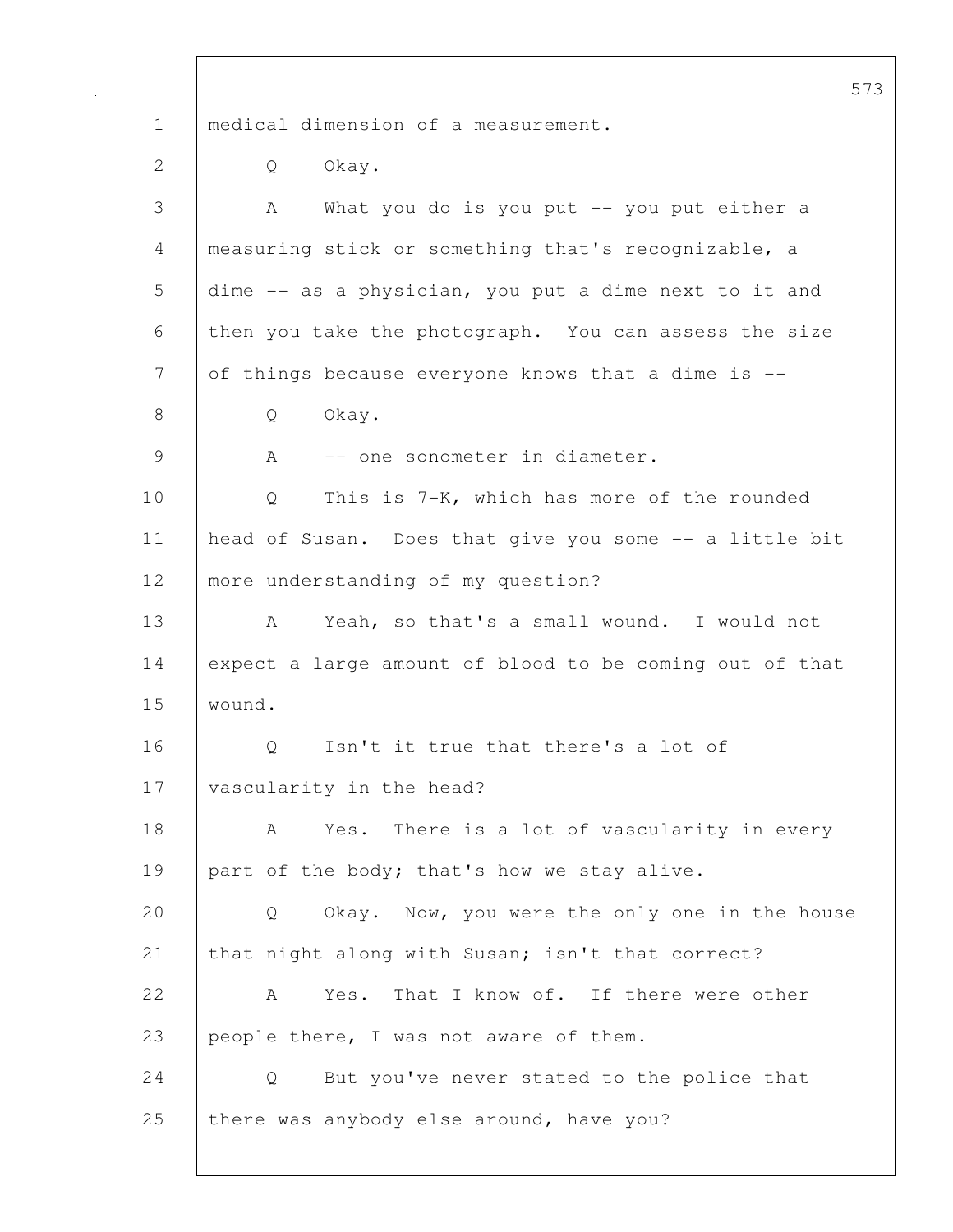574 1 A There was nobody else that I know of, and I --2 wait. I don't know if -- in terms of answering your 3 question, I do not know if the police asked me if there 4 were other people around. So I have no knowledge of 5 what my response to the police about that was. 6 Q Now, your bedroom -- when Susan came home she 7 parked her car in the driveway, is that correct, as far 8 as you know, that night? 9 A We -- we have several places to park our car. 10 She placed -- she parked in what I would call the 11 concrete driveway. 12 | Q Okay. And your bedroom is right next to that; 13 right? 14 A You have to go through a fenced gate and then 15 there's an entry that goes into my -- my -- my bedroom. 16 Q Would you say your bedroom is the closest room 17 to where her car was parked? 18 A Yes. 19 Q Okay. So if she left Mary Pierce's house at 20 9 o'clock and it took an hour and 15 minutes and you 21 went to bed at 10:00, wouldn't it be fair to say that 22 vou were still not quite asleep when she arrived? 23 A I'm -- I'm not going to agree to any of 24 those -- those hypotheses. You're asking me was I 25 asleep at 10:15. I don't know if I was asleep or not.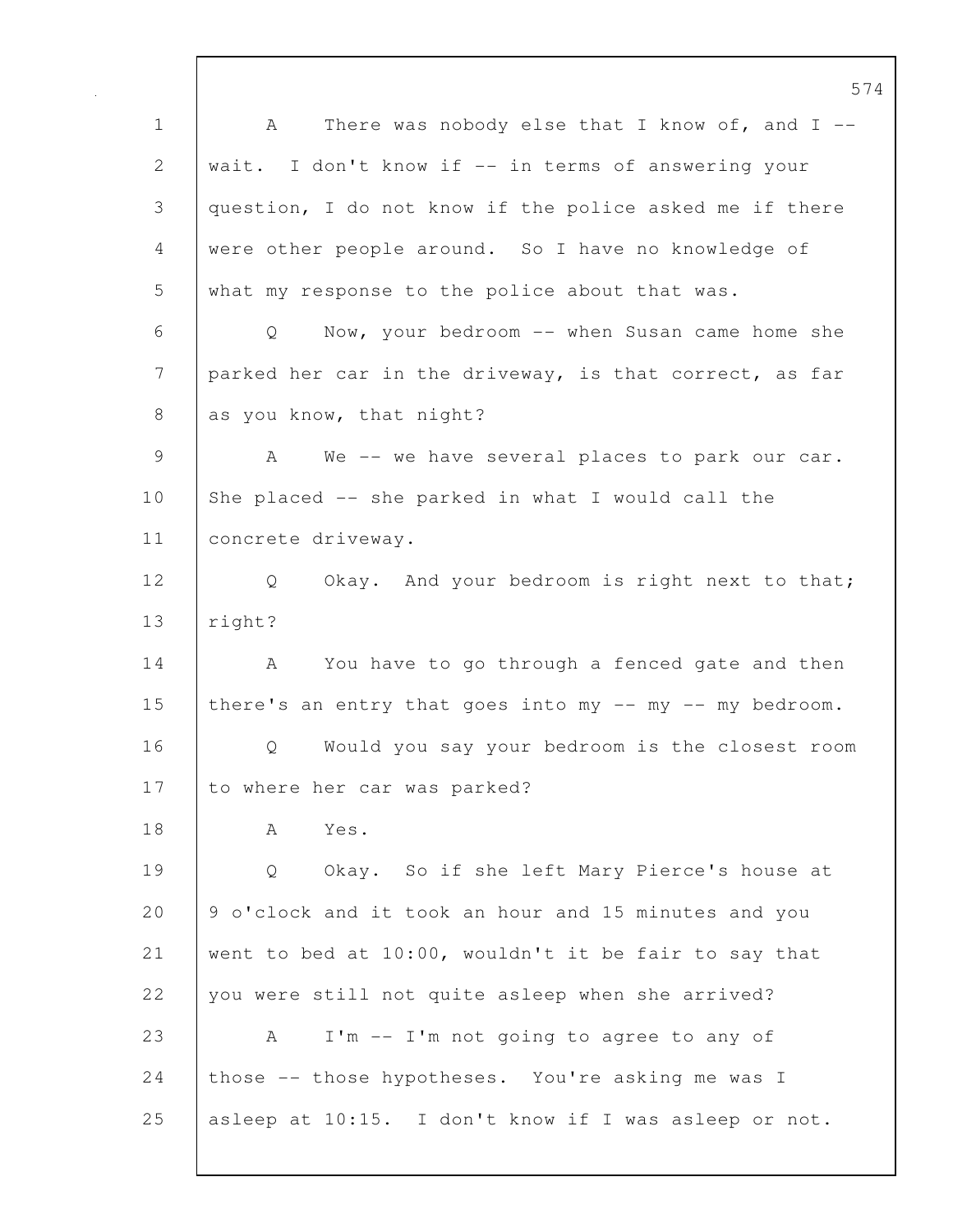|              | 575                                                       |
|--------------|-----------------------------------------------------------|
| $\mathbf 1$  | Who remembers what $--$                                   |
| $\mathbf{2}$ | Did you $-$<br>Q                                          |
| 3            | Who remembers what time they went to bed six<br>A         |
| 4            | years -- six years ago.                                   |
| 5            | Okay.<br>Q                                                |
| 6            | So that's a ridiculous question.<br>A                     |
| 7            | This is based on what you told Deputy<br>Q                |
| 8            | Rainwater, that you went to bed around 10 o'clock.<br>Did |
| 9            | she get it right or not?                                  |
| 10           | Well, $I$ -- I bet I would have said I went to<br>A       |
| 11           | bed about 10 o'clock. I -- I doubt that I went to bed     |
| 12           | at 10 o'clock precisely, but she got it right that        |
| 13           | 10 o'clock was about the time I usually went to bed.      |
| 14           | Okay. Did you tell people that Susan was mad<br>Q         |
| 15           | at you because you -- was falsely accusing you of having  |
| 16           | kicked her out of the bedroom over room temperature?      |
| 17           | Would you restate the question?<br>Α                      |
| 18           | Yeah. Did you ever tell anybody that Susan<br>Q           |
| 19           | was mad at you because you had kicked her out of the      |
| 20           | room over differences of room temperature or words to     |
| 21           | that effect?                                              |
| 22           | No. I did not kick Susan out of the bedroom.<br>A         |
| 23           | That's one of the lies that has been kind of presented    |
| 24           | to the community and assumed into -- to be true. Susan    |
| 25           | chose to $--$ to leave and go into that particular $--$   |
|              |                                                           |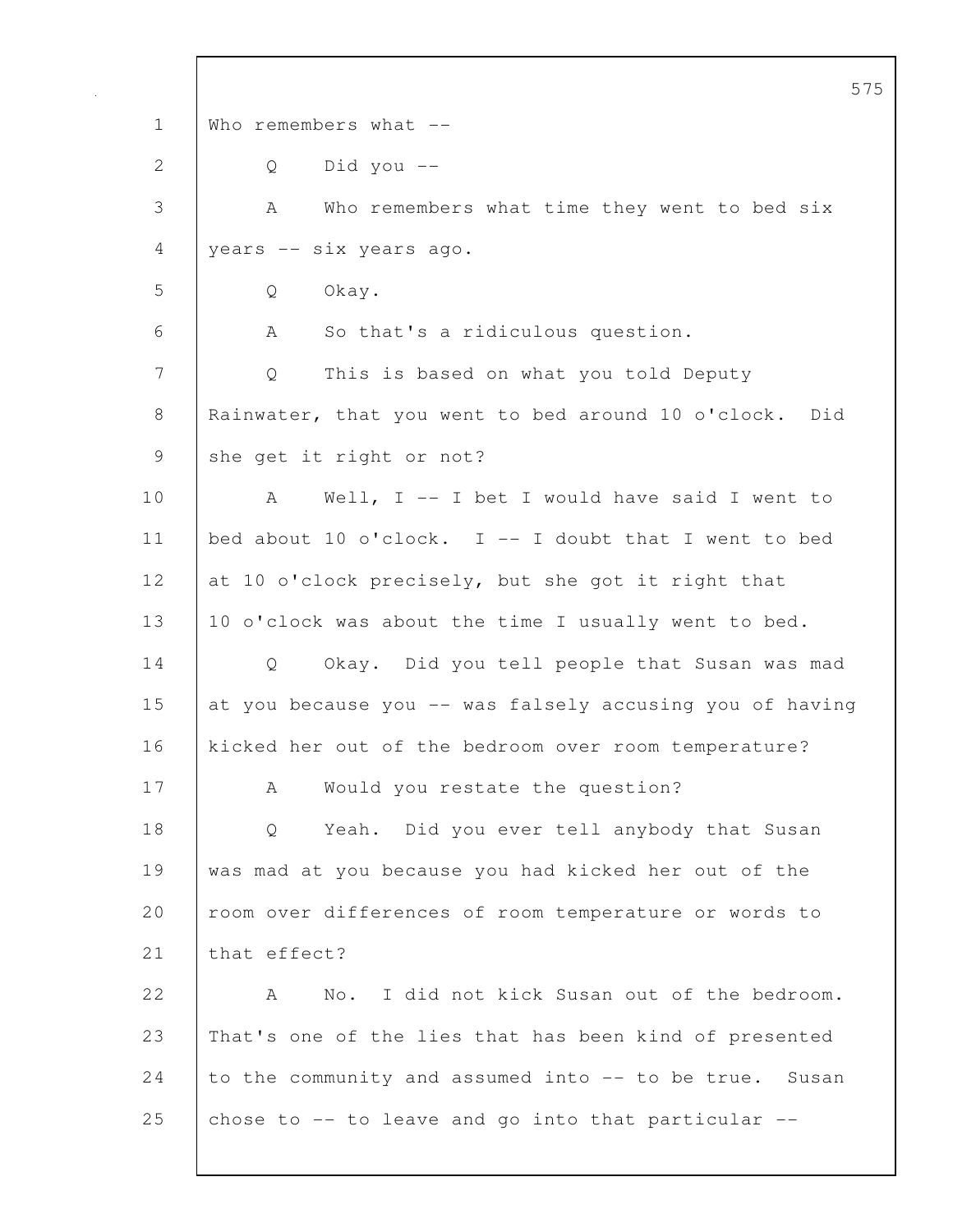576 1 particular bedroom. 2 Q She went to where? Oh, she chose to go to 3 that bedroom? 4 A Originally I left the bedroom. 5 Okay, so -- so there's -- there's two rooms. 6 There's a bedroom we were both sleeping in. 7 Q Okay. How long had you been sleeping 8 together? 9 | A Decades. 10 Q Pardon me? 11 | A We had been married 34 years. We had been 12 | sleeping together. 13 Q When did you stop sleeping together in the 14 same bed? 15 | A Oh, I'd say that was probably the middle of 16 September. 17 Q Before the divorce was initiated by you? 18 | A Yes. 19 Q Okay. And what caused the separation at that 20 point? 21 | A Great. 22 | O Pardon me? 23 A I'm -- I said "great" because you finally 24 asked the question that I wanted  $-$  that I want to 25 answer.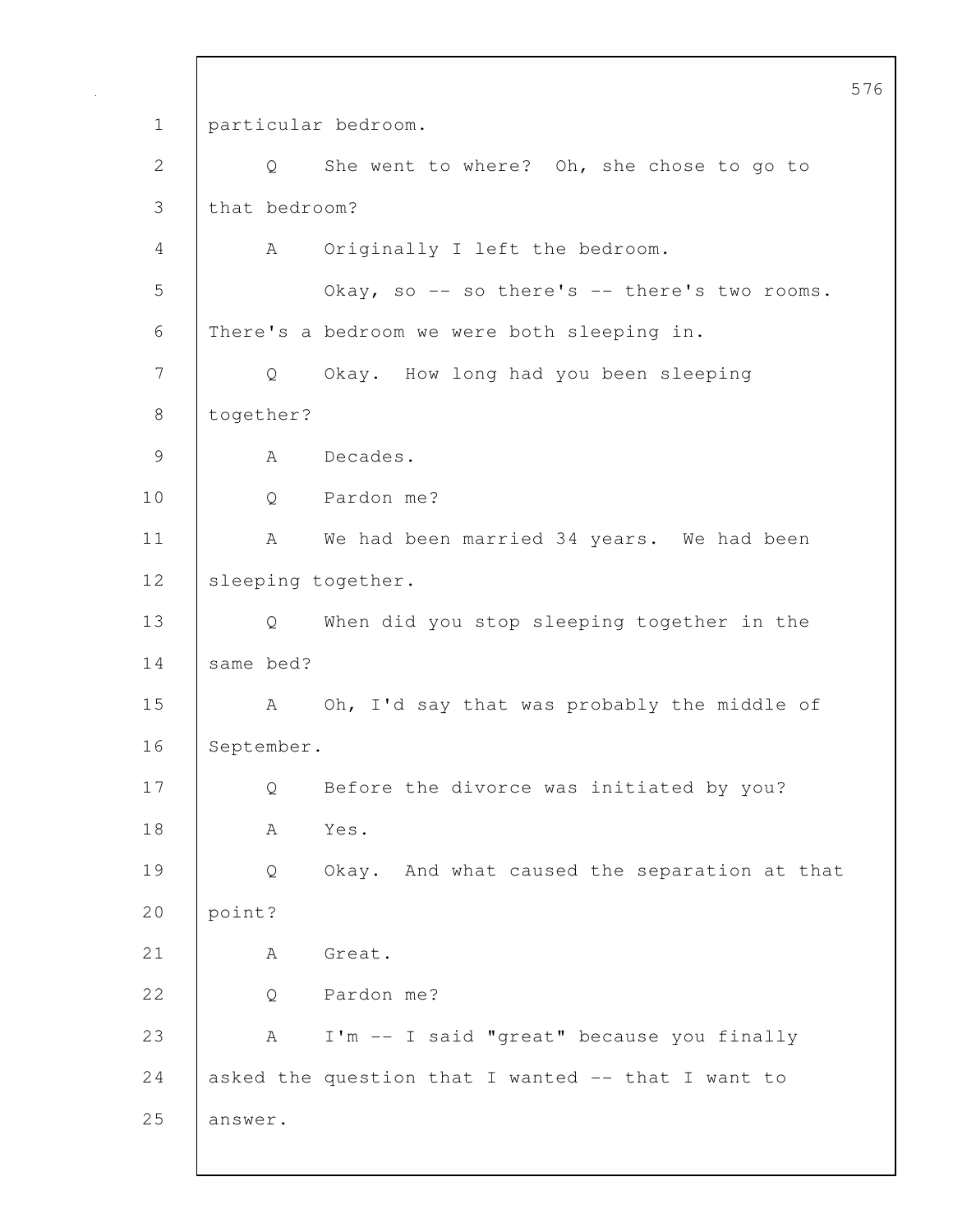1 So Susan came to bed much later than me. And 2 one of the things she liked to do was to open all of the 3 windows in the bedroom, including a window that was 4 about three feet way from what house -- I'm sorry, I 5 misspoke -- including a window that was three feet away 6 from my head. And I asked her not to do that because it 7 disturbed my sleeping. Then she'd pull the covers off 8 of me, so I would wake up in the morning very cold, 9 | because it goes down to the fifties at night, with a lot  $10$  of  $-$  of nasal congestion. 11 | And at the time I worked as a physician --12 | after working 23 years as a -- as a private physician in 13 Ukiah, I was working part-time as a physician in Covelo, 14 which meant I stayed over two nights there. And I slept 15 in a room where I could completely close the windows and 16 keep the covers over me, and I noticed that it was 17 peculiar, I woke up in Covelo and I felt great every

18 day, even though I was having to go to work, and the 19 days that I was home I woke up crappy because, you know, 20 someone had, you know, froze -- frozen me.

21 So I asked Susan to close the window closest 22 to my head; you can open other windows, put please just 23 don't do that. She refused to do that, so I chose to 24 leave the marriage bed and go sleep in the quest room 25 for my protection. So no one ordered her out; I chose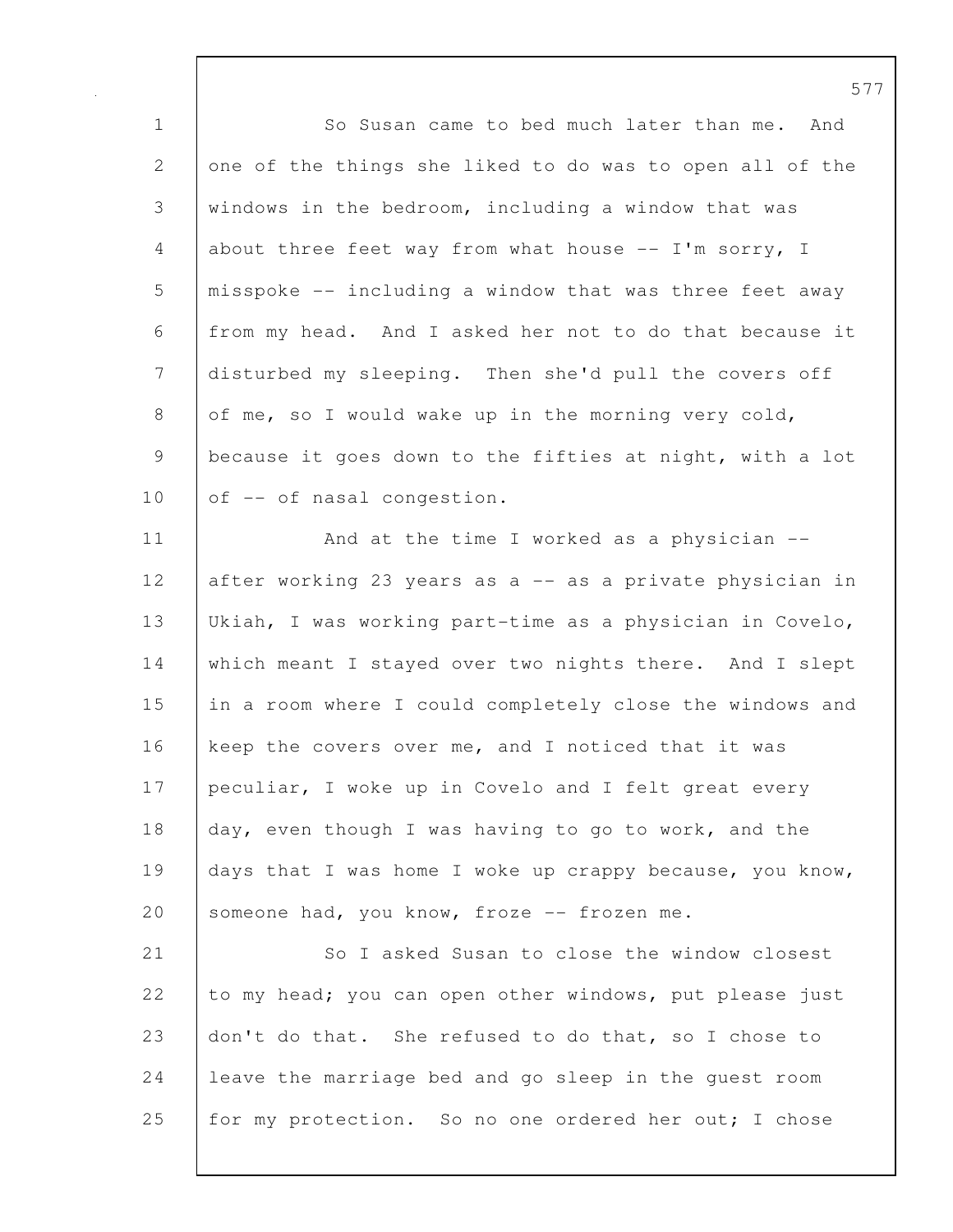1 to leave the room.

| $\mathbf{2}$                                              | Shortly after that Susan said to me, "If we're                       |
|-----------------------------------------------------------|----------------------------------------------------------------------|
| 3                                                         | going to separate rooms, I want to switch the rooms.<br>$\mathbb{I}$ |
| 4                                                         | want you to go back to the old bedroom and I want to                 |
| $\mathsf S$                                               | take the guest room." And my attitude was, "Whatever                 |
| 6                                                         | you like, dear." So we switched the rooms.                           |
| $7\phantom{.0}$                                           | And now I realize, oh, that allowed her to say                       |
| 8                                                         | Peter ordered her out of the marriage room.                          |
| $\mathcal{G}% _{M_{1},M_{2}}^{\alpha,\beta}(\mathcal{A})$ | And did you tell the deputy -- did you use the<br>Q                  |
| 10                                                        | word "blamed" when you told the deputy that the spouse               |
| 11                                                        | always gets blamed when a spouse is found deceased?                  |
| 12                                                        | No, I have no recall of saying that.<br>A                            |
| 13                                                        | Okay. Do you think you could have used the<br>Q                      |
| 14                                                        | word "blamed" when you said that a spouse always gets                |
| 15                                                        | blamed?                                                              |
| 16                                                        | Well, I think I probably communicated to the<br>A                    |
| 17                                                        | officer the same thing I just communicated to you, that              |
| 18                                                        | in a suspicious murder, the spouse is a suspect.                     |
| 19                                                        | But why would you say -- use the word "blamed"<br>Q                  |
| 20                                                        | if you did --                                                        |
| 21                                                        | I'm not saying I used the word "blamed."<br>А                        |
| 22                                                        | But you said words to that effect; right?<br>Q                       |
| 23                                                        | I said words to the effect that I knew I was<br>А                    |
| 24                                                        | going to be a suspect in this case.                                  |
| 25                                                        | Okay. But why would you say that when a death<br>Q                   |
|                                                           |                                                                      |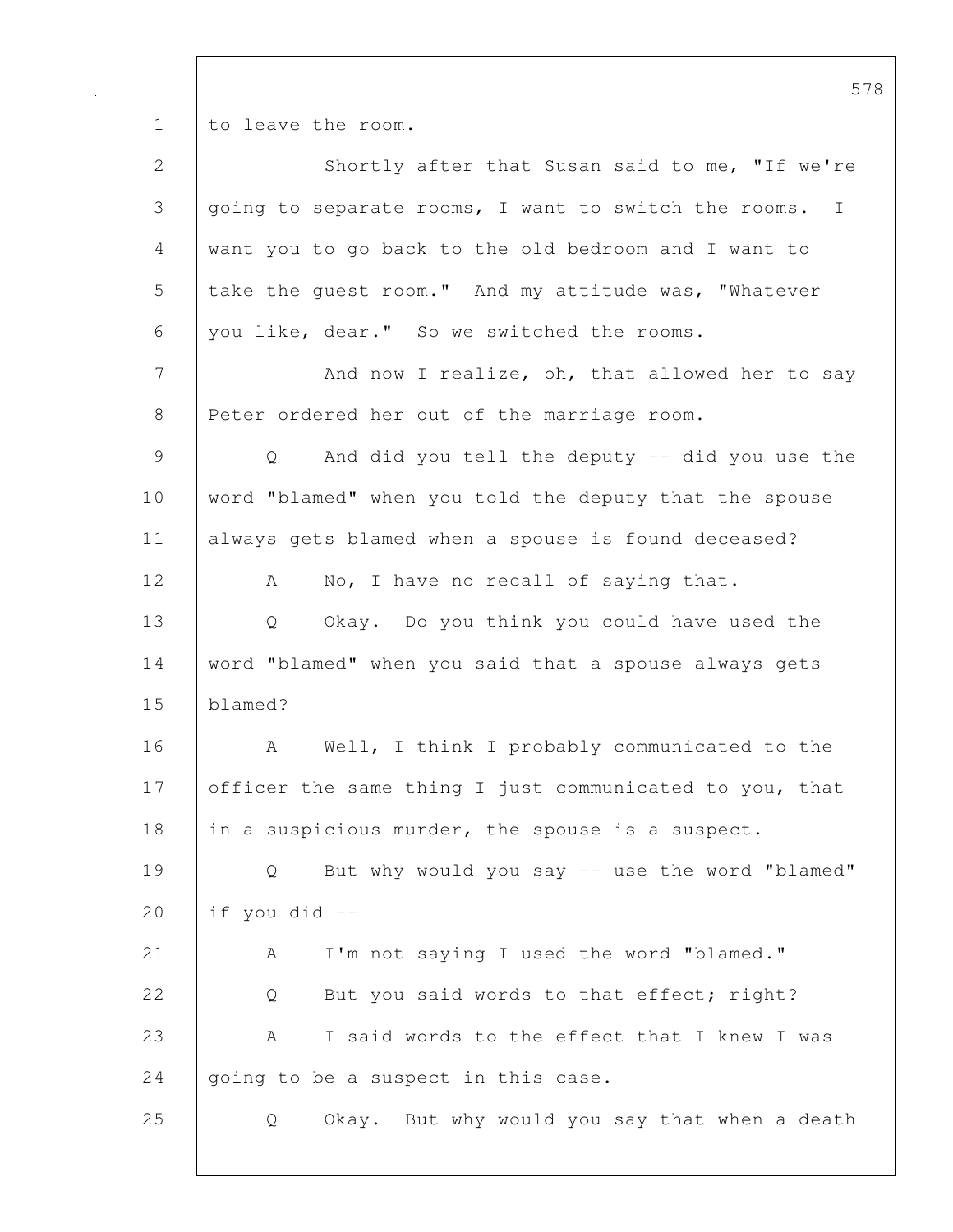|              | $5^{\circ}$                                                 |
|--------------|-------------------------------------------------------------|
| $\mathbf 1$  | might otherwise be just the natural result of a fall?       |
| $\mathbf{2}$ | Because I knew the reality of the situation<br>A            |
| 3            | was this would be considered a suspicious -- a              |
| 4            | suspicious murder. And I was just chatting with the         |
| 5            | investigating officer, and I'm not willing to -- to         |
| 6            | agree to say that I used the word blame me or blame         |
| 7            | whomever without hearing the tape or transcript of $-$ - of |
| 8            | that.                                                       |
| $\mathsf 9$  | Q<br>Okay.                                                  |
| 10           | So I'm not agreeing that that was what I said.<br>A         |
| 11           | Q<br>Okay. Did you say to the deputies that you             |
| 12           | would not sign for the cause of death as to Susan?          |
| 13           | I couldn't sign for the cause of death.<br>$I'$ m<br>A      |
| 14           | not her doctor. The -- the cause of death is signed for     |
| 15           | by the person's private -- private physician who knows      |
| 16           | the cause of death. And if the cause -- if the              |
| 17           | physician is unwilling to do it because they don't know     |
| 18           | why the person died, they can release the body to the       |
| 19           | coroner who -- who signs for the cause of death.            |
| 20           | The husband physician would never be the                    |
| 21           | person to sign the death certificate except for his         |
| 22           | patients, which Susan was not. So it -- so it's stupid      |
| 23           | to think that the husband would sign the death              |
| 24           | certificate.                                                |
| 25           | Was Susan cremated?<br>Q                                    |
|              |                                                             |

 $\mathbf I$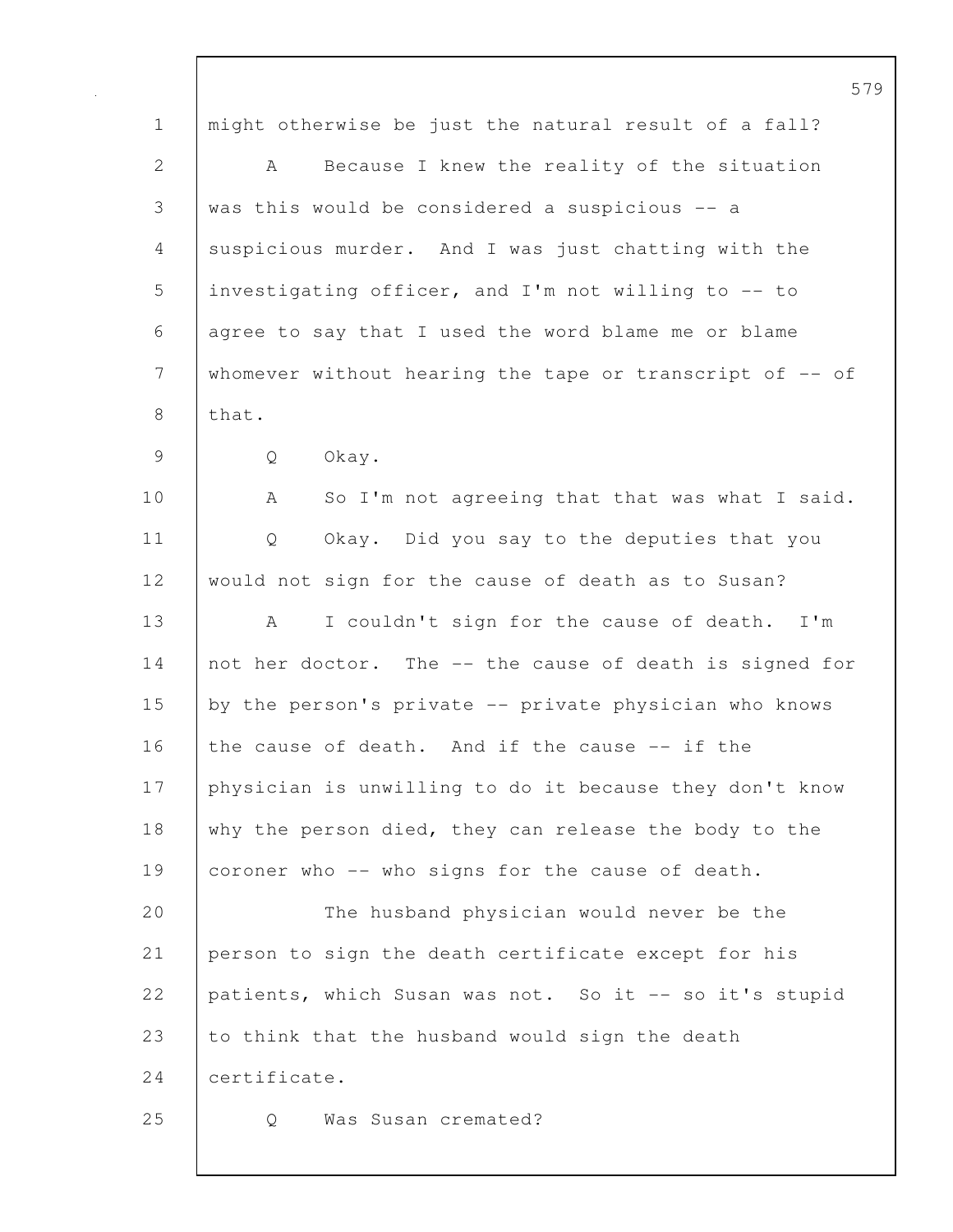580 1 A Yes. 2 Q And did you -- did you take any of her ashes 3 into your own possession? 4 A Yes. There were about eight pounds of ashes. 5 I believe they were split into eight portions and 6 distributed amongst family and friends, and there is one 7 portion that is -- I hope this isn't against the law --8 under a fig tree in my property. 9 Q And did you use -- when -- did you ask Linda 10 Puls the next day after the memorial service if she 11 wanted a portion of Susan's ashes? 12 | A Well, I don't recall doing that, but that 13 | is -- that is a question I would have asked Linda, if 14 she would like some of the ashes. 15 Q And did you use a measuring cup to scoop out 16 Susan's ashes and put them in plastic baggies? 17 A Did I use a measuring cup to scoop them out? 18 Eight pounds is -- is a lot of ash. I think I actually 19 used a garden hand -- hand shovel. It's not a shovel; 20 trowel, a garden trowel. I think I used a garden trowel 21 to take them out of a bigger bag into Ziploc baggies, 22 one-gallon Ziploc baggies, eight of them. 23 Q Did you go out of your way to befriend Linda 24 Puls in ways different from before? 25 A No. Linda Puls was Susan's sister. I met her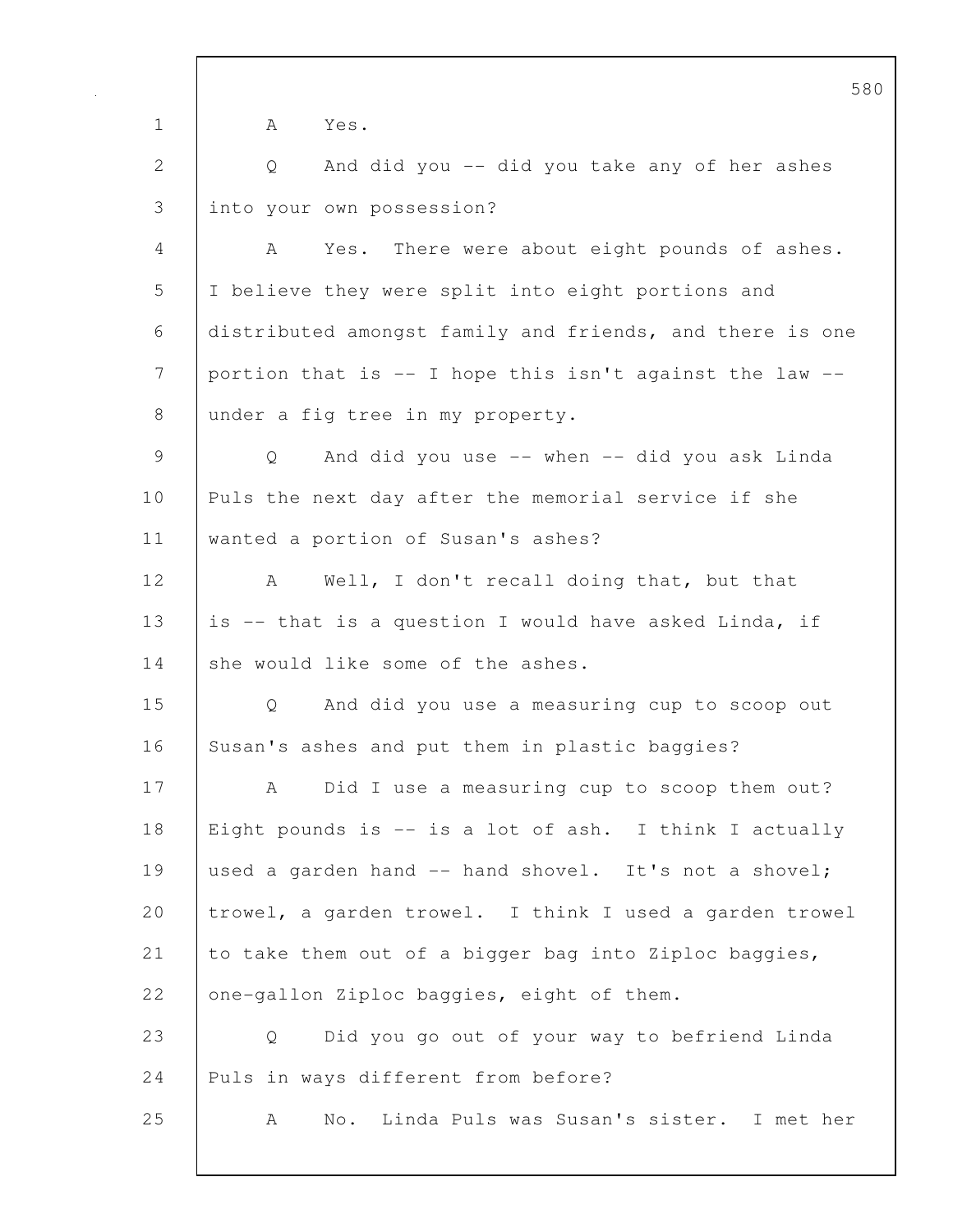1 when she was about 12 years old and recognized the 2 difficult -- difficulties she's was encountering in the 3 Ettinger family. And I've always been exceptionally 4 kind to her because of the hardships that her -- that 5 she experienced in her life. So I have always been kind 6 to her. 7 Q Did you send Linda Susan's last paycheck? 8 | A Did I send Linda Susan's last paycheck? No. 9 I sent Linda Puls \$5,000, which -- and I now realize was 10 | the amount of Susan's past -- the equivalent amount of 11 Susan's past paycheck, but the sending of the \$5,000 had 12 | nothing to do with Susan's past paycheck. It was 13 | helping Linda to meet a house payment. 14 **Linda, because of her unfortunate drug** 15 problems, has encountered financial difficulties as 16 well, and I have helped Linda out financially. 17 | Q And did you do these things for Linda because 18 you felt you needed an ally within the family, because 19 you felt others might not be your allies? 20 A No, I did it for Linda because I love her and 21 She was Susan's sister. 22 | O Now, isn't it true that in August of 2012 that 23 you called Linda Puls after the reclassification of 24 Susan's death to a homicide? 25 A I have no recall of that.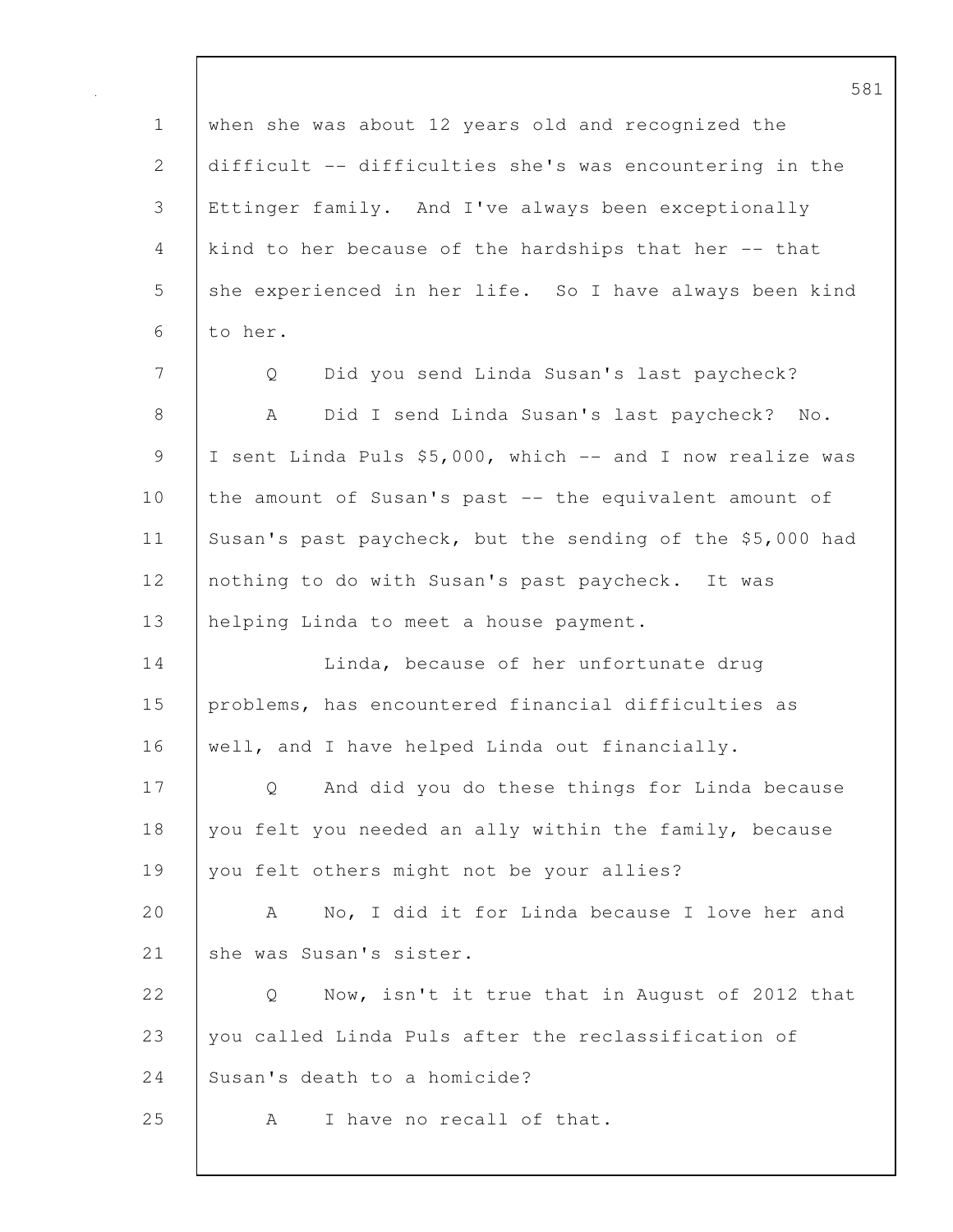582 1 Q Pardon me? 2 A I have no recall of that. 3 Q Okay. Did -- do you have any reason to 4 believe that Linda Puls might have changed her mind 5 about your involvement in Susan's death after the 6 reclassification of the death of Susan to homicide? 7 | A I -- I really am not informed to answer 8 | that question  $-$  answer that question. 9 Q Okay. 10 | A I've never -- I've never directly asked Linda 11 if she thinks I killed her sister. I don't think I 12 would do that. 13 Q Did you have any encounters with Oni LaGioia 14 personally after Susan's death? 15 A Yes. 16 | O Pardon me? 17 A Yes. 18 | O And what were those encounters? 19 | A They were multiple encounters. Oni was 20 Susan's best friend. She took lots of Susan's stuff. 21 Oni was an artist; Linda was an artist. I'm not an 22 artist. There were a lot of nice art supplies that Oni 23 made clear she would like to have. She was inside of 24 my -- in and out of my house multiple times. 25 Q Let me ask you this: Before Susan's death and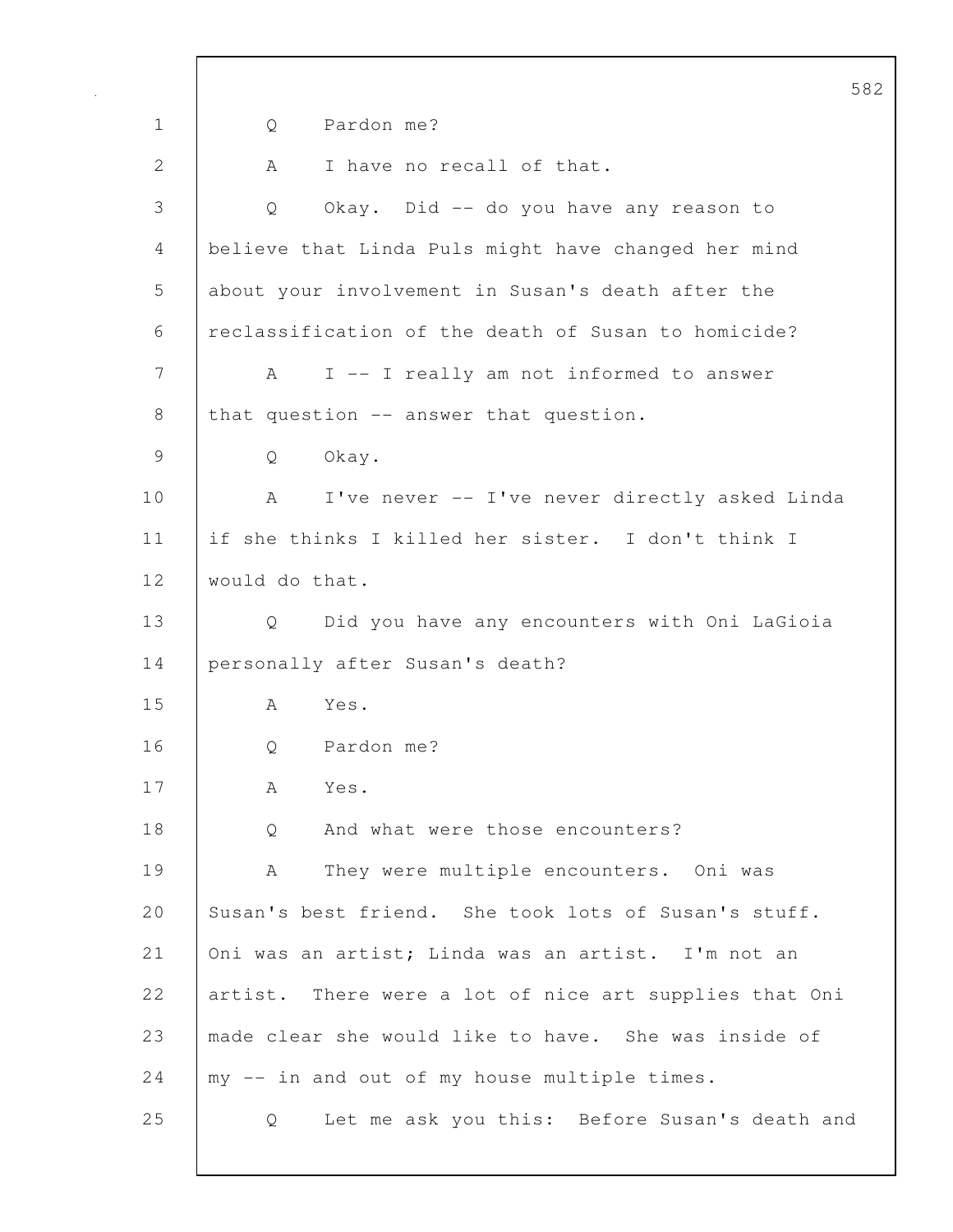583 1 after you filed the divorce in October 2010, did you 2 make two bicycle trips to Oni's house in Ukiah? 3 A I don't recall that, but I would say that that 4 was a time in my life I was bicycling a lot. And so if  $5$  | I -- it -- I do use -- if the question is: Do I use a 6 bicycle for transportation? The answer is: In those 7 days, yes, I did. 8 | O And do you recall going to Oni's house in late 9 | October 2010 to tell her that Susan was addicted to 10 narcotics? 11 | A Yes. Oni knew that. I went in the context of 12 asking her to help me to persuade Susan to seek 13 treatment, which she had declined to do in therapy. 14 | 0 But --15 | A Oni, I was hoping, would be an ally for Susan 16 to get the help she needed. 17 | Q But didn't you go there, to Oni's, to justify 18 | your filing divorce against Susan? 19 | A Oni already knew Susan was -- Susan and I were 20 being divorced because Oni and Susan were best friends. 21 Q But did you feel you had to press the issue 22 because she might have some reservations about why you 23 did the divorce? 24 A After I found out that Oni was notified of the 25 divorce, yes, I went over to tell Oni my side of the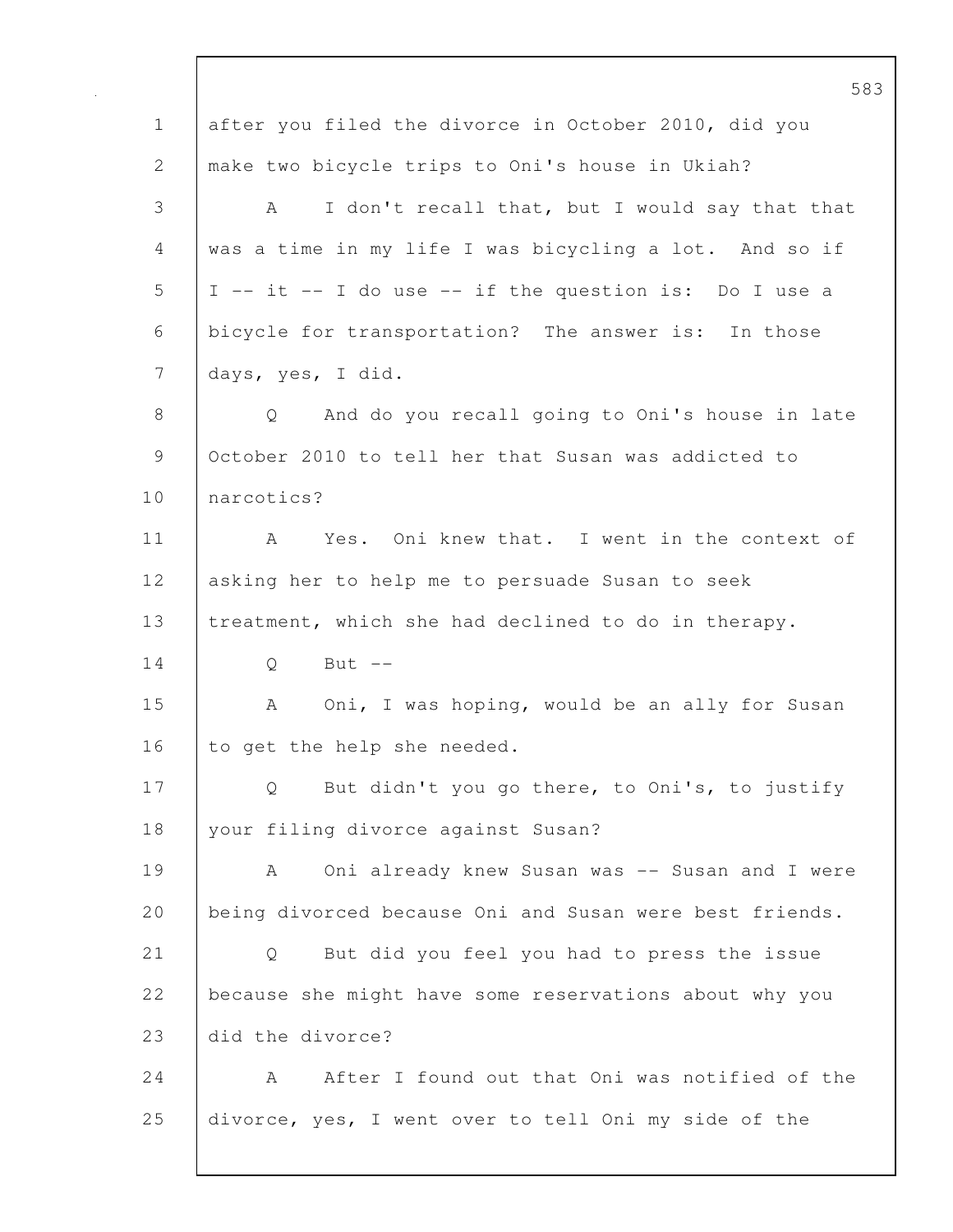584 1 story, including if she was willing to help Susan to -- 2 to do a treatment to preserve -- preserve the marriage. 3 Q But didn't -- 4 A I was more than committed to honor our vows. 5 I really did love this -- this woman. She absolutely 6 refused to get any sort of treatment. She said that in 7 | the therapist's office. 8 | O Didn't you tell Oni that her addiction has --9 had caused Susan to have a lower libido? 10 | A I don't remember that. 11 | Q Did you tell Oni, quote, "that I have a 12 | fucking right to have sex with my wife"? 13 | A I don't remember saying that. 14 Q Did Oni tell you that you should keep your 15 vows in sickness and in health? 16 A Yes. 17 | Q And what was your response? Did that matter 18 to you? 19 A My -- my response was just what I said, that 20 assumes a person is -- is willing to make an attempt to 21 get healthy. And I explained that Susan had decided 22 that she was not going to deal with her drug addiction 23 or -- or treatment. So I would -- and that's what I 24 said to her, to Oni, was like, "yeah, she"  $-$  "yeah, I 25 would be happy to stand by her if she made half an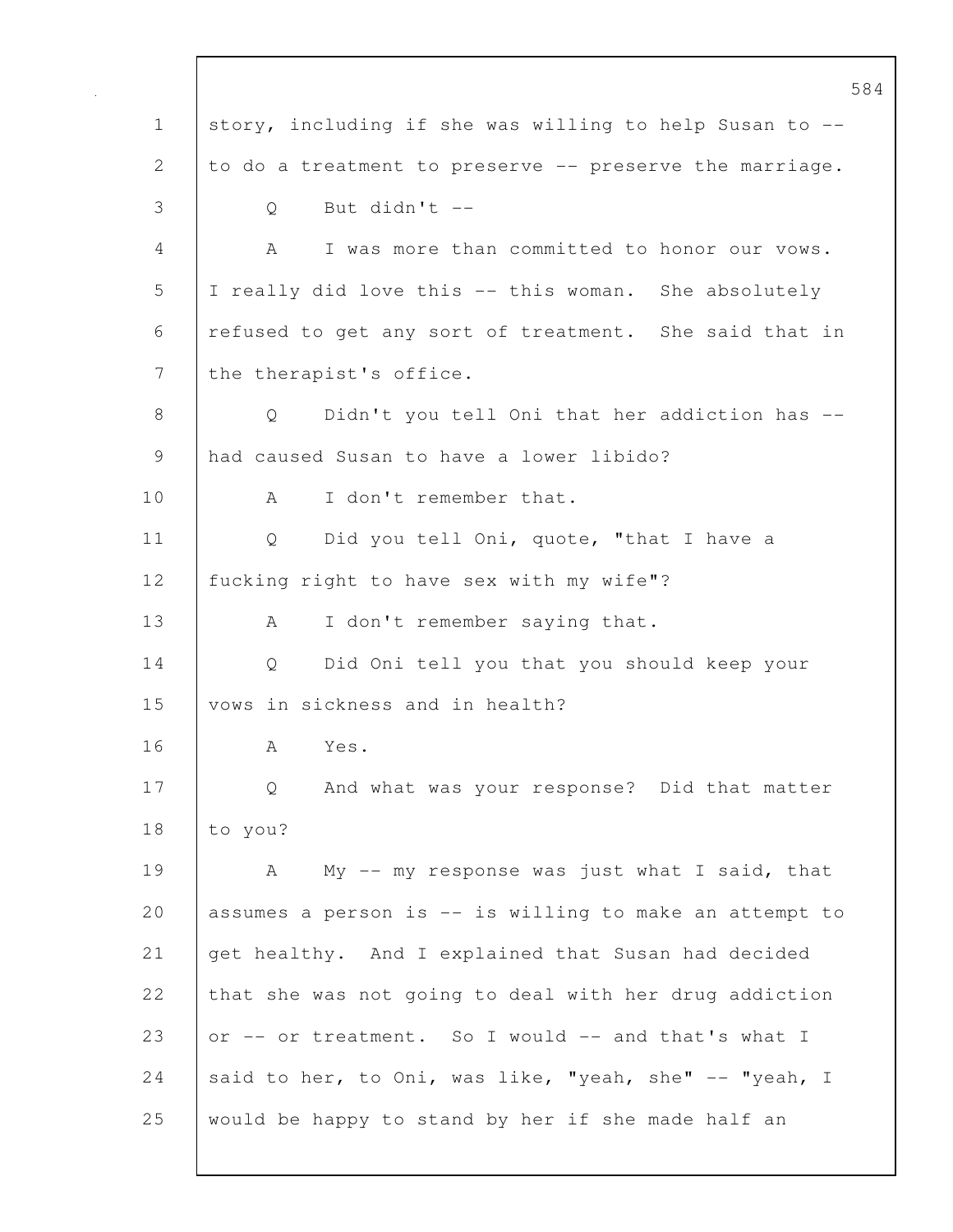585 1 effort on her own behalf." 2 Q Did you say to Oni regarding Susan that you, 3 | quote, "had to get rid of her," close quote, before you 4 had a sexual relationship with anybody else? 5 A I did not tell her that. That's total crap. 6 Q When you talked to Oni on these bicycle trips 7 would -- 8 | A Wait a minute. Oni did not go on bicycle 9 trips with me. 10 | Q No, I'm sorry, I misspoke. When you made 11 bicycle trips to Oni's house and you had these 12 conversations -- 13 A When I went to Oni's house to visit her, yes, 14 yes. 15 Q -- were you highly agitated? 16 A I -- I would not describe myself as highly -- 17 Q Pardon me? 18 | A I would not describe myself as highly 19 agitated. 20 Q Were you angry? 21 | A I would not describe myself as angry. 22 | O Were you manic? 23 | A Manic? No. 24 | Q Okay. Did you say to Oni, "The boys want to 25 have a memorial service, but I don't give a fuck"?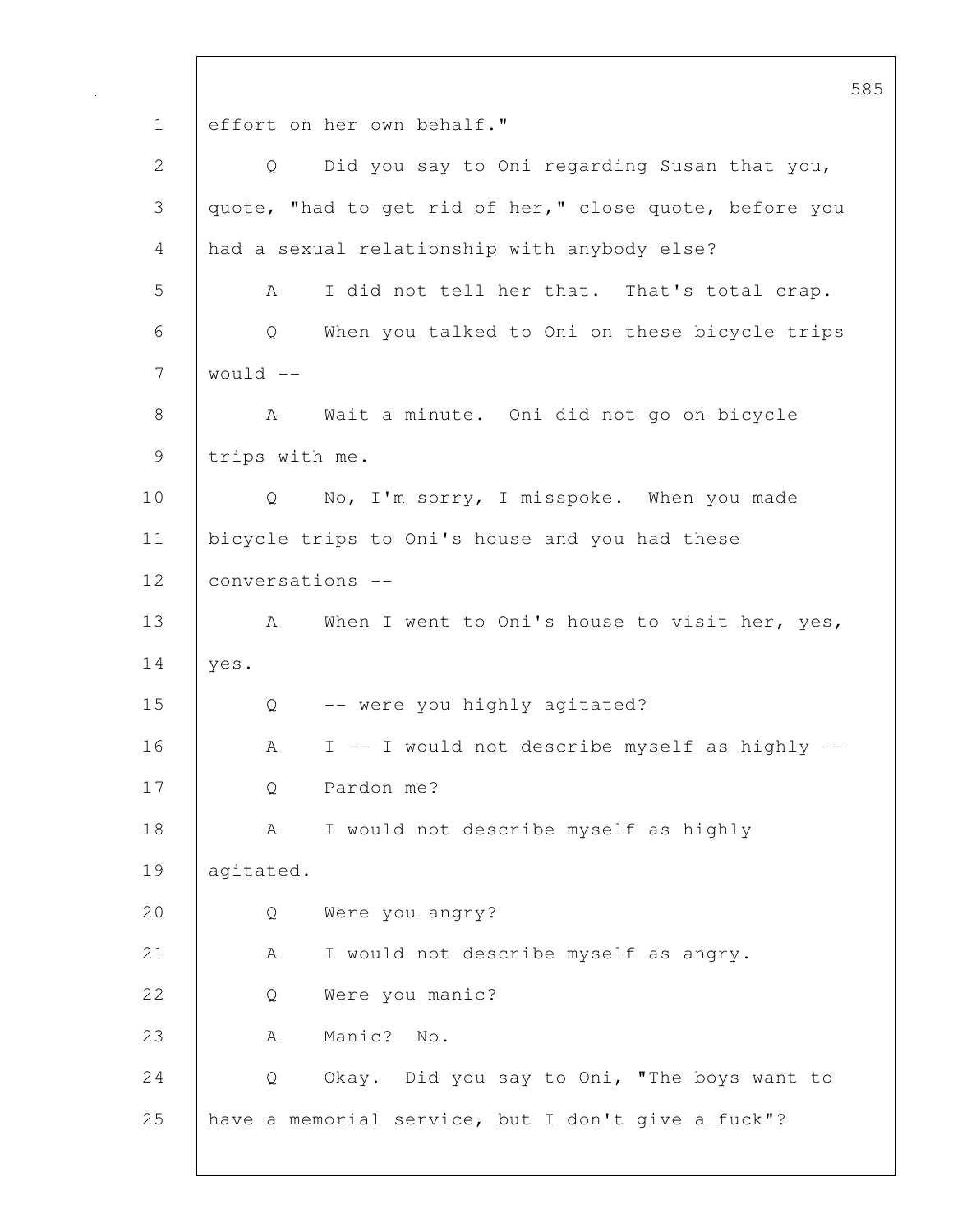586 1 | A No, I did not say that. We wanted to have a 2 memorial service and we worked hard to -- to have a 3 beautiful memorial service happen for Susan at the 4 Methodist Church. It was a beautiful service, well 5 done, that a lot of people helped with. 6 Q Did -- 7 | A So we did -- we did accomplish that on her 8 behalf. I don't know why Oni would say otherwise. 9 Q Did Oni indicate to you that she wanted 10 Susan's ashes? 11 A Yes. 12 Q And did you leave Susan's ashes in the evening 13 on her doorknob in a plastic grocery bag? 14 | A I -- I do not specifically recall, but it  $15$  would  $-$  it would make sense that the Ziploc baggy would 16 have been put into a plastic bag and hung on her 17 doorknob. If when I rang the doorbell she didn't 18 answer, I would have left them for her. So she would 19 have known -- known what it was -- or I don't know if 20 | there was a notation, but I would believe  $-$ - if she said 21 | that's what I did, I would believe that yes, I left them 22 in a plastic bag containing a Ziploc baggy of one pound 23 of Susan's ashes. 24 Q Did you leave a note or anything at that time

25 Showing a sense of solemnity?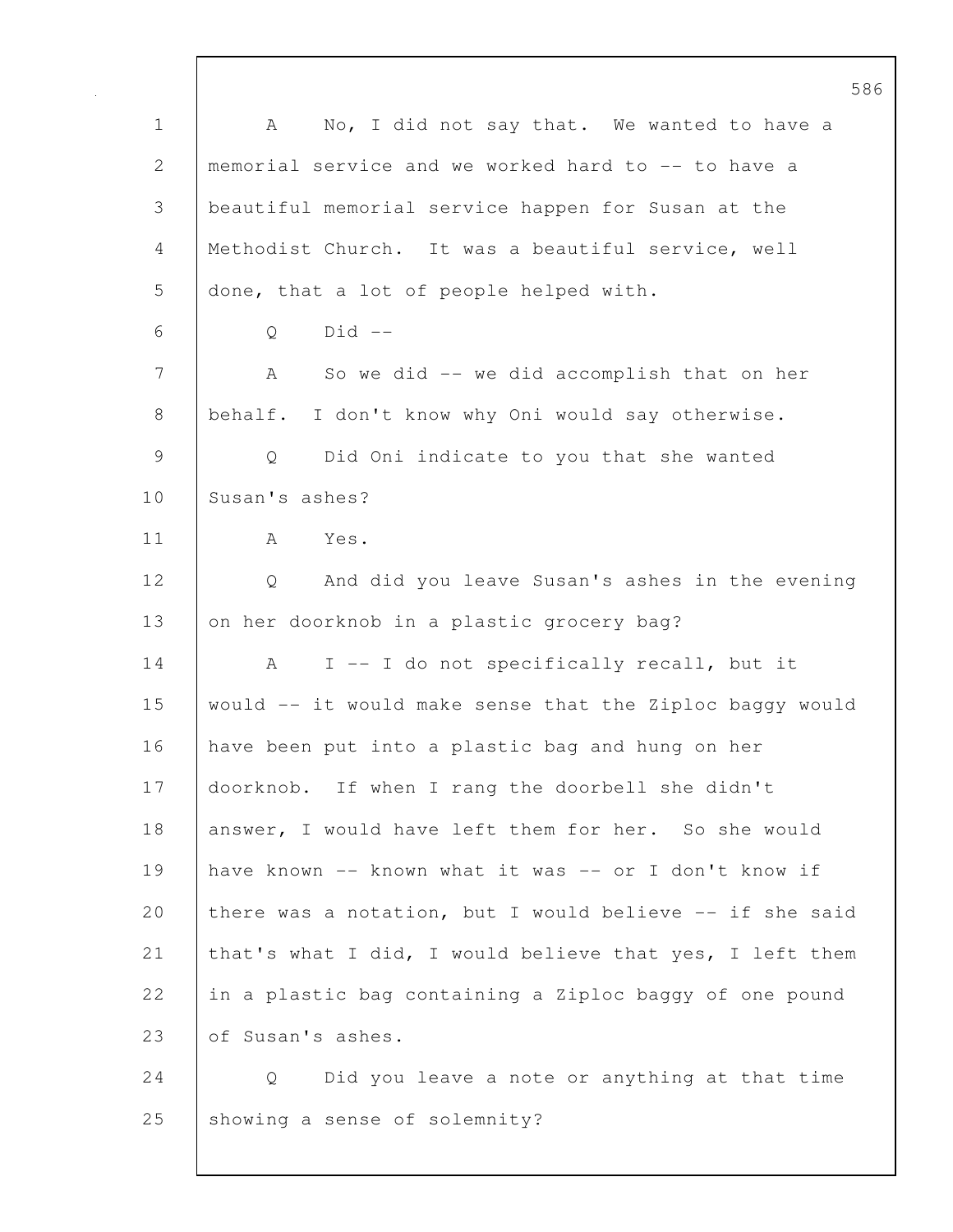|             | 58                                                            |
|-------------|---------------------------------------------------------------|
| $\mathbf 1$ | I have no recall of that.<br>A                                |
| 2           | Pardon me?<br>Q                                               |
| 3           | I have no recall of that.<br>A                                |
| 4           | Were you using Facebook after Susan's death?<br>Q             |
| 5           | Yes. My children came to me and said, "You<br>A               |
| 6           | have to learn to use Facebook." And my son Simon set me       |
| 7           | up on Facebook while they were visiting.                      |
| 8           | And did you, within five days of Susan's<br>$Q \qquad \qquad$ |
| $\mathsf 9$ | death, put on Facebook -- on your Facebook page that you      |
| 10          | were single or widowed and you were seeking a                 |
| 11          | relationship?                                                 |
| 12          | No, I did not put that on there. My son Simon<br>A            |
| 13          | put that on there.                                            |
| 14          | With your approval?<br>Q                                      |
| 15          | He -- I -- he probably did -- he probably did,<br>A           |
| 16          | you know, show me what he was doing and I did -- I did        |
| 17          | say approval. I'm going to speculate that Simon, before       |
| 18          | he put up the Facebook, would have reviewed it with me        |
| 19          | and that I would have agreed that those were the              |
| 20          | appropriate demographic choices to make for describing        |
| 21          | But I would not have been on Facebook were it not<br>me.      |
| 22          | for my son -- my son Simon telling me, "you must."            |
| 23          | I'm going to show you what is marked as<br>Q                  |
| 24          | Exhibit Number 26, which appears to be a handwritten          |
| 25          | letter, and ask you to take a look at it, it's two pages      |
|             |                                                               |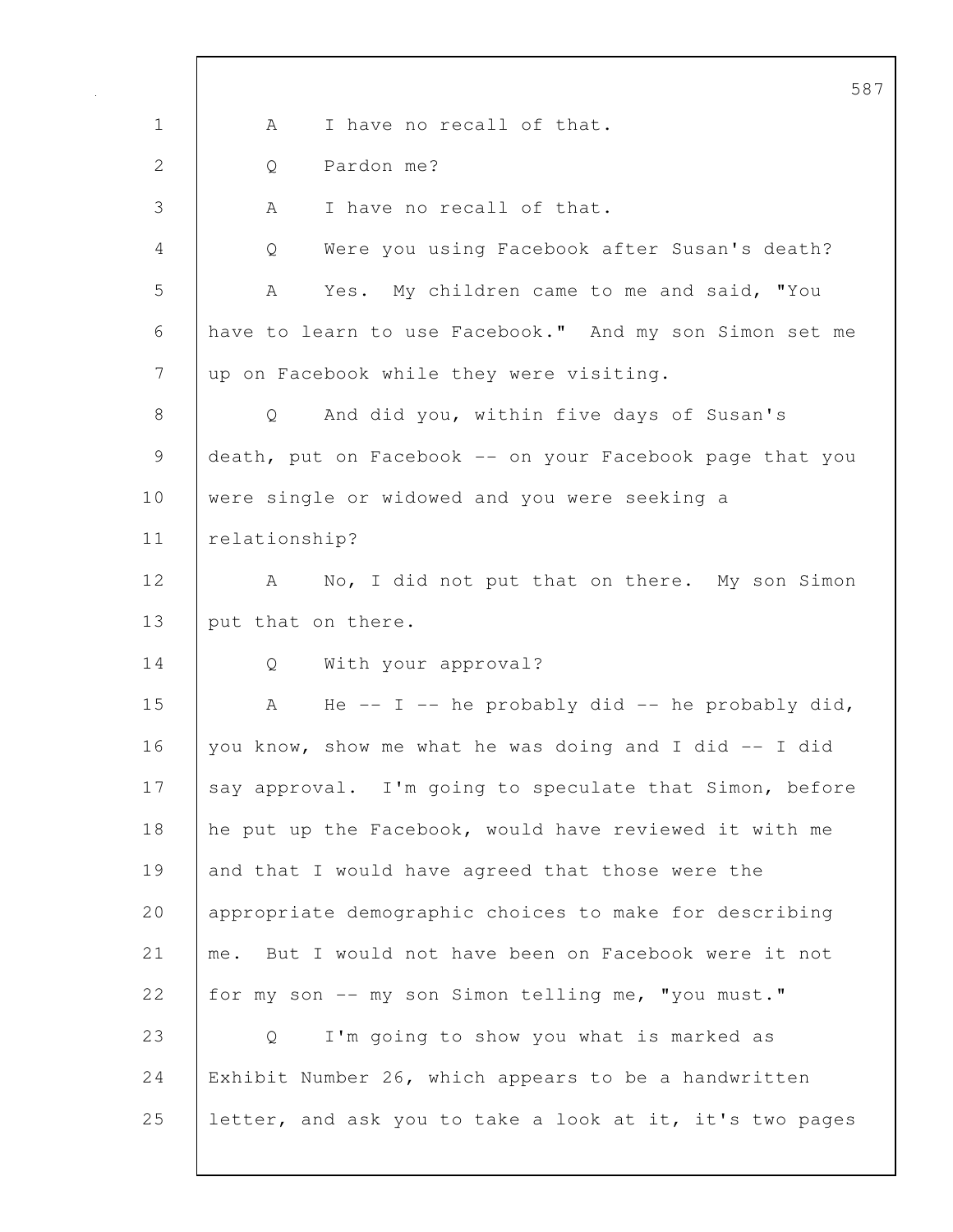|             | 5                                                    |
|-------------|------------------------------------------------------|
| $\mathbf 1$ | long, tell me if you recognize it and, if so, please |
| 2           | identify it.                                         |
| 3           | May I read the whole thing through?<br>А             |
| 4           | Pardon me?<br>Q                                      |
| 5           | May I read the whole thing to myself quietly?<br>A   |
| 6           | Yes, you may. Take all the time you want.<br>Q       |
| 7           | (Brief pause.)                                       |
| 8           | Yes, this looks like a photo of a letter that<br>A   |
| 9           | I sent to Bruce Anderson, who is the editor of the   |
| 10          | Anderson Valley Advertiser.                          |
| 11          | Could you read it into the record?<br>Q              |
| 12          | A<br>Yes. February 11th, 19:11:                      |
| 13          | "Dear Bruce: Love your paper. Haven't                |
| 14          | missed an issue in years. One of the best            |
| 15          | entertainment values in Mendocino County.            |
| 16          | Imagine my surprise yesterday evening when I         |
| 17          | found I was one of the stars in, quote, 'off         |
| 18          | the record,' unquote, regarding my wife's            |
| 19          | death. You wrote, quote, 'we are more than           |
| 20          | four months from Susan's death, ' unquote, but       |
| 21          | if she died on November 11th and you published       |
| 22          | February 9th, that's actually less than three        |
| 23          | months. Forgot your, quote, 'thinking cap,'          |
| 24          | quote, again. Quote, 'Susan was always active        |
| 25          | in the community and most recently with her          |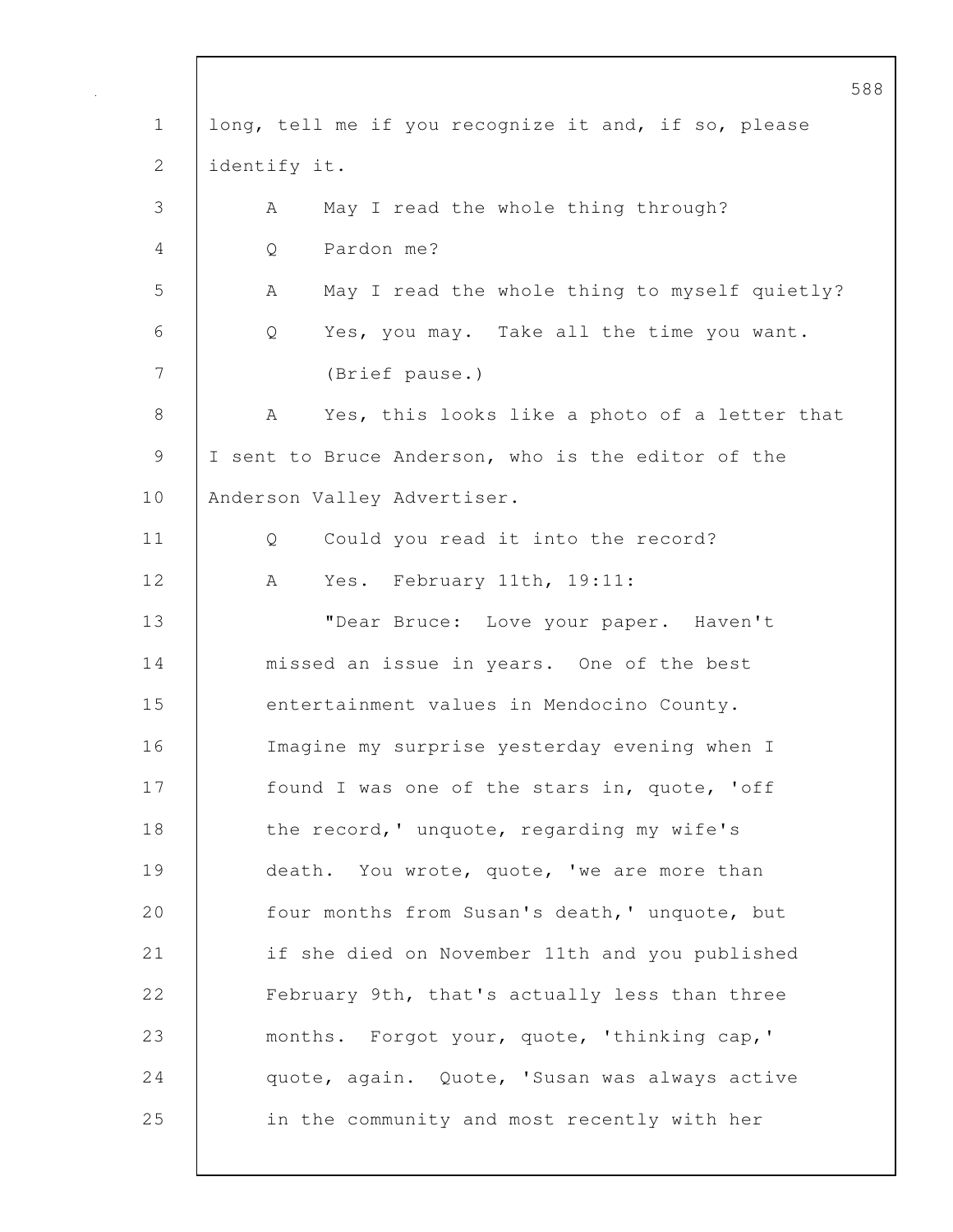589 1 | Ukiah Players,' unquote. No, that's not 2 correct either. She worked for UPT 15 years 3 ago and hasn't been in one of their 4 performances in more than a decade. Can't 5 wait to see what imaginative fun you have in 6 store for me next week. Things like the truth 7 and facts have always been the AVA's weak 8 point, but it's so much fun to watch you trash 9 | people. Sincerely, Peter Keegan." 10 | Q And you wrote that to Bruce Anderson? 11 | A Yes. I didn't remember writing it, but thank 12 | you for reminding me. 13 | Q Okay. For the jury to see, that's your 14 handwriting; is that correct? 15 | A Yes, that is my handwriting. 16 (Exhibit 26 was identified.) 17 | Q (BY MR. STOEN) Now, did you -- on February 18 28th, or thereabouts, 2011, appear on Oni LaGioia's 19 porch one morning to drop off an article in the AVA 20 entitled, quote, "The improbable death of Susan Keegan"? 21 | A I don't recall doing it, but that's the type 22 of thing I would have done. 23 Q And why would you have done that? 24 A Because perhaps she was not a subscriber to 25 the AVA, and since Oni was one of the main movers for --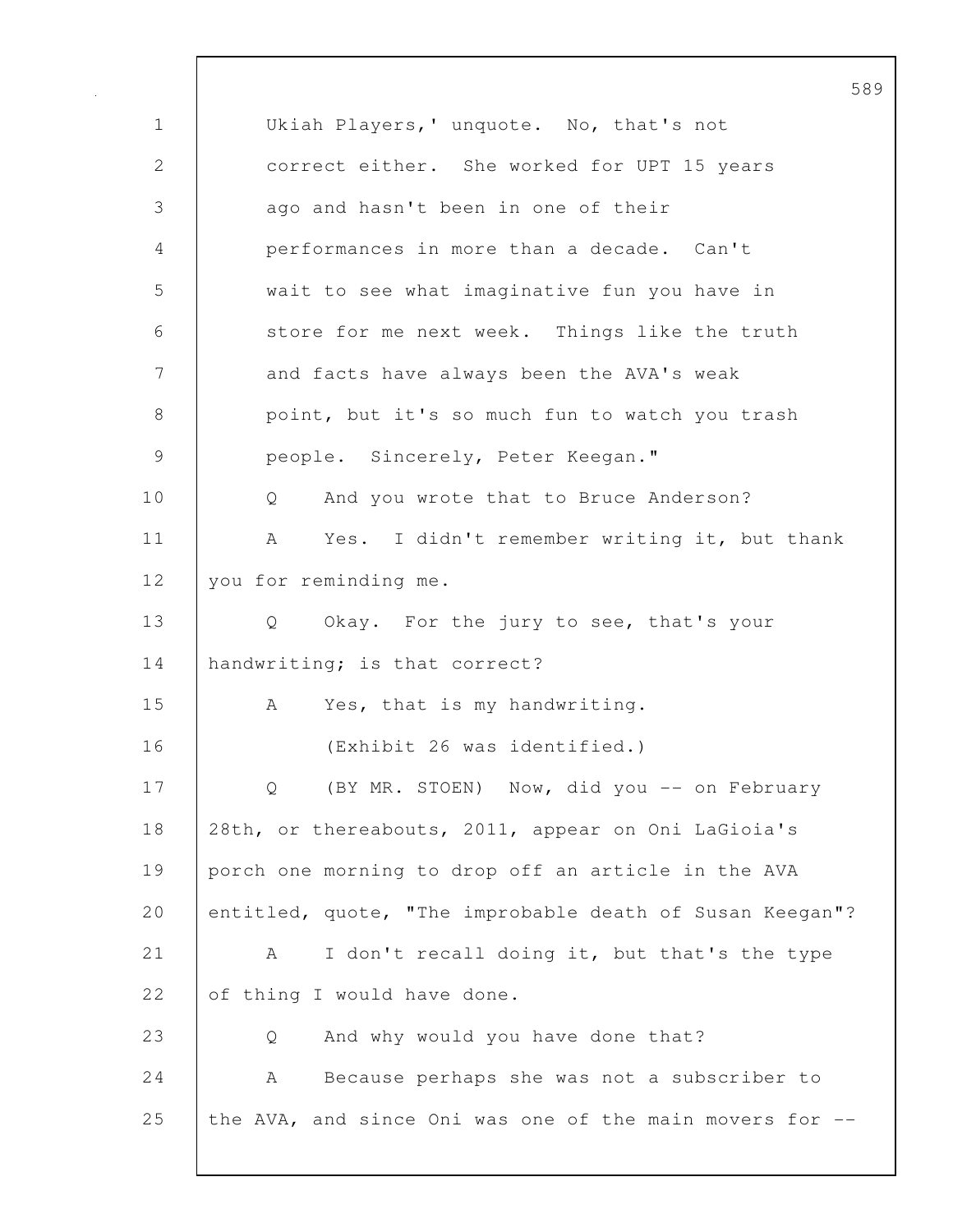590 1 | for this, it was a way for her to have a printed copy. 2 She might have gotten her own, obviously she might have  $3$  just read it online, but  $-$ 4 Q Did you leave a note for Oni? 5 A I don't know if I left a note. I might have. 6 Q Okay. First of all, do you recall when the 7 officers came to your house in June of 2011 to seize the 8 | computers? Do you recall that? 9 | A I'm sorry, ask that question again, please. 10 Q Do you recall when the DA investigators came 11 to do a search warrant on your house in June of 2011? 12 A Yes. 13 Q Okay. And I'm going to show you a photo that 14 they took -- that they claim to have taken of something 15 in your house on that date, and this is Exhibit Number 16 27. And I've placed some yellow stickers on it and they 17 placed a number on it. I'm asking you if you recognize 18 this and, if so, please indicate what it is. 19 | A That is a copy of the Anderson Valley 20 Advertiser, first page. It's called -- it's lead 21 article has a picture of me and Susan. It says, "The 22 | Improbable Death of Susan Keegan." 23 I had given this to my therapist -- I'm 24 blocking on her name -- and I had written on it "save" 25 so that she did not throw it out. So that's a copy of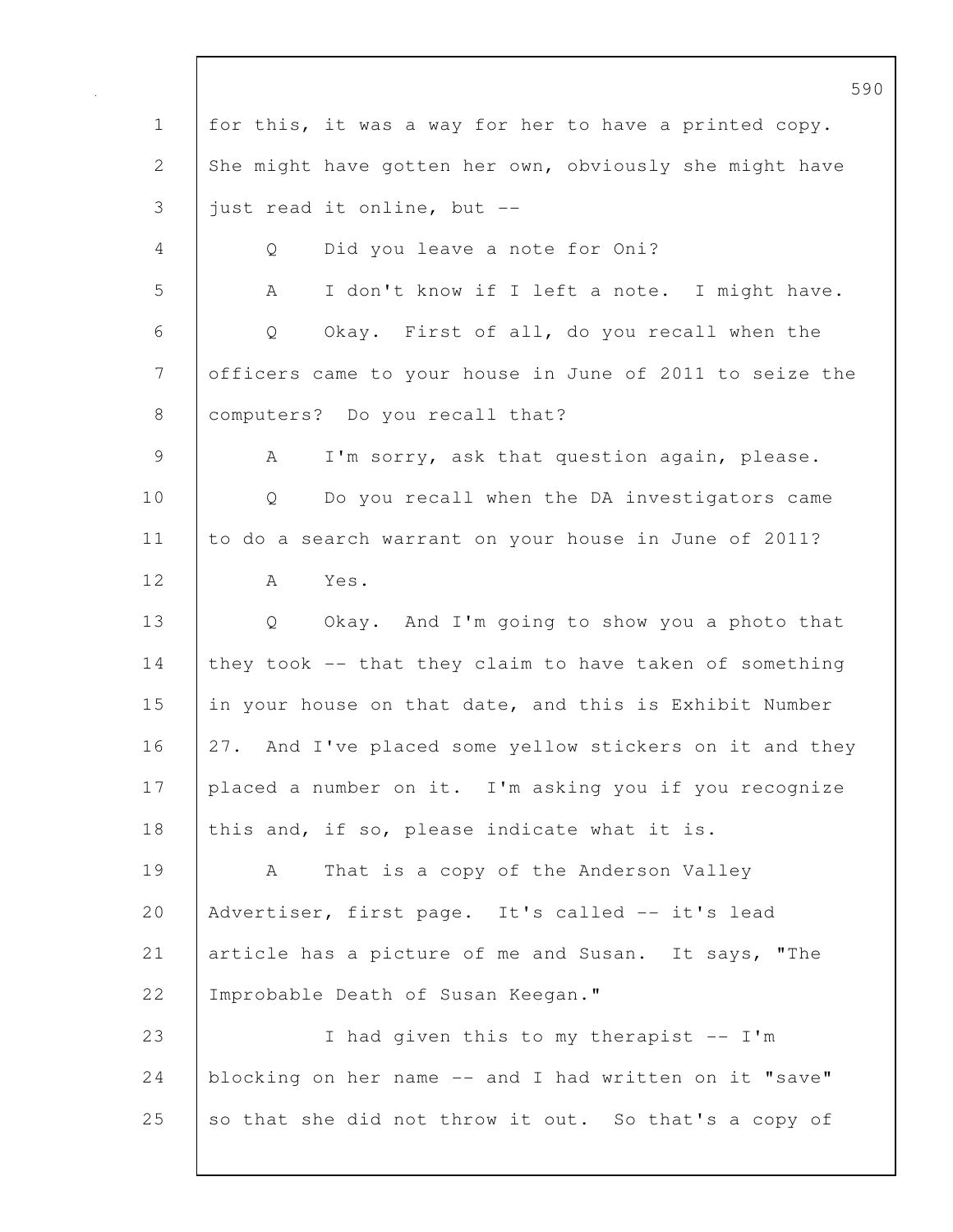|             | 5 <sup>c</sup>                                          |
|-------------|---------------------------------------------------------|
| $\mathbf 1$ | the AVA.                                                |
| 2           | So who would not throw it out?<br>Q                     |
| 3           | Lorelei Hammond.<br>A                                   |
| 4           | But why would it be in your house if you<br>Q           |
| 5           | wanted a third person not to throw it out?              |
| 6           | A<br>I -- I -- I gave it to her. She read it.<br>So     |
| 7           | at the time this went out I was meeting with a          |
| 8           | therapist. I gave this to the therapist to read, marked |
| 9           | it "save," she gave it back to me, --                   |
| 10          | Okay.<br>Q                                              |
| 11          | -- and I put it back in the drawer where I was<br>A     |
| 12          | keeping the documents which were starting to accumulate |
| 13          | about Susan's death.                                    |
| 14          | Honest to god, the police did not contact me            |
| 15          | until February. They did search my house November 11th  |
| 16          | and they did show up and, you know, they were there and |
| 17          | did their thing; but except for not giving me the death |
| 18          | certificate, they did not reach out until the middle of |
| 19          | February when I got my attorney. And, boy, I'd          |
| 20          | like to -- I'd like to be given an opportunity to talk  |
| 21          | about that February interaction with the police at some |
| 22          | point.                                                  |
| 23          | Let me ask you this.<br>Q                               |
| 24          | I hope you ask.<br>A                                    |
| 25          | We're talking about your visit to Oni, okay?<br>Q       |
|             |                                                         |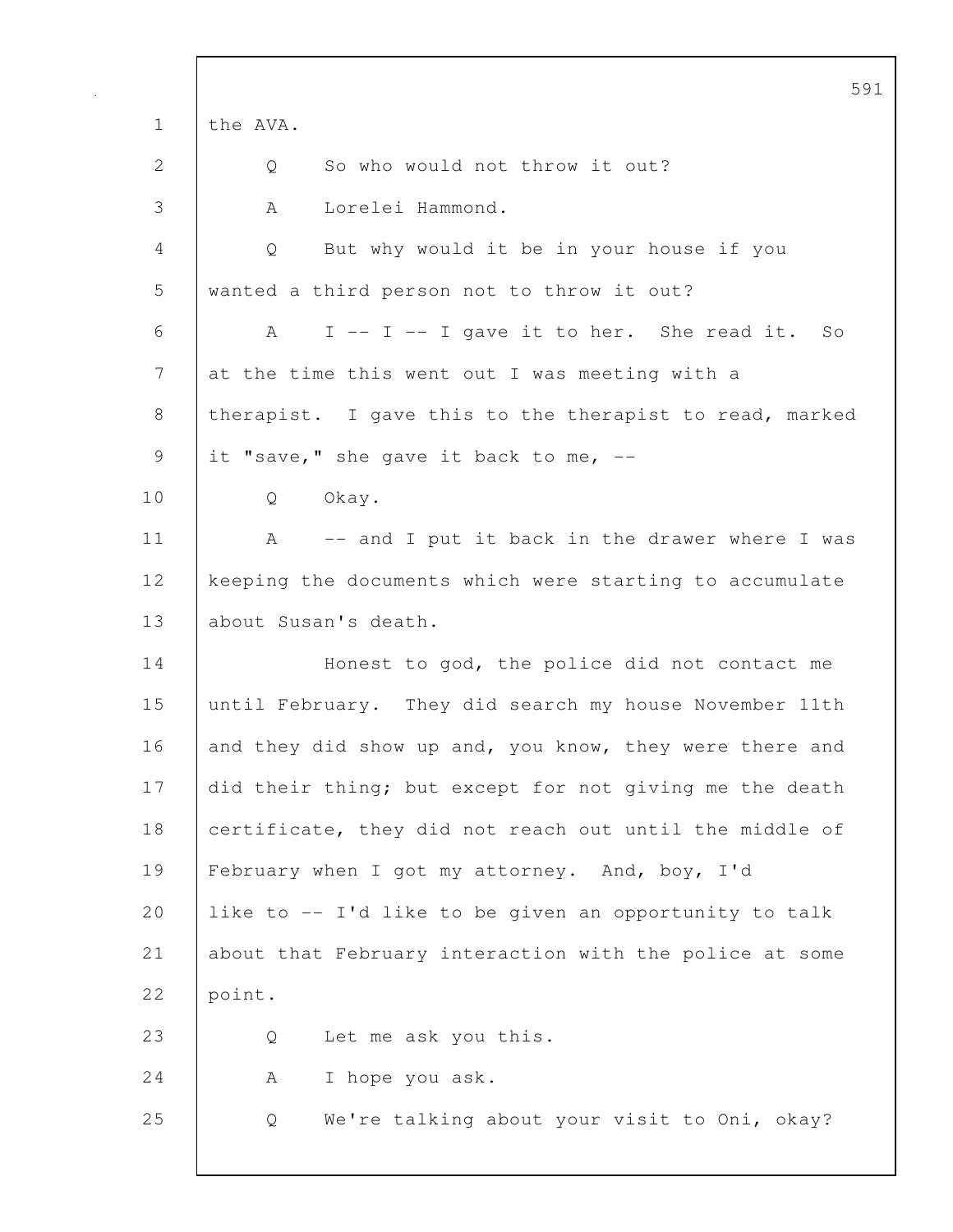592 1 You did make a visit to Oni. Did you drop off that 2 article or a copy of that article or parts of that 3 article on your visit to Oni around February 28th? 4 A I have no recall. 5 Q Okay. Here's People's Exhibit Number 28, and 6 it begins with the word "greetings" and it has the 7 initial "P" at the end. I'd like you to take a look at 8 that, tell me if you recognize that. 9 | A Okay. Yes, I -- I -- I recognize the "P". I 10 haven't read the -- the text, but I will read it right 11 now. 12 (Brief pause.) 13 | Yes, I recognize that. 14 |  $\qquad$  Q And what's the -- what's the first line in 15 that note? 16 A "Wanted to be sure that you didn't miss the 17 | scandalous AV article you contributed to" -- I'm going 18 to reread that. "Wanted to be sure that you didn't miss 19 the scandalous AVA article you contributed to." 20 Q Well, why did you feel you had to give that 21 note to Oni? 22 A Why did I feel I needed to? 23 Q Yes. 24 A There was no need to. I did it intentionally. 25 Q Were you angry?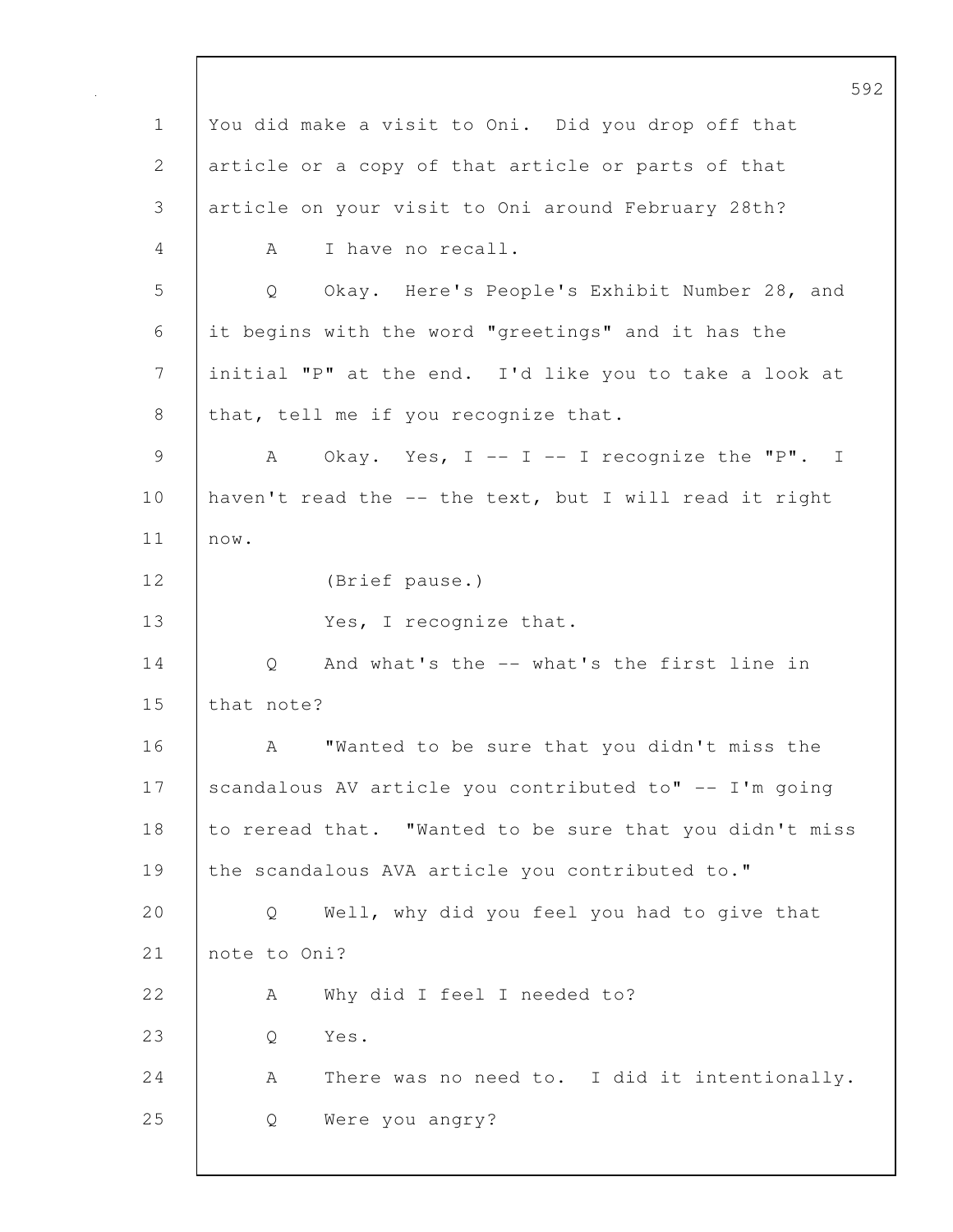|              | 593                                                 |
|--------------|-----------------------------------------------------|
| 1            | I would say I was angry at that point --<br>А       |
| $\mathbf{2}$ | Okay.<br>Q                                          |
| 3            | -- that this article had come out.<br>А             |
| 4            | Were you trying to scare her?<br>Q                  |
| 5            | No, I was not trying to scare her.<br>A             |
| 6            | I think I sent the same note to Mary Pierce.        |
| 7            | Could you read the whole note into the record,<br>Q |
| 8            | please.                                             |
| 9            | Yes.<br>A                                           |
| 10           | "Greetings. Wanted to be sure you didn't            |
| 11           | miss the scandalous AVA article you                 |
| 12           | contributed to. Bruce" -- Bruce Anderson,           |
| 13           | AVA -- "got it wrong (not unusual). The             |
| 14           | toxicology report is back and showed high           |
| 15           | levels of opiates, alcohol, cannabis,               |
| 16           | antidepressants, tranquilizers, and other very      |
| 17           | weird stuff. Susan kept secret journals that        |
| 18           | I found after her death. Very disturbing.           |
| 19           | She had a hard time verbalizing the truth,          |
| 20           | duped all her friends, and obviously thought        |
| 21           | that writing about her weird psyche was             |
| 22           | satisfactory, when really she needed                |
| 23           | professional help. Initially I thought her          |
| 24           | death was accidental overdose. Now it's             |
| 25           | apparent it was suicide."                           |
|              |                                                     |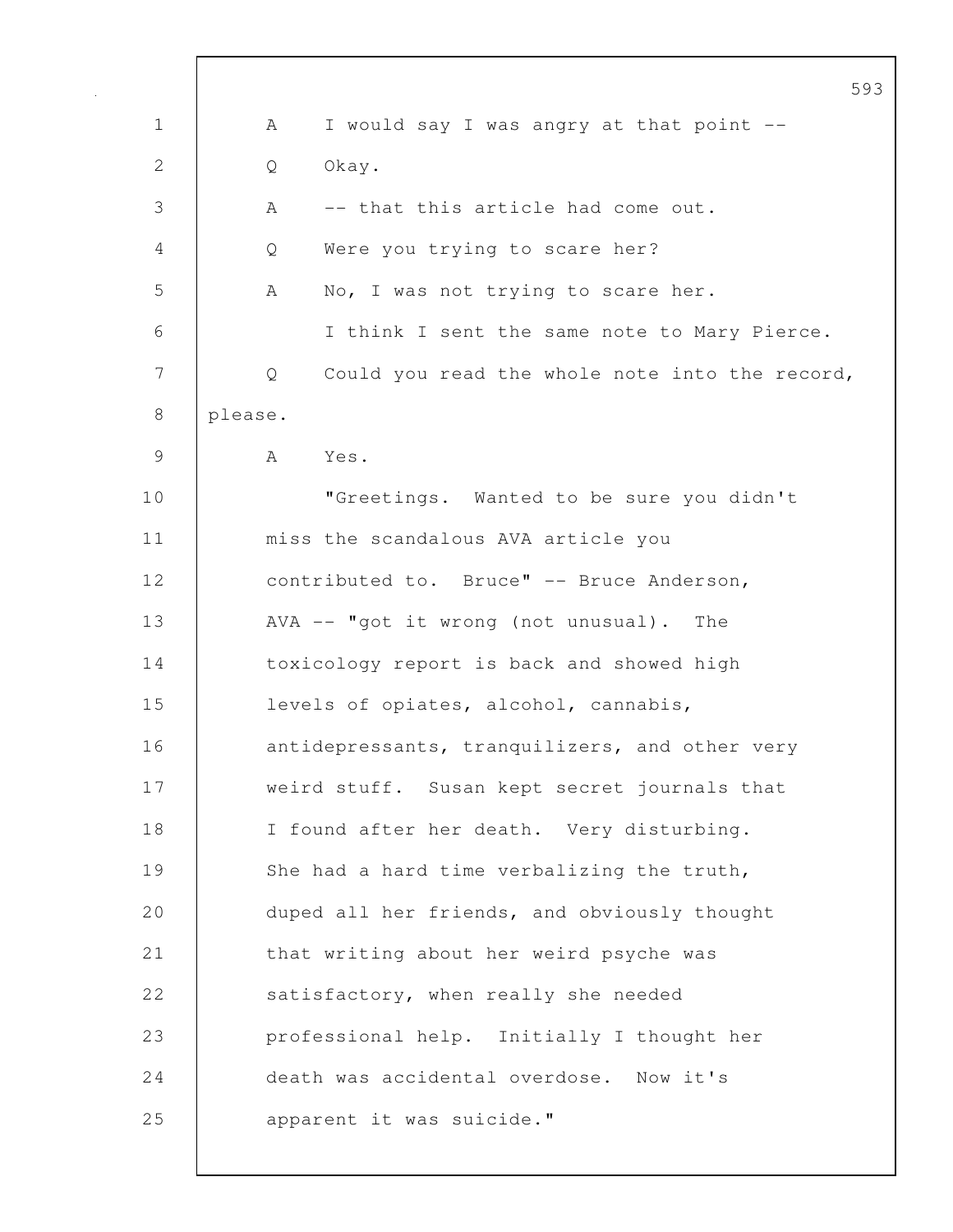594 1 Q You were claiming at the time you wrote this 2 that Susan committed suicide; is that right? 3 A Yeah. Yeah, I had discovered her diaries and 4 the thought occurred to me that she had personally 5 overdosed. 6 Q So basically you changed your explanation of 7 death from fault to suicide at that point. 8 A I have no idea how she died. That's merely 9 the speculations of a disgruntled individual. 10 | Q Okay. Now, did you also leave some of these 11 what you call "dark entries" with Oni in that -- when 12 | you left that note? 13 | A I have absolutely no -- no recall. I might 14 have. I might have. You know, it would be possible 15 that I read her that poem that I read to you guys --16 | O Okay. 17 | A -- so that Oni would see it. 18 | Q So you were spreading some of this dark stuff 19 around the -- around the -- to other people; right? 20 | A Oni, Mary, and Karyn. 21 | Q And nobody else? 22 | A Nobody else. 23 Q Okay. Now, I'd like to turn your attention to 24 October 2010, around the time you filed for divorce. 25 Did you take a computer to a private investigator in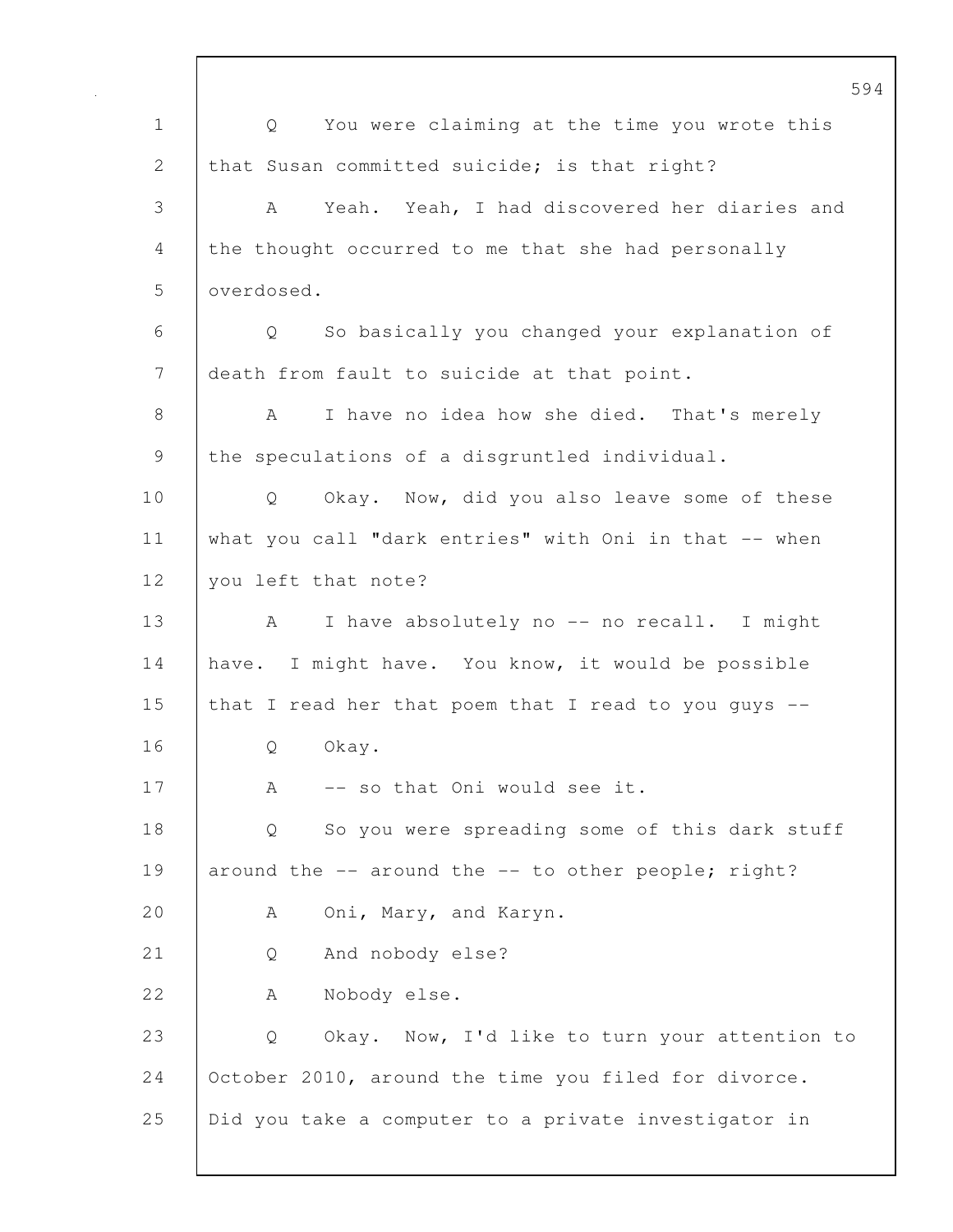595 1 | Lake County by the name of Mike Hermann? 2 A Yes. 3 Q And did you ask him to hack into Susan's 4 private and/or personal accounts? 5 A No. 6 Q Did you tell him you thought your wife was 7 | cheating on you? 8 | A No. 9 Q So you didn't make repeated requests for him 10 to hack into Susan's private e-mails; is that correct? 11 | A That's correct. 12 Q Did you -- 13 | A Would you like to know why I hired him? 14 | O Pardon me? 15 | A Would you like to know why I hired him? 16 | O Yes, please tell us. 17 | A Yeah. So I had received in the mail from my 18 insurer a -- a letter saying that I had been approved 19 for visits with a mental health person. I called them 20 | up and said, you know, "I haven't asked for that. Who 21 asked for it?" And they said, "You did." I said, "No, 22  $I$  I didn't." 23 | So I went to a private investigator to say, 24 could you help me find out who really called the 25 insurance company and said, you know, Dr. Keegan needs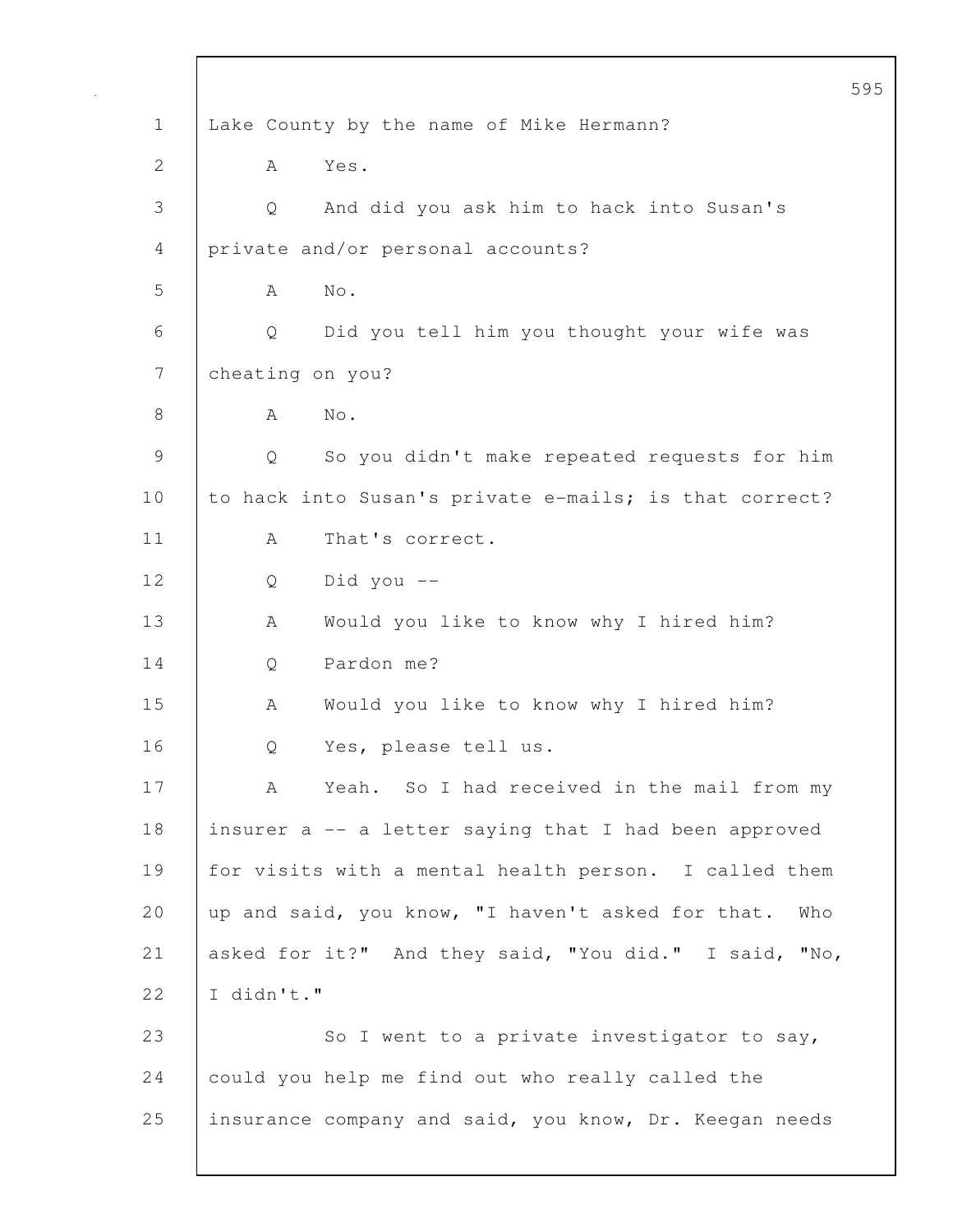1 | mental health consultation.

2 Q But didn't you thereafter figure it out for 3 yourself and tell Mike Hermann that you had figured it 4 out for yourself?

5 A No, he -- he actually arranged for me to talk 6 with the high-level Blue Shield representatives who 7 said, oh, yeah, when we say we're recording this visit, 8 they're really not recording the visit.

9 I wanted to listen to the visit and hear -- 10 and hear the voice. And I spoke to the high-level 11 executive, she answered all my questions, made it clear 12 to me that there was no recording that she could access. 13 So there was no way for me to know who -- who -- who 14 | made that phone call.

15 Q Okay. What --

16 A And I have no -- no recollection of -- of more 17 | than that, to be honest.

18 | Q Okay. And what -- at some point your first 19 | reason for coming resolved itself. Did you have 20 Subsequent meetings, either by phone or in person, with 21 Mike Hermann after the Blue Shield problem was resolved? 22 A Not that I recall.

23 Q Did you ask Mike Hermann to install spyware on 24 the computer used by Susan?

25 A No.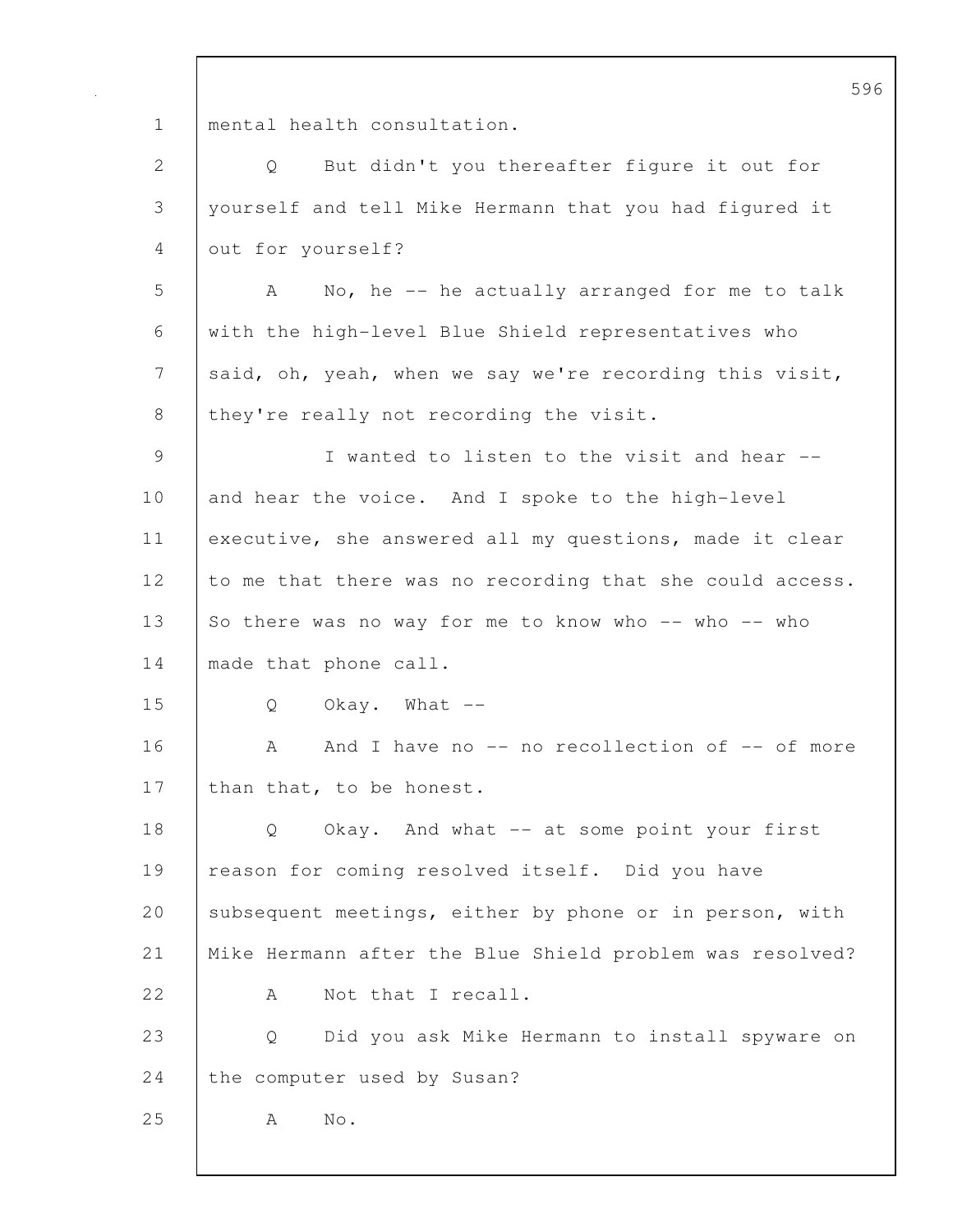|                | 59                                                        |
|----------------|-----------------------------------------------------------|
| $\mathbf 1$    | Did you offer to pay him more than his<br>Q               |
| 2              | standard fee if he would do that?                         |
| 3              | No.<br>A                                                  |
| 4              | Did you become enraged when Norm Rosen told<br>Q          |
| 5              | you that you would have to pay more than \$2,000 a month  |
| 6              | in temporary spousal support to Susan?                    |
| $7\phantom{.}$ | No. And you should talk to Norm Rosen about<br>A          |
| 8              | that because that rumor was spread that Peter jumped up   |
| 9              | and down, yelled, "it's all mine, it's all mine, it's     |
| 10             | all mine."                                                |
| 11             | It's pretty clear in California that if you're            |
| 12             | married for ten years, the assets are being split. I      |
| 13             | knew that. That's a rumor that's been circulated.<br>Norm |
| 14             | Rosen was in the room. He can answer that question for    |
| 15             | you.                                                      |
| 16             | Weren't you angry when you knew that you would<br>Q.      |
| 17             | have to pay that amount of money to Susan?                |
| 18             | No.<br>А                                                  |
| 19             | Okay.<br>Q                                                |
| 20             | MR. STOEN: Well, Dr. Keegan, that's all the               |
| 21             | questions I have. The grand jury may have some, unless    |
| 22             | they decide to break for lunch.                           |
| 23             | JURY SECRETARY: Do you want to break and come             |
| 24             | back with questions?                                      |
| 25             | JURY FOREPERSON: I mean I see pads full of                |
|                |                                                           |

 $\mathbf I$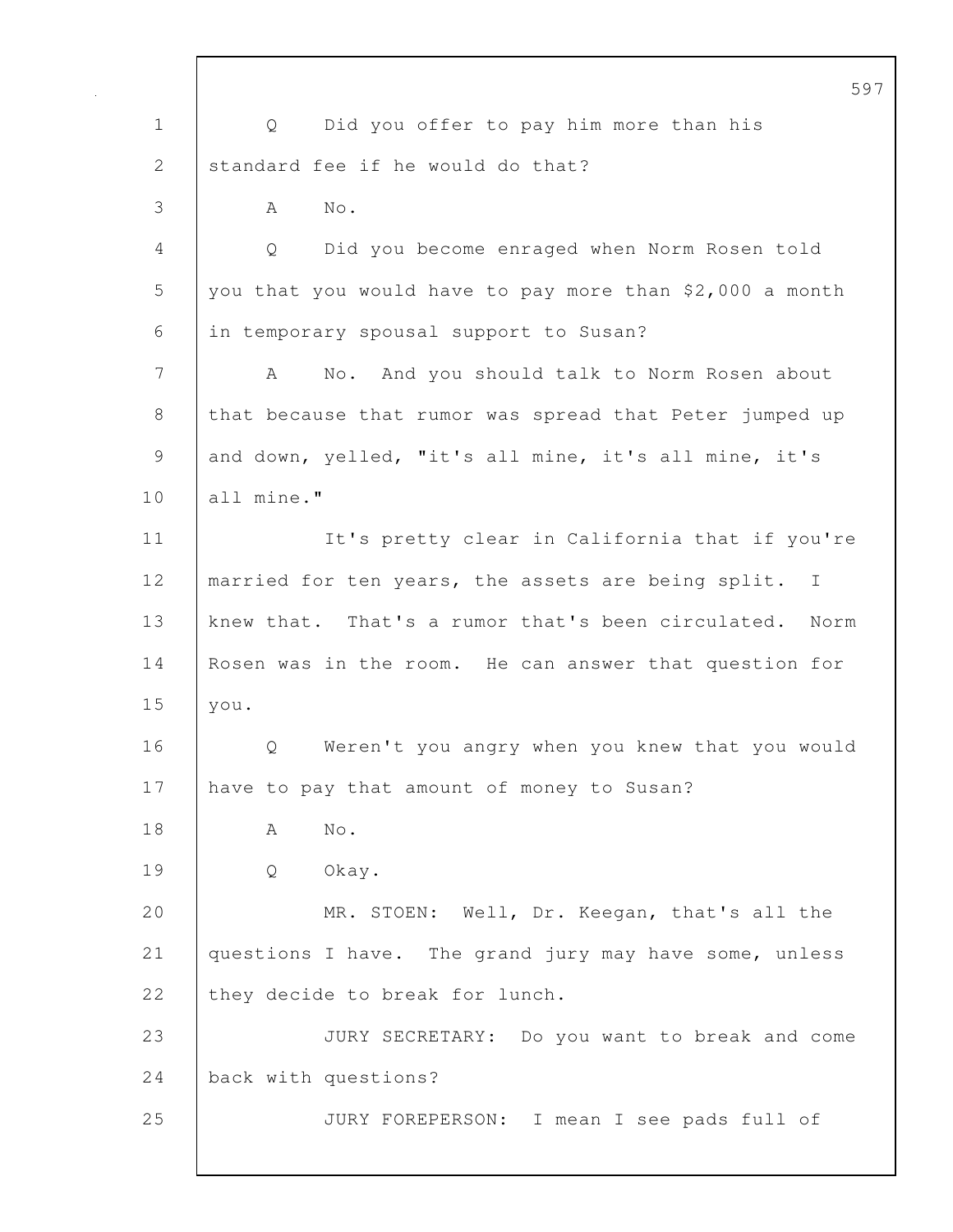598 1 questions and I think we'll be here for quite some time. 2 MR. STOEN: Okay. It's up to the foreperson. 3 You're in charge. 4 JURY SERGEANT OF ARMS: I was going to ask, 5 maybe we can take a vote of how many people would like 6 to finish this portion and then take a lunch break. 7 Dr. Keegan could go back home and we could be done with 8 the questioning. 9 | THE WITNESS: I'm staying to be questioned 10 | more by you guys; yes? 11 | JURY FOREPERSON: Yes. 12 | A JUROR: That's what I'm talking about. 13 | THE WITNESS: Let's take a break and come 14 back. 15 JURY FOREPERSON: The time is 12:05. I think 16 we should probably take a lunch break and meet back at 17 | 1:15. 18 **Let me remind you of the secrecy admonition to** 19 not talk to anybody in the jury -- grand jury about this 20  $\vert$  case or  $-$ 21 MR. STOEN: Form an opinion. 22 | JURY FOREPERSON: -- inspect any evidence or 23 form an opinion outside of this room and we will discuss 24 this when we deliberate. 25 | MR. STOEN: Thank you.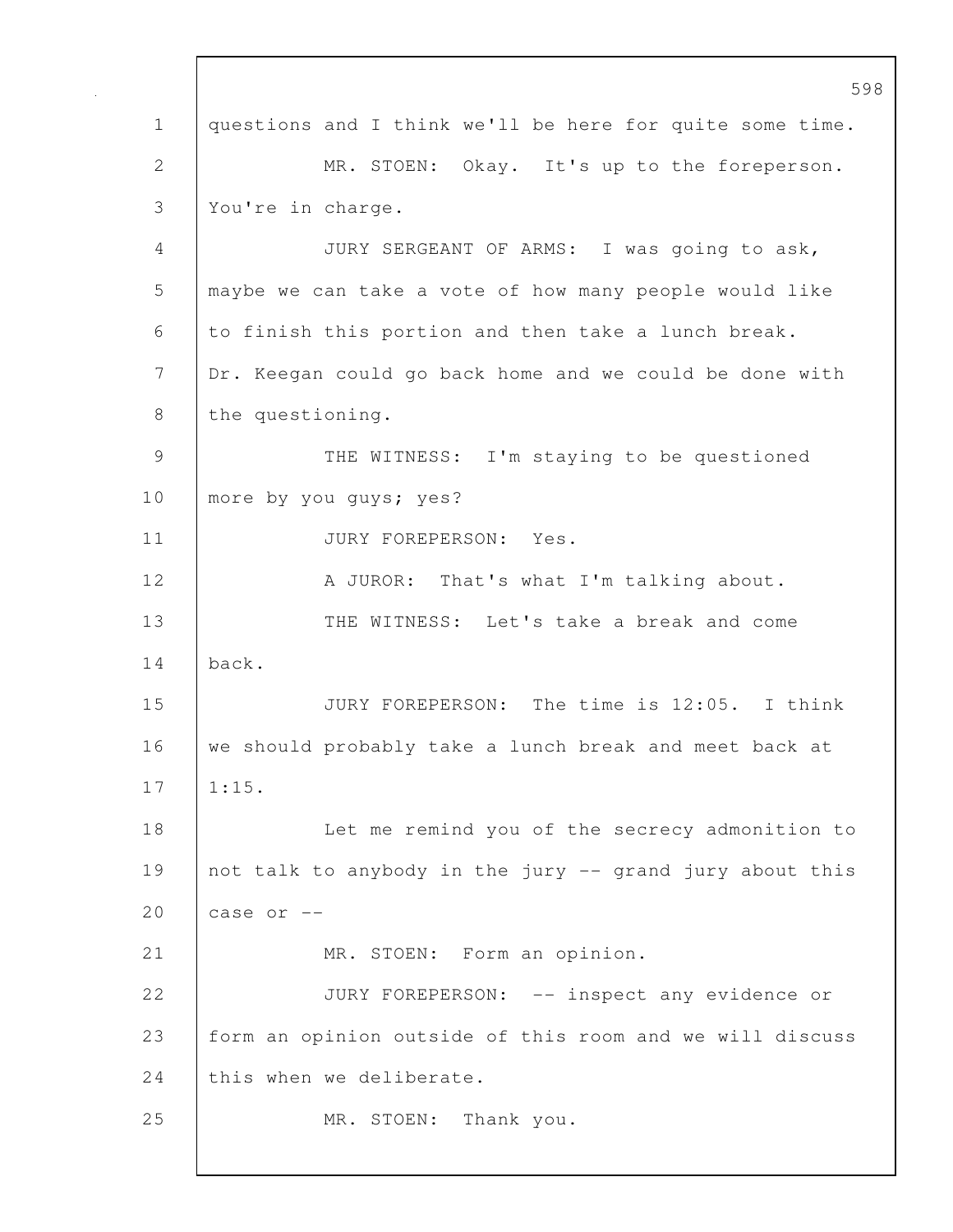|             | 599                                                        |
|-------------|------------------------------------------------------------|
| $\mathbf 1$ | JURY FOREPERSON: Thank you.                                |
| 2           | (Lunch recess taken.)                                      |
| 3           | MR. STOEN: Do you want to take roll, Madam                 |
| 4           | Foreperson?                                                |
| 5           | JURY FOREPERSON: Sure.                                     |
| 6           | (Roll call taken; all jurors present.)                     |
| 7           | JURY FOREPERSON: We're all here.                           |
| 8           | MR. STOEN: Okay. Dr. Keegan, now is the time               |
| 9           | that the grand jurors have a right to ask questions.       |
| 10          | What they do is submit it on a piece of paper and I        |
| 11          | review them to see if they're legally admissible. So if    |
| 12          | you would be kind enough to answer them as you see fit.    |
| 13          | JURY SECRETARY: Question number 94 from juror              |
| 14          | 616861.                                                    |
| 15          | (BY MR. STOEN) The question is: Dr. Keegan,<br>Q           |
| 16          | how long have you been using a cane?                       |
| 17          | On and off for about six months.<br>А                      |
| 18          | Six months?<br>Q                                           |
| 19          | Yes.<br>A                                                  |
| 20          | Thank you.<br>Q                                            |
| 21          | On and off. I -- if I'm walking short<br>A                 |
| 22          | distances, less than a block or two, I don't use it.<br>Ιf |
| 23          | it's going to be longer, I do use it. It comes -- you      |
| 24          | don't really need a cane until you need it and then,       |
| 25          | boy, you're glad to have it.                               |
|             |                                                            |

 $\Gamma$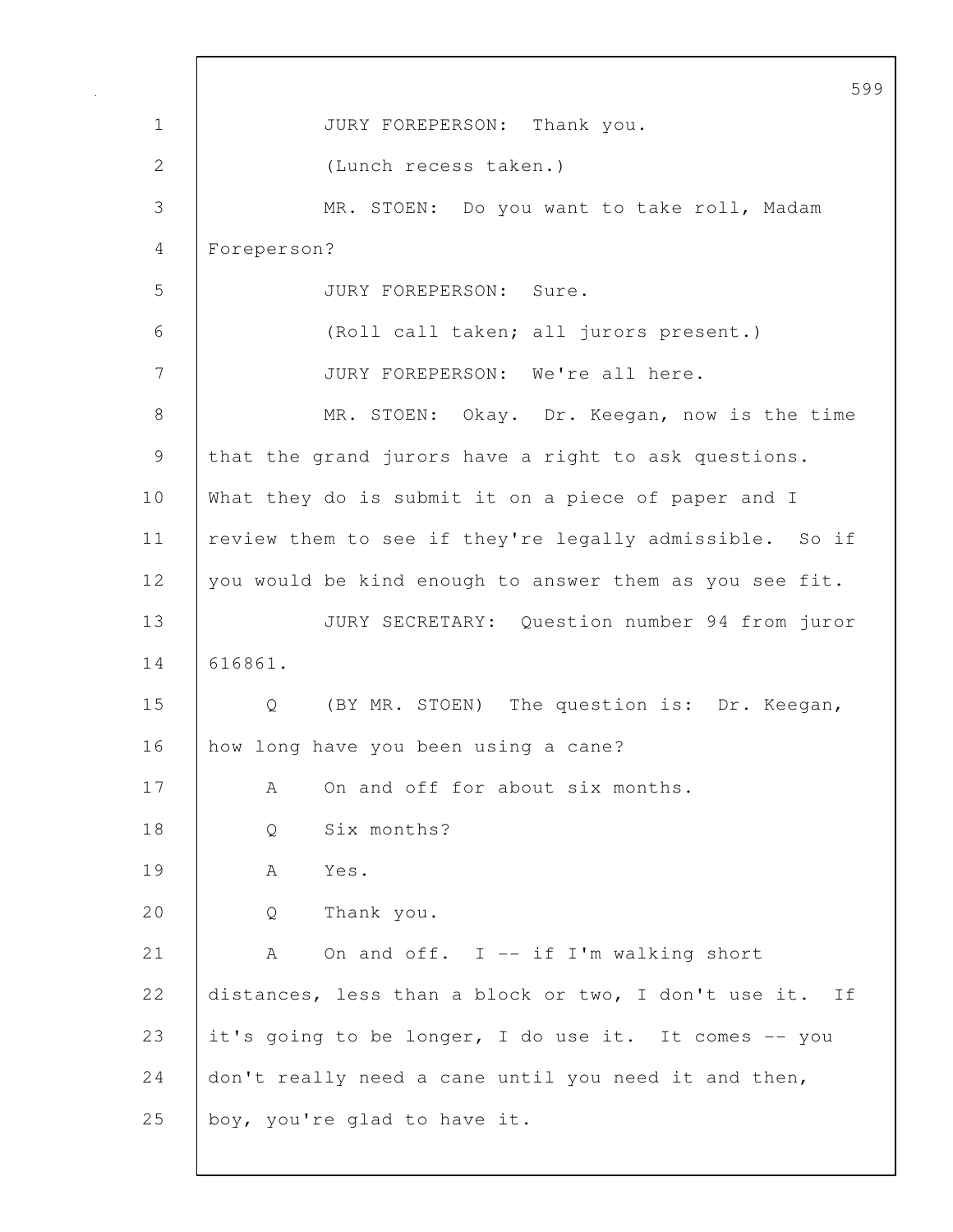1 Q All right. Did you ever grieve your wife's 2 death and, if so, how? 3 A I grieved my wife's death completely 4 privately -- I'm a prayerful and spiritual person -- and 5 with family, my children. 6 Q What do you feel was the catalyst for her to 7 | become a drug addict by your standard? 8 | A She hated working. It was very hard for her 9 to get through a workday. When the kids went off to 10 college in 1999, she agreed that rather than mortgaging 11 the house, she would take a full-time job with the 12 | American Cancer Society. She hated stuff that was kind 13 of health related. It was very hard for her to work a 14 full-time day. Hydrocodone helped her get through the 15 day. The problem with opiates is you need more and 16 more. 17 | So I think it was the stresses of having to 18 kind of stay five days a week in an office, that was a 19 factor, as well as undoubtedly some issues in 20 relationship or stuff that I have no awareness, as well 21 as perhaps her strong family history or -- so I think 22 the job  $-$ - me personally, I like to kind of blame the 23  $\vert$  job, that it was -- it was just easier to do if you're  $24$  high. 25 Q Next question: Do you miss Mrs. Keegan?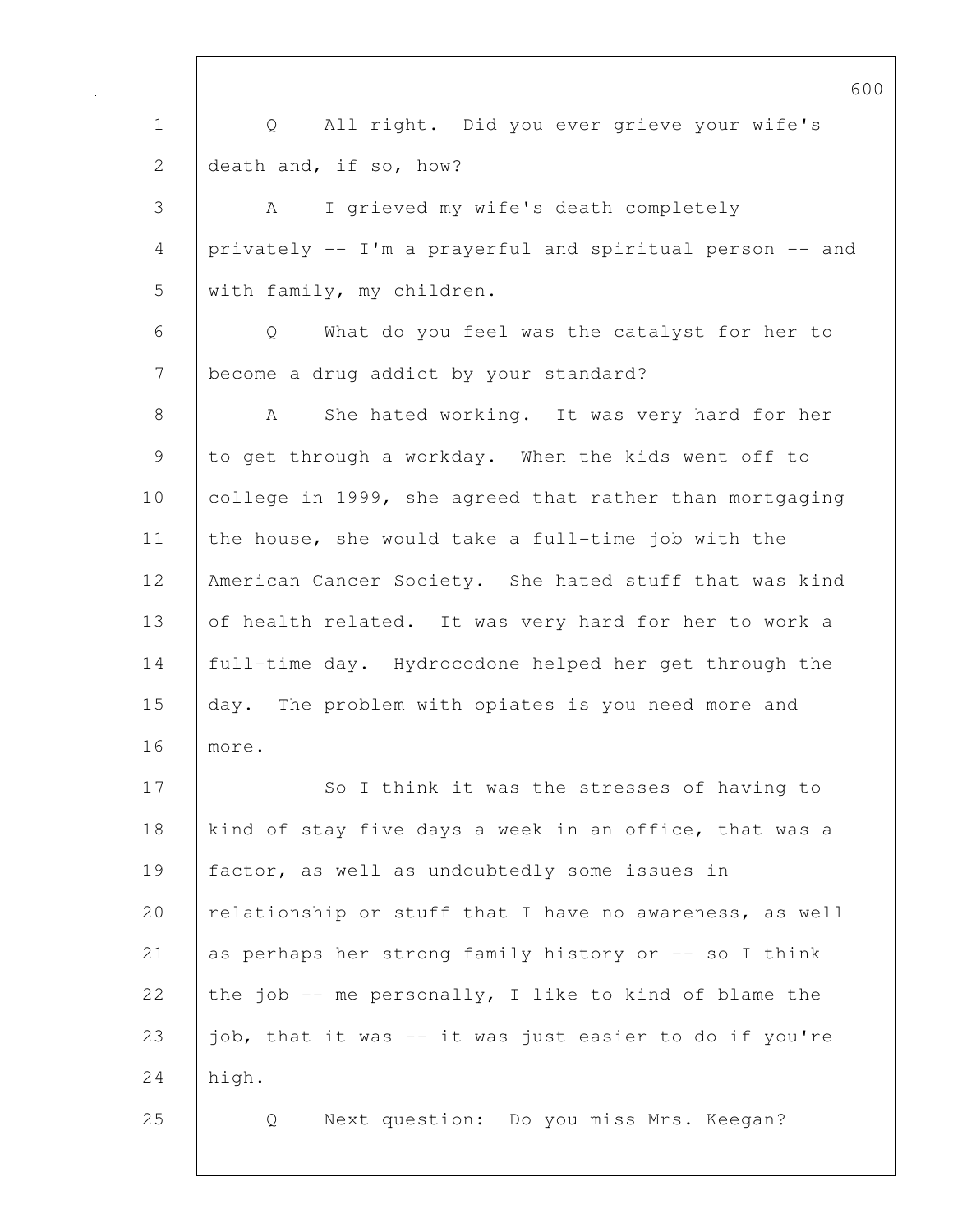601 1 A I do miss Mrs. Keegan dearly. I -- I wish she 2 had been, you know, willing to go for treatment, not 3 just for the drug stuff, but also for her emotional 4 stuff. 5 We went to counseling once and -- and I don't 6 want to -- I don't know the name of the counselor -- and 7 this was in the middle -- middle 2000s. The counselor 8 has since passed away. We went six times. And I 9 thought counseling was kind of like you just sit and you 10 talk and the person listens. And after six times, the 11 counselor said, "Well, do you know what I think?" She's 12 like, "Yeah, sure," you know. And I thought -- I 13 | thought we were already doing it. And basically she --14 she looked at Susan and said, "You have really deep 15 pain. It's going to be very hard to get rid of. I can 16 | help you with that pain. Come back" -- and then she 17 added -- she also added the line, "If you have any 18 feelings of affection at all for Peter, do him a favor 19 and divorce him," which -- which kind of stunned me to 20 hear from the counselor. And then she said, "But I" -- 21 "I can help you with your pain. Come back" -- "come 22 back next week." 23 She turned over and looked at me and said, 24 "Peter, don't come back anymore." 25 **And -- and Susan, of course, did not go back.**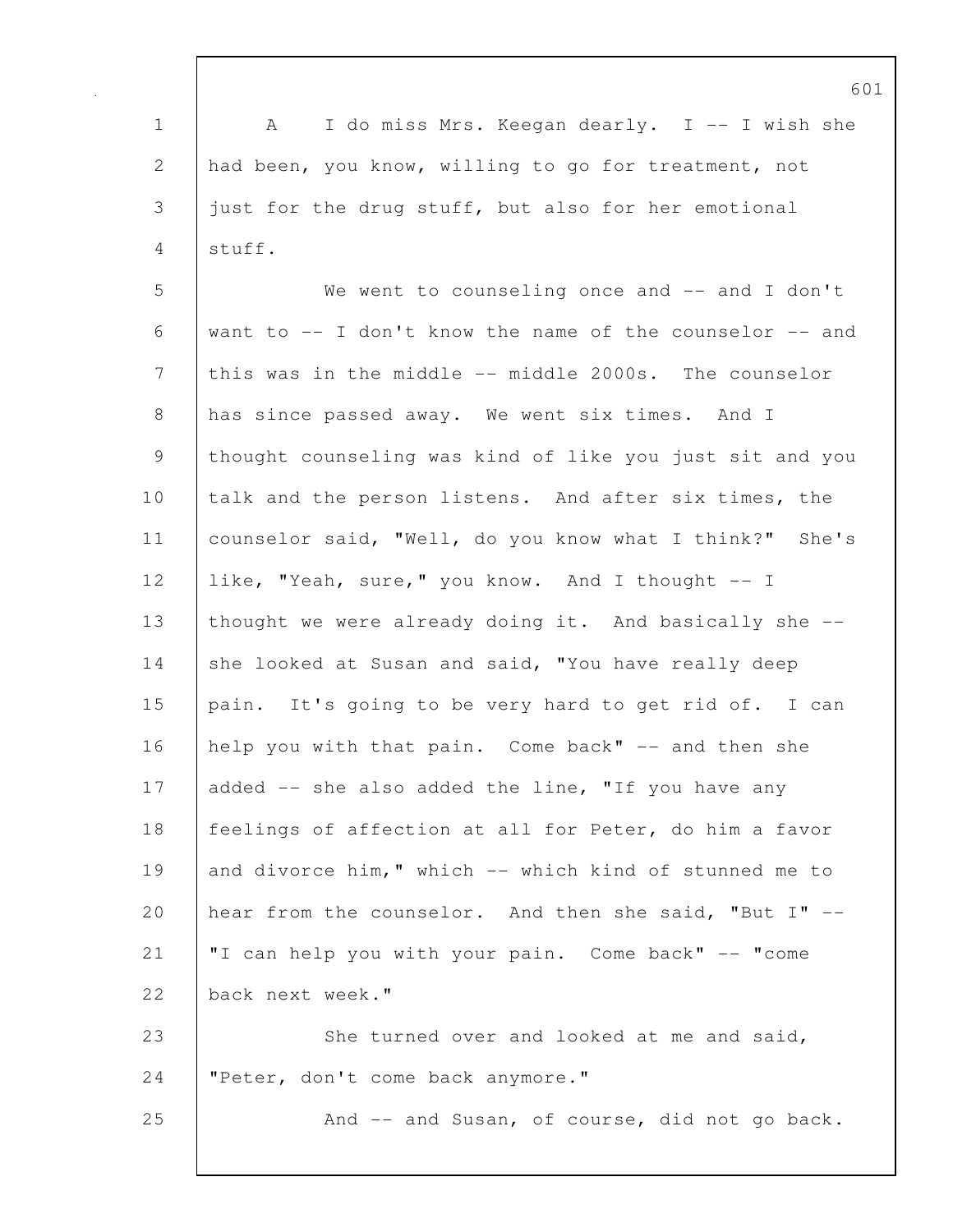|                | 602                                                      |
|----------------|----------------------------------------------------------|
| $\mathbf 1$    | She -- she did not believe anybody could help her. I     |
| $\overline{2}$ | wish she had gone back. That counselor was very -- very  |
| 3              | insightful and I do believe she could have helped Susan  |
| 4              | with some of the pain and suffering she was              |
| 5              | experiencing.                                            |
| 6              | Next question: Do you think Susan's writing<br>Q         |
| $7\phantom{.}$ | was a means of coping with her depression?               |
| 8              | Yes.<br>A                                                |
| $\overline{9}$ | What time did you discover Mrs. Keegan's body?<br>Q      |
| 10             | About 7 o'clock in the morning.<br>A                     |
| 11             | And why didn't you start CPR?<br>Q                       |
| 12             | Because she had obviously been dead for a<br>А           |
| 13             | while. CPR is only appropriate if a person's been        |
| 14             | unconscious for five or ten minutes.                     |
| 15             | When the foot has turned completely cold and             |
| 16             | the skin is past blue to gray, there's no point in doing |
| 17             | CPR, the person is dead. CPR is only useful if you get   |
| 18             | a person shortly after they're dying. So, you know, CPR  |
| 19             | is only effective if you find somebody within a few      |
| 20             | minutes, and then it can be -- be very effective. If a   |
| 21             | person's been dead for an hour or more, then CPR is --   |
| 22             | is -- is useless. It's a waste -- a waste of time and    |
| 23             | energy. There's no point to do CPR on a dead person.     |
| 24             | Next question: Have you ever witnessed a dead<br>Q       |
| 25             | body before?                                             |
|                |                                                          |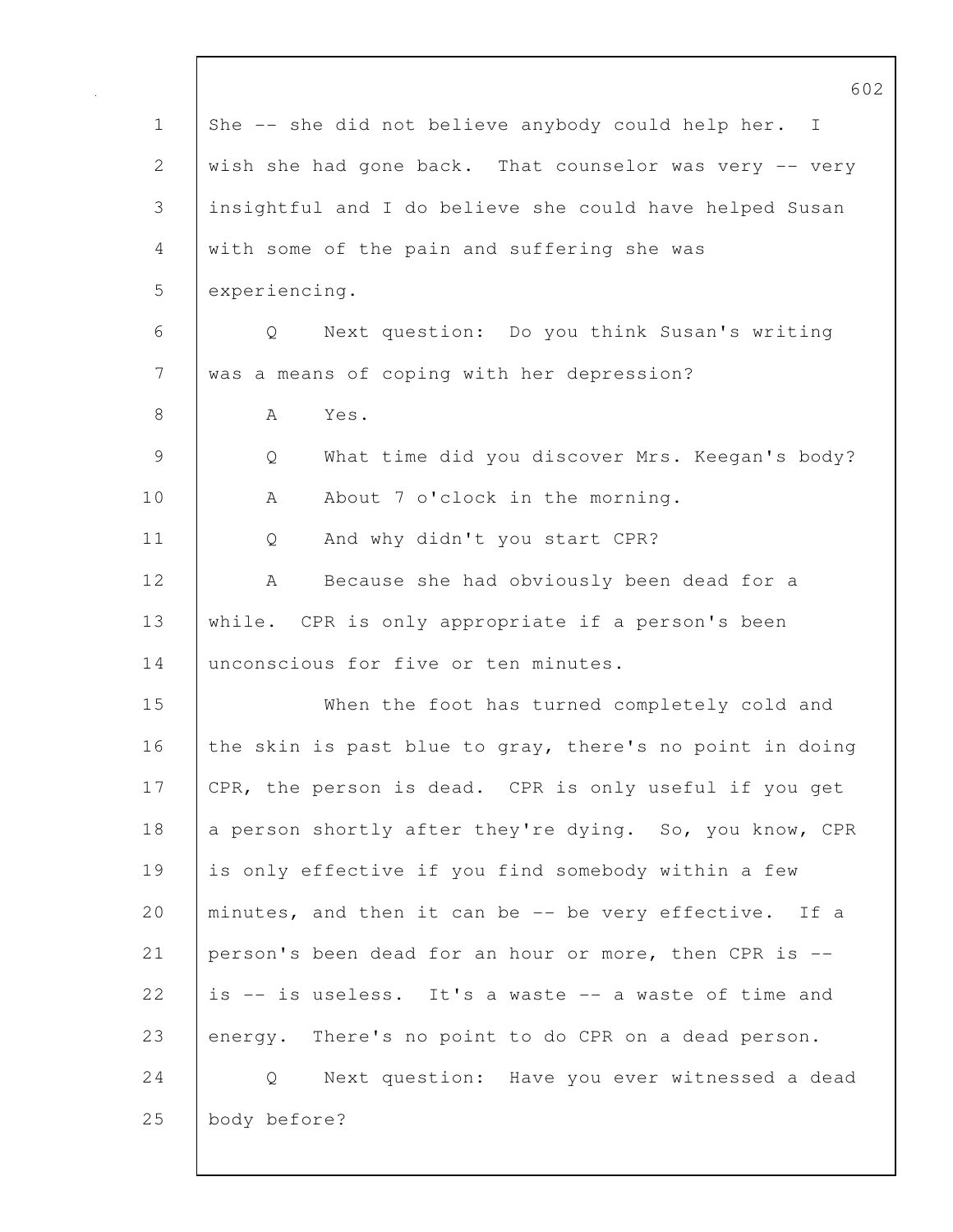| $\mathbf 1$    | Yes, many times. I'm a -- I'm a family<br>A              |
|----------------|----------------------------------------------------------|
| 2              | practice physician. I've worked 30 years in medicine.    |
| 3              | I've helped many people with the dying process.          |
| 4              | It's not true anymore, fortunately, but it               |
| 5              | used to be that doctors had to declare the person dead.  |
| 6              | So if a patient dies at 3 o'clock in the morning, the    |
| $7\phantom{.}$ | nurse can't say, "uh, the patient's dead."               |
| 8              | Let's say the first half of my career they               |
| $\mathcal{G}$  | would have to call the doctor and say "your patient      |
| 10             | died," and I would go to see the patient, confirm that   |
| 11             | they were dead, and then write a note, you know, patient |
| 12             | expired at 3:30 a.m., no pulse or respirations. So for   |
| 13             | a large part of my career it was only doctors who could  |
| 14             | declare people dead. Now that's changed.                 |
| 15             | An interesting anecdote -- I'll just kind of             |
| 16             | share it to keeps things a little more light-hearted --  |
| 17             | I once had a doctor friend declare a patient dead in the |
| 18             | middle of the night, thinking he was doing me a favor,   |
| 19             | went and got on stereoscope, listened for a heartbeat    |
| 20             | and breaths, wrote that the person was dead.<br>The      |
| 21             | following morning the person was alive. And it was kind  |
| 22             | of embarrassing to have to call my colleague doctor and  |
| 23             | say that his diagnosis of death was wrong.               |
| 24             | But so -- but yes, I've seen many dead people            |
| 25             | in my life.                                              |
|                |                                                          |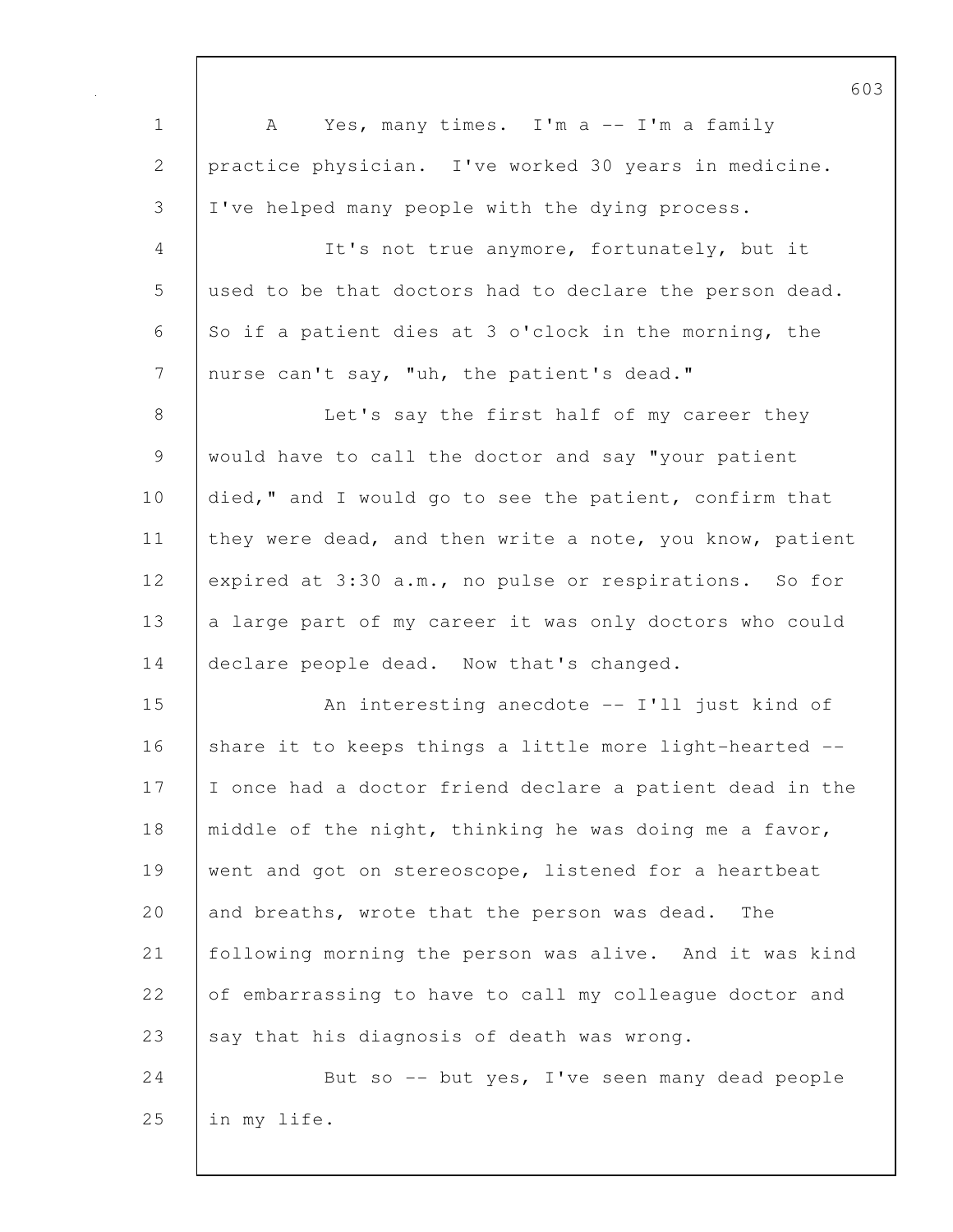|                | O (                                                      |
|----------------|----------------------------------------------------------|
| $\mathbf 1$    | Would you consider yourself to be empathetic?<br>Q       |
| $\mathbf{2}$   | Yes, I'm -- I'm highly empathetic. And that<br>A         |
| 3              | was one of my strong features as a physician in helping  |
| $\overline{4}$ | people. I could listen to people, be empathetic, try to  |
| 5              | help them without, you know, doing expensive and lots of |
| 6              | tests. I was trained that the secret of the care of the  |
| $\overline{7}$ | patient is in caring for the patient. And I was trained  |
| $8\,$          | that if you listen carefully to what people say, they'll |
| 9              | often give you the answer to the question of the problem |
| 10             | in a -- in a parenthetical remark. So my style of        |
| 11             | doctoring was to -- to really listen.                    |
| 12             | And for most of my career you could just                 |
| 13             | scribble notes. So you could keep eye contact with       |
| 14             | people, listen to what they're doing, stay engaged, and  |
| 15             | scribble notes. Then they switched over to electronic    |
| 16             | health record. It's very hard to give the appearance of  |
| 17             | being empathetic when your head is totally in the        |
| 18             | computer and the patient is over here kind of upset that |
| 19             | you're not even kind of looking at them.                 |
| 20             | So $I$ -- $I$ -- I was trained in the era where          |
| 21             | you're -- you're supposed to try to be kind with people, |
| 22             | take your -- your business is going to be often bad news |
| 23             | stuff, try to cut -- don't be untruthful, but try to     |
| 24             | round off the harsh edges of -- of reality. And I think  |
| 25             | people liked that I was able to relate and willing to    |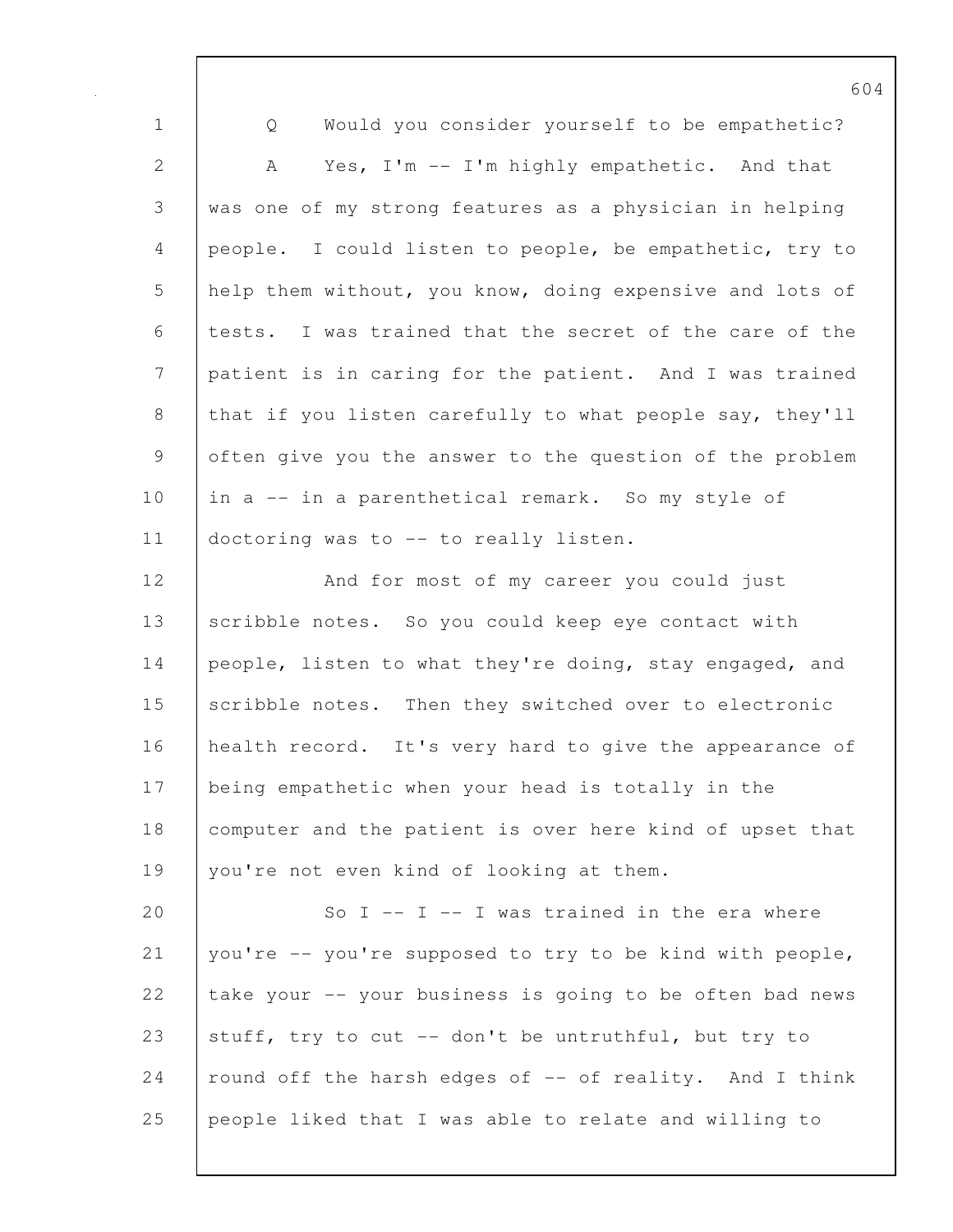1 spend time.

| $\mathbf{2}$    | Financially that's not longer possible.                  |
|-----------------|----------------------------------------------------------|
| 3               | Doctors have to see you on, you know, five-minute or     |
| $\overline{4}$  | seven-minute schedules. But I started doctoring in       |
| 5               | 1981, I did my own business for 23 years, and I spent as |
| $6\,$           | much time as I wanted.                                   |
| $7\phantom{.0}$ | You know, common things occur. Commonly -- I             |
| $\,8\,$         | have good understanding of a lot of problems, so I was   |
| $\mathsf 9$     | able to help people. I mean obviously you get things     |
| 10              | wrong; you don't help everybody. A lot of times I could  |
| 11              | help people just by sharing my knowledge or I think kind |
| 12              | of thought of myself as a translator in life's harsh     |
| 13              | realities, matching a person up with medical stuff, I'm  |
| 14              | trying to kind of translate what's going on and how the  |
| 15              | medical community can help them.                         |
| 16              | But yes, I -- I do feel like I'm an empathetic           |
| 17              | person.                                                  |
| 18              | Thank you, sir.<br>Q                                     |
| 19              | Did you ever try to change Susan's e-mail                |
| 20              | password?                                                |
| 21              | No.<br>A                                                 |
| 22              | Why did you write the prescriptions if they<br>Q         |
| 23              | weren't your patients?                                   |
| 24              | I was supplying Susan with drugs, which I<br>A           |
| 25              | knew -- I knew was wrong. But Susan was a very strong    |
|                 |                                                          |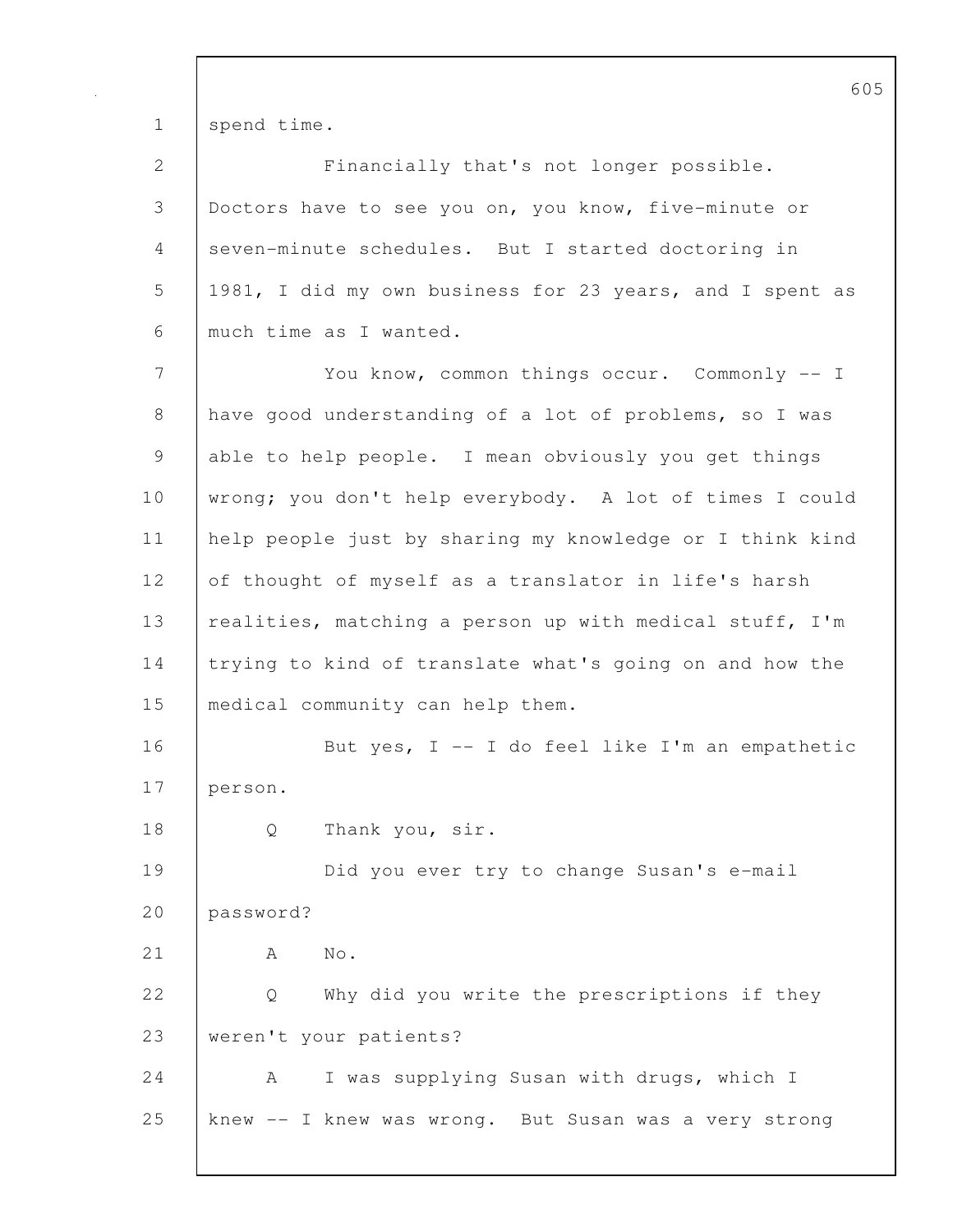|              | 606                                                      |
|--------------|----------------------------------------------------------|
| $\mathbf 1$  | woman and basically I was compliant and just helping her |
| $\mathbf{2}$ | get the drugs she needed in order to -- to function.     |
| 3            | MR. STOEN: Did you want me to say okay on                |
| 4            | these or just the ones that $I$ --                       |
| 5            | JURY FOREPERSON: The ones that you don't ask.            |
| 6            | MR. STOEN: The ones that I don't ask, okay.              |
| 7            | Next question.                                           |
| 8            | JURY SECRETARY: Question number 95 from juror            |
| 9            | 609424.                                                  |
| 10           | Q<br>(BY MR. STOEN) Do you believe Susan committed       |
| 11           | suicide?                                                 |
| 12           | Not in a sense of banging her own -- banging<br>A        |
| 13           | her own head; yes in the sense that she knew what she    |
| 14           | was doing with drugs and alcohol had -- had lethal       |
| 15           | possibilities.                                           |
| 16           | Okay. This one is somewhat related, but you<br>Q         |
| 17           | may have answered it already: How does one kill one's    |
| 18           | self by falling in a bathroom?                           |
| 19           | You -- you -- you hit your head, you know,<br>A          |
| 20           | hard enough that there's a brain injury or bleeding      |
| 21           | happens, or that's just part of a more complicated       |
| 22           | scenario where you lose consciousness, fail to protect   |
| 23           | your airway. There are many different ways people die.   |
| 24           | But head injury can be a cause of -- events that cause   |
| 25           | you to die.                                              |
|              |                                                          |

 $\mathbf{I}$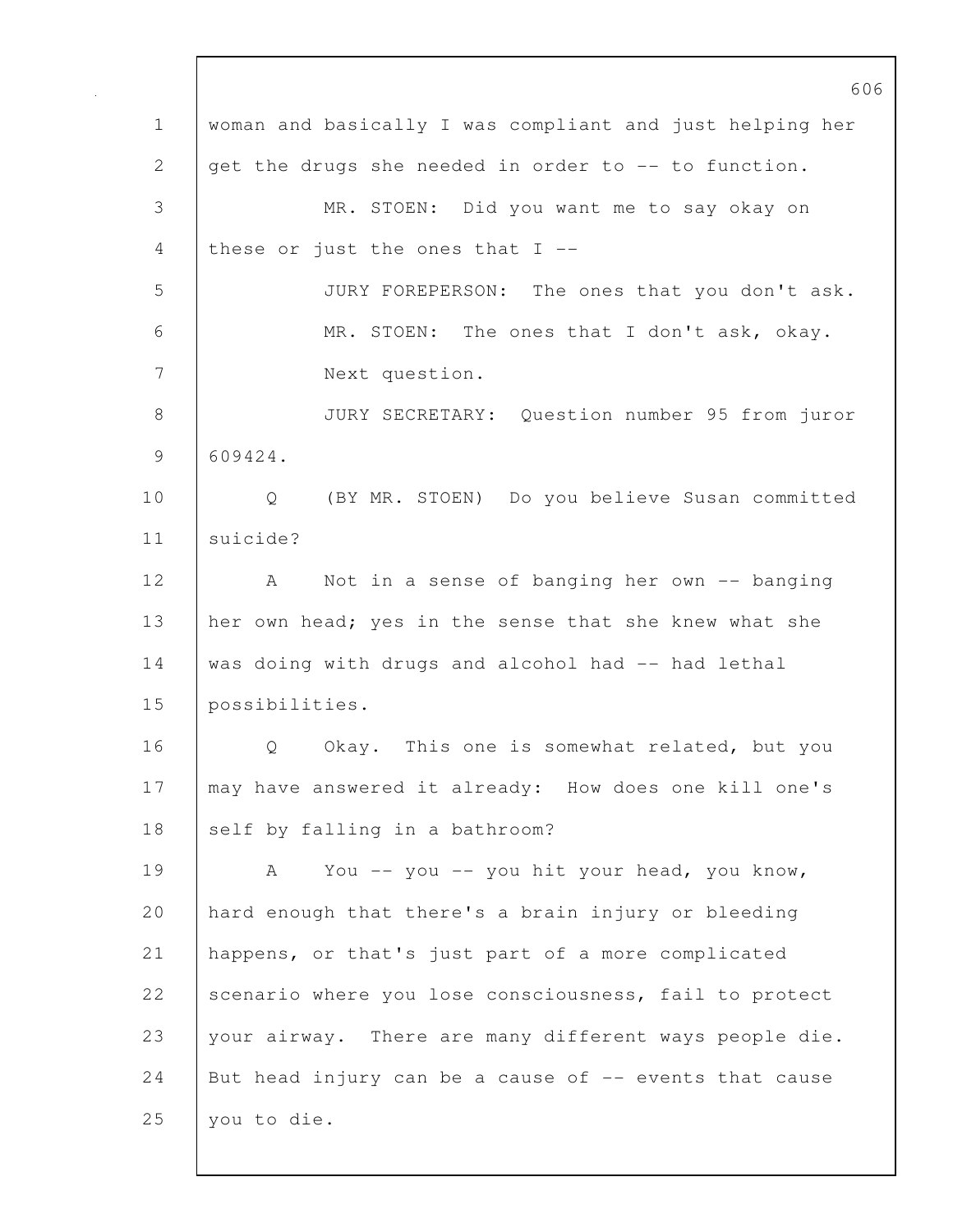1 | A head injury -- so when you have a head 2 injury, if you hit your head and you have internal 3 bleeding, the pressure builds up inside of the head and 4 the skull is complete. As pressure increases, it starts 5 to cause parts of the brain to not work, including the 6 part of the brain that tells your body to breathe. 7 So -- and I don't know if this was -- this was 8 found in autopsy. I don't have any information about 9 autopsy or any of that kind of stuff, but was there --10 you know, I mean internal bleeding inside of your head 11 | can cause people to die. 12 Q Next question: Do you consider yourself the 13 victim in this situation? 14 A No, no. Susan -- Susan is the unfortunate 15 victim. I'm not -- I'm not a victim at all. I do feel 16 like my children are victims because they're the ones 17 who are suffering. They had a really good mother who --18 who loved them dearly. They've lost their mother. 19 The community, you know, reputation for the 20 Keegan name is -- is hard. My son recently moved here. 21 He's joining the faculty at the high school. It's very 22 hard on  $--$  on  $--$  on the family. I  $--$  I  $--$  I do  $--$ 23 I'm sorry, what was the question? Am I angry? 24 | Do I consider myself a victim? 25 Q Yeah.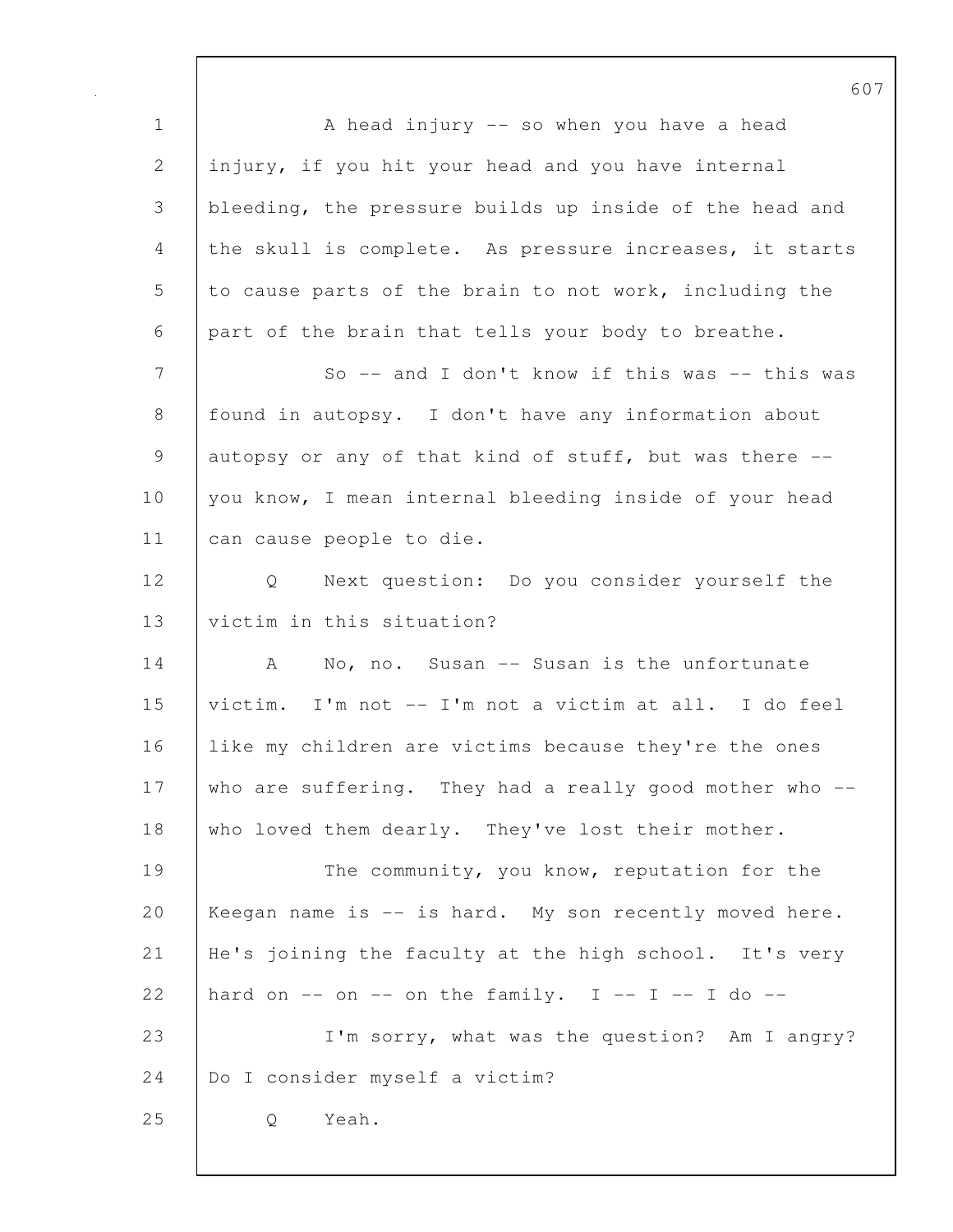1 A No, I don't consider myself a victim, but I do 2 feel like I'm being punished. And I'm -- I'm -- I'm -- 3 on some level I'm upset that the people who say that 4 they love Susan the most, Oni and Karyn, are -- have 5 pursued this so vigorously. So that if I am indicted, I 6 will continue to pay \$450 an hour to an -- an attorney 7 at a time when I'm dying. So, essentially, the people 8 who love Susan are transferring an estate that should go 9 to my children and grandchildren; instead, it's going to  $10$  go into the pockets of attorneys and  $-$  and criminal 11 experts. So that kind of -- that kind of bums me out. 12 | But, you know, the Lord works in strange and 13 | mysterious ways. There's a reason this is happening. I 14 don't know what it is. I don't -- I don't presume to 15 ask questions of why God is doing it. I just accept 16 that it happens and try to be a full participant. 17 | Q Thank you, sir. 18 MR. STOEN: Next question. 19 JURY SECRETARY: Question number 96 from juror 20 616861. 21 Q (BY MR. STOEN) Why didn't you say the kind 22 things about Mrs. Keegan at her funeral that you just 23 told us? 24  $\vert$  A I was too upset to get up in public and talk, 25 to actually stand up and talk in front of people and to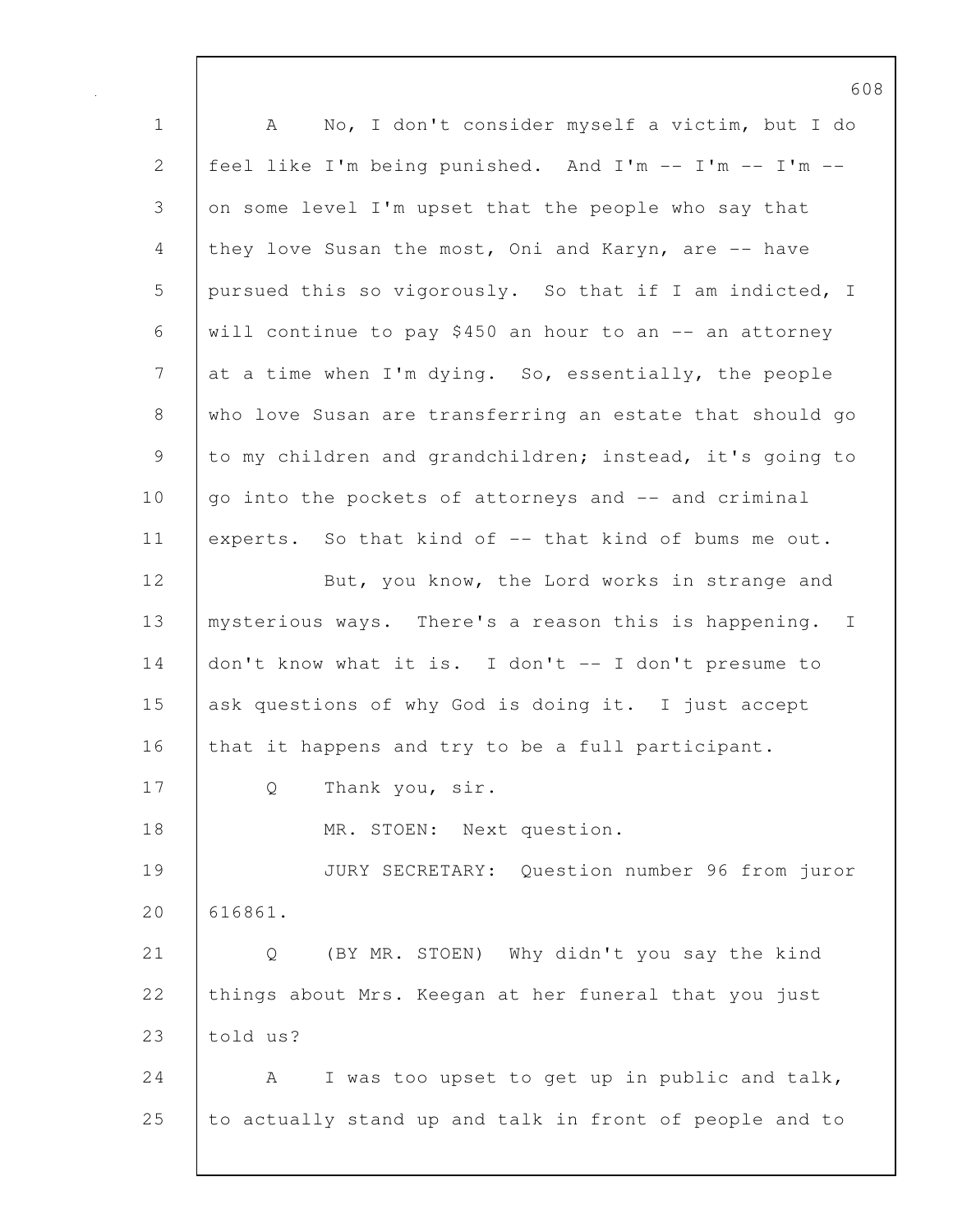609 1 think that your words come out, you know, properly. 2 To be honest, just trying to make that whole 3 affair run, to have a service and get it coordinated and 4 get speakers and whatever, you know,  $I - - I - - I$ 5 did end up in the position kind of project manager to 6 get the -- the funeral event to happen. And actually 7 standing up and talking -- my son Luke was an eloquent, 8 you know, family representative, so  $I - - I$  was in no 9 position to get up and talk about it. 10 Q Next question: Do you still use drugs for 11 sleeping? 12 | A Yes, definitely. 13 Q And do you like the way they make you feel? 14 | A I like that I can go to sleep instead of being 15 worried about this or dying or whatever. So with --16 with sleeping medications, it's not how you feel, it's 17 like how fast you fall asleep. 18 And I use sleeping medication that, at the 19 | right dose, I can fall asleep, you know, pretty 20 promptly, sleep well, and wake up in the morning feeling 21 refreshed without being, you know, drugged or hungover. 22 |  $\circ$  And what stage is your cancer, sir? 23 A My cancer is stage four metastatic cancer. 24 It's a terminal  $-$  terminal cancer. So  $-$  so there's  $-$ 25 | there's  $-$ - when you talk about cancers, there's four  $-$ -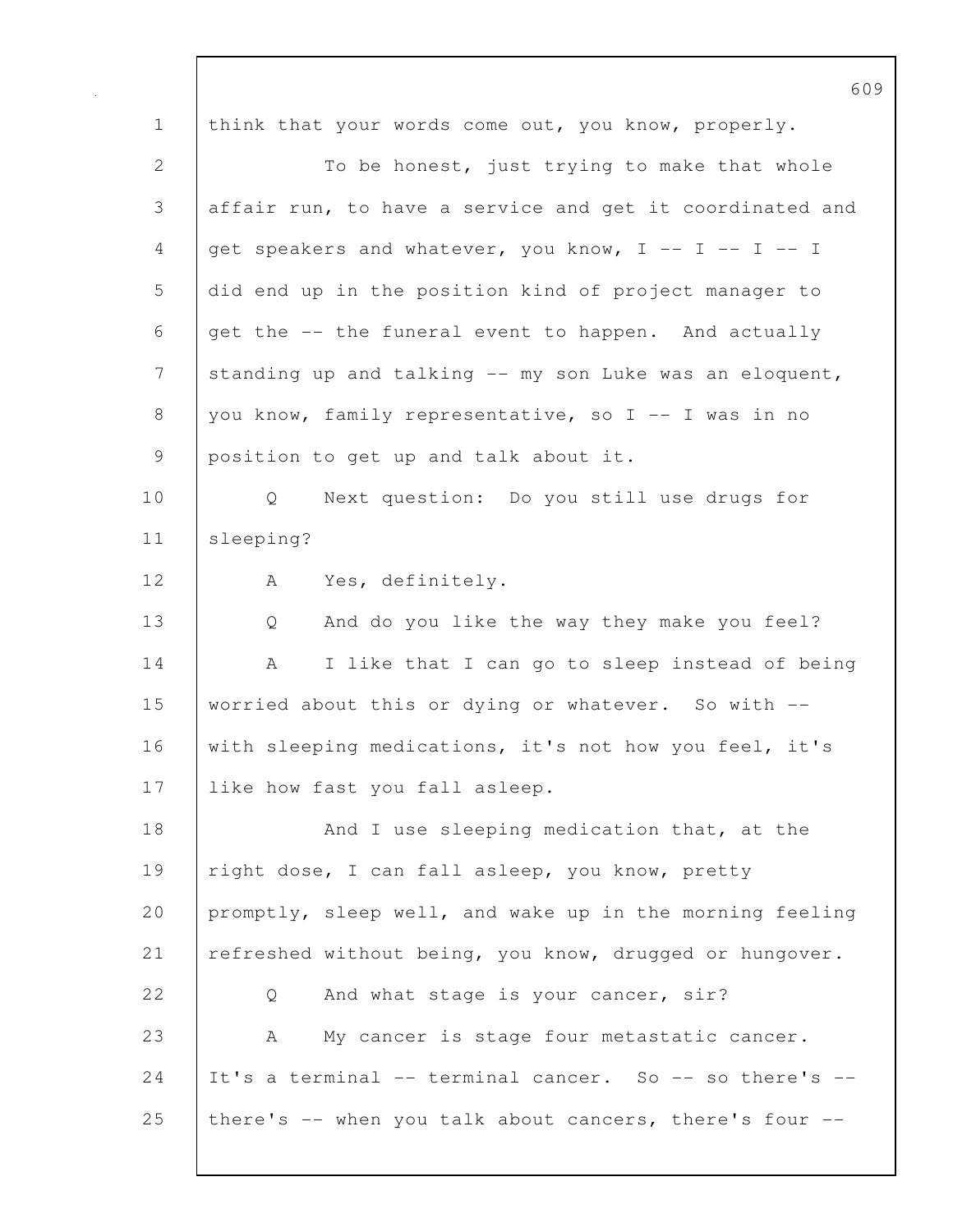| $\mathbf 1$                                                                                                                                | there's four -- four stages, and stage four is where the |
|--------------------------------------------------------------------------------------------------------------------------------------------|----------------------------------------------------------|
| $\mathbf{2}$                                                                                                                               | cancer has left where it started out and it's spread in  |
| 3                                                                                                                                          | other places. And I think I said to you it's in 12       |
| 4                                                                                                                                          | bones. It's majorly in my hip bones interfering with     |
| $\mathsf S$                                                                                                                                | walking. It's totally blocked my lymph system, so my     |
| 6                                                                                                                                          | leg is double -- double the size. The lymph nodes have   |
| $\mathcal{L}_{\mathcal{A}}^{(n)}(\mathcal{A}) = \mathcal{A}_{\mathcal{A}}^{(n)}(\mathcal{A}) \mathcal{A}_{\mathcal{A}}^{(n)}(\mathcal{A})$ | spread up the abdomen, through the chest, into the neck. |
| $\,8\,$                                                                                                                                    | The vertebrae -- interestingly, the highest vertebrae,   |
| $\mathsf 9$                                                                                                                                | the first cervical one, has cancer in it. The cancer     |
| 10                                                                                                                                         | spread from the bottom of my abdomen to the top.         |
| 11                                                                                                                                         | In addition to staging, they -- they -- they             |
| 12                                                                                                                                         | look at the tumor, and under the microscope doctors can  |
| 13                                                                                                                                         | kind of say this a low grade tumor, this is a medium     |
| 14                                                                                                                                         | grade tumor, this is a high grade; high grade meaning,   |
| 15                                                                                                                                         | you know, really aggressive, fights hard, grows fast,    |
| 16                                                                                                                                         | spreads stuff. They told me early on mine was a high     |
| 17                                                                                                                                         | grade tumor. They could tell me that.                    |
| 18                                                                                                                                         | They did, through UC, two state-of-the-art               |
| 19                                                                                                                                         | immunotherapies, very kind of high tech treatments, that |
| 20                                                                                                                                         | do have success for some people with bladder cancer, and |
| 21                                                                                                                                         | both failed. And you can see they failed because they    |
| 22                                                                                                                                         | take -- what they do is they take pictures. They take    |
| 23                                                                                                                                         | pictures and they see that your lymph nodes have gotten  |
| 24                                                                                                                                         | bigger. They say: This is not working, we're not going   |
| 25                                                                                                                                         | to continue to give you \$25,000 injections, you know,   |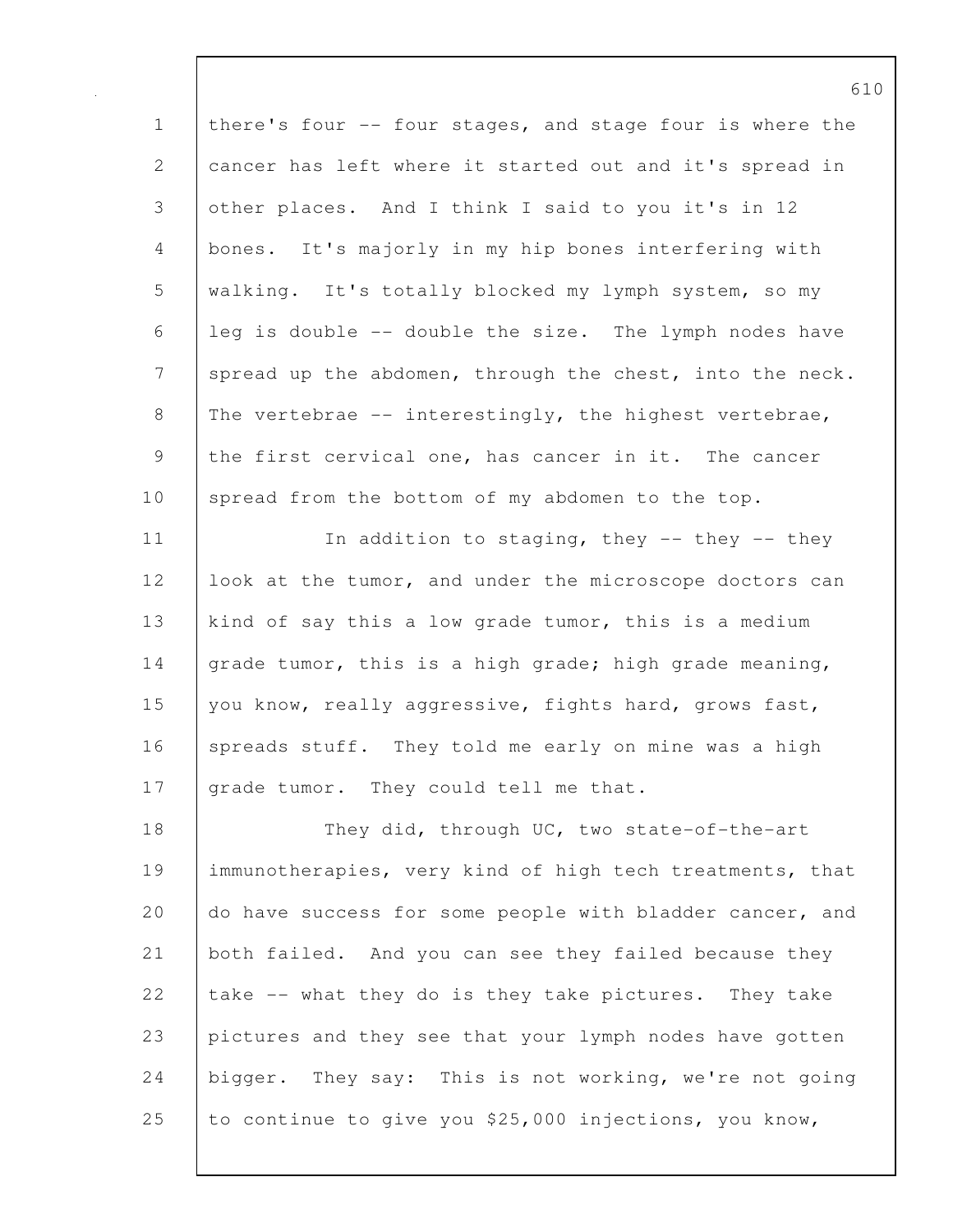1 you're kicked out of the program, let's try this 2 program. 3 And it's like the same thing, wow, this is  $4$  a -- you know, they will give you -- they gave you a 5 very good pep talking, really encouraging. I thought, 6 wow, they have something here that's really designed 7 specifically for my tumor in the sense that they can 8 | look at the tumors and see the receptors and target. 9 Nowadays it's called immunotherapy. I mean they had an 10 excellent immunotherapy option. That again failed. 11 | The same day that I got kicked out of my 12 second immunotherapy program I got a tape-recorded 13 | message from the DA's office saying, you know, get in 14 touch with them about, you know, a grand jury. 15 So I'm stage four, highly aggressive tumor. 16 Would you like me to read two letters from 17 doctors? No? One doctor says six -- six months to a 18 year, probably less; another doctor says six months. 19 Q Are you undergoing therapy? 20 | A Psychotherapy, chemotherapy, or what kind of 21 | therapy? 22 Q I presume it's psychotherapy. 23 A No, I'm not undergoing psychotherapy. 24 MR. STOEN: Next question. 25 JURY SECRETARY: Question number 97 from juror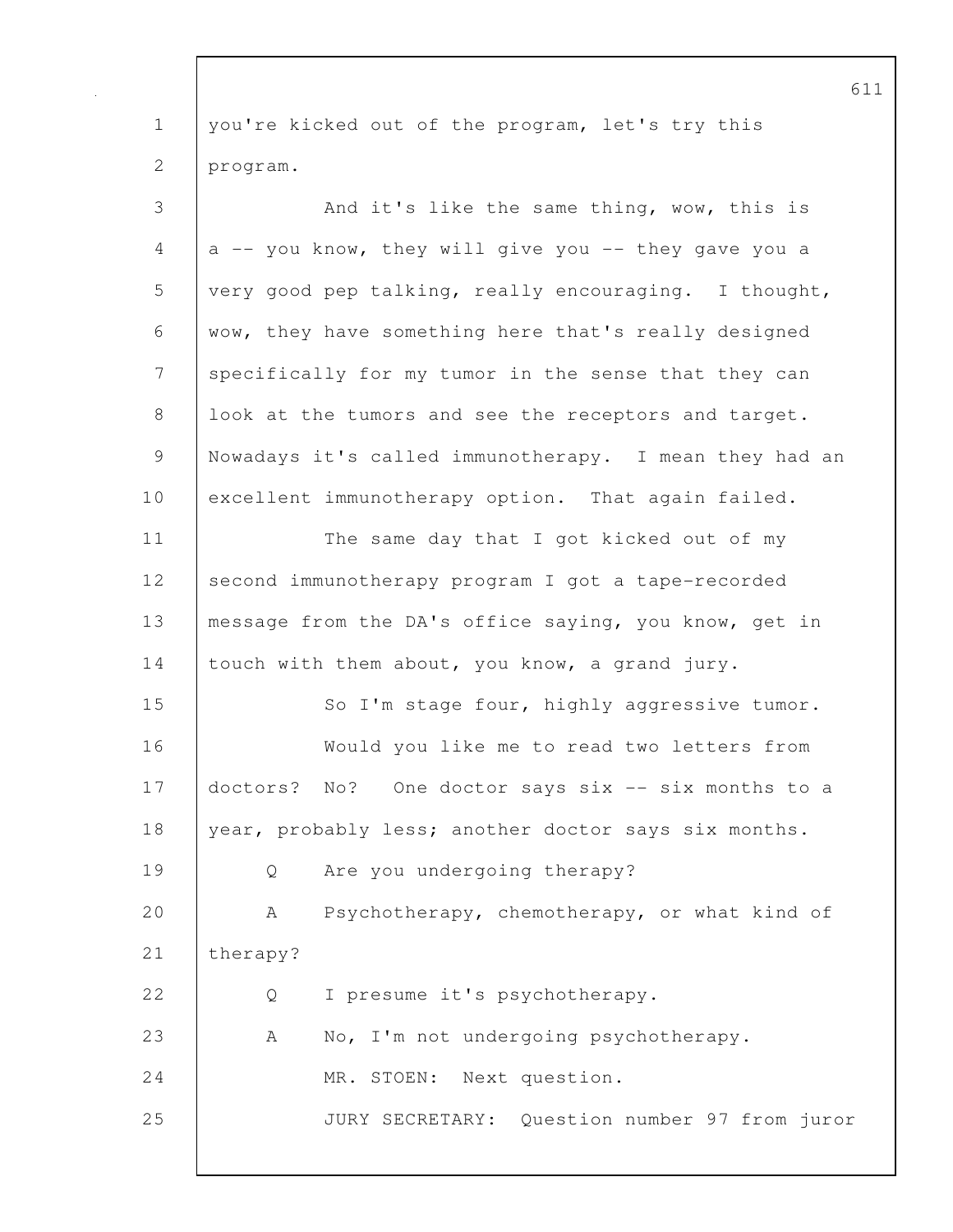|             | 612                                                      |
|-------------|----------------------------------------------------------|
| $\mathbf 1$ | 636055.                                                  |
| 2           | (BY MR. STOEN) Why were you concerned with<br>Q          |
| 3           | getting the autopsy results the very day of Susan's      |
| 4           | death?                                                   |
| 5           | I wasn't concerned with getting the autopsy<br>A         |
| 6           | results the very day of Susan's death. I don't know      |
| 7           | who $--$ who said that or where that information $--$    |
| 8           | information came from. That's -- that's not a -- a true  |
| 9           | situation.                                               |
| 10          | I had no contact really -- so on the day of              |
| 11          | Susan's death, the first people who come to the house    |
| 12          | are the emergency staff. So when I saw that Susan was    |
| 13          | dead, I dialed 9-1-1 and tried to very calmly            |
| 14          | communicate this woman was dead, they did not need to be |
| 15          | coming with sirens and flashing lights and stuff, but    |
| 16          | you know, they need -- they needed to come.              |
| 17          | The emergency medical people come. They                  |
| 18          | confirm that. They leave a person there and call the     |
| 19          | police coroner's office. The coroner's office come.      |
| 20          | They interview me, take pictures, do -- do their thing,  |
| 21          | search the house.                                        |
| 22          | So -- so while one female officer was                    |
| 23          | interrogating me, so to speak, or getting my details or  |
| 24          | asking me questions, there was another male officer      |
| 25          | who's going through my house, finding -- you know,       |
|             |                                                          |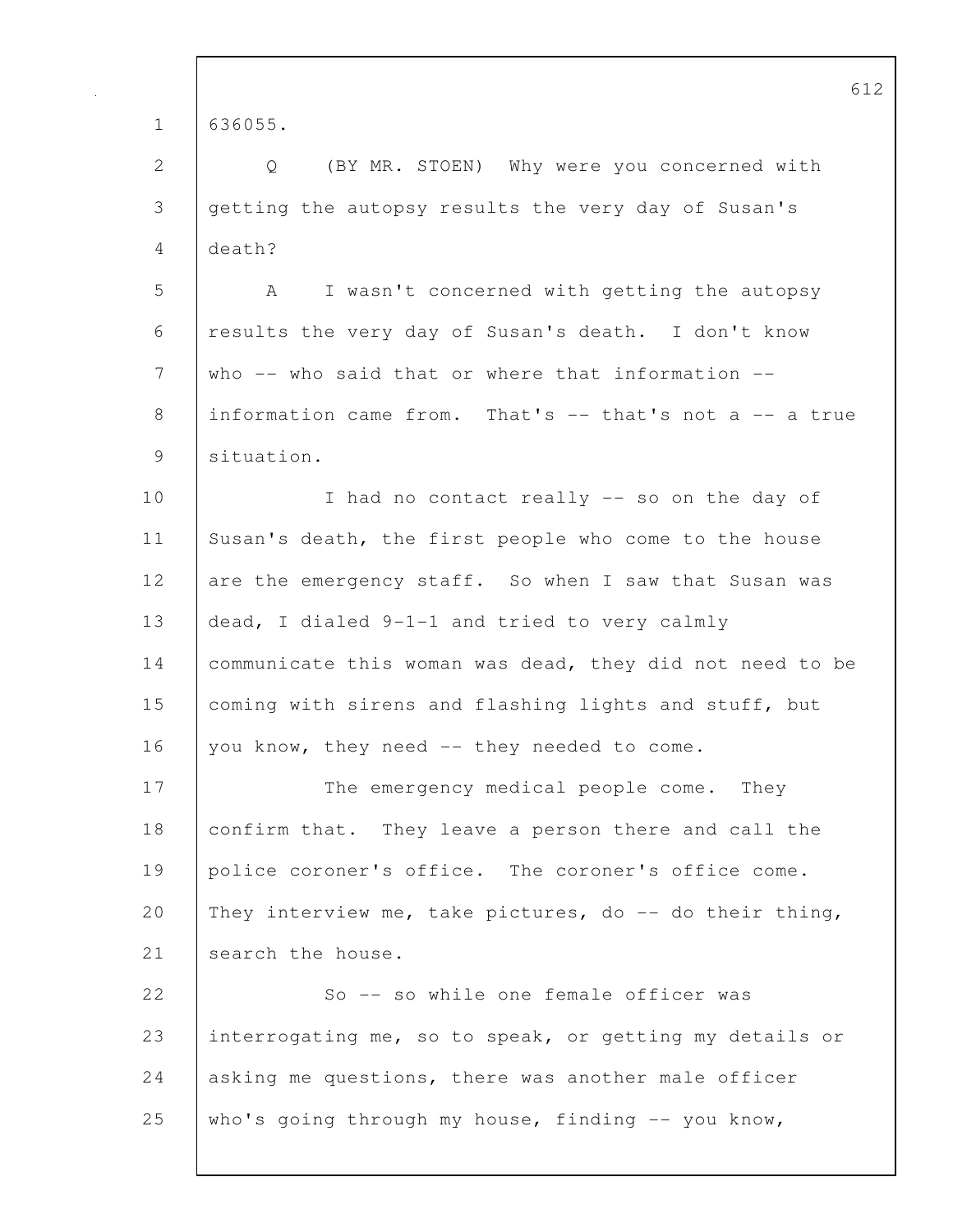1 | finding stuff, you know, and -- and -- and searching the 2 house. I presumed that was all a regular part of any -- 3 any death. It wasn't until February when I still had 4 been unable to get a copy of the death certificate and 5 the Anderson Valley Advertiser had run a front-page 6 article that I consulted an attorney. And the attorney 7 basically said, you know, just keep your mouth shut, you 8 know, don't do anything.

9 | I was called by, I think he was a sergeant 10 then, Scott Poma who said, "We want to talk to you. 11 | Come on down and talk to us." And -- actually, no, that 12 was before I hired the attorney. So -- so -- but in 13 February, before I hired an attorney, Scott Poma said, 14 | "Come on down. We want to talk to you." And I said, 15 "I'm willing to talk to you, but I know I'm a spouse and 16 | I'm entitled to a police report, autopsy report, you 17 know, toxicology" -- "toxicology report." And he said, 18 | "Sure, I'll give them to you." So I said, "Great."

19 | And so I went down and met with Officer Poma. 20 But it wasn't like sitting down with somebody in his 21 office, I was in an interrogation room and there was 22 another sheriff in there. And I don't know who he is, 23 but there was -- there was a witness in there, and 24 they  $-$  they  $-$  they started to ask me questions, which 25 I answered.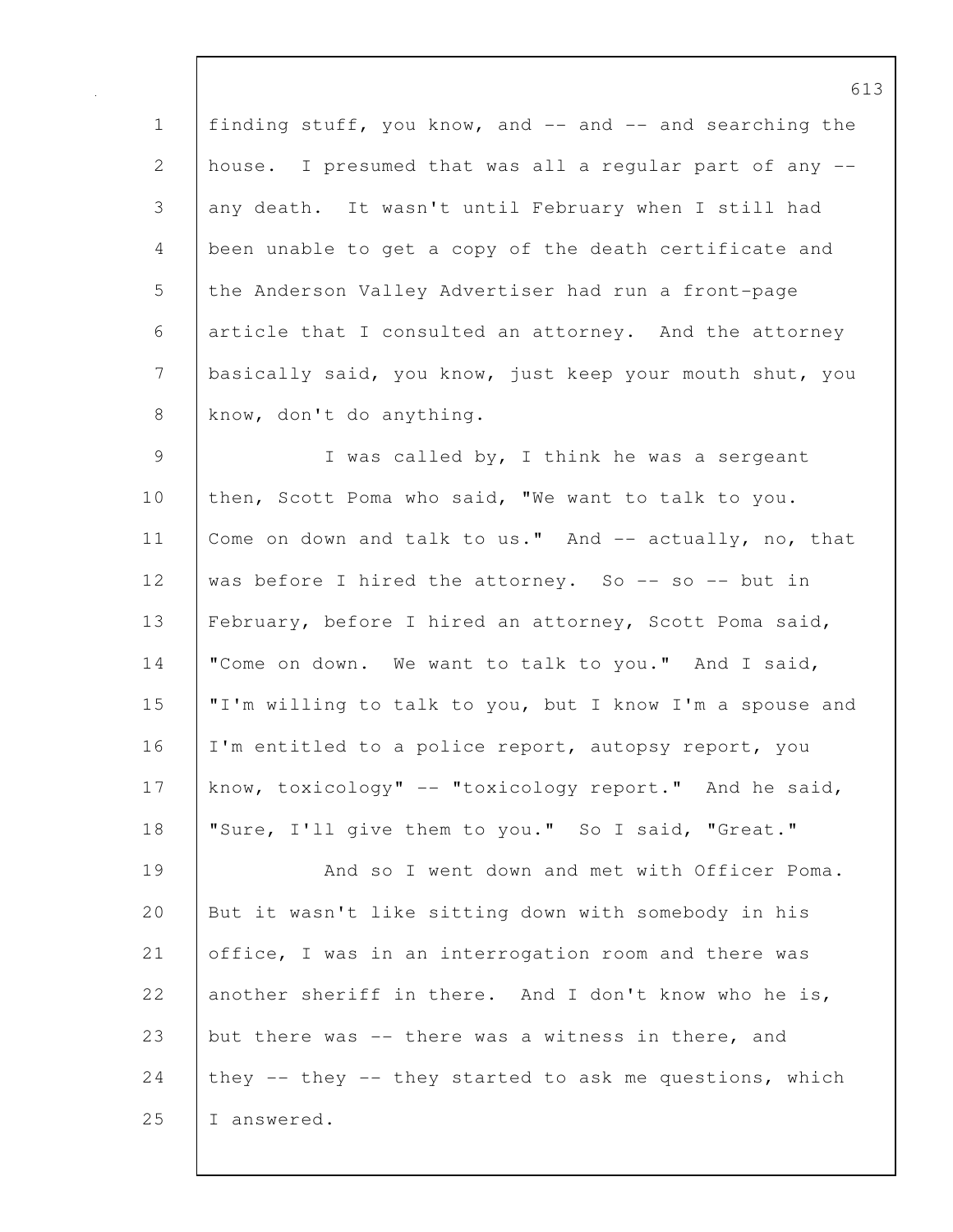1 And then I said, "Well, I want" -- you know, 2 "You said this was the deal. Let me see some of the 3 information."

4 So he said, "Here's the toxicology report," 5 and he handed me -- this is all Officer Poma -- he 6 handed me a three-page document. And I read the first 7 page and, sure enough, it had drug listings for drugs 8 that I would believe were in Susan's system. I turned 9 to the second page, it's a different font and there's a 10 | list of -- of cardiac drugs, heart drugs in very high 11 amounts that would never in a million years be in 12 Susan's system. And this was in fact the toxicology 13 | report from someone who had attempted to be resuscitated 14 at a hospital, so CPR was done. They do the airway, 15 | breathe, circulate, but they used the drugs.

16 | And so they gave me a toxicology report, and 17 page 2 has all of these, you know, cardiac drugs. And 18 it's like I said, this is -- this is -- this is not 19 | real. And at that point I knew for sure I was not just 20 being interviewed for information purposes, but that I 21 was a suspect because they had just tried to do a trick 22 on me. So I got up and left and, you know, hired an  $-$ 23 an attorney who advised me that don't talk to anyone, 24  $\vert$  don't talk to  $-$  don't answer anything in the press, 25 keep your mouth shut, and they're going to come search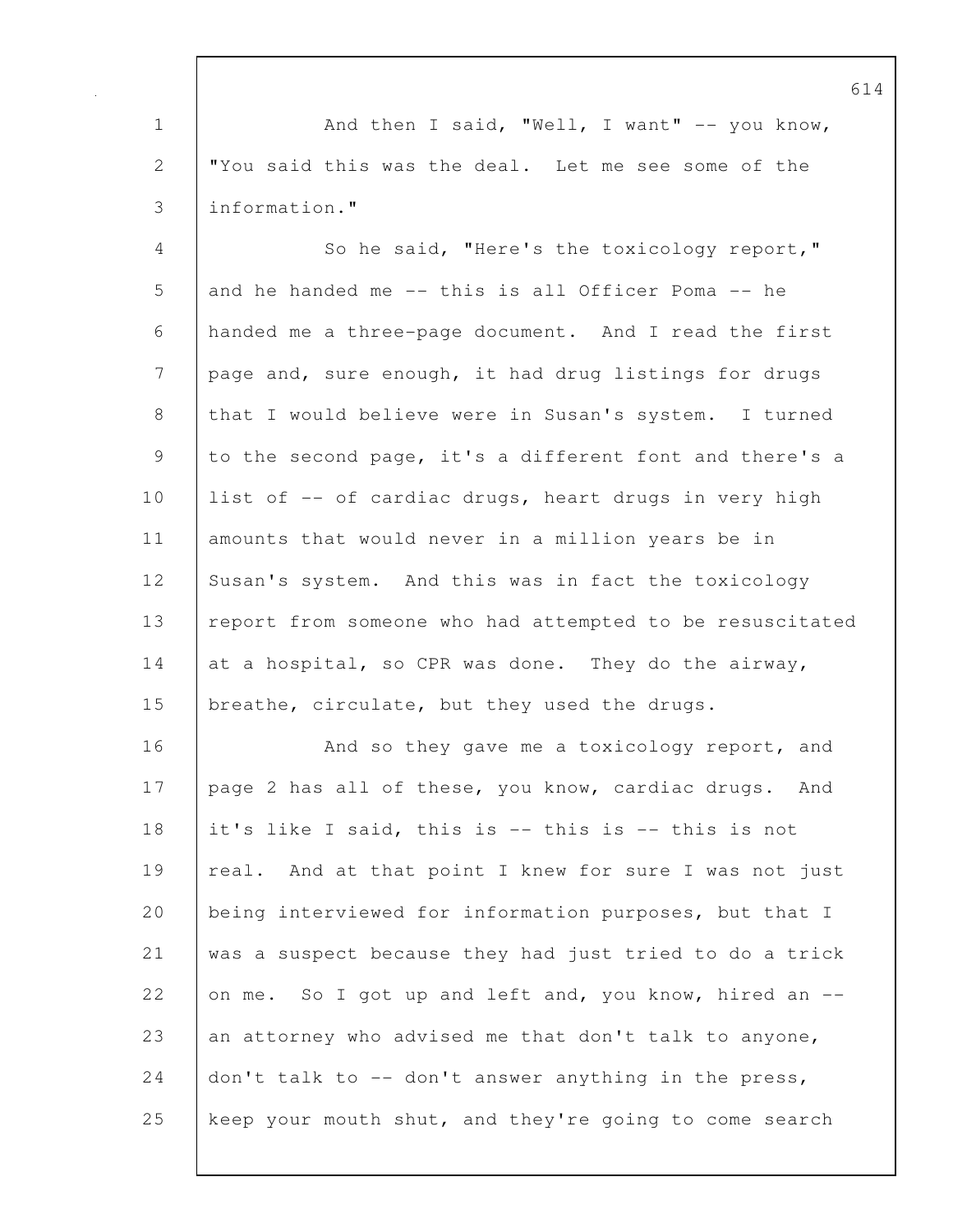615 1 your house, so if you have anything in your house you 2 don't want the police to find, I'm telling you they're 3 going to be searching your house, you better -- kind 4 of come and get it. 5 Sure enough, they came in June and searched my 6 house. I don't know if you've ever been a victim of a 7 police search, but basically they take everything that 8 was in one room and inspect it and pile it in the middle 9 of another room and they take the dirtiest, most 10 | repugnant ugly blankets and nail them to your windows to 11 create darkness so they can look for blood or something. 12 | I don't know what they're doing, but it was -- you know, 13 | they left my house a mess. 14 | My attorney said, "Don't touch anything. 15 We're going to take pictures of this. This -- this --16 this is really unacceptable what the sheriff's office 17 did to your house." 18 Q For the next question you can dispute the 19 premises as you wish: You keep saying suspicious 20 murder, but didn't you say this was a fall due to 21 drinking and drugs? Why would you say you thought this 22 was a suspicious murder? 23 A Because that's what it's being investigated 24 as. I -- I -- I haven't -- I haven't seen a death 25 certificate that says homicide. I have seen death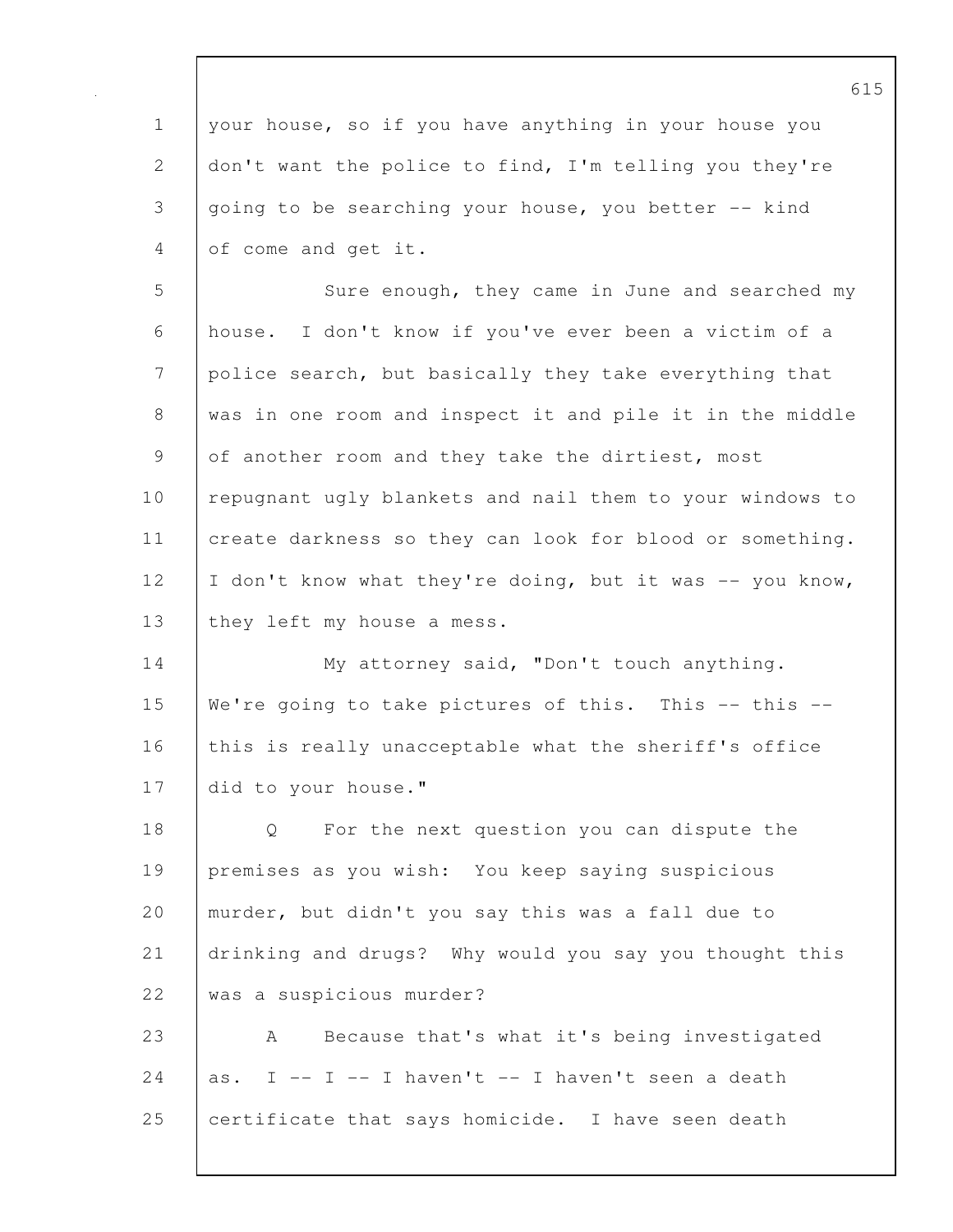616 1 certificates that say uncertain cause of death. 2 You're saying to me that it's been decided 3 that it's a homicide. I'd love to see that death -- the 4 death certificate that says that. 5 So I'm just staying in harmony with what other 6 people are saying, that this is a murder, you know. 7 Q Okay. I'll try to respond to your question. 8 | A Sure. 9 Q I have before me Exhibit Number 23, which is a 10 | three-page document, and the third page states -- I'll 11 | show it to you, sir -- "Physician Coroner's Amendment" 12 and then it states on line 119, first of all, "statement 13 of corrections could not be determined" and then the 14 next column says "homicide." 15 A What was the date -- what was the date of 16 that? When was that correction made? 17 | Q I believe it was in August of 2012. 18 A No, this was issued August 1st, 2017. This 19 was just -- just decided that it was a homicide. August 20 1st, 2017. 21 Q Okay. Would you take a look where it says 22 | "date accepted for registration" when it was filed with 23 the state and see what date that is, please. 24 A 8/15/12. 25 Q Thank you.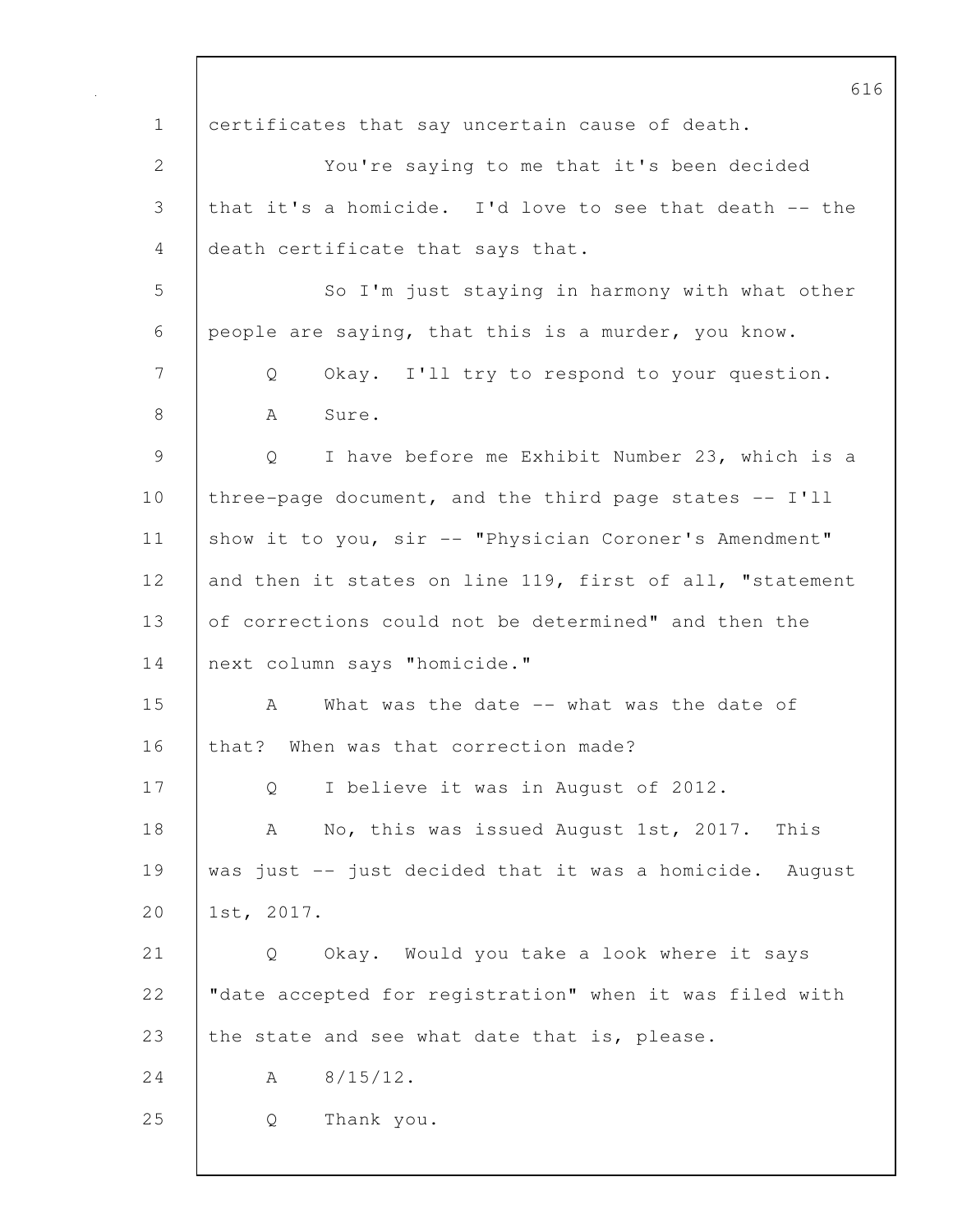617 1 | A Could -- could I actually read the death 2 certificate? 3 Q You may, sir. 4 A I haven't seen this one. 5 (Brief pause.) 6 Yeah, this is, again, date issued and 7 stamped -- I'd ask you guys to look at this. The stamp, 8 the color coded stamp, is date issued August 1st, 2017. 9 That's the first time that the cause of death is listed 10 as a homicide. It was literally, you know, earlier this 11 month. 12 Q I missed one of the questions in the last set 13 of questions: How long does it take for the sleeping 14 meds you take to take effect? 15 | A Uh, five, ten minutes. 16 | O Five to ten minutes? 17 A Yeah. 18 Q And were these the same sleeping meds that you 19 | were taking on November 10th, 2010? 20 A No, no. 21 | 0 No? 22 A In 2010 I was using Restoril, also known as 23 Temazepam. I do not use that medicine any longer. My 24 preferred sleep medicine, because it works really well 25 for me, is called Zolpidem, Z-o-l-p-i-d-e-m. A five- or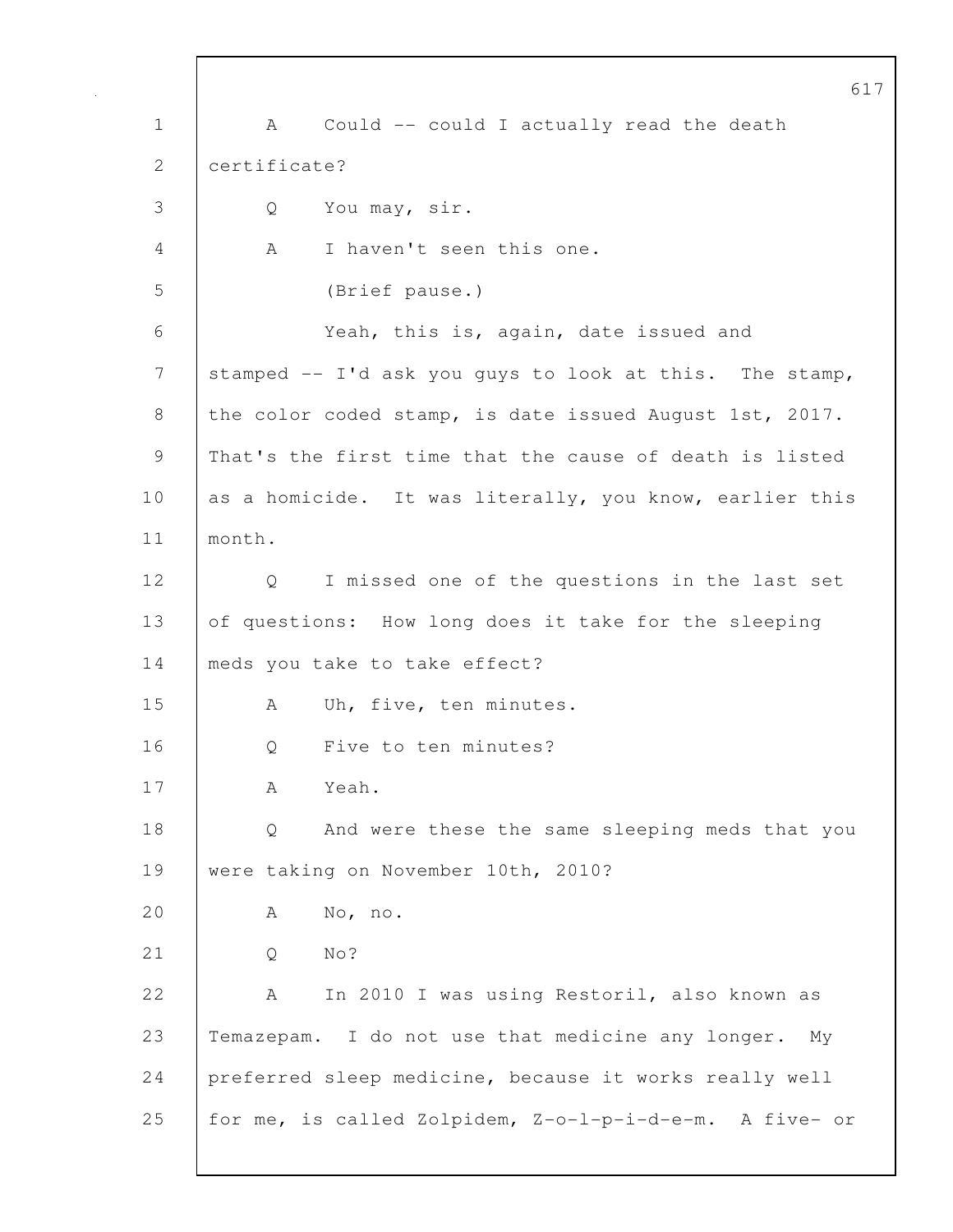618 1 ten-milligram dose can help me to be asleep in, you 2 know, ten minutes. Zolpidem is better known to most 3 people as Ambien. 4 Q And how long would it take the sleeping pill 5 | that you were taking in November of 2010 to take effect? 6 A So the question is how long would the Restoril 7 that I was taking in November of 2010? 8 | O Yes. 9 A This is a much slower drug to act and lasts 10 | much longer. So that drug can have an effect anywhere 11 | in 30 to 60 minutes I would say. 12 | Q Thirty to sixty minutes? 13 | A Yeah. 14 Q Okay. 15 MR. STOEN: Next question. 16 JURY SECRETARY: Question number 98, juror 17 number 619185. 18 Q (BY MR. STOEN) If you believed that Susan had 19 a drug problem or addictions and you were angry at her 20 for addictions, why did you provide prescriptions for 21 her and her friends to provide for opioids? 22  $|$  A I did until I stopped doing that, and I -- I 23 did it because Susan pretty much, you know, told me this 24 is what she wanted to be  $-$ - me to be doing, and if I 25 wanted -- wanted life to be good, then, you know, I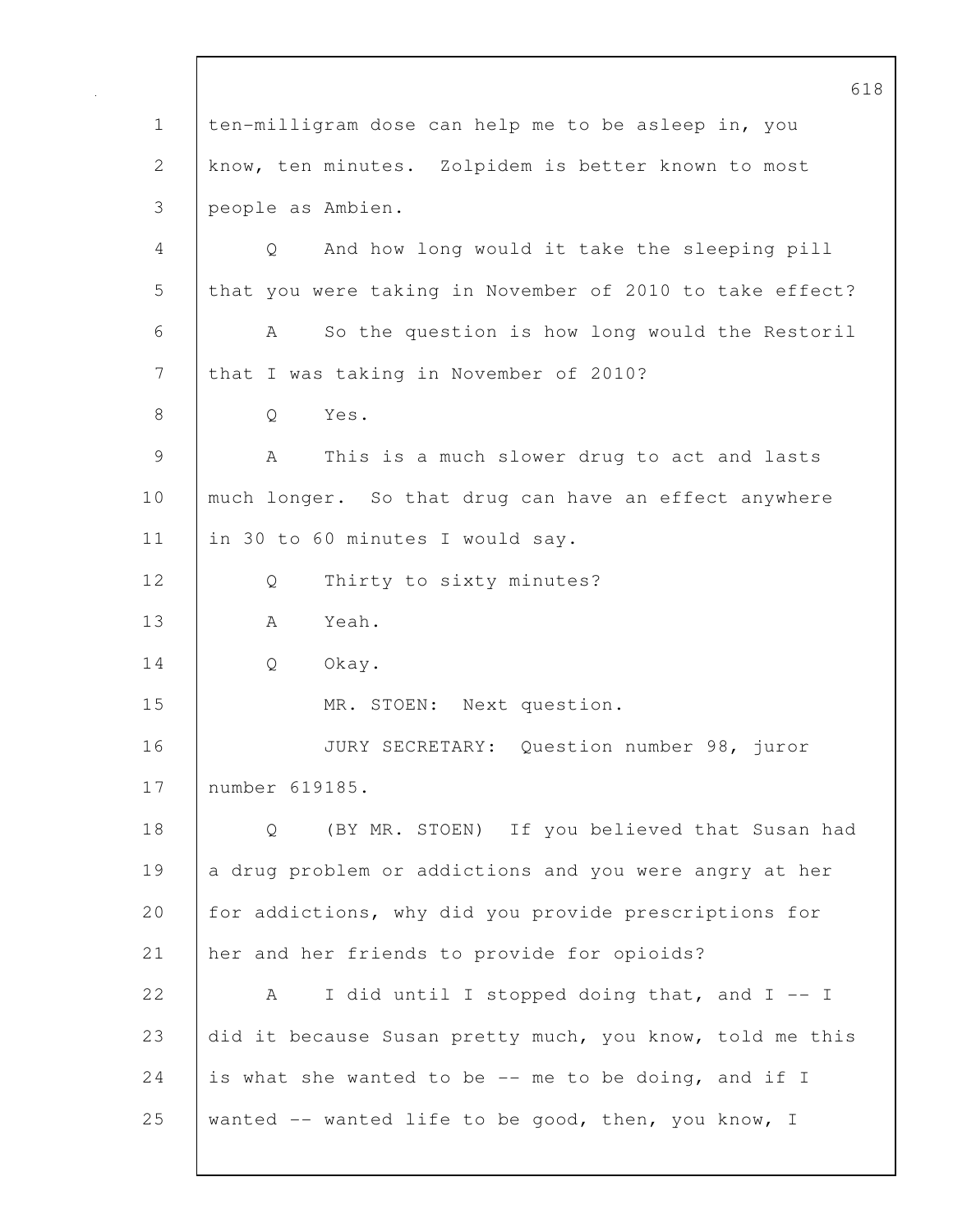|              | ρT                                                       |
|--------------|----------------------------------------------------------|
| $\mathbf 1$  | should -- I should be doing this. So it was kind of      |
| $\mathbf{2}$ | like, you know, if the queen in the house is happy, then |
| 3            | everybody -- everybody's happy.                          |
| 4            | Susan was not a person that's easy to say no             |
| 5            | When I told her that I was not going to do it<br>to.     |
| 6            | anymore, she was angry at me and basically said,         |
| 7            | "Well, I can still get the drugs. I'll just be spending  |
| $8\,$        | your money" -- "more of your money to buy them on the    |
| 9            | street."                                                 |
| 10           | I was, okay, so be it.                                   |
| 11           | This is sort of related: If Susan's addiction<br>Q       |
| 12           | was the reason for you to file for divorce, why did you  |
| 13           | provide prescriptions to her for opioids?                |
| 14           | Well, I provided prescriptions to her for<br>A           |
| 15           | opioids because she pretty much demanded it and it was a |
| 16           | way to keep the marriage, you know, as harmonious as     |
| 17           | I -- as I could keep it. At the point that I didn't      |
| 18           | want to be doing it anymore and I said, "let's get you   |
| 19           | off this stuff," when she said she wasn't willing to do  |
| 20           | that, she liked using the drugs, that's when I made the  |
| 21           | decision to -- to divorce her, when she really wasn't    |
| 22           | willing to seek help with the problem.                   |
| 23           | And the problem was growing. What started out            |
| 24           | as a small amount of drugs, her drug usage was           |
| 25           | increasing and she was becoming much more kind of        |
|              |                                                          |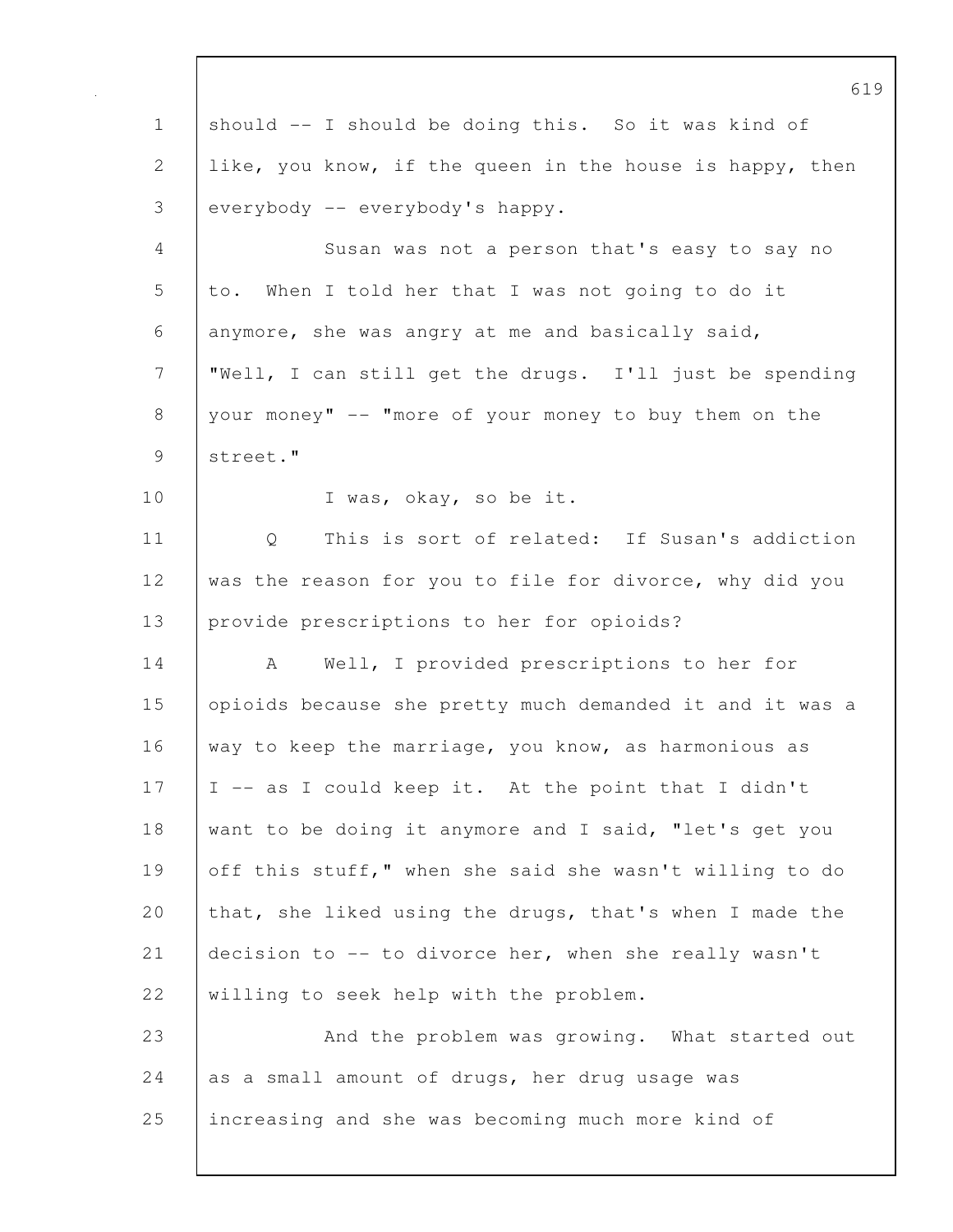|                | 62                                                       |
|----------------|----------------------------------------------------------|
| $\mathbf 1$    | private about it in the sense of when I say, "how much   |
| $\mathbf{2}$   | are you using," she just said she wasn't going to tell   |
| 3              | me. So                                                   |
| $\overline{4}$ | On the night of November 10, 2010 or early<br>Q          |
| 5              | morning of November 11, 2010, did you hear any noises in |
| 6              | your house such as Susan entering your house or Susan    |
| 7              | falling?                                                 |
| $8\,$          | No. I have no recall of Susan coming home,<br>A          |
| $\mathsf 9$    | falling, calling out in any way. I was probably deeply   |
| 10             | asleep by the time she got home from her party.          |
| 11             | Did you clean up any blood in your house the<br>Q        |
| 12             | night of November 10th to the morning of November 11th,  |
| 13             | 2010?                                                    |
| 14             | No. No.<br>A                                             |
| 15             | Did you move Susan's body in any way before<br>Q         |
| 16             | the authorities arrived on November 11, 2010?            |
| 17             | No. I touched her foot without moving it.<br>А           |
| 18             | Thank you.<br>Q                                          |
| 19             | JURY SECRETARY: Question number 99 from juror            |
| 20             | 616901.                                                  |
| 21             | (BY MR. STOEN) Are you married at this time?<br>Q        |
| 22             | Yes, I am.<br>A                                          |
| 23             | And, if so, how long after Susan's death were<br>Q       |
| 24             | you dating your current wife?                            |
| 25             | I met my current wife three months after Susan<br>A      |
|                |                                                          |

 $\overline{0}$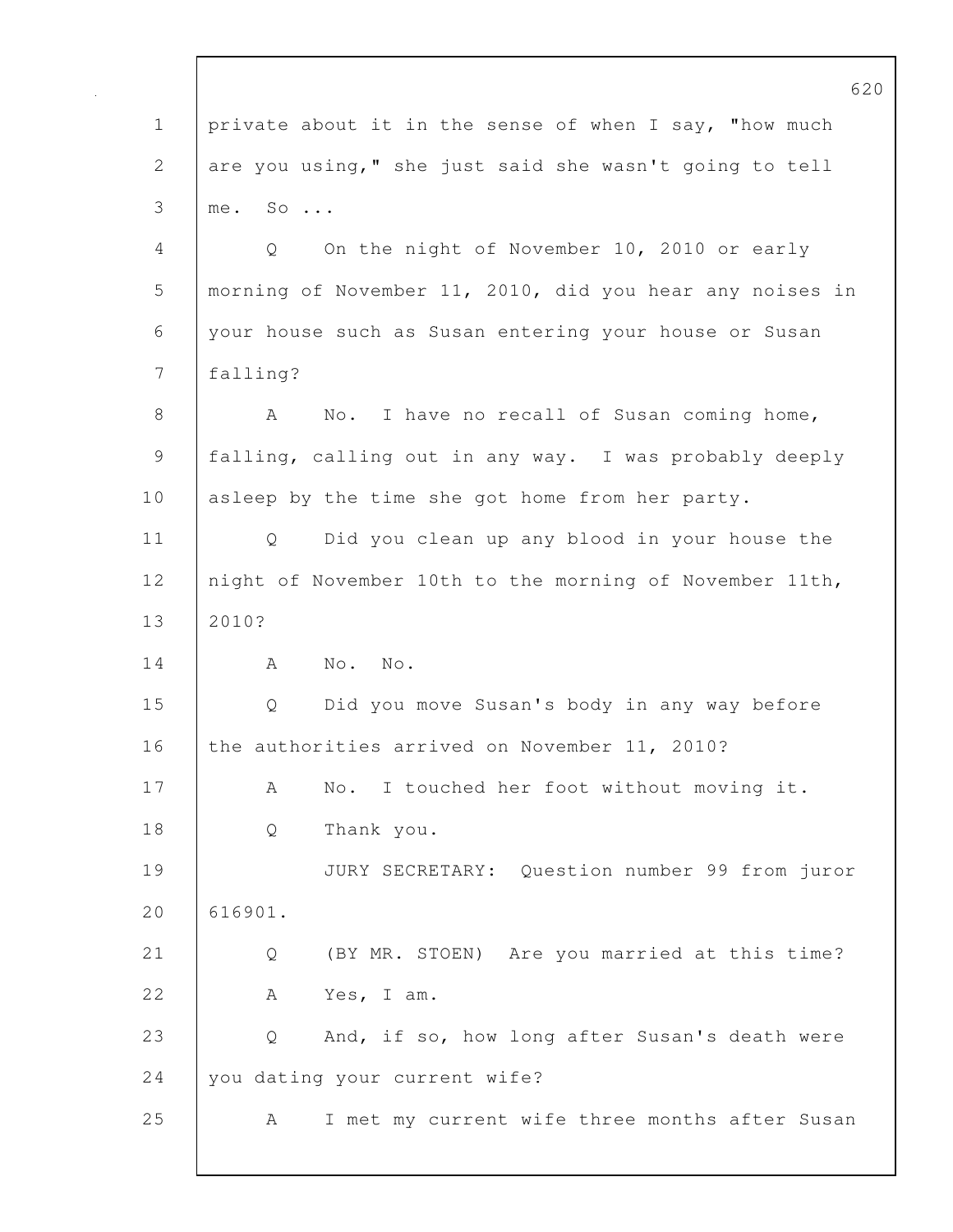|              | 621                                                        |
|--------------|------------------------------------------------------------|
| $\mathbf 1$  | died.                                                      |
| $\mathbf{2}$ | Q<br>You answered the third part of that question.         |
| 3            | And how old are you now, sir?                              |
| 4            | I'm 65 years old.<br>A                                     |
| 5            | Can I elaborate on the marriage?                           |
| 6            | Sure.<br>Q                                                 |
| 7            | Comment?<br>A                                              |
| 8            | So Elizabeth Crawford and I have been dating               |
| 9            | for five or six years. She and I kind of early on made     |
| 10           | some rules; and one of the rules was no marriage, we       |
| 11           | keep separate homes, she has her own estate, you know,     |
| 12           | she -- she has her own resources, I have a separate        |
| 13           | estate. She has two kids; I have two kids. You know,       |
| 14           | we just wanted to keep things -- keep things separate.     |
| 15           | When it became apparent to me, just about one              |
| 16           | year ago, that I had advanced cancer and was going to      |
| 17           | die, it was upsetting that my social security benefit,     |
| 18           | which is about $$2,000$ a month, was going to basically    |
| 19           | disappear. Only a spouse can collect a social security     |
| 20           | benefit; it's not going to go to my children or            |
| 21           | anything. At that point $I$ -- $I$ -- I said to Elizabeth, |
| 22           | "I know it breaks the rules, but I want to marry you and   |
| 23           | I want" -- and we got married on October 24th.             |
| 24           | And I wanted to live to July 24th, which I                 |
| 25           | did, because at nine months social security will honor a   |
|              |                                                            |

 $\mathbf l$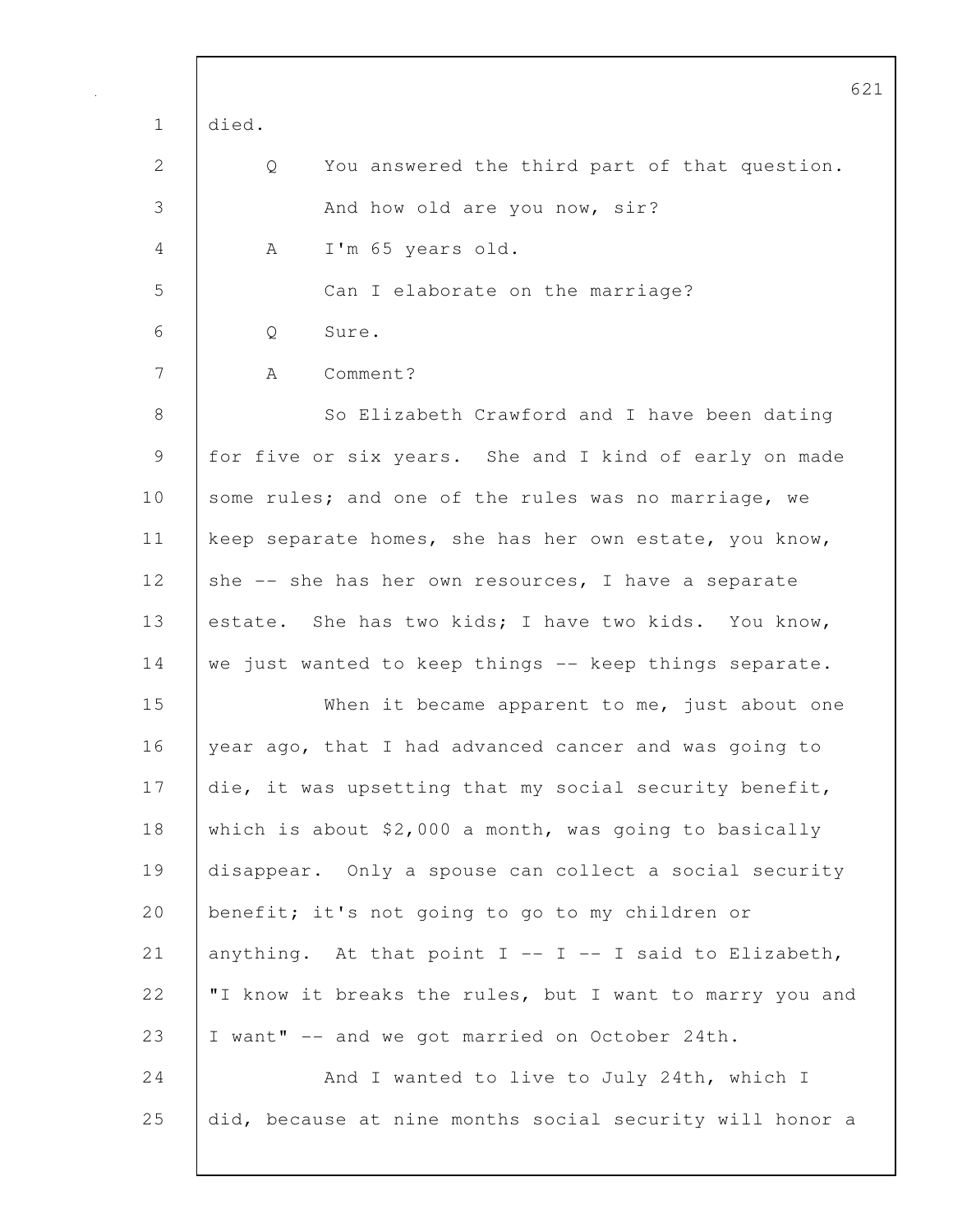1 marriage and your spouse can get your social security 2 benefit. You can't just marry a person and think the 3 next day the money's going to go to them. You have to 4 marry and live for -- for nine months. So I married her 5 and asked her to marry me, partly because I love her, 6 partly because she's incredibly devoted to me and has 7 been really helpful through a bunch of rough stuff. 8 Can you imagine being the girlfriend of a guy 9 in a community where the rumor is he killed his wife? 10 You know, what girlfriend sticks around and just doesn't 11 say, you know, "I'm out of here." She stuck around. 12 She's been helpful. I'm so glad that my social security 13 will not be wasted but will help Elizabeth, you know, 14 play her bills. 15 Q The third question has already been asked and 16 answered, so I wrote that here. 17 | Fourth one: Do you take drugs, and which ones 18 do you take? 19 A I do take drugs. I take a -- a variety of 20 medications. I have a pill box, and I take six pills in 21 the morning and six pills in the evening. 22 I can list to you the names of the medications 23 that I use. You're asking -- the question is what drugs 24 does a dying man -- dying man take, and so I'm going to 25 answer the question that this dying man takes Metoprol,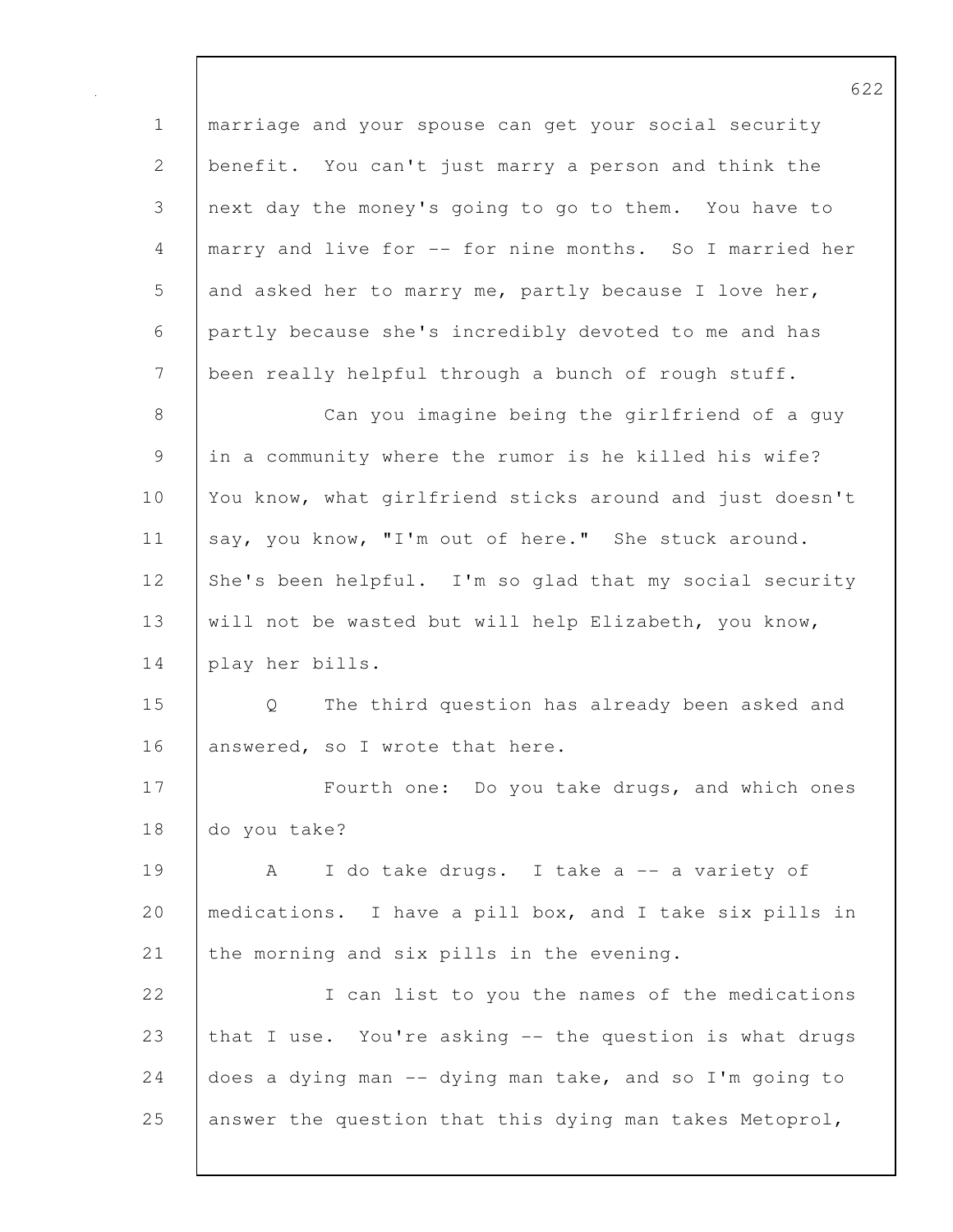|             | 623                                                      |
|-------------|----------------------------------------------------------|
| $\mathbf 1$ | M-e-t-o-p-r-o-l, 50 milligrams twice a day; I take iron, |
| 2           | 325 milligrams once a day; I take Vitamin C, 500         |
| 3           | milligrams once a day. It facilitates the absorption of  |
| 4           | the iron. I'm losing blood all the time through my --    |
| 5           | my kidneys.                                              |
| 6           | I take -- can you read me the list of drugs I            |
| 7           | said so far?                                             |
| $8\,$       | (Record read as follows:                                 |
| 9           | "Metoprol, 50 milligrams twice a day; I                  |
| 10          | take iron, 325 milligrams once a day; I take             |
| 11          | Vitamin C, 500 milligrams once a day.)"                  |
| 12          | THE WITNESS: Okay. I take the iron for                   |
| 13          | anemia. I'm taking Coenzyme-Q, 10 milli equivalence a    |
| 14          | day; in the evening time I take Zocor, Z-o-c-o-r, 20     |
| 15          | milligrams a day; I take Escitolapram,                   |
| 16          | E-s-c-i-t-o-l-a-p-r-a-m, 10 milligrams a day; I take     |
| 17          | Ambien/Zolpidem, 5 or 10 milligrams at the bedtime; I    |
| 18          | use cannabis tinctures and extracts as needed; I use an  |
| 19          | active culture probiotic; I take Advil/Ibuprofen,        |
| 20          | frequently. It's an over-the-counter medication, but it  |
| 21          | works extremely well for hip relief. I have to say I'm   |
| 22          | quite impressed that Ibuprofen gives me excellent        |
| 23          | relief. I use Oxycodone for pain relief occasionally.    |
| 24          | It's unfortunately very constipating and it's not very   |
| 25          | effective for pain relief in 10 milligram dose.          |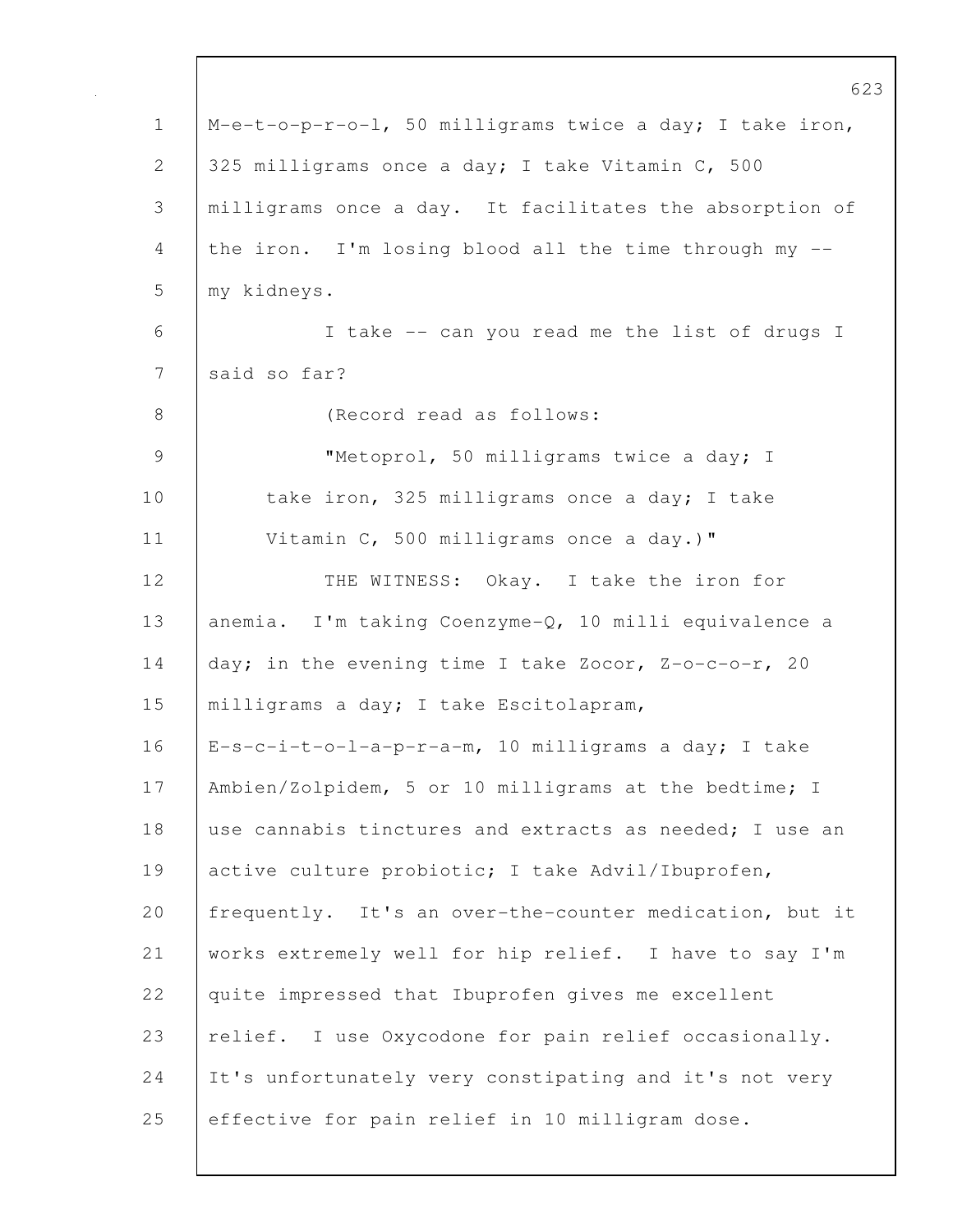|                | 624                                                      |
|----------------|----------------------------------------------------------|
| $\mathbf 1$    | (BY MR. STOEN) Thank you, sir.<br>Q                      |
| $\overline{2}$ | I think that's a complete list.<br>А                     |
| 3              | What were you doing the night of Susan's<br>Q            |
| 4              | death?                                                   |
| 5              | In the evening time?<br>A                                |
| 6              | I guess we're talking about the evening time.<br>Q       |
| 7              | To be honest, I have absolutely no recall of<br>A        |
| $8\,$          | what I was doing that evening. I was probably just       |
| 9              | hanging out at my house.                                 |
| 10             | Did Susan withdraw from life due to her drug<br>Q        |
| 11             | problem, meaning did she stay home all the time?         |
| 12             | No. She was very active, a high-participant<br>A         |
| 13             | person. The drugs gave her energy. So cannabis was an    |
| 14             | energizing drug; opiates, energizing drug.               |
| 15             | So it depends when you -- what time of the day           |
| 16             | you encountered Susan. All of Susan's friends knew       |
| 17             | don't reach out to her in any way, shape, or form before |
| 18             | 10 o'clock in the morning. She was not a morning         |
| 19             | person. Once she had her coffee and she got up and got   |
| 20             | going, then she was good to go way into late at night.   |
| 21             | So she -- it was typical for Susan to stay up to         |
| 22             | midnight, 1:00 a.m. on -- doing computer -- computer     |
| 23             | stuff; writing e-mails to her friends, playing computer  |
| 24             | games.                                                   |
| 25             | You have my computers. If you look at the                |
|                |                                                          |

 $\mathbf l$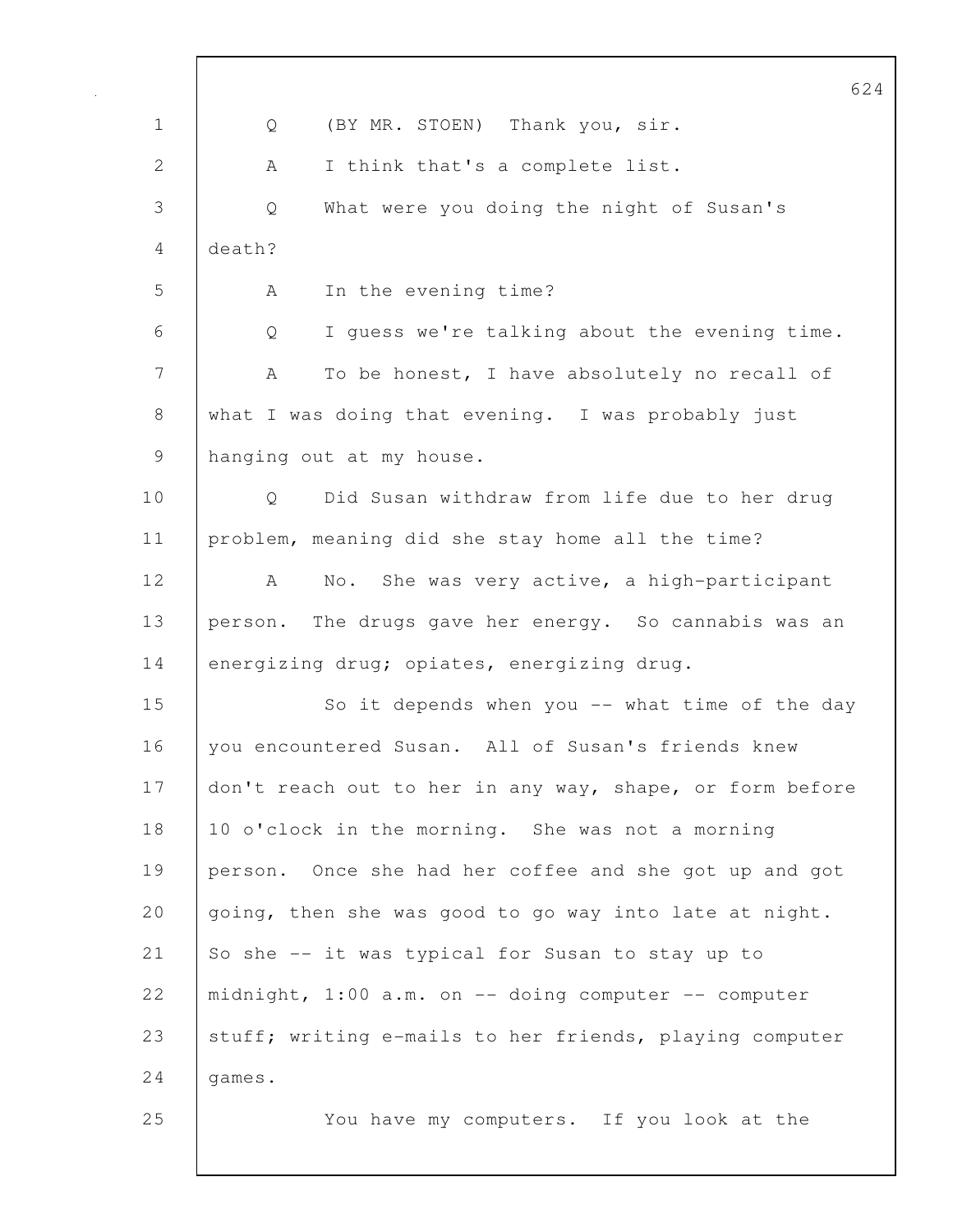1 timelines of the use, you'll see that there's a lot of 2 computer use happening after midnight.

| $\mathfrak{Z}$                                            | By the end of our relationship, we had kind of           |
|-----------------------------------------------------------|----------------------------------------------------------|
| $\overline{4}$                                            | shifted our timelines a little bit so that I would go to |
| 5                                                         | bed at, you know, 10 o'clock, wake up at 7:00, go out    |
| 6                                                         | for a walk, eat my breakfast, go out and ride my bike.   |
| 7                                                         | Susan would go a to bed around midnight, 1 o'clock,      |
| $8\,$                                                     | she'd wake up at 9 o'clock in the morning, she'd get up  |
| $\mathcal{G}% _{M_{1},M_{2}}^{\alpha,\beta}(\mathcal{A})$ | and go. By the time I'm coming back from my bike ride,   |
| 10                                                        | she's not at the house anymore; she's moved on in the    |
| 11                                                        | daytime. So it allowed us to kind of miss each other in  |
| 12                                                        | terms of sharing the physical presence of the house      |
| 13                                                        | until, you know, later in the day. So we had kind of a   |
| 14                                                        | harmonic situation.                                      |
| 15                                                        | Next question: What were your assets at the<br>Q         |
| 16                                                        | time of Susan's death?                                   |
| 17                                                        | The total value of the assets?<br>А                      |
| 18                                                        | Yes.<br>Q                                                |
| 19                                                        | I'd probably say \$800,000.<br>A                         |
| 20                                                        | And how old were your kids -- I don't know if<br>Q       |
| 21                                                        | this is what was intended -- in 1996?                    |
| 22                                                        | In 1996 Luke would have been 13 -- it depends<br>A       |
| 23                                                        | on what date in 1996, but I'm going to say 16 and 14.    |
| 24                                                        | Thank you.<br>Q                                          |
| 25                                                        | Was Susan active with her kids?                          |
|                                                           |                                                          |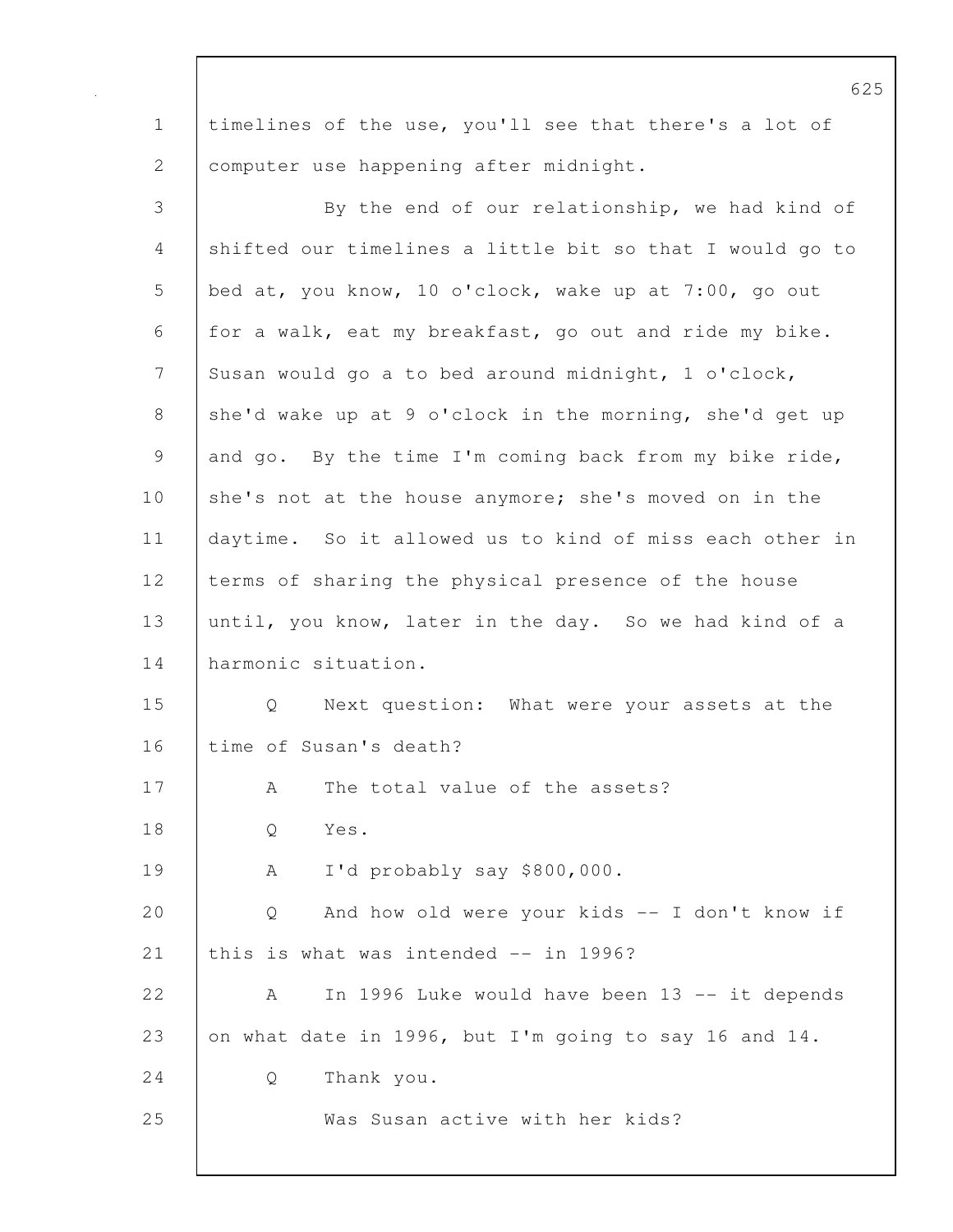|              | 626                                                         |
|--------------|-------------------------------------------------------------|
| $\mathbf 1$  | Yes.<br>A                                                   |
| $\mathbf{2}$ | Did she attend sporting events and plays with<br>Q          |
| 3            | them?                                                       |
| 4            | Yes. Susan was an excellent mother.<br>A                    |
| 5            | Q<br>Did you take any drugs or alcohol after                |
| 6            | finding Susan's body?                                       |
| 7            | $\mbox{No}$ .<br>A                                          |
| $\,8\,$      | Q<br>Was there a life insurance policy on you or            |
| 9            | Susan?                                                      |
| 10           | Α<br>No.                                                    |
| 11           | MR. STOEN: Thank you.                                       |
| 12           | JURY SECRETARY: Question number 100 from                    |
| 13           | juror 620342.                                               |
| 14           | (BY MR. STOEN) All the self-loathing words in<br>Q          |
| 15           | her diary about herself, were these words/descriptions      |
| 16           | she heard from you during your marriage?                    |
| 17           | No. I was kind to Susan. And it's not that<br>A             |
| 18           | we didn't fight, but I would never try to break down her    |
| 19           | personality because I knew how much hardship and            |
| 20           | suffering she had in her life.                              |
| 21           | Remember, I knew what her birth trauma was.<br>$\mathbf{I}$ |
| 22           | had seen how challenging her parents -- her parents         |
| 23           | I knew that she needed to be nurtured and -- and<br>were.   |
| 24           | supported, and I did that really, you know, very well.      |
| 25           | It didn't stop the self-loathing. I wish she had shared     |
|              |                                                             |

 $\mathbf l$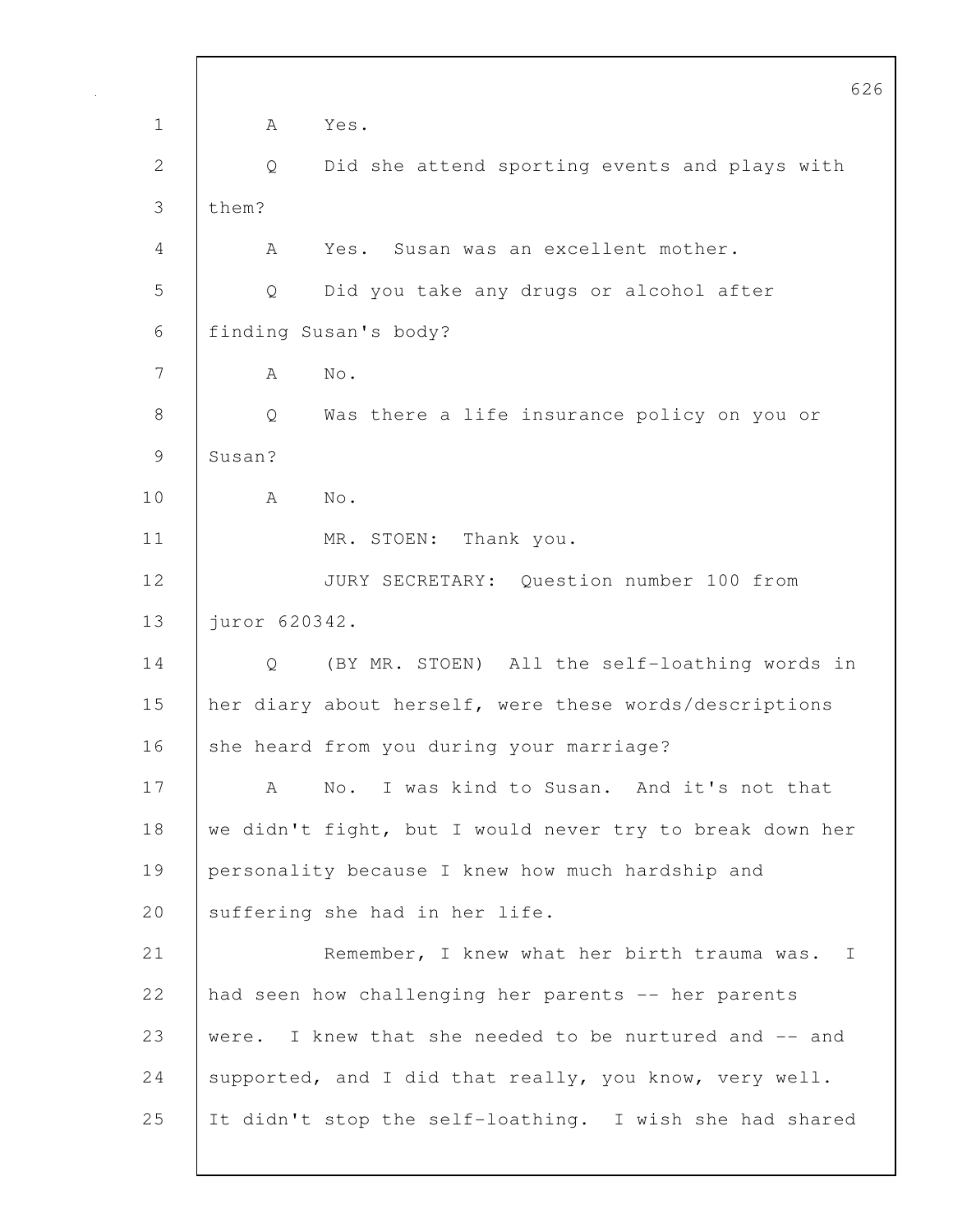627 1 with me how bad things were. She was too prideful a 2 person -- I'm speculating -- her pride or something 3 inside of her made it difficult to ask for help. 4 MR. STOEN: Next question. 5 JURY SECRETARY: Question number 101 from 6 juror number 610214. 7 MR. STOEN: The first question has been asked 8 and answered. 9 | JURY SECRETARY: Okay. 10 | Q (BY MR. STOEN) What are the effects, if any, 11 | that might be identifiable by a doctor or trained law 12 enforcement professional of a person under the influence 13 of hydrocodone? 14 | A I don't think there's any observable effect 15 that a trained law enforcement officer could find in a 16 person using regular doses of hydrocodone. If you took 17 | large doses, the pupils get small, the respirations slow 18 down, so -- but basically you -- nobody can say if a 19 person's on hydrocodone or not. 20 There might be people in this room --21 hydrocodone is a commonly used pain medicine. There 22 | might be people in this room who are on hydrocodone and 23 you wouldn't know that  $-$  know that at all, just the way 24 you wouldn't know if somebody was taking Prozac or any 25 other medication.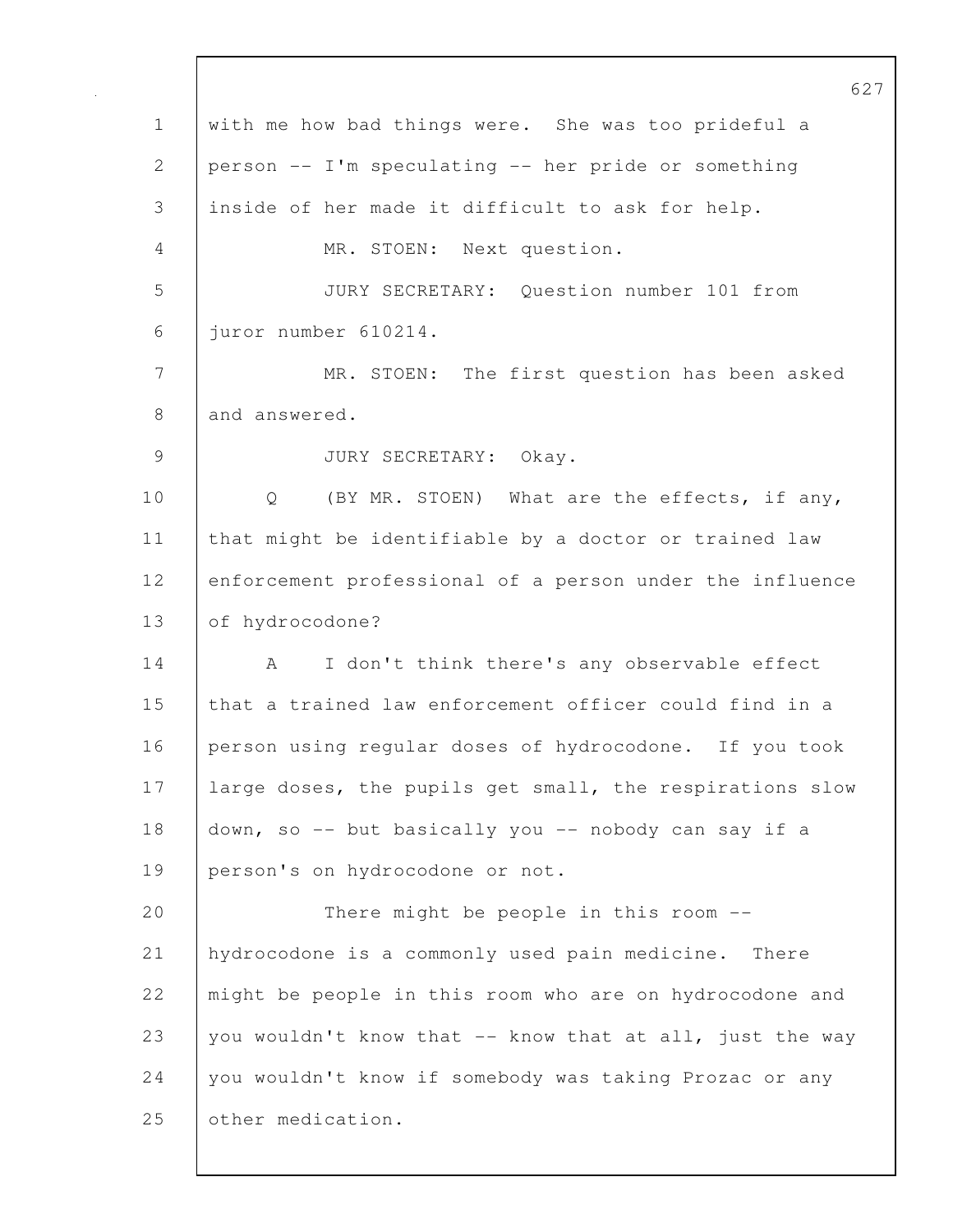1 And people -- they -- they refer to people 2 with, you know, high-functioning drug problems, they --3 they're lawyers, they're doctors, they're -- they're 4 highly successful people, but they're using drugs. It's 5 not making them in the face qutter -- you know, facedown 6 in the gutter, you know, necessarily. 7 Q Next question, it's a follow-up: What are the 8 debilitating effects, if any, of opioid addiction; for 9 example, job performance, money issues, social 10 appropriateness? 11 | A Job issues. It just depends, you know. For 12 Susan I think it probably improved her -- her job 13 performance because at the American Cancer Society she 14 had to interact with people. The opiates lifted her up, 15 | gave her good spirits. Rather than having a crappy 16 attitude as the afternoon drags on slowly, to be 17 cheerful and upbeat to people who are dealing with 18 | cancer problems probably was good. 19 Other -- other people, opiates impair your 20 judgment. If you're chatting with someone about cancer 21 or other stuff, you know, impaired judgment is of little 22 consequence. If you're operating a piece of heavy 23 equipment, you know, you're a forklift operator or 24 driving a truck or whatever where you want all of your 25 facilities about you, that false sense of well-being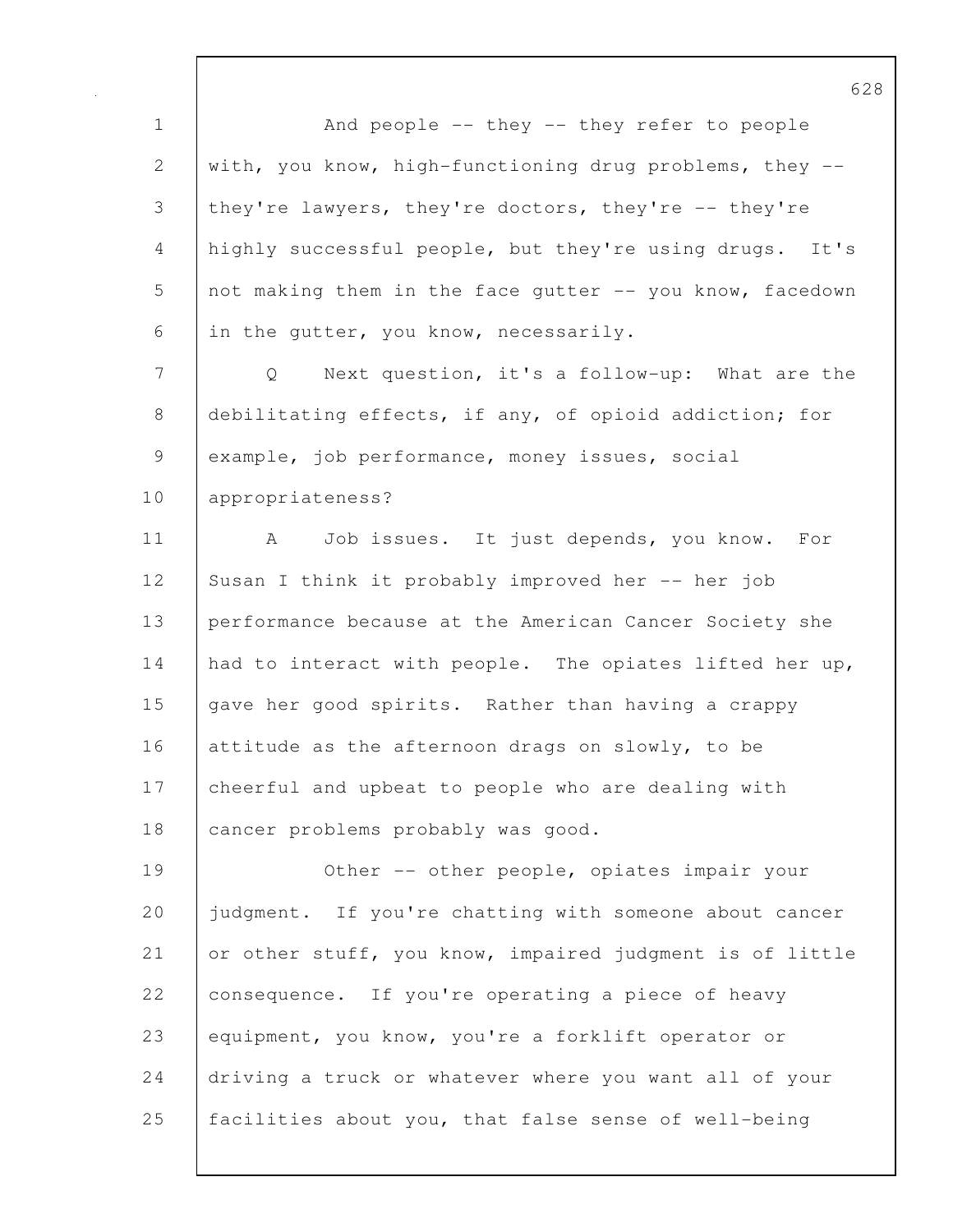629 1 that goes with opiates makes you feel good, that that 2 false sense of well-being causes people to forget and 3 miss details that they really need to be paying 4 attention to. 5 So if you're just kicked back at home, 6 little -- little goes wrong if you don't screw up the 7 dosing. If you're working in a crucial position, you 8 could, you know, make mistakes that have consequence. 9 Q Have you ever, for recreational use, used 10 | opiates or been addicted to opiates? 11 | A No, I -- I have not been addicted to opiates. 12 | I have used opiates recreationally in the sense that if 13 | something's not feeling well and I have neck problems 14 and I want to go to a party, I can take an opiate and it 15 will help me to feel better and be in less pain. 16 | Like I say, opiates don't work that well for 17 | me. Unfortunately, they have a high constipation side 18 effect, which is unpleasant for me. But I have never 19 had, you know, opiate addictions. I have used opiates. 20 | I'm using opiates, you know, episodically now because of 21 what's going on in my bones. 22 | Q Are you aware that many people process their 23 feelings in pain by writing and -- and/or keeping 24 diaries? 25 | A Yes.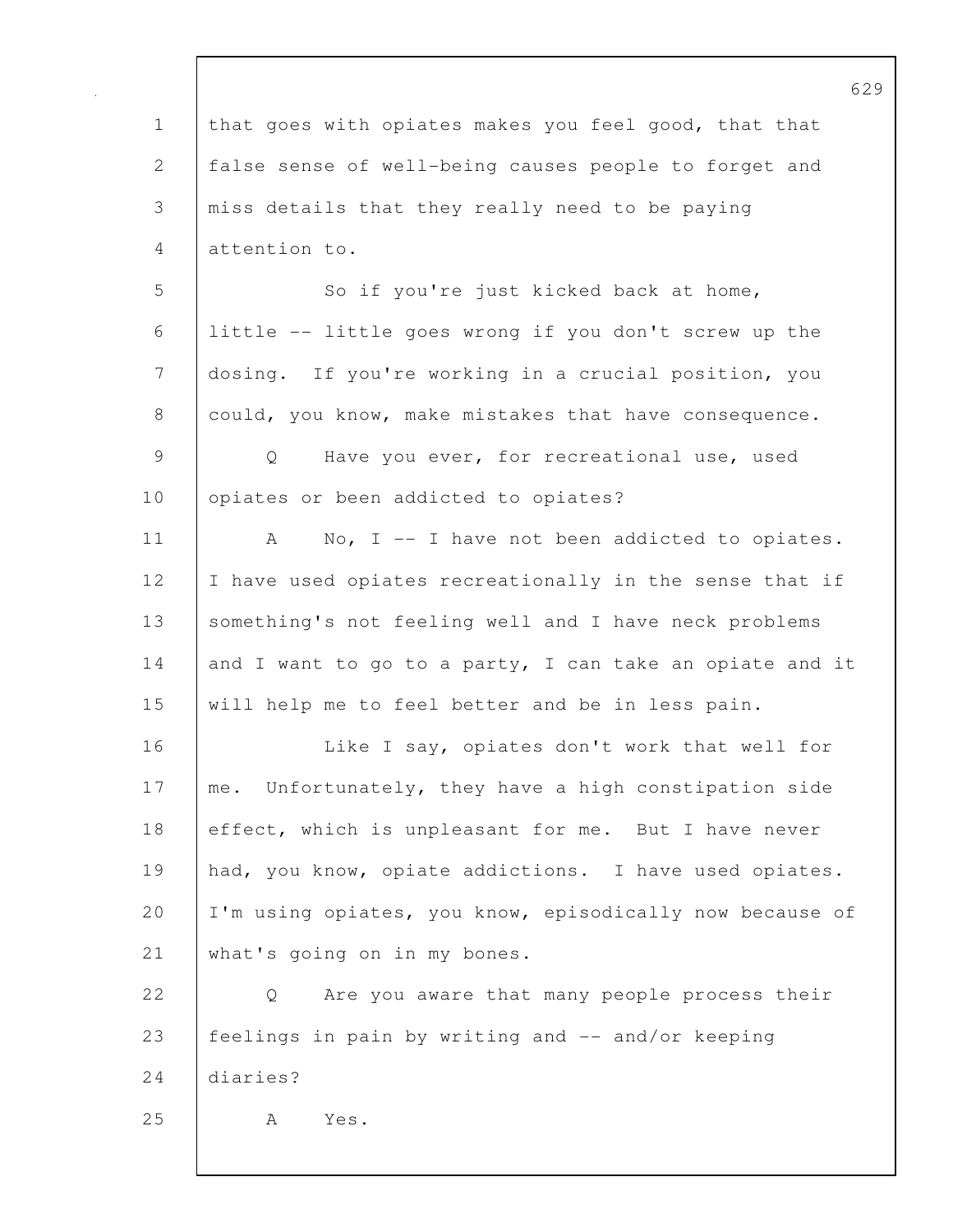1 Q Did you post Susan's bathroom photos on 2 Facebook? 3 A Yes, I did post bathroom photos on Facebook 4 about a year ago. That bathroom -- the bathroom where 5 Susan, I think, died had not been remodeled in -- in 30 6 years. 7 Q What were you thinking when you did that? 8 | A I -- I'll tell you that. I had a cell phone. 9 I was going to show pictures of the bathroom to my son 10 because he was going to consult on a bathroom remodel 11 | that's happening right now. I took pictures with my --12 on my phone. I went down to CVS pharmacy to print 13 copies to send. CVS said, "The program on your phone is 14 too small. You can use the Facebook program." 15 I used the Facebook program. Apparently I 16 clicked the wrong button because it went up and was 17 posted on Facebook, which was not the intent. I just 18 wanted to use the Facebook system to get the picture 19 printed. That was my mistake. When it was called to my 20 opinion -- called to my awareness, I took the pictures 21 down. 22 Those pictures were taken to show the  $-$ 23 the  $-$  if you look at it, you get all the aspects of the 24 bathroom, to my son because his sister-in-law is an 25 interior designer, and this was a way to get input on a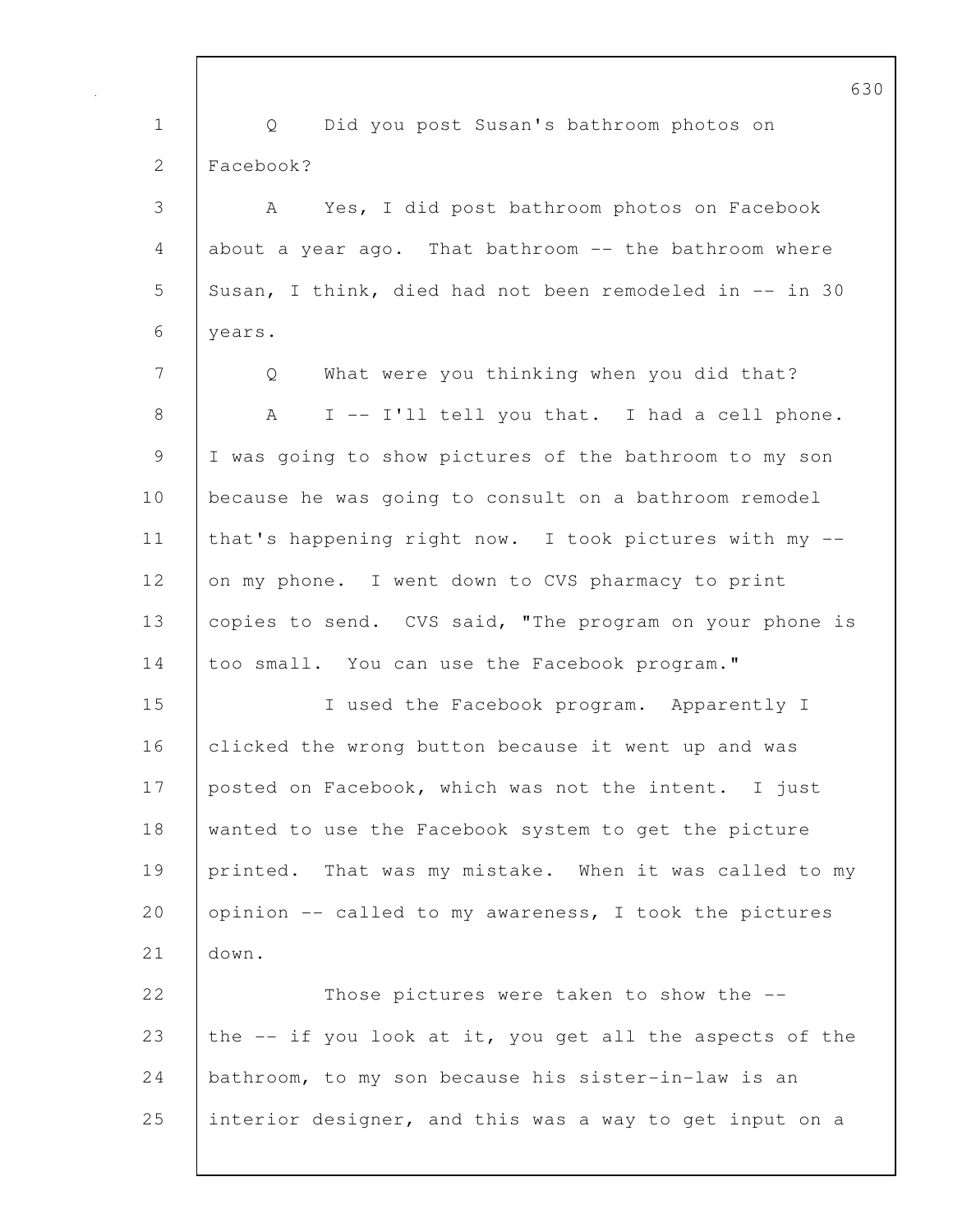631 1 bathroom remodel. 2 Q Thank you. 3 MR. STOEN: Next question. 4 JURY SECRETARY: Question number 102 from 5 juror number 626897. 6 Q (BY MR. STOEN) Tell us about your February 7 2012 visit with the sheriff's department to the extent 8 you have not done so. 9 A I think I pretty much got to it. I didn't -- 10 I didn't really -- it didn't last very long. I just 11 wanted to kind of communicate that they showed me -- 12 they said they were showing me the document that was 13 obviously not -- a false document. It had drugs in it. 14 And that was when I realized I needed an attorney; don't 15 talk to the police, just shut up and go get an attorney. 16 **And that's -- and the fact that they invited** 17 | me to come down, quote, "to have a conversation" but 18 then put me in a windowless, artless, you know, 19 interrogation room, tiny, with two guys in uniforms and 20 one of them wearing, you know, a gigantic hat  $-$  the 21 sheriff's hats in a small room, they just seem huge, you 22 know, when you're sitting right next to them. 23 Q You have read dark statements from the written 24 documents. Were there positive entries too? 25 A Yes, yes, definitely. Positive entries?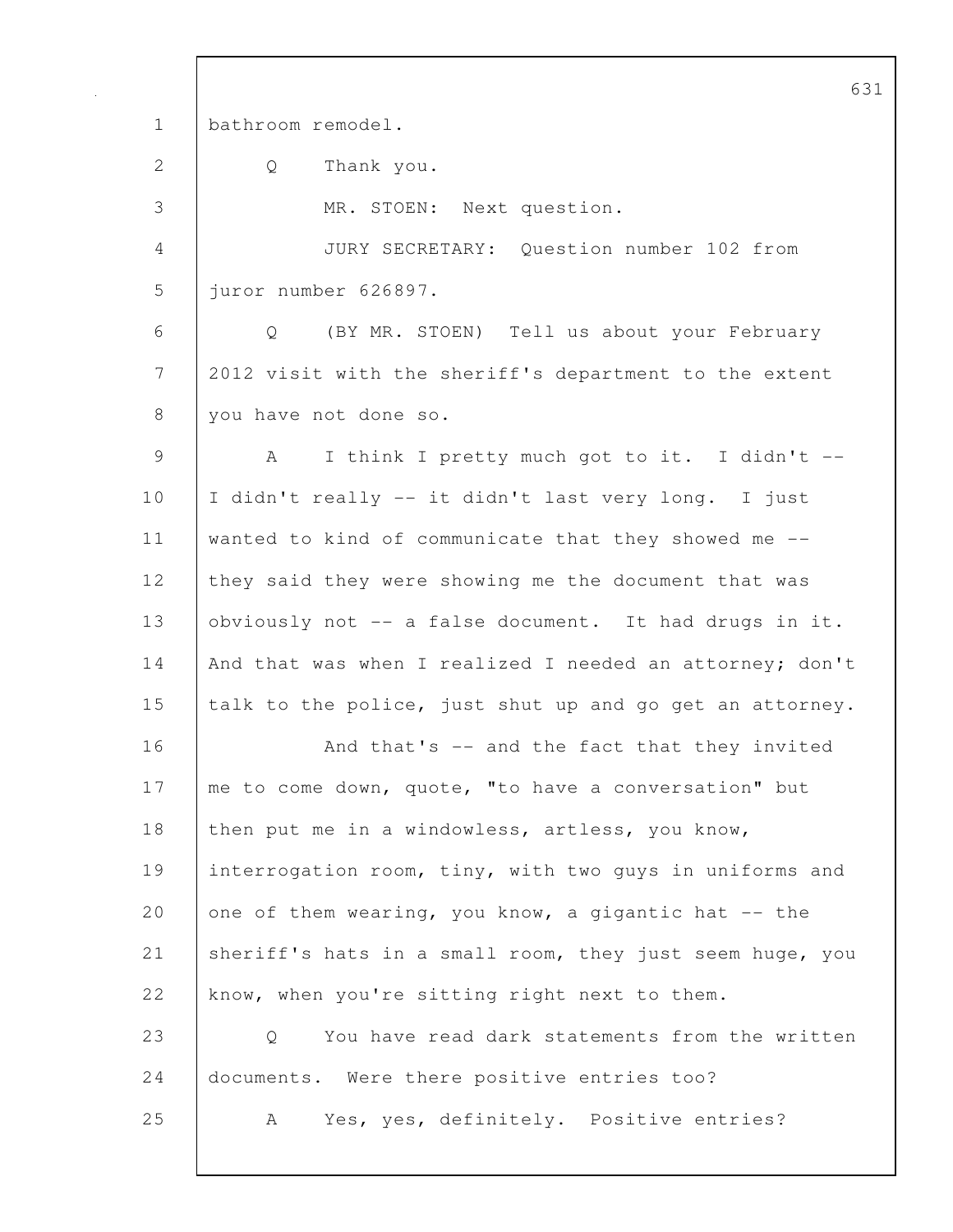632 1 Q Yes. 2 A Yes. Oh yeah, yeah, yeah. I think I read 3 entries where she said, you know,  $-$ 4 Q So you would agree that people write highs and 5 lows both; right? 6 A Yes. 7 Q Okay. Why did you prescribe drugs to friends 8 knowing that Susan had a drug problem? 9 A This was the way -- this was Susan's idea. 10 | This was the way for her to get drugs without making it 11 | obvious that Dr. Keegan is writing a lot of 12 prescriptions for Susan Keegan. She used her -- her 13 maiden name and she used her friends who were happy to 14 | cooperate with her. So it was a drug-seeking maneuver. 15 | MR. STOEN: Thank you. 16 JURY SECRETARY: Question number 103 from 17 juror number 624323. 18 Q (BY MR. STOEN) Dr. Keegan, do your kids 19 | support you since Susan's passing? 20 A Yes. 21 Q Thank you. 22 JURY SECRETARY: Question number 104 from 23 | juror 611538. 24 Q (BY MR. STOEN) Would you please explain the 25 compounding effect of alcohol and hydrocodone, Vicodin,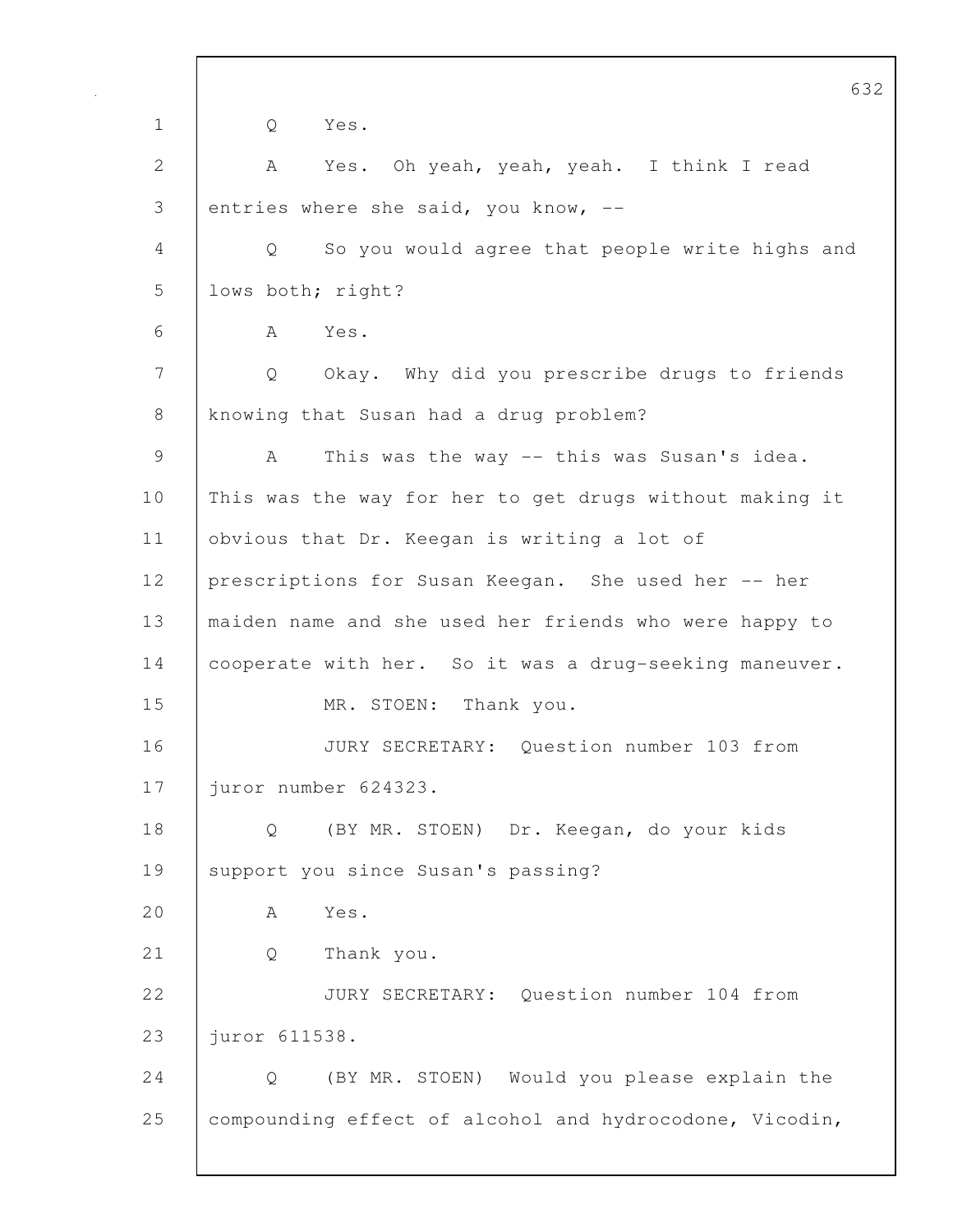1 and perhaps marijuana brownies?

| $\overline{2}$ | So -- so when you put multiple drugs together,<br>A      |
|----------------|----------------------------------------------------------|
| 3              | you -- you -- you get multiple effects. Opiates and      |
| 4              | alcohol are a particularly insidious combination because |
| 5              | alcohol -- basically, this seems strange to people, but  |
| 6              | alcohol turns the brain off. It's a central nervous      |
| 7              | system depressant. Most of us like that because we have  |
| 8              | inhibitions. If we can turn off our inhibitions, we can  |
| $\mathcal{G}$  | be funnier, we can be friendlier, maybe we can sing,     |
| 10             | maybe we can dance.                                      |
| 11             | But in the process of using alcohol to turn              |
| 12             | the brain off, you know, it makes us kind of goofy and   |
| 13             | confused. It really interferes with our balance.<br>The  |
| 14             | part of the brain that controls your balance and         |
| 15             | coordination really gets affected, which is why, you     |
| 16             | know, impaired driving is -- is so difficult. But --     |
| 17             | and people, you know, stumble and fall on alcohol        |
| 18             | because to -- to maintain uprightness -- I'll talk about |
| 19             | it in first person.                                      |
| 20             | For 190 pounds to maintain uprightness in a              |
| 21             | world with gravity that never gives up, that's a highly  |
| 22             | sophisticated -- sophisticated system. The brain is      |
| 23             | working very hard to take input from the eyes, to take   |
| 24             | input from the balance mechanisms in the ears, and to    |
| 25             | make input from feelers, the proprioceptors, and the     |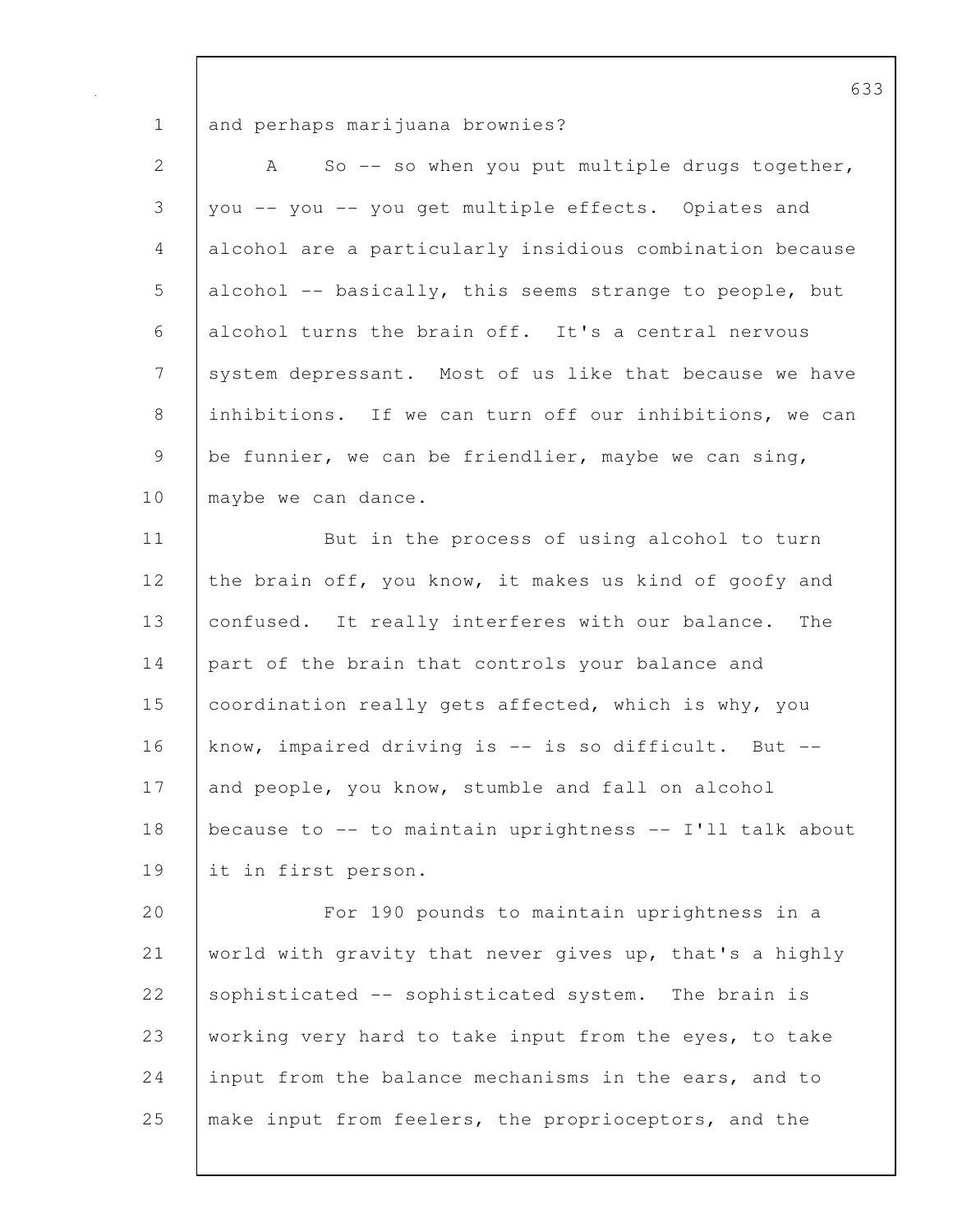1 brain is -- is integrating that information to keep 2 us -- keep us upright. 3 It looks easy when you're standing there 4 still, but, believe me, your brain is working very hard 5 to factor in all -- all that information. And when you 6 start to shake your head, yeah, it makes it a little bit 7 harder because you're upsetting the nervous stimulating 8 apparatuses. And if someone made you put a blindfold on 9 and spun you around, we would see that you would 10 | probably be, you know, falling down. 11 | As -- as higher amounts of alcohol are in the 12 system, it also turns off a part of the brain that 13 | causes people to breathe. We don't breathe 14 automatically. The brain tells the body to breathe. 15 The heart beats automatically. The heart does not need 16 anything from the brain in order to be -- you can take a 17 heart literally out of a chest and it will continue to 18 | beat. Breathing comes from messages from the brain. If 19 you turn off the respiratory center, then you slow down 20 your breathing, you stop breathing, and you can die. 21 This is how people die. The two ways that 22 people die from alcohol stuff is sometimes they -- half 23 the time they just took too much and turned off their 24 breathing center; half the time they're clumsy and 25 uncoordinated, barf, they vomit, and the vomit blocks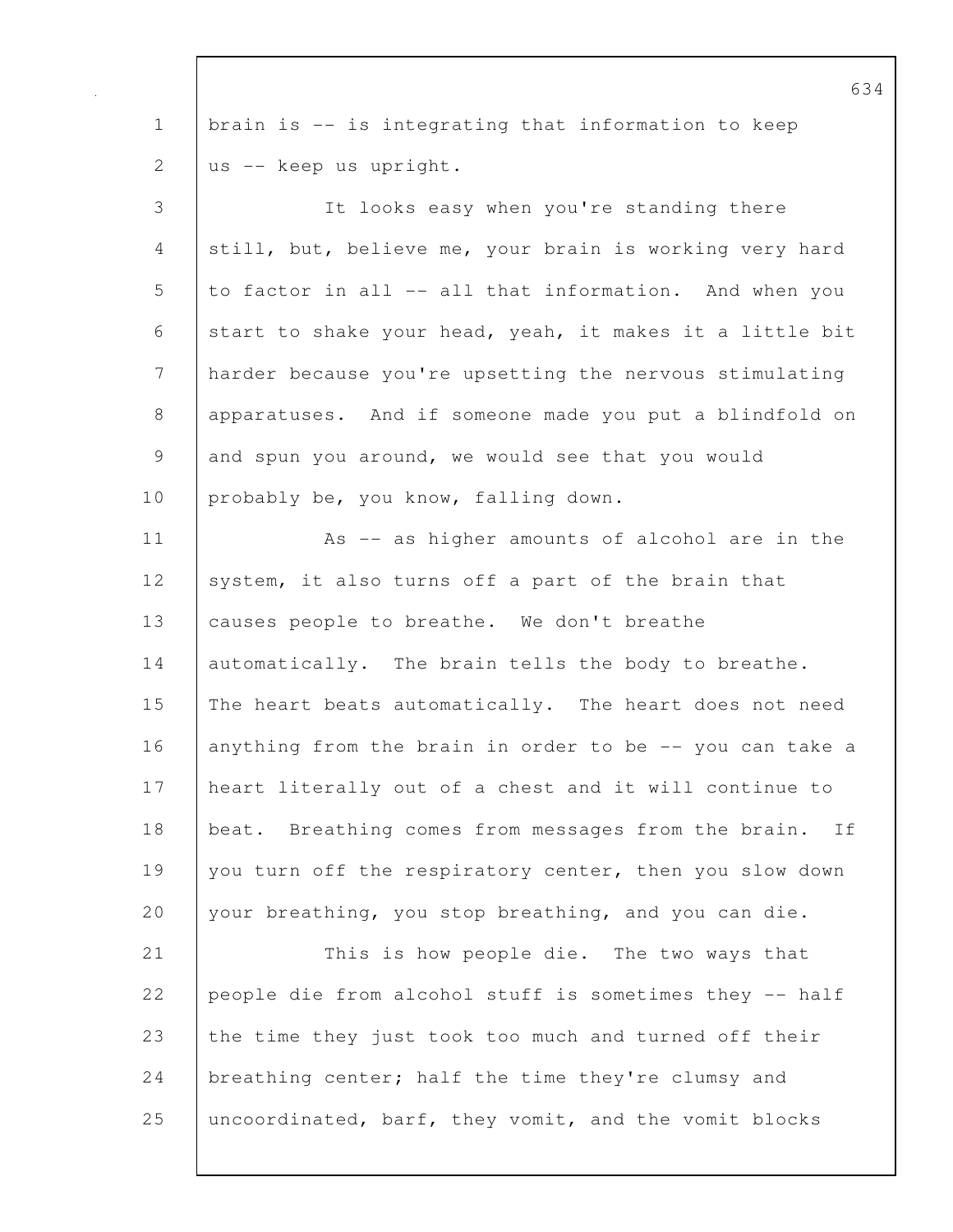1 their airway and they're too goofy and confused to kind 2 of -- kind of clear the airway. So when people die from 3 alcohol poisoning, it's usually either they block their 4 airway with vomit or they turn it off.

5 Opiates add to that. When you just say "and 6 I'm taking opiates," it's like okay, well, here is 7 another chemical that just, you know, works in -- not in 8 an identical fashion, but a -- a similar fashion to turn 9 off our sense of pain and suffering. It helps to turn 10 the brain -- opiates help to turn the brain off, but 11 | then also activate a pleasure center. So when you take 12 opiates, you still have that same problem that if you 13 take too much, it turns off your breathing center, you 14 know.

15 So -- and so there is a -- a -- an epidemic of 16 overdose happening from opiates now and it's because the 17 drug on the market fentanyl is a thousand times --18 people say a hundred, but it's really a thousand times 19 more potent than heroin. So people can't get the dosing 20 right. If you have something that is a thousand times 21 more potent, you don't know that you need to cut it into 22 micro portions. So people are dying because they are 23 taking heroin cut with fentanyl. They're taking their 24 usual dose of heroin, which is a way overdoes for 25 fentanyl. It turns off the breathing part of their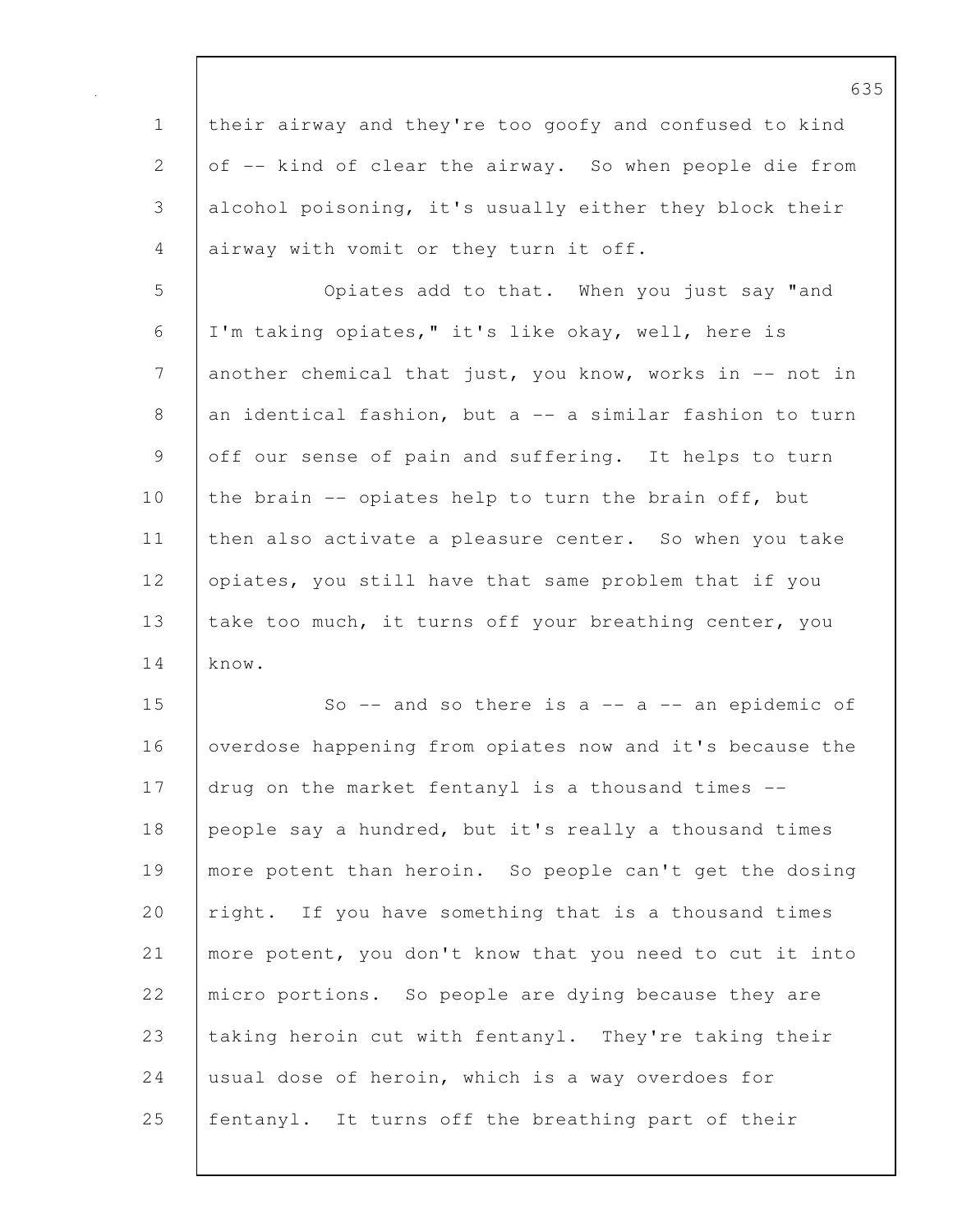636 1 | brain and then they die, you know, they're found without 2 respirations. 3 Q Thank you, sir. 4 MR. STOEN: Next question. 5 JURY SECRETARY: Question number 105 from 6 juror 616861. 7 MR. STOEN: First question has been asked and 8 answered. 9 Q (BY MR. STOEN) Now, why did it take 34 years 10 to be disturbed about Mrs. Keegan opening the window? 11 | A I probably should have been disturbed about 12 it, you know, a decade sooner than  $I$  -- I got around --13 around to it. I think it was because she was 14 simultaneously removing -- removing covers -- covers 15 from me, so -- and I was just waking up being super 16 chilled and with more sinus symptoms and more -- more 17 | congestion symptoms. 18 A large part of those 34 years we lived in 19 different rooms in that house -- in that house or 20 different places where there wasn't a window that was a 21 | few feet from my -- my house (sic). 22 | O Thank you. 23 A So it didn't take me -- it didn't take me 34 24 vears to get upset about it. 25 JURY SECRETARY: Question 106 from juror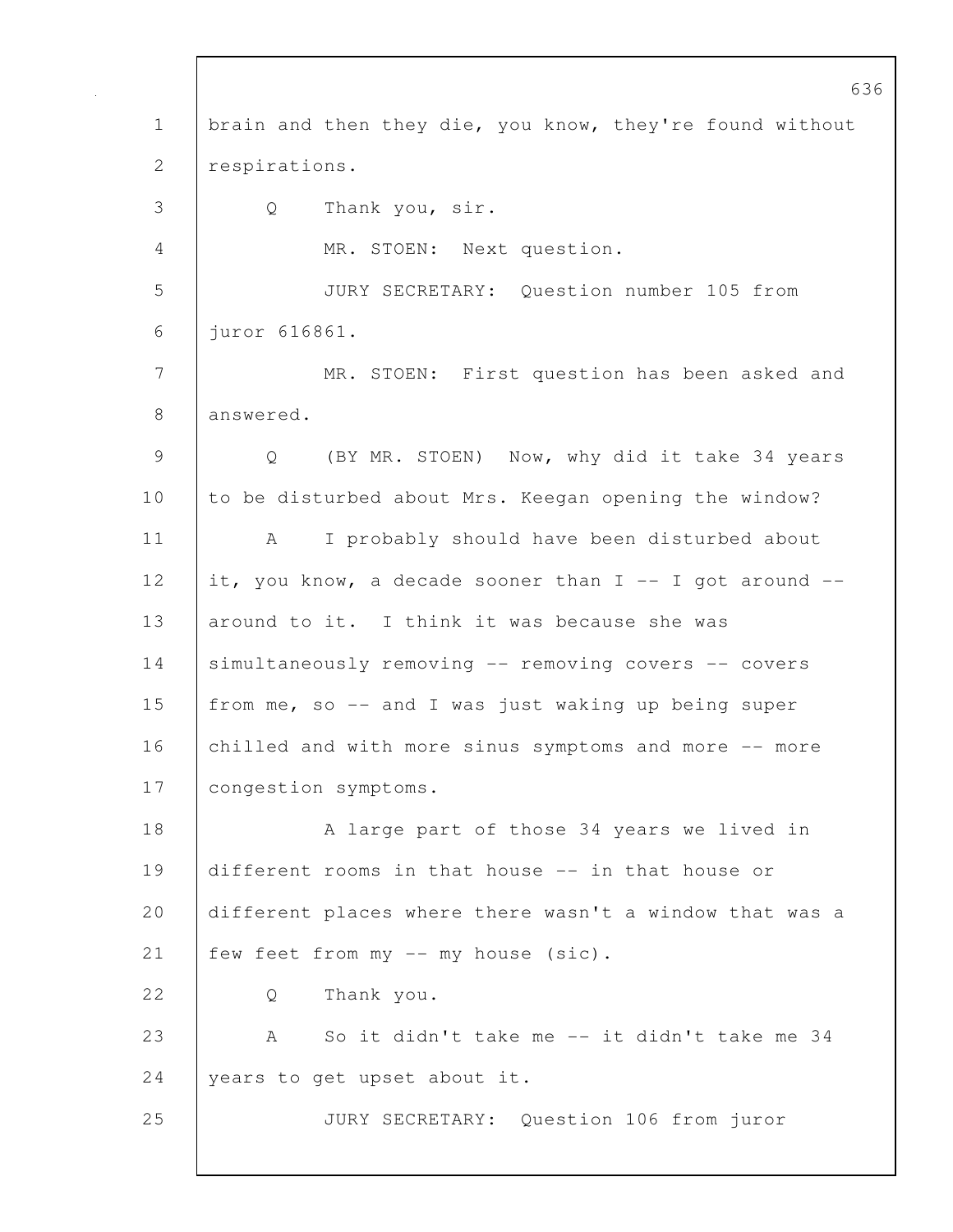637 1 number 624323. 2 Q (BY MR. STOEN) Did Linda Puls, from your 3 knowledge, know that Susan used drugs? 4 A Well, she knew that she used marijuana. I 5 don't think she knew about the opiates. She knew that 6 she drank alcohol. 7 MR. STOEN: Thank you. 8 JURY SECRETARY: Question number 107 from 9 juror 610214. 10 Q (BY MR. STOEN) Were you or Mrs. Keegan using 11 or making marijuana brownies? 12 A Yes. 13 Q Did that include -- that included you, as well  $14$  as her? 15 A Yes. 16 Q Why do you think Mrs. Keegan had marijuana 17 | brownies in her car on the day of her death? 18 A I -- I think those brownies were under her 19 front seat from a trip that we had taken before, where 20 we had just put the brownies under the seat and were 21 forgotten -- and were completely forgotten about. 22 So the brownies under her seat were found on 23 the day of her death, but they were probably put there 24 perhaps even months before as a place that we just 25 stashed the brownies while we were traveling and forgot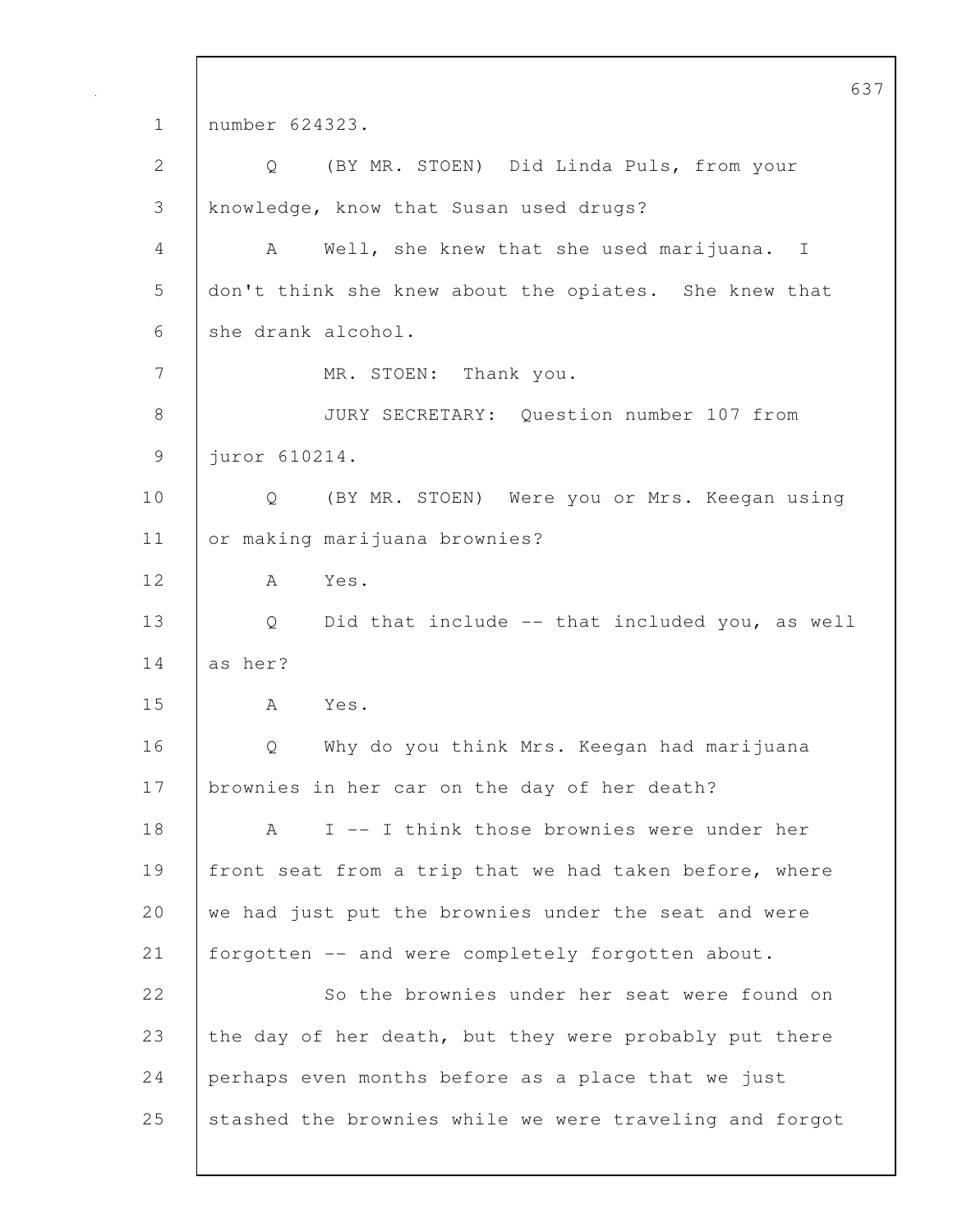638 1 to take them out of the car. 2 | MR. STOEN: Thank you, sir. 3 JURY SECRETARY: Question number 108 from 4 juror number 624323. 5 Q (BY MR. STOEN) Do you know how many 6 pathologists have looked at or had a part in Susan's 7 autopsy? 8 | A No. 9 MR. STOEN: Next question. 10 JURY SECRETARY: Question number 109 from 11 juror 640779. 12 | Q (BY MR. STOEN) When was the last time you saw 13 Susan alive? 14 A I don't have a specific memory, but I think --15 | I think I found her on the morning of a Thursday. I 16 probably would have seen her in some moving about the 17 | house on Whitmore Lane on Wednesday, but I have no 18 specific memory of what my last contact with Susan was. 19 | MR. STOEN: Thank you. 20 **Okay.** Well, Dr. Keegan, I know it's been a 21 stress for you to come here, but we thank you very much 22 for doing so. 23 THE WITNESS: Thank you. 24 Am I dismissed? 25 | MR. STOEN: You're dismissed, sir.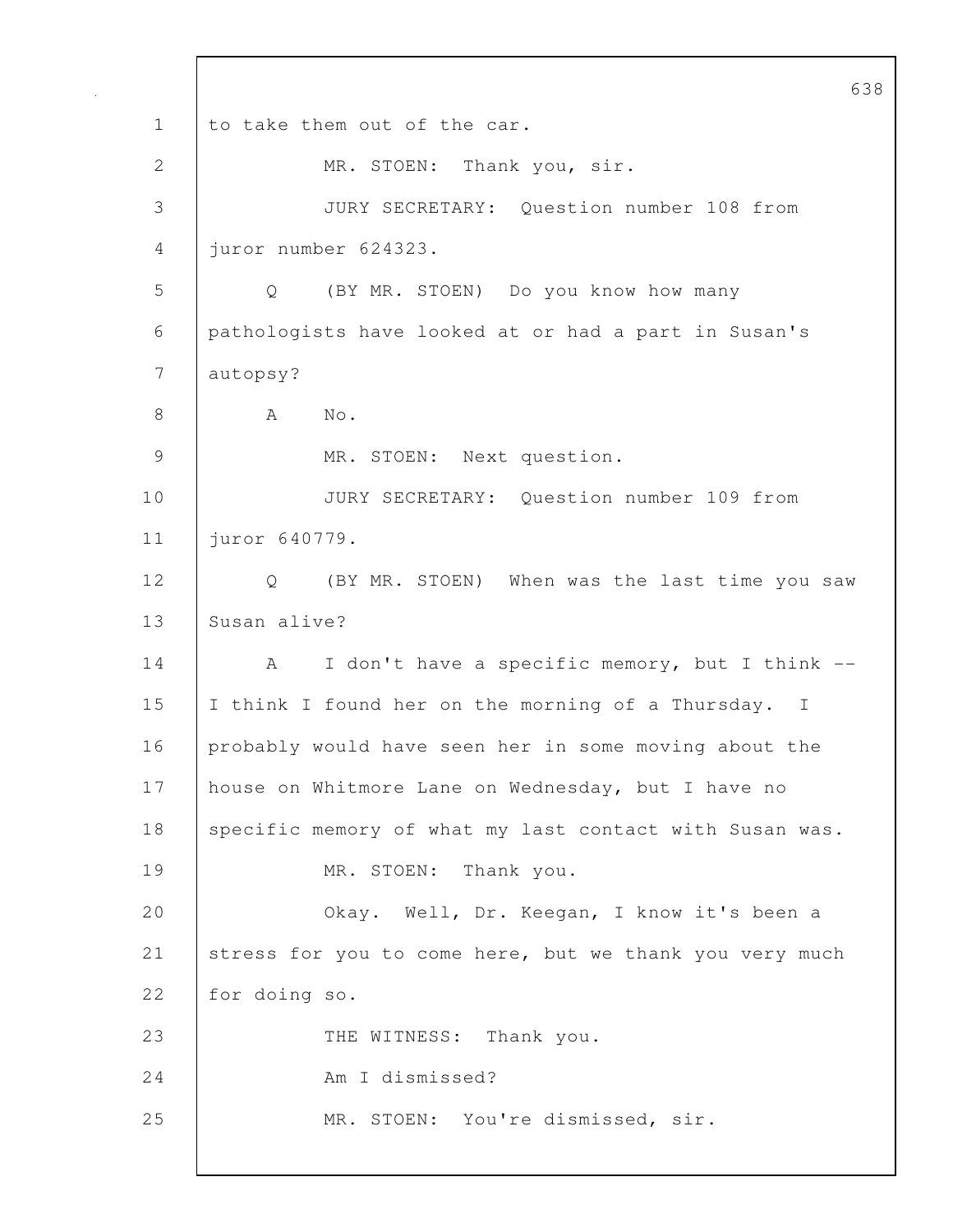639 1 | THE WITNESS: Can I ask one question --2 MR. STOEN: Sure. 3 THE WITNESS: -- about this secrecy of the 4 grand jury? 5 MR. STOEN: Yeah, you have to keep it 6 secret. 7 | THE WITNESS: Keep it secret? 8 MR. STOEN: Yeah. 9 THE WITNESS: For how long? 10 MR. STOEN: If there's no indictment issued, 11 | then everything becomes sealed, unless somebody makes a 12 | motion. If an indictment issues, probably there will be 13 a transcript that's prepared maybe ten days or so later. 14 THE WITNESS: So once the transcript is 15 prepared, then it's okay for people to --16 MR. STOEN: I can't answer that because I'm 17 too new at this business. I'm sorry, I can't answer 18 that. 19 THE WITNESS: Okay. And if no indictment is 20 | made, is the secrecy preserved? 21 MR. STOEN: I think so. But, again, don't 22 take my word for it because I haven't studied that 23 | question. 24 Thank you. 25 | Are you ready for the next witness or do you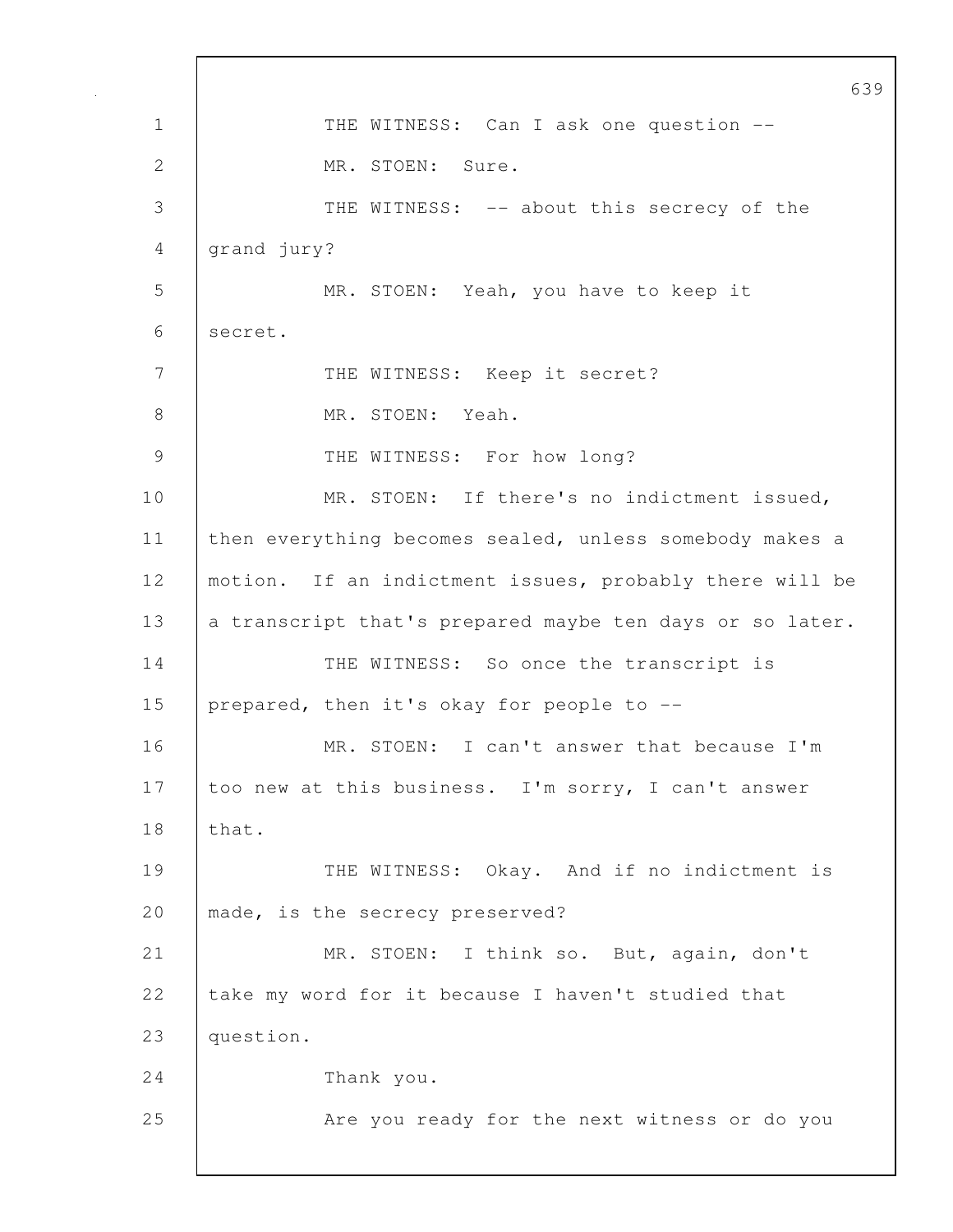640 1 want to take a break? 2 | THE REPORTER: I'd like a five-minute break. 3 JURY FOREPERSON: Okay. You're asked to 4 please not form any opinions, not discuss the case, and 5 be back in five minutes. 6 (Recess taken.) 7 (Roll call taken; all jurors present.) 8 JURY FOREPERSON: We're all present. 9 MR. STOEN: Thank you. 10 | Next witness is Dr. Jay Chapman. 11 | THE REPORTER: Please raise your right hand.  $12$  - - -13 | A. JAY CHAPMAN, M.D. 14 | Called as a witness, having been sworn, testified as 15 follows:  $16$  - - -17 | THE REPORTER: Please state your name and 18 spell it for the record. 19 | THE WITNESS: A. Jay Chapman, C-h-a-p-m-a-n. 20 THE REPORTER: Thank you. 21 JURY FOREPERSON: The grand jury proceedings 22 and investigations are secret. You are therefore 23 admonished on behalf of the Mendocino County Superior 24 Court and the criminal grand jury not to disclose your 25 grand jury subpoena or your grand jury appearance to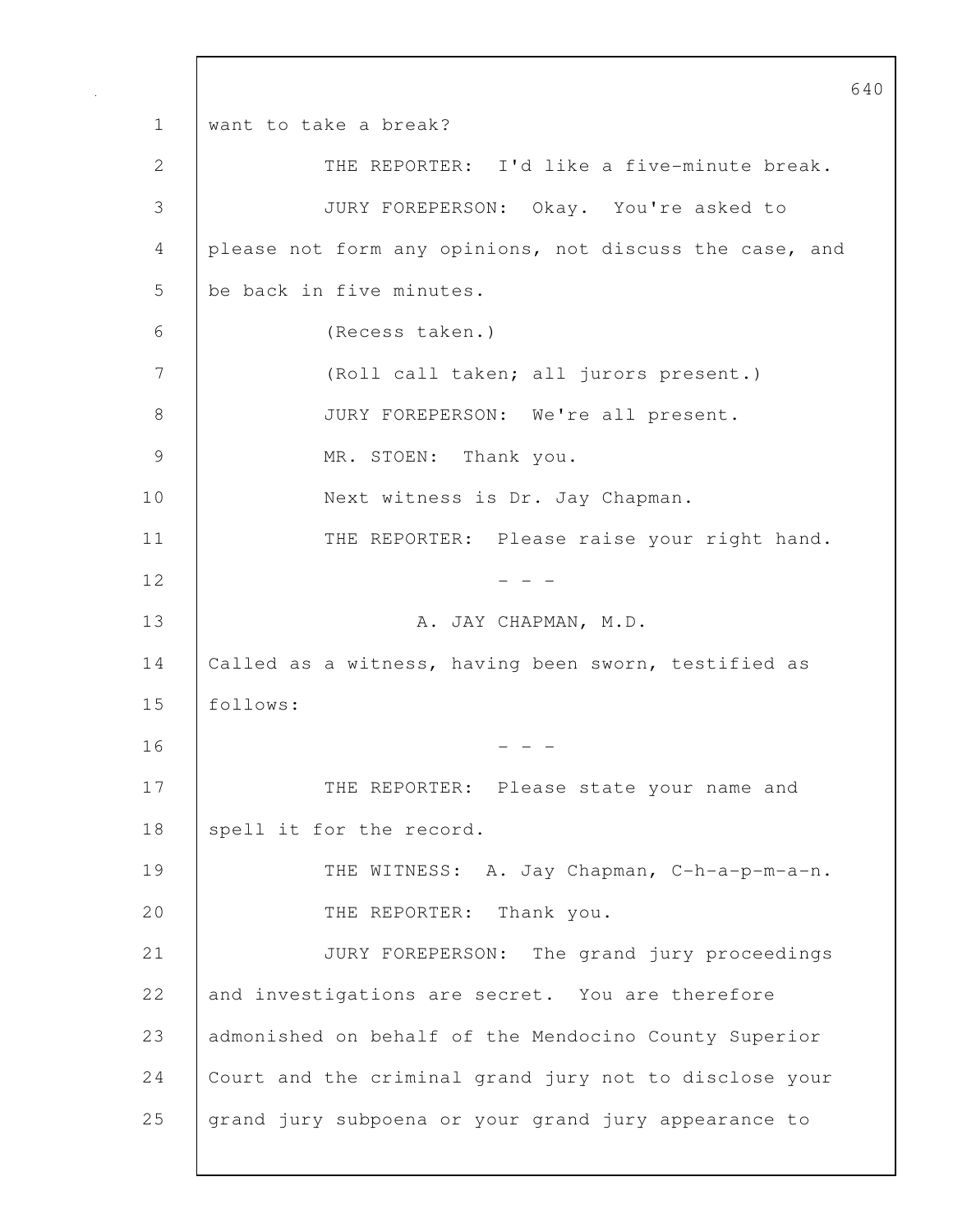641 1 anyone and not to reveal to any person any questions 2 asked or any responses given in the grand jury or any 3 other matters concerning the nature or subject of the 4 grand jury's investigation which you learned about by 5 your grand jury subpoena or during your grand jury 6 appearance, except to your own legal counsel. This 7 admonition continues until such time as a transcript of 8 the grand jury proceeding is made public or until 9 disclosure is otherwise authorized by the Court or by 10 operation of law. Violation of this admonition is 11 | punishable as contempt of court.  $12$  - - -13 EXAMINATION 14 Q (BY MR. STOEN) Good afternoon, Dr. Chapman. 15 A Good afternoon. 16 | O How are you? 17 | A Fine, thank you. 18 Q Dr. Chapman, what is your occupation? 19 | A I'm a forensic pathologist. 20 Q And how long have you been a forensic 21 pathologist? 22 A I started to say too long, but since -- I was 23 boarded in 1970, so 47 years. 24 Q And what is your education, training, and 25 experience?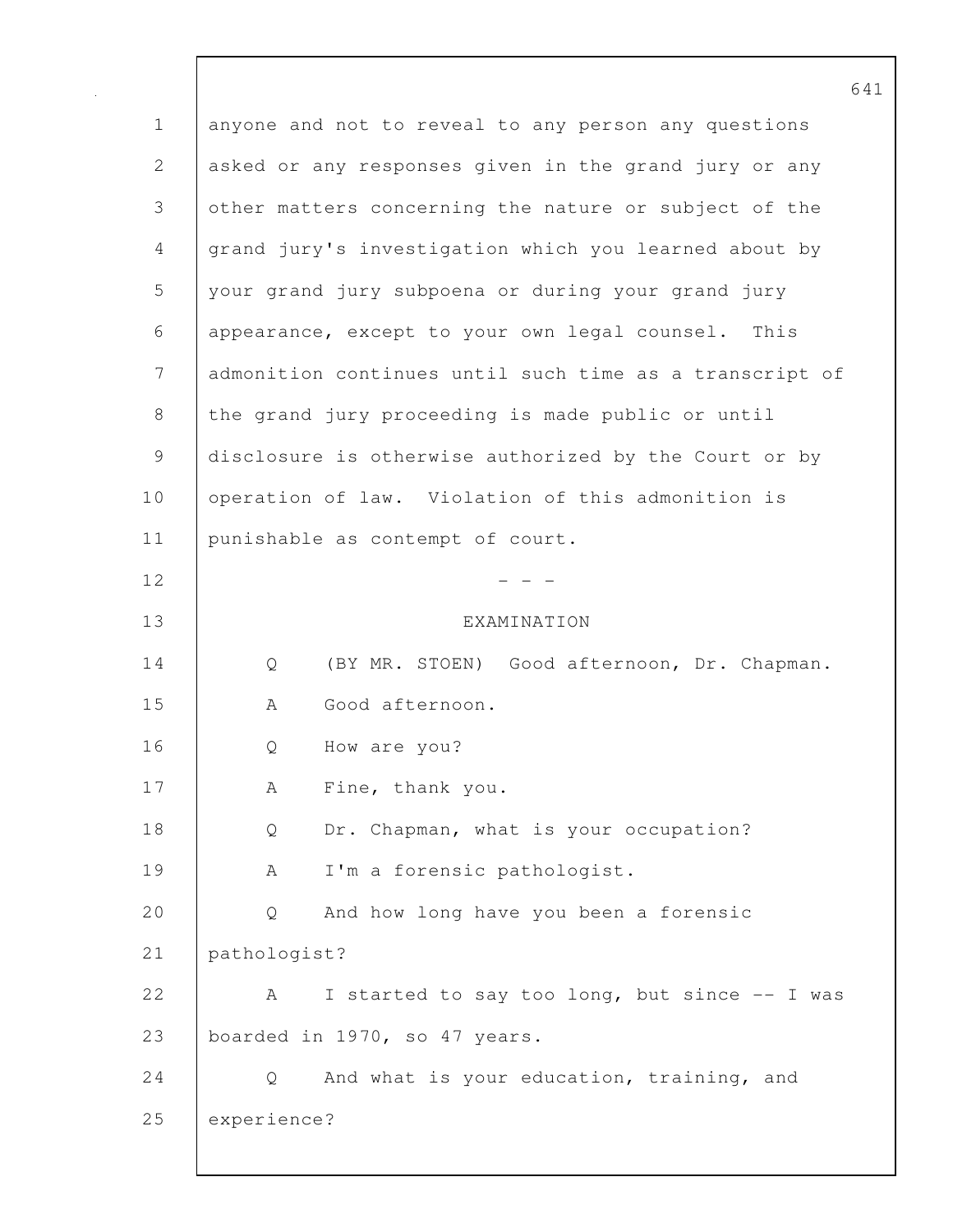1 A After graduating from Carson Newman College in 2 Jefferson City, Tennessee, with a degree of Bachelor of 3 Science, I attended the Bowman Gray School of Medicine 4 of Wake Forest University in Winston-Salem, North 5 Carolina, and graduated with a Doctor of Medicine in 6 1964. From 1964 to 1965 I served an internship in 7 pathology at the North Carolina Baptist Hospital. From 8 1965 until 1968 I was a resident in pathology at Baylor 9 | University Medical Center in Dallas, Texas. From 1968 10 to 1970 I was a fellow in legal medicine or in forensic 11 pathology at the Medical College of Virginia in 12 Richmond, and also there at the office of the chief 13 medical examiner of the Common Wealth of Virginia. In 14 1970 I was examined by the American Board of Pathology 15 and certified in anatomic and forensic pathology. Then 16 from 1971 until 1982 I served as chief medical examiner 17 for the State of Oklahoma. In 1982 I moved to Santa 18 Rosa and I went into private practice of forensic 19 pathology, which I am still doing. For 15 years, from 20 1982 until about 1997, I was the forensic pathologist 21 for Sonoma County. I also did cases, homicides and 22 suspicious deaths, from Lake County and Mendocino County 23 and other cases from Shasta County and also was involved 24 in Orange County, several different counties in 25 California. In 1997 I did not renew my contract with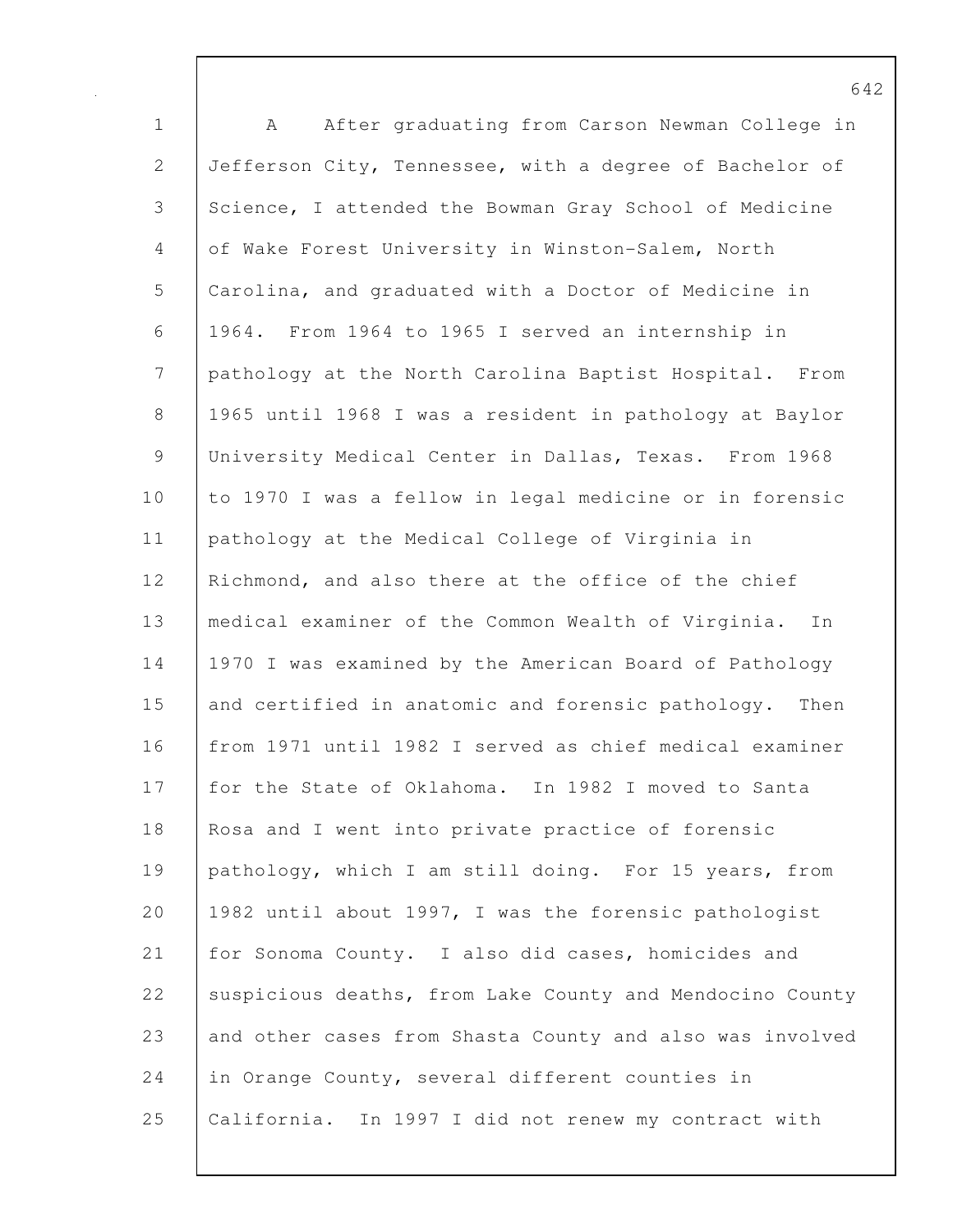1 the Sonoma County Coroner's Office and subsequently 2 | moved to the country of Nepal. And for -- until 2008 I 3 was a Professor of Forensic Medicine at the National 4 University in Kathmandu teaching third-year medical 5 students forensic medicine. Then I came back here in 6 19 -- in 2008, and since then I have subsequently had 7 another contract with the coroner's office in Sonoma 8 County, which just ended at the last of June, and for 9 the previous two years, until July, actually, of last 10 | year, for about a year and a half I was doing, again, 11 the bulk of cases in Sonoma County. And I still do 12 private practice. I cover for the pathologists here in 13 | Mendocino County and Lake County when she wants time off 14 or needs a vacation, and I also do consultations on 15 various cases through -- with lawyers throughout 16 California. 17 Q And could you tell us, what is forensic 18 pathology? 19 | A Forensic pathology is that branch of 20 | medicine -- first of all, pathology itself, the term, 21 means study of disease. And forensic pathology is that 22 division of the field of pathology generally that deals 23 with cases of unnatural deaths primarily and

24 determines -- tries to determine the cause and manner of 25 death. Briefly stated, it's applying the principles of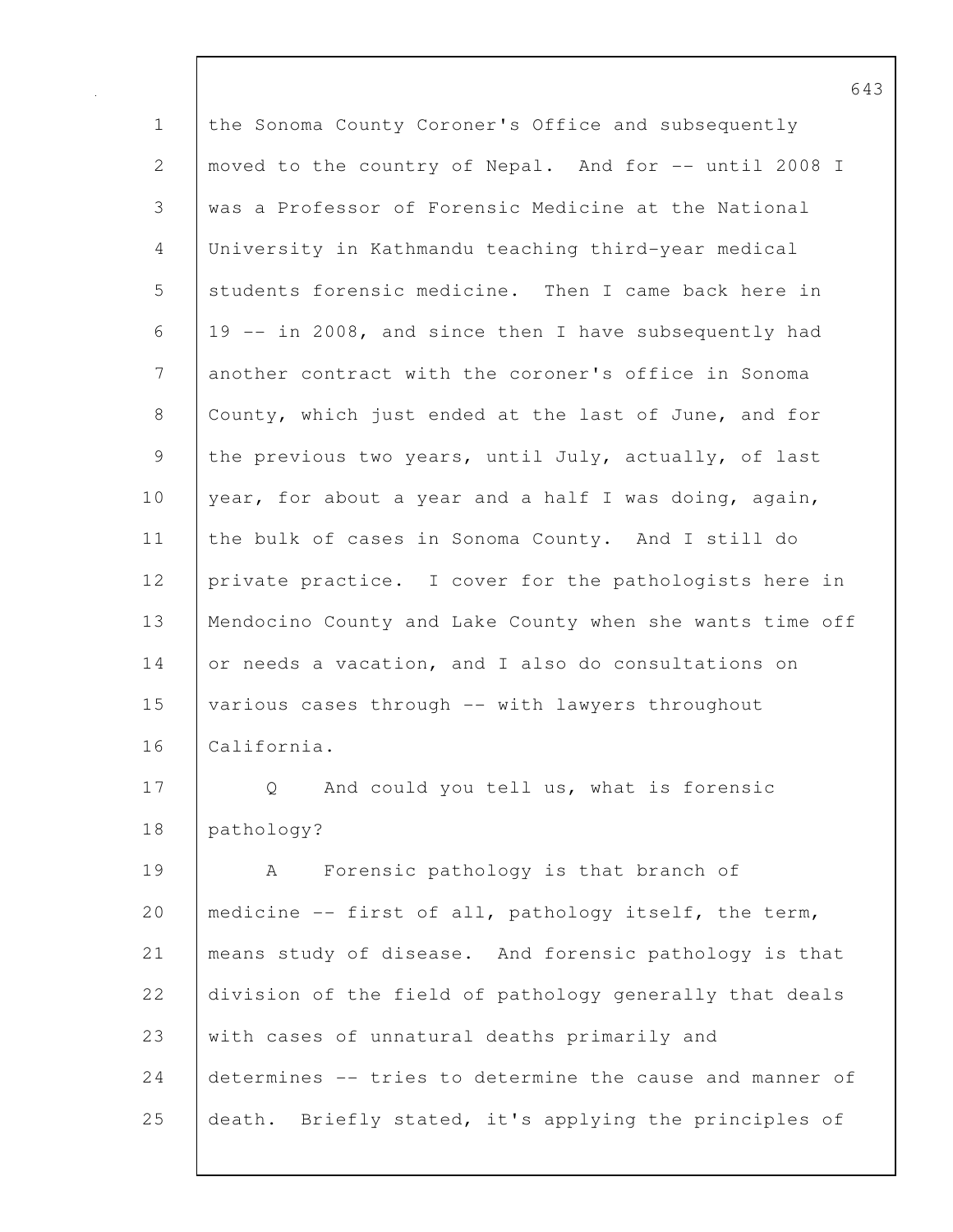644 1 medicine to legal situations or judicial matters. 2 Q How many autopsies have you conducted over the 3 years by your best estimate? 4 A I don't know for sure. I have never kept an 5 accounting. But because of the years involved and the 6 number of cases I averaged a year, something in excess 7 of 10,000. 8 | O I would like to call your attention to a 9 decedent named Susan Keegan who was found deceased on 10 November 11th, 2010, and ask you whether you have 11 | reviewed the records in that case? 12 A Thave. 13 Q And who brought you into that case? 14 | A The District Attorney, Mr, Eyster, actually 15 **officially brought me into the case.** 16 | O And how did he do that and when did he do it? 17 | A This was in 2011. Unfortunately, I've lost my 18 entire file that I had originally. I think I put it 19 inadvertently in a pile of things to be shredded, but I 20 reconstructed most of that file. But I remember that in 21 early -- sometime in 2011 Mr. Eyster asked me to review 22 this case in detail. 23 Q And what was your attention after beginning 24 | review of the case, what was your  $-$  what caught your 25 attention, if anything?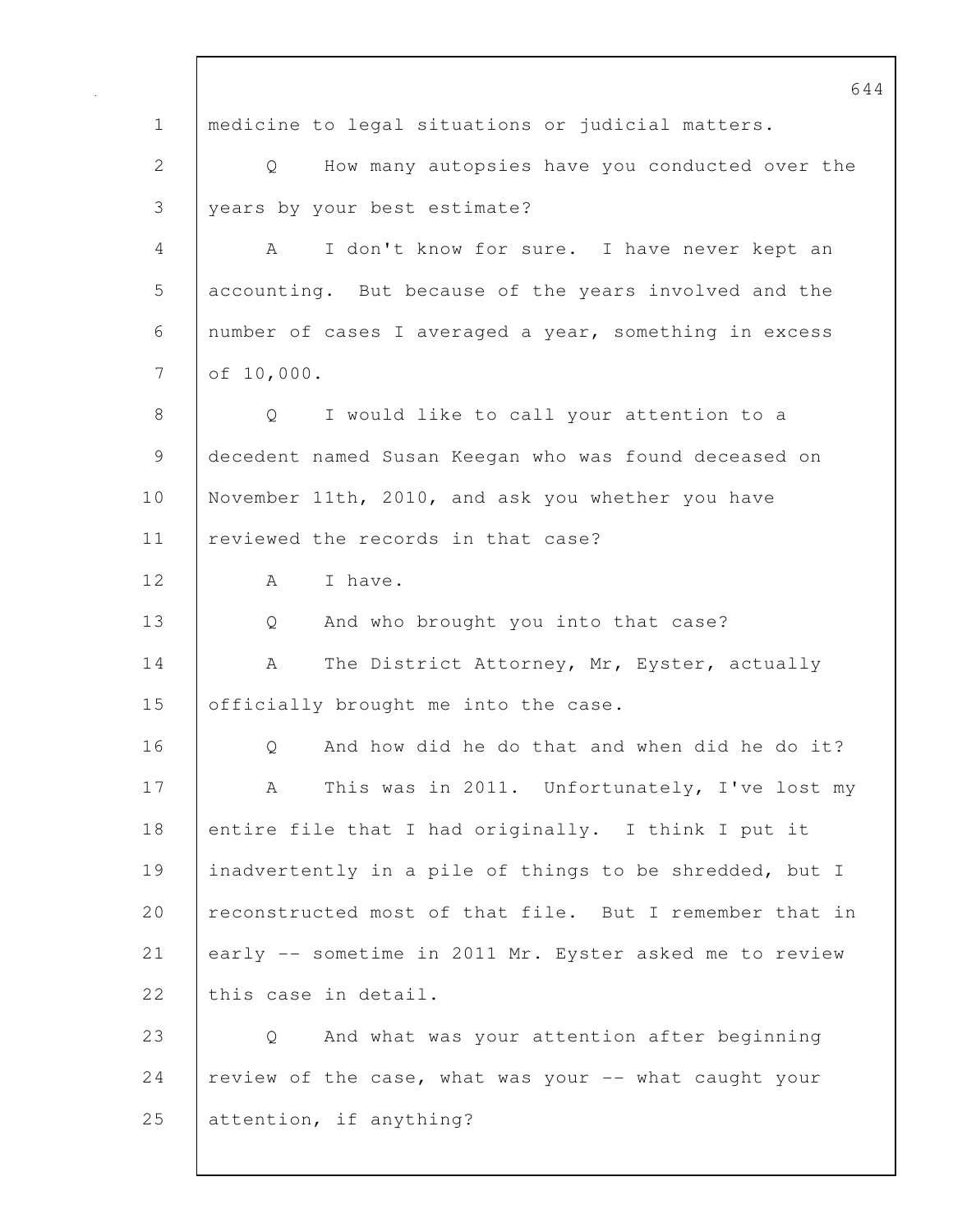1 A Well, the injuries and the nature of them in 2 the case. And I reviewed the autopsy report of 3 Dr. Trent, I reviewed a consultative report of 4 Dr. Ferenc, I reviewed the -- I also had the 5 supplemental report of Dr. Trent and the investigative 6 reports, I went to the scene of death with a search 7 warrant that was served, and I have looked at all of the 8 photographs that were taken at the autopsy and at the 9 scene and of the clothing. 10 | Q And on the basis of that review, did you come 11 to any conclusions as to the cause of Susan Keegan's 12 death? 13 | A Yes, I did. 14 Q And what was your overall conclusion? 15 A Her ultimate cause of death was blunt force 16 injuries, in my opinion. 17 Q And what does that mean, blunt force injury? 18 | A Well, blunt force injuries are injuries that 19 are sustained due to some assault with a blunt object. 20 | Well, it doesn't have to be an assault. They are 21 injuries that are due to -- that are inflicted by a 22 blunt object as opposed to a sharp or cutting object. 23 A blunt object might be this tabletop here, 24 the flat portion. It might be a baseball bat. It might 25 be anything that has not sharp edges or protruding --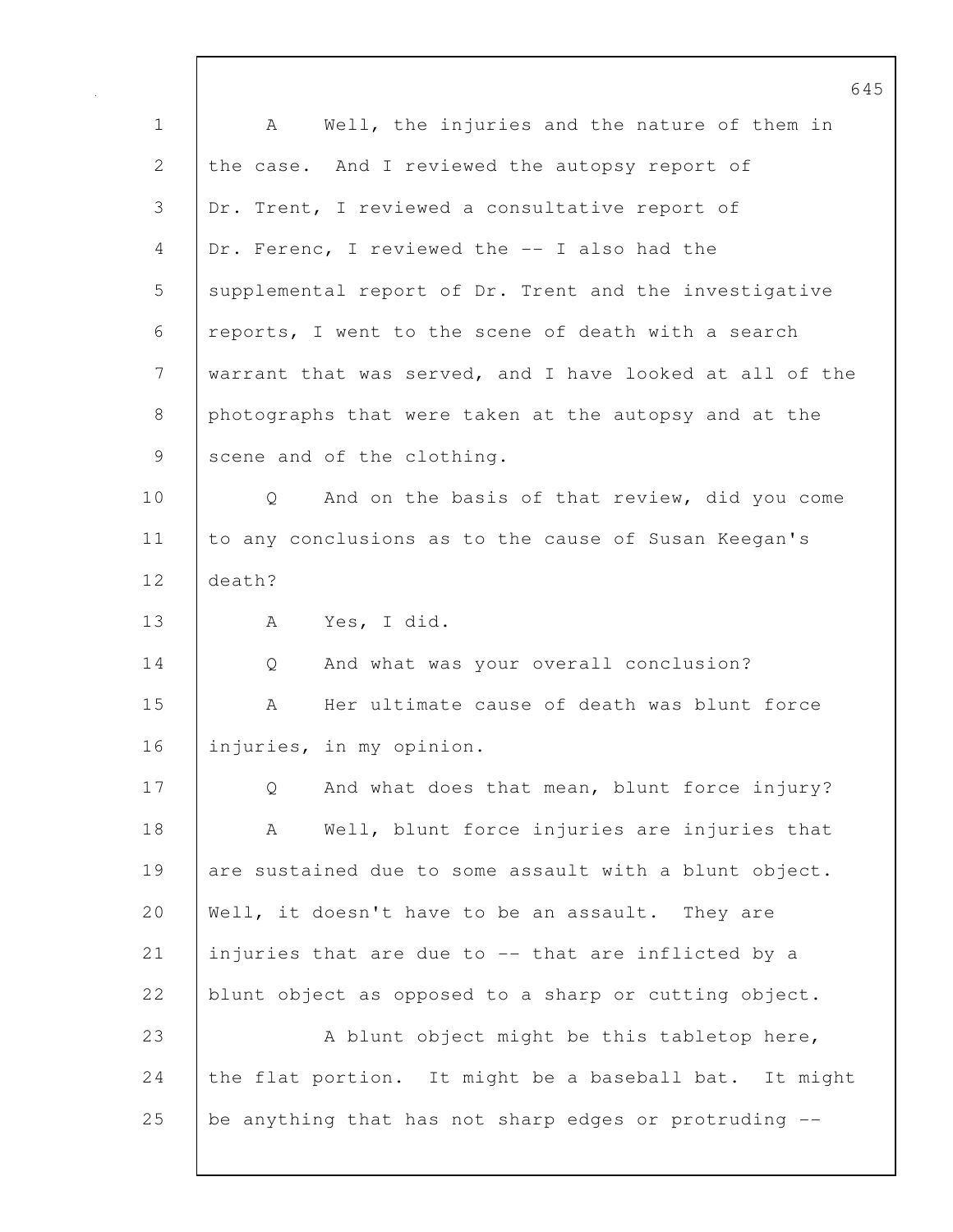|              | 646                                                                |
|--------------|--------------------------------------------------------------------|
| $\mathbf 1$  | sometimes protruding things are present, but I think we            |
| $\mathbf{2}$ | generally know what a blunt object is.                             |
| 3            | Is that the same thing as $-$ as a death by<br>Q                   |
| 4            | natural causes or by unnatural causes?                             |
| 5            | A<br>Well, it's obviously in this case, in my                      |
| 6            | opinion, due to homicidal means.                                   |
| 7            | Okay. Now, after your looking at this case at<br>$Q \qquad \qquad$ |
| 8            | the district attorney's suggestion, did you write a                |
| 9            | letter indicating what your understanding of cause of              |
| 10           | death was?                                                         |
| 11           | And I show you People's Exhibit number 13 and                      |
| 12           | ask if you recognize it and, if so, let me know.                   |
| 13           | Yes, this is a letter that I wrote on the 20th<br>A                |
| 14           | of April, 2011.                                                    |
| 15           | Okay. Could you please read for us the first<br>Q                  |
| 16           | sentence in the second paragraph as to your opinion.               |
| 17           | What I wrote here was:<br>А                                        |
| 18           | "Based upon this review, it is my opinion                          |
| 19           | that the injuries observed on the body are                         |
| 20           | assaultive in nature and were not reasonably                       |
| 21           | produced by accidental means."                                     |
| 22           | Is this an opinion that you stand by to this<br>Q                  |
| 23           | day?                                                               |
| 24           | Yes, sir.<br>A                                                     |
| 25           | I'll just put this on the screen so people can<br>Q                |
|              |                                                                    |

 $\mathbf l$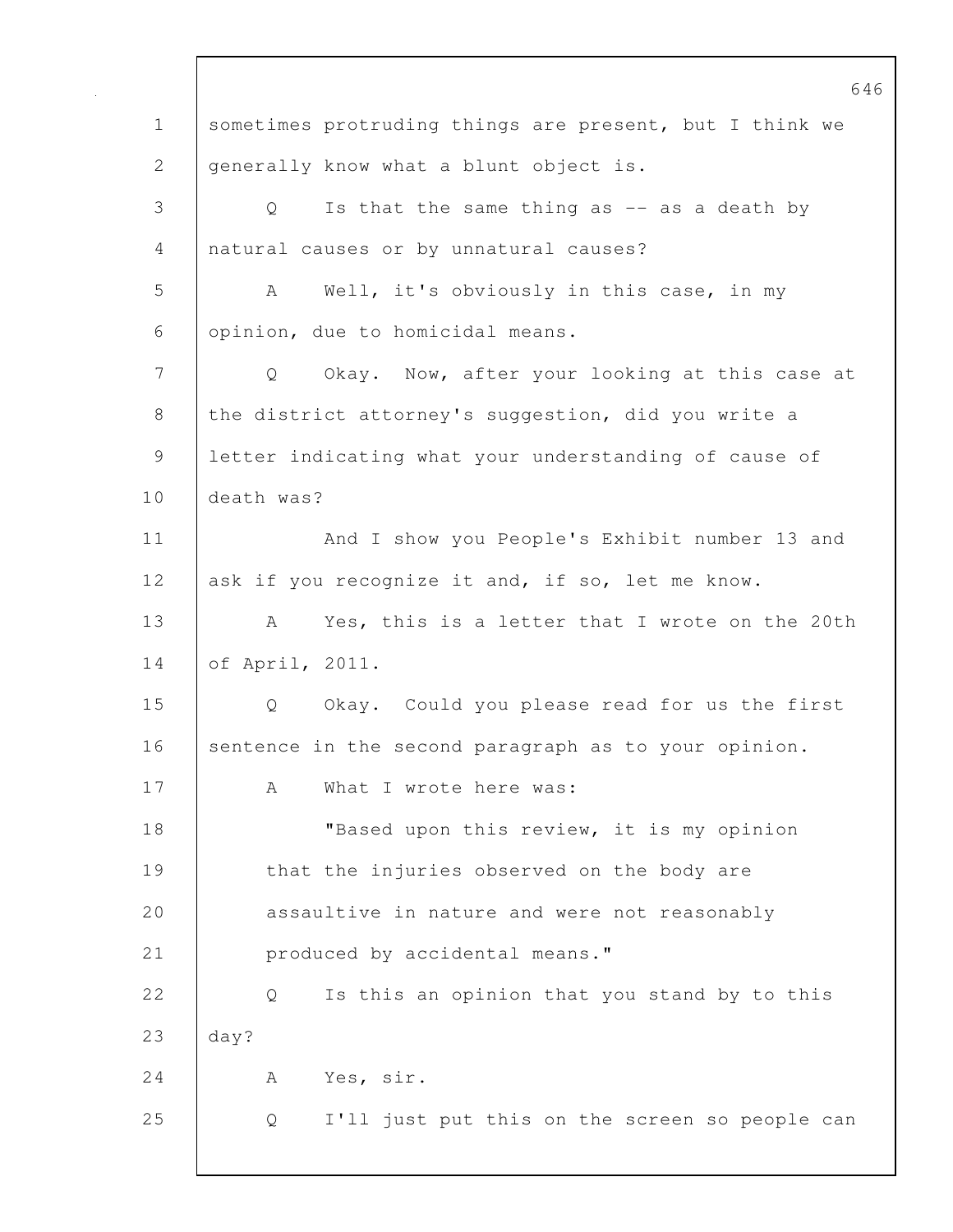|                | 647                                                      |
|----------------|----------------------------------------------------------|
| $\mathbf 1$    | see it. It's probably too hard to read.                  |
| $\overline{2}$ | Is this the letter you wrote to David Eyster             |
| 3              | on or about the date indicated, which was April 20th,    |
| 4              | 2011? Is that correct?                                   |
| 5              | Yes, sir.<br>A                                           |
| 6              | Now, in order to -- before I have you go into<br>Q       |
| 7              | your -- your findings and the process by which you made  |
| 8              | them, I need to have you authenticate the fact that you  |
| 9              | have reviewed a number of exhibits in this case.         |
| 10             | So I'm going to show you what's marked as                |
| 11             | People's Exhibit number 7, that has -- goes from 7-A     |
| 12             | through 7-S, ask you to flip through that and tell me if |
| 13             | you have reviewed those documents as part of your        |
| 14             | finding in this case.                                    |
| 15             | Yes, sir, I have seen these and reviewed them.<br>A      |
| 16             | You've seen them?<br>Q                                   |
| 17             | А<br>Yes.                                                |
| 18             | So were these documents, Exhibit 7, part of<br>Q         |
| 19             | the basis for your conclusions as to the cause of death  |
| 20             | for Susan Keegan?                                        |
| 21             | Not necessarily the cause of death, but it<br>A          |
| 22             | played a role in it, yes.                                |
| 23             | Okay. They were part of your findings in this<br>Q       |
| 24             | case                                                     |
| 25             | They were a part of the findings.<br>Α                   |
|                |                                                          |

 $\mathbf l$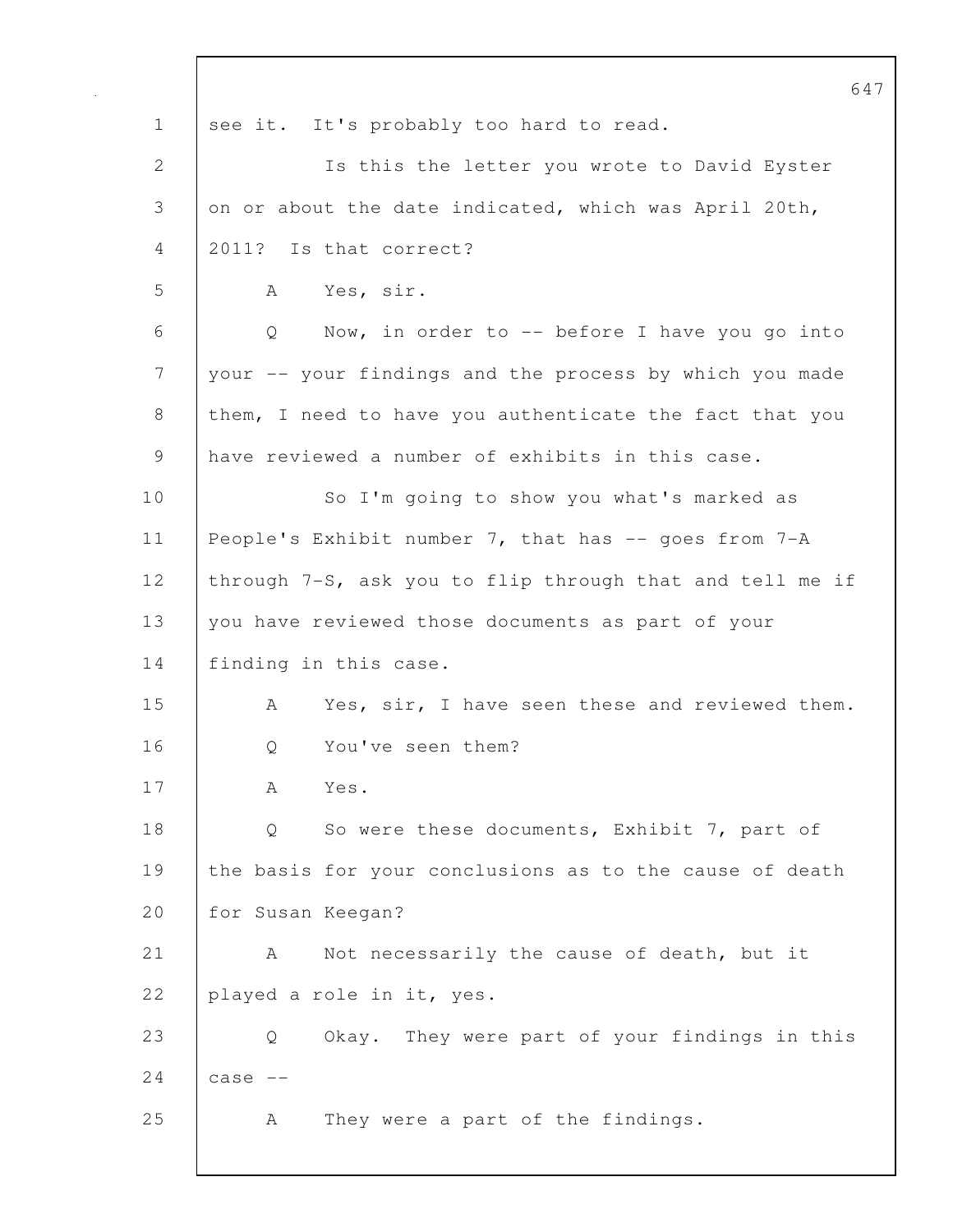|                | 648                                                      |
|----------------|----------------------------------------------------------|
| $\mathbf 1$    | -- that you took into account?<br>Q                      |
| $\overline{2}$ | Yes, I did.<br>A                                         |
| 3              | And then I show you what are marked as<br>Q              |
| 4              | People's Exhibit Number 9, which are autopsy photos, and |
| 5              | ask you to review those, I think there's 58 photos in    |
| 6              | there or so, and tell me whether or not you reviewed     |
| 7              | those in the process of coming to a conclusion as to the |
| 8              | cause of death of Susan Keegan.                          |
| 9              | Yes, sir, these are the autopsy photos that I<br>A       |
| 10             | reviewed.                                                |
| 11             | Thank you.<br>Q                                          |
| 12             | Now, I'm going to show you People's Exhibit              |
| 13             | Number 10, which I'll represent to you is a necropsy     |
| 14             | report, and ask you if you recognize this and, if so,    |
| 15             | identify it and tell us whether or not you also reviewed |
| 16             | that document in coming to your conclusion in this case. |
| 17             | Well, the autopsy report of these first few<br>A         |
| 18             | pages here, I did review them, and they are the autopsy  |
| 19             | report of Dr. Jason Trent. Then there is a physician     |
| 20             | coroner's amendment, which I have seen, and the          |
| 21             | certificate of death. I've seen that also. Then there    |
| 22             | is a laboratory report from NMS Laboratories regarding   |
| 23             | toxicology in this case, and I have reviewed all of      |
| 24             | these documents.                                         |
| 25             | Okay. You took all of that into account in<br>Q          |

 $\mathsf{l}$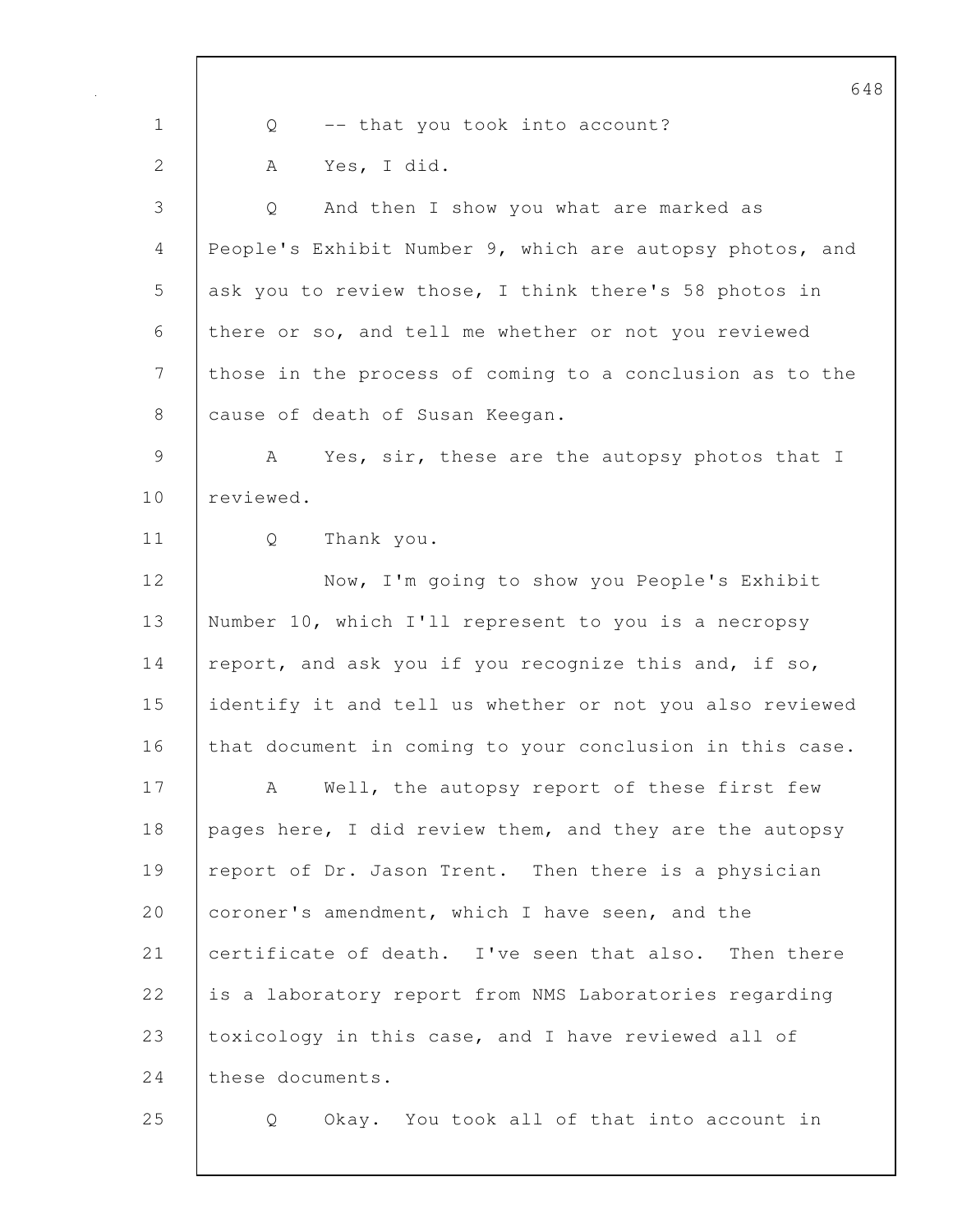649 1 your conclusions, did you? 2 A Yes, I did. 3 Q I show you a document that has the return 4 address of Michael Ferenc in Portland, Maine, and ask 5 you to take a look at that and tell me if you recognize 6 that, and please identify it and tell us if you reviewed 7 that as a basis of your -- as part of the basis of your 8 | conclusion. 9 | A Yes. It's a three-page report by Dr. Ferenc, 10 and I did review it. 11 Q Thank you. 12 | And then I show you People's Exhibit Number 13 14, which I'll represent to you is a supplemental report 14 on necropsy from Jason Trent that was dated April 27th, 15 2011, which was seven days after the letter to 16 | Mr. Eyster, and ask you if you recognize that and, if 17 so, please identify it. 18 A Yes, sir. This is Dr. Trent's signature on a 19 | supplemental report which essentially restates findings 20 and cause of death. 21 Q Thank you. 22 | And did you review this as part of your 23 conclusion?  $24$   $A$   $I$  did. 25 Q Now, did you at some time also prepare a case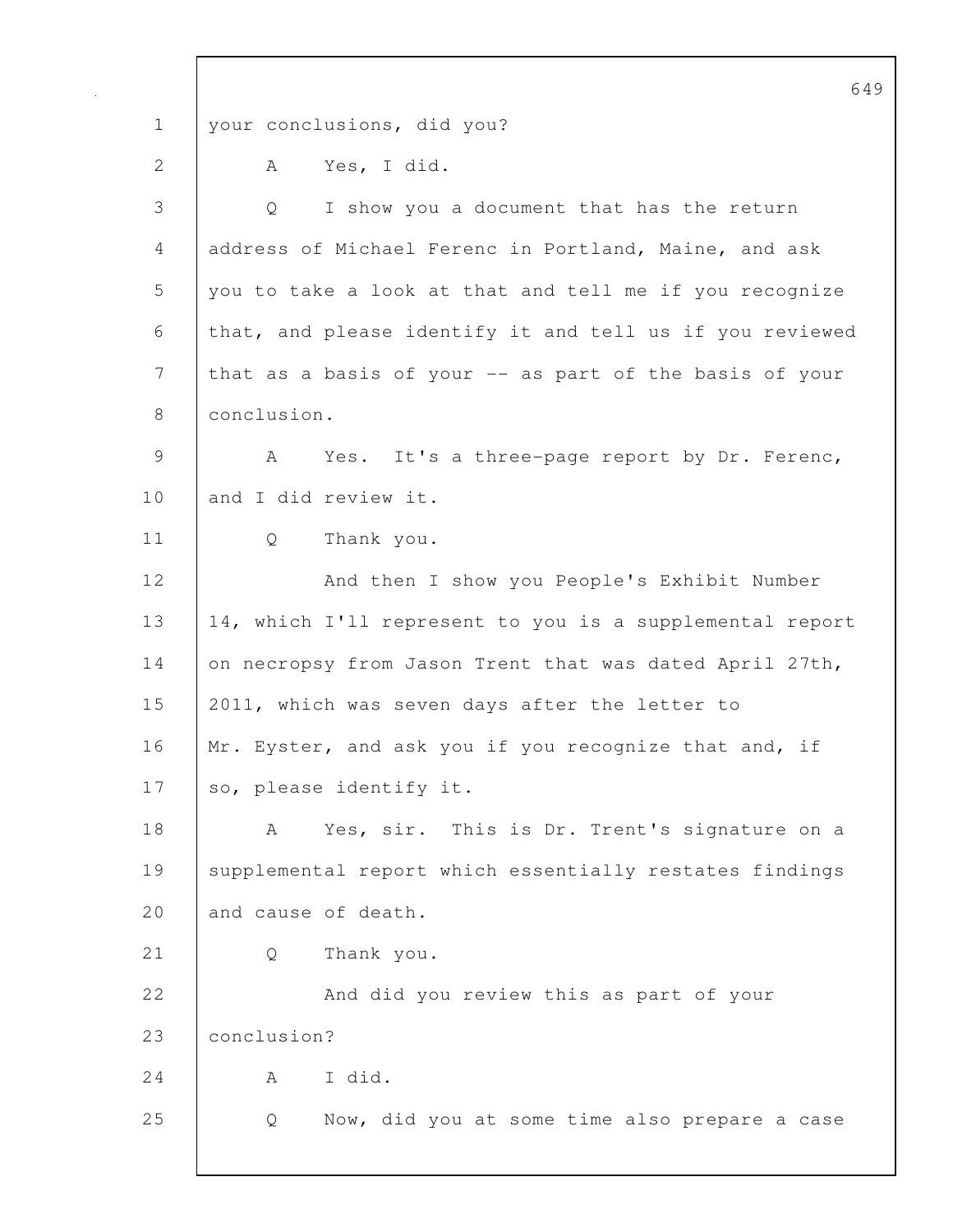650 1 review of this case on or about March 30th, 2015? 2 And I show you this document and ask you if 3 you recognize it and, if so, please identify it. 4 A This is a document that I reviewed, along with 5 another report from the -- another copy of the report 6 from NMS Laboratories. 7 Q Okay. Did you prepare that document yourself? 8 | A I did. 9 Q And what does it represent? 10 A It represents my opinions in the case and also 11 | gives the other findings. I put in regular black font 12 the background, some of the history and things, the red 13 were things that I had questions about and I also 14 | highlighted in red some of the things that were 15 mentioned in the autopsy protocol, and then I have a 16 | lavender font that represents my opinions and my 17 findings in the case based upon the autopsy report and 18 the photographs that were taken. 19 Q Thank you, sir. 20 (Exhibit 17 was identified.) 21 | Q (BY MR. STOEN) Now, I would like to ask you 22 to just go through the process by which you were 23 involved in this case after Mr. Eyster asked you to 24 first get involved. Could you just walk us through 25 that, please?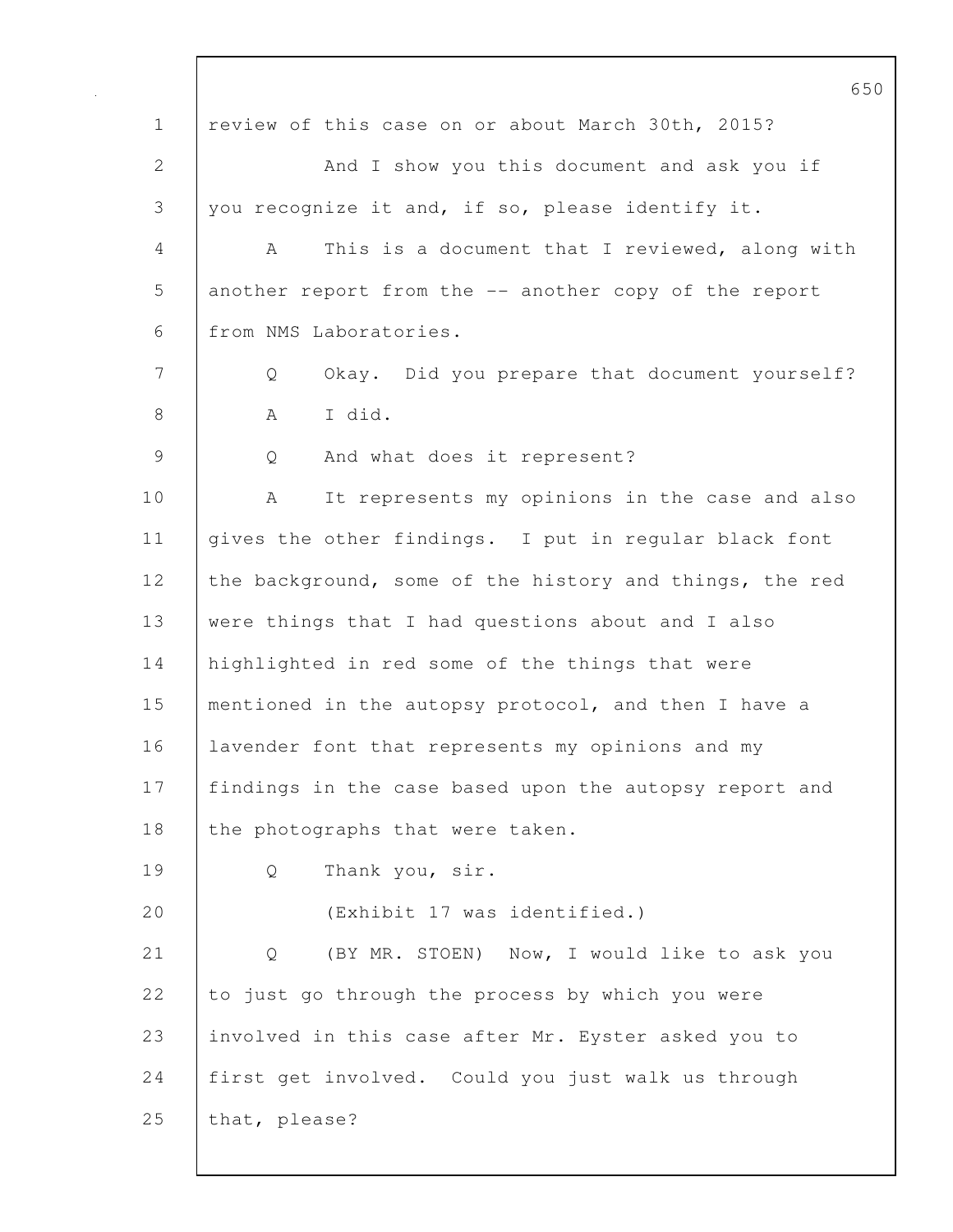1 | A Well, what I did was, I was given the autopsy 2 | report, the photos, and at a later point  $I$  -- I met then 3 with the sheriff's office, the coroner's office, and 4 with Dr. Trent, and then subsequent to that at a point 5 when a search warrant was served, I went to the house 6 where Susan Keegan died and viewed the scene. 7 Q Now, did you, in the process of meeting 8 | Dr. Trent, meet him after he wrote his first necropsy 9 report? 10 A Yes, I did. 11 Q And where did you meet him? 12 | A On April 20th, 2011 -- I know that date 13 because it's reflected in this supplemental report that 14 is here -- I went -- I phoned Dr. Trent and told him I 15 wanted to meet with him. And so I went by his home  $16$  because  $-$ 17 Q Where was that? Where was his home? 18 | A He's in Ukiah. 19 Q Okay. 20 A And so I went by his home before the meeting 21 that we had with the sheriff's office because I don't 22 | believe in blindsighting people. I wanted to let him 23 know that  $I$  -- my opinion was different from his that he 24 had come to in the autopsy. 25 Q What was his opinion?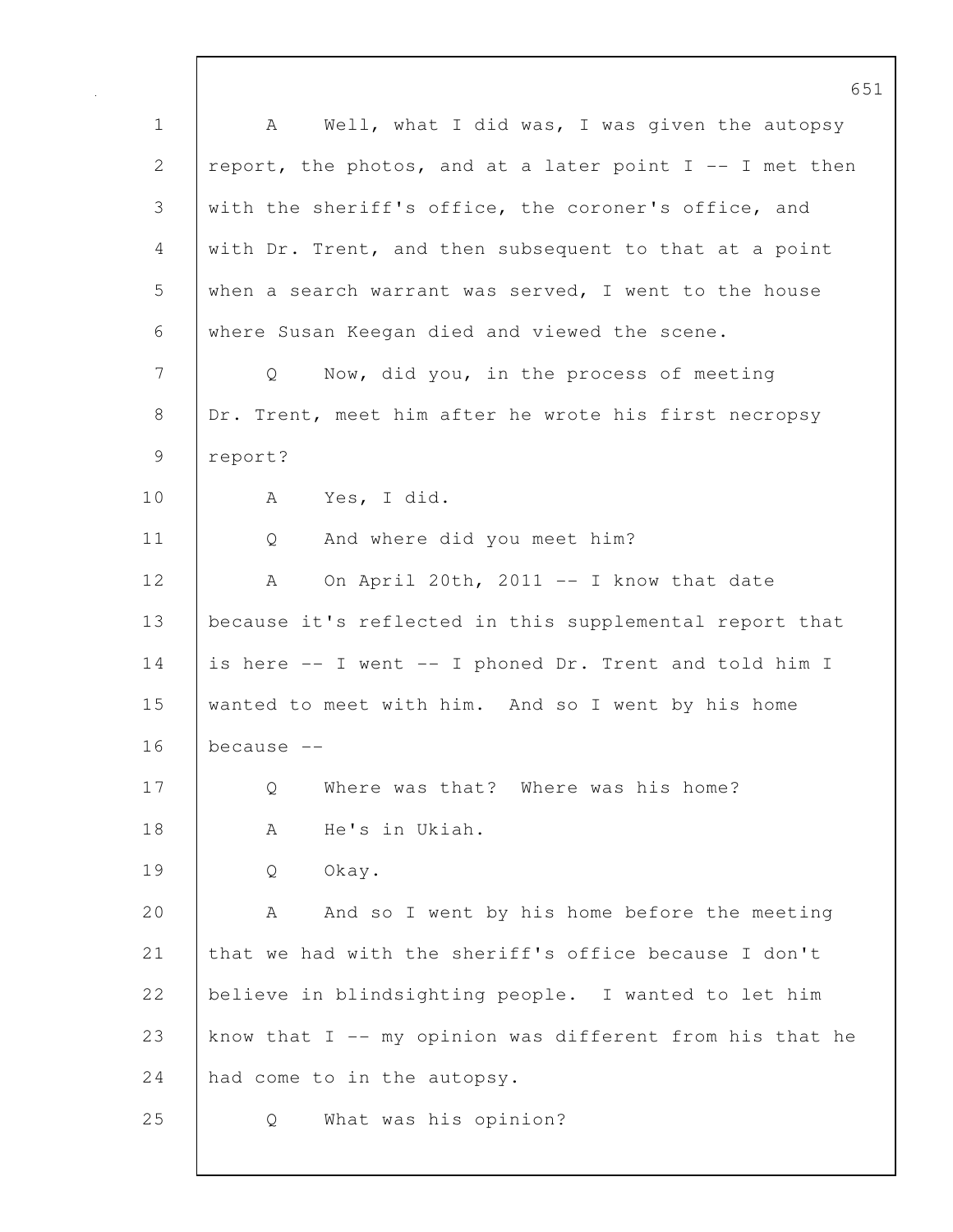1 | A It was the -- that there were blunt force 2 injuries to the head due to a fall. And I disagreed 3 with that opinion, but I wanted to let him know and I 4 wanted to let him know why. 5 So what we did, I took my computer that had 6 all the photos in it and I went photo by photo 7 through -- with Dr. Trent pointing out to him injuries 8 that I saw in the photos that were not mentioned in the 9 autopsy protocol and why my opinions about some of the 10 findings were different from the findings he had come 11 to. And then he accompanied me to the meeting at the 12 coroner's office and we discussed the whole case. And 13 subsequent to that Dr. Trent issued the supplemental 14 report that had -- in which reflected a change of his 15 opinion in the case. 16 | O And did the change -- did his change of 17 | opinion reflect your opinion in your letter to 18 Mr. Eyster? 19 A Yes, with one exception. In his report he 20 lists that there is toxicity of alcohol and drug, but my 21 interpretation is that it is intoxication and not 22 | toxicity. 23 | Q What's the difference? 24 | A Well, you can be intoxicated with alcohol; but 25 if you have alcohol poisoning, that's toxicity. If you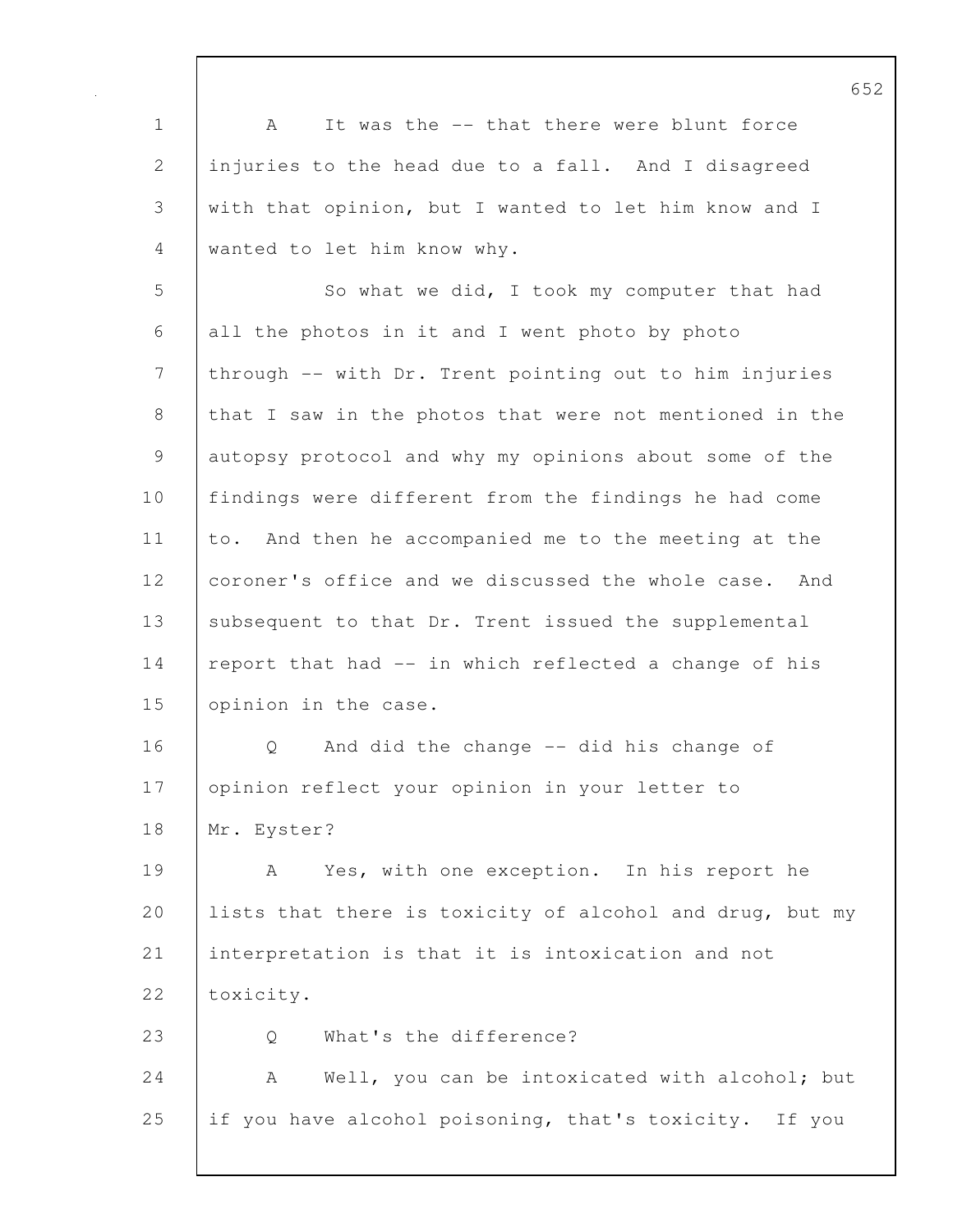653 1 have too much, then you get poisoned by it. But prior 2 to that point, you are intoxicated by alcohol. 3 And the same thing happens with drugs. You 4 are intoxicated with a drug until you reach the point 5 where it is a fatal level, and then it is toxic. 6 Q Now, would you -- would you say then that 7 | Dr. Trent, after your conversation with him at his home, 8 changed his opinion to agree with you basically? 9 | A Essentially that's correct, yes. 10 Q Okay. Now, was there some discussion with the 11 | sheriff's office for a review of Dr. Trent's necropsy 12 | report that you had with Sergeant Poma? 13 A Yes. 14 0 And tell us about that. 15 | A Well, that was prior to my involvement in the 16 case. And I was -- I think I was in Ukiah to do an 17 autopsy that day, and he asked me to come by the office. 18 | O Who did? 19 | A Sergeant Poma. 20 | O Okay. 21 A And so he asked me would I review a case for 22 him. And I said, "Yes, I can review a case for you." 23  $\vert$  So he asked me then what would be the charge for doing 24 that, and I said I -- at that time I just charged a flat 25 fee. Sometimes it was good for me and sometimes -- more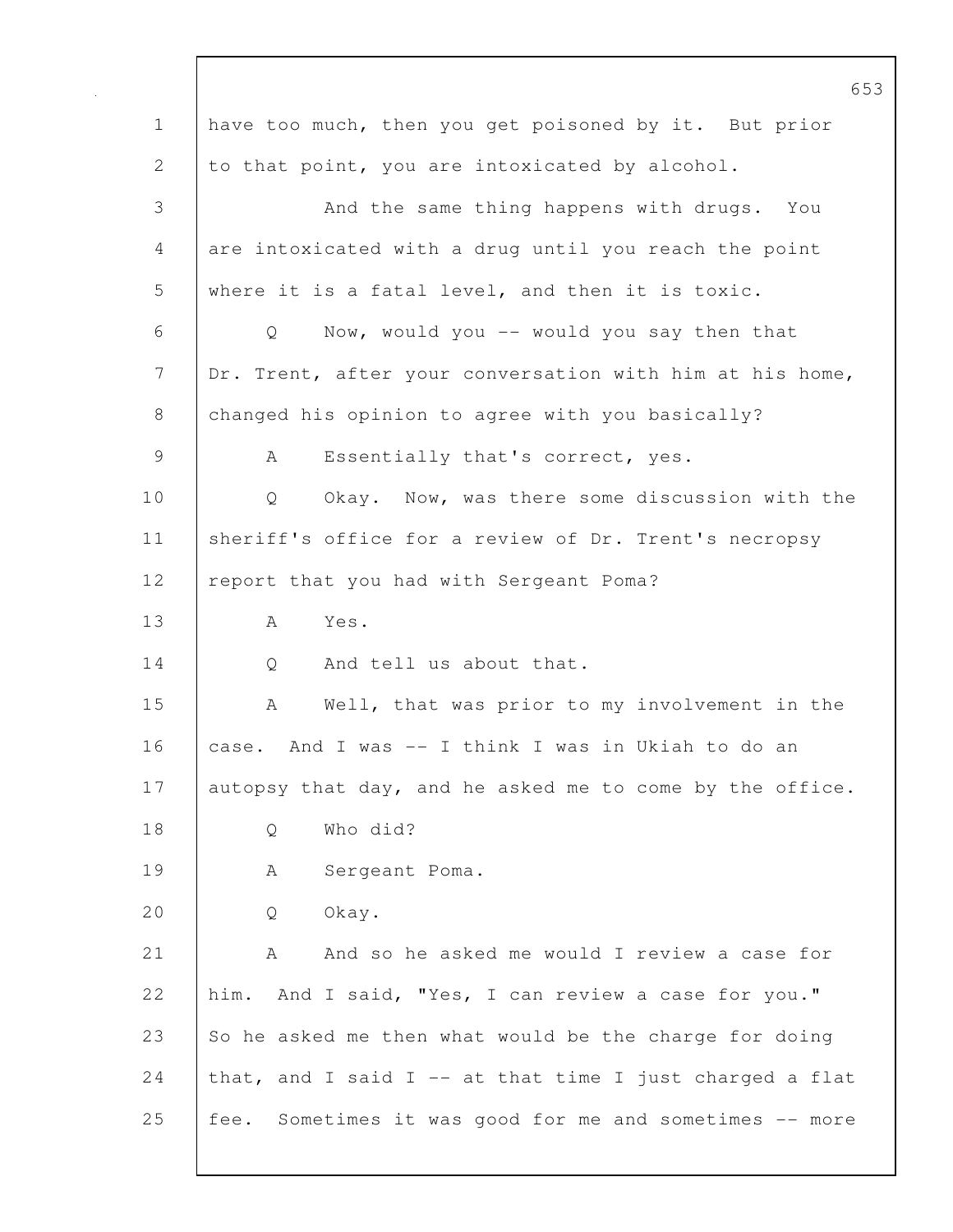654 1 often it was horrible because I wind up spending many, 2 many, many hours on a case. But I told him I have a 3 flat fee of \$750. And he thought that that was too 4 expensive, so I did not have any involvement then in the 5 case until Mr. Eyster then asked me to review the case 6 later. 7 Q So do you know what Scott Poma did when -- 8 when he found -- when you found that his -- when he 9 found and told you that the \$750 fee was prohibitive? 10 A Well, he then apparently sent the case to Mike 11 | Ferenc to review it, and Mike Ferenc then subsequently 12 issued the report that he had. 13 Q Okay. 14 A And those reports went to the district 15 | attorney's office, and then Mr. Eyster got me involved 16 in the case. 17 | Q Okay. Now, have you taken some of those 18 autopsy photos that you found particularly meaningful 19 and made either reproductions or made them more glossy 20 or made them enlarged so that you could assist this 21 grand jury in following the course of your reasoning in 22 coming to the conclusions that you did? 23 | A Yes, I have. 24 | Q And could you please tell me how many there 25 are? Is there a certain order you would like to present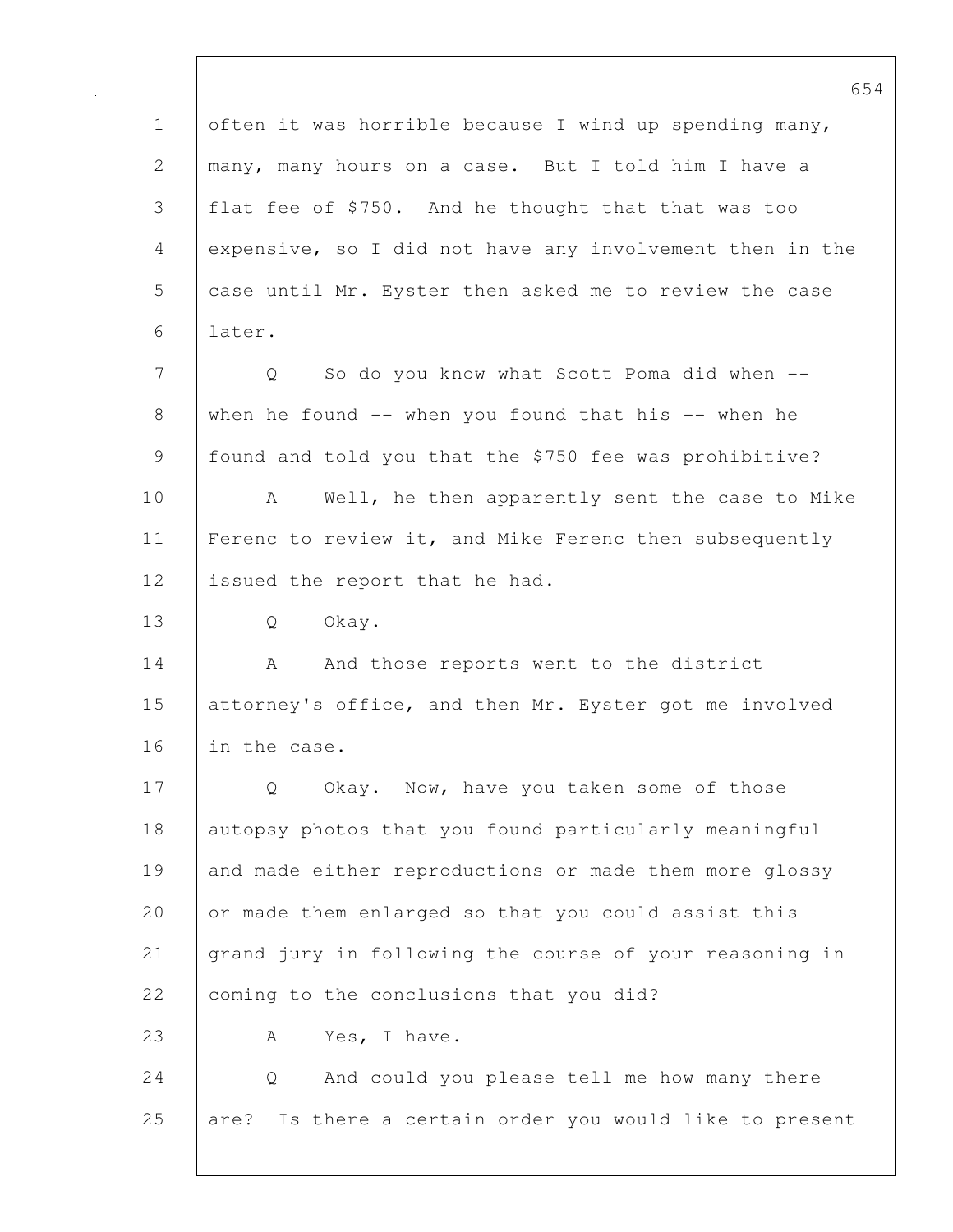655 1 them in? 2 A Yes, I have them in order. 3 Q Okay. I'll call the collective group, the 4 next exhibit, which would be Exhibit 46 for all of 5 | these, we'll call these the Dr. Chapman selected photos, 6 autopsy photos. 7 A I believe there are 16, if I've counted them 8 correctly. 9 (Exhibit 46 was identified.) 10 | Q (BY MR. STOEN) Okay. Now, would you be able 11  $\vert$  to -- this is a machine called an Elmo machine, and it 12 allows the jury -- 13 | A Right. 14 |  $\circ$  -- to see on the television screen what the 15 person is talking about. 16 A Yes. 17 | Q Would you be willing to just take these photos 18 one by one and walk the grand jury through the process 19 by which you came to the conclusion of blunt force 20 trauma? 21 A Post-its don't release as easily as they say. 22 Well, when I first looked at this case, 23 because of the general findings, I felt that -- that 24 this was certainly not a case that was due to accidental 25 means because of the nature and distribution of the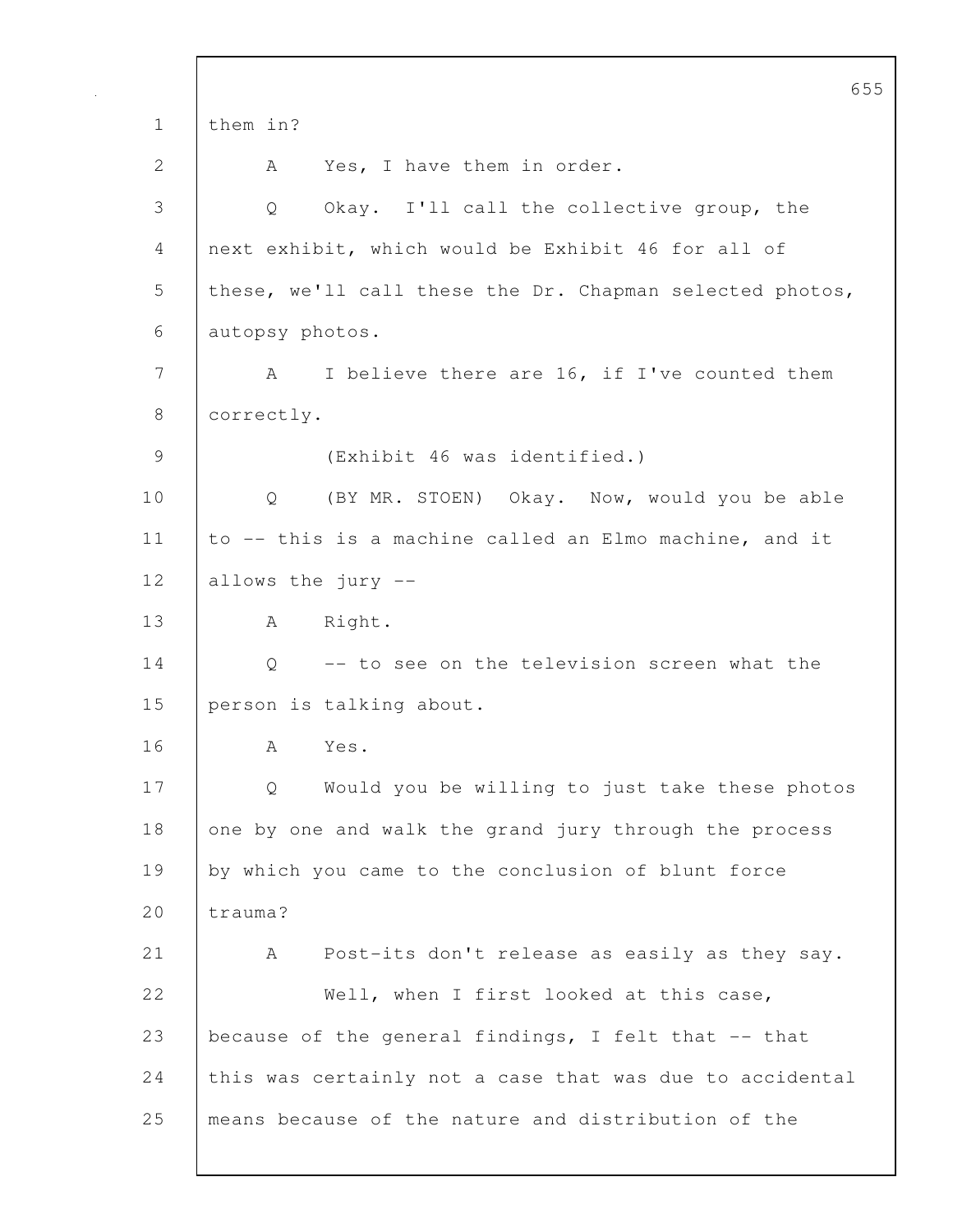1 injuries.

2 Now, I will be talking to you about different 3 kinds of injuries. Most -- and virtually all of these 4 injuries are blunt force.

5 I'll be talking about, first of all, 6 contusions, which there are many in this case. 7 Contusion is our medical name for bruise. And you've 8 all seen bruises on yourself, unless you've lived in a 9 bubble, somewhere and you know that they start out as 10 either reddish or purplish-red and then over a period of 11 days they change colors to greenish and brownish and 12 yellow, and finally they disappear. Depending on how 13 big they are, they can disappear fairly rapidly; but if 14 they are huge bruises, they can last for a long time.

15 So we can't accurately date bruises or 16 contusions even with a microscope; we can say they're 17 either fresh or they are older. But giving an exact 18 time, like to say four days or five days or two days or 19 a week, that's not possible to do. But we can say 20 they're either fresh, they were made very shortly before 21 death, or they're older.

22 The other -- one of the injuries I'll talk 23 about is an abrasion. Now, an abrasion, essentially, 24 most commonly is just a scrape of the skin. And you all 25 have had abrasions as well and you know that sometimes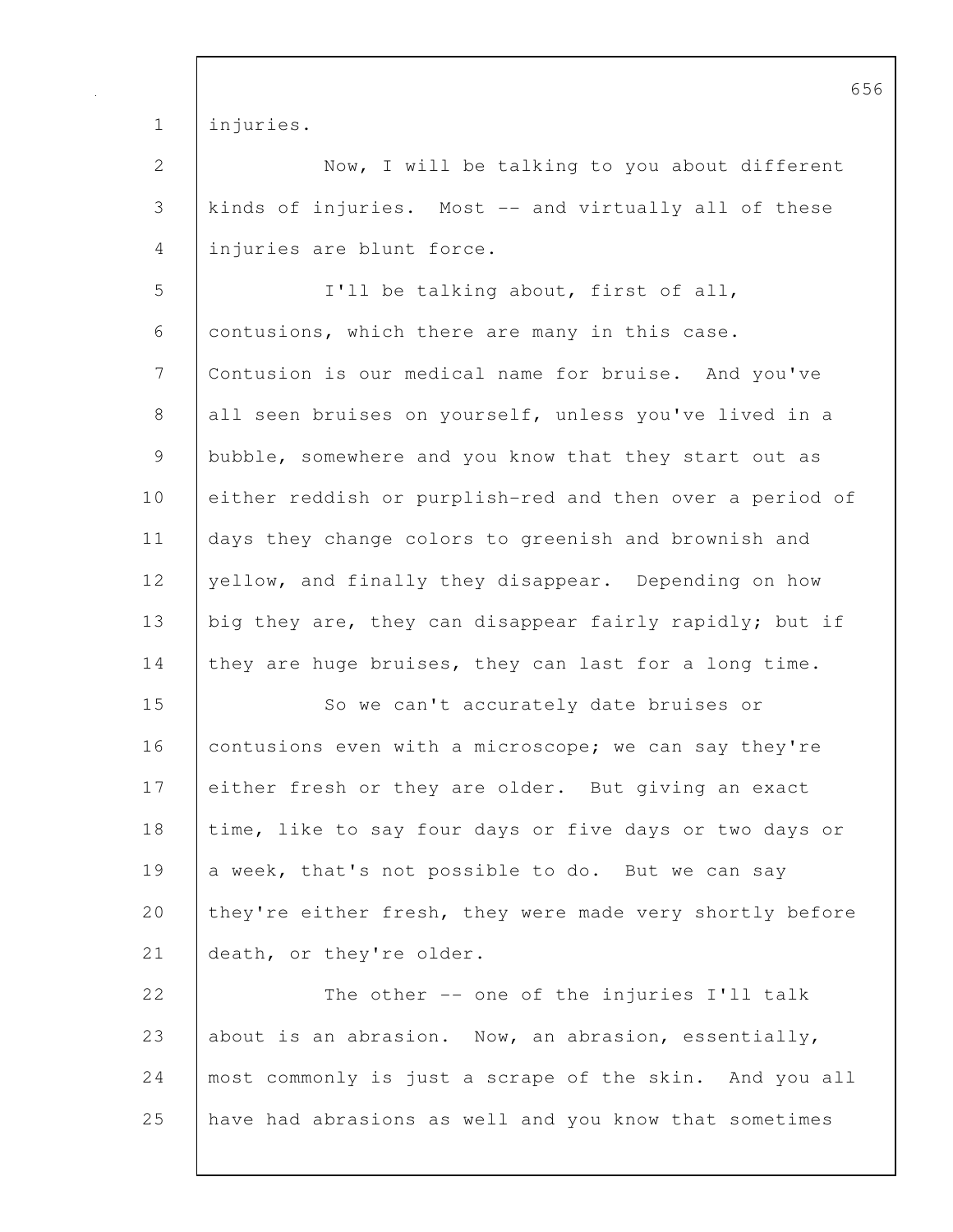1 they can bleed slightly if they're deep, but often --2 most often they look reddish-brown and they heal up and 3 they leave without any scars. So that's an abrasion. 4 The other injury I will speak about is a 5 laceration. Now, a laceration distinguishes an opening 6 in the skin from a cut. A cut or an incision is made 7 with sharp force, but a laceration denotes tearing or 8 bursting of the skin. The skin is just literally torn 9 apart by some blunt force that's applied to it and the 10 | margins are irregular and it has many other 11 characteristics. But that is a laceration. So when I 12 say laceration, it does not imply a knife injury at all 13 or a sharp force injury, it is a blunt force injury and 14 it's a tearing or a laceration of the skin or organs or 15 whatever is involved. 16 So those are the basic terms so we have them. 17 | Now, what I will do is first begin with the 18 head. And if I can stand up. 19 | Q I have a laser pointer here, if that would 20 help. You have to just press this little button here. 21 | A Okay. This doesn't show up on here very well, 22 but if you look  $-$  you will have a chance to look later. 23 This is photograph number 001. 24 Q Maybe could you hold it up at first and then 25 put it on there.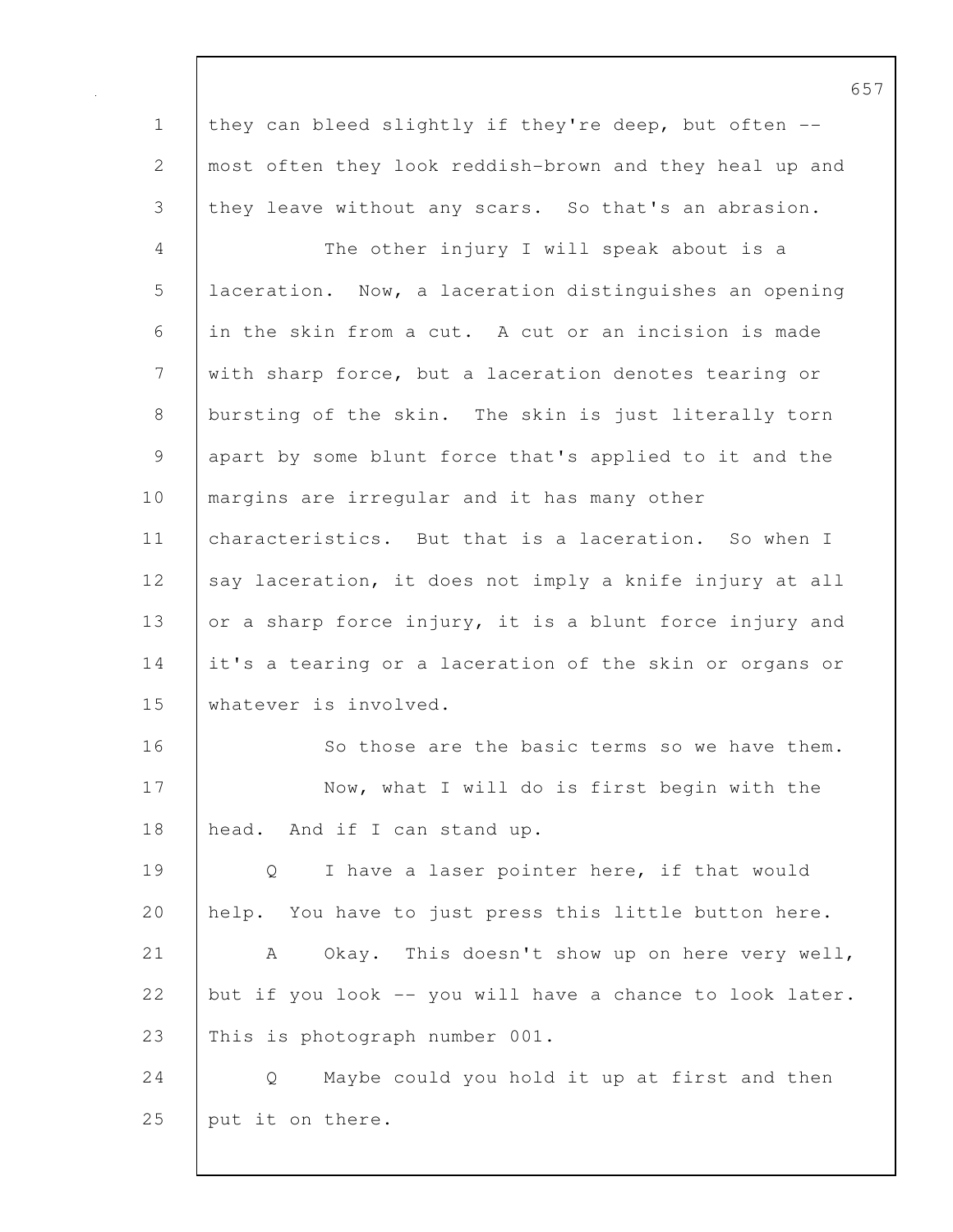1 | A You can see it's much brighter if you look at 2 it here. 3 The things of importance in this photograph 4 number 1 shows -- 5 Q Could you describe what it is so that the 6 jury, if they need to, can find it, a particular 7 individual photo? 8 | A Okay. I've labeled it right here 001. 9 Q Thank you. 10 A It's a photograph of the face. So this is at 11 the time of autopsy. And you'll see, if you look at 12 this, there's contusion represented by purplish 13 discoloration of the nose and there's also a clot of 14 blood here in the nose. So it appears to be slight 15 deformity of the nose. I can't be sure, but the 16 findings certainly would be consistent that there might 17 be a fracture under there, but I can't be sure about 18 that. 19 But another important thing is right here in 20 the forehead. And if you look at this photo itself, 21 | you'll see a distinct area of contusion, and this area 22 is all purplish here, it's very deep purplish, and 23 confirming that that is contusion. When we see another 24 photograph where the scalp is peeled back, there's 25 hemorrhage under there.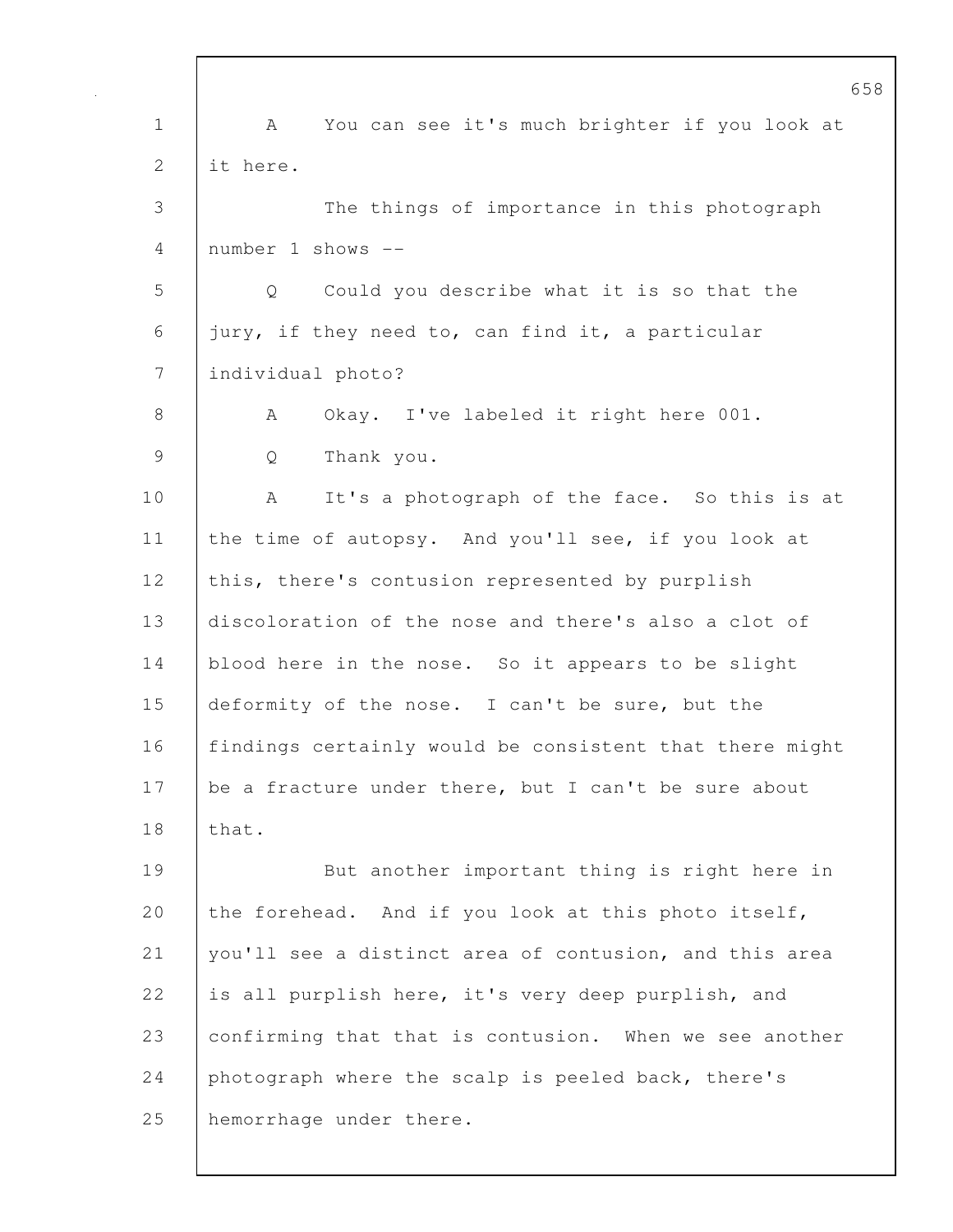1 | So a contusion -- I really didn't tell you 2 what a contusion was, did I? A contusion is blunt force 3 injury that causes the escape of blood into the tissues, 4 and that's what causes the discoloration. And the 5 changes in the -- in the coloration of the contusion is 6 due to the breakdown of blood that occurs. Now, we'll 7 mention more about that in a minute.

8 | In the forehead here, just beside this 9 contusion there is an abrasion, that's a little round 10 area that could be seen, and then over here is another 11 contusion, and then over here above the lateral aspect 12 of the left eye, above the eyebrow, is another contusion 13 in this area. None of these contusions were mentioned 14 at all in the original autopsy report. So these are 15 | findings I've made from the photographs.

16 **And there's also an abrasion which was** 17 described as a contusion here on the lip, and it seems 18 minimally contused. But abrasions and blunt force 19 injuries occur together. You can have an abraded 20 contusion and so forth. And then there are some 21 apparent contusions here in the lower lip down just 22 above the chin.

23 So those are one of the first findings that I 24 | made from that photograph.

25 Now, here is a closer photograph. This is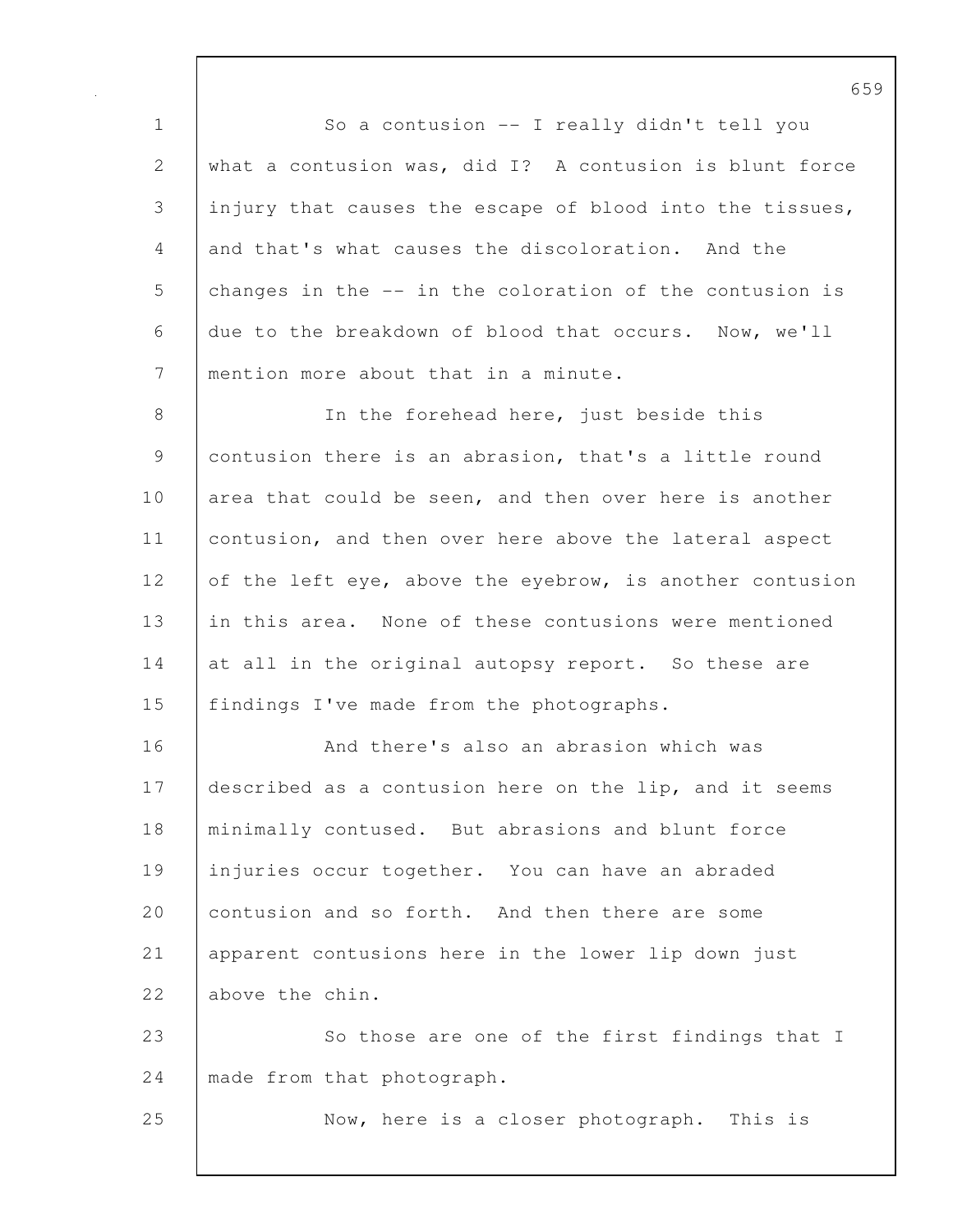| $\mathbf 1$                                               | 034, and it's labeled on here as 034. And here you can   |
|-----------------------------------------------------------|----------------------------------------------------------|
| 2                                                         | see better this contusion. It's a very dark purple area  |
| 3                                                         | that you couldn't see as well in the other photograph.   |
| 4                                                         | And here is a -- the abrasion I mentioned and then on    |
| 5                                                         | over here is more contusion. You can see here the        |
| 6                                                         | purplish contusion of the nose. There's also contusion   |
| $\boldsymbol{7}$                                          | here in the medial aspects of the eye. All of this is    |
| 8                                                         | part of the same injury. And then here at the lateral    |
| $\mathcal{G}% _{M_{1},M_{2}}^{\alpha,\beta}(\mathcal{A})$ | aspect of the right eye there is abrasion. So she had    |
| 10                                                        | multiple injuries around the head.                       |
| 11                                                        | This is 033, which is just another close-up.             |
| 12                                                        | So you can see better the abrasion that is on the lip    |
| 13                                                        | and some of the changes that are present just above the  |
| 14                                                        | chin, as well as you can see the contusion here on the   |
| 15                                                        | nose.                                                    |
| 16                                                        | Now, that's about what we can see from the               |
| 17                                                        | photographs and from the report on the -- on that aspect |
| 18                                                        | of the head.                                             |
| 19                                                        | This is 018, which I've labeled right here for           |
| 20                                                        | you, and this is the back of the head. And if we're      |
| 21                                                        | looking at it right, it's oriented in this way. But the  |
| 22                                                        | head -- the face is here, the back of the head is here.  |
| 23                                                        | We're looking at the upper back of the head. And you     |
| 24                                                        | can see that there is this tearing of the skin, which is |
| 25                                                        | a laceration, and it's a rather large laceration, as you |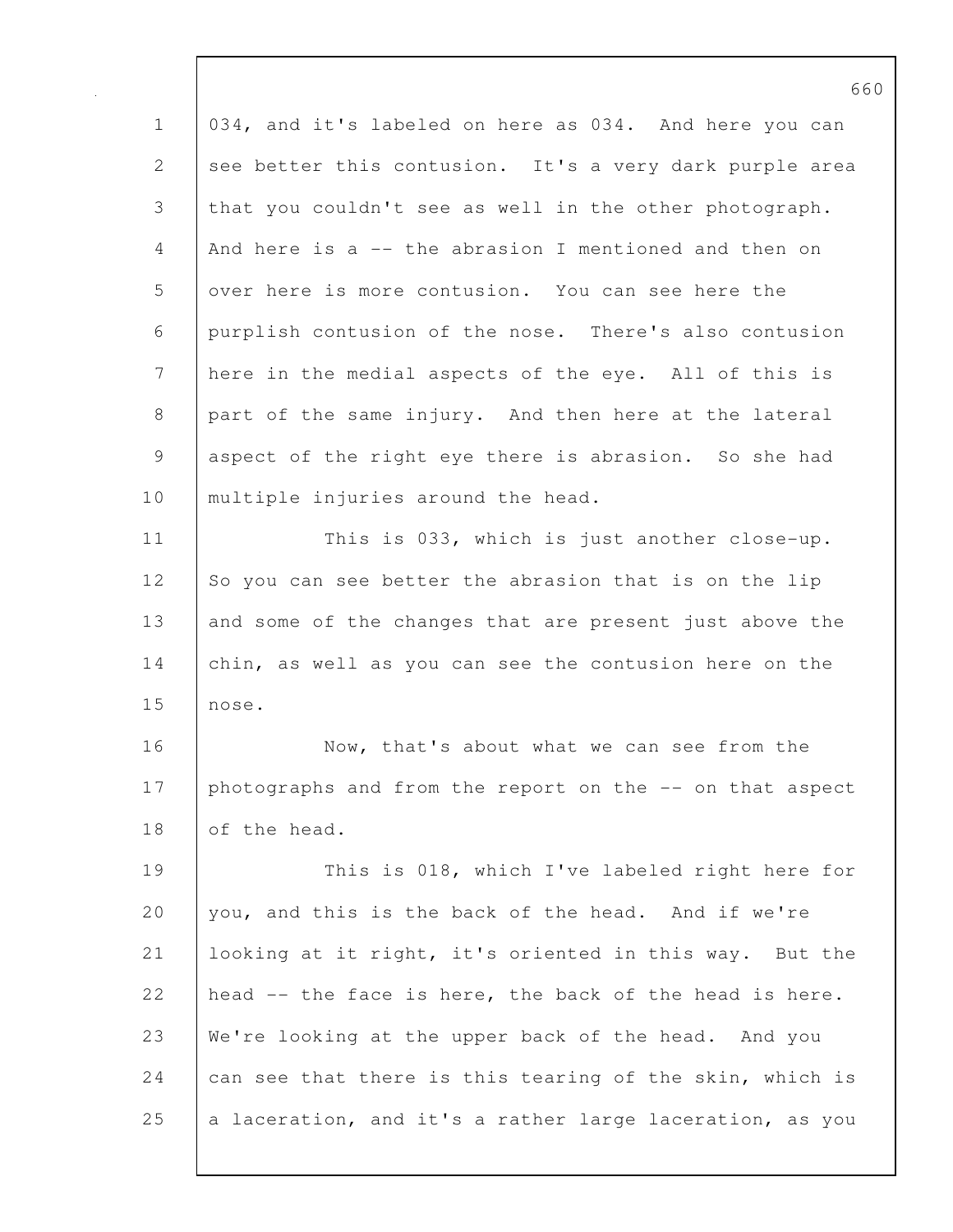1 can see.

| $\mathbf{2}$   | And there is -- okay. That's the only one I             |
|----------------|---------------------------------------------------------|
| $\mathfrak{Z}$ | have of that. But there are other photographs in the    |
| 4              | other file that show also this. But one can see here    |
| 5              | that this aspect of the right aspect of this laceration |
| 6              | has undermining. It has been torn loose from the skull  |
| 7              | underneath. What does that indicate to me? That         |
| $\,8\,$        | indicates that the force that was applied to this, to   |
| 9              | produce this laceration, came from the left to the      |
| 10             | right. It was not a straight-on blow that caused this,  |
| 11             | but it was from the left to the right, which caused the |
| 12             | skin to tear and then tear loose on the right side.     |
| 13             | Okay. The $--$ now, in relationship $--$ one of         |
| 14             | the other things I had to take into consideration in    |
| 15             | this, she is alleged to have fallen backwards on the    |
| 16             | sharp edge of the counter. That would not be consistent |
| 17             | with this injury because this injury is vertical. And   |
| 18             | if she had fallen straight back on the counter, I would |
| 19             | expect the injury to be horizontal with the force       |
| 20             | indicated going upward.                                 |
| 21             | Now, additionally what helps to refute the              |
| 22             | idea of falling backwards on the counter is this        |
| 23             | photograph, which is 026. In the front of the scalp     |
| 24             | there's also this laceration. And, I'm sorry, that's    |
| 25             | the only photograph that is decent of it or the most    |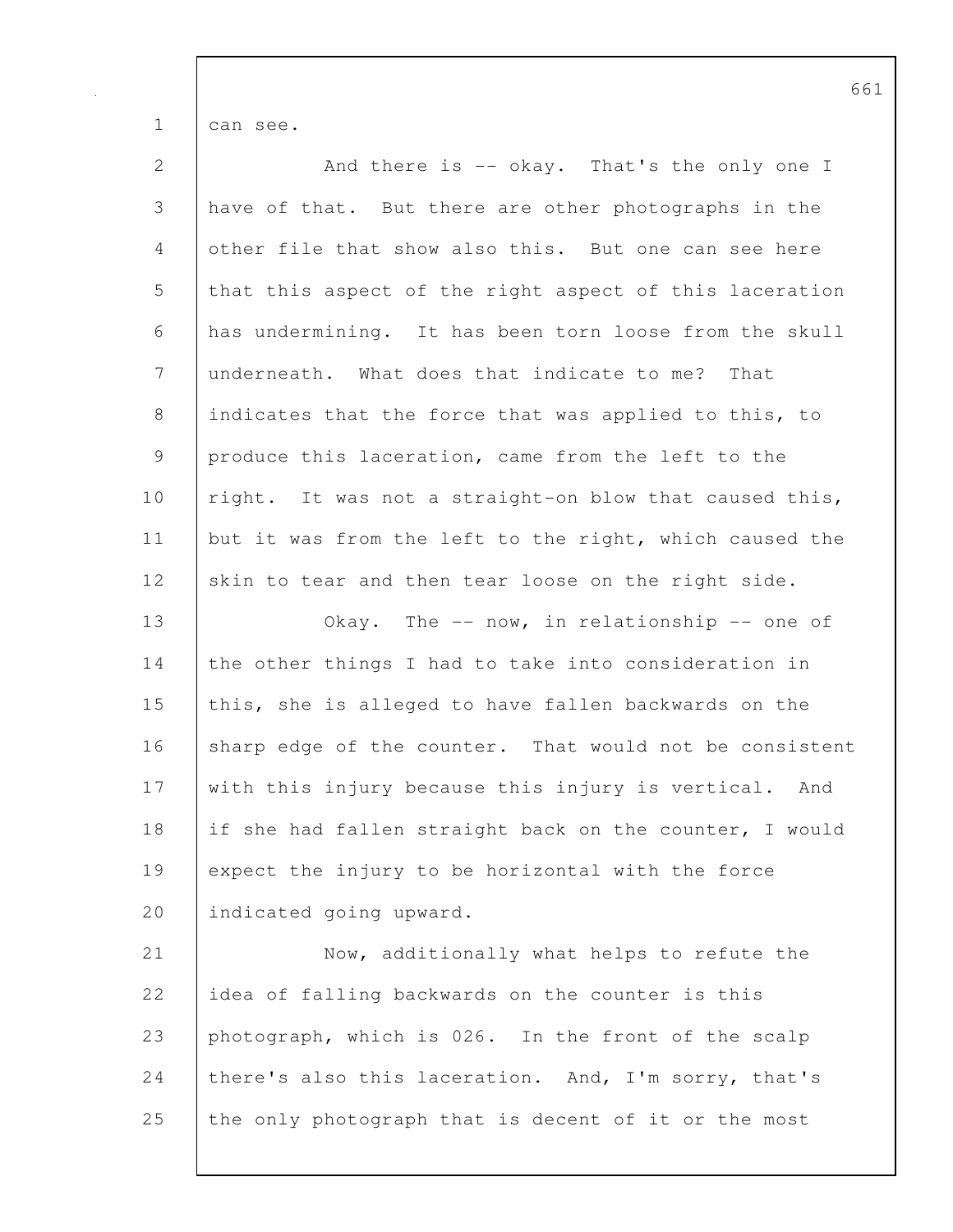1 decent, but to properly examine a head injury of this 2 type, the entire scalp hair should have been shaven so 3 that one could see all of the bruises that might be 4 present in the scalp and possibly hidden by the hair. 5 And, you know, sometimes we can even overlook 6 lacerations that may be present. But that was not done. 7 But these two lacerations were identified.

8 So if this woman had a single fall to the back 9 of her head onto this counter, it's no way possible that 10 she could have gotten this laceration as well. And the 11 laceration that we have is not consistent with her 12 falling backward onto the counter straight back. And 13 the bathroom in which she was is a very narrow little 14 L-shaped thing, and there would have to be an extreme 15 contortion of the body to get the body in such a way 16 that this laceration could have occurred. I don't think 17 it's possible.

18 Now, this is photograph number 052, and this 19 is taken from more toward the right side of the body. 20 And you can see that under the scalp, once it's 21 deflected -- this is the skull here that you can see, 22 but under the scalp there's all this massive hemorrhage. 23 One cannot get hemorrhage of this nature by a single 24 blow or two blows. This is the result of multiple blows 25 to the head. It just cannot occur otherwise. And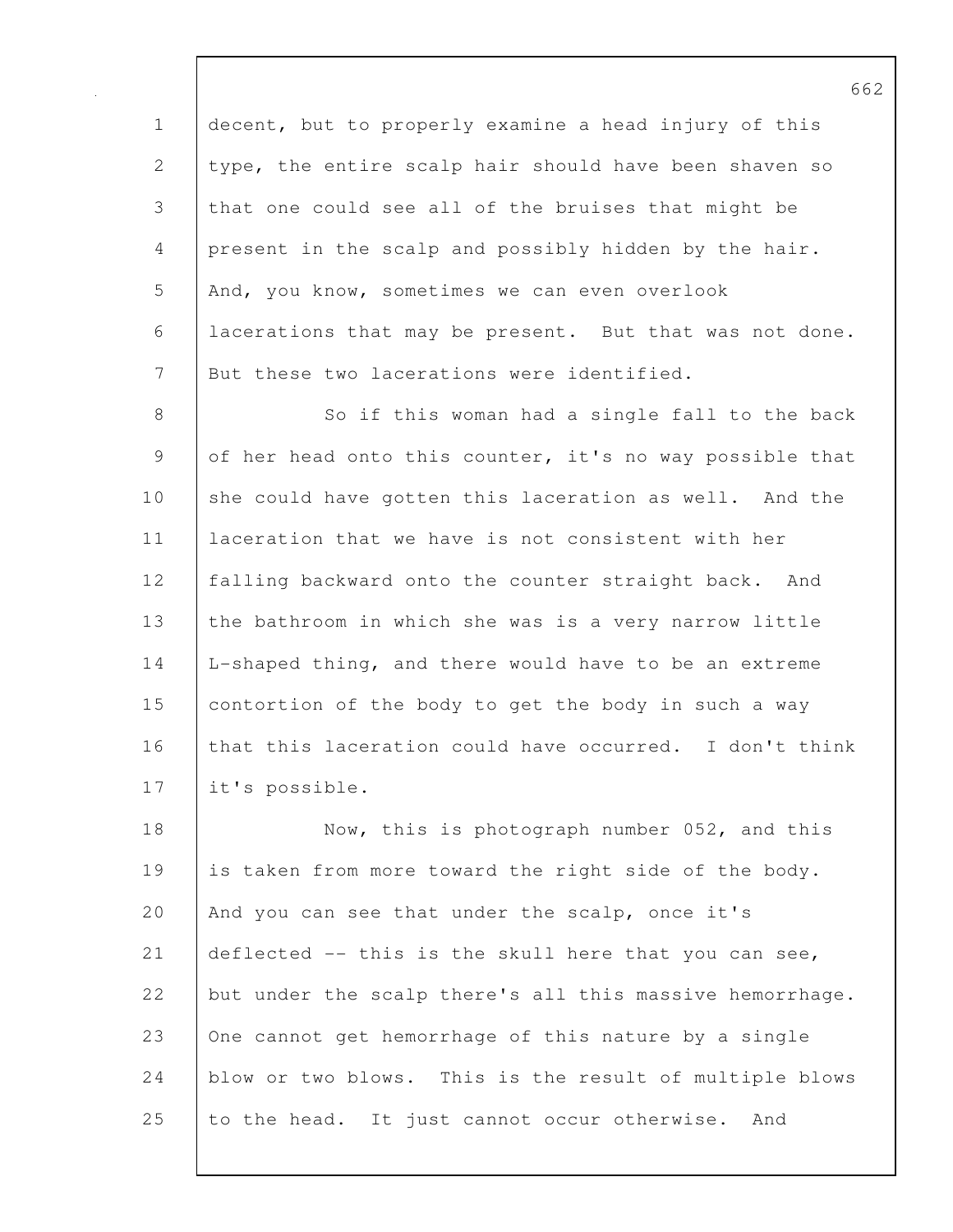1 consistent with that are the separate blows that we see 2 over the forehead where I could see in the photographs 3 that contusions were there. So this hemorrhage had to 4 result from multiple blows. 5 And this is photograph 051 -- 57 -- 57 -- or 6 54, I'm sorry, 054. It's another view showing that the 7 major portion of the blood was present on the front and 8 on the right side more so than on the left and, of 9 | course, in the back where the laceration was. 10 **Okay.** Now, at the scene it was noted the 11 | laceration, of course, and so forth, but at the scene 12 also it was noted changes in the hands. She was slumped 13 back against the counter -- the cabinet and there was 14 blood on the edge of the counter and -- but on her 15 clothing that she has, one would have to notice that, in 16 spite of the nasal injury here, there was no dripping of 17 the blood on the front of the clothing. That's 18 number one. 19 And then we have these injuries to the hands.

20 Now, Dr. Ferenc in his report and the people maybe at 21 the scene and others have concluded that that might be 22 | lividity. Now, I need to explain lividity to you. 23 Lividity occurs when the blood stops circulating through 24 the body. Once the heart ceases pumping and the person 25 is in cardiac arrest, then the blood does not any longer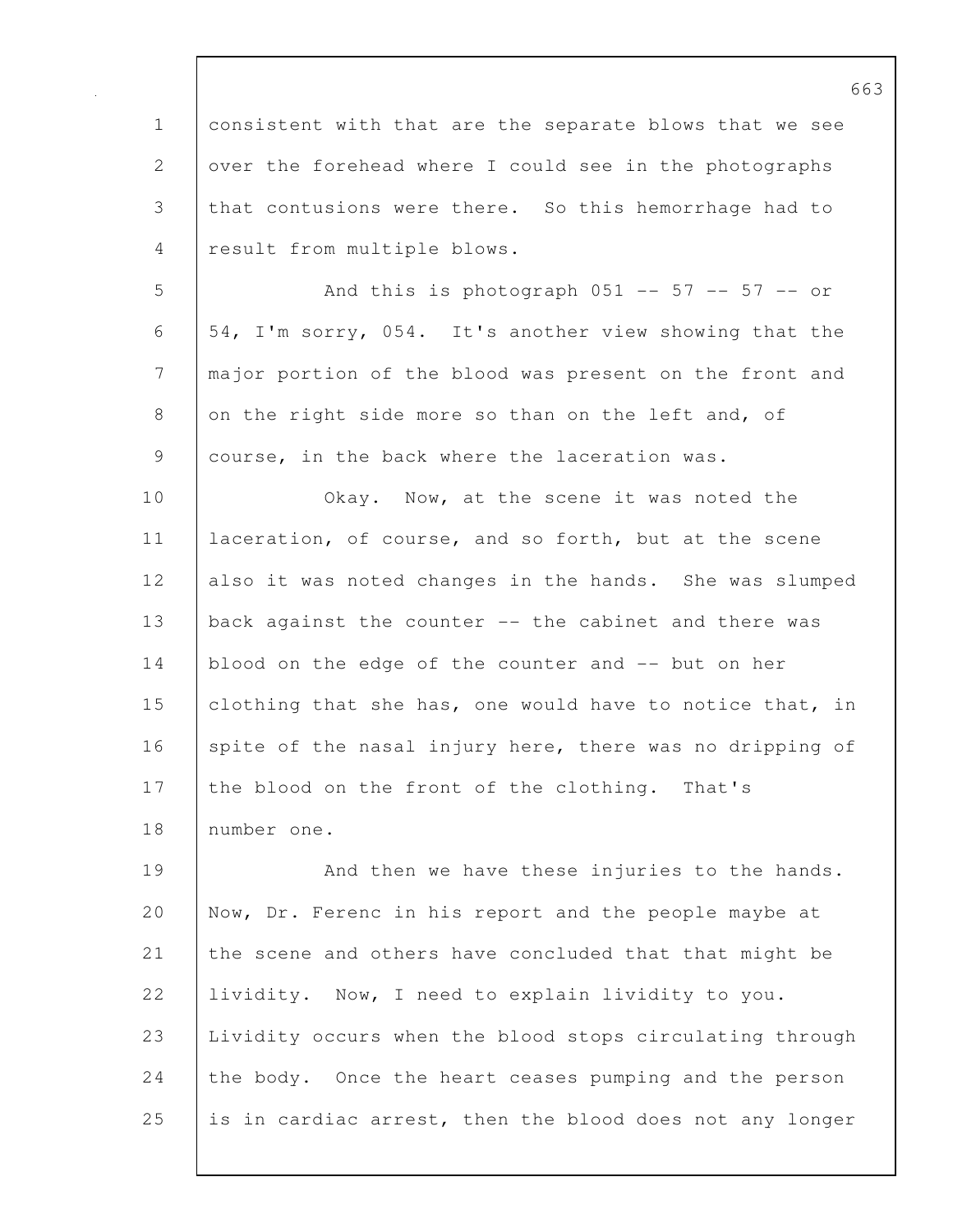1 circulate. But the red blood cells and the elements of 2 the blood settle out in the body in obedience to the 3 laws of gravity. So if the body's laying on the back, 4 there becomes a purplish discoloration in the body on 5 the back, and that is called lividity, and usually it is 6 purplish. So if the body's on the front, the lividity 7 occurs on the front. So it's in the dependent portions 8 of the body.

9 So she was -- her back was against the -- she 10 was in a semi-sitting position back against the cabinet. 11 So some of the people have interpreted these findings in 12 the hands to be lividity, but I suggest they are not 13 | lividity at all, but they are contusions that are 14 contiguous and perhaps with more than one blow in an 15 area producing contusion.

16 **And helping to confirm that is in this** 17 photograph, which is number 011. This is the back of 18 the right hand, and you can see that there's not only 19 the contusion -- if this were lividity, the entire hand 20 would be involved with it, but this is not the entire 21 hand. You see there's spaces here that are not involved 22  $\vert$  at all, but yet here is bluish-purplish discoloration 23 and here is purplish discoloration and so forth. And In 24 addition to that, there is an abrasion -- there's a 25 | small abrasion, but it's an abrasion nonetheless --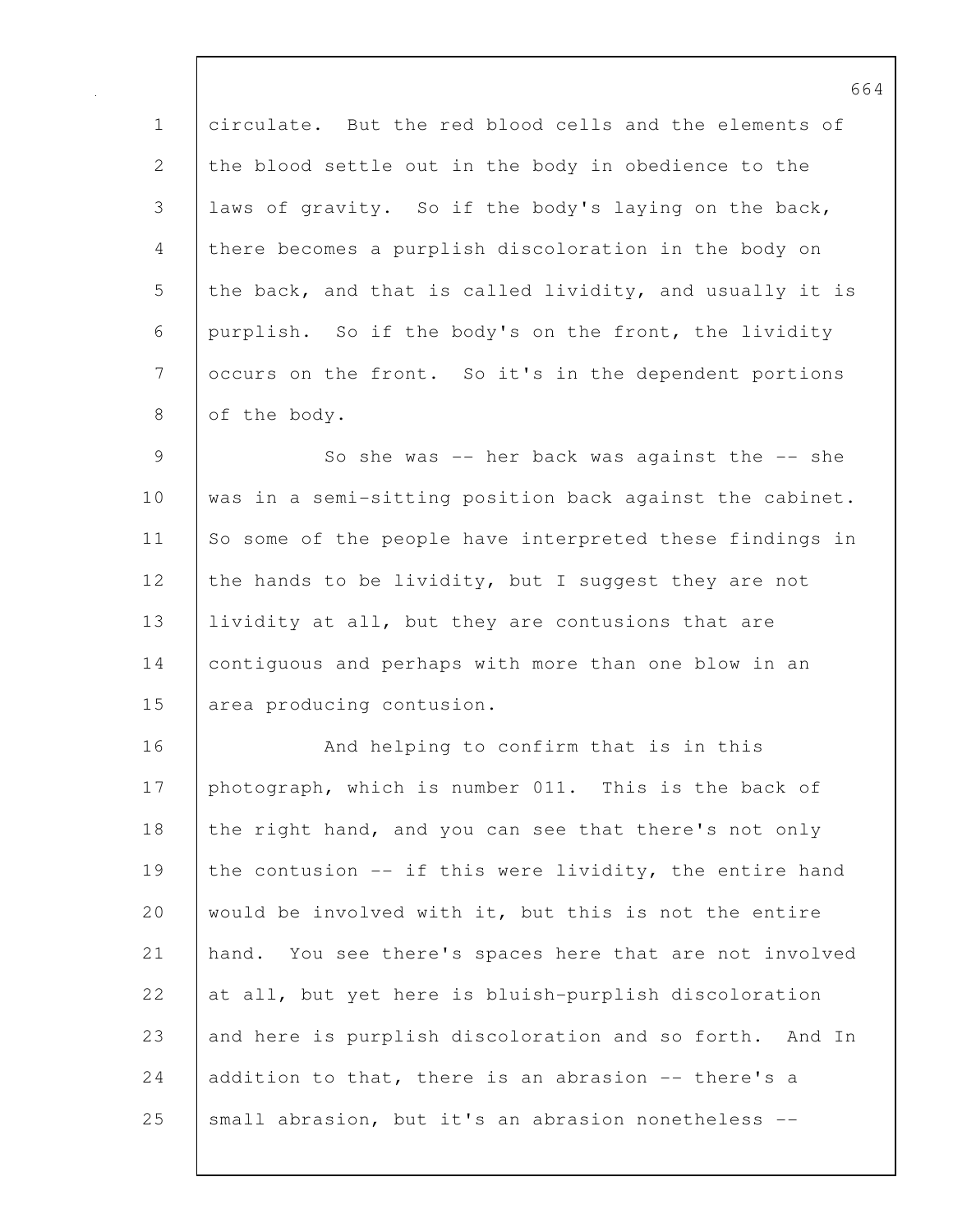1 | indicating that blunt force has been applied.

2 Now, to properly investigate lesions of this 3 kind, in order to be certain that it is not lividity but 4 is contusion, one should make an incision in it so that 5 you see hemorrhage in the tissue and that confirms 6 absolutely it is contusion. That was not done in this 7 case. But I think from the findings in this, it's 8 absolutely certain that these are contusions with this 9 abrasion. There was another abrasion or a little 10 punctate laceration here which -- actually, before the 11 body was cleaned up -- had blood on it, dried blood that 12 was present on it, on the thumb. And you can see it in 13 this photograph, which is number 013.

14 The last photograph was 029 that I showed you 15 a closer-up view of the contusion or the abrasion. But 16 this little lesion right here, when initially viewed at 17 the scene, in the photograph you can see that there is 18 blood on it dried up.

19 This is the palm of the right hand, and this 20 is photograph 025, and here you can see, again, the 21 whole area is not involved but here is contusion, here 22 is contusion, and different areas involved.

23 The findings also on the right, on the finger, 24 this is the index finger, 014 is the photograph number, 25 here is an abrasion. And this was out of focus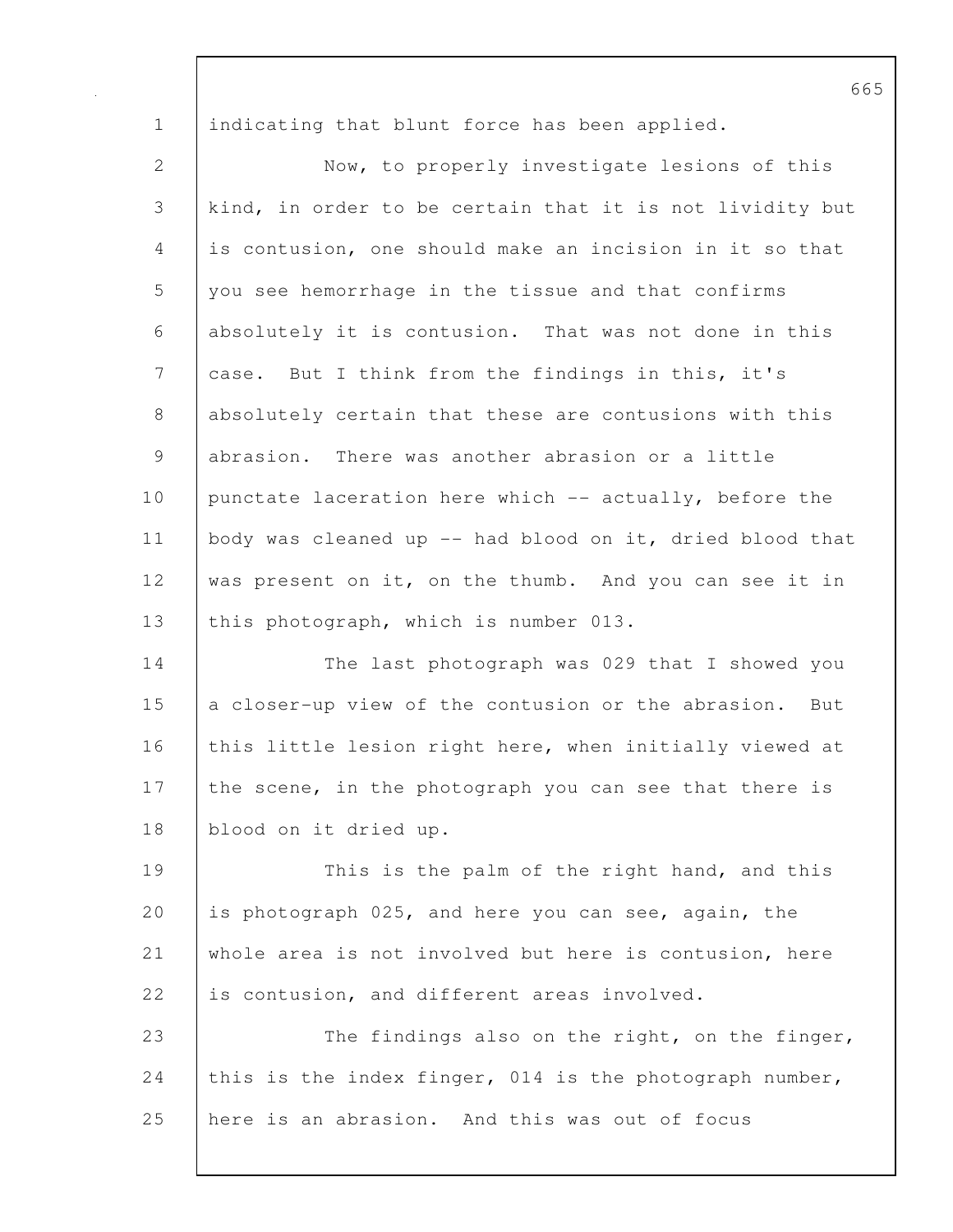1 slightly, it's fuzzy, but there's no question that 2 that's an abrasion, which again confirms that blunt 3 force occurred.

4 Then this is the left hand, and the findings 5 are very similar. The dorsal of the hand is involved, 6 the fingers are irregularly involved with contusion, as 7 well as the palm. This is photograph 005 of the outer 8 aspect of the thumb of the left hand and this is the 9 inner aspect.

10 Now, there is another thing on this 11 | photograph, however, which is 020, that is also 12 important. This contusion here is very markedly 13 different from these here. Now, I told you that we 14 could tell when contusions are fresh. They're purplish 15 like this or they're old. This is an older contusion 16 that looks reddish-brown. So it has been there for a 17 | few days and it's a rather large one.

18 This is a photograph of the abdomen and lower 19 chest. This is photograph 004. And what we are seeing 20 here are abrasions. But now you remember, I told you 21 that abrasions that occur on your own body and when 22 | you're alive, they're reddish-brown, and these are 23 vellowish and they look parchmentlike. If you look at 24 them in the original photograph, they look like a greasy 25 parchment. And those are postmortem. These are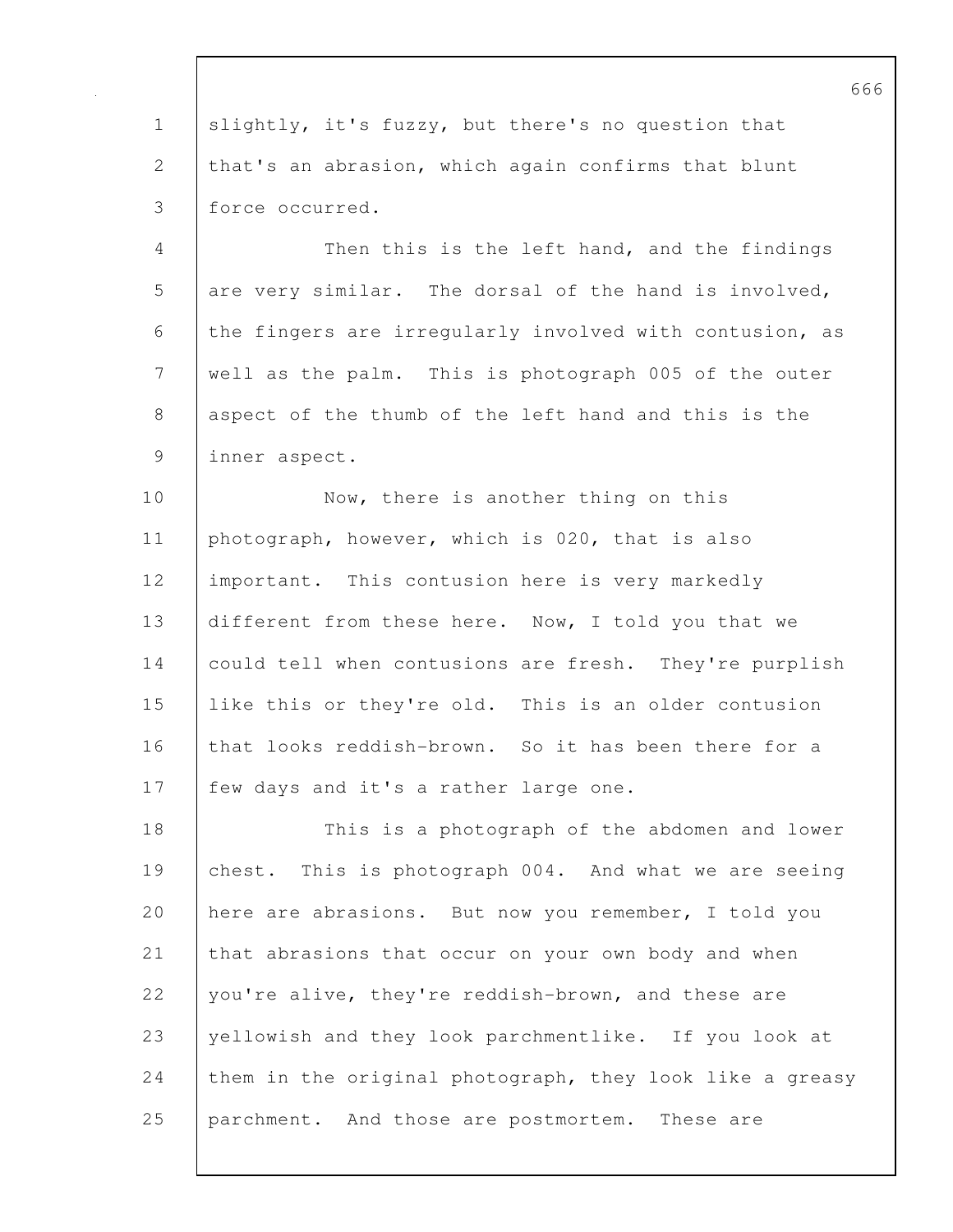1 injuries that occurred after this woman was dead.

2 However, in this same photograph we can see 3 that here is a contusion. And up over the breast there 4 is some irregular areas that are very faint-appearing 5 contusion with a slight abrasion right at this point. 6 And this is photograph 004. So you can see this 7 contusion here in this fold of skin over the upper 8 abdomen/lower chest and then in the left breast these 9 contusions that cover this area here and -- with the 10 abrasion.

11 | Photograph 021 shows the same thing, but a 12 closer view of this contusion that is here. It's sort 13 of a straight edge type of contusion. This could have 14 Something to do with the fold of the skin itself. So we 15 can't say what kind of an imprint that -- it may not be 16 an imprint at all, but it does appear certainly to be a 17 contusion.

18 And, finally, this is photograph 022, and this 19 is the left shoulder here. So this is the left breast 20 where I was just showing you these injuries that don't 21 Show up so well on this photograph, but there are also 22 some faint what appear to be contusions over this area 23 going up toward the shoulder.

24 Now, the importance of those could indicate 25 very much that the body was moved postmortem. There's a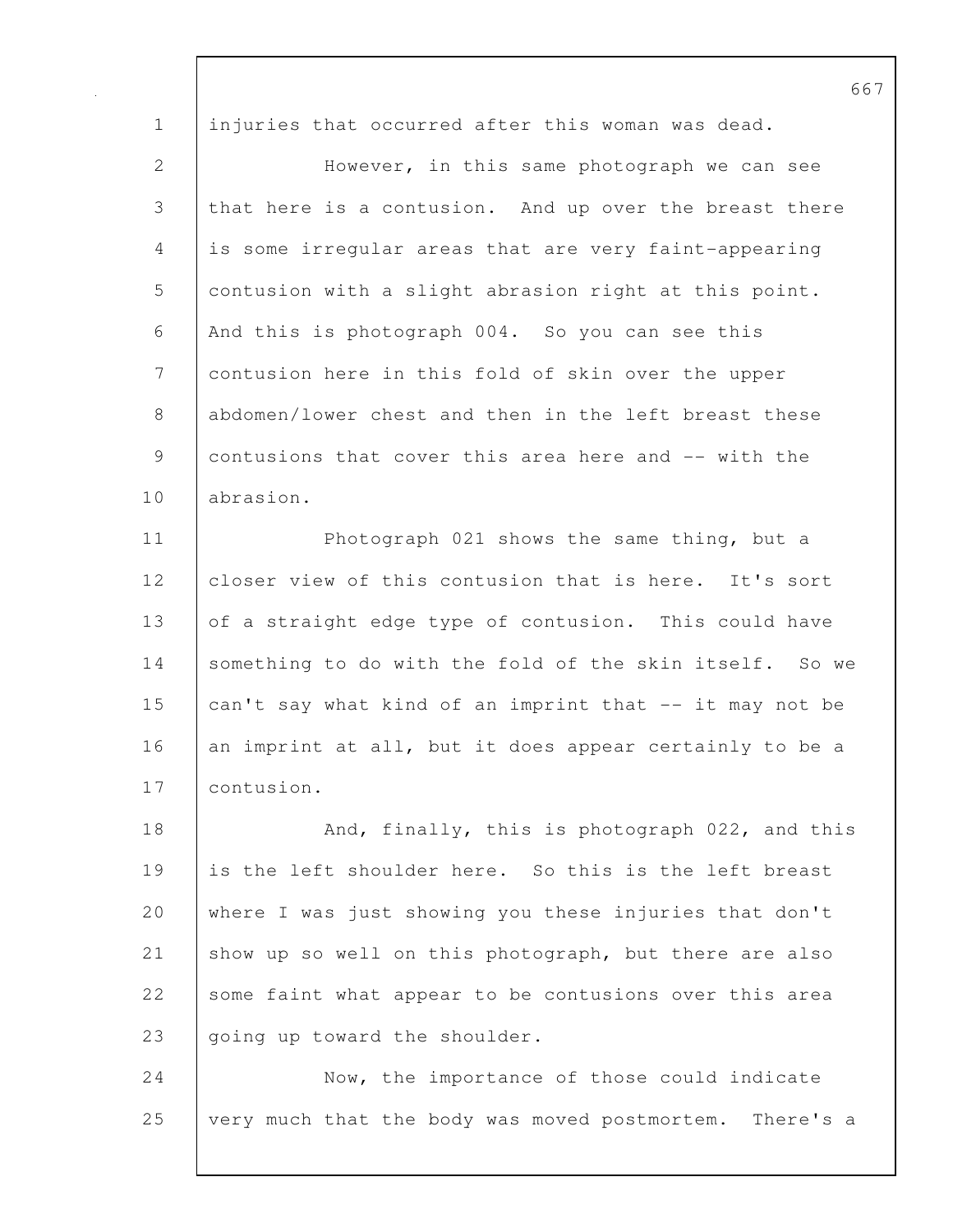1 lack of blood dripping from the nose, there is no 2 | massive bleeding from the head, and scalp wounds bleed 3 profusely, and we have these postmortem injuries that -- 4 and the contusion in the breast area that could be -- 5 could be consistent with the body having been move after 6 death.

7 Q Thank you, sir.

8 A The other indication -- the other question 9 that comes up is about when did death occur. The 10 stomach contents were examined, and there was a full 11 | meal in the stomach. The gastric contents had been 12 regurgitated and then went down in the lungs. There 13 also appears to be -- in some of the slides appears to 14 | be some blood mixed with it, but it's a -- it's an 15 aspiration of gastric or stomach contents into the 16 lungs.

17 | That is the mechanism of death. This woman 18 suffered these injuries and she aspirated stomach 19 contents into her lungs and that's the immediate reason 20 why she died, but the underlying injuries are the cause 21 of her doing the aspiration.

22 | Q And if you were -- based on your experience as 23 a pathologist over these years, what would be the most 24 reasonable scenario for these multiple contusions, 25 abrasions, and lacerations on the body of Susan Keegan?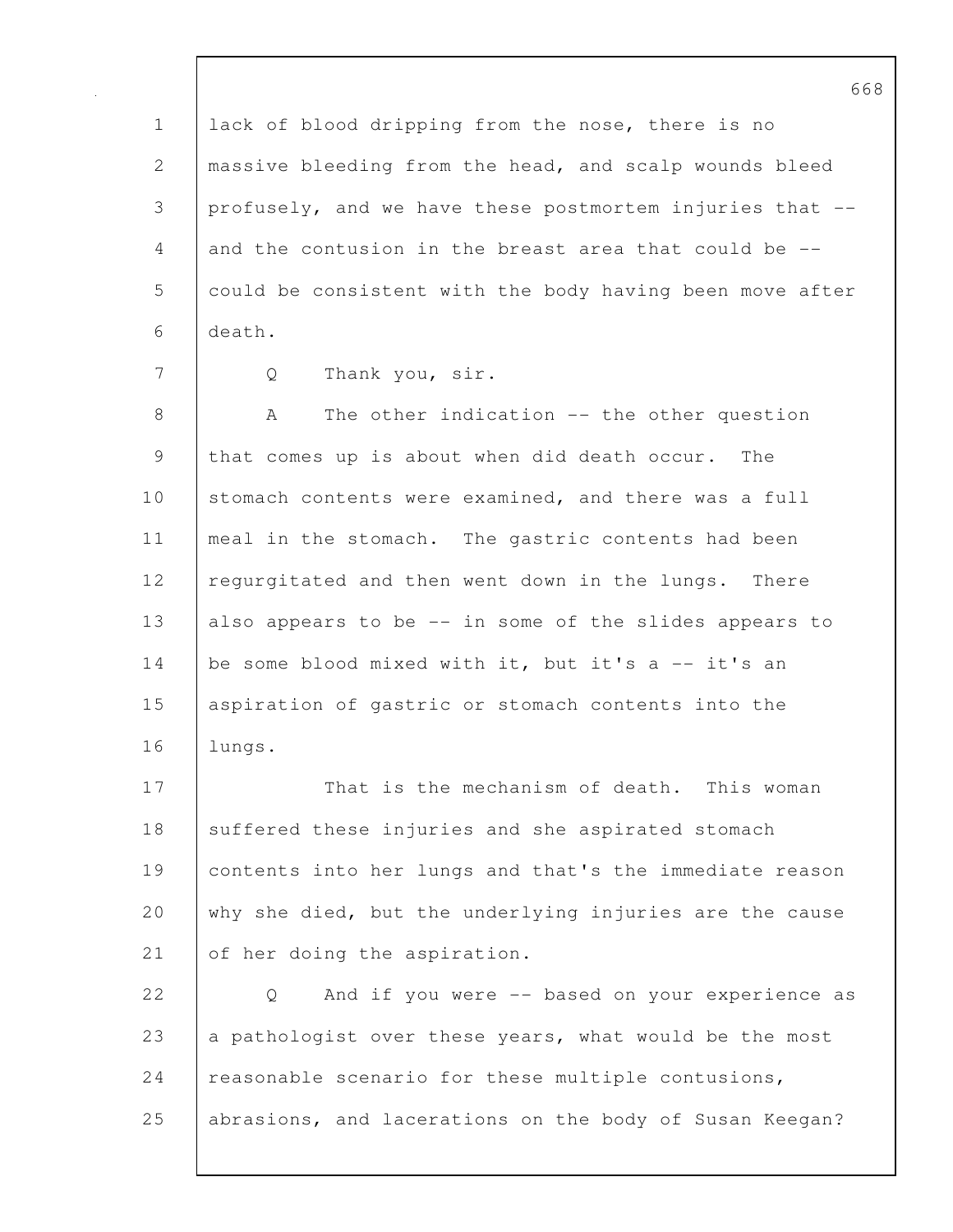1 | A Well, this woman obviously, to me, was 2 assaulted. And she is -- she's under the influence of 3 drugs and alcohol. The -- if I may refer to my notes. 4 I can't keep all of this stuff in my head. 5 She had a level of .16, 0.16 percent alcohol, 6 beverage alcohol. That's twice the limit in the law 7 that is presumed for drunk driving. So she was twice 8 the legal limit for driving or to be DUI. She had some 9 Buspirone, which there has never been a fatality 10 | reported from that drug, and it was 51 nanograms per 11 milliliter. She had been smoking tetrahydrocannabinol, 12 or marijuana, and that is reflected in her blood. She 13 had free hydrocodone. 14 | And as you -- I'm sure you know from all the 15 stuff in the paper that's been going on, and especially 16 in living in Mendocino County, that opioid -- it is an 17 opioid drug and it is an abused drug, but it is a 18 narcotic analgesic. Her level was 67 nanograms per 19 milliliter. The levels found in toxic cases vary 20 widely, lie they are from 130 to 7,000, and usually 21 they're in the upper ranges of that, but certainly 22 usually above 130, and her level is 67. 23 Escitalopram was 100 -- excuse me -- 150, and 24 that is a bit above the therapeutic level, but there 25 is -- I don't know what the toxic levels are or the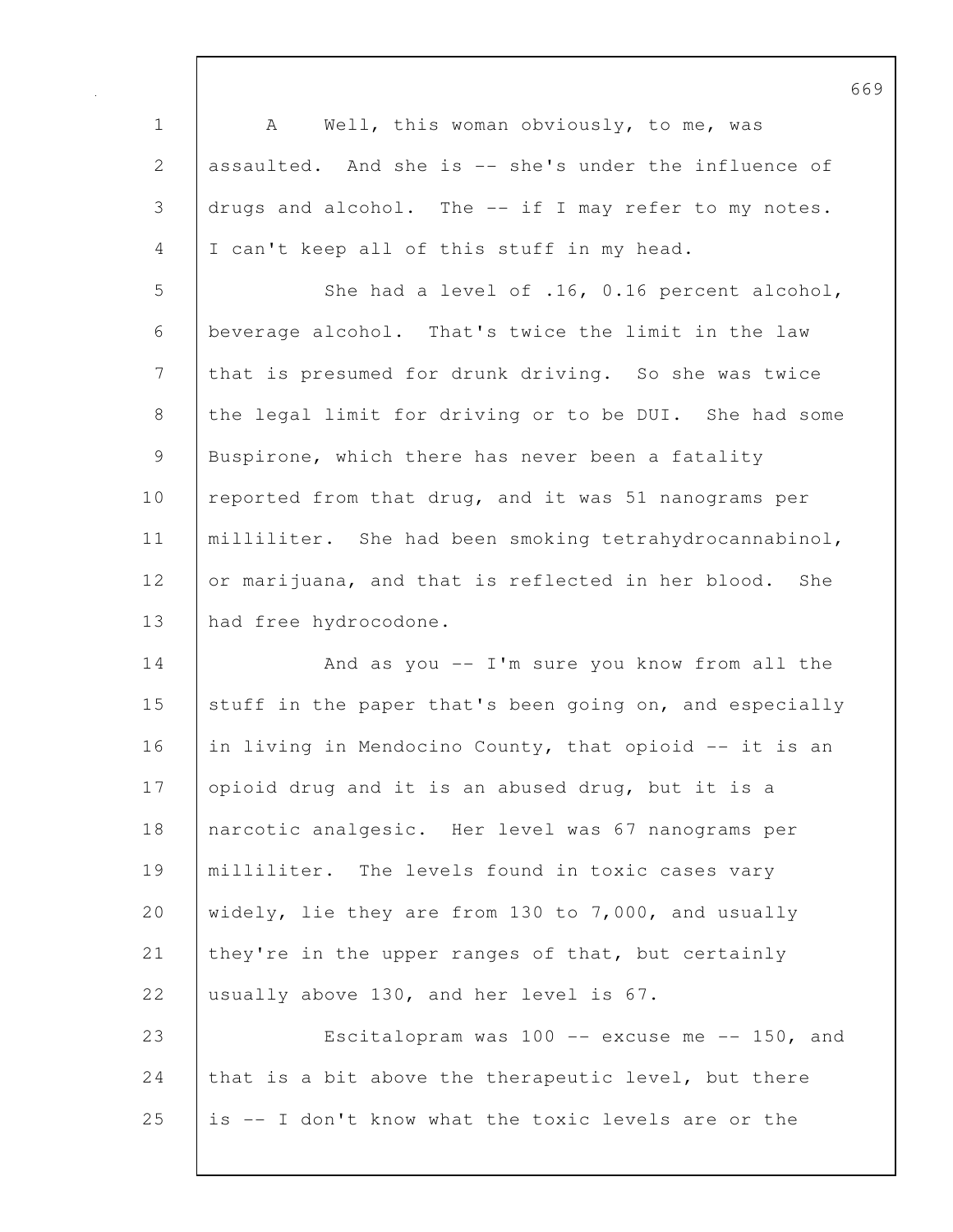670 1 fatal levels, overdose levels. And then there was a 2 drug called Zolpidem that was present at the level of 54 3 nanograms per milliliter. But, again, the blood 4 concentrations of 1120 nanograms per milliliter gives 5 headache, drowsiness, and so forth. So that certainly 6 is not a toxic level of drug. 7 Q Would the amount of alcohol and drugs that 8 you've just referenced be enough in and of themselves to 9 cause the death of Susan Keegan? 10 | A Not my opinion. That's what I've been 11 explaining here, those levels are -- one of them is 12 slightly above therapeutic. Alcohol is also present, 13 which can cause synergism with the drugs. And alcohol, 14 together with a drug, can cause an effect that is 15 greater than the level of the drug or alcohol together, 16 but with these levels and the relatively low level of 17 | alcohol, I don't believe that is the case. 18 Now, back to your question I didn't get to 19 | answer,  $-$ 20 | O Please do. 21 | A -- how did these injuries occur -- were 22 incurred. 23 Q Yeah. 24 A Now, I mentioned --25 A JUROR: Excuse me, I'm sorry, I need to take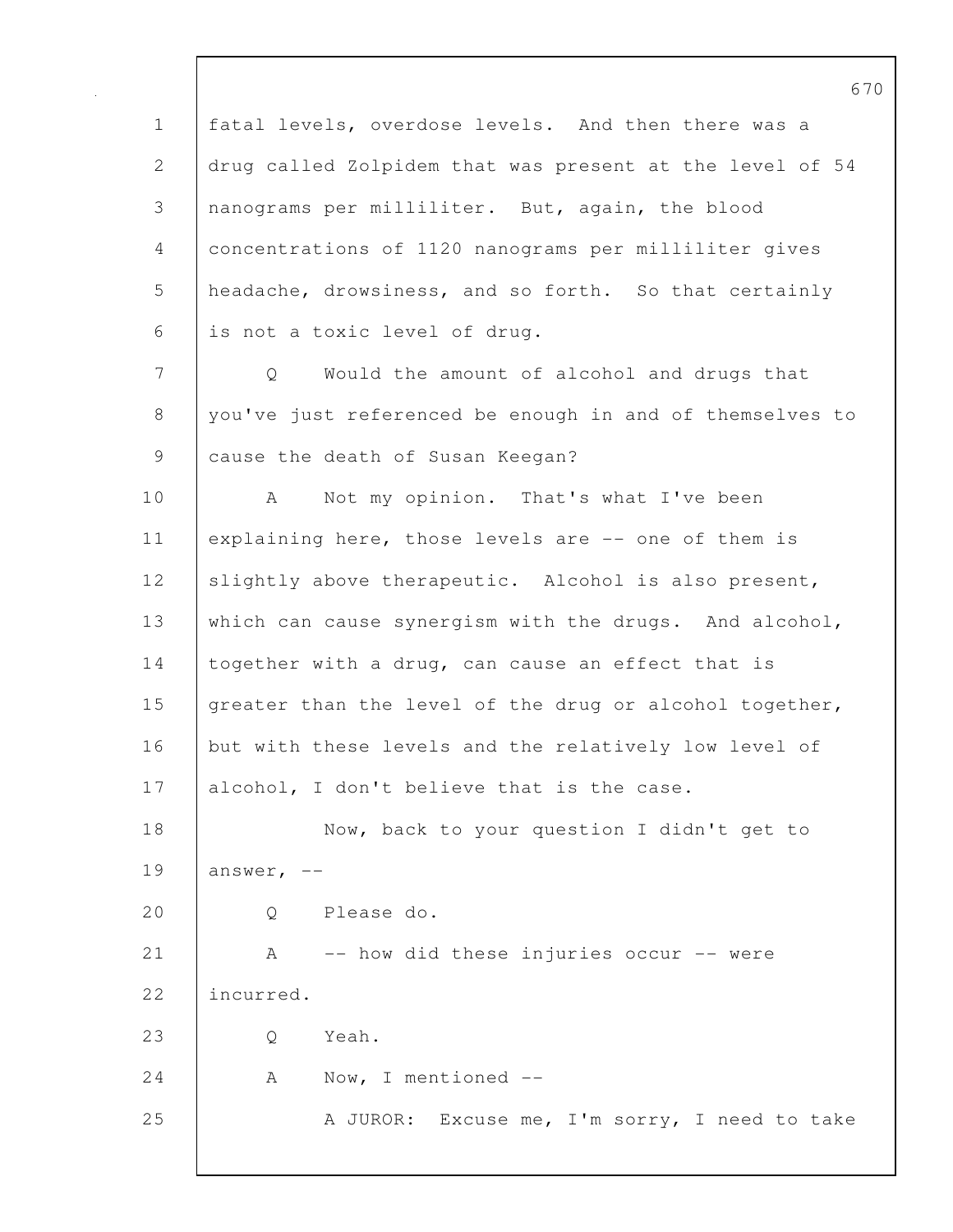671 1 a break here. 2 MR. STOEN: Okay. That's fine. We can do it. 3 We're all human. 4 A JUROR: I'm actually feeling a little faint. 5 I need to go to the restroom. 6 JURY FOREPERSON: Please don't discuss the 7 case, form any opinions, talk about the case. Thank 8 you. 9 (Brief recess taken.) 10 JURY FOREPERSON: We're all accounted for now. 11 MR. STOEN: Thank you. 12 Q (BY MR. STOEN) Dr. Chapman, do you have an 13 | opinion as to whether -- if there was this blunt force 14 trauma cause of death, whether -- if an implement had 15 been used of some sort? 16 A Well, yes, it's necessary for something to 17 have been used to cause these blows. The blows occur to 18 the hands, as well as the head, as obviously you see in 19 | the photographs. 20 I mentioned -- just a moment ago I went 21 through the list of drugs and so forth that were 22 present, so she was obviously intoxicated. If she was 23 intoxicated on alcohol alone, if only alcohol had been 24 present, she would have still been intoxicated, but she 25 also had some drugs on board. So she's intoxicated.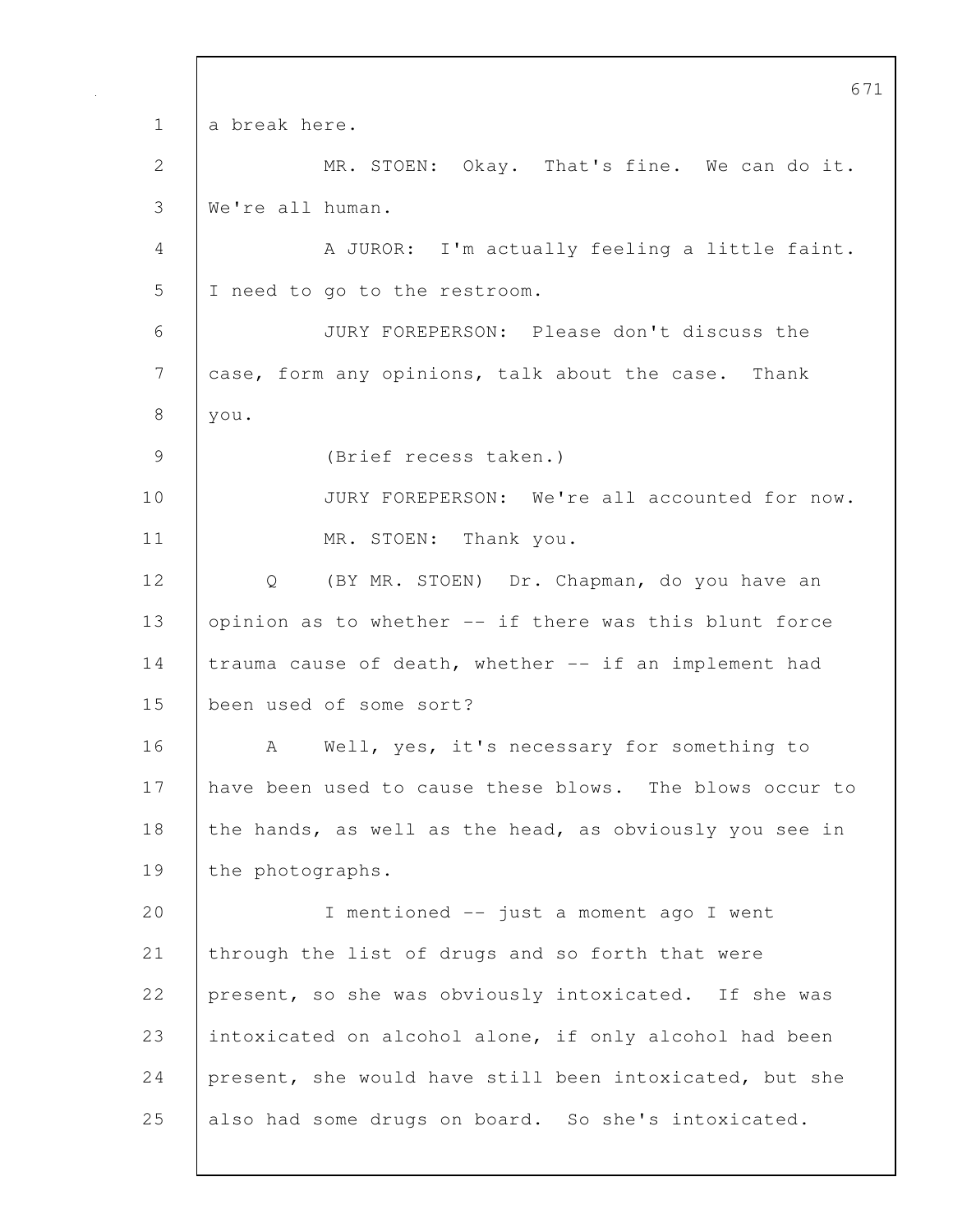1 And the injuries that I described to her hands 2 resulted from some object striking them, as well as 3 striking the head. So the most reasonable way that 4 these injuries incurred were by her trying to defend 5 herself from blows to the head. And I can see an 6 intoxicated person sort of halfway being able to do that 7 and receiving blows to the head and to the hands, but 8 some object was used, some blunt object. I suspect that 9 the object probably did not have a great deal of weight 10 to it like a wooden baseball bat, but something like a 11 metal, an aluminum baseball bat would be considered. It 12 would be very compatible with this. But any other 13 object that I suggest would be sort of rounded. And so 14 it didn't produce definitive lines or marks, but you see 15 Slight abrasions occasionally, and what you're seeing 16 mainly is contusion. So my suggestion is that this is 17 | consistent with a blunt object that is rounded to some 18 degree at least, that did not have sharp edges or 19 protrusions to it.

20 The suggestion that it is a fairly light 21 instrument is that there was no skull fracture 22 associated with this or was reported. There are 23 photographs of the skull, but there are no photographs 24 of the top of the skull after the skull  $-$ - the 25 cranial -- the skull cap was removed. So I can't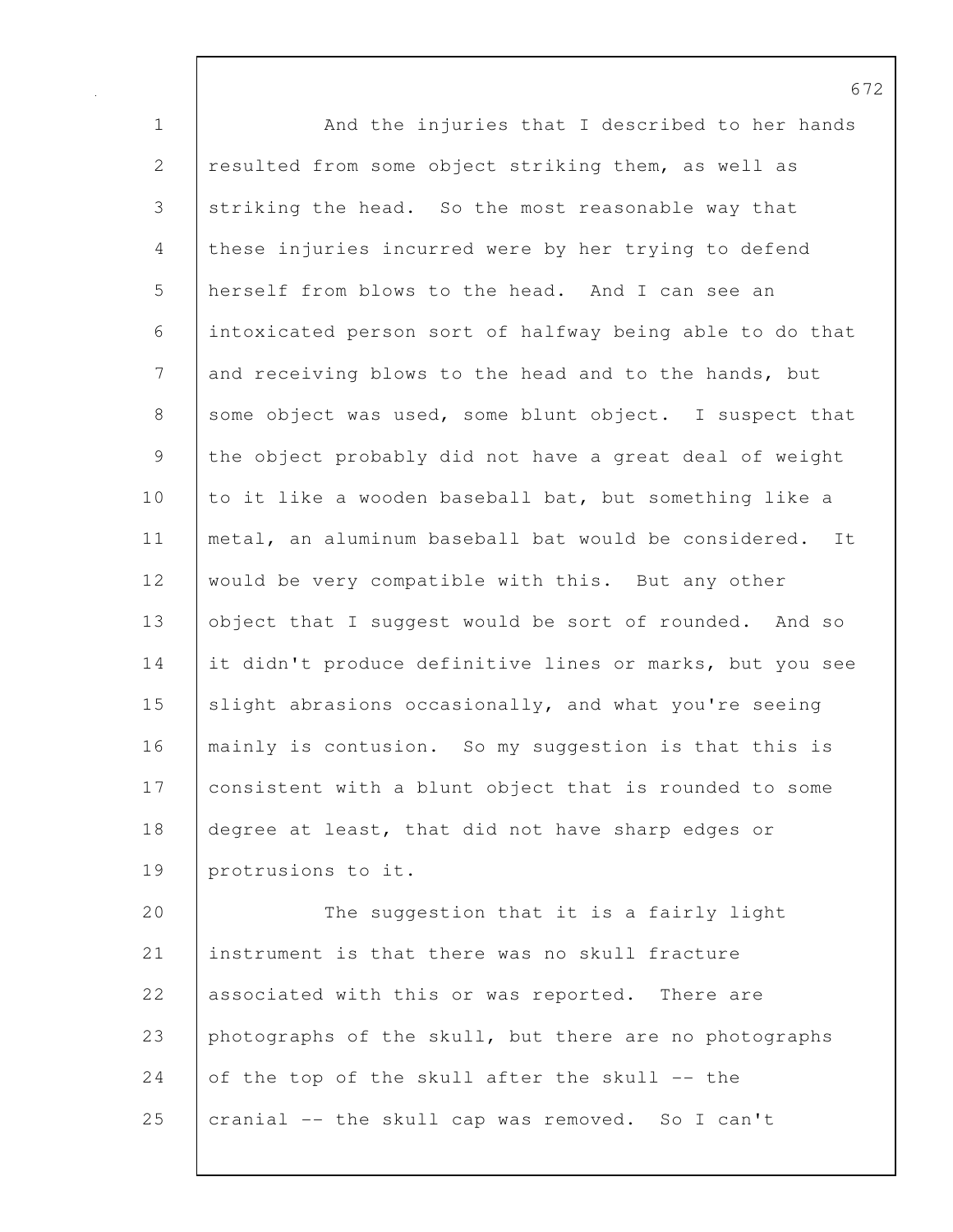1 confirm that by photographs, but it was reported that 2 there were no skull fractures. And indeed there are no 3 injuries per se that you can see to the brain itself, 4 but one can have -- with this type of injuries to the 5 | brain, one undoubtedly has some concussive injuries to 6 the brain itself, but those cannot be appreciated 7 grossly, or looking at the brain itself.

8 | Q Looking at the lacerations on her head, 9 particularly the posterior one, or the one on the back 10 of head, were you able to detect whether or not an 11 implement was used in any way to create that laceration 12 and, if so, would there be a direction of travel that 13 you could estimate?

14 A That's what I explained a while ago, is that 15 the force came from the left to the right to produce the 16 undermining that I showed you on the right side of the 17 | laceration. And so if this -- whatever object was used 18 had to have the force directed from the left side toward 19 the right side to produce that particular injury.

20 Q Based on your special experience and training, 21 Doctor, are you able to determine if a deceased person 22 | committed suicide?

23 | A Well, in many instances, yes.

24 Q Is there any indication whatsoever, in your 25 professional opinion, that Susan Keegan's death was a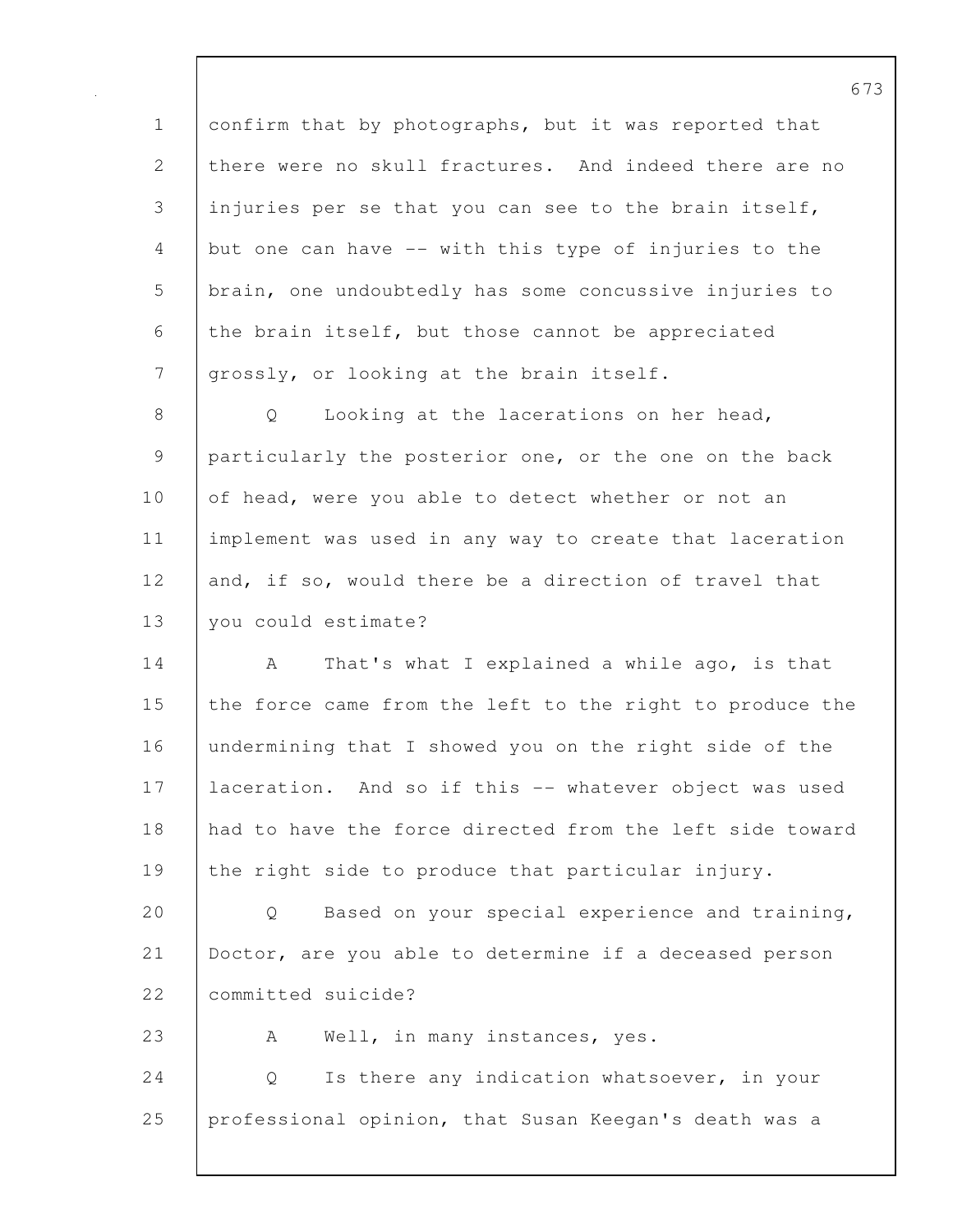674 1 | result of suicide? 2 | A There is zero chance of that being suicide. 3 These are not self-inflicted injuries. 4 MR. STOEN: Those are all the questions I 5 have. We'll get some from the grand jury now. They're 6 active. 7 A JUROR: Can we go off the record? 8 MR. STOEN: Off the record. 9 (Off the record briefly.) 10 MR. STOEN: Let's go back on the record. 11 Q (BY MR. STOEN) Are you able to estimate the 12 I time of death in this case? 13 | A Well, there's certain indications. As I 14 started to explain and then we went off on some other 15 tangent, the stomach contained a full meal. And usually 16 a full meal will stay around for four hours or so in the 17 Stomach but will be reduced in volume, but this was 18 still pretty good volume. 19 The body at the scene appears not to have been 20 in rigor mortis. Now, rigor mortis is the stiffening of 21 the muscles that occurs after death and it develops over 22 a period of hours depending upon temperature. It's 23 temperature dependent, so the body will just simply 24 become stiffened in whatever position it is in. But the 25 body in this case could obviously be moved, the hands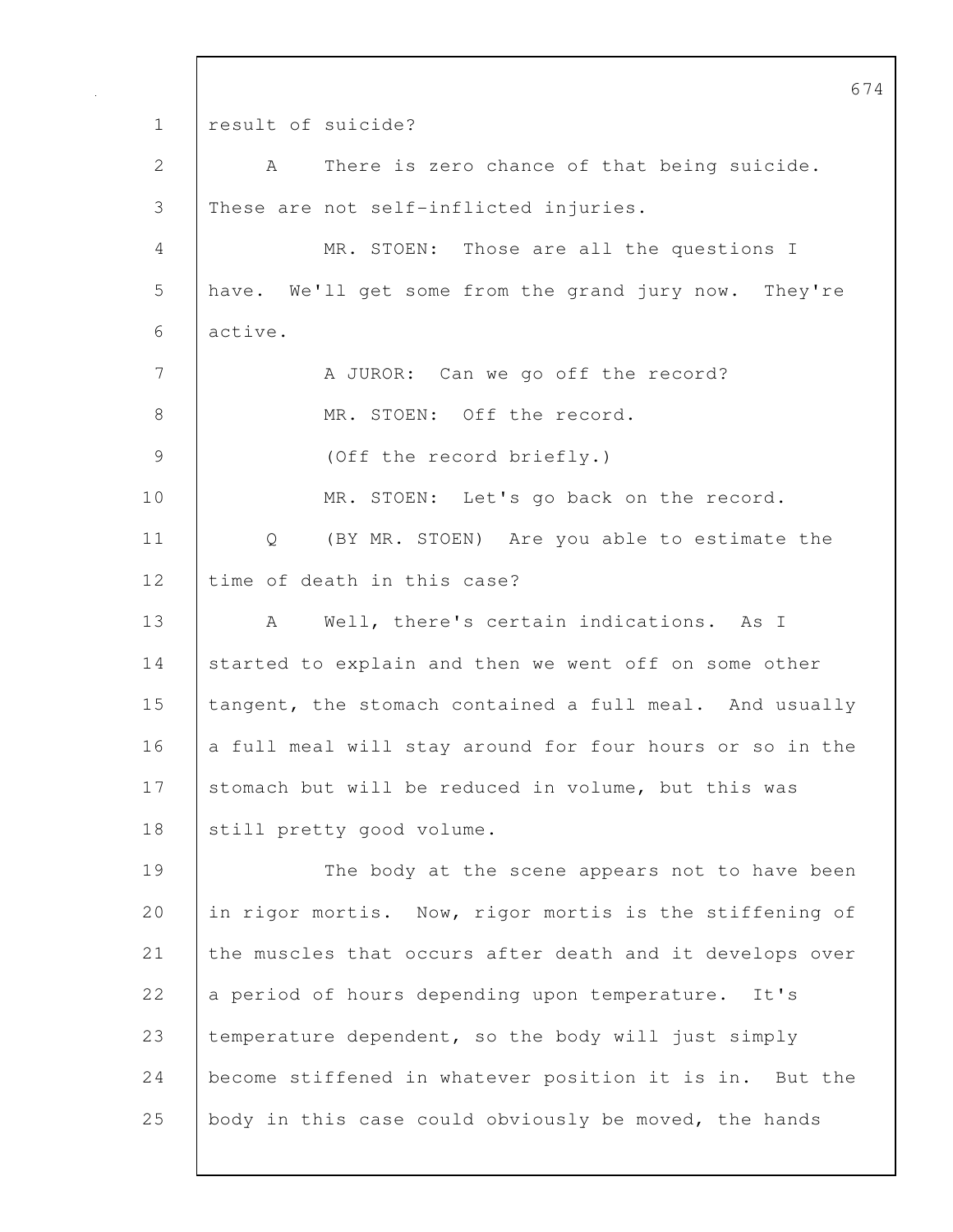1 and so forth, and so rigor mortis was not at least 2 completely developed.

3 The other thing about lividity, which I 4 mentioned before, is that it -- you remember what I told 5 you was that it is the discoloration that occurs in the 6 dependent portions of the body due to the fact that the 7 blood settles out. Okay, up till about -- at ordinary 8 room temperature, up till about nine hours to 12 hours 9 after death, if we put pressure on that lividity, it 10 | will show blanching. But after a period of time --11 | again, dependent on temperature -- it will become fixed, 12 and so if we put pressure on it, it does not blanch out. 13 The other thing about lividity is that the

14 | lividity will change position until the time that it 15 becomes fixed. In other words, you could have a body 16 that died facedown and has lividity in the front; but if 17 the body has not been dead very long, when it's placed 18 over on the back, after a few hours, the lividity 19 disappears from the front and then will reappear in the 20 back.

21 | Now, in this case there is an indication that 22 the lividity is not yet fixed because, as we see at the 23 scene, in the photos she is down on the floor leaning 24 back against the cabinet. Okay, at that point one does 25 not expect lividity to be in the neck because it's not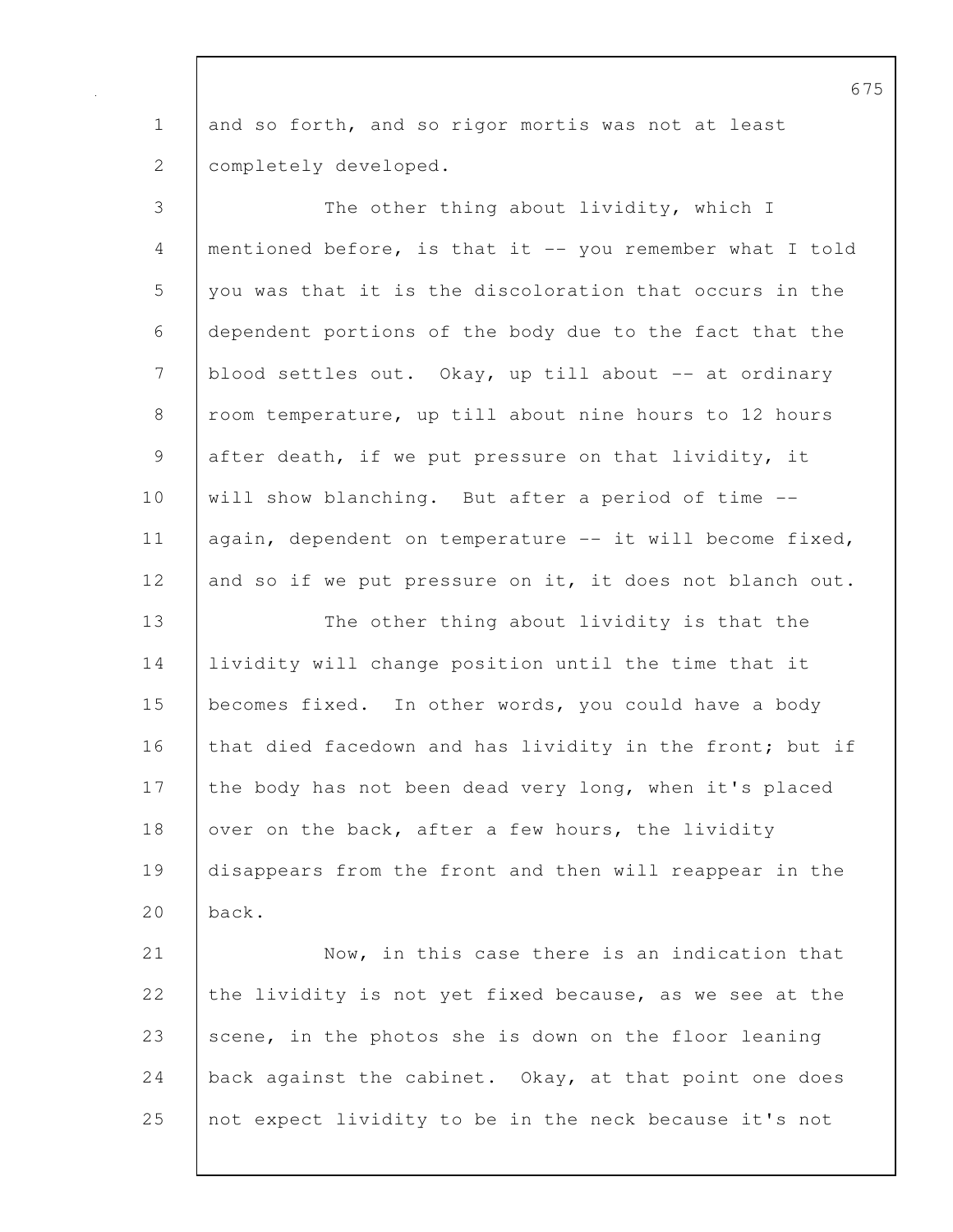|              | O                                                        |
|--------------|----------------------------------------------------------|
| $\mathbf 1$  | dependent. So you expect the lividity to be in the       |
| $\mathbf{2}$ | lower part of the body. But if one looks at one of the   |
| 3            | autopsy photos, I think number 23, I'm not sure $-$ -    |
| 4            | On your list or in the --<br>Q                           |
| 5            | In the regular file. If you would give me<br>A           |
| 6            | that, I can look.                                        |
| 7            | The body has been raised up and there is a               |
| $\,8\,$      | photograph where you can see the back of the neck and    |
| 9            | the lividity is definitely in the back of the neck. So   |
| 10           | she has been dead hours before she was found. How many   |
| 11           | hours, there's no way that -- and despite all of the     |
| 12           | detective stories and all the stuff you see on the TV    |
| 13           | and all the CSI and all of that, no one can tell you     |
| 14           | exactly the time of death unless they were there and had |
| 15           | an accurate watch. But -- so short of that, we can only  |
| 16           | guess hours. But I would say she died within a few       |
| 17           | hours or within -- within four or five hours of when she |
| 18           | had the meal, and all the findings with change of        |
| 19           | lividity and the lack of complete rigor and so forth are |
| 20           | all consistent with that. But the exact time, no one     |
| 21           | can tell you.                                            |
| 22           | MR. STOEN: Thank you, Doctor.                            |
| 23           | We have some questions now, I think.                     |
| 24           | JURY SECRETARY: Question number 110 from                 |
| 25           | juror number 624323.                                     |
|              |                                                          |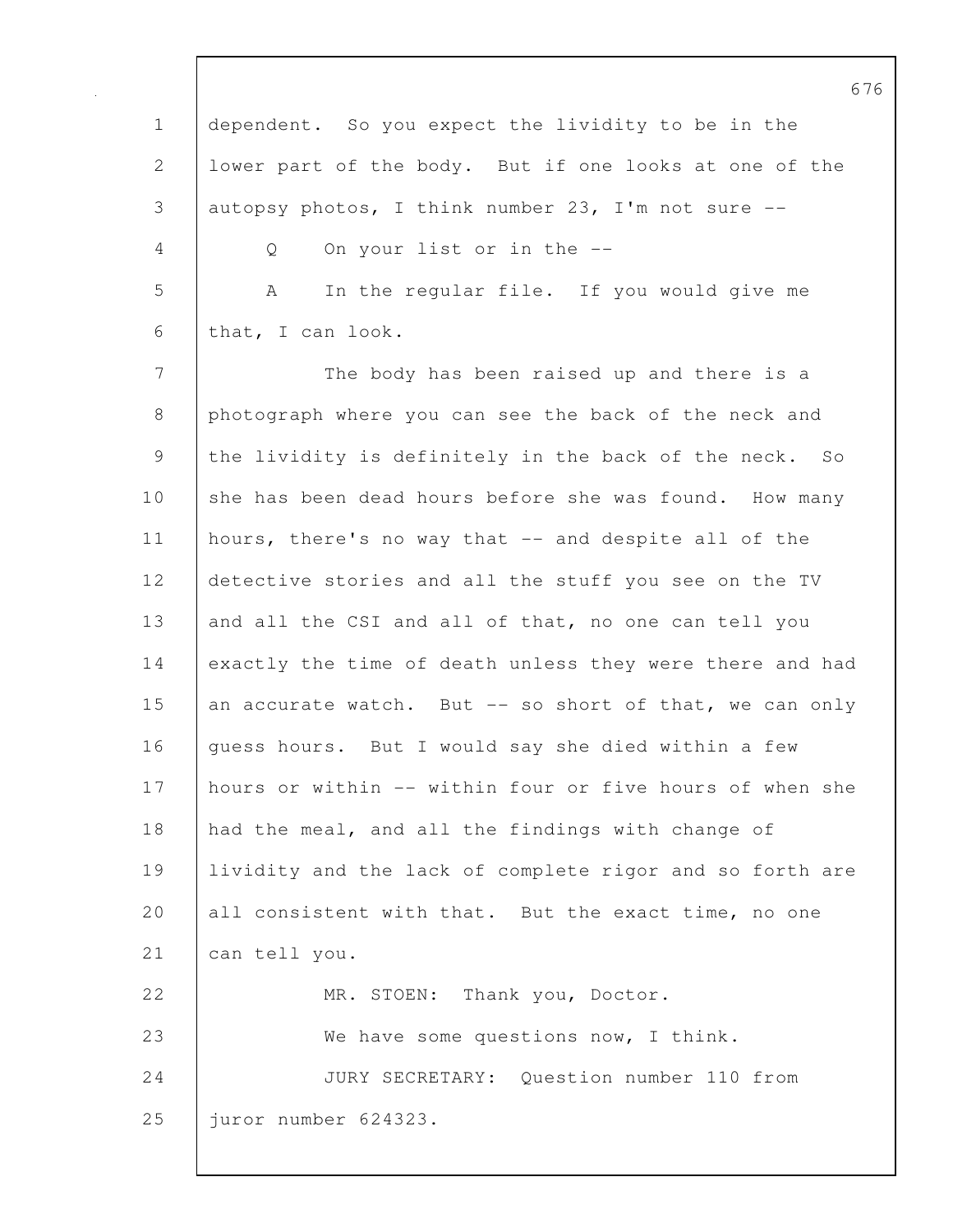677 1 Q (BY MR. STOEN) Dr. Chapman, in your opinion, 2 did Susan have enough drugs and alcohol in her system to 3 be intoxicated? 4 | A I think we've answered that. 5 Q Yes. 6 A Yes, she was intoxicated; but she did not have 7 enough, in my opinion, to be called an overdose of 8 drugs. 9 Q The second has been answered by the first. 10 Oh, excuse me, no, sorry. 11 | If so, i.e., she was intoxicated, is it 12 | possible that Susan could have fallen? 13 | A She might have fallen, but she didn't fall 800 14 times to produce all these injuries. 15 | MR. STOEN: Thank you. 16 JURY SECRETARY: Question number 111 from 17 juror 641677. 18 | Q (BY MR. STOEN) Based on your vast experience, 19 did you find it surprising that the police did not do 20 | more extensive investigation work at the scene of Susan 21 Keegan's death? 22 A Absolutely. The -- the initial investigation 23 was not complete. And there are various reasons that 24 | have been given by the sheriff's department for that, 25 but that's all I care to say about it.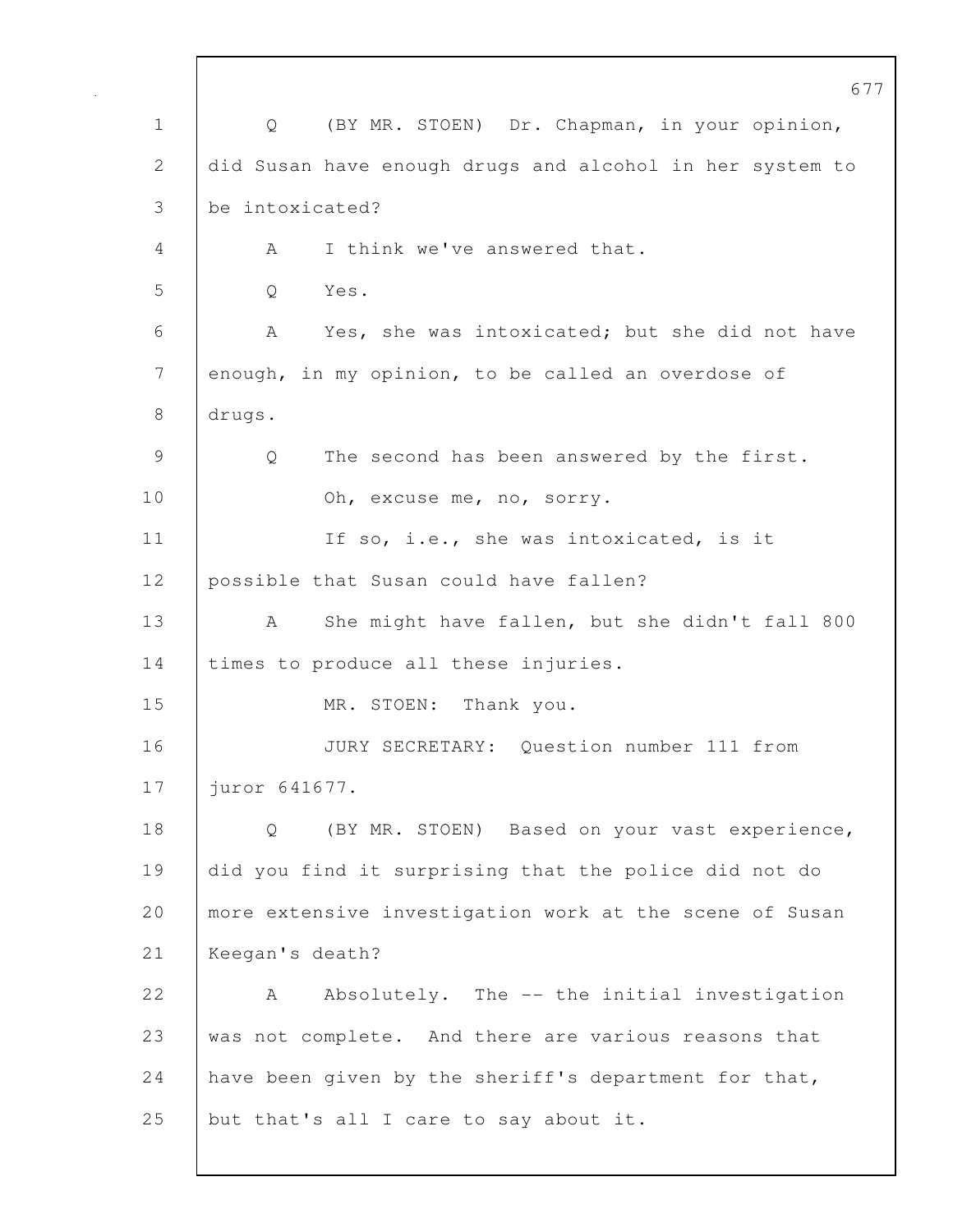1 Q Okay. Your methodical description of the body 2 makes a conclusion of death due to fall a difficult 3 conclusion to reach. Dr. Trent is an experienced 4 forensic pathologist. Does it surprise you he could 5 have reached such a different conclusion? 6 A Well, I don't like criticizing another 7 | pathologist, but yes, I was surprised at that 8 conclusion. And what surprised me most, I think, was 9 the fact that he did not document all of these injuries 10 and he did not shave the scalp. He did not make 11 incisions into the injuries of the hands to make sure 12 that they were contusions and not just lividity, which 13 they are obviously contusions, but that has to be 14 confirmed, should be. And so those things to me, yes, 15 are surprising. 16 | O The third question was: What did you conclude 17 was the time of death? 18 | And I believe you said it would be within four 19 | hours of her meal, approximately? 20 A Four to five hours. It depends on the nature 21 of the meal. Gastric emptying time is -- it's all over 22 the place. So it's just a quess. 23 MR. STOEN: Next question. 24 JURY SECRETARY: Question number 112 from 25 juror 610214.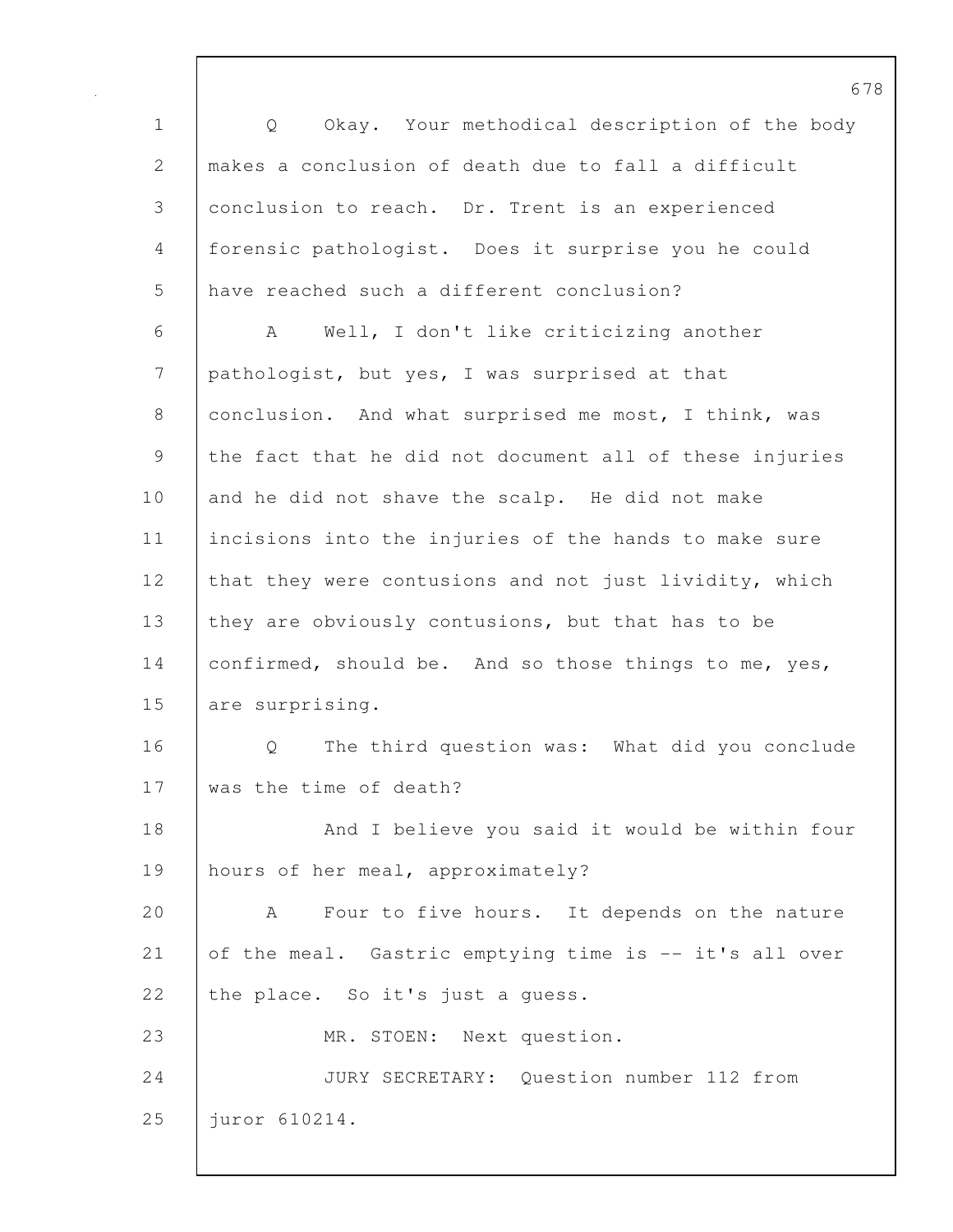679 1 THE WITNESS: You people have written volumes 2 here. 3 Q (BY MR. STOEN) Assuming that Mrs. Keegan -- 4 I'm adding a word "assuming" to this question. 5 Assuming Mrs. Keegan, according to her close 6 friends, was not a heavy drinker and they -- and that 7 they had not seen her intoxicated, could she have been 8 forced or -- tortured and forced to inject the drugs and 9 alcohol? 10 | A Ingest, not inject, I quess. 11 Q Ingest. 12 A Ingest. 13 Well, that's just a matter of speculation. 14 That's a matter of speculation, and I'm not going to go 15 there. I can't -- I can't speculate. The only thing I 16 can say is she had the drugs and alcohol in her blood. 17 | Q When you describe Mrs. Keegan's wounds, I 18 picture her being severely beaten over time, like as if 19 tortured. Is that a possibility? 20 | A Well, the same thought struck me, but it's 21 very difficult to call something torture. But certainly 22 there was a multiplicity of blows to the head and to the 23 hands. They appear not to have been intended as lethal 24 blows per se because there is no skull fracture, even 25 | though there are lacerations to the scalp.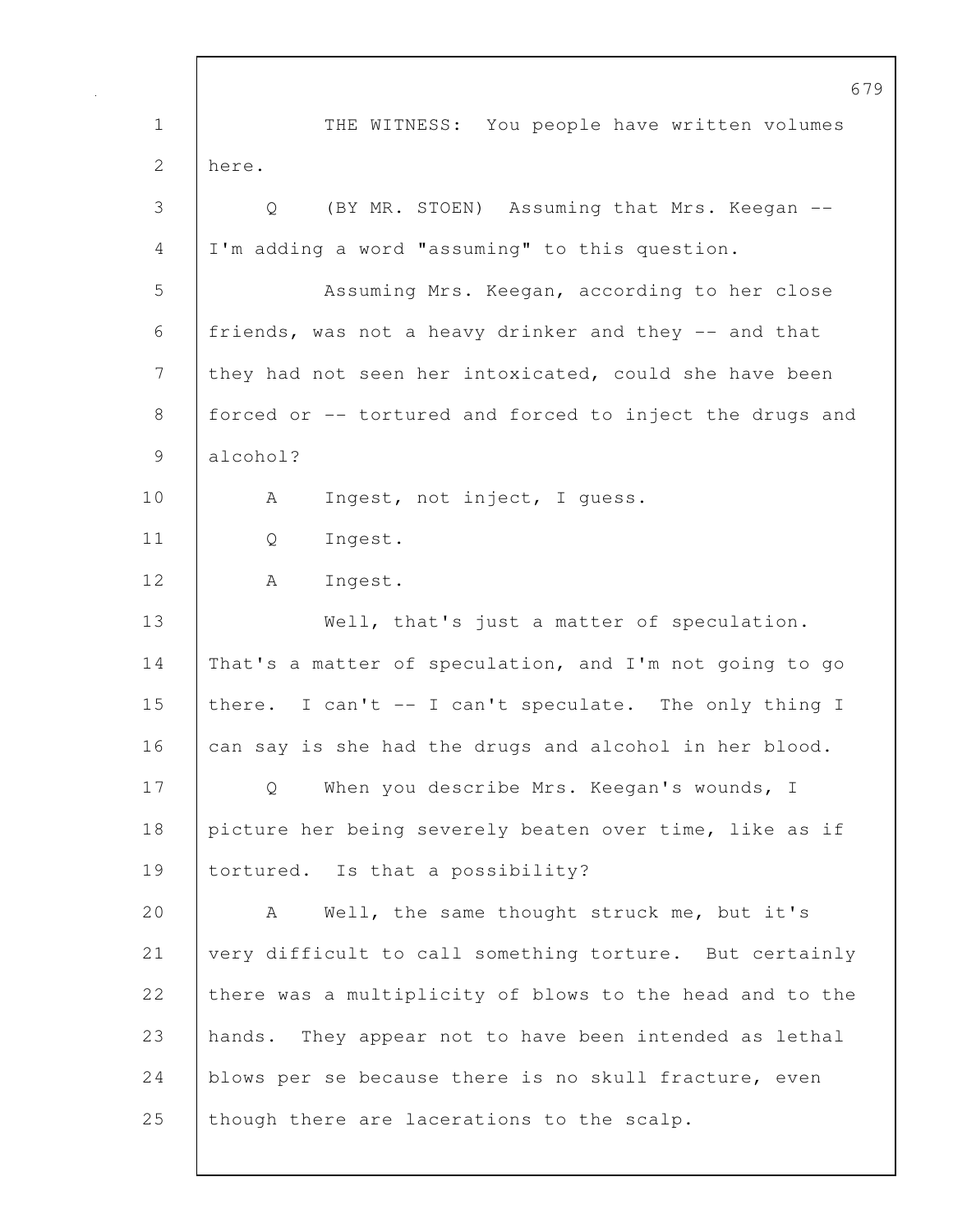1 So I guess that listening to this description 2 and looking at the description, it could be that one 3 might infer that there was some degree of torture in 4 this. And if we define torture as the infliction of 5 nonlethal wounds to cause pain and suffering, that's -- 6 that's consistent with it. I can only say that, but I 7 wouldn't per se be able to make the diagnosis of 8 torture. 9 Q I believe that question has been -- by an 10 arrow to be number one has already been answered. 11 | Could the injury to the back of her head be by 12 her head striking a vertical surface in the house, like 13 a door or door frame edge, refrigerator edge, etcetera? 14 A It would have to be, I think, a fairly sharp 15 edge to do that. Although, blunt objects can -- the 16 scalp does not reflect -- let me start over. 17 The scalp -- when you have injuries to the 18 scalp, lacerations and such, the scalp does not reflect 19 well the nature of an object that has made the injury. 20 And so yes, it's possible she could have fallen and had 21 | this injury. 22 I had a friend fall in my house against a 23 bookcase and she had a laceration to her scalp in that 24 very area. So yes, it's possible. But it wasn't that 25 big of a laceration, and she was a very big woman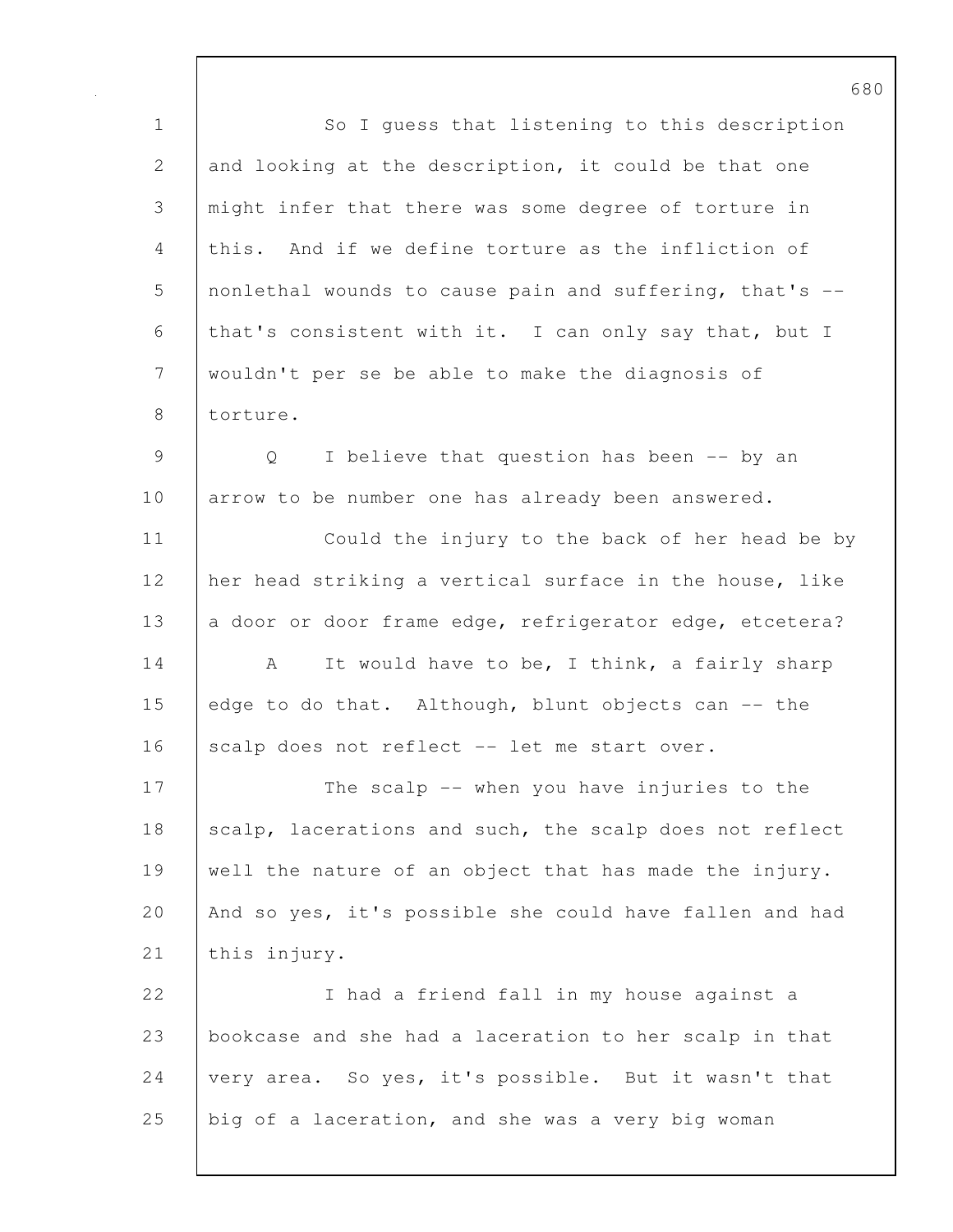681 1 falling. But that's an extensive laceration, so we have 2 to take that into account. But, again, that's 3 speculation. 4 But in the presence of all of these other 5 injuries, all of these injuries could not possibly have 6 been caused by falling, in my opinion. I mean there are 7 just too many of them. And how do you account for the 8 injuries on the hand? Those did not occur from falls. 9 So the multiplicity of injuries, I would tend to 10 discount that the injury to the head was -- to the scalp 11 was due to a fall. 12 | MR. STOEN: Next question. 13 | A JUROR: Is it possible to clarify that 14 question? 15 MR. STOEN: Why don't you ask me just off the 16 record. 17 (Off the record.) 18 Q (BY MR. STOEN) Could she have been slammed 19 | against a door or refrigerator or door frame, in your 20 opinion? 21 | A Certainly that would be possible. 22 MR. STOEN: Okay. 23 JURY SECRETARY: Question number 113 from 24 juror number 624323. 25 Q (BY MR. STOEN) Is it true that your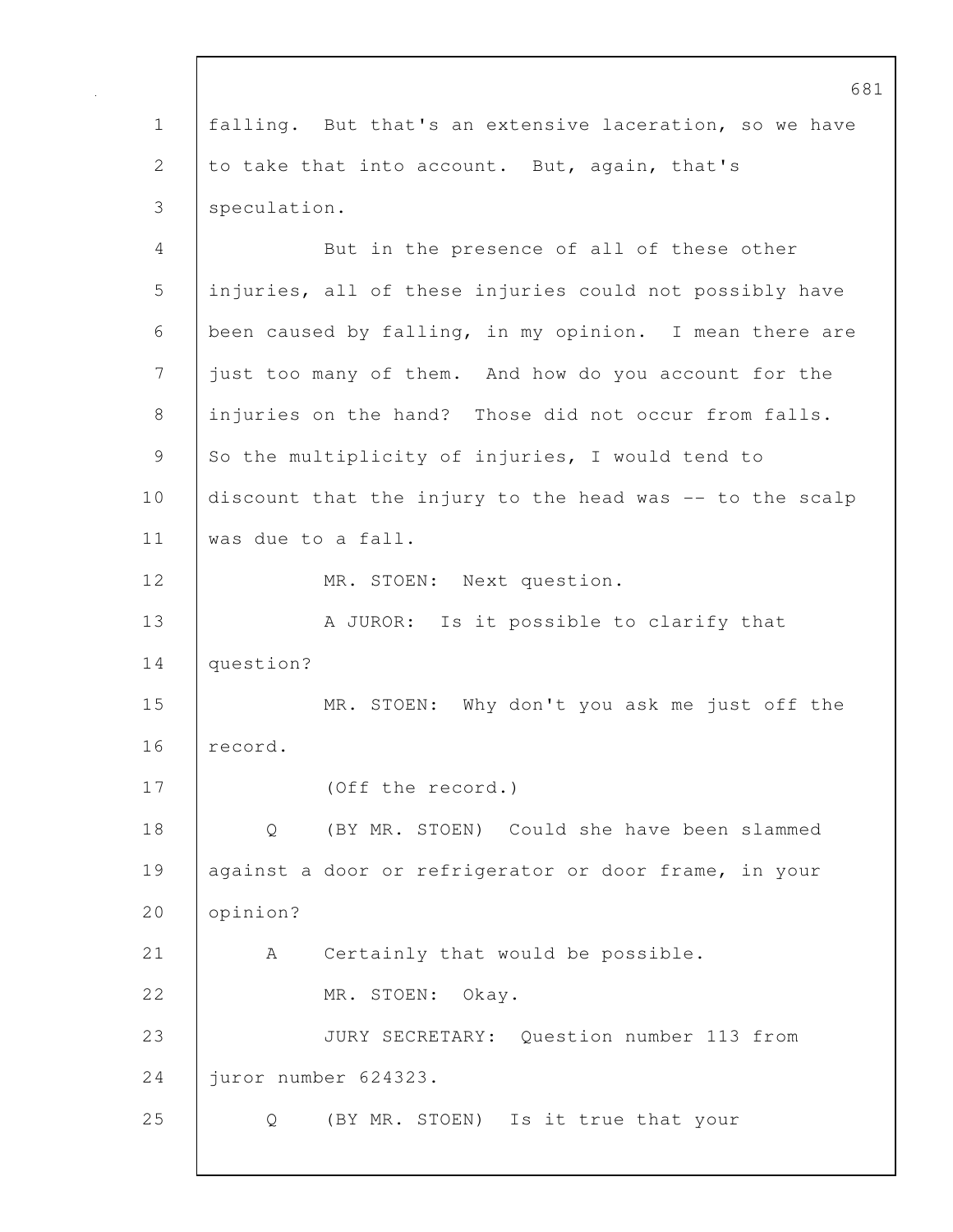|               | 682                                                              |
|---------------|------------------------------------------------------------------|
| $\mathbf 1$   | observation is only your professional opinion or theory?         |
| $\mathbf{2}$  | Well, I'm rendering my opinion based on my<br>A                  |
| 3             | training and experience, so some several years, and the          |
| 4             | observations here are recorded. I mean the findings are          |
| 5             | recorded.                                                        |
| 6             | MR. STOEN: Thank you.                                            |
| 7             | JURY SECRETARY: Question number 114 from                         |
| 8             | juror 620342.                                                    |
| $\mathcal{G}$ | (BY MR. STOEN) Could the weapon be an empty<br>$Q \qquad \qquad$ |
| 10            | liquor bottle?                                                   |
| 11            | Possible. It's a rounded blunt object, and if<br>A               |
| 12            | it -- with the force that was used to inflict these              |
| 13            | injuries, I wouldn't expect such a heavy bottle to be            |
| 14            | broken.                                                          |
| 15            | When you say such a heavy, you mean full?<br>Q                   |
| 16            | No, no, I mean heavy glass.<br>A                                 |
| 17            | Okay.<br>Q                                                       |
| 18            | Liquor bottles, from my experience with<br>A                     |
| 19            | them -- I have none, of course -- they tend to be rather         |
| 20            | heavy glass. And so with the -- I think that a glass             |
| 21            | bottle of that type could be used to inflict these               |
| 22            | injuries without breaking is what I'm saying, because            |
| 23            | there was no skull fracture and things like that.                |
| 24            | JURY SECRETARY: Question 115 from juror                          |
| 25            | 616861.                                                          |
|               |                                                                  |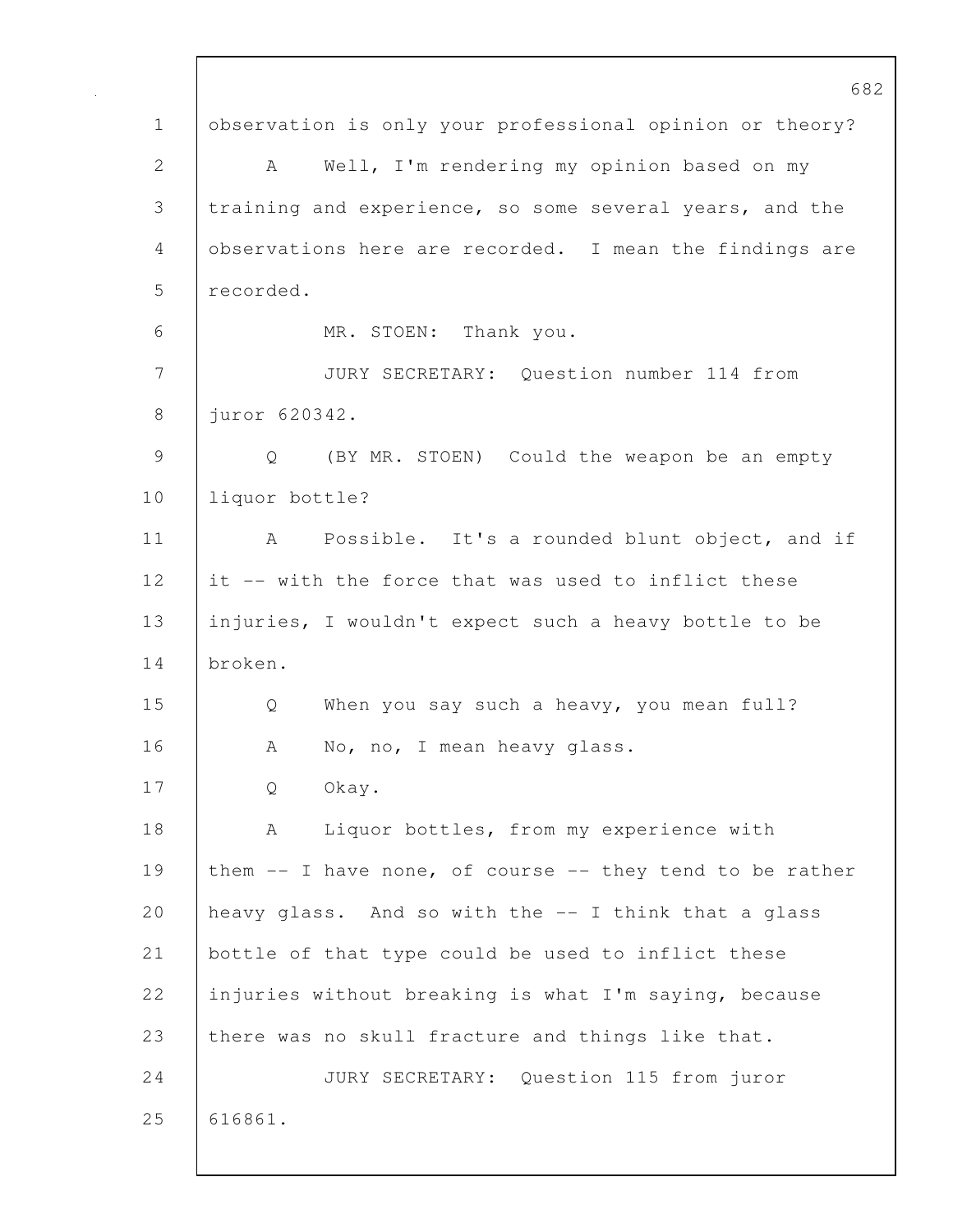683 1 Q (BY MR. STOEN) Would you still bruise if 2 already dead? 3 A No. As a general rule, no. There is -- it's 4 a possibility to inflict a bruise postmortem or an 5 injury that looks like a bruise in some instances, but 6 that virtually never happens. No, these are antemortem 7 injuries. 8 I don't think -- because in order to 9 produce -- the reason that you can say that without any 10 question is that in order for the blood to infiltrate 11 the tissues like this, there had to be active blood 12 pressure for the -- because the blood vessels are 13 injured, there's hemorrhage in the tissues. In order to 14 have that hemorrhage infiltrating the tissues, you had 15 to have active pumping blood pressure. 16 | O Thank you. 17 | A So there's no question that these are not 18 postmortem injuries; these are antemortem. 19 Q Could the levels present in her blood be 20 detrimental for a regular drug abuser? 21 | A Well, drug abusers tend to get where they 22 tolerate drugs at higher levels. So I would say no. 23 They would maybe know they were high a bit, but I would 24 expect them to have greater levels than this. 25 JURY SECRETARY: Question 116 from juror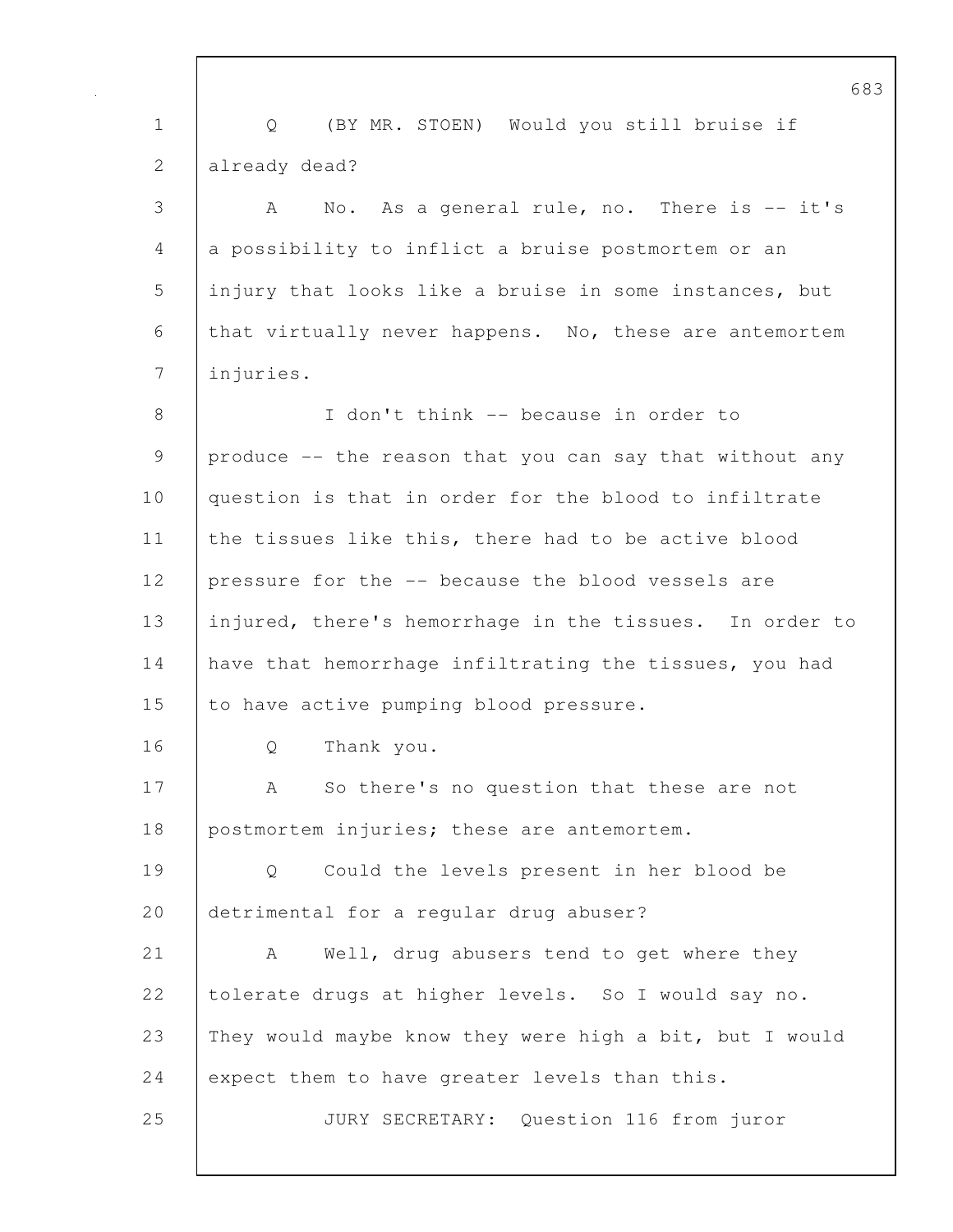|               | p ç                                                      |
|---------------|----------------------------------------------------------|
| $\mathbf 1$   | 609424.                                                  |
| $\mathbf{2}$  | (BY MR. STOEN) I'm going to rephrase this a<br>Q         |
| $\mathcal{S}$ | little bit: If someone insisted that Mrs. Keegan was a   |
| 4             | long-time and serious drug addict and since there was no |
| 5             | damage to her internal organs, could that be possible?   |
| 6             | Could what be possible?<br>A                             |
| 7             | I didn't -- someone insisted Mrs. Keegan was a<br>Q      |
| 8             | long-time and serious drug addict. Since there was no    |
| 9             | damage to her internal organs, could that be possible?   |
| 10            | If you can answer that if it's clear.                    |
| 11            | Well, there was no evidence of long-term<br>A            |
| 12            | ethanol abuse or things like that in the body. So        |
| 13            | that's as far as I can go.                               |
| 14            | MR. STOEN: Thank you.                                    |
| 15            | JURY SECRETARY: Question 117 from juror                  |
| 16            | 624323.                                                  |
| 17            | (BY MR. STOEN) In your opinion, did Susan<br>Q           |
| 18            | expire from her choking on her vomit or from her head    |
| 19            | injury?                                                  |
| 20            | Well, I tried to explain that. Cause of<br>A             |
| 21            | death -- let's see, how can I explain it the best.       |
| 22            | Okay. Say someone dies, they have suffered a             |
| 23            | qunshot wound and they had a gunshot wound to the back,  |
| 24            | went through the spinal cord and, as a result, they were |
| 25            | paraplegic thereafter. Okay? This happened in 1920 --    |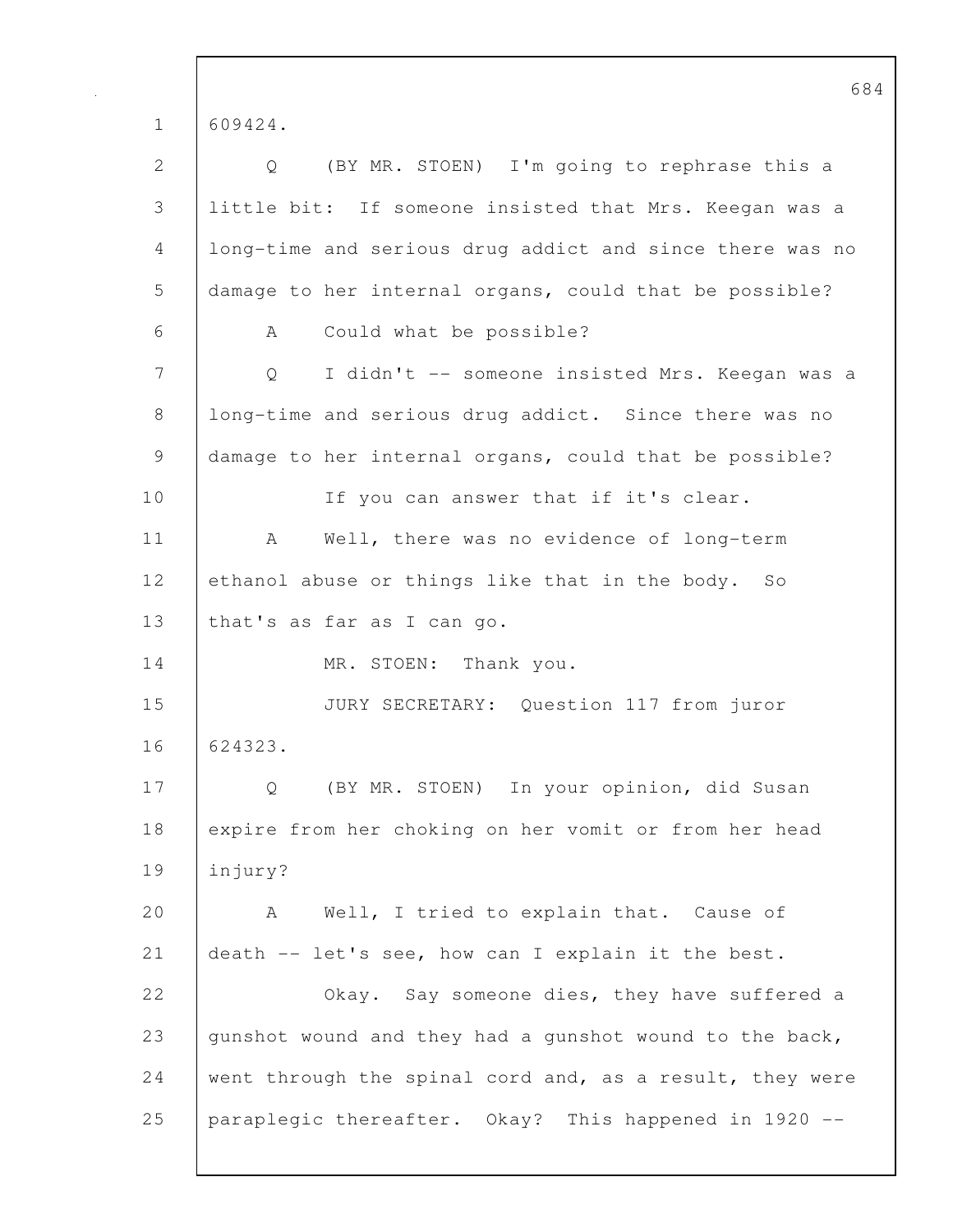1 or I'll say 1950. I'm too old. 1950 this patient had 2 this injury; they became paraplegic. As a result of the 3 paraplegia, they go to hospitals, they have various 4 hospitalizations, they have urinary tract infections, 5 they have all the problems that go with paraplegia over 6 the years, and ultimately they die from kidney failure, 7 okay, because of all these infections and everything. 8 So what in that is the cause of death? The cause of 9 death is the gunshot wound to the back. The -- that 10 initiated the whole series of things that went on with 11 | that patient from there until the time of death. Absent 12 the gunshot wound, we would not have had the kidney 13 | infections, the paralysis, and all of the other things 14 that went on with him. So the cause of death is what 15 initiates everything in a series that brings death 16 about.

17 The terminal event in this case, the mechanism 18 of death, is the physiologic event that makes life 19 impossible. And in this case she had aspirated gastric 20 content, or choked on it, as you said, down into her 21 lungs. So aspiration of gastric content was the final 22 event, but that's the mechanism of death. 23 What we have is a woman who is intoxicated

24 with alcohol and drugs, she has been beaten severely 25 about the head, she obviously has concussive injuries to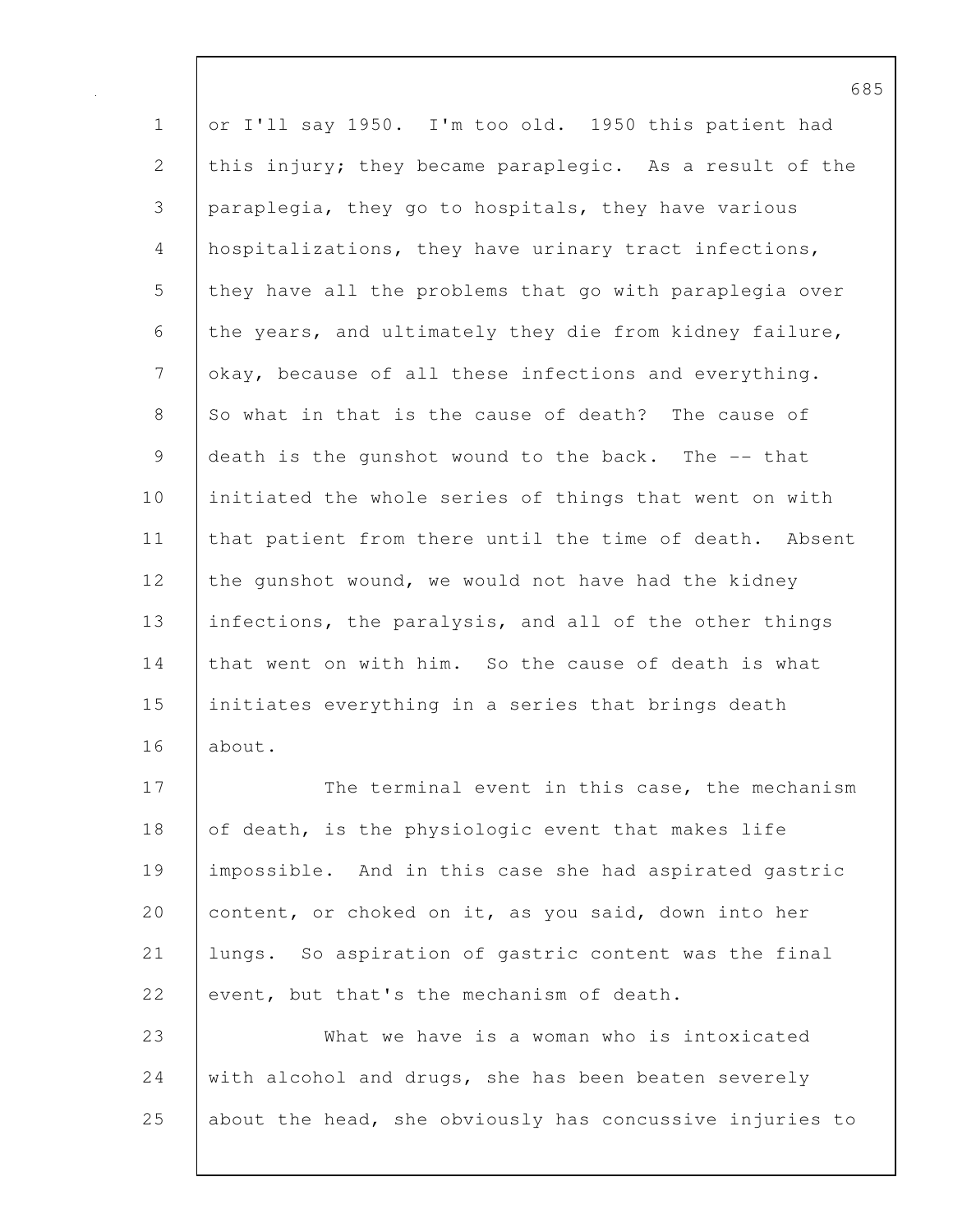1 her head, she's tried to defend herself with her hands 2 and so forth, and as a result of her having the injuries 3 and her intoxicated state, she has aspirated the 4 vomitus. So the cause of death is blunt force head 5 injuries; the mechanism of death or the reason she 6 immediately died was the aspiration of the vomitus. 7 JURY SECRETARY: Question 118 from juror 8 620342. 9 Q (BY MR. STOEN) When you say the body possibly 10 was moved, do you think from a different room or the 11 body was moved into a different position in the 12 bathroom? 13 | A Well, with the injuries on the front of the 14 body, it would be consistent with someone having lifted 15 her from the back with the band of her pants that she 16 had on, the pajama pants I quess they were, causing the 17 postmortem abrasion in this area. The shirt could have 18 been doubled up to produce these. So it would be 19 consistent if somebody moved her from the back. 20 There is not a great deal of blood in the 21 bathroom, but -- it would be speculation whether they 22 moved her to a different position, but I think the 23 indication is that she was moved because of these 24 injuries and the fact that there is no dripping of blood 25 on the front of the shirt that she has where it's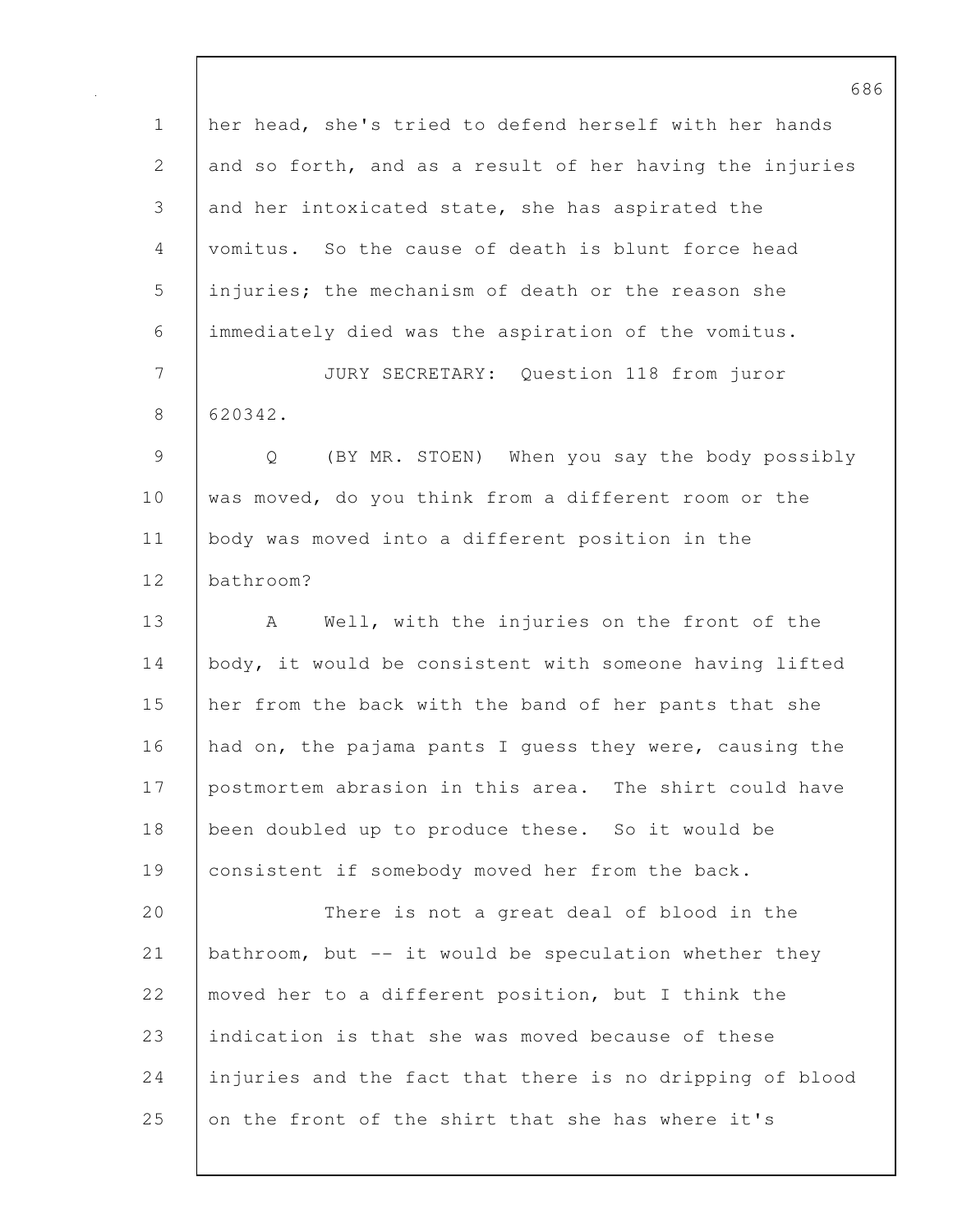|             | 68                                                                 |
|-------------|--------------------------------------------------------------------|
| $\mathbf 1$ | obviously -- she -- her head is bent over that area,               |
| 2           | that it's consistent with having been moved. But from              |
| 3           | where she was moved, how far she was moved, that's all             |
| 4           | just speculation.                                                  |
| 5           | MR. STOEN: Thank you.                                              |
| 6           | JURY SECRETARY: Question number 118 from                           |
| 7           | juror 616861.                                                      |
| 8           | (BY MR. STOEN) Absent the aspiration of food,<br>$Q \qquad \qquad$ |
| $\mathsf 9$ | were the injuries enough -- severe enough to cause                 |
| 10          | death?                                                             |
| 11          | I would say that the injuries that were<br>A                       |
| 12          | visible, it would depend on the amount of concussion               |
| 13          | that she had associated with these injuries, which we              |
| 14          | cannot appreciate by just gross examination of the brain           |
| 15          | after death, that these injuries would have been                   |
| 16          | survivable, yes.                                                   |
| 17          | MR. STOEN: Thank you.                                              |
| 18          | JURY SECRETARY: That's it.                                         |
| 19          | MR. STOEN: That's it. Dr. Chapman, thank you                       |
| 20          | for coming to join us.                                             |
| 21          | JURY FOREPERSON: One more.                                         |
| 22          | MR. STOEN: Oh, we have one more.                                   |
| 23          | THE WITNESS: I want to congratulate the jury.                      |
| 24          | You've asked me more questions than any jury I've ever             |
| 25          | seen.                                                              |
|             |                                                                    |

 $\mathsf{I}$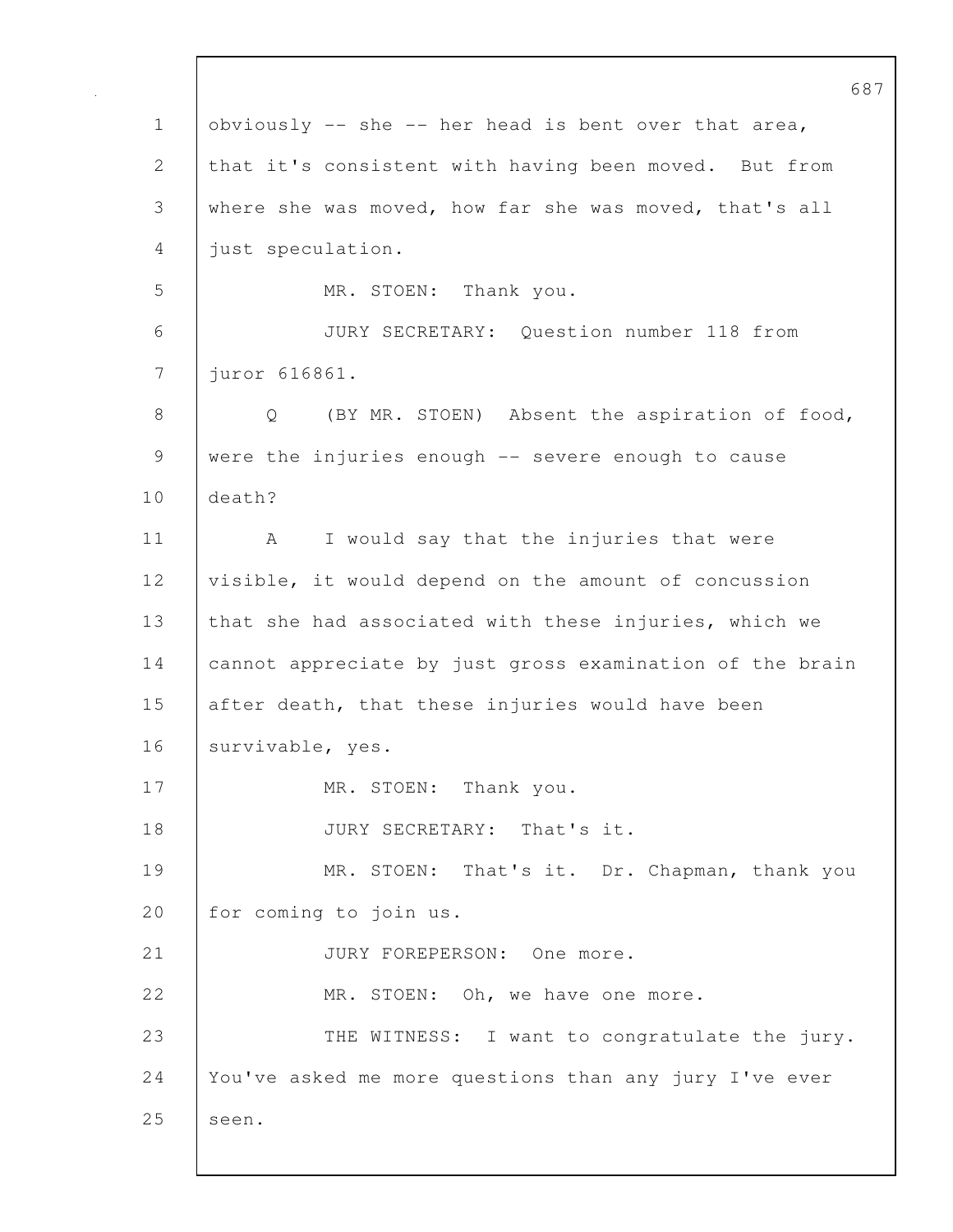688 1 MR. STOEN: This is some jury. 2 Anybody else have a question? I guess we have 3 one more. 4 JURY SECRETARY: Question number 119 from 5 juror 611538. 6 Q (BY MR. STOEN) This question says: Perhaps 7 Susan fell a few times before she felt necessary to 8 vomit, rushing to the toilet, she fell head long into 9 the doorjamb, then bounced and spun into the wall and 10 | vanity. Is that a possibility? 11 | A I don't believe so. 12 | MR. STOEN: Thank you. 13 Anything else? 14 **Okay.** Well, for a second goodbye, thank you. 15 THE WITNESS: Thank you. 16 MR. STOEN: I'm going to move all those 17 exhibits into evidence. Did you leave them here? 18 THE WITNESS: They have them. 19 MR. STOEN: Thank you, Doctor. Appreciate it. 20 | I'm going to be the next witness in this case, 21 and I'm going to be just reading from Exhibit Number 16, 22 which is a set of e-mails that Susan Keegan wrote in 23 October and November 2010, to show her state of mind. 24 And I've kind of summarized key sentences, so I'm not 25 going to read all the e-mails. It's called "Listing of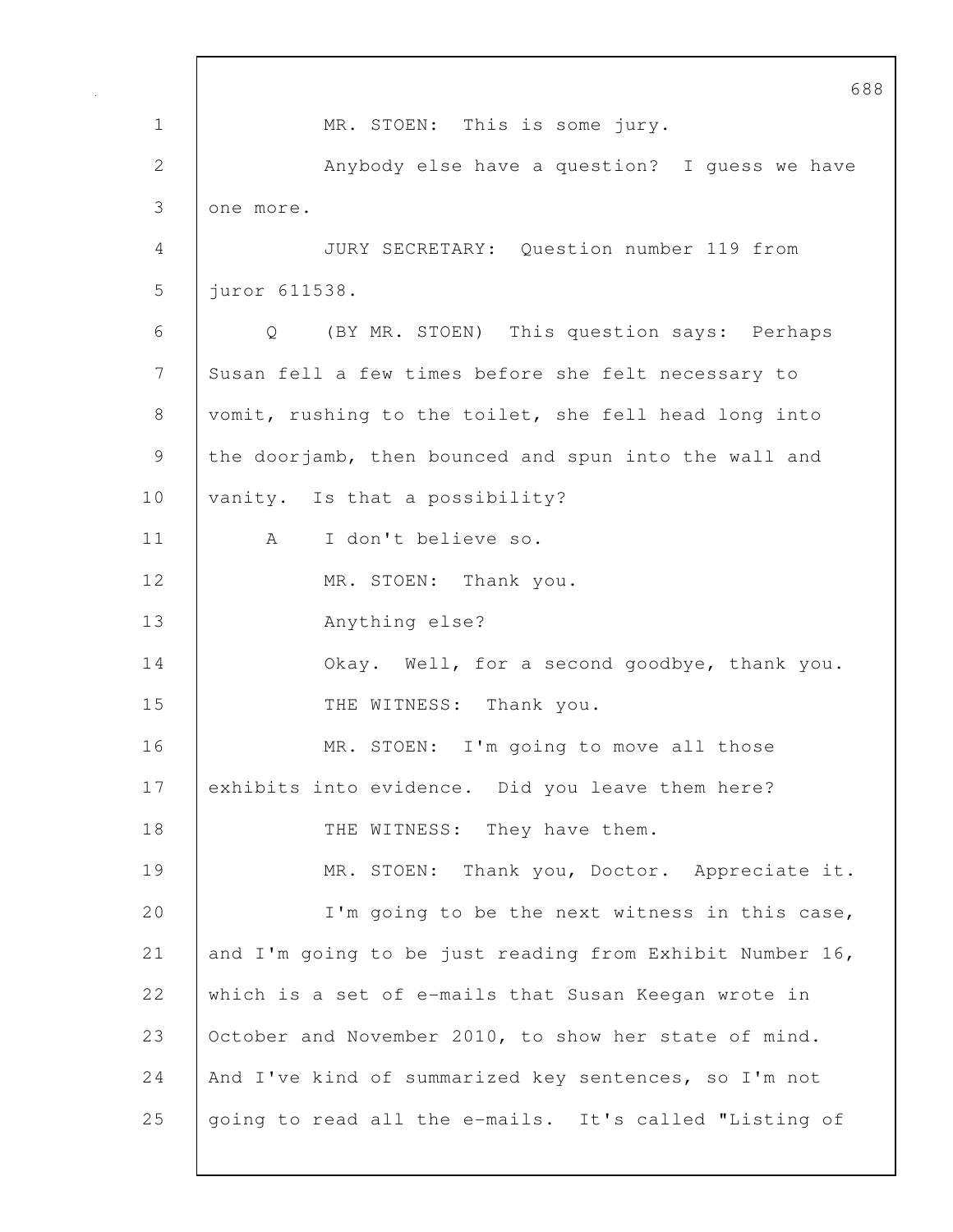689 1 Susan Keegan, e-mails from October/November 2010." 2 October 2 to Helen Dunn: "Peter is telling me 3 he wants a divorce." 4 October 3 to Helen Dunn: "I am relying on my 5 | friends to get me through this." 6 October 10 to Karyn Feiden: "Fortunately, I 7 | have lots of support of friends." 8 | October 15 to Karyn Feiden: "Thanks for being 9 on my side, even though sides are not necessary. It 10 | still feels good." 11 October 20 to Oni and a mass mailing: "Come 12 see me as the Player Queen in Hamlet at Mendocino 13 | College. We have a wonderful production." 14 | October 21 to Elaine Richard: "We are already 15 practicing our set, including, among others, Santa Baby 16 and Silent Night." 17 **COLOGET 24 to Oni LaGioia: "The And Who** 18 Sisters, more info on our Christmas party gig." 19 October 25 to Karyn Feiden: "Give me a few 20 days to get my resume re-polished." 21 October 28 to Karyn Feiden: "The play opens 22 tonight. My dad and Nancy sent me beautiful flowers for 23 opening night." 24 November 2 to Mary Pierce: "Hamlet is going 25 well. People like it. I'm looking forward to seeing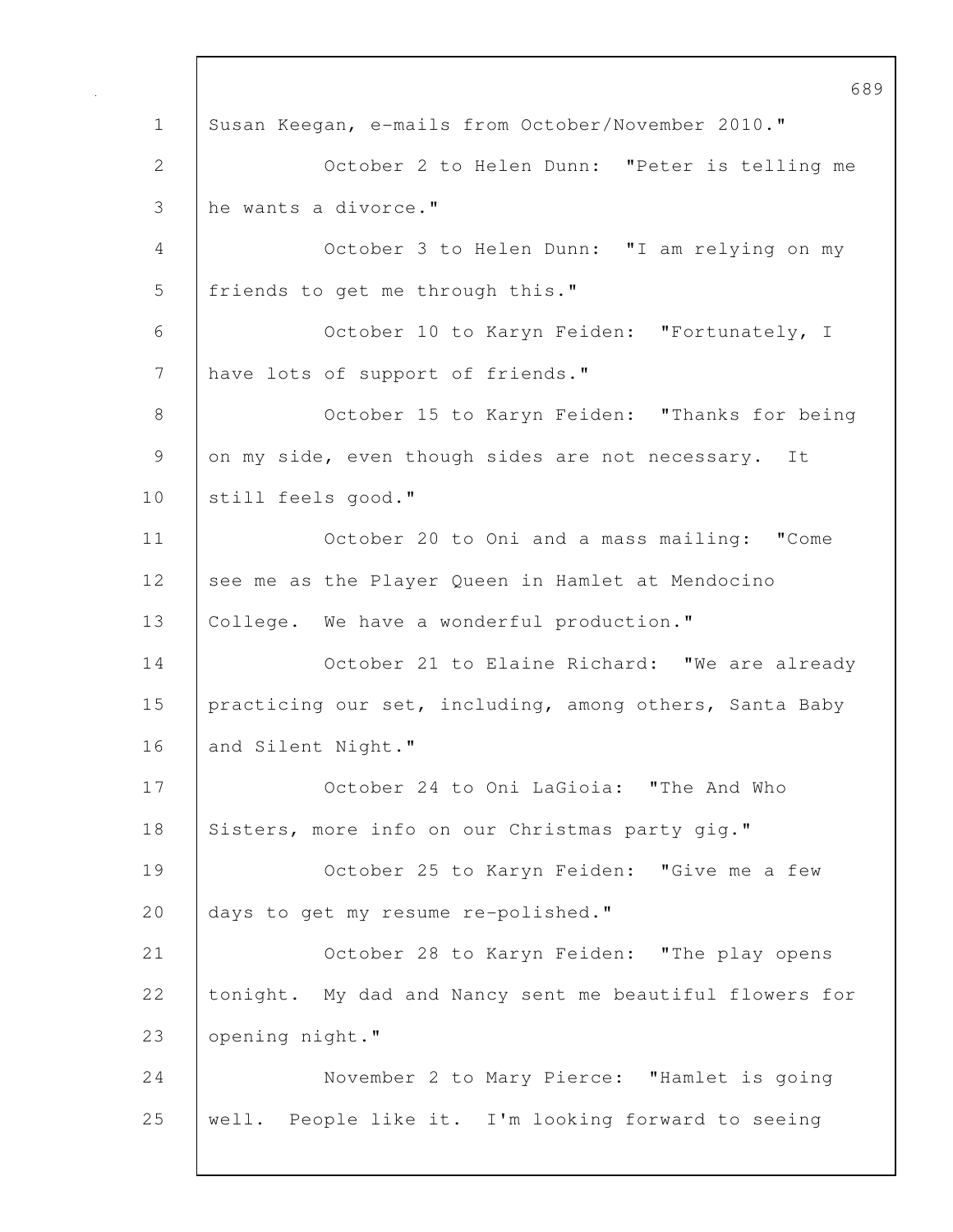|             | 6 <sup>c</sup>                                           |
|-------------|----------------------------------------------------------|
| $\mathbf 1$ | you next week. We'll eat before we talk business."       |
| 2           | November 3 to Helen Dunn: "I can see that in             |
| 3           | a few years things will be okay."                        |
| 4           | November 4 to Karyn Feiden: "This remains a              |
| 5           | very attractive work opportunity." That's with           |
| 6           | reference to Karyn Feiden trying to get her a job with a |
| 7           | foundation in New York.                                  |
| $8\,$       | November 4 to Mary Pierce: "Yes, my first                |
| 9           | days as a blond, and it is truly fabulous. I sparkle.    |
| 10          | I glow."                                                 |
| 11          | November 5 to Karyn Feiden: "Wonderful edits             |
| 12          | in Susan's resume to a New York foundation. Thank you    |
| 13          | so much, cuz."                                           |
| 14          | And the edited resume is included in this                |
| 15          | exhibit.                                                 |
| 16          | (Exhibit 16 was identified.)                             |
| 17          | MR. STOEN: Now, one question that has come up            |
| 18          | from Peter Keegan has to do with a request that you, the |
| 19          | grand jury, request certain additional exculpatory       |
| 20          | evidence. And as I read to you in my packet, you have    |
| 21          | the right to request other evidence that will, quote,    |
| 22          | "explain away the charge." That's the key, will the      |
| 23          | evidence that somebody wants to be brought into this     |
| 24          | case that I have not presented explain away the charge.  |
| 25          | One of the issues had to do with getting                 |
|             |                                                          |

 $\mathbf{I}$ 

 $\overline{0}$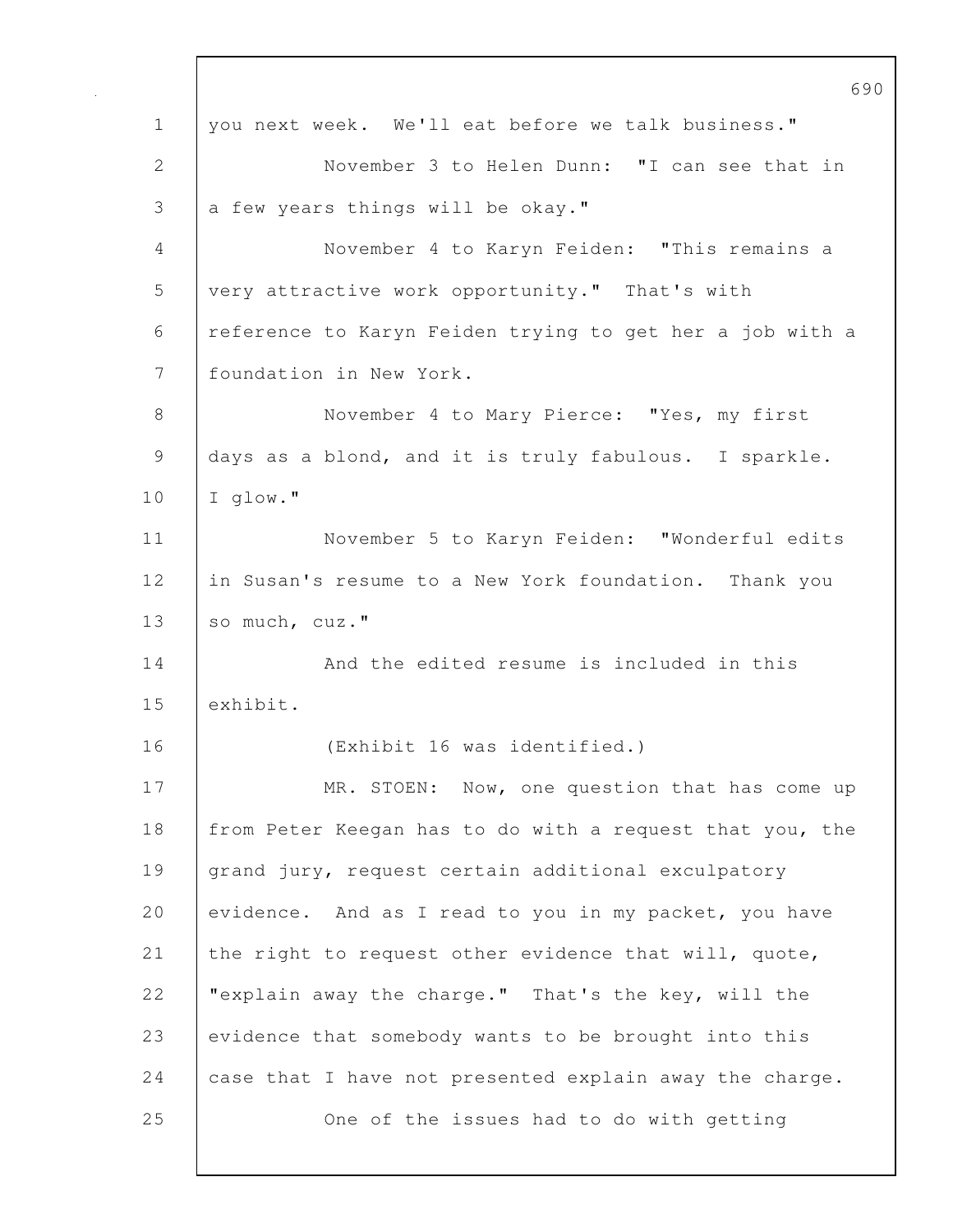691 1 documents from the state as to the drug usage of certain 2 people, if I recall correctly. You can correct me if 3 I'm wrong. The other has to do with computer 4 information on the computers that were seized in June of 5 2011. 6 So with respect to the latter question, Andy 7 Alvarado, our supervising district attorney 8 investigator, has some knowledge on that, and I'm going 9 to have him come in here and explain what he knows. And 10 then the foreperson can take over and address -- ask you 11 guys, as the grand jury, if you want us to try to pursue 12 this additional evidence. 13 (Brief pause.) 14 | MR. STOEN: You'll have to be sworn again. 15 THE REPORTER: Will you raise your right hand, 16 please.  $17$  - - -18 ANDREW ALVARADO 19 Called as a witness, having been sworn, testified as 20 follows:  $21$  - - -22 THE REPORTER: Please state your name. 23 THE WITNESS: Andrew Alvarado. 24 THE REPORTER: Thank you. 25 MR. STOEN: Just recite the fact does he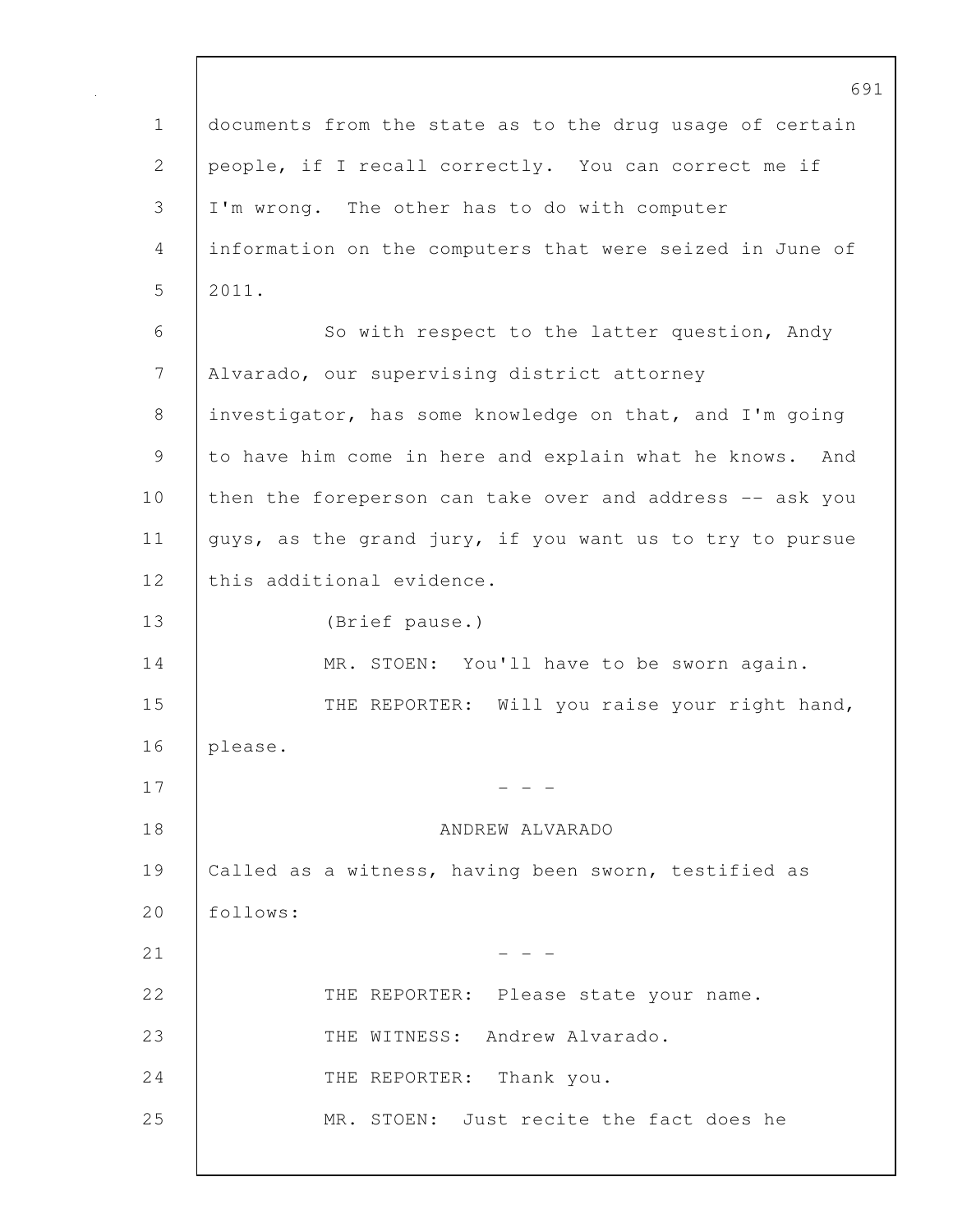|                | 6 <sup>c</sup>                                           |
|----------------|----------------------------------------------------------|
| $\mathbf 1$    | remember the charge that you gave him.                   |
| 2              | JURY FOREPERSON: The secrecy admonishment.               |
| 3              | THE WITNESS: Yes, I do.                                  |
| $\overline{4}$ | JURY FOREPERSON: So you remain under that.               |
| 5              | THE WITNESS: No problem.                                 |
| 6              |                                                          |
| 7              | EXAMINATION                                              |
| $8\,$          | (BY MR. STOEN) Mr. Alvarado, the question has<br>Q       |
| 9              | come up as to what was done with the computers that were |
| 10             | seized from the home of Peter Keegan in June of 2011,    |
| 11             | whether or not the contents of that -- of those          |
| 12             | computers had been reviewed by the DA's office and       |
| 13             | whether or not anything was found that was -- that would |
| 14             | explain away the charges in this case.                   |
| 15             | So the computers that were seized from<br>A              |
| 16             | Mr. Keegan's residence, a secondary search warrant was   |
| 17             | prepared for them. They were given to a -- they were     |
| 18             | given to the chief investigator of the Lake County DA's  |
| 19             | office, who is a forensic computer examiner, or was at   |
| 20             | the time. He has since retired. He was part of the       |
| 21             | Northern California Computer Crimes Task Force in Napa.  |
| 22             | He went through and made forensic copies of the          |
| 23             | computers and then searched the computers for anything   |
| 24             | of relevance related to this case at or about the time   |
| 25             | the crime occurred in November of 2010.                  |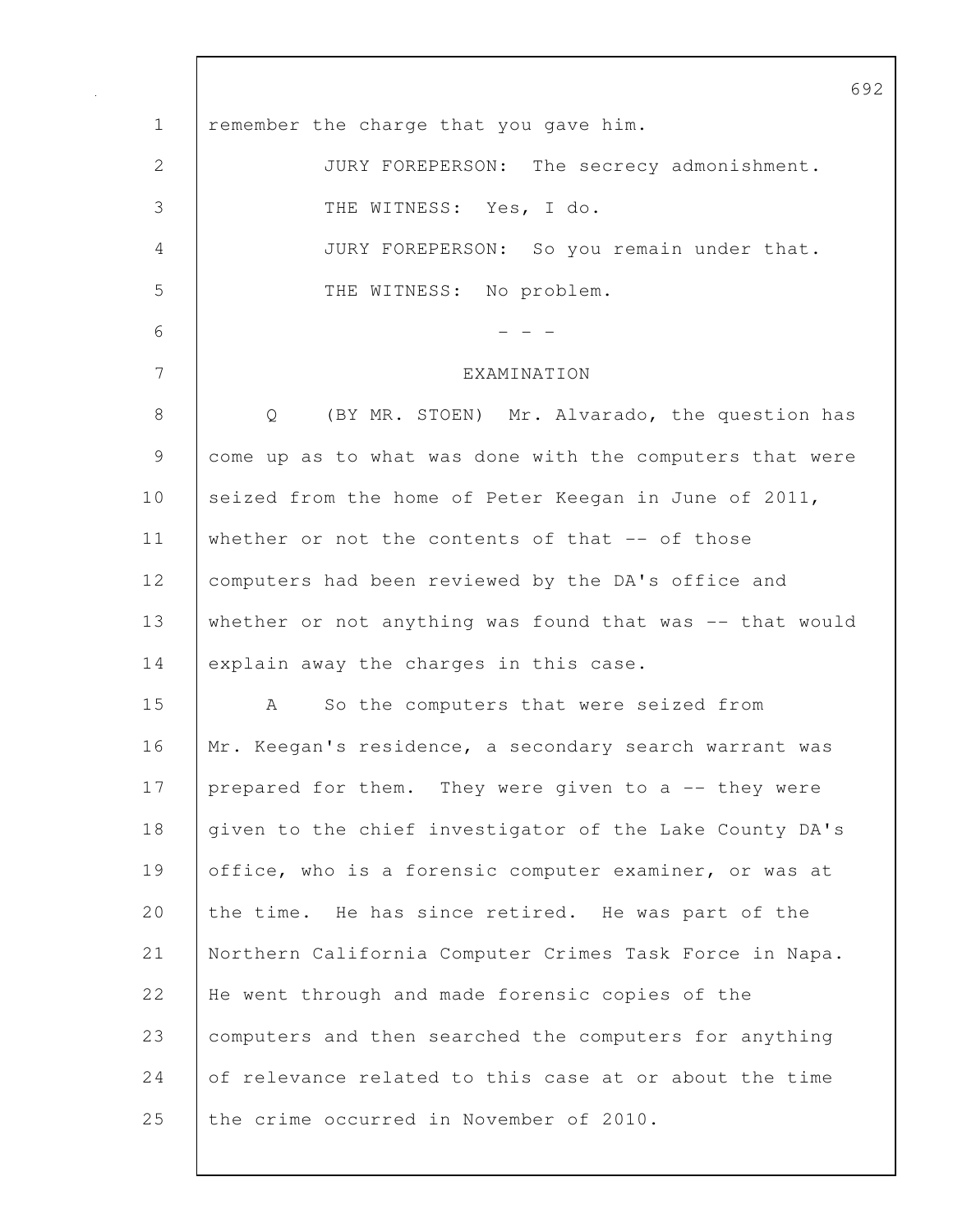1 Additionally, myself and Chief Investigator 2 Kevin Bailey went to the DA's office sometime after he 3 did his examination and did an additional examination. 4 We did key word searches for murder, crime scene 5 cleanup, blood, homicide, etcetera, we also just 6 generally looked at the contents of the computers, and 7 didn't find anything at all that we felt was relevant to 8 | assist us in our investigation.

9 Did we go through every item or every file on 10 the computer? No. We did -- we gave him generally what 11 we were looking for, Investigator Woodworth, to look at. 12 He searched for those things. We felt we wanted to do 13 | just an additional search on top of what he did. He sat 14 with us and did those additional searches, and we didn't 15 find anything that we felt was relevant to this case.

16 | O And where are those computers now?

17 A Those computers are in my possession. And we 18 have a forensic copy; unfortunately, the forensic copy 19 isn't viewable. It's put into a format that only 20 certain software can view, and so you have to be a 21 forensic computer analyst to  $-$ - well, you don't have to, 22 but to have the software is very expensive. So we have 23 a forensic copy of the computers and we also have the 24 | computers themselves.

25 Q Now, if there was going to be a total thorough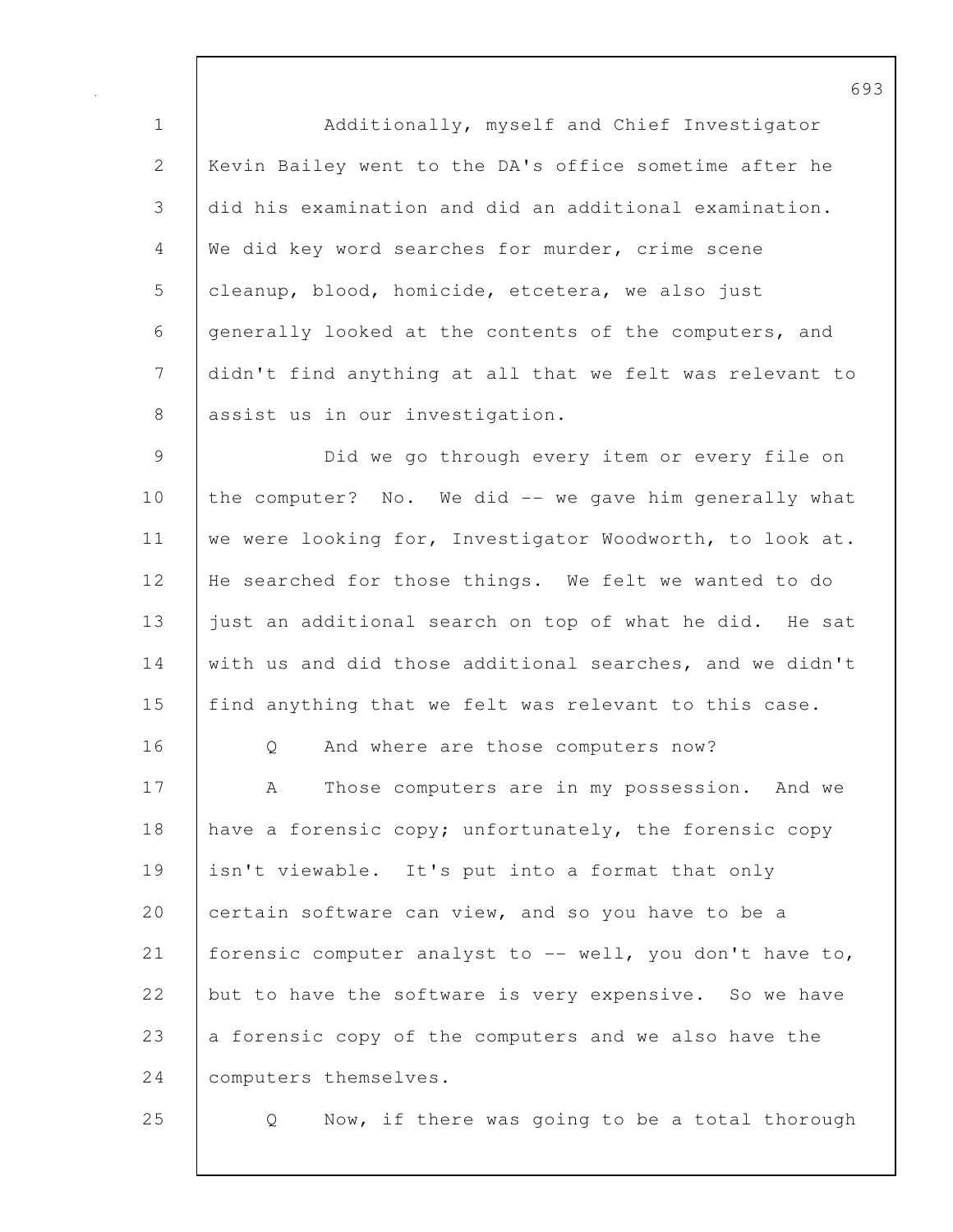1 search of those computers, would these computers have to 2 be shipped out to any more specialized people? 3 A Yes. They would have to be returned -- now 4 that Chief Woodworth has retired, the closest location 5 is the group that he used to work with, which is the 6 Computer Crimes Task Force in Napa. They would then 7 take those forensic copies, put them into a format that 8 was viewable by me, and they could also do any searches 9 at my request. Normally, because of their workload and 10 the amount of resources they have available, it takes 11 | anywhere from four to six weeks, if we're on a fast 12 pace, to get returns on what we're searching for. 13 Q So what you're saying is if the grand jury 14 wanted to obtain that information, there would be, as a 15 matter of average, a delay of four to six weeks from 16 | today? 17 | A Correct. 18 MR. STOEN: That's all the questions I have. 19 | Anybody from the grand jury? 20 JURY SECRETARY: Number 120 from juror 616861. 21 Q (BY MR. STOEN) If Dr. Keegan was browsing or 22 searching in private mode, would your search yield 23 anything? 24 A I believe there would still be some evidence. 25 Based off my training and experience in dealing with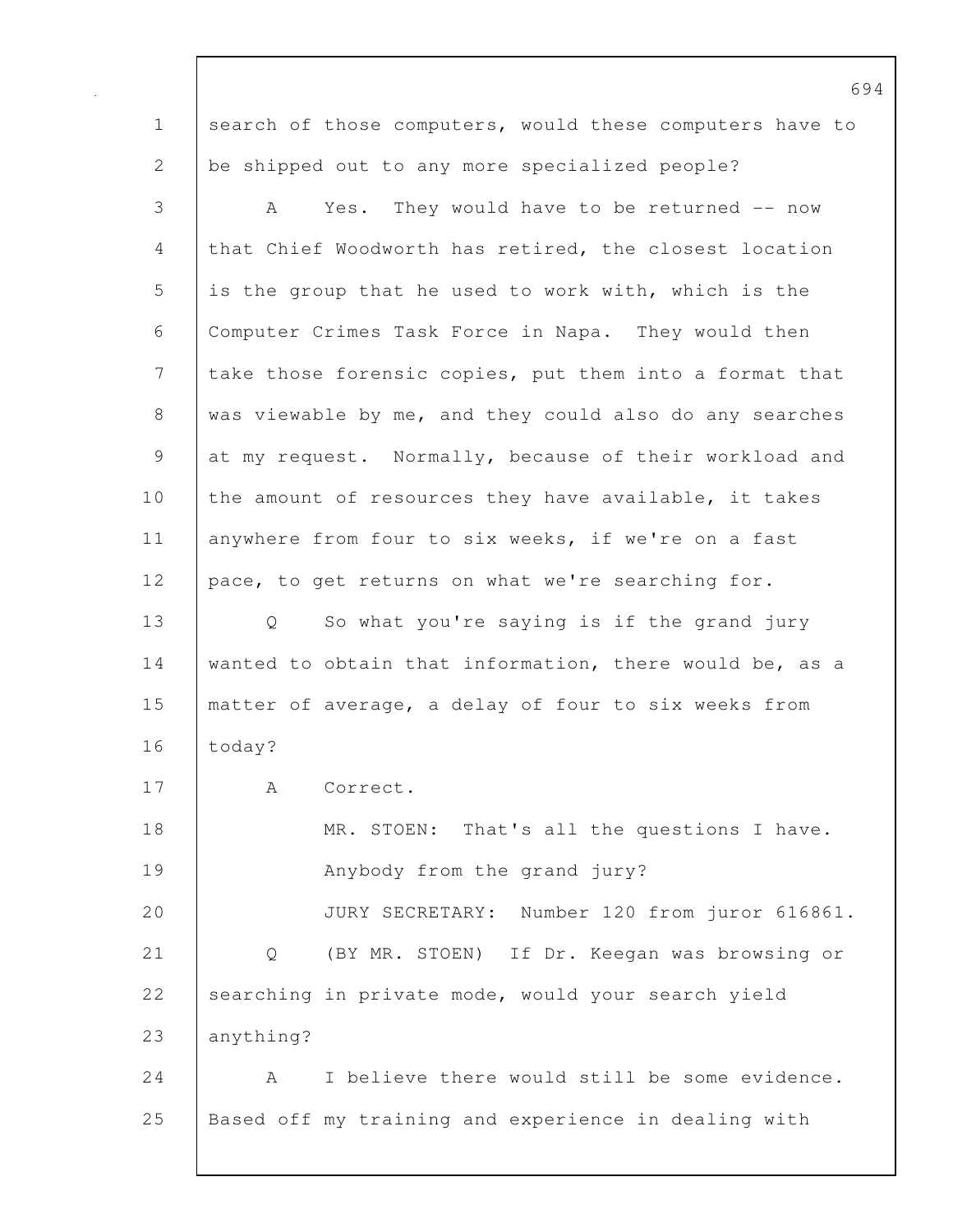695 1 computers, often cases, say, of sexual abuse or child 2 pornography, etcetera, we can recover data that's 3 been deleted or data that's been viewed in private 4 mode. I honestly don't know, though, in 2010 if the 5 browsers were set up to have private viewing modes or 6 not. I know they do today, but I don't know if they did 7 | then. 8 MR. STOEN: Next question. 9 JURY SECRETARY: Question number 121 from 10 | juror 609424. 11 | Q (BY MR. STOEN) Were you able to see or read 12 Susan Keegan's e-mails? 13 A No. We did not -- we did not look at them, 14 nor did we view them. 15 JURY SECRETARY: Question number 122 from 16 juror 620342. 17 Q (BY MR. STOEN) Dr. Keegan seemed adamant to 18 read Susan's e-mails, as they were possibly her new 19 journals and diaries. Do you have any comment on that, 20 whether or not there would be, I guess, new journals and 21 diaries on those computers? 22 A Anything's possible at this point. If she was 23 | sending e-mails to people or anything along those lines, 24 anything's possible. I would just say that's -- that's 25 too broad to answer with any accuracy.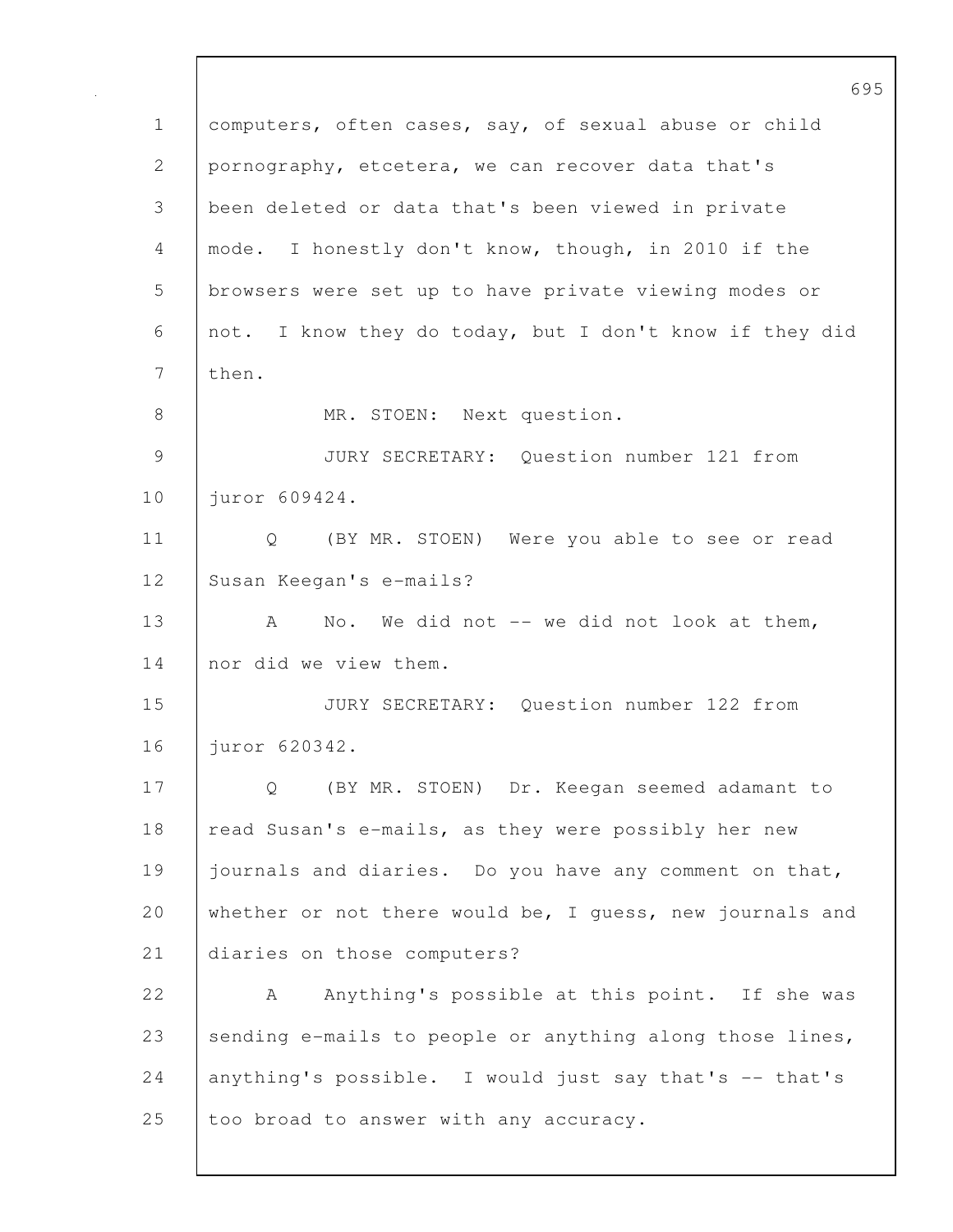696 1 MR. STOEN: Next question. 2 JURY SECRETARY: Number 123 from juror 610214. 3 Q (BY MR. STOEN) Are the computer and forensic 4 files available to the defense should an indictment 5 proceed? 6 A Yes, absolutely. Those are things that we 7 must turn over as part of discovery. 8 | Q In your opinion, are you satisfied that a 9 | thorough search has been done on the computers for this 10 purpose? 11 A Yes. 12 A JUROR: I'm sorry, could you repeat that? 13 THE WITNESS: Yes, I do feel a thorough search 14 has been done of the computers for what we thought was 15 Prelevant to this case. 16 JURY SECRETARY: Question number 124 from 17 juror 636055. 18 Q (BY MR. STOEN) Did you find any general 19 entries of diaries authored by Mrs. Keegan? 20 A No. 21 MR. STOEN: Anything else? 22 Thank you, Mr. Alvarado. 23 THE WITNESS: Thank you. 24 MR. STOEN: Ladies and gentlemen, it's time 25 for me to make a little brief closing statement because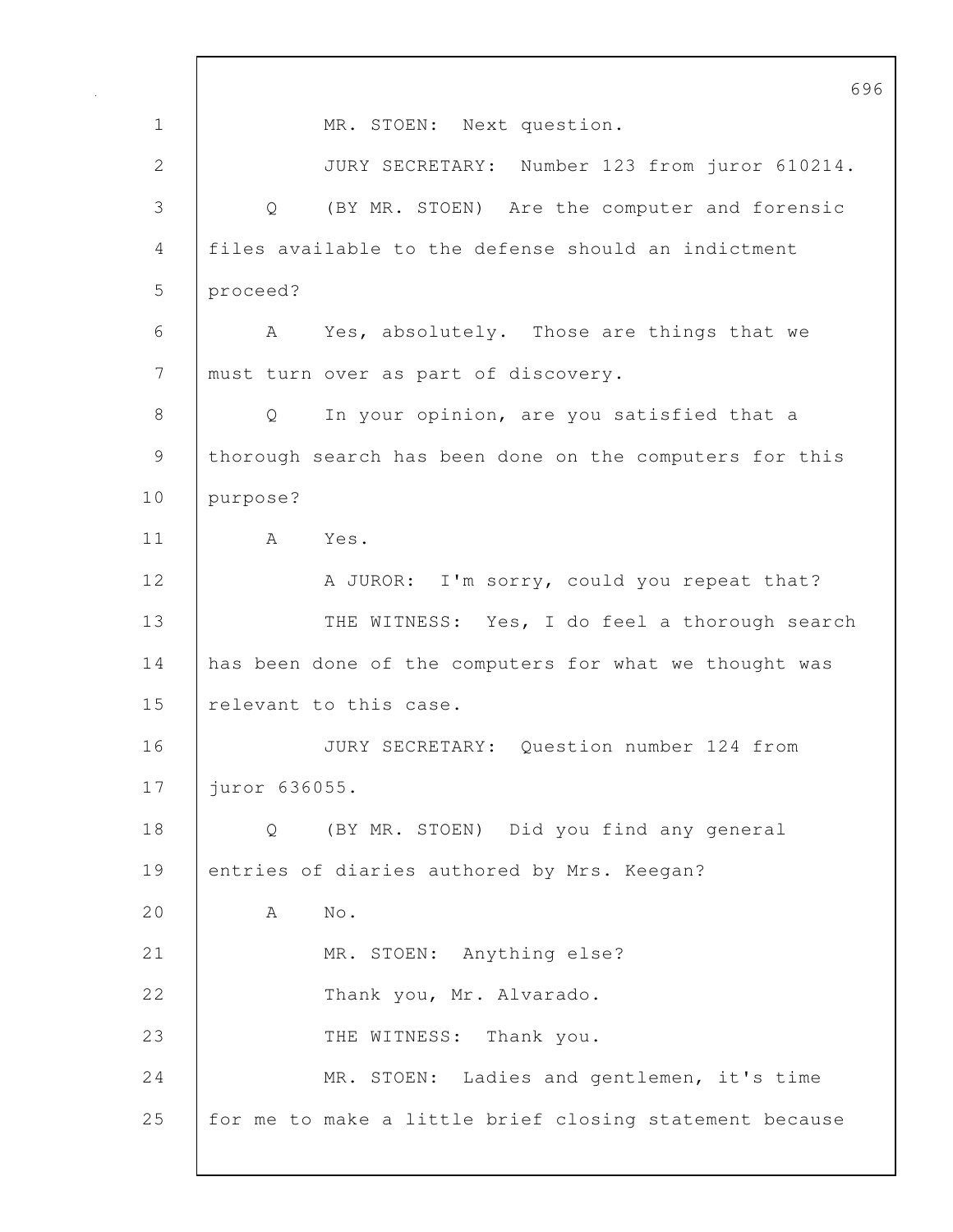1 the case is about to be submitted to you for 2 deliberation. 3 The evidence is now closed. All the evidence 4 that has been collected is available for you to look at. 5 I did prepare a -- well, I labeled prematurely as a 6 revised and final list of exhibits, but there's about 7 four additional ones that have come in. You'll get 8 everything except for maybe the last four items. Each 9 of you will have that to -- if you need to look at 10 | something, you'll at least have a number. 11 I'm going to go over the legal instructions 12 once more with you, the key ones particularly. 13 | A JUROR: Is it possible to cite the page 14 | you're on so we can follow along? 15 MR. STOEN: I'll do my best because I don't 16 have it by memory myself. 17 JURY SECRETARY: Are you talking about the 18 | jury packet? 19 MR. STOEN: I'm talking about the jury packet 20 now. I've had some supplemental ones prepared that are 21 usually used in a jury trial, but I thought they would 22 be good just to have to be a little more complete even 23 in this proceeding. 24 JURY FOREPERSON: Excuse me, we have a couple 25 jurors that would like to take a break while you're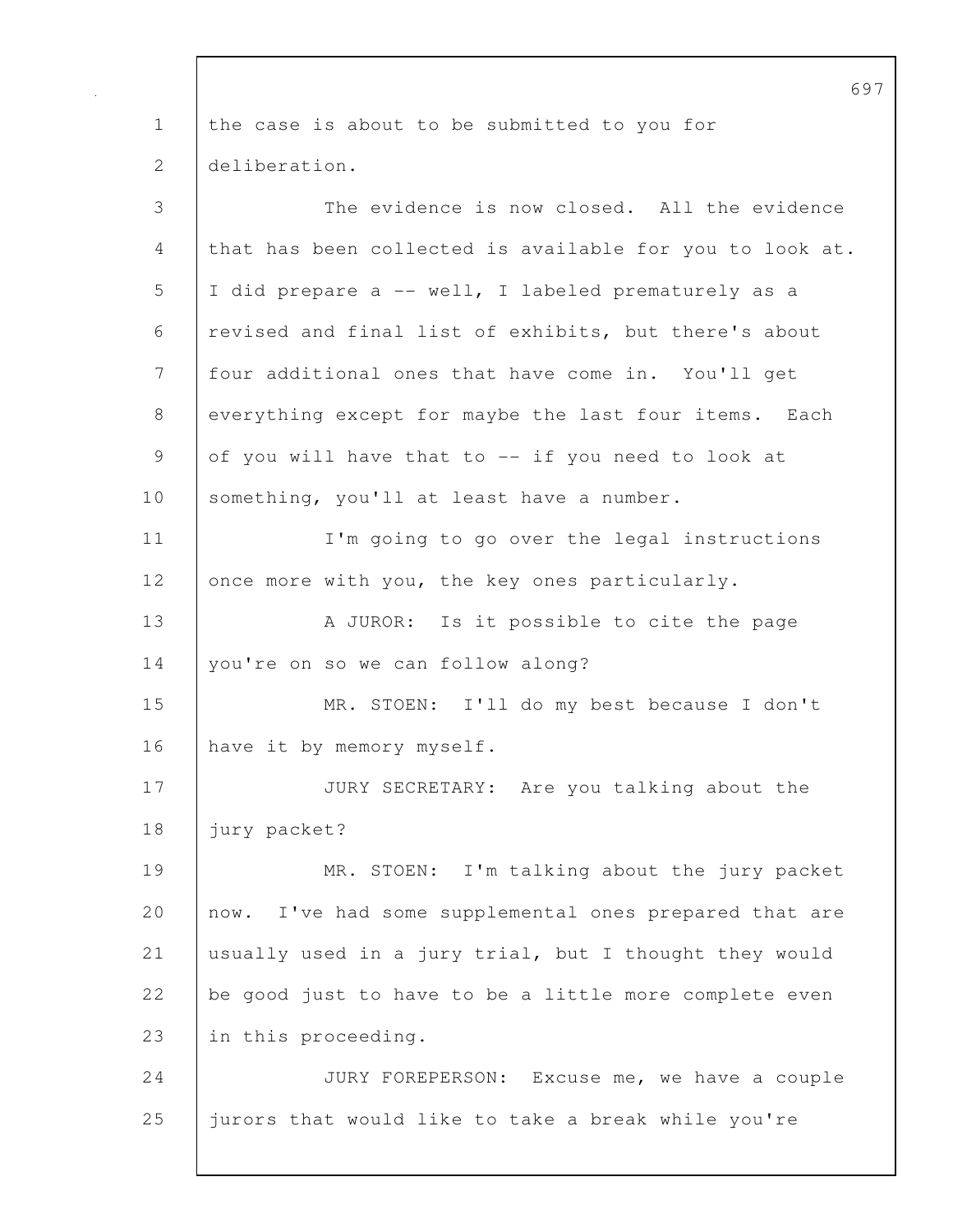698 1 getting that together. 2 MR. STOEN: That's fine. 3 JURY FOREPERSON: We'll take a five-minute 4 break again, ten-minute break. It's five to 4:00 and 5 we'll re-gather at five after 4:00. Thank you for not 6 discussing the case and forming any opinions. 7 (Recess taken.) 8 JURY FOREPERSON: Would you like me to do roll 9 call again? 10 | MR. STOEN: Yes, please. 11 (Roll call taken; all jurors present.) 12 JURY FOREPERSON: We're all here. 13 | MR. STOEN: Thank you. 14 | Ladies and gentlemen, I want to thank you for 15 the wonderful way you've paid attention to this case. 16 It was a compliment to you that Dr. Chapman said he's 17 never seen so many jury questions come in, and I feel 18 the same way. 19 We're here to do justice, and it's going to be 20 in your hands. Only you are going to be able to make 21 this decision. I have prepared a summary of the 22 criminal grand jury procedures just simply for the 23 foreperson, to assist her in the process, and I'm giving 24 her the original form of the indictment, which you have 25 a copy of in your grand jury packet. I'm briefly going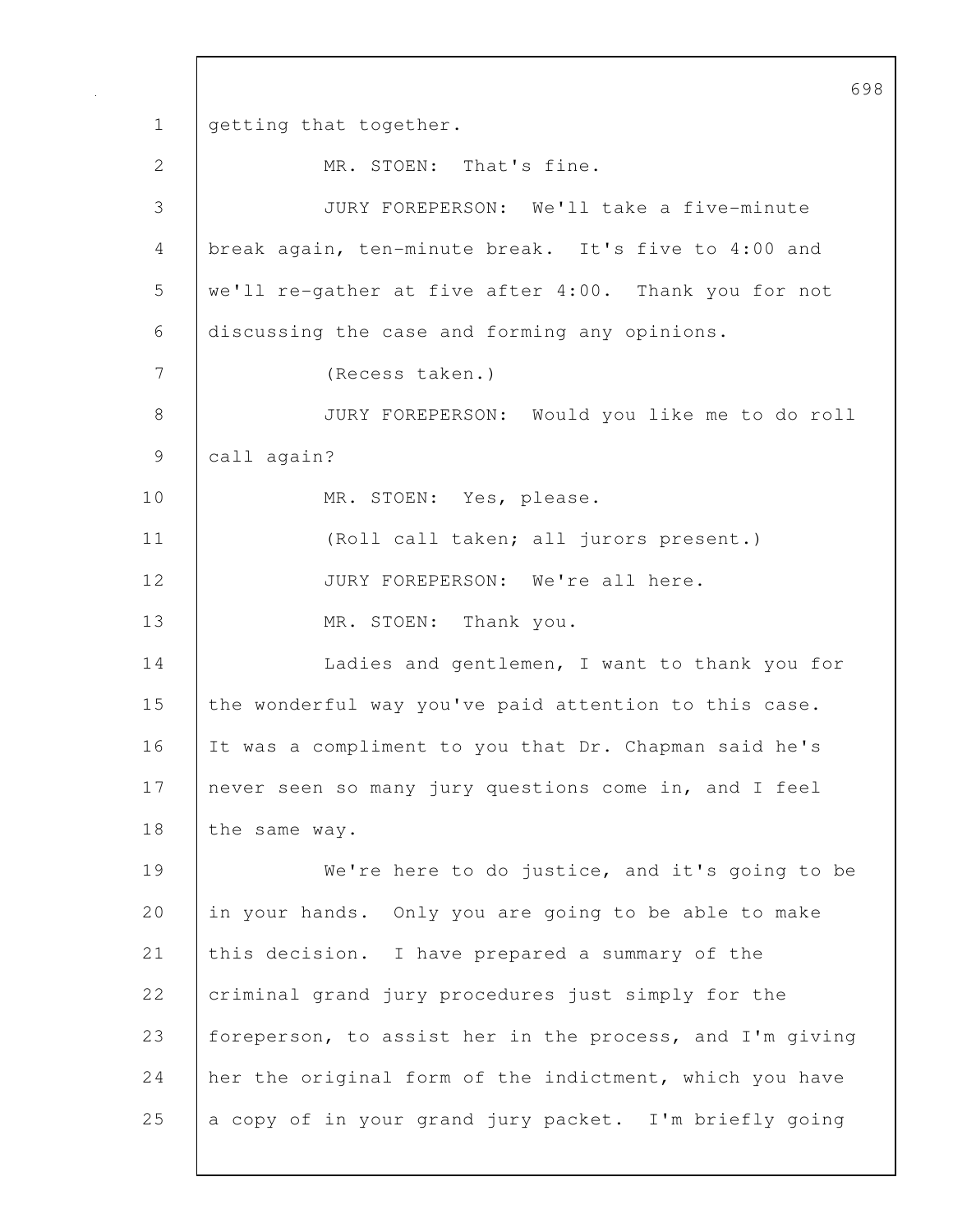699 1 to go over some of the instructions because that's 2 what -- those are the rules. "Instructions" simply mean 3 the rules by which you make your decision. And so if 4 you want to refer to your packet. 5 Now, as I told you in my opening grand jury 6 instruction number 1, which is a key one, there was 7 a typo in the last paragraph which I've amended in a 8 handout that you have. So let me just read it to 9 you. 10 The grand jury shall find an indictment when 11 all the evidence before it, taken together, if 12 unexplained or contradicted, would, in its judgment, 13 | warrant a conviction by a trial jury. 14 The California Supreme Court has explained 15 that the standard of proof for returning an indictment 16 is probable cause. And there's a quote from the Supreme 17 Court: 18 **I** The is the grand jury's function to determine 19 whether probable cause exists to accuse a defendant of a 20 particular crime. In other words, the grand jury serves 21 as part of the charging process of criminal procedure, 22 not the adjudicative process that is the province of the 23 | courts or trial jury." 24 | T'Probable cause' means a state of facts as 25 would lead a man of ordinary caution or prudence to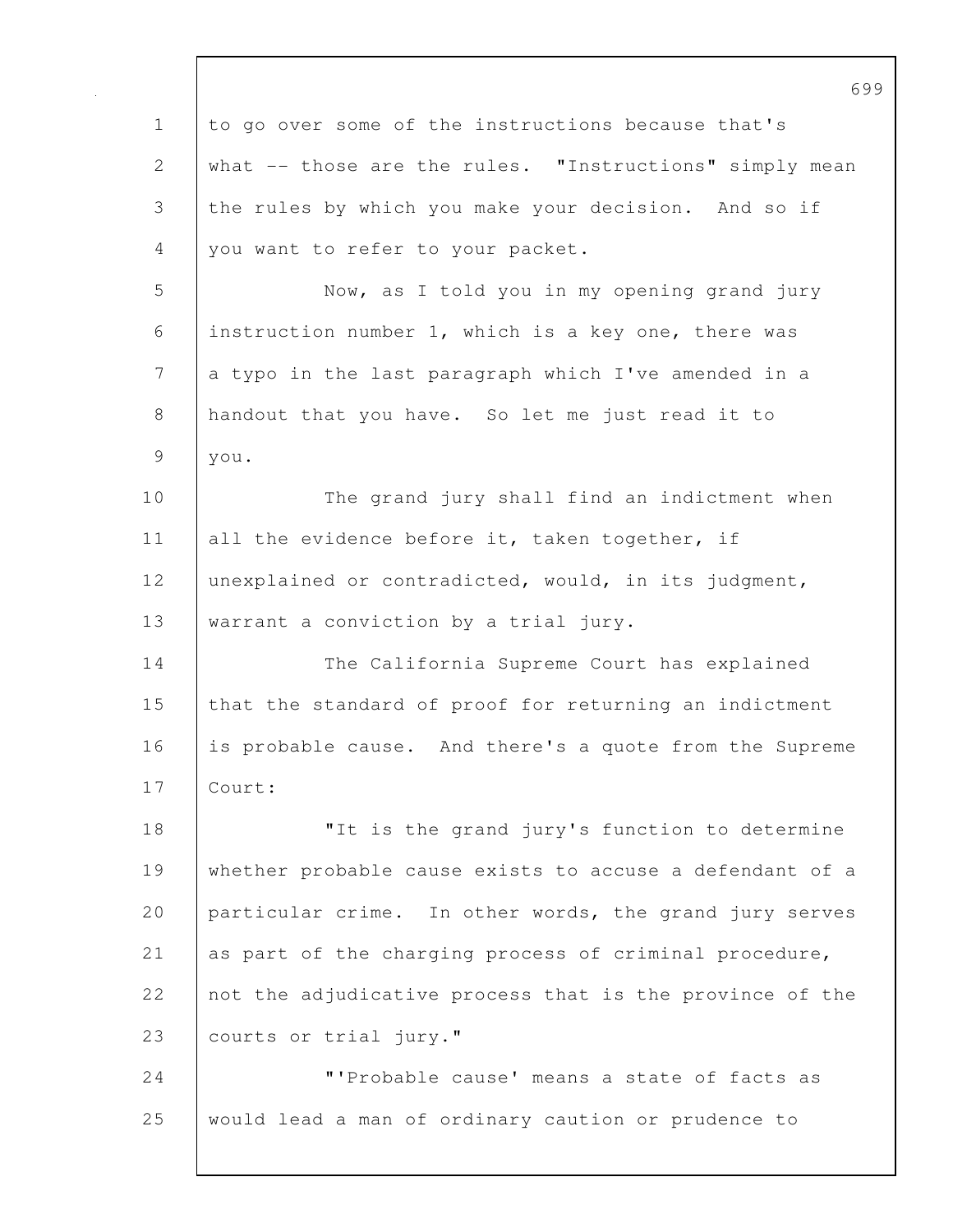|                | 7 C                                                     |
|----------------|---------------------------------------------------------|
| $\mathbf 1$    | believe, and conscientiously entertain, a strong        |
| $\mathbf{2}$   | suspicion of the guilt of the accused. 'Reasonable and  |
| 3              | probable' cause may exist although there may be some    |
| $\overline{4}$ | room for doubt."                                        |
| 5              | The Johnson Rule I just briefly mention, it's           |
| 6              | where you have the right to ask for additional          |
| 7              | exculpatory evidence that you believe will explain away |
| 8              | the charge.                                             |
| $\mathcal{G}$  | Yes, sir.                                               |
| 10             | A JUROR: Would you be willing to clarify the            |
| 11             | difference between probable cause and compare that to   |
| 12             | beyond $a$ -- what --                                   |
| 13             | MR. STOEN: If you return an indictment in               |
| 14             | this case, you are basically charging -- you are making |
| 15             | an accusation that sends this case to a regular trial   |
| 16             | jury. You are not deciding quilt or innocence in this   |
| 17             | case. You are deciding probable cause of guilt, but you |
| 18             | are not finding -- you are not being asked to find      |
| 19             | beyond a reasonable doubt.                              |
| 20             | A JUROR: Thank you.                                     |
| 21             | MR. STOEN: So there's a different standard of           |
| 22             | certainty at a trial level than is in a grand jury      |
| 23             | proceeding.                                             |
| 24             | Does that clarify?                                      |
| 25             | A JUROR: Yes, it does. Thank you very much.             |
|                |                                                         |

 $\overline{0}$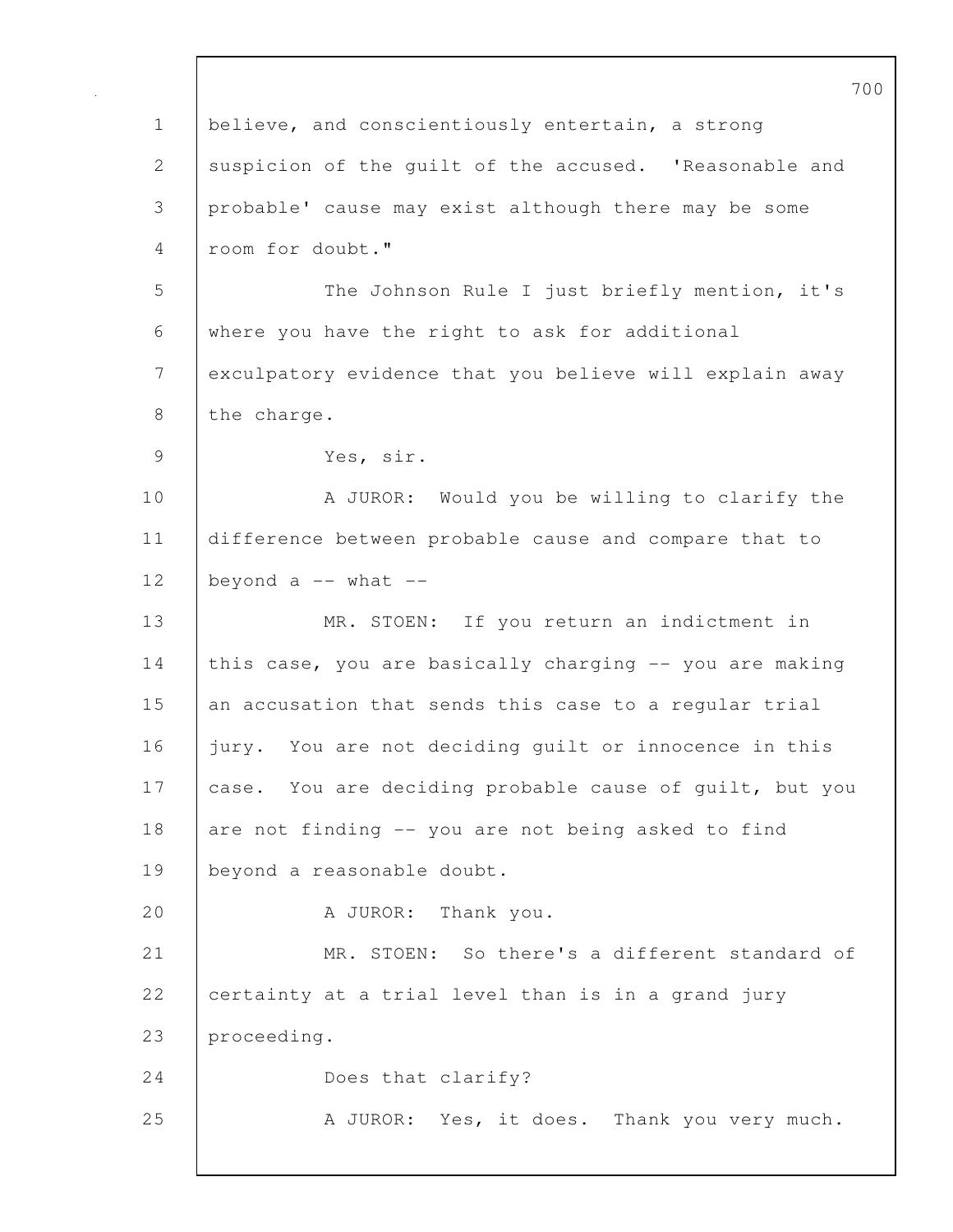701 1 | MR. STOEN: So then you have the Johnson Rule, 2 aqain, evidence that will explain away the charge. 3 Witness credibility. You have to evaluate the 4 credibility and believability of these witnesses using 5 your common sense and experience. You have to judge 6 every witness by the same standard, whether they are an 7 expert or a lay person. And you may believe all, part, 8 or none of any witness' testimony. 9 | And then there are things that you have to 10 look for, behavior and remembrance, understanding of the 11 | question, attitude about the case, etcetera. 12 Then you have the definition of evidence. As 13 I mentioned before, evidence is what came from the 14 mouths of the witnesses. I can not emphasize this 15 strong enough: That grand jury packet you have is not 16 evidence. If anything came in that's inconsistent with 17 it, you look at the evidence. And particularly that 18 | applies to my letter to the foreperson, which was to lay 19 out a map. So if there's something stated in that 20 letter that didn't come forward in evidence, then you 21 have to disregard it totally. 22 So the evidence are the witness statements 23 under oath and the exhibits that have been identified by 24 a witness and brought into evidence. 25 And I am hereby receiving all identified items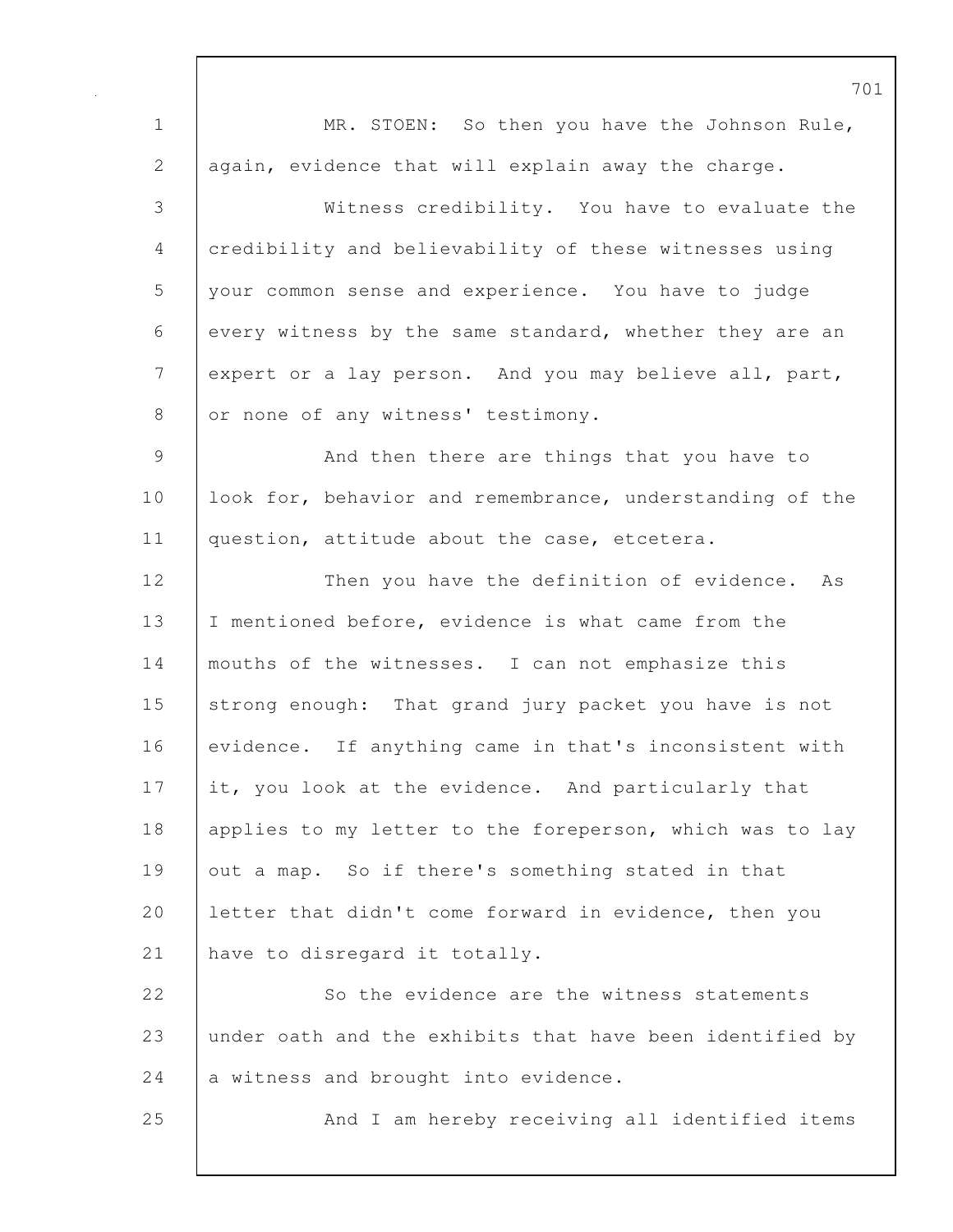702 1 of evidence into evidence. 2 (All exhibits identified were received.) 3 MR. STOEN: You have direct and circumstantial 4 evidence. They're both -- direct is eyewitness; 5 circumstantial is based on inference. In the law they 6 each have the same value. 7 Note-taking. Keep in mind that it's good to 8 take notes to refresh your recollection, but the point 9 was to listen to what the witness said. Use the notes 10 only as a secondary means to remember what was said in 11 court. 12 No independent investigation is allowed. 13 | Anything that I said in this case is not 14 evidence. 15 So the two most important instructions are 16 instruction number 1 and instruction number 10. Now, 17 | instruction number 10 --18 JURY SECRETARY: About number 9, did we talk 19 about that? 20 MR. STOEN: Number 9, I did skim over that. 21 That's -- what I tried to say is that the evidence is 22 witnesses produced who were sworn and they were 23 | furnished by writings, presented to the senses, 24 etcetera. 25 JURY SECRETARY: Okay.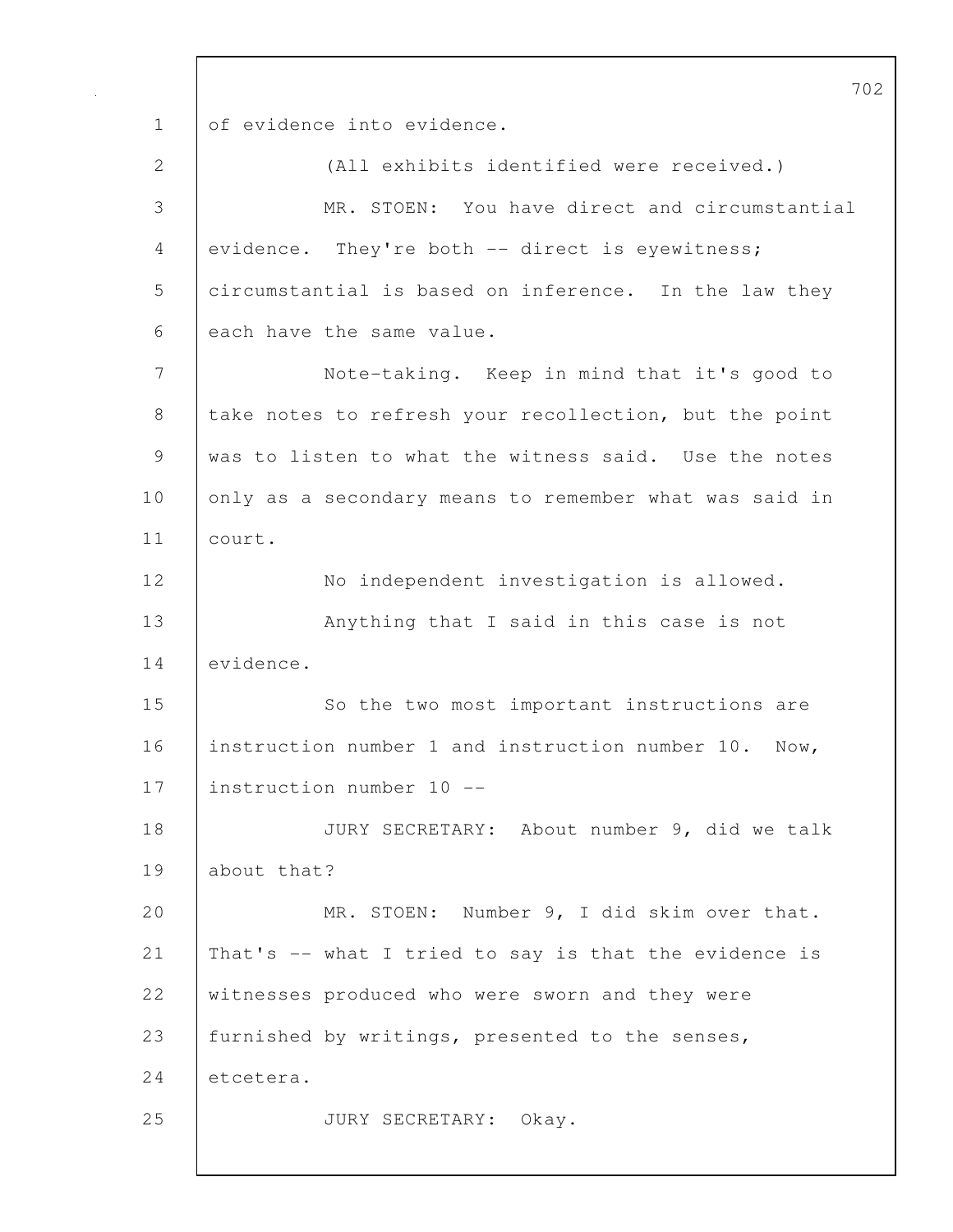1 | MR. STOEN: So what are you looking for. 2 You're detectives and trying to find what the facts are 3 in this case. You basically find out what the facts are 4 based on what the witnesses say. And when you find the 5 facts, you have to find out what the standards are -- 6 the standard in the law is for the particular crime 7 involved. 8 And so that's where you come to instruction 9 number 10. It talks about the elements of second degree 10 murder. That's the only charge before you. So the 11 | subject person in this case is charged with second 12 degree murder with malice aforethought. And to prove by 13 | probable cause that this person committed this crime, 14 the People must prove that: 15 (1) This person committed an act that caused 16 the death of another person; and 17 (2) When this person acted, he had a state of 18 | mind called malice aforethought. 19 This can be of two kinds: Express if there 20 was an unlawful intent to kill, or implied if the person 21 committed the act, and the natural and probable 22  $\vert$  consequences of the act were dangerous to human life, 23 and at the time that person acted he knew his act was 24 dangerous to human life, and he deliberately acted with 25 | conscious disregard for human life.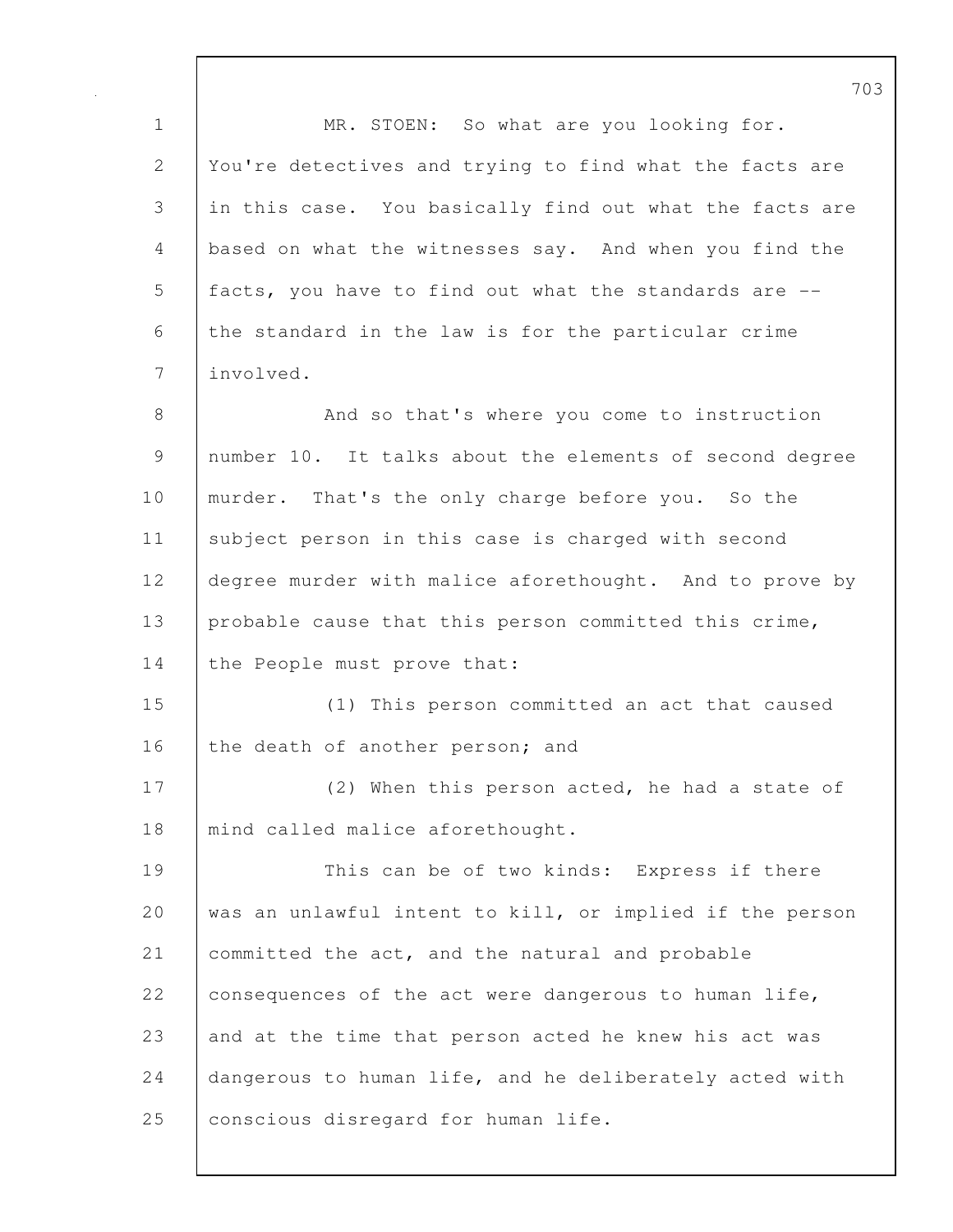1 It does not require hatred or ill will towards 2 the victim. It is a mental state that must be formed 3 before the act that causes death is committed. It does 4 not require deliberation -- which is what first degree 5 murder would be, it would be premeditation -- or the 6 passage of any particular period of time.

7 An act causes death if the death is the 8 direct, natural, and probable consequence of the act and 9 the death would not have happened without the act. A 10 | natural and probable consequence is one that a 11 reasonable person would know is likely to happen if 12 | nothing unusual intervenes. In deciding whether a 13 consequence is natural and probable, consider all of the 14 circumstances established by the evidence.

15 There may be more than one cause of death. An 16 act causes death only if it is a substantial factor in 17 causing the death. A substantial factor is more than a 18 | trivial or remote factor. However, it does not need to 19 be the only factor that causes the death.

20 If you find by probable cause that the subject 21 | committed murder, it is murder of the second degree.

22 Now, you will find that in your jury packet I 23 listed at the outset our anticipated witnesses. And 24 those anticipated witnesses, I think, all did appear, 25 but there's two additional ones. One is Gary Hudson,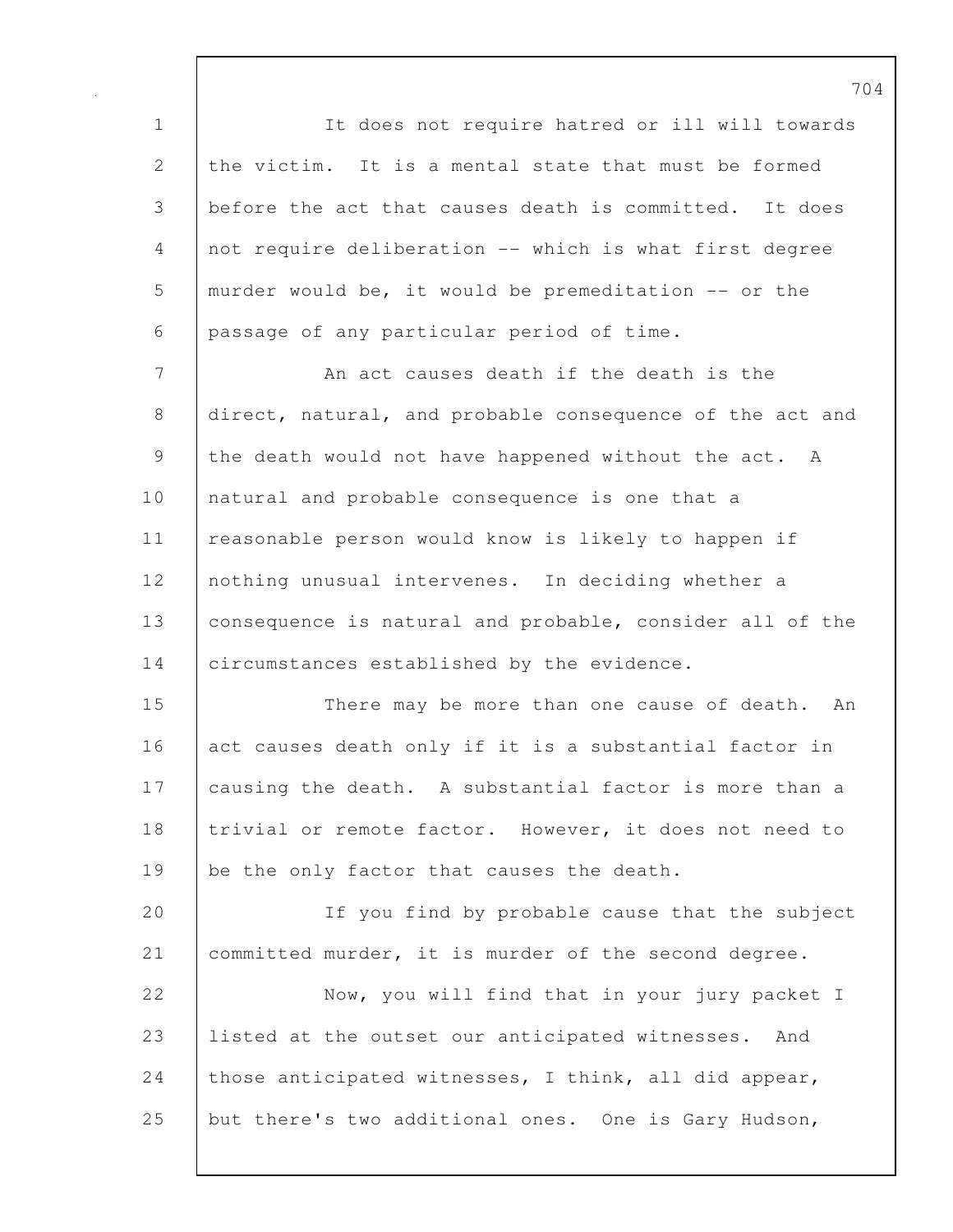| $\mathbf 1$                                               | who was the -- who was in the play with Susan Keegan,    |
|-----------------------------------------------------------|----------------------------------------------------------|
| $\mathbf{2}$                                              | and the other was Dr. Peter Keegan himself. All of       |
| 3                                                         | these witnesses must be taken into account in your       |
| 4                                                         | deliberations.                                           |
| 5                                                         | When it comes now to exhibits, we started out            |
| 6                                                         | with not as many as we have, and right now I think we    |
| $\overline{7}$                                            | have -- we're at 46. Your initial list was only 32. So   |
| 8                                                         | what I prepared this morning for you was up through what |
| $\mathcal{G}% _{M_{1},M_{2}}^{\alpha,\beta}(\mathcal{A})$ | I thought would be the end, which was 44, but then we've |
| 10                                                        | added two more, which is that e-mail that Peter Keegan   |
| 11                                                        | sent, two and-a-half pages, called 'exculpatory' which   |
| 12                                                        | he sent to me, and we made it into evidence as People's  |
| 13                                                        | Exhibit 45, and then 46 is A. Jay Chapman's glossy       |
| 14                                                        | autopsy photos. Those are not listed, but I think you    |
| 15                                                        | can remember them.                                       |
| 16                                                        | Now, keep in mind that some of these exhibits            |
| 17                                                        | are not evidence. Like, for example, the grand juror     |
| 18                                                        | written questions are not evidence, nor are the grand    |
| 19                                                        | juror written questions that were not asked by me.       |
| 20                                                        | They're not evidence either. They're part of the record  |
| 21                                                        | so that anybody reviewing this case would know what      |
| 22                                                        | questions, for example, I asked, what questions I didn't |
| 23                                                        | ask.                                                     |
| 24                                                        | And you will find on item 44 that Peter Keegan           |
| 25                                                        | submitted an e-mail which I found not admissible.        |
|                                                           |                                                          |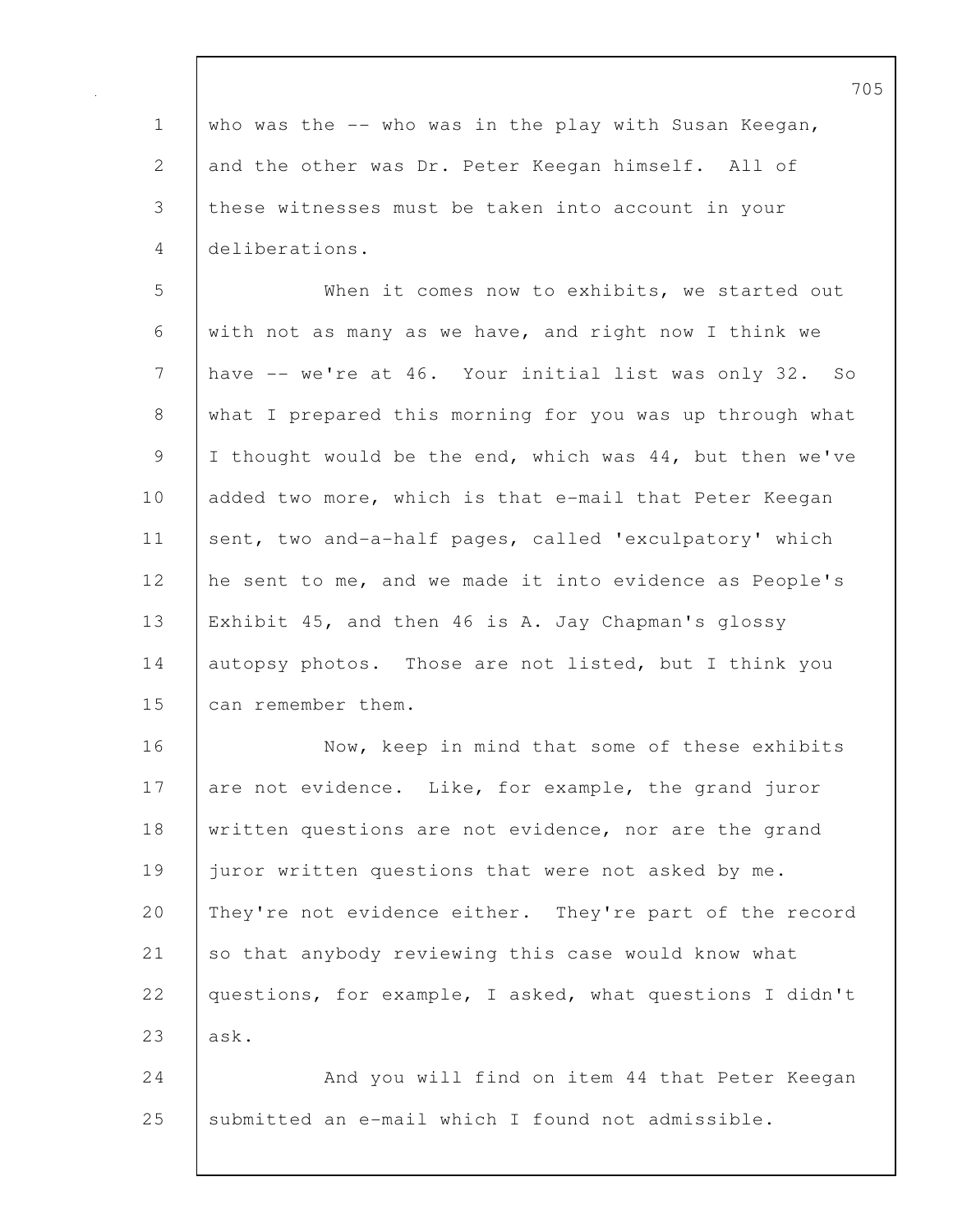706 1 | Again, I had to put it into the record so anybody 2 reviewing this case would know what it is that I 3 declared was inadmissible. But that's not evidence and 4 it's not to be reviewed by you in your deliberations. 5 JURY SECRETARY: What was 45? 6 MR. STOEN: Forty-five was Peter Keegan's, 7 quote, "exculpatory," close quote, e-mail received 8 August 7, 2017, yesterday. He testified about two 9 and-a-half pages. Do you remember that? That's what 10 | I'm talking about. 11 | The 15 pages of the poetry and the diary 12 entries of Susan, that is part of your evidence. It's 13 | been accepted into evidence. You can review it, you can 14 consider it, and that is number 43. It includes that 15 poem that he read and the diary entries that I allowed 16 in. 17 | JURY FOREPERSON: Clarification. 18 JURY SECRETARY: I asked about 45. 19 MR. STOEN: Pardon me? 20 JURY SECRETARY: I asked about 45. 21 MR. STOEN: Forty-five is Peter Keegan's 22 exculpatory e-mail received August 7th. 23 JURY FOREPERSON: It's him asking -- he 24 Submitted additional --25 JURY SECRETARY: Oh, asking for more.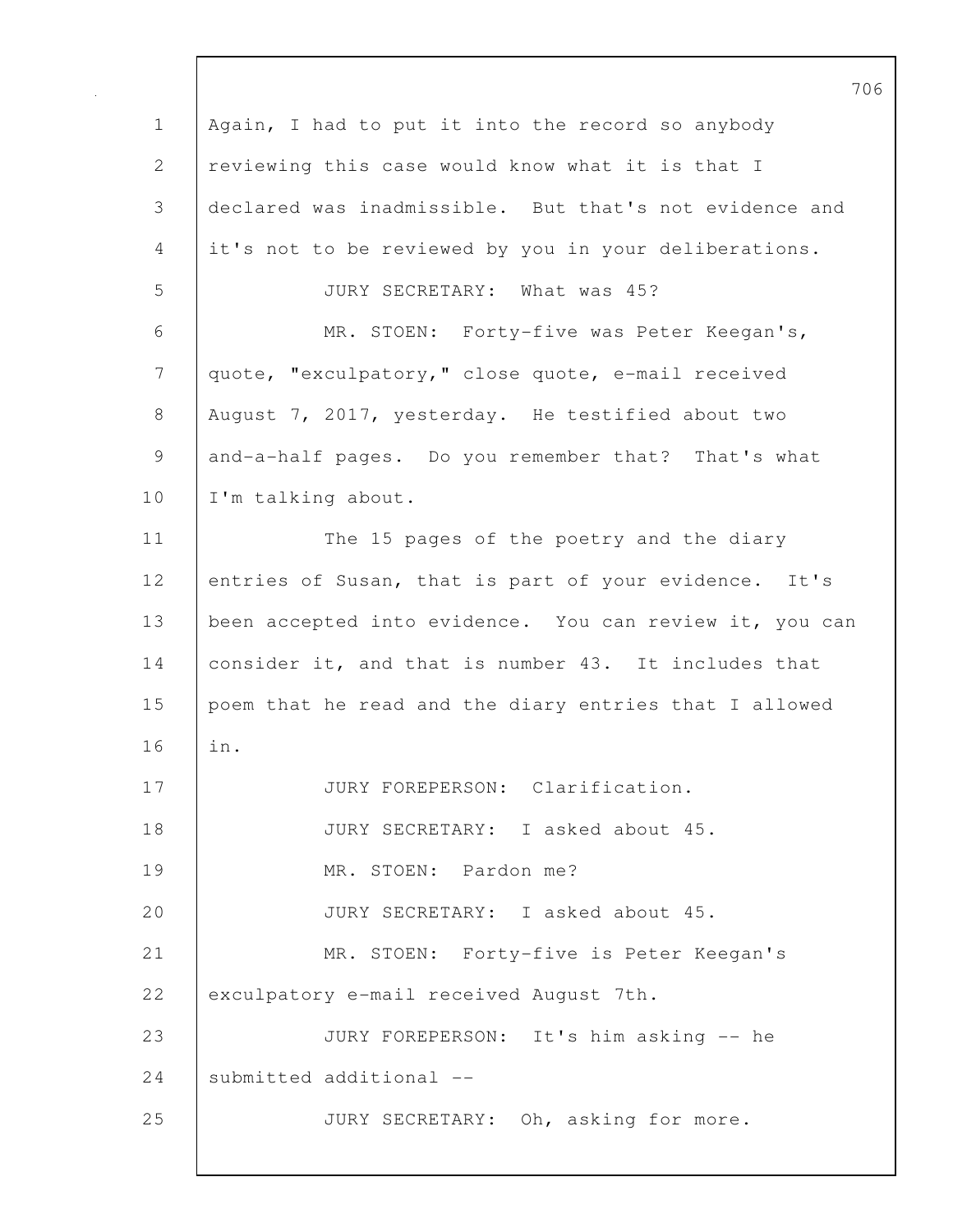1 MR. STOEN: Yes. 2 JURY SECRETARY: Okay. Got it. Thank you. 3 MR. STOEN: Then 46 is Dr. Chapman's glossy 4 autopsy photos. I didn't know how else to describe 5 them, so I just called them glossy. And they're the 6 last set of exhibits, the ones he showed on the screen. 7 We're going to go now over the additional 8 instructions. So these are supplemental grand jury 9 instructions, and I've labeled them 11 through 19. 10 I put in Grand Jury Instruction Number 11 for 11 you to deal with conflicting evidence because 12 conflicting evidence did come in in this case. And then 13 if you decide there's a conflict, you must decide what 14 evidence to believe. And you don't count the number of 15 | witnesses, but you do not disregard the testimony of any 16 | witness without a reason or because of prejudice or a 17 desire to favor one side or the other. What is 18 important is whether the testimony or any other evidence 19 convinces you, not just the number of witnesses who 20 | testify about a certain point. 21 Grand Jury Instruction Number 12, Limited 22 Purpose: During the hearing certain evidence was 23 submitted for a limited purpose. You may consider that 24 evidence only for that purpose and for no other. 25 For example, I believe that Kevin Bailey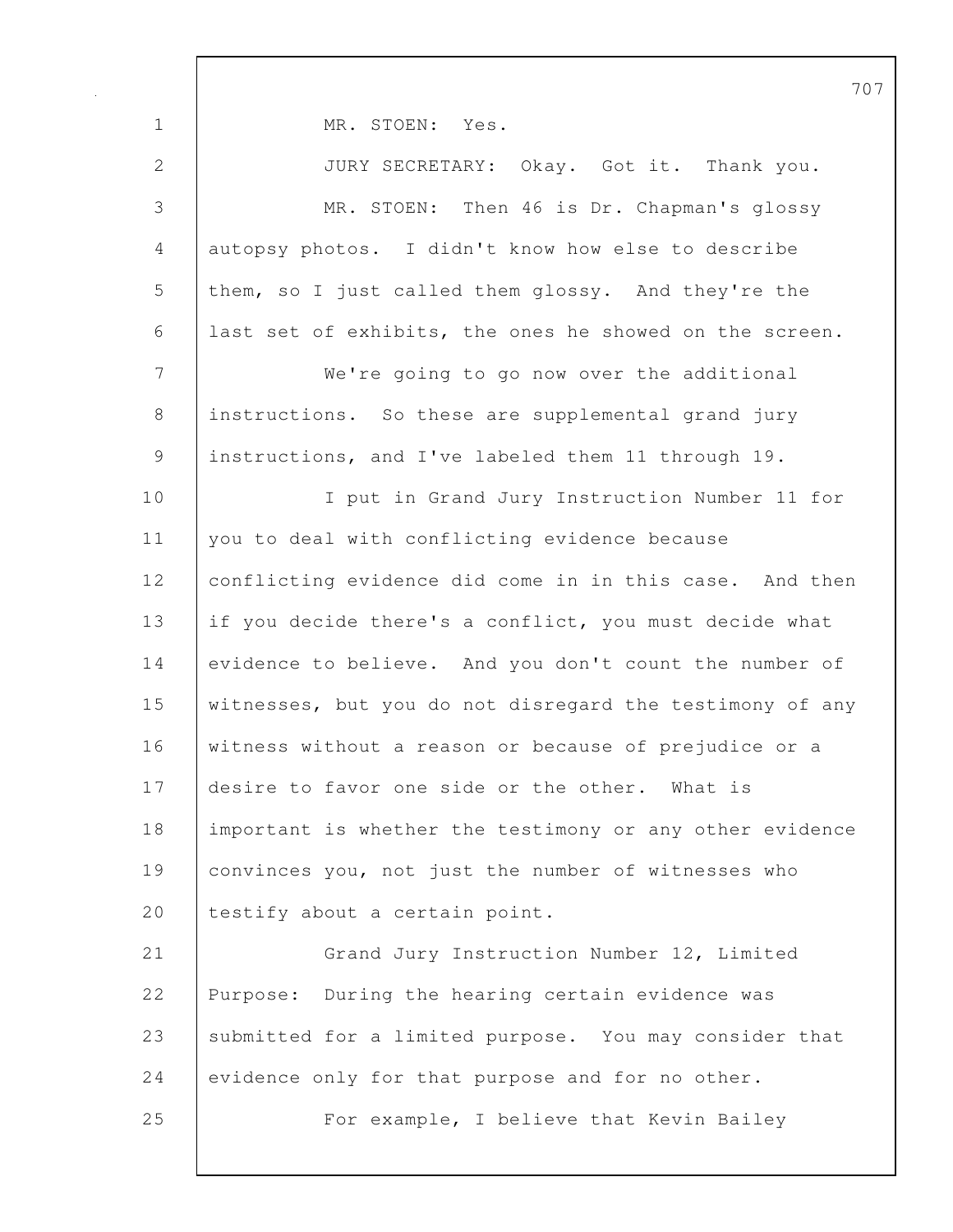1 testified that when he reviewed Susan's diaries, that 2 some third person was accused of -- of infidelity or 3 something like that. You cannot take that into account 4 in your considerations. It only goes to the mindset of 5 the witness.

6 Expert witness testimony: You have experts 7 who have been allowed to give opinions. You are not 8 required to accept them as true and correct. You are to 9 evaluate their believability like anybody else and you 10 are to consider the knowledge, the skill, the 11 experience, the training and education and the reasons 12 that the expert gives for his or her opinion, and the 13 facts or information that were relied by that expert in 14 reaching that opinion.

15 Number 14 is the opinion testimony of a lay 16 person. Witnesses who are not testifying as experts did 17 give their opinions during this hearing. You are not 18 required to accept those opinions as true and correct. 19 You give them the weight you think is appropriate. You 20 have to consider the extent of their ability to perceive 21 and the reasons the witness gave for their opinion and 22 the facts or information on which that witness relied in 23 forming that opinion.

24 | Motive: The People are not required to prove 25 that the defendant had a motive to commit the crime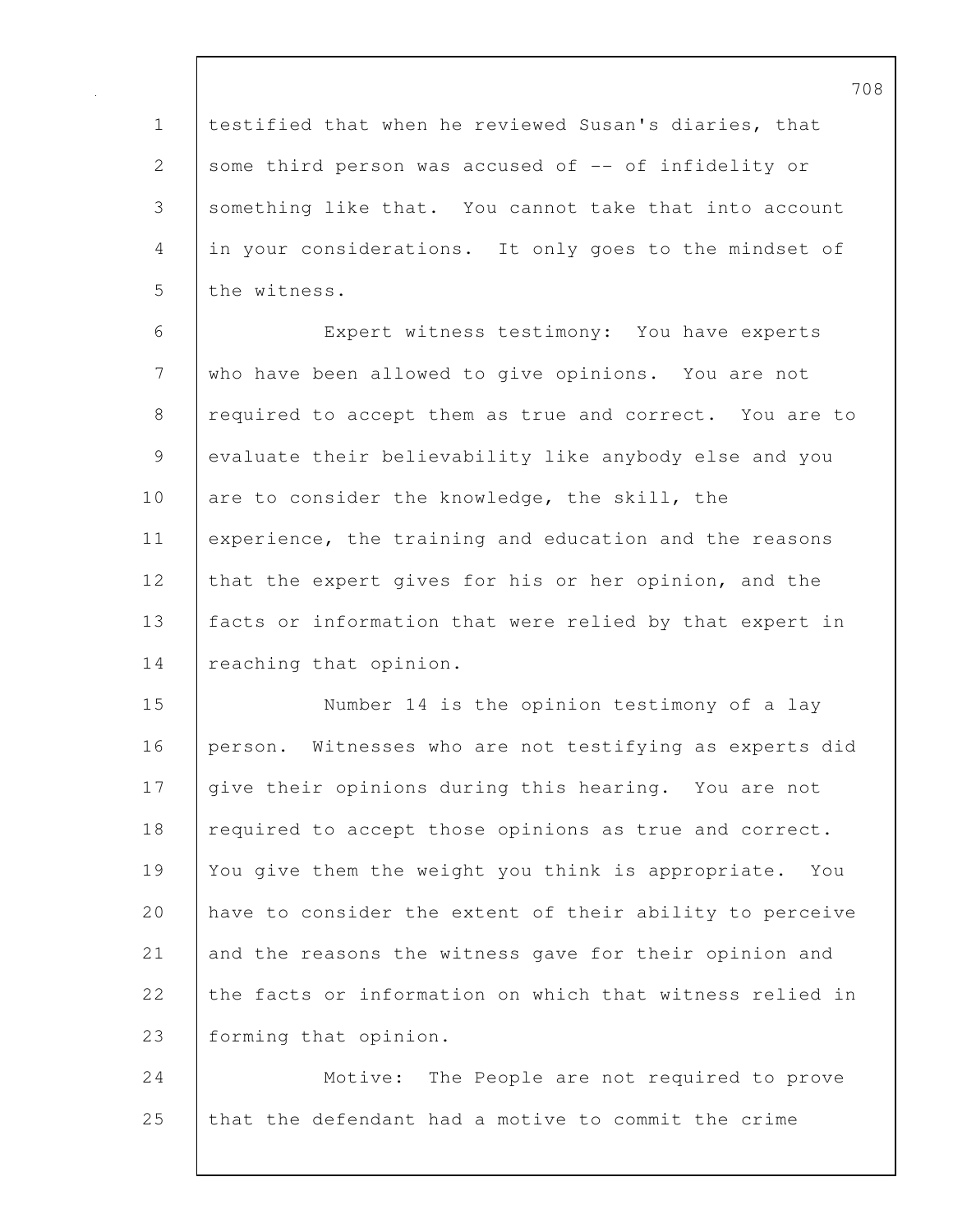|             | 7(                                                       |
|-------------|----------------------------------------------------------|
| $\mathbf 1$ | charged. In reaching your decision on probable cause,    |
| 2           | you may, however, consider whether the defendant had a   |
| 3           | motive.                                                  |
| 4           | Having a motive may be a factor tending to               |
| 5           | show that the defendant is quilty. Not having a motive   |
| 6           | may be a factor tending to show the defendant is not     |
| 7           | quilty.                                                  |
| 8           | The Grand Jury Instruction Number 16, Evidence           |
| 9           | of Defendant's Statement: You have heard evidence that   |
| 10          | the defendant made oral or written statements before the |
| 11          | hearing. You must decide whether the defendant made any  |
| 12          | of these statements in whole or in part. And if you      |
| 13          | decide that the defendant did make such statements,      |
| 14          | consider the statements, along with all the other        |
| 15          | evidence, in reaching your decision. It is up to you to  |
| 16          | consider how much importance to give to the statement.   |
| 17          | Consider with caution any statements made by             |
| 18          | the defendant tending to show his quilt unless the       |
| 19          | statement was written or otherwise recorded.             |
| 20          | Consciousness of Guilt, False Statements:<br>If          |
| 21          | the defendant made a false or misleading statement       |
| 22          | before this hearing relating to the charged crime,       |
| 23          | knowing the statement was false or intending to mislead, |
| 24          | that conduct may show he was aware of his guilt of the   |
| 25          | crime and you may consider it in determining probable    |
|             |                                                          |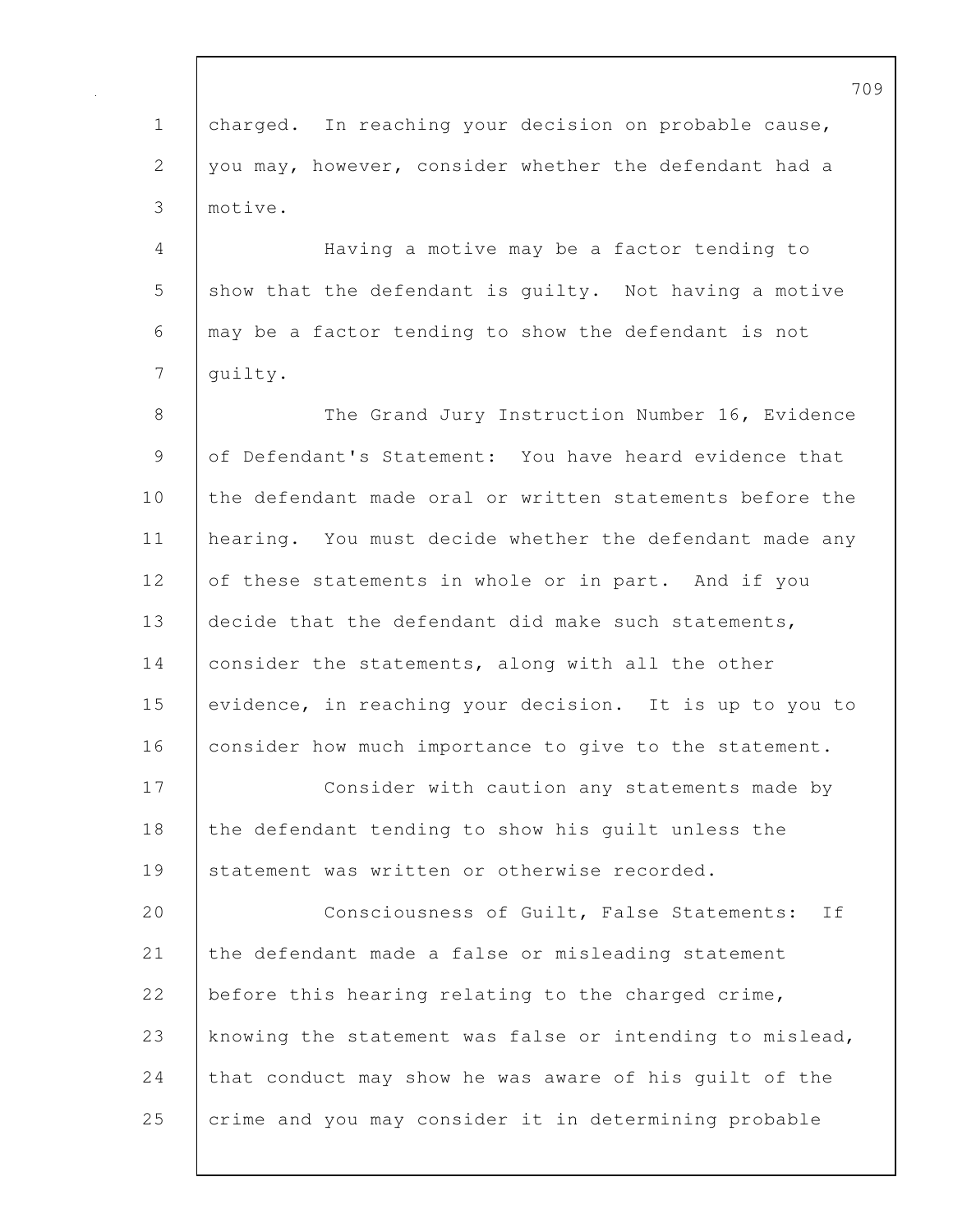1 cause of guilt.

| 2              | It is up to you, if you conclude that the                |
|----------------|----------------------------------------------------------|
| $\mathfrak{Z}$ | defendant made the statement, to decide its meaning and  |
| $\overline{4}$ | importance. Evidence that the defendant made such a      |
|                |                                                          |
| 5              | statement cannot prove probable cause of guilt by        |
| 6              | itself.                                                  |
| 7              | Consciousness of Guilt, Suppression of                   |
| 8              | Evidence: If the defendant tried to hide evidence or     |
| 9              | discourage someone from testifying against him -- which  |
| 10             | we're not saying -- which I am not making any position   |
| 11             | of -- that conduct may show that he was aware of his     |
| 12             | guilt. If you conclude that the defendant made such an   |
| 13             | attempt, it is up to you to decide its meaning and       |
| 14             | importance. However, evidence of such an attempt cannot  |
| 15             | prove probable cause of quilt by itself.                 |
| 16             | The final one is the one to help you making              |
| 17             | your decision in this case because you've heard a lot of |
| 18             | evidence in this case, 47 pieces of exhibits, many of    |
| 19             | them with multiple pages in it. So this is the           |
| 20             | concluding instruction on submission to the grand jury.  |
| 21             | It's your duty to talk with one another and to           |
| 22             | deliberate in the jury room. You should try to agree on  |
| 23             | a verdict, if you can.                                   |
| 24             | When I use the word "verdict," it's verdict              |
| 25             | meaning a verdict of probable cause, not of guilt.       |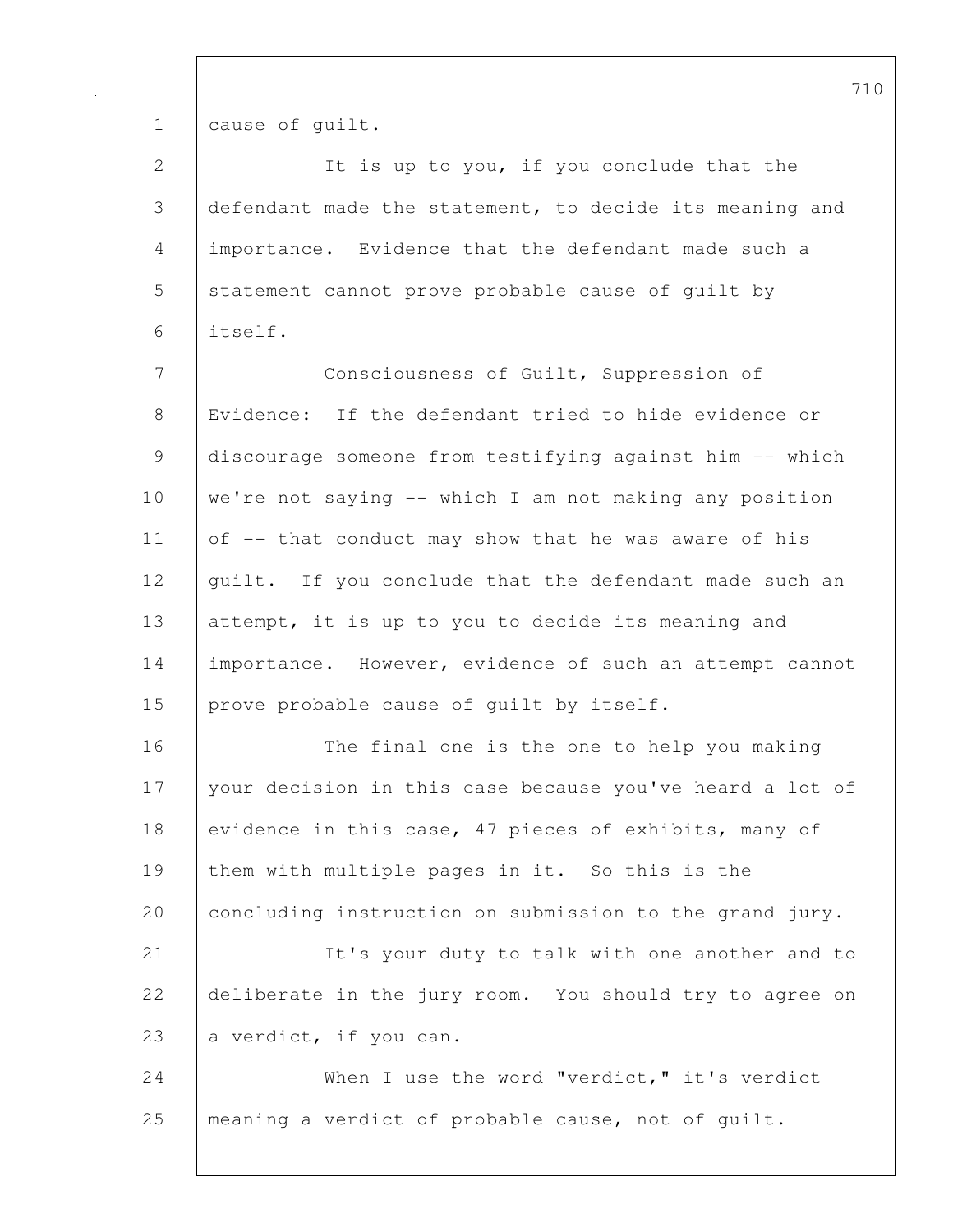1 Each of you must decide the case for yourself, 2 but only after you have discussed the evidence with the 3 other jurors. Do not hesitate to change your mind if 4 you become convinced that you are wrong, but do not 5 change your mind just because other jurors disagree with 6 you.

7 | Keep an open mind and openly exchange your 8 thoughts and ideas about this case. Stating your 9 opinion too strongly at the beginning or immediately 10 announcing how you plan to vote may interfere with an 11 | open discussion. Please treat one another courteously. 12 Your role is to be an impartial judge of the facts, not 13 to act as an advocate for one side or the other.

14 To return an indictment -- there are different 15 words for it, returning an indictment, finding a 16 indictment, whatever -- to vote -- if you vote in favor 17 of an indictment, it requires 12 people who have heard 18 all of the evidence to agree. And there's one -- and 19 then afterwards each person will be asked by the Court 20 or the foreperson would be asked by the Court if 21 everybody who voted -- if the 12 people or more who 22 voted for an indictment heard all the evidence. Because 23 if any person votes for an indictment that did not hear 24 all the evidence, then that's an infirm indictment. So 25 I presume everybody here, present right now, did hear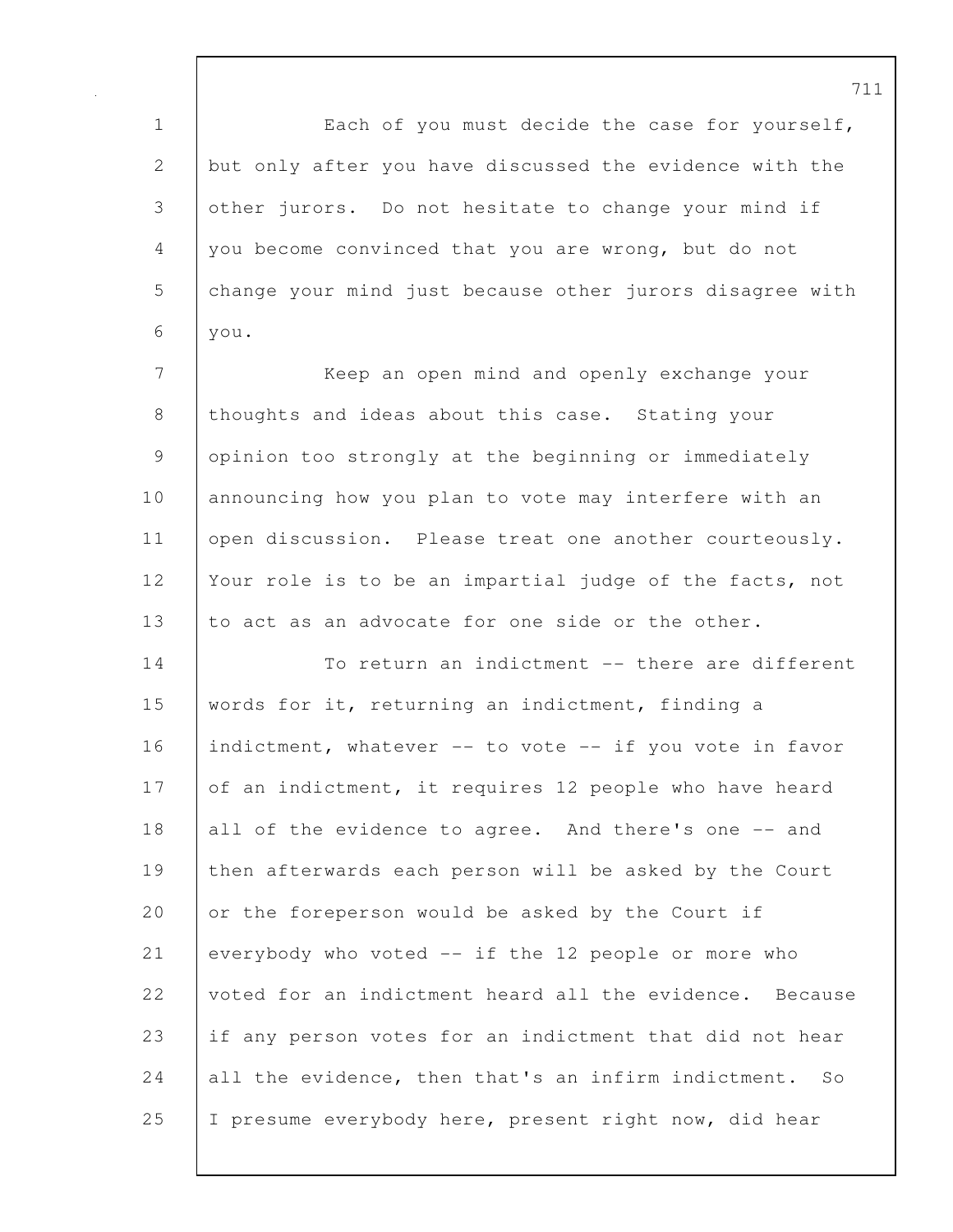|                | $\frac{1}{2}$                                            |
|----------------|----------------------------------------------------------|
| $\mathbf 1$    | all the evidence. So that may not be an issue. We hope   |
| 2              | not.                                                     |
| 3              | The 9-1-1 call I previously numbered as                  |
| 4              | Exhibit 36, but I had -- I overlooked an exhibit, so     |
| 5              | it's really Exhibit 37. Keep in mind that the            |
| 6              | transcript that you have is not evidence. It's the       |
| $\overline{7}$ | phone call itself that's evidence. The same thing with   |
| $8\,$          | respect to the phone call to Linda Puls, it's the phone  |
| 9              | call itself, the CD, that's evidence. The transcript is  |
| 10             | not evidence. It's only to guide you in remembering      |
| 11             | what the real evidence was.                              |
| 12             | So I'm going to conclude by saying it's going            |
| 13             | to be in your hands now. The foreperson will be running  |
| 14             | the show starting tomorrow. I will be available if       |
| 15             | there's any legal questions along the way. I've given    |
| 16             | her a summary of the grand jury procedure. Our           |
| 17             | reporter, who has been so gracious with us, will be here |
| 18             | in case you need any read-back of the testimony.<br>The  |
| 19             | main thing is that you just have to go home and relax    |
| 20             | tonight, assuming you're not going to start              |
| 21             | deliberations tonight. But you're going to have to make  |
| 22             | that initial decision as to whether or not you want us   |
| 23             | to pursue the evidence because you believe it will       |
| 24             | undermine the basic charge in this case.                 |
| 25             | Yes.                                                     |
|                |                                                          |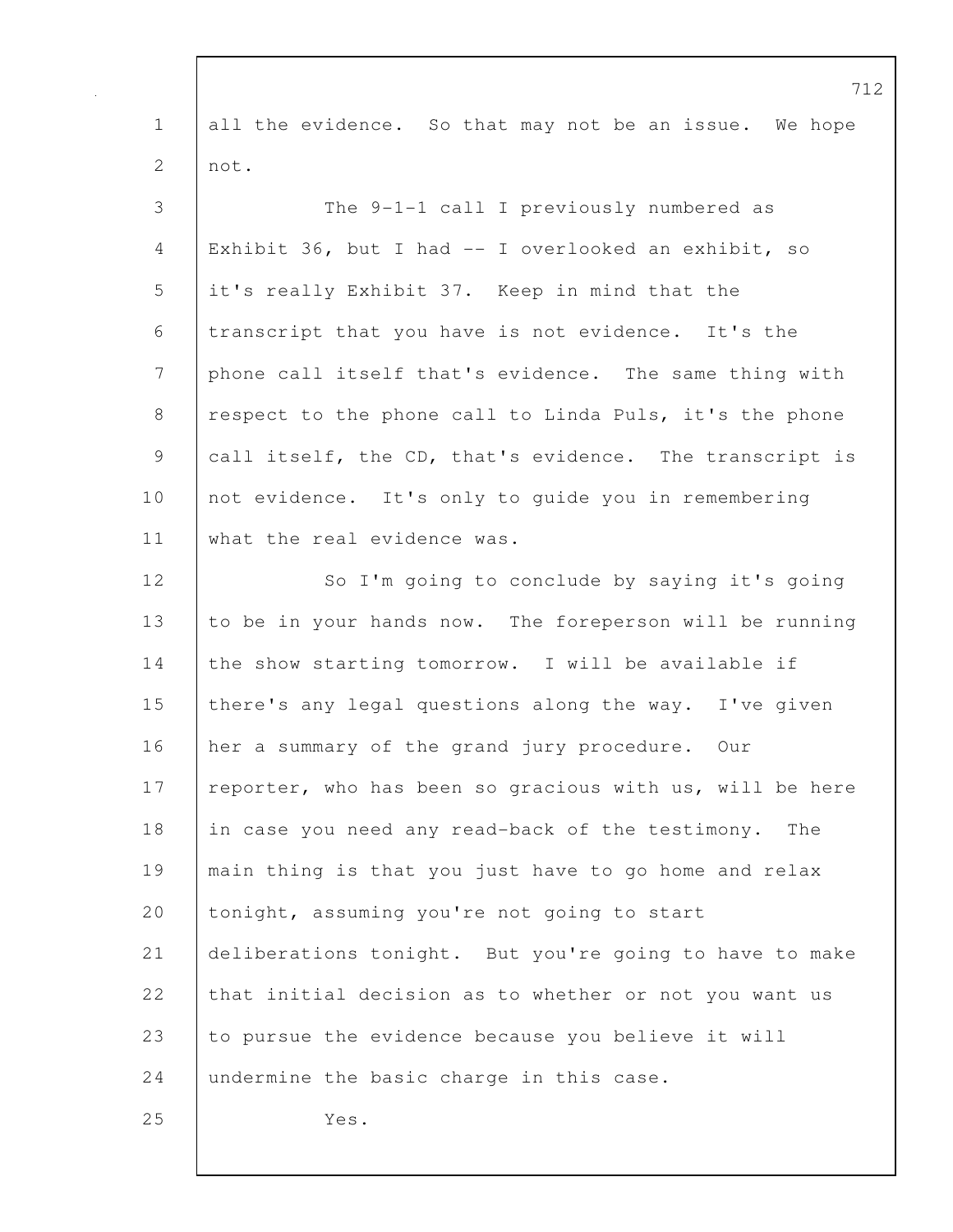713 1 A JUROR: Let's just take that one topic. 2 Would we just vote and go the way the majority votes? 3 MR. STOEN: Yes, there has to be a consensus. 4 I mean obviously you can't just say one person votes one 5 way and that chooses the whole issue. But the main 6 thing is it has to be a collective decision by the grand 7 jury. It's never come up in my experience, but I'm just 8 using my common sense. It should a collective vote by 9 majority of those who are here, the 19 people, as to 10 what you want to do about that issue. We will do 11 whatever you ask us to do. Keep in mind what the 12 standard is. Okay? 13 A JUROR: No, about going home tonight. 14 MR. STOEN: The standard is -- and I'll read 15 it again. The standard is, if the grand jury has reason 16 to believe that other evidence within the DA's reach or 17 by service of process, like a subpoena, will explain 18 away the charge. That's the key set of words, will the 19 evidence explain away the charge based on all the 20 evidence you heard in this case. 21 A JUROR: My question was just do we go home 22 tonight or stay? 23 MR. STOEN: Well, that's up to the foreperson. 24 A JUROR: I mean do we vote about that? 25 MR. STOEN: She can do whatever she wants.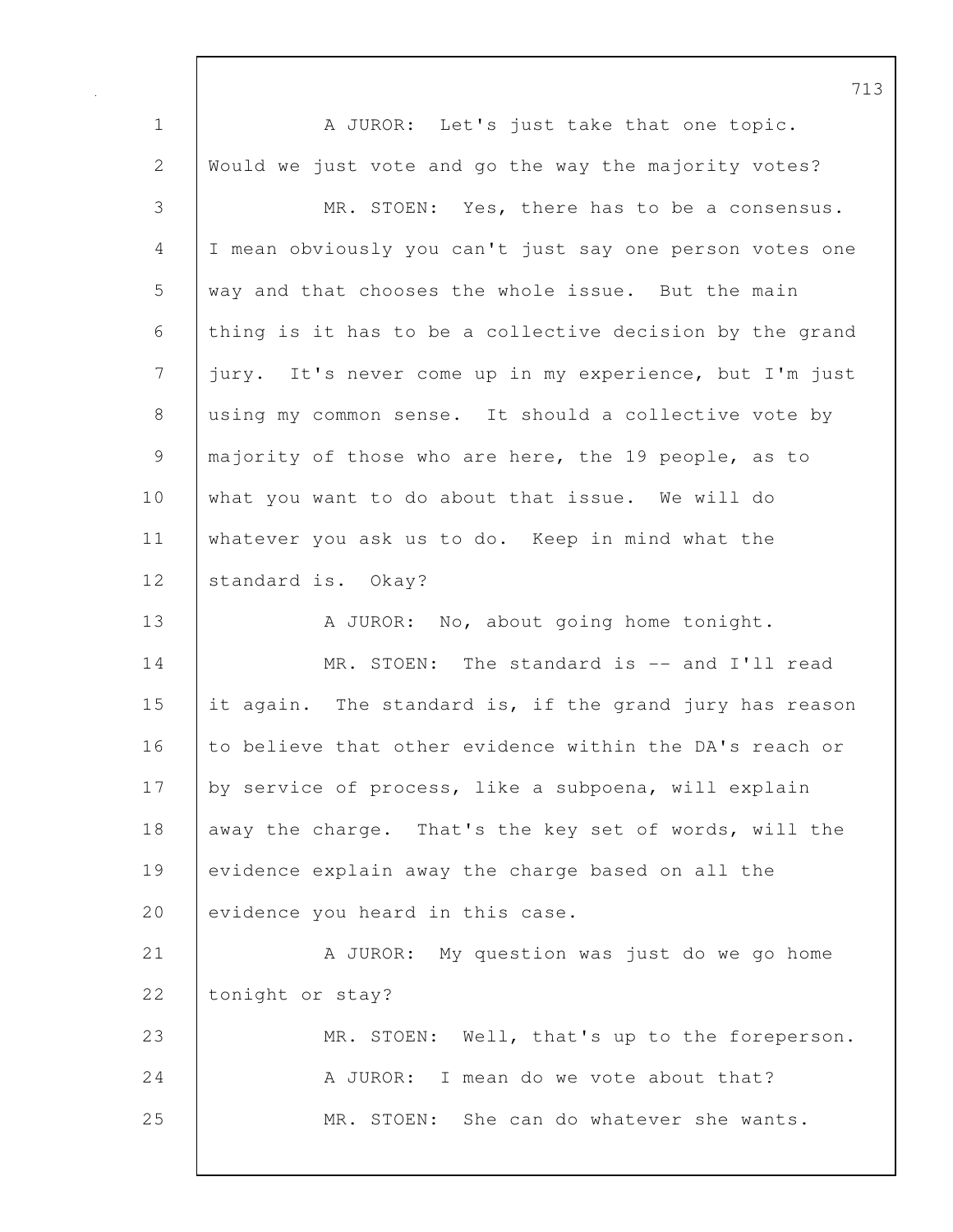714 1 I'm simply saying that if you vote for us to get it, 2 then we'll try to get it. But that's up to you guys. 3 JURY FOREPERSON: I see what you're saying. 4 So he's talking about -- he's talking about the request 5 that Peter Keegan suggested to us, as the grand jury, to 6 request additional exculpatory evidence. 7 MR. STOEN: You got it. 8 JURY FOREPERSON: And you're asking about if 9 | we're going to start deliberating tonight or not. 10 | A JUROR: That's right. 11 | MR. STOEN: It seems to be you shouldn't 12 deliberate if you're going to ask for more evidence. It 13 wouldn't make sense. 14 JURY FOREPERSON: Right. Yes. 15 A JUROR: No, I meant -- you know what I'm 16 asking -- do we stay or go, and then how do we decide 17 that. It's okay if you decide or do we vote? 18 JURY FOREPERSON: I understand what you're 19 | saying. 20 A JUROR: Two different things. 21 | JURY FOREPERSON: Yes. 22 A JUROR: He misunderstood what I asked. 23 JURY FOREPERSON: Yes, he did. But if we're 24 going to ask for additional evidence, what you're saying 25 doesn't matter because we're going to meet again to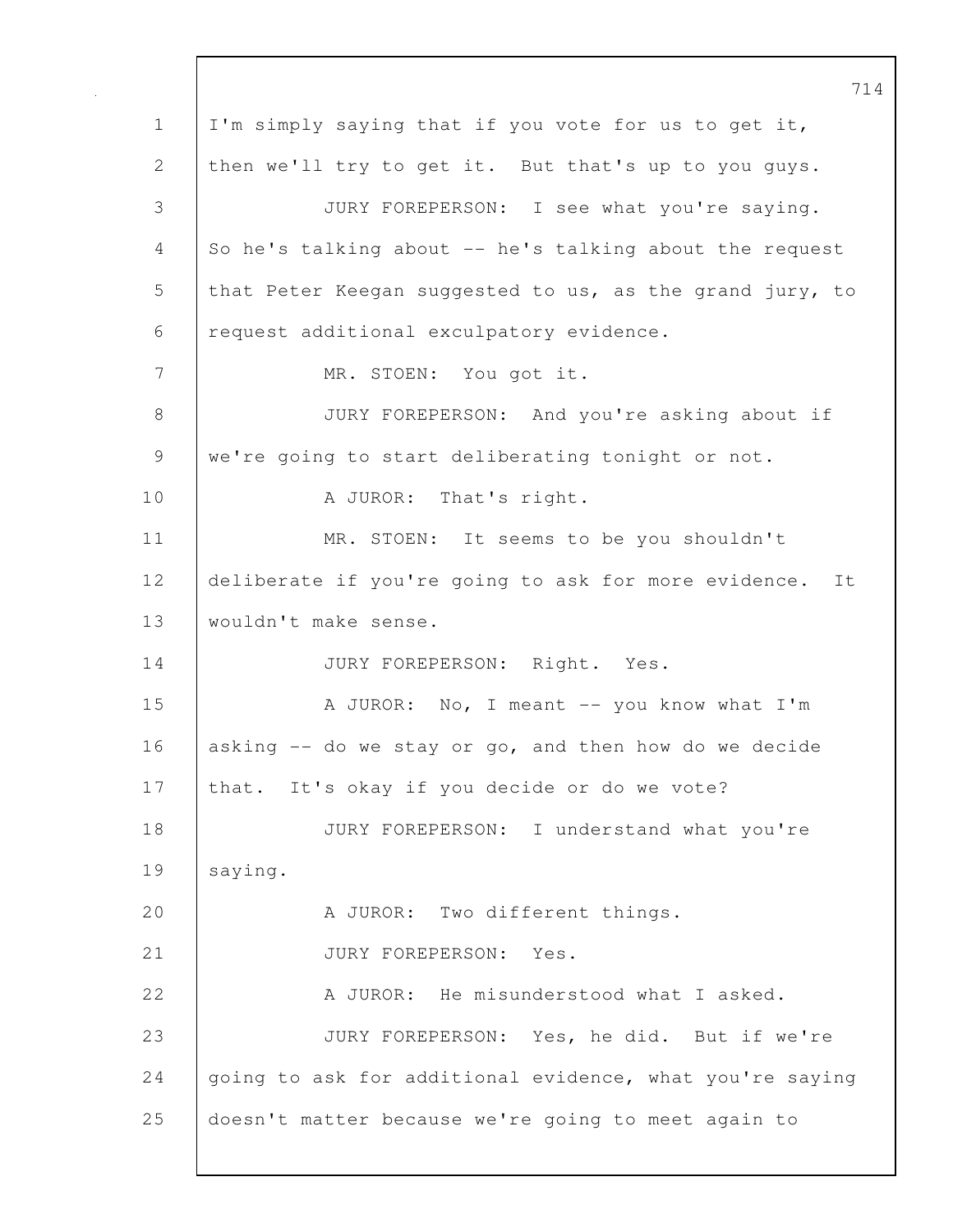715 1 discuss that. 2 A JUROR: So in the future, okay. I see what 3 you're saying. 4 MR. STOEN: Because you wouldn't have all the 5 evidence before you. 6 A JUROR: That's right. So we have a lot of 7 things to decide. 8 MR. STOEN: So the point is that's your vote, 9 that's your decision. I have nothing to do with it. 10 | I'm just your servant here. 11 | Thank you again. 12 | MR. STOEN: We're off the record. 13 (Proceedings adjourned.)  $14$  - - -15 16 17 18 19 20 21 22 23 24 25